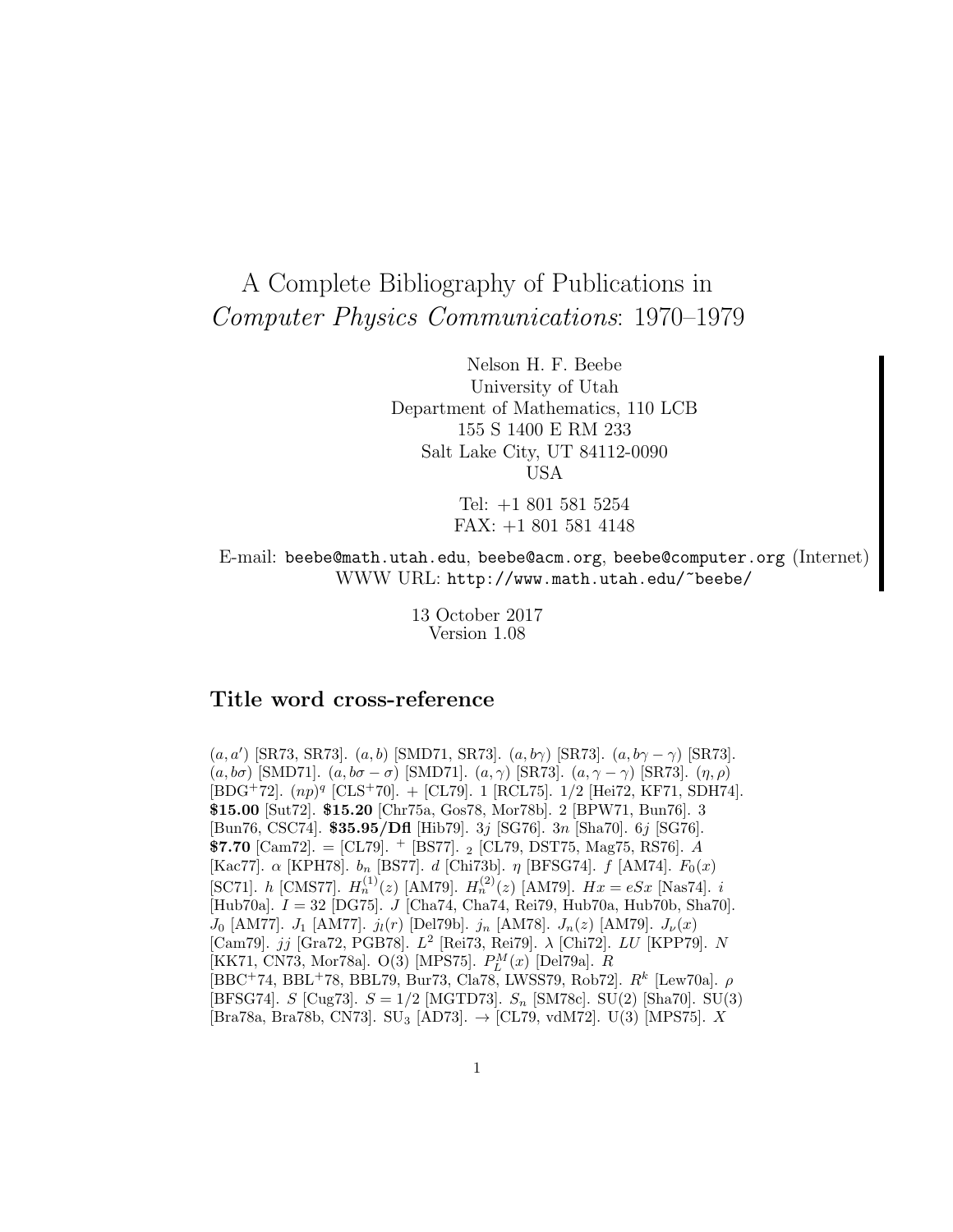[EG74]. Y [EG74].  $Y_2^0$  [Hir73].  $Y_4^0$  [Hir73].  $y_n$  [AM78].  $Y_n(z)$  [AM79].  $Y_{\nu}(x)$ [Cam79]. Z [Lew70b, Lew79].

**-** [Cha74, Hub70a, Sha70]. **-coupling** [Gra72, PGB78]. **-D** [CSC74]. **-expansion** [Lew70b, Lew79]. **-matrices** [Chi72]. **-matrix** [BBC<sup>+</sup>74, BBL<sup>+</sup>78, BBL79, Bur73, Cla78, LWSS79, Rei79, Rob72]. **-particle** [Mor78a]. **-spin** [Hub70a]. **-stability** [CMS77]. **-state** [Cug73].

**01** [BPW72c].

**1** [CRL78, Mag78]. **10.25** [Bra72c]. **10.50/\$22.00** [Del77]. **10.75** [McN71]. **11-15** [Ano78t]. **12.15** [Bee73]. **15** [DTE74]. **17.20/\$29.00** [Gra78]. **18.70** [Nor73b]. **1975** [Ano74d, Ano74e]. **1977** [Ano76h]. **1978** [Ano79f]. **1p** [MNJL71]. **1p-shell** [MNJL71].

**2** [CHW<sup>+</sup>78, CW79b]. **2.15s** [Hoa70]. **2.50** [Pat73]. **22** [Smi77].

**370** [HRR75]. **370/165** [HRR75].

**5.50** [May74, Moo72, War73]. **50** [RR74].

**6.75** [Smi72]. **6.95** [Lai74]. **6000** [Str74]. **6000/7000** [Str74]. **6500** [HRL75].

**7.00** [Zac74]. **7000** [Str74].

**8.15** [Bur72a].

**9.50** [AF72b]. **90.00** [Hib79].

**A-Three** [Aue78]. **AAKF** [FS75b]. **AAKL** [Sax77b]. **AAKP** [Sax77a, Sax78]. **Abel** [FS75a, FC74]. **absorption** [All72, CHMM73, Mor72]. **Academic** [Bra72c, Bur72a, McN71, Smi72, War73]. **accelerator** [Kon78b]. **according** [Wil70]. **accuracy** [TS75b]. **Accurate** [AM79, CS78]. **achieved** [BH72]. **ACQN** [NA72]. **acquisition** [Rus73]. **ACRL** [BTS74]. **acrz** [God78]. **Activities** [Ano75c]. **Adams** [Moo79b]. **Adaptation** [CT79, GH76, Hib74b, Hib74a, MRW76, Sax77a, Sax78, Deu79c, God78, Hub70d, MW70, MW71a, MW71b, MW71c, MT79]. **adapted** [BTS74, FS75b, NA72, Sax77b]. **adaptive** [Gen72]. **additive** [Joh73]. **Adiabatic** [RCL75, Hen75, NW79]. **adjuster** [Han78f]. **Adriatic** [Tom73]. **advance** [Bun76]. **adverse** [LM71]. **afterglows** [LNS76]. **aid** [FC71, Zhi72]. **aided** [KS78]. **air** [Goo74, Sta72]. **Alan** [Del77]. **Alder** [Bra72c, McN71]. **Alfven** [WBG79]. **algebra** [Jon74]. **Algebraic** [Vel72, AT75, BH79, Ner78, Str74]. **algebras** [Bos76a, Bos76b]. **Algol** [KPPR76, Jab73, KPPR76, SMD71]. **algorithm**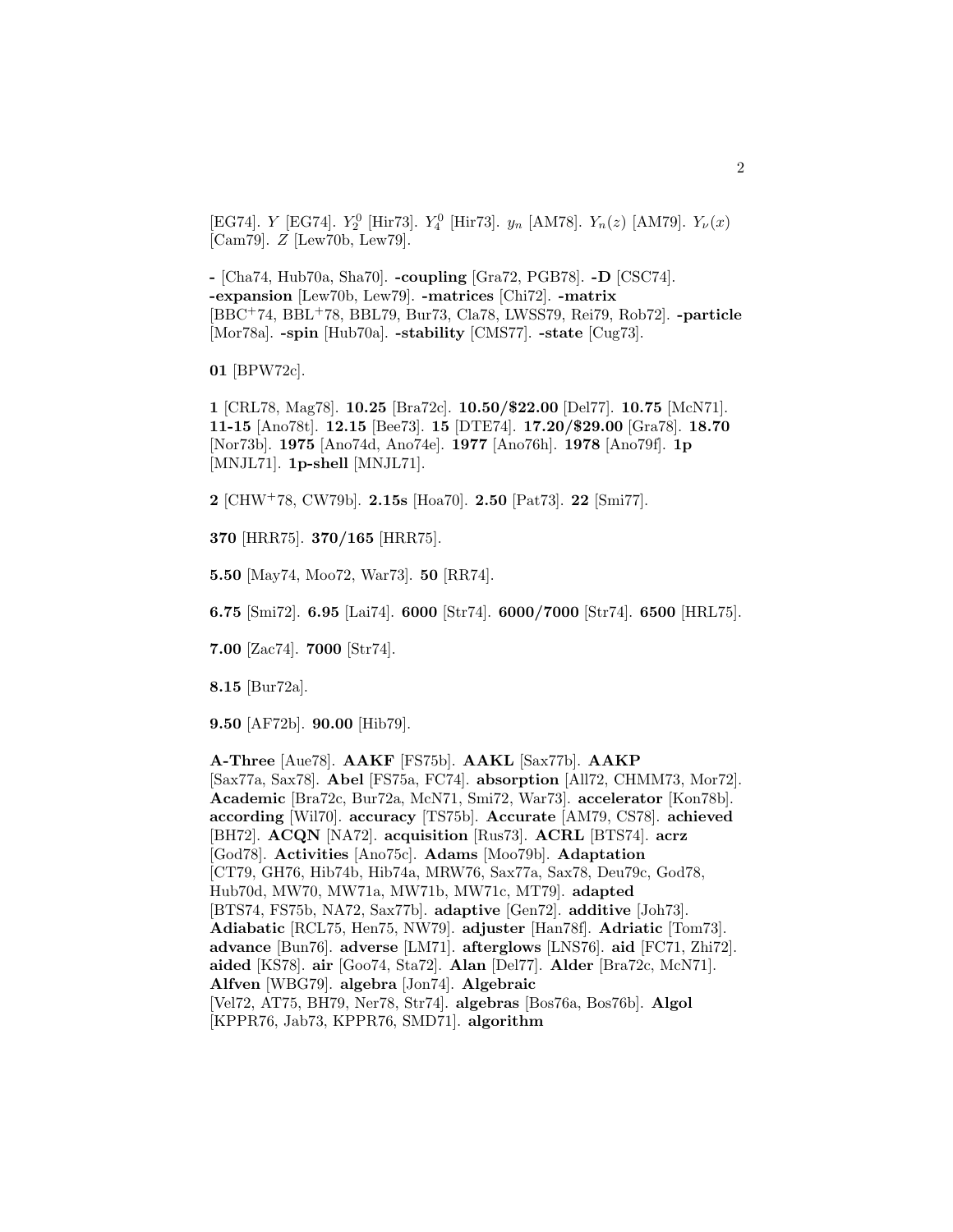[BB70, Bos76a, Chi72, Klu72b, PW73, Tob79]. **Algorithms** [Cha76]. **aligned** [RSL<sup>+</sup>78]. **alkali** [Moo71c]. **alkali-like** [Moo71c]. **all-purpose** [vM76a, vM79a]. **Allowed** [Hub70a]. **allowing** [KK75]. **alloys** [BP77]. **alpha** [SDH74]. **ALTRAN** [FP73]. **amorphous** [KH78, RM76a, RM76b, RM76c]. **amplification** [RS76]. **amplitude** [CSP<sup>+</sup>79]. **Amplitudes** [Moo71c, GPS75, PS76, PS77, Rei73]. **analyser** [CHMM73]. **analysing** [KE72, KE74, VDM78, War78, Zhi72]. **Analysis** [BB74, BGM79, Cro72, HEL71, Sal75, AK76, AWG71, BJ76, BCV<sup>+</sup>72, CMS77, CT71, De 75a, GCCB73, JR75, KN73, NM73, PS78, RR76, Sut72, VG74, WW74, WW72, Zlo79, vMG73, vM75c, vM75a, vM78a, vM79b, Hib79]. **Analytic** [CN73, CSP<sup>+</sup>79, CC79, Goo74, Tro73, Lab79c]. **Analytical** [TYCT73]. **analyticity** [Nut73]. **analyze** [AZS<sup>+</sup>79]. **angle** [Deu79a, Deu79b, Deu79c, Deu79d, SK79]. **Angular** [TTW79b, Tam70, BRT78, BGMP79, Gra73a, Gra76b, Hib70, Hib71, Hib74b, Hib74a, Hub70a, Lab79b, Lan70, RV78, RSL<sup>+</sup>78, SDH74, TTW79a, Wil71]. **anisotropic** [LB76, Pet76a, ST72]. **Anna** [AK76]. **annotation** [Bur70b]. **Announcement** [Ano73a, Ano74a, Ano76a, Ano79a, Ano79b]. **anomalous** [TT78]. **antenna** [FM79]. **Application** [Ano72a, FC74, KKN<sup>+</sup>72, KSSA78, Wil72, BPZ73, BS75a, EJ77, Ner78, TYCT73]. **Applications** [BH79, Sou73, BP73, Cam70, Dem72, Kil79, Nad76, PB73, TA72, War73]. **Applied** [Mor78b, TSD76]. **Approach** [Cal72, BGT76, Yos78, Gra78]. **approximant** [Bur72a]. **approximants** [GMR75a, GMR75b, Sta76, War73]. **approximate** [CE75, Ort72]. **Approximation** [Jab73, ATV76, Bok78, Cha75, GPS75, Hen75, NK78, PS76, PS77, TCR71, Lab79d]. **approximations** [Lab79c]. **Arbitrary** [Sha70, Deu79c, Deu79d, Hub71, KK77]. **architecture** [Pen78]. **arcs** [FCW78, SF78]. **area** [BS74]. **Argument** [AM77, K¨ol72a, AM78, AM79, Cam79]. **arising** [Jes79]. **AROSA** [RR76]. **AROVMI** [AF72a, AF74]. **array** [Nas74]. **artificial** [BD72]. **aspects** [AAB75, GJ76]. **assignments** [SDH74]. **assistance** [Sut72]. **assisted** [AWG71]. **Associated** [Bra73, Del79a]. **astronomical** [BCV<sup>+</sup>72]. **astronomy** [Sch78, Wil72]. **astrophysics** [Tho72]. **asymmetry** [DG75, PI78]. **asymptotic** [Chi73a, Nor73a]. **asymptotically** [AAJ76]. **Athene** [CRL78]. **atom** [AT75, AV78, CSW78, DT79, Joa73, NM73, Nes79, Rei73, Rin79, ST73, TYCT73, Yat71]. **atom-molecule** [DT79]. **Atomic** [Ano79f, Bra72c, Moo72, MR73, BBC<sup>+</sup>74, BBL<sup>+</sup>78, BB77, Bur72c, Bur73, CCR79, CLS<sup>+</sup>70, Cro72, DSK72, DSK73, DHN79, DH71, EJN74, Fis73, GPS75, Gra73a, Gra76b, Gra79, Hib70, Hib71, Hib74b, Hib74a, Kla71, Lab79a, Lab79b, Lew70b, Moo71c, Nut73, PS76, PS77, RFSG72a, Rei79, Rob72, WB74]. **Atomique** [Ano75c]. **atoms** [Aur77, BBH<sup>+</sup>77, CCR76, GH78, Gra78, Lew79, LCW71, Mal70, Nus70, Per73, Sil78a, Sil78b, Wil78, WS79]. **Author** [Ano72b, Ano72c, Ano72d, Ano73b, Ano73c, Ano74b, Ano74c, Ano75b, Ano75a, Ano76b, Ano76c, Ano78a, Ano78b, Ano78c, Ano79c, Ano79d, Ano79e, Ano70h, Ano71d]. **authors** [Ano74o, Ano76m, Ano77i]. **Automatic**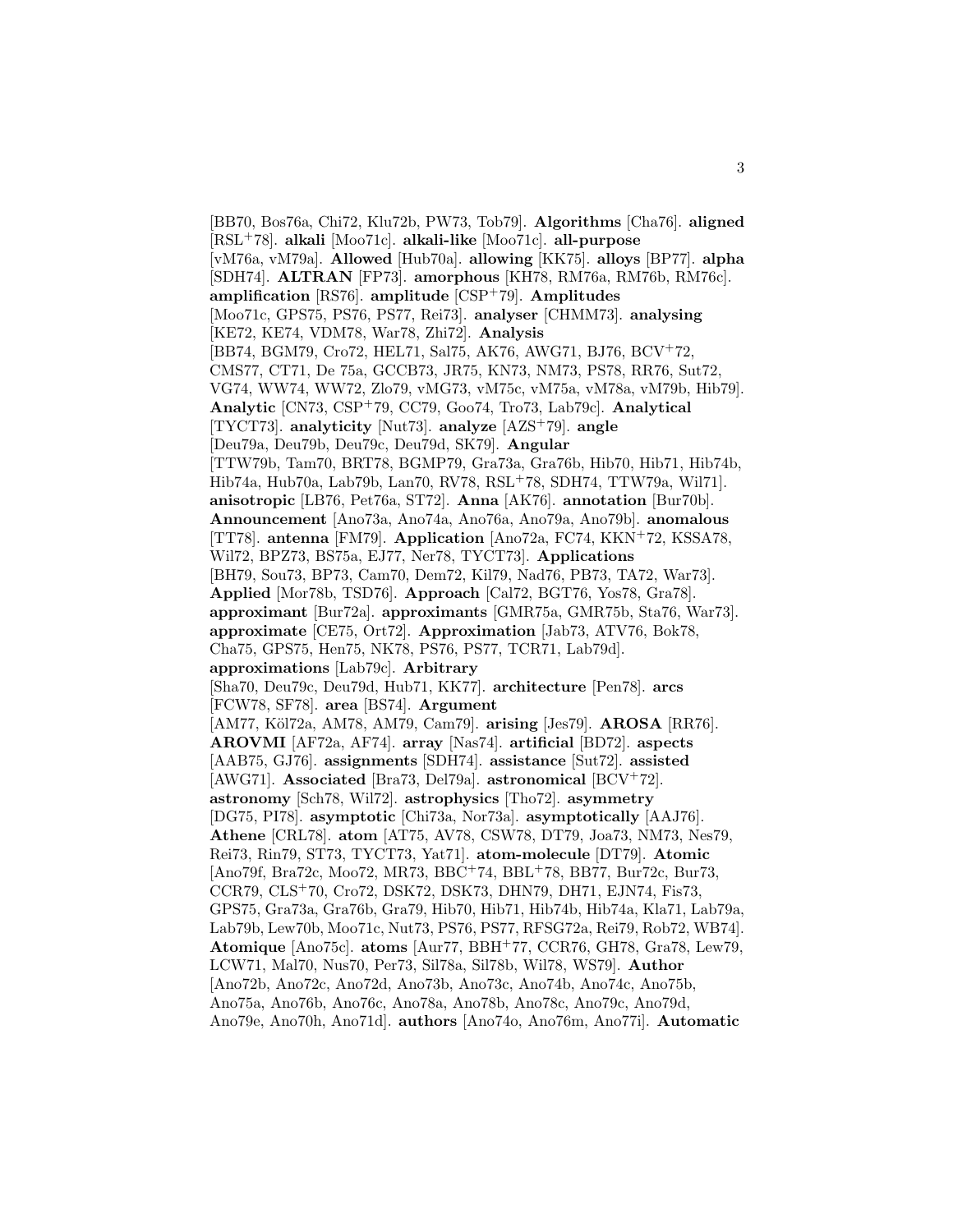[EGMS72, PPR72, VG74, vMG73, BCV<sup>+</sup>72, BEK<sup>+</sup>72, CMW74, vM75c]. **automation** [Pen78]. **averaging** [vM79b]. **axial** [PI78]. **axially** [Cam75b, DEW78, Ugn78]. **axisymmetric** [KS73, KS75c].

**B** [Bra72c, McN71]. **Back** [Vio72]. **backward** [MT79]. **bag** [CH74]. **Baker** [Bur72a]. **Band** [Gru75, Hof71, HM71a, HM71b, HM71c]. **bands** [HRB72, MW70, MW71a, MW71b, MW71c, WC78]. **bandstructure** [De 75b]. **bank** [GCCB73]. **Barbara** [SMD71]. **base** [Rob79c]. **based** [Hof74, KK77, Kon78b, Mat72, WBG79]. **bases** [MPS75]. **basic** [CW79a, Sut72]. **basis** [AT75, AN79, Rei73, ST73]. **batch** [CMW74]. **BATMAN** [CMW74]. **BCC** [MR77]. **be** [CSP<sup>+</sup>79, dJ78]. **beam** [IL74]. **beam-foil** [IL74]. **beams** [LL72]. **Beeler** [Nor73b]. **behaviour** [CIT73, CL79, Wes76]. **Berztiss** [Smi72]. **Bessel** [AM77, AM78, AM79, Cam79, Del79b, SZ79]. **between** [BGMP79, DEW78, DF76, FT71, Gia76, Jam70, Mal70, Per73]. **Bicubic** [Cha75, CM79]. **binary** [BP77, Gol70, MR77]. **binding** [Cug73]. **biological** [Cro72]. **BNDPKG** [WC78]. **Board** [Ano71a, Ano72g, Ano72h, Ano72i, Ano73f, Ano73g, Ano74h, Ano74i, Ano75g, Ano75h, Ano76i, Ano76j, Ano77b, Ano78i, Ano78j, Ano78k, Ano79j, Ano79k]. **body** [Ahl79, Ass75, Bra72b, Bra72a, HIM73, Kel79, Mue71, Sil78a, Sil78b, TYCT73, Wil78, WS79]. **Boltz** [TSD76]. **bombardment** [MM74, MRW76]. **bond** [NW79]. **Book** [AF72b, Ano79f, Bee73, Bra72c, Bur72a, Cam72, Chr75a, Del77, Gos78, Gra78, Hib79, Hoa70, Lai74, May74, McN71, Moo72, Mor78b, Nor73b, Pat73, Smi72, Smi77, Sut72, War73, Zac74]. **Born** [Hol79, Moi73, NK78, TCR71]. **Bound** [DHD74, LR71, Bat74, DeV76, Fis73, LW75, SS74, SS76]. **boundary** [Cam75b, De 77, O'C76, RD79]. **brackets** [Dob79, FT75, LJ71, SG72]. **Brandt** [Hib79]. **Breit** [BGMP79]. **Bremsstrahlung** [BRT78]. **brief** [Fos72]. **Brody** [LJ71]. **bubble** [BSP71, BD72, BEK<sup>+</sup>72]. **bulk** [Mor72]. **Butterworths** [Hoa70].

**C** [Hoa70, Nor73b]. **C.P.C.** [Ano70b]. **CACI** [Smi77]. **caesium** [OW70]. ¨ **Cain** [Zac74]. **Calcomp** [CA70]. **Calcul** [Ano75c]. **calculate** [BGMP79, BBC<sup>+</sup>74, BBL<sup>+</sup>78, BTS74, Bur70c, DHN79, DH71, Duf77, EM74, EM76, God78, Gra73a, Gra73b, Gra76b, Hib71, Hib74b, Hib74a, Hib75, Jam70, KF71, Klo75a, MT79, NA72, PV74, RBHW76, SM78a, Ste79, TSD76, dJ78]. **calculated** [Gue74, Hen75]. **calculating** [BRT78, Bat74, BTS73, FT71, Gia76, Gru79, Hib70, Hof71, HRB72, Hof74, Isl73, Jon74, KM74, MRCL76, MW70, MW71a, MW71b, MW71c, MS78, MT76, PGB78, RR74, RSL<sup>+</sup>78, Sei73, Tal76, Yat71]. **Calculation** [BM76, BCE79, Cal72, CHR75b, GMR75a, JP78, KM79b, LLC76, MRW76, Mik74, Moo72, PS74, Pie73, Pre79a, RFSG72a, Sal78, SS71, AN79, AAJ76, All72, And70, BKE79, CLS<sup>+</sup>70, Cop74, Cop75a, EJN74, FK73, Fer75, FFH76, GPS75, GMR75b, Han78c, Han78e, Hol79, JPB78, Kac77, Mar73, PS76, PS77,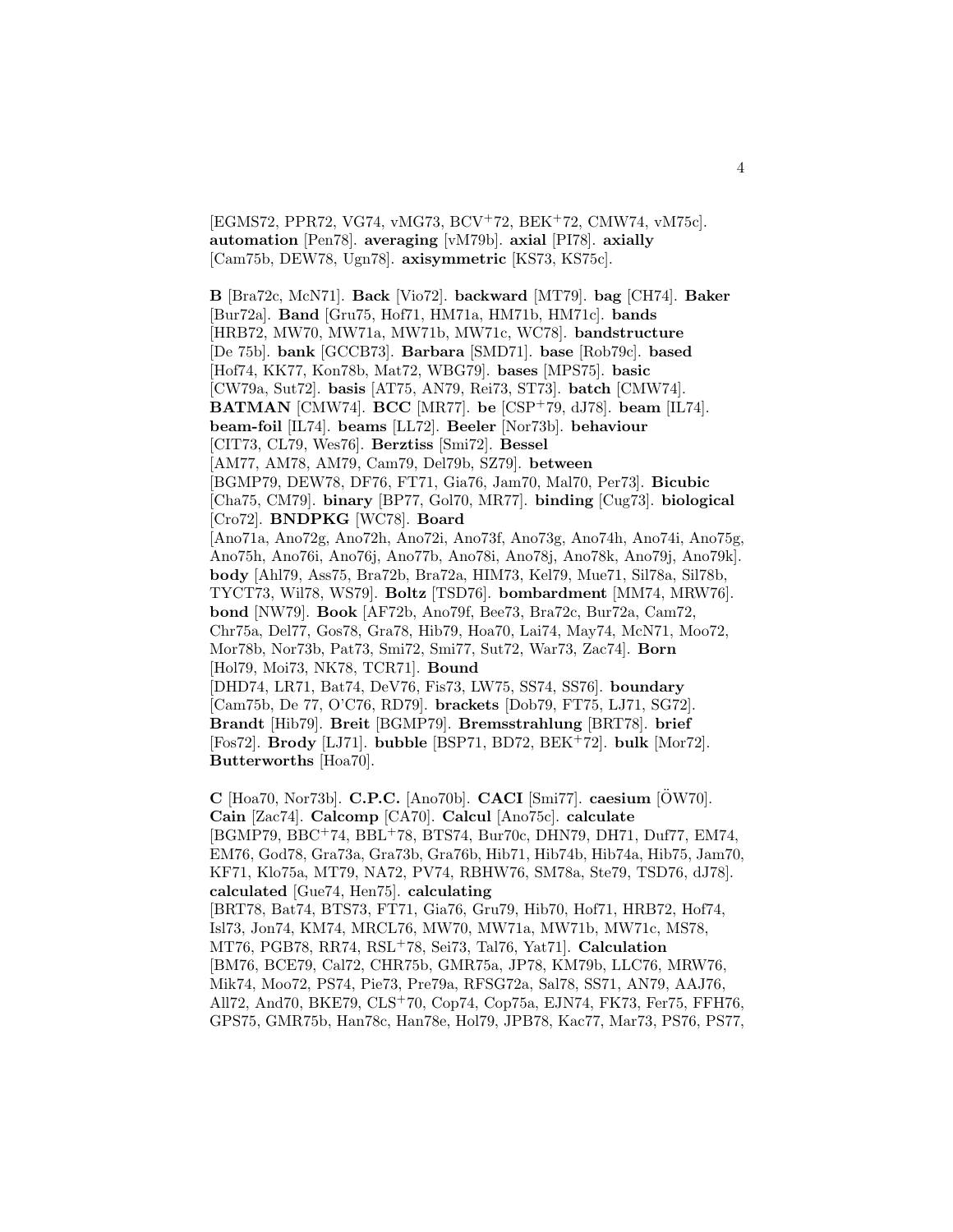RFSG72b, Ran72, Rei73, RS74, RS75, Sta76, TT78, WC78, ZDN78, vdB74]. **Calculations** [Dob79, FT75, AT75, AFH71, AF72a, AF74, Ahl79, AAH72, Aue78, BC79, Bet75, BP75, BBL79, CB78, Con79, Cop75b, Des70, Dic79, Ell75, FB75, FKU<sup>+</sup>76, Gra79, Han78a, Jad75, Kel79, KK77, Ner78, Nes79, Net75, Nut73, RR76, Rob72, TL74, Yos78, vdM72]. **calibration** [Wil72]. **CAMAC** [Kol78, Taf75b]. **Cambridge** [Pat73]. **Canterbury** [GMR75a]. **cards** [Fem71]. **Carla** [SM78a]. **Carlo** [Chr74b, Cop74, Cop75a, Cop75b, DS75, Jad75, Kas75, KVW70, Mor78a, MR77, Per73, Ran72, RR74, Sta72, SK79, Wil72]. **CARS** [SLH78]. **cascade** [AV78]. **cascades** [Ran72, RR74, SV79]. **case** [GPS75, PS77, RM76a, RM76b, RM76c]. **Castor** [CW79b]. **catalogue** [Haw73]. **cavity** [Kon78b]. **CDC** [HRL75, LS79, Str74]. **cell** [JP78]. **center** [Yur78]. **Centre** [Ano75c]. **certain** [Hol79]. **CFP** [Bra78b]. **CFPJJ** [Gra72]. **CFPJJ-Fractional** [Gra72]. **chain** [KSSA78]. **chamber** [BSP71, BD72, BEK<sup>+</sup>72, EGMS72]. **chambers** [BCV<sup>+</sup>72]. **change** [Fem71]. **changes** [KM79a]. **channel** [HLS75, NK78, SDH74]. **channel-spin-** [SDH74]. **channels** [Com78, RSA74]. **characteristics** [Dem72, Dem78]. **charge** [DE72, Mal70, NW79, vdB74]. **charge-exchange** [vdB74]. **charged** [CJ71]. **charges** [Ano74d, Ano74e, Ano76h]. **Charlotte** [Gra78]. **Chebyshev** [Del79a, Del79b, She74, She76]. **checking** [Hib74a, Sax78]. **checks** [NM73]. **chemical** [OBLR73, Rob79a, Rob79b, Rob79c]. **chemistry** [FH74, Ner78]. **chief** [Hoa70]. **chloride** [OW70]. ¨ **CINDY** [SR73]. **CIV3** [GH76, Hib75]. **Classical** [BPW71, BPW72a, BPW72b, BBH<sup>+</sup>77, CMS77, Per73]. **Clebsch** [RB75, SM78c]. **Clebsch-Gordan** [SM78c]. **Close** [Sea73]. **closed** [CW79a, Sin70, Tro73]. **clouds** [BS77]. **cluster** [Mue71]. **clusters** [KM79b]. **CO** [DST75, Mag75, RS76]. **COCHASE** [HLS75]. **code** [Aue78, CHW<sup>+</sup>78, CAR74, CRL78, CW79b, CH74, DTE74, DST75, DH75, ETH73, ET76, Fem71, FB75, GA74, HLS75, Kon78b, LNS76, NK78, RR76, RSA74, SM78a, Tal76, TSD76, WBG79, vM75c, FSR78]. **codes** [DSK72, DSK73, HW77, Rin79]. **codes-V103** [HW77]. **Codnum** [Fem71]. **coefficient** [Bur70c, Gra73b]. **Coefficients** [Hub70b, RB75, SG76, AD73, AM74, BGMP79, CN73, Chi73b, DHN79, DW72, DH71, Gra72, Gra73a, Gra76b, JS72, Joh73, LB76, MRCL76, Nus70, PR75, RV78, Rob79c, RSL<sup>+</sup>78, SM78c, SF76, Tam70, TS75a, TSD76, Tob79, Wil71, Zoh72]. **coherent** [SDH74]. **cold** [BS77, FM79, SR78]. **Colin** [Pat73]. **collect** [vM78b]. **colliding** [MS78]. **collinear** [CL79]. **Collision** [Moo72, Sar70, BKE79, BC79, Cla78, Con79, CSW78, Dic79, Hof74, Hub73, McC75, NM73, NA72, OS71, Sal78, Yat71]. **collisions** [BBH<sup>+</sup>77, GPS75, JB77, Joa73, KVW70, LWSS79, Par73, Per73, PS76, PS77]. **Collrad** [Tal76]. **Colour** [BP75]. **column** [TT78]. **combination** [Wil70]. **Combinatorial** [BB77]. **Comment** [Pay76]. **committee** [Ano72n]. **committees** [Ano76o]. **common** [Klu72b]. **Communications** [Ano74d, Ano74e, Ano75d, Ano76d, Ano77a, Ano78d, Ano78e, AF72b]. **compact** [KPH78, Nas74]. **compared** [CT79]. **comparing** [ABMT78].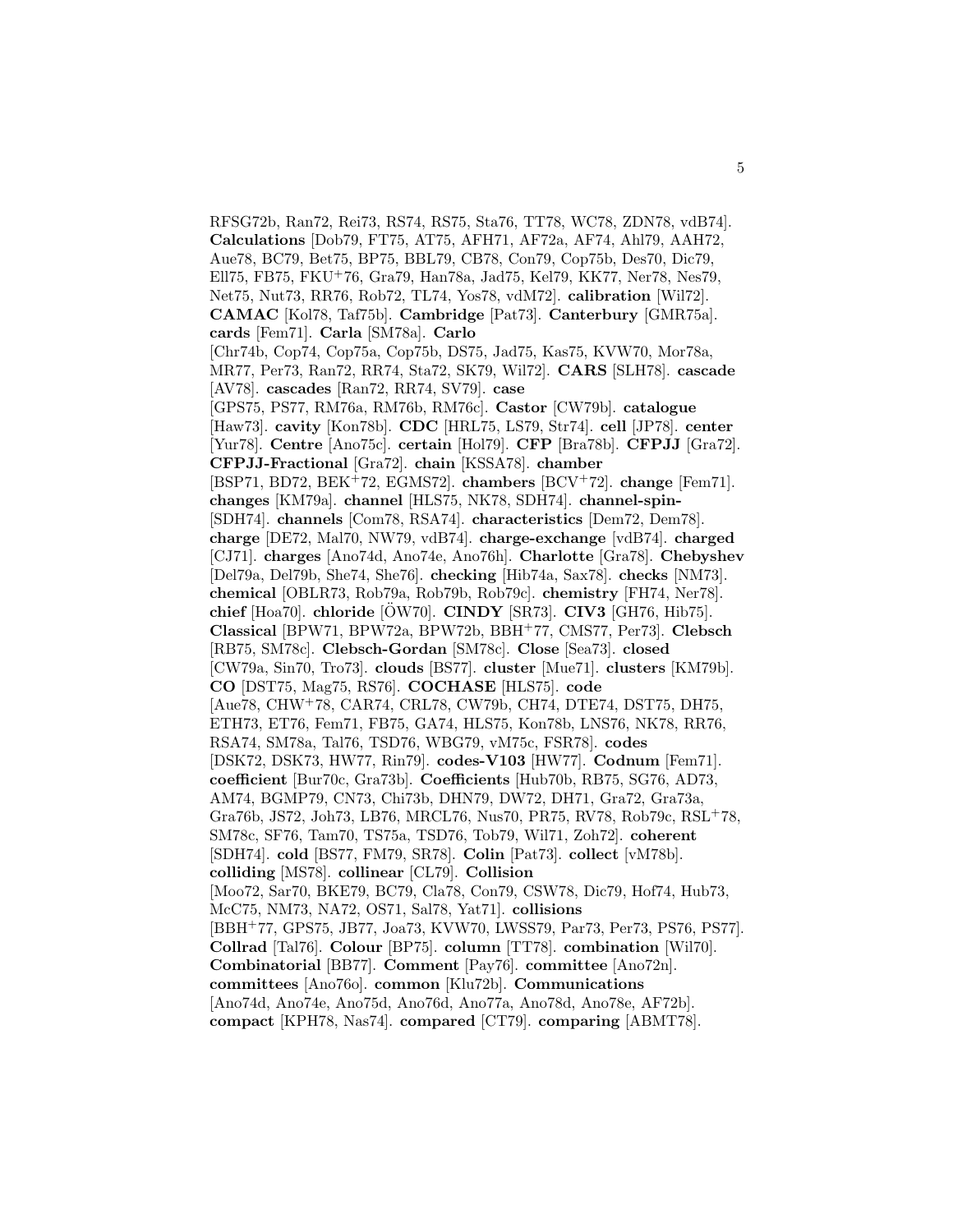**comparison** [AMB75, GCCB73, ZKU79]. **Compilation** [Haw73]. **Complete** [Ell75, Han78a, KK77]. **Complex**

[AM77, Köl72a, TTW79a, TTW79b, AM79, KF71, Nus70, SF76, dJ78]. **component** [CMS77, O'C76, Sta72]. **compound** [SM78a, SMD71, SR73, SDH74]. **compound-nuclear** [SDH74]. **compounds** [KN79b, KN79a]. **comprising** [RD79]. **Compton** [SS76]. **Computation** [BS74, BS75b, BS77, Cug73, Deu79b, Deu79d, HIM73, Hei72, JVS72, Kno70, Köl72b, Lac76, LJ71, LB76, Mal70, MBW76, Pay72, SMD71, SR73, SR78, AL79, BGT76, BKK76, Blo72, BB77, BH79, CS78, DG75, DE72, Del77, Dem78, FCW78, Han78c, JS72, Joh73, Klu72a, Lab79a, Pet76a, RD79, Ste76, Zoh72]. **Computational** [Ano79f, Bra72c, BH72, DT79, GJ76, GA74, Hib79, McN71, Ned72, RC72, Ano79f, Bee73, Lai74, May74]. **computations** [KS75a, Kla71, Lab79c, MR77]. **compute** [Chi73a, Chi73b, WB74]. **computed** [Klu72b, vdSVSH73]. **Computer**

[AF72b, AWG71, BJ76, BK72, BS75a, CT71, Chr74a, DBB71, Gro72, KS78, KM79a, MS72, MGTD73, PW73, Pen78, Rap74, Ryc78, Sch73, Sch72, ST72, Tho72, Tor73, WD77, WP73, BB74, CHW<sup>+</sup>78, CLS<sup>+</sup>70, Daw72, EJ77, EM74, EM76, Gio79, Han78a, Han78b, Han78c, Han78e, Haw73, JB77, Kac77, LL72, LB78, PR75, Rob71, RM76a, RM76b, RM76c, Tom73, WDM77, Zac72, Zhi72, Ano74d, Ano74e, Ano75d, Ano76d, Ano77a, Ano78d, Ano78e, Sut72, Hoa70]. **Computer-assisted** [AWG71]. **Computer-drawn** [BS75a].

**computer-simulated** [WDM77]. **computers** [BTS74, BS75a, Bur72c, Cas72, Cha72, DTE74, ETH73, NA72, Pas72, Sou73, Taf75a, Web73, vM75c]. **Computing** [Aig72, Bos76b, K¨ol72a, Mor78b, O'C76, Han78d, Haz72, McC75, Nad75, Rou72, Tel73, TW79, Vio72]. **concepts** [BPZ73]. **concerning** [Bou72]. **conditioned** [TA72]. **conditions** [Cam75b, De 77, LM71]. **Condon** [Tob79]. **conduction** [Fos72]. **conductivity** [RM76a, RM76b, RM76c]. **Conference** [Ano79f, Cam72, Chr75a, Ano78p, Gos78]. **configuration** [AN79, BCE79, CLS<sup>+</sup>70, Fis70, Fis72, Fis78, Hib74a, Hib75]. **configurations** [BDD78, Cha74]. **confinement** [BMS72]. **conjugate** [KPP79]. **connected** [Rap74]. **considerations** [Lab79b]. **consistency** [NM73]. **consistent** [CCR76, Des70, LCW71]. **constant** [Han78f]. **constants** [BCE79, JP78]. **Construction** [HM71c]. **contained** [BM76]. **containing** [MR73, Rob79c]. **containment** [CHW<sup>+</sup>78, CHR75b]. **Content** [Ano76e, Rob79a]. **Contents** [Ano70a, Ano72e, Ano72f, Ano73d, Ano73e, Ano74f, Ano74g, Ano75f, Ano75e, Ano76f, Ano78f, Ano78g, Ano78h, Ano79g, Ano79h, Ano79i, Ano71e]. **continua** [Rei79]. **continuity** [Bor76]. **continuous** [CCR79]. **Continuum** [AT75, Bat74, BBC<sup>+</sup>74, BBL<sup>+</sup>78, BFKD77, BS75b, DF76]. **Contribution** [Daw72, KS75a]. **contributions** [Mue71, TS75a]. **control** [BP73, CR74, HRL75, KM79a, Rus73]. **controlled** [TS75b]. **Convection** [Gra76a, PW72, MPW73]. **conventions** [BPW72c]. **convergence** [CH75, Hub70d]. **convergent** [DESL79]. **Conversion** [Gol70, DHN79, DH71, PR75]. **Converter** [Sal76]. **Cooley** [Gue74]. **coordinate** [BP75, CB77, De 75a]. **coordinates** [Han78a, Hug71, MR73].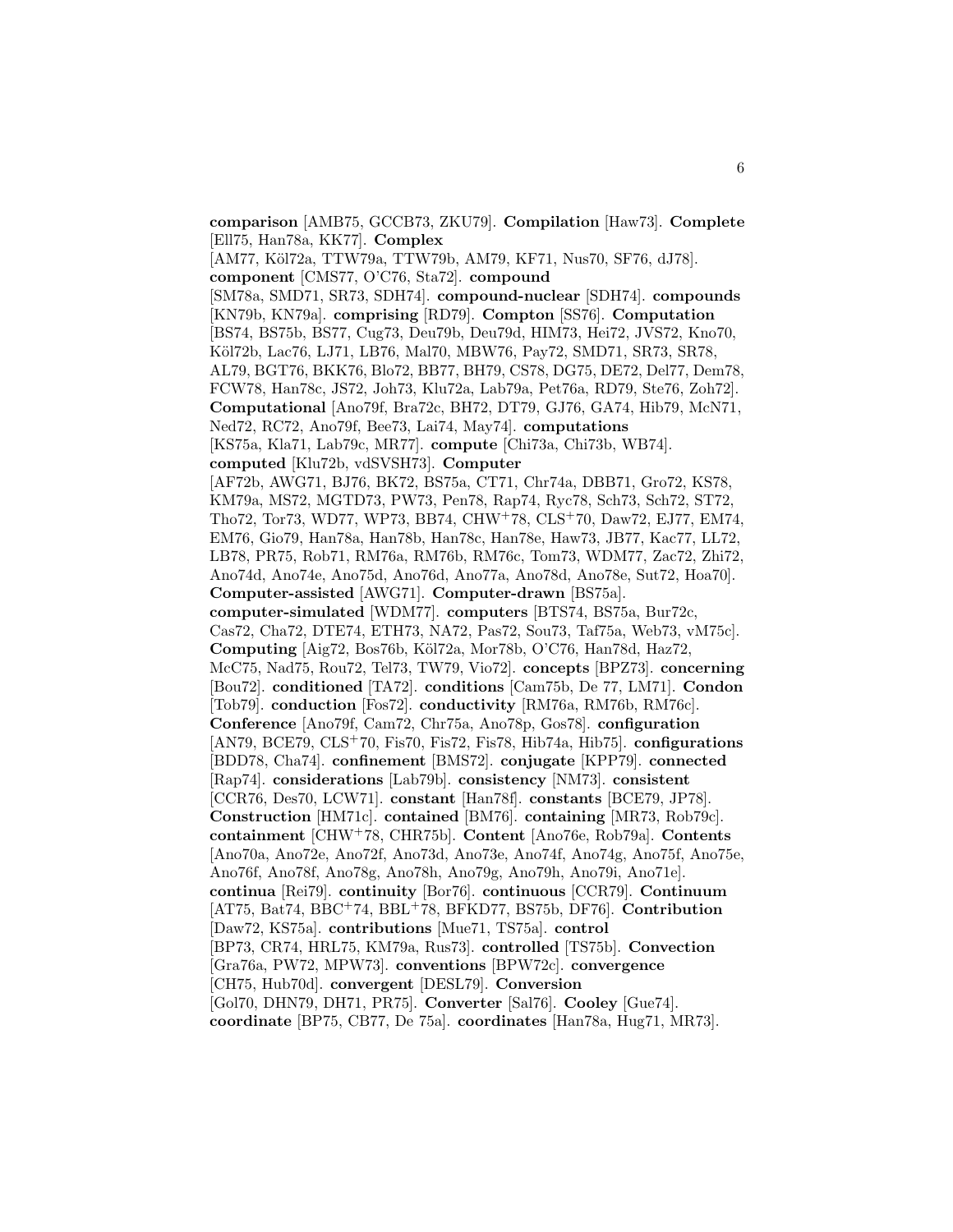**core** [Bat74, CCR79, CHR75b, Hir73, HH75, LS79]. **Coriolis** [Kac77]. **coronal** [Duf77]. **correction** [Deu79a, Deu79b, Deu79c, Deu79d, Fis71, Han78b, Rem72]. **corrections** [DHN79, EJN74]. **correlated** [WD77]. **correlation** [MRCL76, RSL<sup>+</sup>78, WDM77]. **correlations** [CSP<sup>+</sup>79, JB77, JR75]. **corresponding** [Sch74]. **cosine** [TS75b]. **Coulomb** [AAJ76, AL79, BDG+72, BFSG74, Bar76, DF76, FB75, Köl72b, LJLC72, PS76, RR76, RSA74, SS71, SF76, TTW79b]. **Coulomb-nuclear** [FB75]. **Counting** [Aur77]. **coupled** [Ahl79, BG72, Cha73, Che73, Chi73a, Cla78, Com78, CSW78, GPS75, Hir73, HH75, HLS75, Hub70a, NK78, PS76, RSA74]. **coupling** [BCE79, CN73, Cha74, Cla78, DW72, Gra72, Hub70a, Hub70b, KK77, Nus70, PGB78, Sea73, Tam70, Wil71]. **CPC** [Ano76g, Ano76h]. **create** [Rob79c]. **criteria** [DSK72, VD74]. **critical** [CSC74, Fis73]. **cross** [All72, BKE79, Bet75, BTS73, BTS74, Com78, CLS<sup>+</sup>70, Hei72, Hen75, LJLC72, McC75, MMM74, MT79, PV74, PS77, Sar72, Sar78, SMD71, SR73, Yos78, vdB74]. **cross-collision** [McC75]. **cross-section** [Bet75, Yos78]. **cross-sections** [PS77, vdB74]. **crossings** [Vio72]. **crystal** [Ell75, Han78d, PS74, Pre79a, Ste71]. **crystalline** [Han78b, Han78c, Han78e, Ryc78]. **crystallographic** [CA70]. **crystals** [De 75a, Han78a, Han78f, LB76, SF76, WD77, WDM77, Wor72]. **cubic** [AAMB79, BDD78, Bok78, LB76, WD77, WDM77, vM76b]. **curve** [HE73, vM75b, vM76a, vM79a]. **curve-fitting** [vM76a, vM79a]. **curves** [AMB75, RS74, Tel73, dJ78]. **CW** [Smi78]. **cylinder** [Cop75b]. **cylindrical** [Hug71, Jad75, Pie73, ST72, TT78]. **cylindrically** [SF78].

**D** [Chr75a, CL79, May74, Bun76, CSC74, RCL75]. **Dalton** [Bee73]. **damage** [CE75, Tor73]. **data**

[AAMB79, AZS<sup>+</sup>79, CSP<sup>+</sup>79, CM79, EJN74, GCCB73, Han78b, Han78c, Han78e, Hib74a, Hib79, IL74, KM74, KN73, Moo79a, Mor72, NM73, PB73, Rob79c, Rus73, Sal76, Sax78, Ugn78, Yat71, vM76b, vM78a, Smi72]. **Database** [Smi77]. **DATSTOR** [Rob79c]. **David** [Lai74]. **Davydov** [AFH71]. **Day** [Pat73]. **DBLCON** [War78]. **DCSCH3** [FC71]. **DCSCH4** [FC71]. **decay** [FC71, IL74]. **deck** [Fem71]. **decomposition** [KPP79, Zlo78]. **decomposition-conjugate** [KPP79]. **defect** [KM79b]. **defects** [DBB71, LB76, Nor73b]. **deffered** [Fis71]. **deformation** [KN79b, PI78]. **deformation-dipole** [KN79b]. **deformations** [Hir73]. **Deformed** [HH75]. **degenerate** [MW70, MW71a, MW71b, MW71c]. **degradation** [LNV78]. **degrees** [CIT73]. **delay** [CE75]. **Delphi** [Coh71]. **Delsqphi** [CH71a]. **dense** [FS73]. **densities** [Rob79b, Tal76]. **density** [Chr74a, Chr74b, Cra72]. **dependent** [Has76, LW75, Mag78, MPW73, Wei72]. **deposition** [MM74, MRW76, PSBG73]. **Depth** [MM74, MRW76]. **Derivation** [HE71]. **derivatives** [GMP76, JP78]. **description** [Coh71, WP73]. **Design** [Gli78, VD74, DSK72, Web73]. **designed** [DTE74]. **Desy** [ADF<sup>+</sup>72]. **detecting** [CSP<sup>+</sup>79, Sta72]. **detectors** [OVQT<sup>+</sup>76, SK79, Wil72].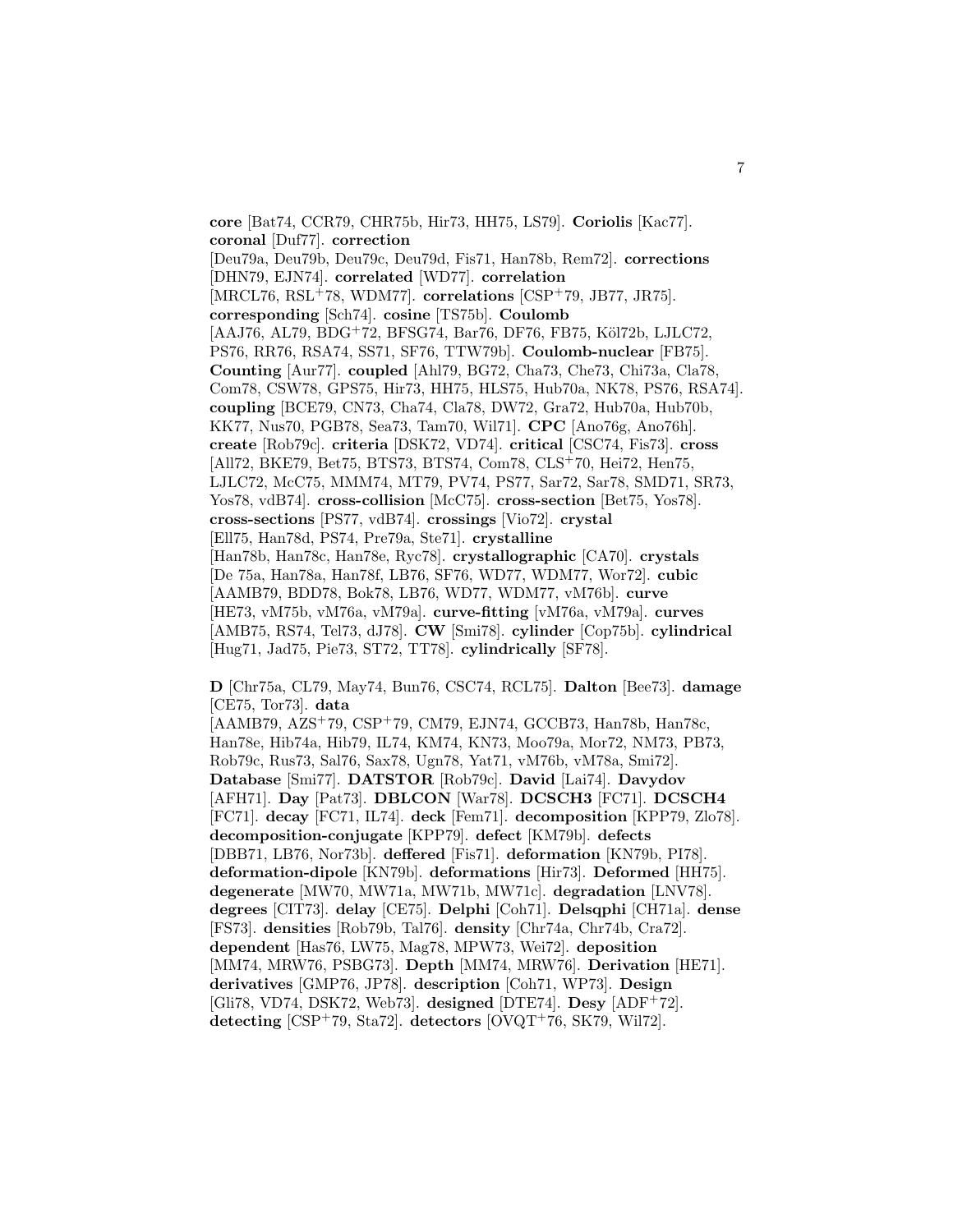#### **determinantal** [Lab79a]. **Determination**

[Cam75a, WDM77, CSC74, DG75]. **Development** [Str79, Zac72, Cas72, Sar78]. **developments** [BC79, GJ76]. **device** [BMS72]. **diagonal** [GMR75b]. **Diagrammatic** [Sil78a, Sil78b, Wil78, WS79]. **Diagrams** [Cal72, CW79a, GVV79, KK77, PW73, WS79, WP73]. **diatomic** [BB74, FT71, Gia76, Sal78, SLH78, Sin70, Tel73]. **Diehl** [Sut72]. **dielectrics** [LVPG78]. **Difference** [MPW73, Fis71, HH79, Mor76, PPR72]. **Differential** [LJLC72, BJ76, BTS73, BTS74, Cha73, CSW78, Dem72, EJ77, Jes79, May74, Par73, PPR72, PS77, SMD71, SR73, Ugn78]. **differing** [Fun79a, Fun79b]. **diffraction** [Gru79, Han78b, Han78c, Han78e, vM76b]. **diffractive** [Kas75]. **Diffusion** [Fos72, CRL78, De 77, WD77, WDM77]. **diffusive** [WBG79]. **Digamma** [K¨ol72a]. **dilute** [KSSA78, OS71, Tho79]. **dimensional** [ABG<sup>+</sup>75, AK76, BG72, Blo72, Cho70, CH71a, CAR74, CRL78, CW79b, Dem78, DH75, EG74, Has76, LL72, LNS76, MPW73, RR74, RM76a, RM76b, RM76c, WBG79, Zlo79]. **dimensionally** [GVV79]. **dimensions** [Bos76b, CKM<sup>+</sup>73]. **dipolar** [LVPG78]. **Dipole** [DF76, Hib75, KN79b]. **DIRAC** [DSK73, Des75, DSK72]. **Direct** [BG72, Klu72a, FS75a]. **directional** [MRCL76, RSL<sup>+</sup>78]. **Dirichlet** [Cam75b]. **discharge** [DE72]. **discharges** [DEW78]. **discontinuities** [Moo79a]. **discrete** [AN79, CCR79]. **discretization** [Rei79, RD79]. **discussion** [FJK<sup>+</sup>72]. **dislocations** [Pet76a]. **disorder** [MR77]. **dispersion** [Han78d]. **displacement** [JB77]. **display** [Kar78]. **distored** [DE72]. **Distorted** [TCR71, vM77]. **distortion** [HE73]. **distribution** [BB74, BRT78, Han78c, Han78e, Lan70, MM74, MRW76, Pie73, RSL<sup>+</sup>78]. **distributions** [Rou72, Sch74, SDH74, TSD76]. **DM** [Sut72]. **DM57** [Mor78b]. **documentation** [BPW72c]. **Domus** [Zlo79]. **dose** [Hub73]. **dosimetry** [Hub71]. **Double** [She76, BCE79, HEL71, HE71, SMD71]. **double-differential** [SMD71]. **Doublet** [VG74, KK75]. **drawn** [BS75a]. **drift** [De 77]. **drift-diffusion** [De 77]. **drifting** [FM79]. **drop** [PI78]. **Durham** [GCCB73]. **during** [OBLR73]. **DWBA** [But78, PV74, TL74, TUWA79]. **DWPI** [EM76, Fun79a]. **dynamic** [CHR75b, DSK72, DSK73, Rin79]. **dynamical** [CIT73, MS72]. **dynamics** [CKM<sup>+</sup>73, KN79b, KN79a, MAK<sup>+</sup>72, NW79, Tom73, WW74, ZS77, Cam72, Chr75a, Gos78]. **dynamo** [Moo79b].

**Ecsimpact** [LS79]. **ed** [AF72b, Cam72, War73]. **edge** [Pet76a]. **edited** [Bee73, Chr75a, Gos78, Nor73b]. **edition** [BPW72a, BPW72b]. **editor** [Day77]. **Editorial** [Ano71a, Ano72g, Bur70a, Bur70b, Bur72b, Bur74, Ano72h, Ano72i, Ano73f, Ano73g, Ano74h, Ano74i, Ano75g, Ano75h, Ano76i, Ano76j, Ano77b, Ano78i, Ano78j, Ano78k, Ano79j, Ano79k]. **Editors** [Ano74j, Ano76d, Ano77a, Ano78d, Ano78e]. **eds** [Bra72c, Bur72a, McN71, Mor78b, Sut72, Zac74]. **effect** [DG75, DT79, Kac77, TT78, Vio72, WS74]. **effective** [HIM73, LR72, MGTD73]. **effective-range** [LR72]. **effects**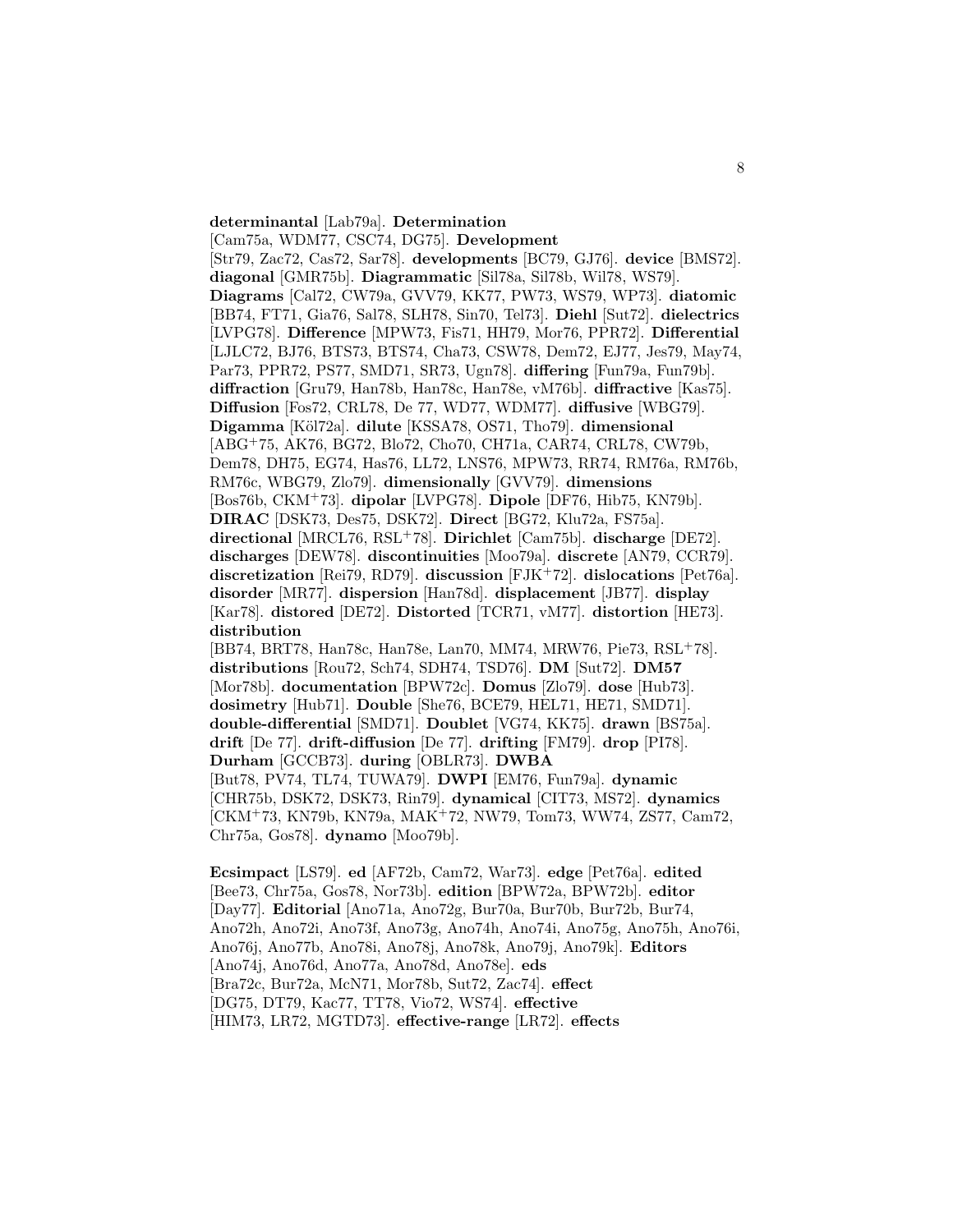[Cop74, Cop75a, Cop75b, Ell75, GH78, Sei73]. **efficient** [CHMM73, KS75a]. **eigenenergies** [AL79]. **eigenfunctions** [AAJ76]. **eigenproblem** [Nas74]. **Eigenstates** [MPS75]. **eigensystem** [Gar74]. **eigenvalue** [CB77, FH74, Gru75, MAK<sup>+</sup>72]. **eigenvalues** [AAJ76, Gue74, MPS75]. **Eikonal** [Joa73]. **Einstein** [Pay72]. **EISPACK** [Gar74]. **elastic** [All72, Com78, EM74, Fun79b, KF71, LB76, MS78, Pet76a, Smi70b, TTW79a, Yat71]. **elastic-scattering** [Com78]. **electric** [God78, Hib75, LJLC72, OW70, SS71]. **electric-dipole** [Hib75]. **electrical** [Isl73, RM76a, RM76b, RM76c]. **electrodes** [DEW78]. **electrodynamics** [Rem72]. **Electromagnetic** [BF71, Bun76]. **Electron** [MMM74, PSBG73, Sin70, AT75, Ahl79, BC79, BDD78, BBL79, Chi73a, CLS<sup>+</sup>70, CSW78, FT71, Gia76, GH78, Haw73, Hib74b, Joa73, Lan70, Lew79, MS78, NM73, Nes79, Rei73, Sal78, ST73, Sta72, SV79, TYCT73, TSD76, Web73, WB74, Yat71]. **electron-** [Web73]. **electron-atom** [AT75, CSW78, Joa73, NM73, Nes79, Rei73, ST73, TYCT73, Yat71]. **electron-molecule** [BBL79]. **electron-photon** [SV79]. **electronic** [BB74, FS73, HRB72, JVS72, Rei79, WC78]. **electronics** [Kol78]. **electrons** [AM74, BJ76, BGMP79, BB77, Chi73b, Gra72, Moo71c, Per73, SS74, SS76]. **electrostatic** [Bun76]. **electrotransport** [OBLR73]. **element** [ATV76, BGT76, KS75b, KS73, KS75c, Kon78b, Mor76, PB72b, TT78]. **elementary** [GCCB73]. **elements** [Ano78p, ABG<sup>+</sup>75, Bra78a, Cha74, Cla78, Gla78, Hod76, Jam70, Jon74, Klo75b, Lab79a, Lew79, McC75, Nil72, Par73, PGB78, Rob73, Sal78, SS71, Sax77a, Sax77b, Sax78, FS75b]. **Ellips** [Ber77]. **ellipsometer** [Ber77]. **elliptic** [EJ77, Jes79, Jon72]. **Elsasser** [Moo79b]. **emission** [Duf77]. **emitters** [Pie73]. **emphasis** [vdSVSH73]. **energies** [Lew70b, Mag75, PI78, Sil78b, Wil70, Wil78, WB74]. **Energy** [AFH71, AF72a, AF74, CJ71, KK77, BGMP79, Böc75, CMS77, Cug73, FJK<sup>+</sup>72, HIM73, HRB72, JPB78, KVW70, Kol78, KK75, LB76, LLC76, MM74, MRW76, Nil72, PSBG73, RFSG72a, Ran72, RR74, Sko74, VD74, WC78, Zab73]. **Energy-level** [AF74]. **Energy-loss** [CJ71]. **engineers** [Del77]. **England** [Ano79f]. **Entire** [BDG<sup>+</sup>72]. **environment** [For78]. **EPR** [Ste76]. **EPS** [Ano79f]. **equal** [Jab73]. **equation** [Bel72, CE75, Cha75, EG74, FS75a, FC74, HH79, HD78, Hug71, Kil79, LR71, Mar73, Mor73, RA78, Ste79, TSD76, Wei72]. **equations** [BG72, Bor76, Cha73, Che73, Chi73a, CSW78, De 77, Dem72, EJ77, GPS75, Has76, HLS75, Jes79, Jon72, Par73, PPR72, PS76, TA72, WBG79, May74]. **EQUIL** [RCL75]. **equilibria** [BGT76, Lac76]. **equilibrium** [Bet75, BM76, CRL78, Dem78, Joh78, Mik74, RD79, RCL75]. **equivalent** [AM74, BB77, Chi73b, Gra72]. **Erratum** [Ano70f, Ano70g, Ano70c, Ano70d, Ano70e, Ano71b, Ano71c, Ano72j, Ano72k, Ano73j, Ano73l, Ano73k, Ano73h, Ano73i, Ano74k, Ano74l, Ano74m, Ano74n, Ano75i, Ano75j, Ano75k, Ano75l, Ano75m, Ano75n, Ano75o, Ano75p, Ano75q, Ano76k, Ano76l, Ano77c, Ano77d, Ano77e, Ano77f, Ano77h, Ano77g, Ano78l, Ano78m, Ano78n, Ano78o, Ano79l, Ano79o, Ano79m, Ano79n]. **Error**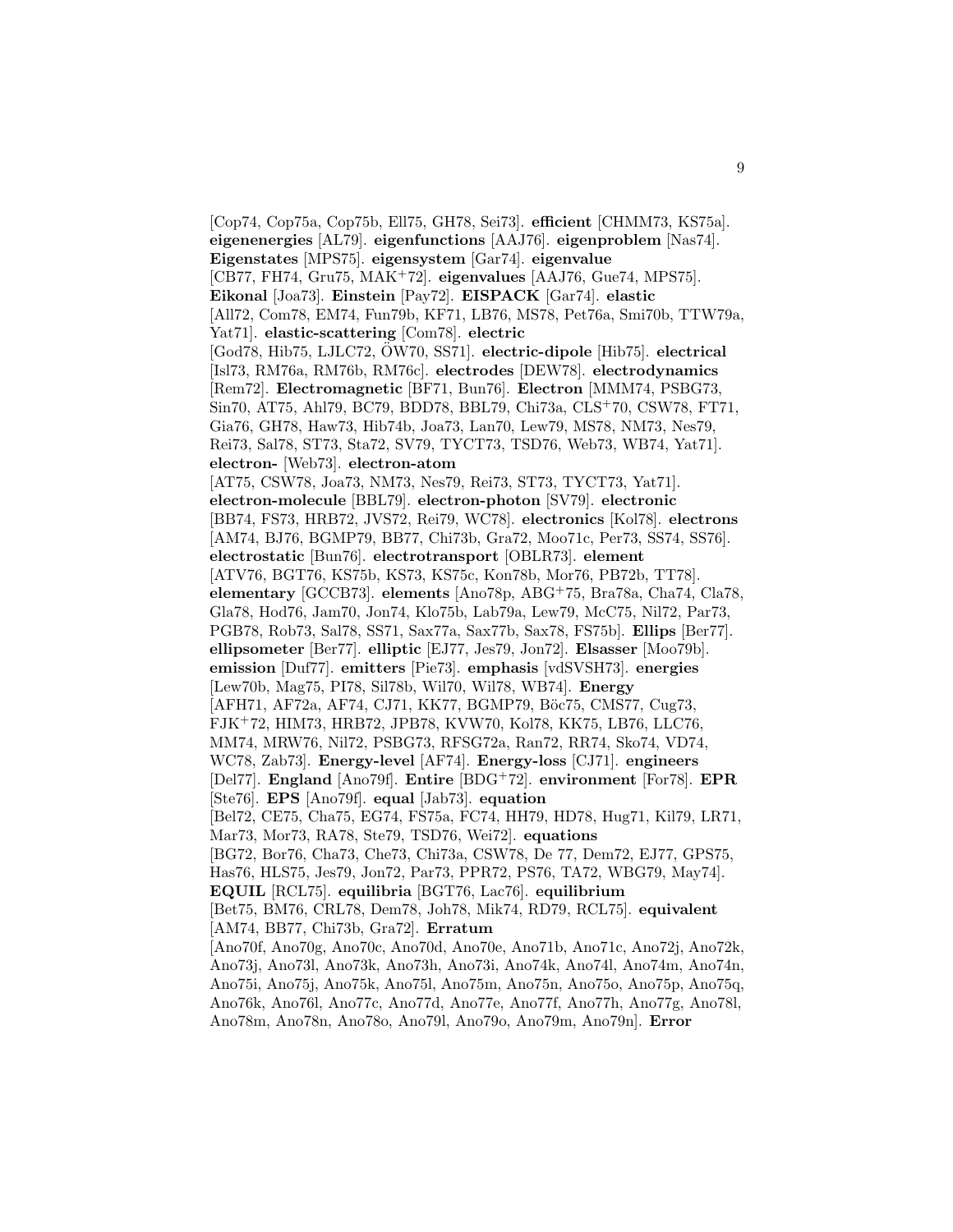[RR76]. **Errors** [Gue74, JR75]. **especially** [Aue78]. **establishing** [FC71]. **estimation** [Joh78, Pac72]. **Europe** [Aig72]. **European** [Bis75]. **Européen** [Ano75c]. **eV** [vdM72]. **eV-region** [vdM72]. **EVA2** [BPW72a]. **evaluate** [Cha74, GH76, Rob73]. **Evaluation** [BFKD77, SG76, FP73, GVV79, HKK73, KK71, Kon78a, Moo79b, Mue71, Sax77a, SC71, ST73, Str74, TS75b, Wil71]. **EVAR** [BPW72b]. **event** [LB78]. **events** [BD72, BCV<sup>+</sup>72, BEK<sup>+</sup>72]. **evolution** [BMS72]. **ex** [LS79]. **ex-core** [LS79]. **Exact** [DG75, FKU<sup>+</sup>76, FP73, Gol78, KH78, TL74, TUWA79, Mar73]. **examples** [Bog77]. **exchange** [AT75, Par73, ST73, vdB74]. **excitation** [Kas75, KK75, LJLC72, MMM74, RR76, RSA74, SS71, TSD76]. **excited** [Lab79b, Mal70, Tal76, WS79]. **exemplified** [BEK<sup>+</sup>72]. **expansion** [Del79a, Lew70b, Lew79, Mor73, Ort72, Sil78a, Sil78b, Wil78, WS79]. **Expansions** [She76, She74]. **experiment** [VD74]. **experimental** [ABMT78, BJ76, BGM79, IL74]. **experiments** [Ald72, Bou72, CIT73, Cop74, Cop75a, Cop75b, Haz72, Ugn78]. **Explicit** [Dem72, RB75]. **explosions** [CHR75b]. **Exponential** [RA78, Dem78]. **Exponential-fitting** [RA78]. **expressions** [EK72, Str74]. **extended** [AF74, DBB71, KE74]. **extensive** [Goo74, KS75a, Sta72]. **External** [Wor72, BS75a]. **extraction** [IL74, Mor72]. **extrapolation** [CC79]. **extrapolations** [CSP<sup>+</sup>79, CC79].

**F** [Bee73, CL79]. **facilities** [HR74b]. **factor** [Han78b, Isl73, SS74, SS76, TUWA79, WDM77]. **factors** [BS77, DW72, Fun79a, Han78d]. **Faddeev** [Che73]. **Faddeev-type** [Che73]. **Faradaic** [BGM79]. **fast** [CHW<sup>+</sup>78, Cha75, Tel73, CH71b, FSR78, Mar76]. **fast-neutron** [Cha75]. **Fernbach** [Bra72c, McN71]. **ferromagnetism** [Joh78]. **Feshbach** [Smi70a]. **few** [CIT73]. **Feynman** [Cal72, GVV79, PW73, WP73]. **Field** [Mat72, BM76, CCR76, Des70, Ell75, Klu72b, KK77, KS73, KS75c, LCW71, O'C76, ÖW70, Ste71. **fields** [Ano74j, BS75a, DE72, Mik74, PW72, Pet76a, TSD76]. **FIFPC** [FSR78]. **fifth** [Gos78]. **file** [PB73]. **file-handling** [PB73]. **films** [Hub70c, Hub70d]. **filtering** [Pac72]. **final** [Bra72b, Bra72a]. **finding** [CSP<sup>+</sup>79]. **Fine** [Sar72, Sar78]. **Finite** [ATV76, HH79, Mor76, TT78, Ano78p, ABG<sup>+</sup>75, BGT76, FKU<sup>+</sup>76, Hod76, KS75b, KH78, KS73, KS75c, Kon78b, NK78, PV74, PPR72, TL74, TUWA79]. **Finite-difference** [HH79]. **finite-element** [KS75b]. **finite-range** [FKU<sup>+</sup>76, PV74]. **First** [Hub73, GMP76, JP78]. **Fischer** [Gra78]. **fit** [Han78f, VG74]. **fits** [KL72]. **Fitting** [Com78, CH75, Dem78, EK72, O'C74a, RA78, Ste71, Wil70, WS74, vM75b, vM76a, vM79a]. **fixed** [Bat74]. **flexible** [WS74, vM76a]. **floods** [Tom73]. **flow** [Blo72, FCW78]. **flows** [Dem78, RD79, TW79]. **Fluck** [Sut72]. **Fluid** [Cam72, Chr75a, Gos78, RC72]. **flux** [SF78]. **Fock** [Des70, Gra78, Des75, AAH72, ABH<sup>+</sup>72, Bat74, CCR76, CCR79, Fis70, Fis72, Fis78, Lab79c]. **foil** [IL74]. **Fokker** [FSR78]. **force** [Han78a, Han78f]. **forces** [LR71, LR72]. **FORDOC** [BPW72c]. **forecasting**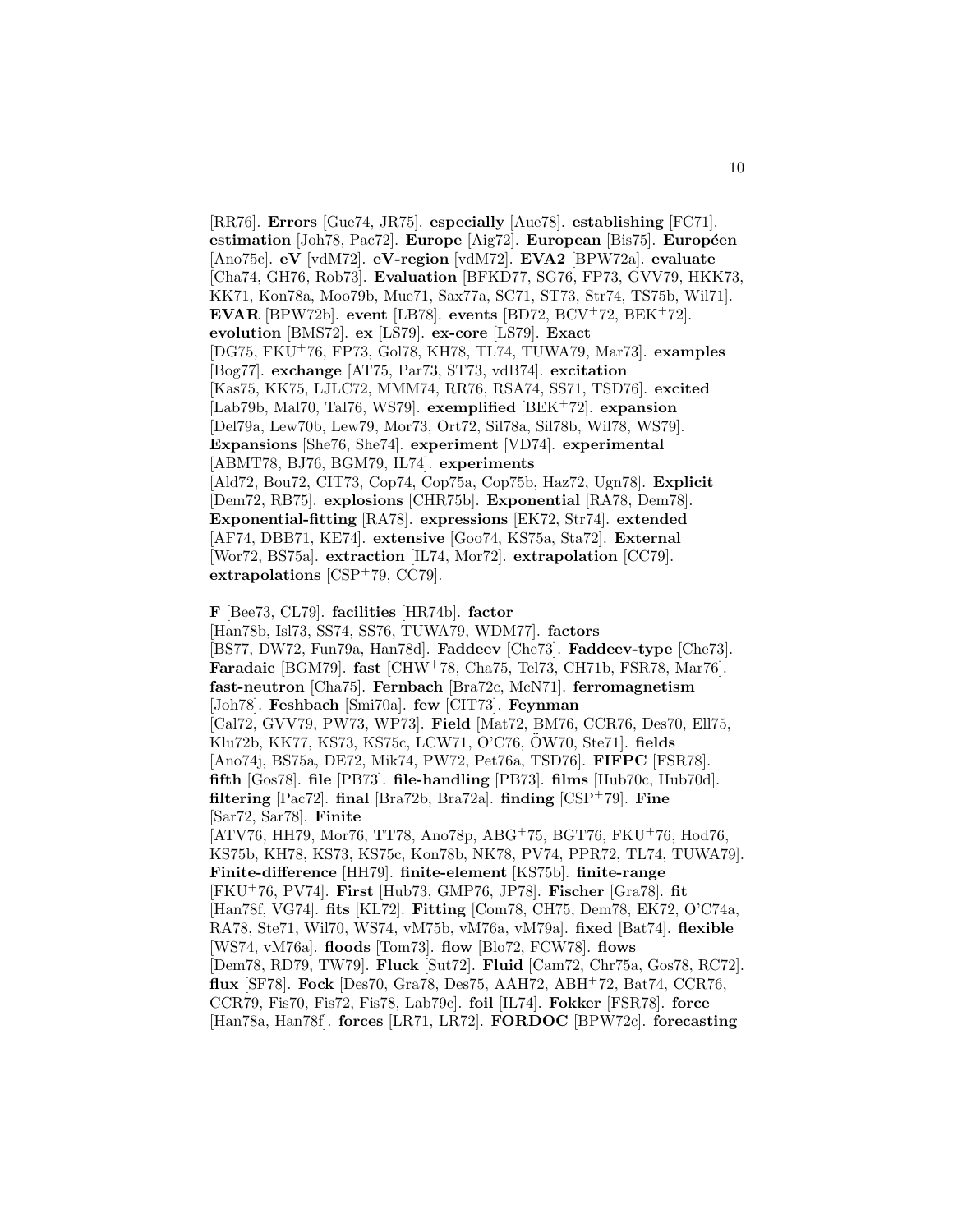[Tom73]. **Form** [SS74, Ano72l, BM76, Fun79a, Isl73, Sal76, SS76, TUWA79]. **form-factor** [Isl73]. **FORMAC** [McC75, Pay72]. **FORMAC73** [Pay76]. **formal** [HKK73]. **formalism** [CSC74, Hof71]. **format** [Sal76]. **formation** [Tsc76]. **formula** [BK74, Jab73, KB73]. **formulae** [Sei73]. **Formulas** [RB75]. **formulation** [CN73]. **FORTRAN** [BPW72c, Bar77, Ber77, CR74, PS78, Sal76, SR73, Zoh72, vM79b, AD73, MW71a, MW71b, PV74, RV78, RCL75, SMD71, SDH74, vM75c, vM76b, vM77, vM78b, vM78a, Pat73]. **Fortran-IV** [SDH74]. **Fortschritte** [Sut72]. **four** [Mue71]. **four-body** [Mue71]. **Four67** [CH71b]. **Fourgen** [Mar76]. **Fourier** [CH71b, Mar76, Col77, CT79, PS78, TS75b]. **Fourth** [Chr75a, CS78, Joh73, WS79]. **fourth-order** [CS78, WS79]. **Fox** [AF72b].

**Fractional** [AM74, Gra72, Chi73b, Hub70b, MNJL71]. **frames** [SM78b]. **Fredholm** [Rei73]. **freedom** [CIT73]. **Freint** [Gru79]. **frequencies** [Han78f]. **Fresnel** [Gru79]. **Freudenthal** [KB73]. **frictional** [Has76]. **Froese** [Gra78]. **Frozen** [CCR79]. **full** [CHR75b]. **Function** [K¨ol72a, Bar77, Cha75, Del79b, Deu79b, Deu79c, Deu79d, HD78, JR75, KSSA78, LB76, TYCT73, dJ78]. **Functions** [AM77, BDG<sup>+</sup>72, SM78b, She76, TTW79b, AT75, And70, AM78, AM79, BFSG74, Cam79, Cug73, DF76, FS75c, Han78c, Han78e, Hib75, Jam70, KM74, Lab79d, Ort72, PB72a, Rob70, RBHW76, Sal78, She74, ST73, SG72, Ste79, Yur78, vM79a]. **Furi** [Bar77]. **fusion** [CAR74].

**G** [Bur72a, Zac74]. **Gamma** [Hub71, K¨ol72a, AWG71, BCV<sup>+</sup>72, FC71, Hub73, MRCL76, RSL<sup>+</sup>78, SS74, SS76, Wil72]. **gamma-gamma** [MRCL76, RSL<sup>+</sup>78]. **Gamma-radiation** [Hub71]. **gamma-ray** [AWG71, FC71, Hub73, Wil72]. **Gammel** [Bur72a]. **gas** [OS71, Tho79, TW79]. **gaseous** [DE72, McC75, PSBG73]. **gases** [BJ76, TSD76]. **Gatchina** [KKN<sup>+</sup>72]. **gauges** [Chr74a, Chr74b]. **Gaunt** [Moo79b]. **Gaussian** [AAH72, Mat72, VG74, War78]. **Gaussians** [vM75b]. **Gehlen** [Nor73b]. **general** [And70, Aue78, BBC<sup>+</sup>74, BBL<sup>+</sup>78, Bur70c, Cha73, DS75, Fis78, Gra73a, Gra73b, Hib70, Hib71, Hib74b, Hib74a, Hib75, Klo75a, Pay76, VD74, WS74, vM75a, PW73, Sil78a]. **general-purpose** [vM75a]. **Generalisation** [Chi72]. **Generalized** [SG72, CB77, Dob79, FH74, MP74, Zoh72]. **generate** [CW79a, Rob70, Rob79a]. **generated** [BK72]. **generating** [BB70, Bos76a]. **Generation** [SM78c, BD72, Han78a, KVW70, PW73, Rap74, WP73]. **generator** [Jad75, KPP79, KCA76, Mar76, Lab79a, Lab79b]. **generators** [GR78]. **Geomagnetic** [Klu72b, KL72, Moo79b]. **geometries** [HKK73]. **geometry** [Cop75a, Cop75b, EG74, Hub71, ST72]. **Geophysics** [Pek72]. **GeV** [RR74]. **given** [Rob79a]. **Glowcode** [LNS76]. **Glowinski** [Mor78b]. **Gordan** [RB75, SM78c]. **Goudsmit** [Vio72]. **gradient** [Klu72b, KPP79, Mat72]. **Gram** [O'C74a]. **graphic** [Kar78]. **Graphical** [Cra72, MMK73, Rou72]. **graphs** [Rap74]. **Graves** [War73]. **Graves-Morris** [War73]. **gravitional** [CH74]. **Green** [HD78, LB76, RBHW76, TYCT73]. **ground** [And70, KH78]. **ground-state** [And70]. **Group**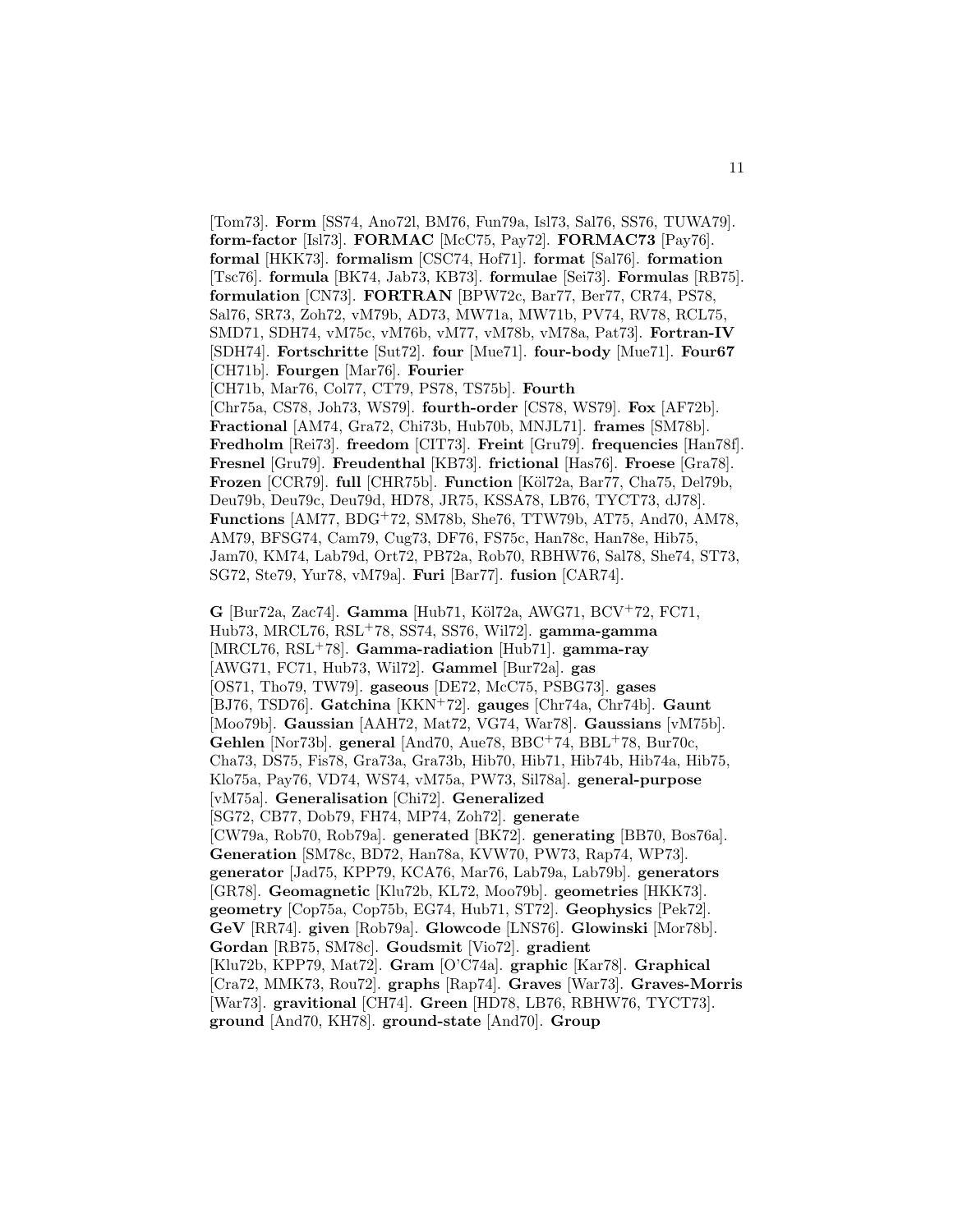[WW72, CB77, HM71b, NW79, SM78b, WW74]. **group-coordinate** [CB77]. **Group-theoretical** [WW72, WW74]. **groups** [ADO78, BK72, KSSA78, KK77, Net75, TS78]. **growth** [DE72, DEW78, KM79b]. **Grundlagen** [Sut72]. **guide** [AD73, CSP<sup>+</sup>79, CC79, Hoa70]. **gun** [Web73].

12

**H** [CL79, Sut72, BS77, vdM72]. **hadron** [RR74]. **hadronic** [Ran72]. **hadrons** [KVW70]. **half** [Nil72]. **half-lives** [Nil72]. **Hamiltonian** [Hib74b, HM71c, MGTD73, Ste76]. **handle** [Fun79b]. **handler** [Taf75b]. **handling** [PB73]. **hardware** [EJ77, Kol78]. **harmonic** [Dob79, FT75, SG72]. **Harmonics** [Bra73]. **Hartree** [Gra78, AAH72, ABH<sup>+</sup>72, Bat74, CCR76, CCR79, Des70, Fis70, Fis72, Fis78, Lab79c]. **Hauser** [Smi70a]. **HBr** [vdM72]. **heat** [Fos72]. **heavy** [Aue78, But78, CJ71, Dic79, FKU<sup>+</sup>76, Nil72, Par73, TL74, TUWA79]. **heavy-ion** [Aue78, FKU<sup>+</sup>76, TL74, TUWA79]. **Heidelberg** [BEK<sup>+</sup>72]. **height** [AK76, Deu79a, Deu79b, Deu79c, Deu79d, vM79b]. **Heisenberg** [KSSA78]. **helium** [HH79, Kno70]. **Herman** [Bee73]. **Hermitian** [Nas74]. **heuristic** [KM79a, Pas72]. **Hierarchical** [Haz72]. **High** [MMK73, SC71, Böc75, Cra72, FJK+72, HIM73, KVW70, Kol78, LL72, Ran72, RR74, SM78a, SDH74, Sut72, VD74]. **high-density** [Cra72]. **high-energy** [B¨oc75, FJK<sup>+</sup>72, RR74, VD74]. **high-lying** [SDH74]. **high-resolution** [Sut72]. **Higher** [Moi73, OC78, DHN79, TS75a]. **higher-order** [DHN79]. **histogram** [BEM79]. **histograms** [vM78b]. **HLISP** [KSSA78]. **Holland** [Hib79]. **Holt** [Cam72]. **homogeneous** [KS79, TT78]. **homonuclear** [SLH78]. **horizontal** [Cop75b]. **hot** [FM79]. **hydrodynamical** [FM79]. **hydrogen** [BBH<sup>+</sup>77, Mal70, Tal76]. **hydrogen-like** [Tal76]. **Hydrogenic** [Lew70a, Jam70, Moo71c]. **hydromagnetic** [Wes76]. **Hymnia** [Gru75]. **hyperbolic** [Dem72]. **hyperfine** [BCE79, GH76].

**Ian** [Smi77]. **IBM** [BTS74, HRR75, NA72]. **ideal** [HW77, Lac76]. **identical** [BB70]. **Identification** [OVQT<sup>+</sup>76]. **II** [BP73, Bra78a, CSP<sup>+</sup>79, DSK73, Deu79b, Han78c, Han78d, HM71b, KN79a, KPPR76, Lab79b, MW71b, MW71c, PS77, Rob79b, RM76b, Sil78b, WP73]. **III** [Deu79c, Han78e, Han78f, HM71c, Lab79c, PS76, Rob79c, RM76c, SMD71, Wil78]. **ill** [TA72]. **ill-conditioned** [TA72]. **ILTHII** [Sal75]. **ILUCG** [KPP79]. **immersed** [FM79]. **Impact** [Cas72, Cha72, Bur72c, GPS75, LS79, MMM74, PS76, PS77, CSW78]. **impedance** [BGM79]. **implementation** [Pel78, DSK73]. **importance** [KVW70]. **Improper** [Ned72]. **improve** [Taf75a]. **Improved** [WW74, CH75, Fis72]. **including** [DHN79, EJN74, Ell75]. **Inclusion** [Hib74b, Hib74a, Sax77a, Sax78]. **inclusive** [MT76, MT79]. **incoherent** [SR78]. **incomplete** [KPP79]. **incorporate** [Fun79a]. **increase** [Hub70d]. **index** [Ano70h, Ano70i, Ano71d, Ano71f, Ano72b, Ano72c, Ano72d, Ano72o,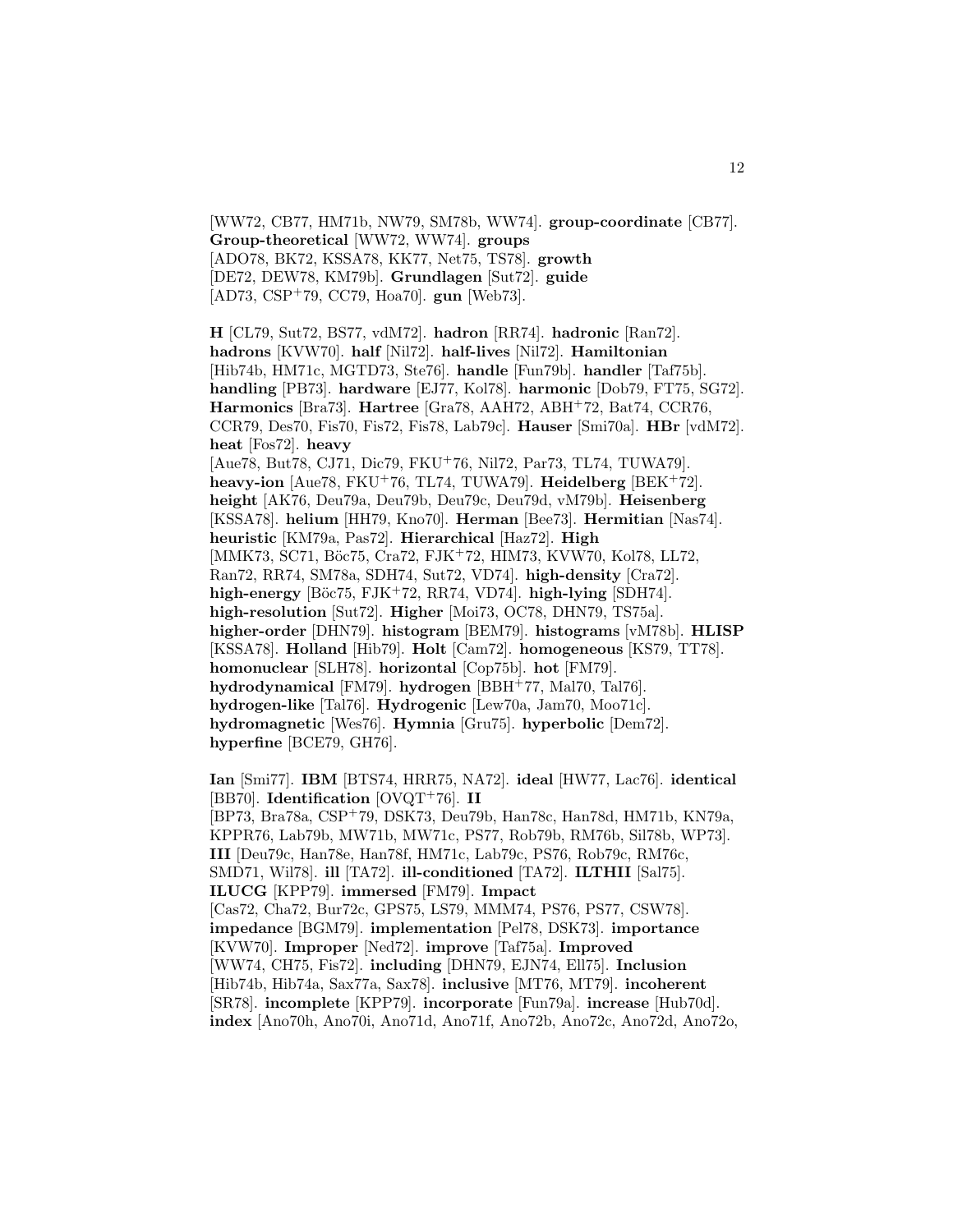Ano72p, Ano73b, Ano73c, Ano73n, Ano73o, Ano74b, Ano74c, Ano74p, Ano74q, Ano75b, Ano75a, Ano75s, Ano75r, Ano76b, Ano76c, Ano76p, Ano76q, Ano78a, Ano78b, Ano78c, Ano78r, Ano78s, Ano78t, Ano79c, Ano79d, Ano79e, Ano79p, Ano79q, Ano79r]. **Individual** [Ano72l]. **induced** [FKU<sup>+</sup>76, TL74, TUWA79]. **induction** [Klu72b]. **industrial** [Cas72]. **inelastic** [BKE79, Bog77, DT79, EM76, Fun79a, Han78d, Hof74, LWSS79, SR78]. **inequalities** [KS79]. **infinite** [MAK<sup>+</sup>72]. **information** [DSK72, DSK73, HM71b, Rob79c]. **infrared** [MW70, MW71a, MW71b, MW71c]. **inhomogeneous** [Cha73]. **initial** [CR74]. **initial-value** [CR74]. **Inner** [TS78, KB73]. **input** [Sax78]. **instabilities** [Wes76]. **instruction** [KS78]. **Instructions** [Ano74o, Ano76m, Ano77i]. **instrument** [Han78b]. **instrumentation** [HR74a]. **integer** [AM78, AM79, KCA76]. **integral** [BTS73, BTS74, CE75, De 77, FS75a, FC74, HD78, Jab73, Mor78a, MR73, Ste79, Yur78]. **integrals** [AT75, BDD78, BFKD77, DF76, FP73, Gio79, Gol78, Hib70, Hib71, Hib74b, Hib74a, Hol79, Lew70a, Mat72, Moo79b, NA72, OS71, ST73, SK79, WB74, Yur78, ZDN78]. **integration** [BG72, Gru79, Kil79, Mor78a, PS76, PB72b, GPS75]. **integro** [CSW78]. **integro-differential** [CSW78]. **intensities** [FK73, Fer75, Hof71, Hof74]. **Intensity** [Deu79a, Deu79c, BB74, BRT78, HE71, IL74, Lan70, LL72,  $\ddot{O}$ W70, RS74, RS75]. **Inter** [BDD78]. **Inter-electron** [BDD78]. **interaction** [AN79, ATV76, BGMP79, Bog77, BCE79, DT79, Ell75, FT71, Gia76, Hib75, Jam70, Joh73, Klo75a, Sax77b, vdSVSH73]. **interactions** [BKK76, Ste79, vM78b]. **Interactive** [Rou72, VDM78, AZS<sup>+</sup>79, AK76]. **Interatomic** [Nor73b]. **interelectronic** [MR73]. **interfacing** [Zac74]. **interference** [FB75]. **interferometer** [HE71]. **interior** [CC79]. **Intermediate** [Cla78, Rus73]. **Intermediate-level** [Rus73]. **internal** [DHN79, DH71, PR75]. **International** [Ano78p, Cam72, Chr75a, Gos78]. **interpolation** [AAMB79, CM79, Moo79a]. **interpret** [vM76b]. **Interscience** [Moo72]. **interstellar** [BS77]. **intrinsic** [ABH<sup>+</sup>72]. **introduction** [Rob74]. **invariant** [Jab73, Mor78a]. **Inversion** [FS75a, FC74, Hof74, LL79]. **investigation** [MS72]. **investigations** [SSZ73]. **involved** [Hei72]. **involving** [BFKD77, WS79]. **Ion** [FSR78, Aue78, But78, FKU<sup>+</sup>76, KN79b, MM74, MRW76, TL74, TUWA79, Web73]. **ion-gun** [Web73]. **ionic** [SF76]. **ionisation** [Mag78]. **ionographic** [OVQT<sup>+</sup>76]. **ions** [LCW71, Sko74, Ste76, Tal76]. **Irreducible** [Wor73, Bos76b, KSSA78, Net75]. **Ising** [CSC74, Joh78, KH78, vdSVSH73]. **isoelectronic** [HH79, Kno70]. **isolated** [Bou72]. **Isometric** [Cho70]. **isospin** [Hub70b]. **iteration** [Cam75a]. **IV** [Deu79d, Lab79d, NW79, SR73, SDH74, WS79]. **IX** [McN71].

**J** [AF72b, Bur72a, Gos78, May74, Mor78b, Nor73b]. **Jaffee** [Nor73b]. **jajom** [Sar78]. **January** [Ano74d, Ano74e, Ano76h]. **Jennings** [Del77]. **Job** [BP73]. **John** [Del77, Gra78, Lai74, May74]. **Jr** [Bur72a]. **jump** [Moo79a]. **junction**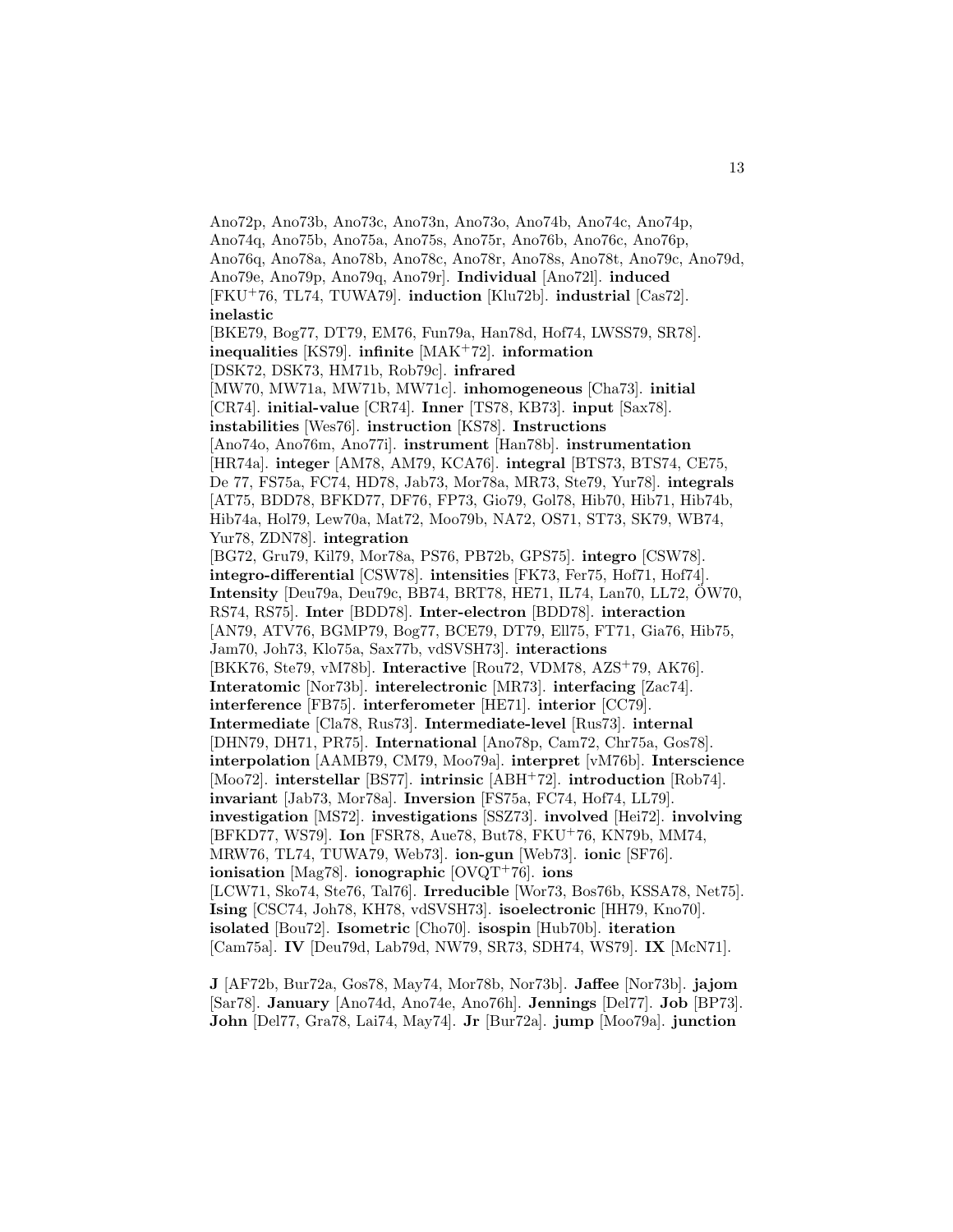[Blo72].

**Kac** [Cha76]. **Kahane** [Chi72]. **KBr** [vdM72]. **Kellerhals** [Sut72]. **Kenneth** [Moo72]. **Kinematic** [CH75]. **Kinematical** [WMC71]. **Kinematics** [Ass75, Bra72b, Bra72a]. **kinetic** [Joh78]. **kinetics** [DST75]. **Koehler** [Bee73]. **Kosfeld** [Sut72]. **Kramers** [Col77, CT79, KN73]. **Kronig** [Col77, CT79, KN73].

**L** [Bur72a, Mor78b]. **labelling** [MPS75]. **laboratory** [Haz72, KS78, Pen78]. **LACC** [Kon78a]. **ladder** [Sil78b]. **Lambert** [May74]. **Landau** [Sch74]. **language** [FP73, Pel78]. **languages** [Hoa70, Rus73, Hoa70]. **Lanthanide** [Ste71]. **Laplace** [HD78]. **Laplacian** [O'C76]. **large** [AZS<sup>+</sup>79, AAB75, BPZ73, BP73, CB77, PB73]. **laser** [CAR74, CW79b, DST75, DH75, RS76, Smi78]. **lateral** [MRW76]. **Lattice** [KN79b, KN79a, NW79, Nor73b, HM71a, MR77, OW70, WW74, WW72]. ¨ **lattices** [CMS77, Zab73]. **Laue** [CA70, Pre79a, Pre79b]. **layer** [RD79, RS74]. **layer-by-layer** [RS74]. **layered** [Chr74b]. **layers** [Sko74]. **LCGO** [WC78]. **learning** [KM79a]. **least** [Bok78, Han78f, LM71, O'C74a, Pac72, RFSG72b, WS74, vM75b]. **least-squares** [RFSG72b, vM75b]. **Lecture** [Cam72, Mor78b]. **LEED** [Hof71, Hof74, RS74, RS75]. **Legendre** [Bra73, Del79a]. **lengths** [JP78]. **level** [AFH71, AF72a, AF74, Cro72, RFSG72a, RFSG72b, Rus73, Taf75b, Vio72, Wil70]. **levels** [SDH74]. **LIANA** [Smi70a]. **library** [Ano70b, Ano72a, Ano74d, Ano74e, Ano75d, Ano76g, Ano76h]. **Lie** [Bos76a, Bos76b]. **lifetime** [KE72, KE74, VDM78, War78]. **lifetimes** [IL74]. **ligand** [KK77]. **light** [HE73, RS76]. **like** [Moo71c, Tal76]. **limit** [BGMP79]. **limited** [EJ77, Han78c, Han78e]. **Limits** [JPB78]. **line** [ADF<sup>+</sup>72, BS75b, Cra72, Duf77, GPS75, Jon74, KKN<sup>+</sup>72, KK75, PS77, Rus73, Sch78, Ugn78]. **Linear** [HW77, Ano78p, Jes79, KSSA78, KS79, Kon78b, TA72, Wes76]. **linearized** [McC75]. **lines** [BS77, Jon72]. **linked** [WS79]. **Lions** [Mor78b]. **Liquid** [PI78, Isl73, Sch73]. **LISP** [Cam70]. **List** [Ano72m, Ano76d, Ano76n, Ano78d, Ano78e, Ano77a]. **lives** [Nil72]. **load** [KM79a]. **local** [Ste79]. **Logarithm** [K¨ol72a]. **London** [Smi77, Zac74]. **Lorentz** [Jab73]. **Lorentz-invariant** [Jab73]. **Lorentzians** [vM75b]. **loss** [CJ71, Sko74]. **low** [BGMP79]. **LS** [Cla78]. **Lustig** [Sut72]. **lying** [SDH74].

**M** [Bra72c, Cam72, Hoa70, McN71, KKN<sup>+</sup>72]. **M1** [BF71]. **Machine** [Zan72]. **machines** [LS79]. **macromolecules** [LNV78]. **MACSYMA** [BKK76]. made [HE71, RD79]. Madelung [JP78, OW70]. magnetic [BM76, Gol70, Hub70c, Hub70d, Klu72a, Mik74, PW72, vM78a]. **magnetohydrodynamic** [ABG<sup>+</sup>75]. **magnetoplasma** [ST72]. **magnetospheres** [Pet76b]. **magnetotelluric** [KS75b]. **making** [HR74a, SDH74]. **Mandy** [SMD71]. **manipulation** [BEM79, FP73]. **Manual** [Str74, EK73]. **Many** [Ahl79, Kel79, vdSVSH73, GH78, Lew79, Sil78a, Sil78b,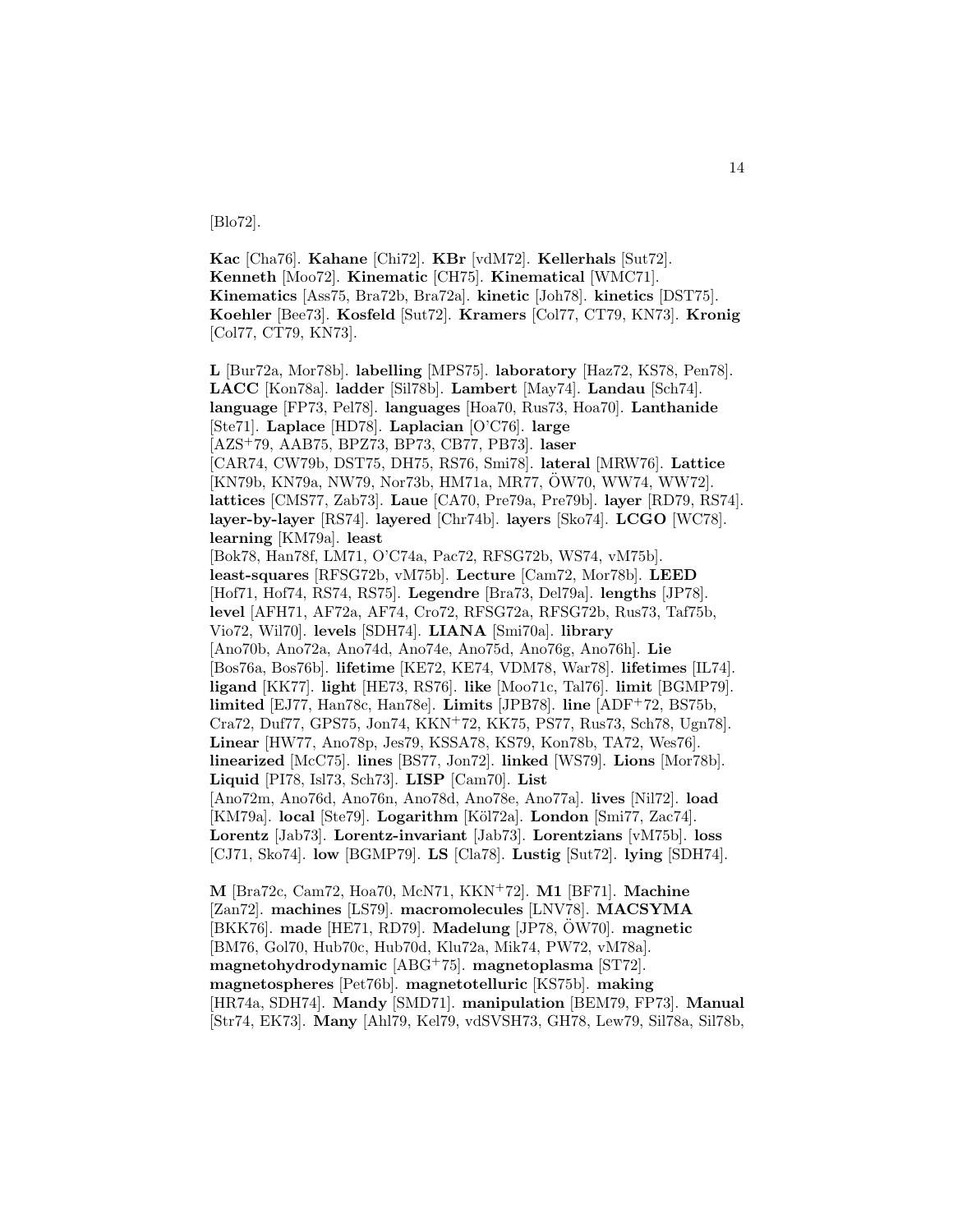TYCT73, Wil78, WS79]. **many-body** [Sil78a, Sil78b, TYCT73, Wil78, WS79]. **many-electron** [Lew79]. **Many-particle** [vdSVSH73]. **mappings** [BS74]. **masses** [Jab73]. **matching** [BSP71, Hof71]. **materials** [Han78b, Han78c, Han78e]. **mathematical** [Sou73, Zhi72]. **matrices** [BTS73, CB77, Chi72, Cho70, Han78a, Hen75, MAK<sup>+</sup>72, Sar70, Sar72, Sar78]. **Matrix** [FS75b, Hod76, Nes73, Nes79, BBC<sup>+</sup>74, BBL<sup>+</sup>78, BC72, Bra78a, BBL79, Bur73, Cha74, Cla78, Gar74, Gla78, Gru75, HM71c, Jam70, Jon74, KSSA78, Klo75a, Klo75b, Lab79a, Lew79, LWSS79, McC75, Nas74, Par73, PB72b, PGB78, Rei79, Rob72, Rob73, Sal78, SS71, Sax77a, Sax77b, Sax78, Sta76, Hof74, Del77]. **matter** [RR74, Sko74]. **may** [dJ78]. **MCBP** [BGMP79]. **MCHF** [FS75c]. **measured** [Rou72]. **measurement** [EGMS72]. **measurements** [BGM79, HR74a]. **mechanical** [BTS73, RSA74]. **mechanics** [Ald72, Ano78p, LL79, RC72]. **media** [Chr74a, Chr74b, FS73, KK75]. **medium** [vM75c]. **medium-scale** [vM75c]. **MEDUSA** [CAR74]. **Melting** [CKM<sup>+</sup>73]. **memory** [LS79]. **metal** [FS73]. **metal-non-metal** [FS73]. **metals** [DBB71, Isl73]. **meteorology** [Cha72]. **method** [ABG<sup>+</sup>75, BBC<sup>+</sup>74, BBL<sup>+</sup>78, BCV<sup>+</sup>72, Bur73, BCE79, CB77, Col77, CT79, CH75, DHD74, Dem72, Dem78, EG74, FS75a, Fis71, Gra78, Gue74, Hof74, HD78, Jon72, Jon74, KPH78, KVW70, Kla71, Kon78b, KPP79, LB78, Moo79a, Nes73, Ort72, Rob72, RS74, RM76a, RM76b, RM76c, Tel73, TW79, WC78, Wil72]. **methodological** [Sta72]. **Methods** [Cam72, Chr75a, Fle72, Mor78b, BH72, Cal73, Fos72, Gos78, Hib79, Kil79, LWSS79, May74, Moi73, MPW73, Mor76, Nor73a, Per73, PPR72, RA78, TTW79a, TYCT73, Zhi72, Bra72c, McN71]. **MeV** [RR74]. **MHD** [BGT76, GJ76, HW77, Lac76, RCL75, WBG79]. **microcrystals** [CKM<sup>+</sup>73]. **microscopic** [FKU<sup>+</sup>76, Fun79a, vM78b]. **migrating** [WD77]. **millimeter** [Smi78]. **Minicomputer** [Zac74]. **minicomputers** [VG74, vMG73]. **Miniconsult** [Zac74]. **minimization** [JR75, Tro73]. **Minuit** [JR75]. **mixed** [BF71, RSL<sup>+</sup>78]. **mixing** [KF71, MRCL76]. **mixture** [PSBG73, Zlo78]. **mixtures** [McC75, Tho79]. **mode** [Han78a]. **model** [AFH71, AF72a, AF74, Aue78, Bet75, CSC74, CHMM73, DTE74, ETH73, GCCB73, GMP76, GA74, Hof74, Joh78, Kas75, KN79b, KN79a, MR77, NW79, PI78, vdSVSH73, Smi78]. **Modelling** [JB77, KS75b, Pet76b, Rob79a, Rob79b, Rob79c]. **models** [Ahl79, Klu72b, LW75, Sou73]. **modes** [Han78d, Wor72]. **Modification** [Bar76, Cop75a, Cop75b]. **Modified** [Bra73, O'C74a]. **modulation** [Ber77]. **module** [RCL75]. **Mol´eculaire** [Ano75c]. **Molecular** [Ano79f, BKE79, BFKD77, Bra72c, Con79, CKM<sup>+</sup>73, Cro72, GPS75, MAK<sup>+</sup>72, PS76, PS77, Rei79, Wor72, ZS77]. **molecule** [BBL79, DT79, FT71, Gia76]. **molecules** [BB74, Han78a, Han78f, Han78d, Sal78, SLH78, Sil78a, Sil78b, Sin70, Wil78, WS79]. **Moment** [Rei79]. **Momenta** [TTW79b]. **momentum** [ET76, Gra73a, Gra76b, Hib70, Hib71, Hib74b, Hib74a, Hub70a, Jab73, LW75, RV78, TTW79a, Tam70, Wil71]. **momentum-space** [Jab73]. **monoenergetic** [Lan70]. **Monte**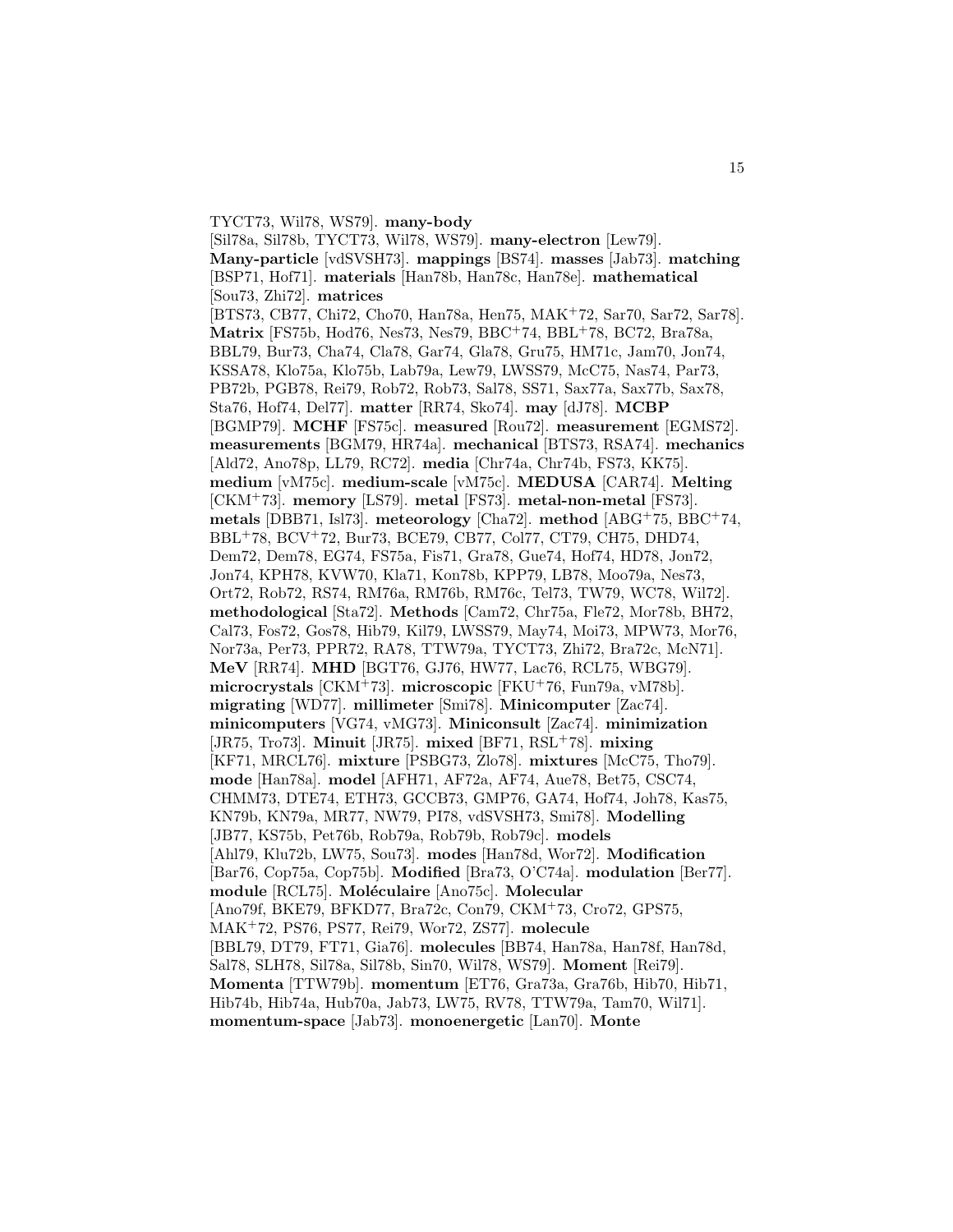[Chr74b, Cop74, Cop75a, Cop75b, DS75, Jad75, Kas75, KVW70, Mor78a, MR77, Per73, Ran72, RR74, Sta72, SK79, Wil72]. **Morris** [War73]. **Morse** [Zac74, PB72a]. **Moshinsky** [LJ71]. **Mössbauer** [CT71, Gro72, MGTD73, WS74]. **motion** [BPW71, BPW72a, BPW72b, Gio79, WDM77]. **Mu** [CL79]. **multi** [Fis70, Fis72, Fis78, KKN<sup>+</sup>72, PB72b]. **multi-configuration** [Fis70, Fis72, Fis78]. **multi-particle** [PB72b]. **multi-users** [KKN<sup>+</sup>72]. **multichannel** [vM79b]. **multiconfiguration** [Des75]. **multiconfigurational** [Lab79c]. **multidimensional** [Gen72, ZDN78]. **multiple** [Cop74, Cop75a, Cop75b, CH74]. **multiplicity** [ADO78, BK74, KB73, TS78]. **multiplier** [Wor73]. **multipolarities** [RSL<sup>+</sup>78]. **multipoles** [OC78]. **Multistate** [GPS75, PS76, PS77]. **Multivariate** [O'C74a]. **Muon** [Rin79]. **Muonic** [AV78, Rin79]. **muonic-atom** [Rin79]. **mutual** [BS75a].

**N** [Bee73]. **N.F.E.** [Isl73]. **nanosecond** [RS76]. **narrow** [EJ77]. **Nearly** [Mar73]. **necessary** [Han78c]. **N´eel** [Hub70c, Hub70d]. **neuronal** [Sou73]. **neutron**

[Cha75, Cop74, Cop75a, Cop75b, Fun79a, Fun79b, Han78b, Han78d, SR78]. **Newnes** [Hoa70]. **Newnes-Butterworths** [Hoa70]. **Nilsson** [BF71, Hir73]. **NMR** [Sut72, WDM77, vM77, Sut72]. **no** [PV74]. **no-recoil** [PV74]. **Non** [Dic79, SS76, Wes76, Ano78p, Bou72, Dem78, FS73, Han78b, Han78c, Han78e, Lab79a, RD79, Ryc78, ST73, War78, WB74]. **non-crystalline** [Han78b, Han78c, Han78e, Ryc78]. **non-equilibrium** [Dem78, RD79]. **non-exchange** [ST73]. **non-Gaussian** [War78]. **non-isolated** [Bou72]. **Non-linear** [Wes76, Ano78p]. **Non-reactive** [Dic79]. **Non-relativistic** [SS76, Lab79a, WB74]. **noncircular** [BGT76]. **Nonlinear** [Pet76a, BKK76, HW77, LM71, MS72, SSZ73, Zab73, Zhi72]. **nonrelativistic** [BRT78]. **Normal** [De 75a, Han78a, Han78d]. **normalised** [PB72a]. **normalization** [Han78b]. **North** [Hib79]. **North-Holland** [Hib79]. **notation** [FS75b, Lab79a, Sax77b]. **Note** [BB79]. **Notes** [Cam72, Mor78b]. **notice** [Ano70f, Ano73j, Ano73k, Ano74l, Ano74m, Ano74n, Ano75j, Ano75k, Ano75l, Ano75m, Ano75n, Ano75o, Ano75p, Ano75q, Ano76k, Ano76l, Ano77c, Ano77d, Ano77e, Ano77f, Ano77g, Ano78l, Ano78m, Ano78n, Ano78o, Ano79l, Ano79m, Ano79n]. **notices** [Ano70g, Ano71b, Ano71c, Ano72k, Ano73l, Ano77h, Ano79o]. **Nottingham** [Ano79f]. **nozzle** [FCW78]. **Nuclear** [Nil72, Sko74, Smi70b, AAH72, ABH<sup>+</sup>72, AAB75, Bet75, DG75, DTE74, ETH73, FB75, Hei72, KKN<sup>+</sup>72, KM79a, LW75, OVQT<sup>+</sup>76, Sei73, SMD71, SR73, SDH74, Smi70a, Sou73, TCR71, TL74, TUWA79, WMC71]. **nucleation** [KM79b]. **nuclei** [BF71, EM74, EM76, Hen75, Hod76, Kac77, PI78, RSL<sup>+</sup>78]. **nucleon** [DHD74, FKU<sup>+</sup>76, LR71, LR72, SDH74]. **nucleons** [Hub70a]. **nucleus**

[Fun79a, Fun79b, SM78a]. **null** [LB78]. **null-event** [LB78]. **Nullijn** [dJ78].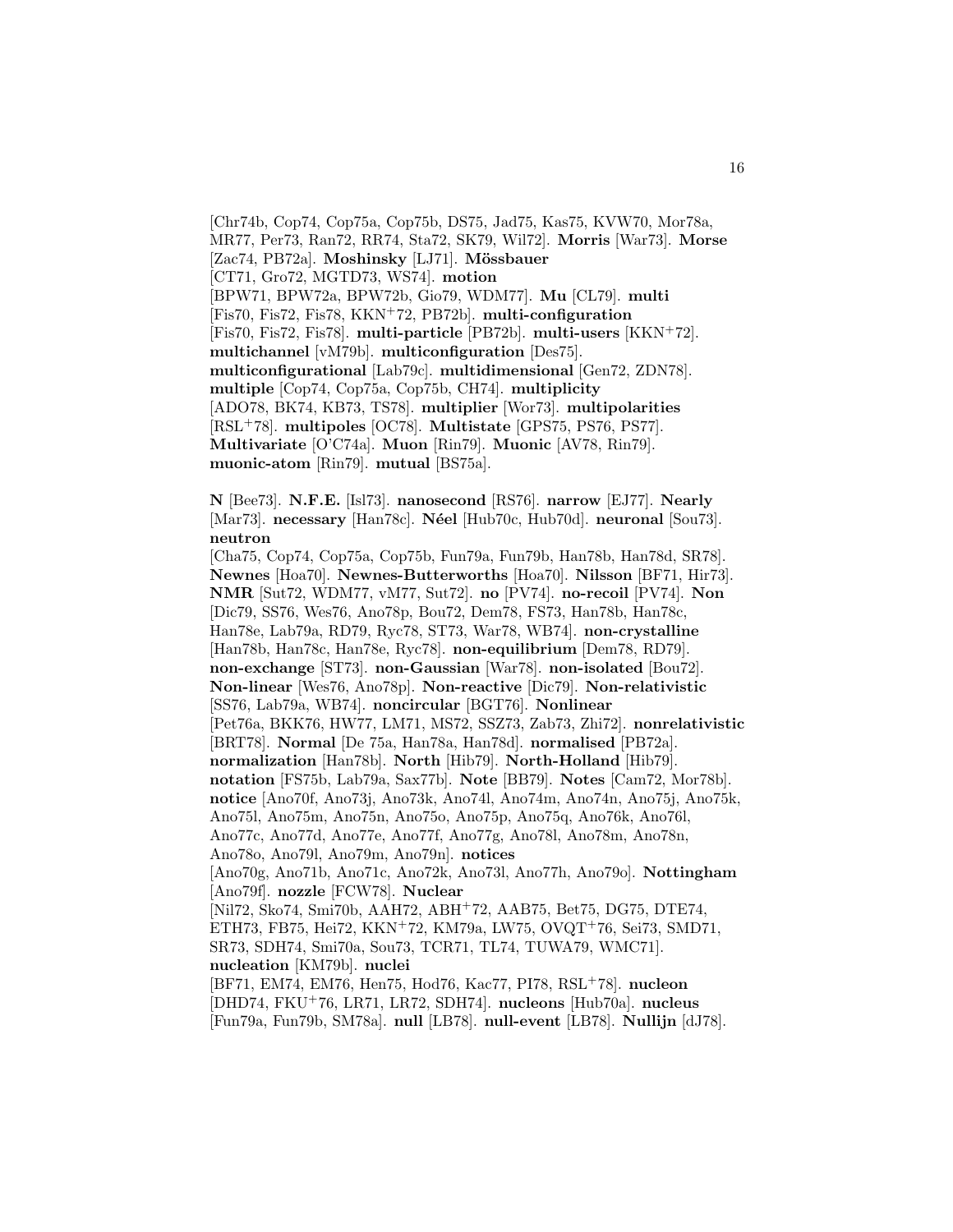**number** [Aur77, EJ77, Fem71, GR78, RFSG72b, Rob79b]. **numbers** [Sch74]. **Numerical** [Ald72, Bel72, Bor76, BMS72, Bou72, Cam72, CIT73, CSC74, Chr75a, Col77, CT79, De 77, FS73, HKK73, KL72, MAK<sup>+</sup>72, Moo79b, Net75, Nor73a, Pet76b, Rob79a, Rob79b, Rob79c, Wei72, BG72, CMS77, CH74, EG74, FS75c, For78, Fos72, Gos78, Gra78, HD78, Jon72, Kil79, Lab79d, PB72b, RA78, Rob70, SSZ73, SZ79, TS75b, TYCT73, ZDN78]. **Numerov** [Fis71, Gue74].

**objects** [BB70]. **observables** [MT76]. **observations** [HE71, O'C76]. **observed** [Han78f]. **obtain** [Han78b, Han78f]. **odd** [BF71, Kac77, MR73]. **odd-** [Kac77]. **off** [GMR75b]. **off-diagonal** [GMR75b]. **OLYMPUS** [CR74, HRL75, Rob74, HR74b, HRR75]. **On-line** [Sch78, ADF<sup>+</sup>72, KKN<sup>+</sup>72, Rus73]. **on-resonance** [SDH74]. **One** [Has76, ABG<sup>+</sup>75, AK76, BG72, CMS77, Cha74, CAR74, CRL78, DHD74, Dem78, Hib74b, Klo75b, Lew79, LNS76, MS78, PGB78, Rob73, Sal78, WB74, Yur78, dJ78, RM76a]. **one-center** [Yur78]. **One-dimensional** [Has76, ABG<sup>+</sup>75, AK76, BG72, CAR74, CRL78, Dem78, LNS76, RM76a]. **one-electron** [Hib74b, Lew79, MS78, Sal78, WB74]. **one-particle** [Cha74, Klo75b, PGB78, Rob73]. **only** [Hei72, O'C76]. **open** [BDD78]. **operators** [Cha74, CW79a, Gla78, Lew79, McC75, MPS75, PGB78, Rob73]. **OPIT** [BP73, PB73]. **optical** [All72, Aue78, DTE74, ETH73, ET76, GMP76, Has76, TTW79a]. **optically** [KK75]. **optics** [Haw73, SSZ73]. **optimal** [CC79, Ste76]. **optime** [EK72, EK73]. **optimization** [Fle72]. **orbit** [Ell75, HE71, Klo75a, Sax77b, Tro73]. **orbital** [Cal73, HE73, Rob70]. **orbitals** [AT75, Bat74, BFKD77, Lab79c, Lab79d, Mat72, ST73]. **orbits** [Hir73]. **order** [Ano72l, AM78, AM79, BP77, BCE79, Cam79, Cha73, CS78, Dem72, DHN79, Lew70b, MR77, OC78, Sil78b, Wil78, WS79]. **order-disorder** [MR77]. **Ordinary** [Bra73, May74]. **organization** [Sil78a]. **Organizing** [Ano72n, Ano76o]. **orientations** [Pre79a]. **oriented** [Zlo78]. **oscillations** [Mik74]. **Oscillator** [FS75c, Dob79, FT75, God78, Hib75, SG72]. **other** [TS75a]. **outer** [BK74]. **output** [Cra72]. **Overall** [Coh71]. **overlap** [DF76]. **overlapping** [vM75b].

**P** [Gos78, Nor73b, Sut72, War73, Zac74]. **package**

[AMB75, ABMT78, Cam75b, CH71b, CR74, Gar74, Gru75, HRL75, HRR75, KS75b, KS73, KS75c, Mag78, WC78, Yur78, vdB74]. **packages** [BPW72c]. **packet** [Has76]. **Pad´e** [Bur72a, Moi73, Sta76, War73]. **pages** [Sut72]. **pair** [Ahl79, Han78c, Han78e]. **pairwise** [Joh73]. **pairwise-additive** [Joh73]. **Paker** [Zac74]. **Palmer** [Smi77]. **Panel** [FJK<sup>+</sup>72]. **parallel** [DEW78]. **paramagnetic** [Ell75]. **parameter** [DG75, GPS75, GMP76, JR75, Klu72a, KL72, PS76, PS77, Smi70b]. **Parameterisation** [For78]. **parameters**

[Cam75a, Han78c, KF71, LR72, Pac72, PR75, Ste76, WDM77, WMC71].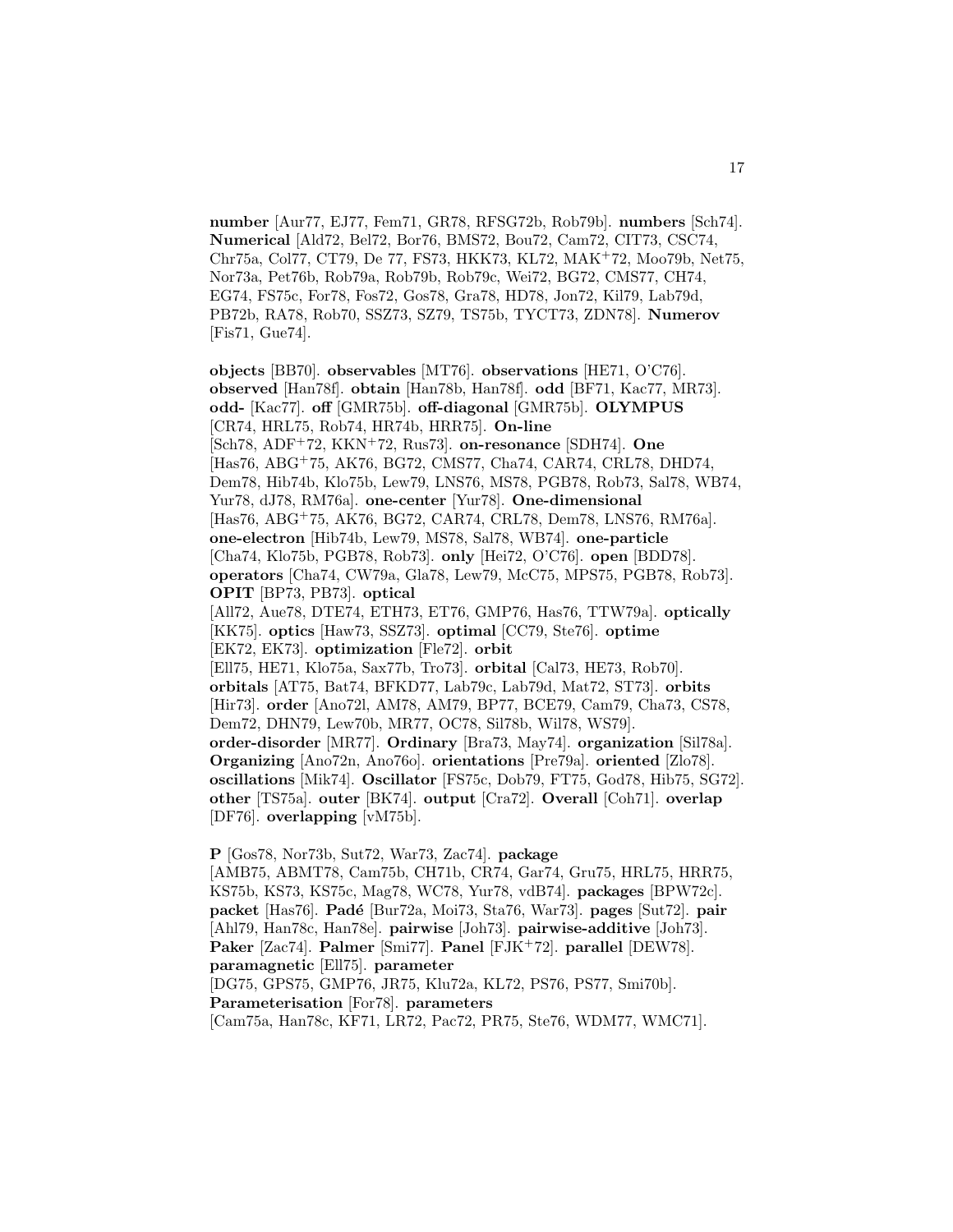**parametric** [Kla71]. **parentage** [AM74, Chi73b, Gra72, Hub70b, MNJL71]. **parity** [SDH74]. **Part** [Fer75, Hib74b, CSP<sup>+</sup>79, CC79]. **partial** [CHMM73, EJ77, Jes79, PPR72]. **partial-wave** [CHMM73]. **partially** [RSL<sup>+</sup>78]. **participants** [Ano72m, Ano76n]. **particle** [ATV76, Bun76, Cha74, Dic79, GCCB73, Hir73, JB77, Klo75b, Lew70b, MT76, Mor78a, Par73, PR75, PB72b, PGB78, Rob73, vdSVSH73, Zan72]. **particle-solid** [JB77]. **particles** [BPW71, BPW72a, BPW72b, BS75a, CN73, Cha73, CJ71, Hei72, Jab73, KK71, KF71]. **partition** [KSSA78]. **parts** [Jam70]. **PATIWEN** [FB75]. **Pattern** [ZS77]. **patterns** [Pre79a, Pre79b, RS75, Zan72, vM77]. **PDP** [DTE74]. **PDP-15** [DTE74]. **peak** [vMG73, vM75a]. **PEARL** [Pel78]. **165** [HRR75]. **penetrating** [Sko74]. **perform** [vM79b]. **performance** [Smi78, Taf75a]. **peripheral** [PB72b]. **permutation** [KSSA78]. **permutations** [BB70]. **Perturbation** [CB78, Ahl79, BCE79, Kel79, Kil79, MS78, PW73, RS74, Sil78a, Sil78b, Wil78, WS79, WP73]. **pervaded** [Mik74]. **Peter** [Hoa70]. **Phase** [NM73, BB79, Jad75, KK71, KF71, MS78, Mor78a, PB72b, Ste79]. **phenomena** [Sch72]. **phonon** [Han78d, SR78]. **photoelectric** [KM74]. **photographs** [BSP71, CA70]. **photoionization** [CLS<sup>+</sup>70, Jon74, Kel79]. **photon** [SV79]. **photons** [Chr74a, Chr74b]. **Physical** [Bis75, Cam70, Nad76, TA72, DSK72]. **Physics** [Ano74d, Ano74e, Ano75d, Ano76d, Ano77a, Ano78d, Ano78e, Ano79f, Cam72, Mor78b, Böc75, BS75a, Bur72c, Bur73, FJK<sup>+</sup>72, KKN<sup>+</sup>72, Kol78, McN71, Nad75, Ned72, Pas72, VD74, Zac72, Zan72, Zhi72, Bee73, Bra72c, Lai74, McN71, Bur72a]. **pic** [DH75]. **pictures** [EGMS72]. **pion** [Fun79a, Fun79b]. **pion-nucleus** [Fun79a, Fun79b]. **pions** [EM74, EM76, ET76]. **Pipit** [ET76]. **PIRK** [Fun79b, EM74]. **pitfalls** [Haz72]. **place** [Rob79a]. **Planck** [FSR78]. **Plane** [BDG<sup>+</sup>72, DEW78]. **plant** [KM79a]. **PLASKEM** [Rob79b]. **Plasma** [McN71, BGT76, BMS72, CMS77, Daw72, FM79, FC74, LNS76, MS72, OC78, Rob79a, Rob79b, Rob79c, TT78]. **plasmas** [ATV76]. **Plenum** [Bee73, Nor73b]. **Plot** [Pre79b, CA70]. **plotter** [Moo71a, Moo71b]. **plotting** [AMB75, ABMT78, Cra72, MMK73]. **point** [CSC74, FM79, KK77, LB76]. **points** [AMB75, AAMB79, CC79]. **Poisson** [CH71a, Hug71]. **Poisson-solver** [CH71a]. **POL** [AZS<sup>+</sup>79]. **polarisation** [Lan70]. **polarization** [Ber77, CS78, Sei73]. **polarization-modulation** [Ber77]. **polarizations** [Hei72]. **Polarized** [Cal73]. **poles** [CSP<sup>+</sup>79]. **poloidal** [BM76]. **polycrystal** [SR78]. **polylogarithms** [MP74]. **polymers** [And70]. **Polymol** [And70]. **polynomial** [Del79a]. **Polynomials** [Bra73, Ort72]. **Polytechnic** [AF72b]. **polytropic** [BM76, Mik74]. **population** [SM78a, Tal76]. **portability** [Böc75]. **portable** [Day77]. **position** [KE74, War78]. **positions** [FFH76]. **positive** [Bos76a]. **positron** [KE72, VDM78]. **positronfit** [VDM78, KE72, KE74, War78]. **Potential** [Haz72, AAJ76, All72, Cug73, DT79, ET76, FT71, FM79, Gia76, Has76, Hir73, HH75, Kla71, Klu72b, Nil72, OW70, TTW79a, Tel73]. ¨ **potential-energy** [Nil72]. **Potentials**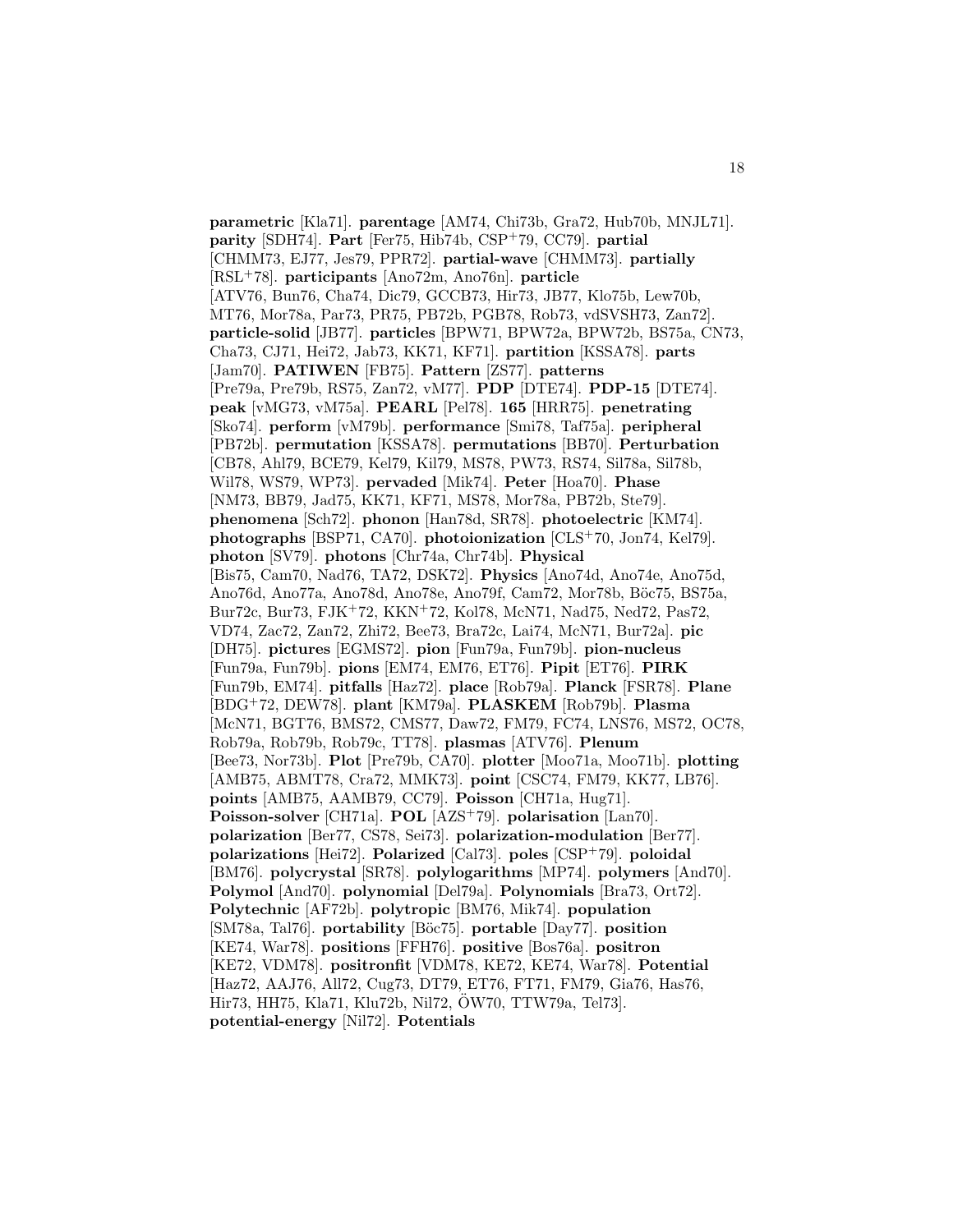[Nor73b, AAH72, AL79, Joh73, LW75, PS74]. **Potter** [Lai74]. **powder** [vM76b, vM77]. **powders** [DG75]. **power** [Jam70, KM79a]. **powers** [MR73]. **pp** [Gra78]. **Practical** [Rob71, Hoa70, LM71, Smi77]. **Practice** [Smi72]. **pre** [Bet75]. **pre-equilibrium** [Bet75]. **predict** [RS76, Rob79b, Smi78]. **Preface** [Ano73m, Ano78q, Bis76, Bur79, Mac72]. **preprocessor** [HRR75]. **presence** [PW72]. **preserving** [BS74]. **Press** [AF72b, Bee73, Bra72c, Bur72a, McN71, Nor73b, Pat73, Smi72, War73]. **pressure** [RCL75]. **Preuss** [Yur78]. **Price** [Gra78]. **prime** [DW72]. **principle** [BB79, Wil70]. **principles** [Gli78, Sut72]. **Printer** [Moo71b, Cra72, Moo71a]. **Printer-plotter** [Moo71b, Moo71a]. **probabilities** [BF71, vdB74]. **probability** [Mal70]. **probes** [Ugn78]. **problem** [BH72, Cam75b, CB77, CB78, De 77, FH74, MAK<sup>+</sup>72, ZKU79]. **problems** [BTS73, Cam70, Fle72, Gru75, HKK73, KS73, KS75c, LW75, MS72, Ned72, vdSVSH73, Sch72, Sta72, TYCT73, Zhi72]. **procedure** [DESL79, Gen72, GMR75b, LM71]. **procedures** [TYCT73]. **Proceedings** [Ano79f, Cam72, Zac74, AF72b, Chr75a, Gos78]. **processes** [BBC<sup>+</sup>74, BBL<sup>+</sup>78, LVPG78, RM76a, RM76b, RM76c, vdB74, Moo72]. **Processing** [AF72b, CMW74, Sch78]. **processors** [vdSVSH73]. **product** [CW79a]. **production** [MT76, PPR72]. **products** [Chi72, DW72, Klo75b, Sax77a]. **profiles** [DG75, OBLR73, SLH78]. **Program** [Ano72o, Ano72p, Ano73n, Ano73o, Ano74p, Ano74q, Ano75s, Ano75r, Ano76p, Ano76q, Ano78r, Ano78s, Ano78t, Ano79p, Ano79q, Ano79r, Bar76, Bet75, Böc75, BTS73, BTS74, Bur70b, Hof71, Hof74, KM74, MT79, NA72, ST73, Ste76, Wil70, AV78, ABH<sup>+</sup>72, And70, Ano70b, Ano70i, Ano71f, Ano72a, Ano74d, Ano74e, Ano75d, Ano76g, Ano76h, ABG<sup>+</sup>75, AK76, BRT78, BSP71, Bat74, BGMP79, BBC<sup>+</sup>74, BBL<sup>+</sup>78, BD72, BP77, BEM79, Bur70c, But78, Cam75b, CSP<sup>+</sup>79, Cha73, Cha74, CW79a, CCR76, CCR79, Chi73a, Chi73b, CH71a, CC79, CLS<sup>+</sup>70, CSW78, DHN79, Des75, Deu79a, Deu79c, DH71, DS75, Duf77, EM74, EM76, FT71, Fem71, FK73, Fer75, FFH76, Fis70, Fis72, Fis78, Gia76, Gio79, Goo74, Gra73a, Gra73b, Gra76b, Han78a]. **program** [Han78b, Han78c, Han78e, Han78f, Han78d, Hib70, Hib71, Hib74b, Hib74a, Hib75, HRB72, IL74, Jab73, Jam70, Kac77, KF71, KPH78, KSSA78, KE72,

KE74, KS75b, Kla71, Klo75a, KS79, KS73, KS75c, Kon78a, KPPR76, KPP79, LCW71, LS79, MRCL76, MP74, MRW76, Mar76, MW71a, MW71b, MS78, Mor72, MT76, Mor78a, O'C74a, O'C74b, PB72a, PR75, PV74, PS78, Pre79b, PGB78, Rob70, Rob73, RCL75, RS76, Rob79a, Rob79b, Rob79c, RBHW76, RSL<sup>+</sup>78, Sar78, Sax77a, Sax78, Sei73, SR73, SDH74, SS74, SS76, Smi70b, Ste79, Str74, Str79, Tro73, VD74, Vio72, VDM78, WB74, Yat71, Zlo79, Zoh72, dJ78, vM76a, vM76b, vM77, vM78b, vM78a, vM79a, vM79b, MW70, MW71c, WP73]. **programme** [Ano76o]. **programmes** [PPR72]. **programming** [AAB75, Hoa70, Nad76, Pel78, Rob71, Rus73, vdB74]. **Programs** [FC71, K¨ol72a, Sch74, AD73, BPZ73, BP73, CR74, Fis73, Gra71, Haw73, PB73, RR74, RV78, SMD71, Tho72, WC78]. **Progress** [BH72, Sut72].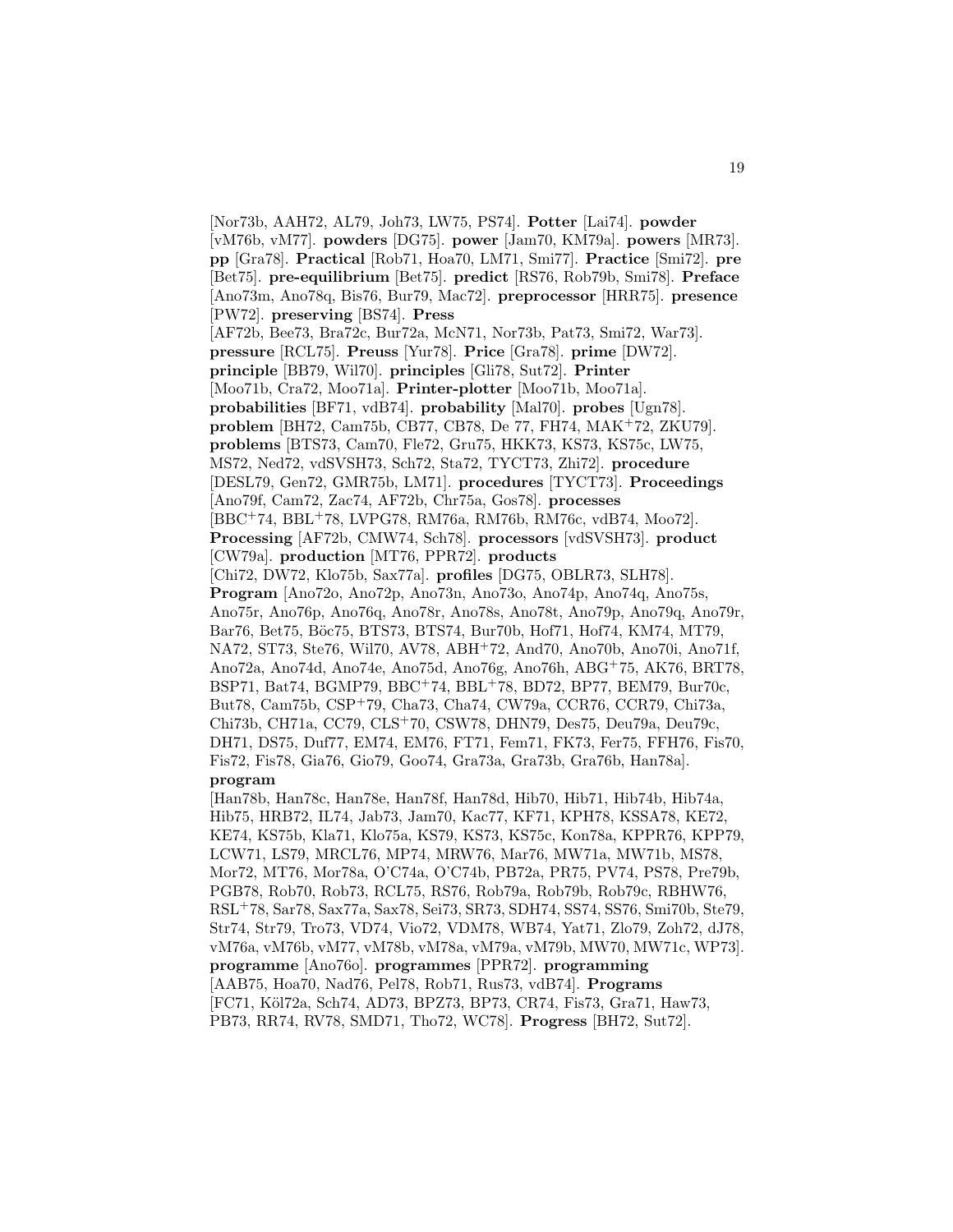**project** [GCCB73]. **projection** [ABH<sup>+</sup>72]. **projections** [CA70, Pre79b]. **prompt** [War78]. **propagation** [DH75, LWSS79]. **properties** [FS73, Joh78, JVS72, Tho79]. **property** [CMS77]. **proton** [Fun79a, Fun79b, LL72, MT79]. **protons** [BBH<sup>+</sup>77, Mal70]. **protostars** [Tsc76]. **pseudorandom** [GR78]. **PULSAMP** [RS76]. **pulsar** [Pet76b]. **pulse** [AK76, DH75, Sou73, vM79b]. **pulse-height** [AK76, vM79b]. **pulses** [RS76]. **punching** [Fem71]. **pure** [BF71]. **purpose** [DS75, vdSVSH73, VD74, vM75a, vM76a, vM79a].

**quadratically** [DESL79]. **quadrature** [Gen72, Rei79, Tel73]. **quadruply** [WS79]. **quadruply-excited** [WS79]. **quadrupole** [DG75, God78, LJLC72, SS71, vM77]. **quadrupole-distorted** [vM77]. **quantal** [RR76]. **Quantum** [RSA74, BTS73, FH74, LL79, Ner78, Rem72]. **Quasi** [DeV76, Tal76]. **Quasi-bound** [DeV76]. **quasi-steady** [Tal76]. **Quasiclassical** [CL79]. **quasilinear** [Dem72]. **quasiparticle** [HH75].

**R** [Bee73, Chr75a, Mor78b, Nor73b, Smi77, Sut72, War73]. **Racah** [AD73, BK74]. **Radial**

[SF78, FS75c, Jam70, Lab79c, Mar73, Pie73, SS71, Ste79]. **Radiation** [FM79, BS75b, CE75, Hub71, Jon74, KK75, Lan70, SK79, Tor73, TW79]. **Radiative** [Rem72, EJN74, EG74, HKK73, IL74, SF78, WBG79]. **radical** [Bel72]. **radii** [Fun79a, Fun79b]. **Radio** [BS77, Sch78]. **radioactive** [Aur77]. **radioastronomical** [BS75b, Sal75]. **Raman** [MW70, MW71a, MW71b, MW71c]. **RAMSES** [DH75]. **random** [KCA76, Sch74, WDM77]. **randomly** [WD77]. **range** [BP77, FKU<sup>+</sup>76, Hub70d, LR72, NK78, PV74, Ste79, TL74, TUWA79]. **ranges** [MRW76]. **Rapid** [Mue71, BKE79, GMR75b]. **Rapidity** [Jad75]. **rate** [Rob79c]. **rates** [TSD76]. **rational** [GMR75b]. **ratios** [MRCL76]. **ray** [AWG71, BCV<sup>+</sup>72, Deu79a, Deu79b, Deu79c, Deu79d, FK73, FFH76, FC71, Hub73, Wil72, vM76b, Fer75]. **Rayleigh** [SS74]. **rays** [RSL<sup>+</sup>78, SS74, SS76]. **RCWFF** [Bar76]. **RCWFN** [Bar76]. **REACS** [Rob79a]. **reactance** [BTS73, Hen75, Sar70, Sar72, Sar78]. **reaction** [CL79, Hod76, vdM72]. **reactions** [Ass75, Bet75, But78, FKU<sup>+</sup>76, HIM73, Hei72, MT76, OVQT<sup>+</sup>76, Rob79a, Rob79c, SM78a, Sei73, SMD71, SR73, SDH74, TCR71, TL74, TUWA79, WMC71]. **Reactive** [Con79, Dic79, LWSS79]. **reactor** [CHW<sup>+</sup>78, CHR75b, KKN<sup>+</sup>72]. **Real** [Bar76, AM78, BFSG74, Cam79, CB77, Gli78, Sch78, Taf75a]. **real-symmetric** [CB77]. **real-time** [Sch78, Taf75a]. **real-time-System** [Gli78]. **reciprocal** [HM71a]. **Recognition** [BEK<sup>+</sup>72, Zan72, ZS77]. **recoil** [PV74]. **recombination** [BS77, Mag78]. **recoupling** [Bur70c, Gra73b]. **Recursive** [PB72b, SG76, Ort72]. **REDUCE** [Cal72, CB78]. **Reduced** [Bra78b, Gla78, Klo75b, BC72, BF71, Cha74, Rob73, Sax77a, Sax78, Bra78a, FS75b]. **Reduction** [Ugn78]. **reference** [Smi77]. **refinement** [LM71]. **reflection** [FK73, Fer75, KN73, PI78]. **reflections** [FFH76]. **Regge** [HIM73].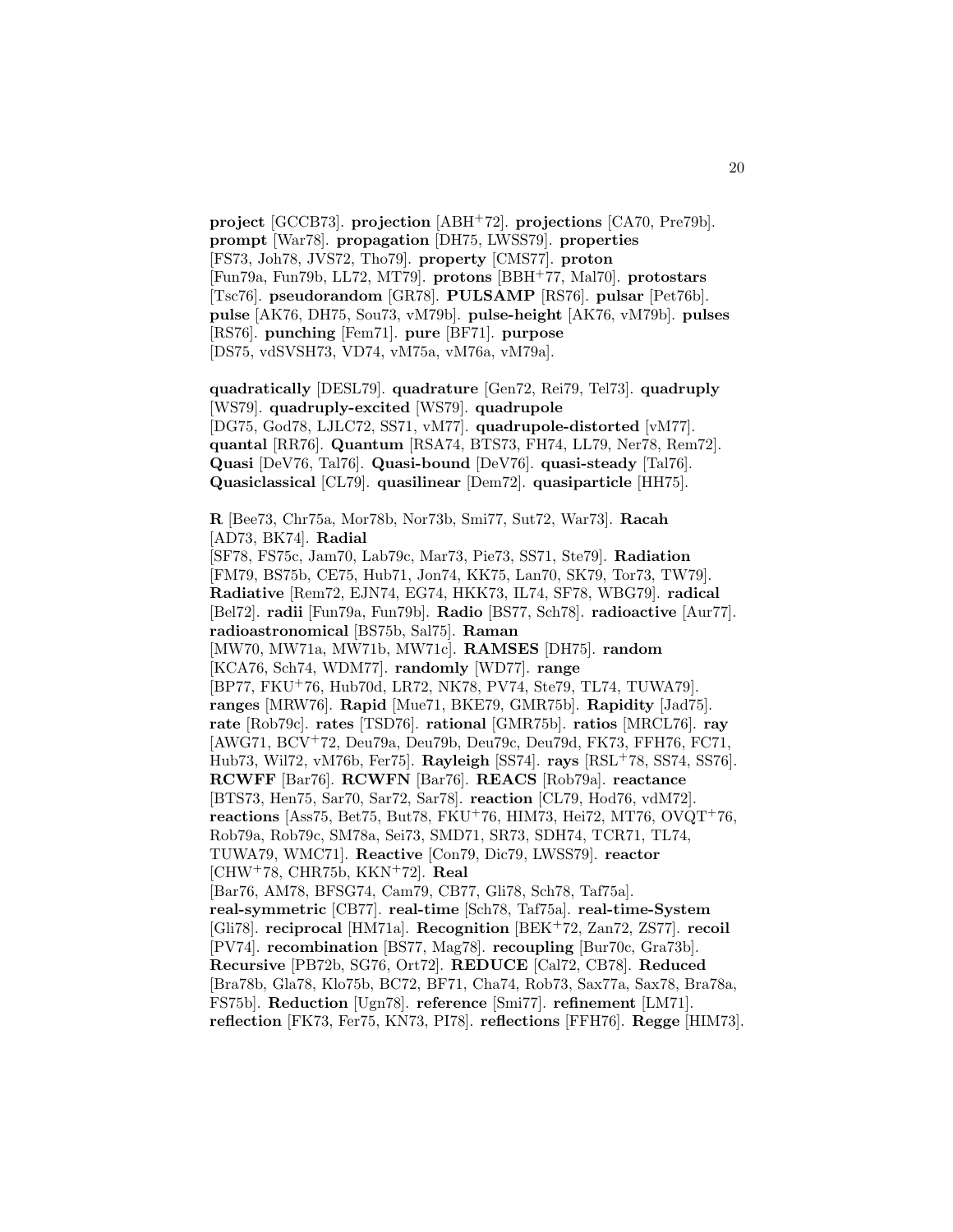**region** [vdM72]. **regions** [BS77, Nor73a]. **registered** [OVQT<sup>+</sup>76]. **regularized** [GVV79]. **reinforcement** [KM79a]. **reinforcement-learning** [KM79a]. **relations** [Han78d]. **relative** [BPW71, BPW72b]. **Relativistic** [Bra72b, Bra72a, GH78, Gra79, LCW71, Des75, EJN74, Gra73a, Gra76b, Lab79a, Mor78a, SS76, WB74, Yat71]. **relativity** [Pay76]. **relaxation** [CB77, RCL75]. **reliable** [Han78c, Han78e]. **Remarks** [K¨ol72b]. **Renyi** [Cha76]. **representation** [Cho70, Hub70b, KSSA78]. **representations** [Bos76b, MPS75, Net75, Wor73]. **repulsion** [BDD78]. **request** [Ano72l]. **required** [ST73]. **research** [Aig72, Cas72]. **resistivity** [Isl73]. **resolution** [MMK73, Sut72, VG74]. **resonance** [DG75, SDH74]. **resonant** [KK75]. **resource** [Gli78]. **respect** [JP78]. **response** [CHR75b, LLC76]. **restart** [HR74b]. **results** [ABMT78, BJ76]. **retrieval** [DSK72, DSK73, HM71b]. **Review** [AF72b, Ano79f, Bee73, Bra72c, Bur72a, Cam72, Chr75a, Del77, Gos78, Gra78, Hib79, Hoa70, Lai74, May74, McN71, Moo72, Mor78b, Nor73b, Pat73, Smi72, Smi77, Sut72, War73, Zac74, Fis73]. **revised** [Gra76b]. **Richtmeyer** [Chr75a]. **rigid** [KN79b]. **Ring** [TS75a, Wil78]. **RKR** [Tel73]. **Role** [Nad76]. **roots** [Bos76a]. **rotation** [BC72]. **rotational** [BB74, DT79, Hir73, HH75]. **rotationally** [BKE79]. **Rotenberg** [Bra72c, McN71]. **routine** [Gru79, HR74a, Isl73, McC75, Moo71a, Moo71b, Ste71, WS74, Zlo78, vM75a, vM75b, vM78a]. **routines** [BPW72c, Gar74]. **Rovibrational** [Hen75]. **run** [BTS74, DTE74, NA72]. **Rurp** [Rin79].

**S** [Bra72c, McN71]. **safety** [CHW<sup>+</sup>78]. **sampling** [CL79, KVW70]. **Sanderson** [Hoa70]. **Saxon** [Cug73, DHD74, Hir73, HH75]. **Scalar** [Klu72b, Chi72, KS73, vM78b]. **scale** [AAB75, vM75c]. **scaling** [vM79b]. **scattered** [KPH78]. **scattering** [AT75, BJ76, BTS73, Bra72c, BBL79, CSP<sup>+</sup>79, Cha73, Chi73a, Com78, CLS<sup>+</sup>70, Cop74, Cop75a, Cop75b, DT79, Deu79a, Deu79b, Deu79c, Deu79d, EM74, EM76, Fun79a, Fun79b, Gro72, Han78d, KF71, MS78, Moo71c, Nes79, Nut73, Rei73, Sin70, Sko74, SS74, SS76, Smi70a, Smi70b, ST73, SR78, Ste79, TTW79a, TYCT73]. **SCF** [DESL79, KPH78, WB74]. **scheduling** [BP73]. **scheme** [PB73, Wil70]. **schemes** [FC71]. **Schmidt** [O'C74a]. **school** [Nad75]. **SCHOONSCHIP** [Str74, Ner78]. **SCHOONSHIP** [Str79]. **Schrödinger** [Has76, BG72, Bel72, HH79, HLS75, Kil79, LR71, Mar73, RA78, Wei72]. **Schwinger** [Moi73]. **science** [AAB75]. **Sciences** [Mor78b]. **scientific** [Aig72]. **scientists** [Del77]. **screening** [DH71]. **Sea** [Tom73]. **Search** [O'C74b, Smi70b]. **searches** [GMP76]. **Second** [Cam72, BCE79, Cha73, Dem72, GMP76, Hol79, Lew70b, Sil78b]. **second-order** [Cha73, Lew70b, Sil78b]. **section** [Bet75, SR73, Yos78]. **sections** [All72, BKE79, BTS73, BTS74, Com78, CLS<sup>+</sup>70, Hei72, Hen75, LJLC72, MMM74, MT79, PV74, PS77, Sar72, Sar78, SMD71, vdB74]. **Selection** [HM71a]. **Self** [CCR76, Des70, LCW71, WD77]. **Self-consistent** [CCR76, LCW71]. **self-diffusion** [WD77]. **selfgravitating** [TW79]. **semiconductors** [NW79, RM76a, RM76b, RM76c, Ryc78]. **sense** [Bok78].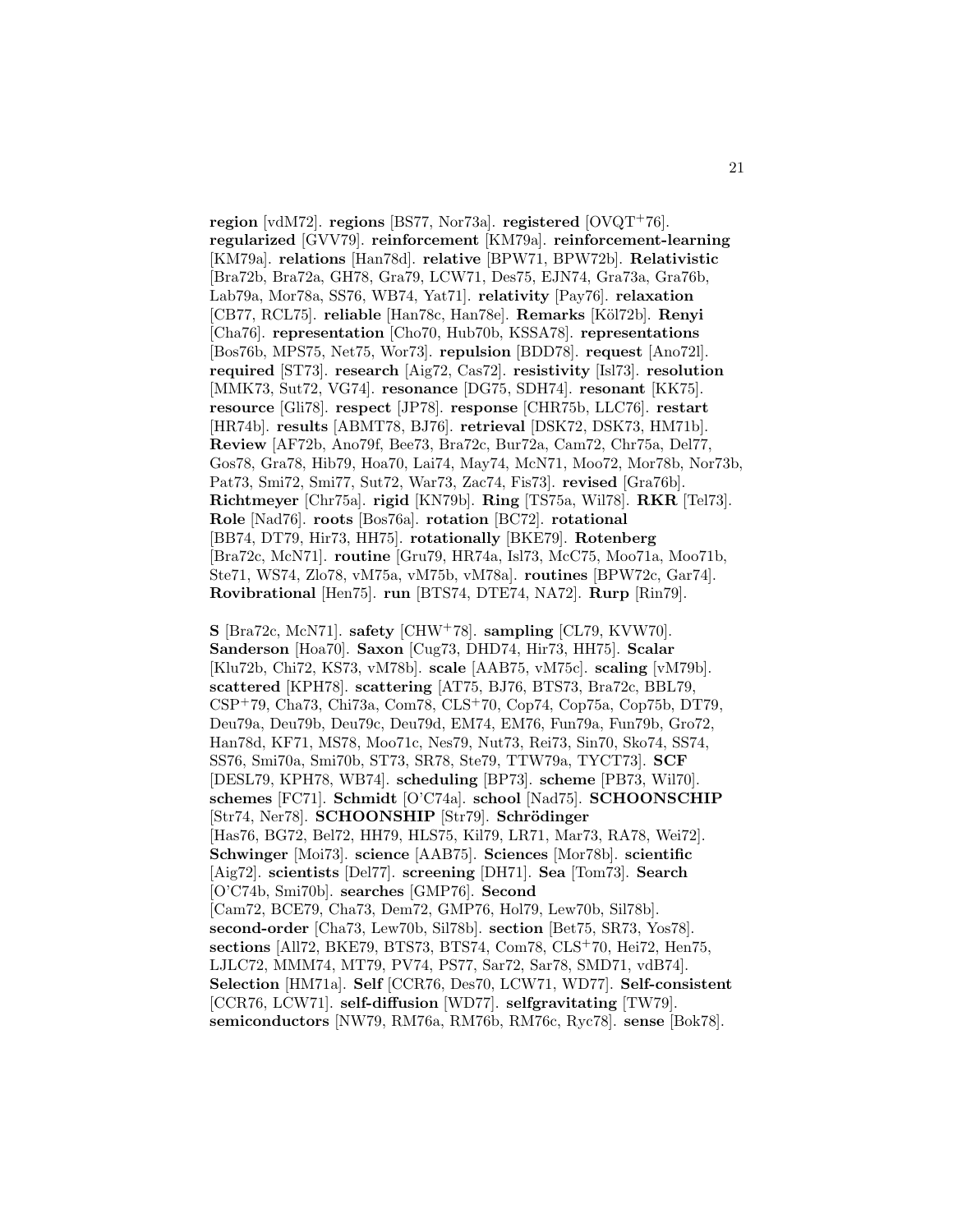**separation** [MR73]. **September** [Ano79f]. **sequence** [HH79, Kno70]. **Sequential** [KCA76]. **series** [Del79b, Jam70, Ort72]. **service** [Ano74d, Ano74e, Ano76h]. **set** [BPW72c, Han78a, SV79]. **sets** [AN79, AZS<sup>+</sup>79, Moo79a, Rei73]. **SEURBNUK** [CHW<sup>+</sup>78]. **SEURBNUK-2** [CHW<sup>+</sup>78]. **several** [vM79a]. **shapes** [vM75a]. **sharing** [Gli78]. **shasta** [WBG79]. **shell** [AM74, BDD78, Chi73b, GA74, Hub70a, Klu72a, KL72, LW75, MNJL71, Sin70, KN79a]. **shells** [DHN79, DH71]. **shift** [NM73]. **shifts** [KF71, MS78, Ste79]. **shock** [RD79]. **short** [BP77, Ste79]. **short-range** [Ste79]. **Shortley** [Tob79]. **showers** [Goo74, Sta72]. **SI** [Cam75a]. **Siegmund** [Hib79]. **signal** [vM79b]. **significant** [O'C74b]. **Simple** [Sta72, Bos76a, Bos76b, GMR75b, vM76b]. **simulate** [vM77]. **simulated** [WDM77]. **simulating** [Rou72]. **Simulation** [DEW78, LVPG78, LNV78, Nor73b, OBLR73, BB74, Ber77, BMS72, Bun76, Chr74a, Chr74b, CKM<sup>+</sup>73, DBB71, Daw72, Goo74, Gro72, Kas75, KM79a, LL72, LB78, LNS76, RM76a, RM76b, RM76c, Ryc78, Sch73, ST72, Sta72, SV79, Tom73, Tor73, VD74, WD77]. **simulations** [JB77, MGTD73, OC78]. **SINAC** [MP74]. **sine** [TS75b]. **Single** [Lew70b, Hub70a, MT76, SDH74]. **Single-particle** [Lew70b]. **single-particle-inclusive** [MT76]. **SIPSOL** [Jes79]. **skin** [TT78]. **SLAB** [Cop75a]. **Slater** [AT75, Des70, DF76, FP73, Gol78, Lab79d, ST73, WB74, Yur78]. **Slater-Transform** [Yur78]. **Slater-type** [AT75, DF76, ST73]. **Slit** [Deu79a, Deu79b, Deu79c, Deu79d]. **small** [Aur77, DTE74, Deu79a, Deu79b, Deu79c, Deu79d, ETH73]. **smearing** [Deu79a, Deu79b, Deu79c, Deu79d]. **Smith** [Moo72]. **smooth** [CL79]. **Society** [Bis75]. **sodium** [OW70]. **Software** [BPZ73, Kar78, For78, HR74a, Taf75b]. **Solid** [Bee73, JB77, KKN<sup>+</sup>72, SK79]. **solid-state** [KKN<sup>+</sup>72]. **solids** [HRB72, JVS72]. **soliton** [Bog77]. **Solitons** [Zab73]. **Solution** [Hug71, LW75, Par73, Bel72, Bor76, CE75, Cha75, Chi73a, Col77, CT79, CSW78, De 77, EJ77, Fle72, HH79, HD78, HKK73, Jes79, Jon72, KS75a, LNV78, LR71, Mar73, MAK<sup>+</sup>72, RA78, TA72, Wei72]. **solutions** [Has76, Sch72, SK79]. **solve** [TSD76]. **solver** [CH71a]. **solving** [Cha73, CB77, EG74, Gru75, KS79, PPR72, Sta72, WBG79]. **Some** [Bog77, Kil79, SSZ73, TA72, Sch72, Zhi72]. **Sons** [Del77, Gra78]. **sound** [Mor72]. **source** [Hub71, Pie73, Sal75]. **sources** [BS75b]. **space** [DE72, ET76, Jab73, Jad75, KK71, Mor78a, Net75, PB72b]. **space-charge** [DE72]. **spaced** [AAMB79, CM79]. **spark** [BCV<sup>+</sup>72]. **speakeasy** [Coh71]. **special** [De 77, LS79, vdSVSH73]. **specialist** [Ano74j]. **species** [Rob79b]. **spectra** [AK76, AWG71, BB74, Bet75, CT71, Gro72, KE72, KE74, MGTD73, VDM78, War78, WS74, ZKU79, Zlo79, Sut72]. **Spectral** [Lan70, SLH78, vM75b]. **Spectro** [Zlo78]. **Spectro-oriented** [Zlo78]. **spectrometer** [LLC76]. **spectrometry** [Sou73]. **spectroscopic** [FS75b, HEL71, Lab79a, Sax77b, vM75a]. **spectroscopy** [FC74]. **spectrum** [BGT76, Sal75, SR78, VG74, vM75c]. **speed** [SC71]. **spheric** [Chr74a]. **Spherical** [AM78, Bra73, Del79b, HKK73, MW71b, MW71c]. **spherically**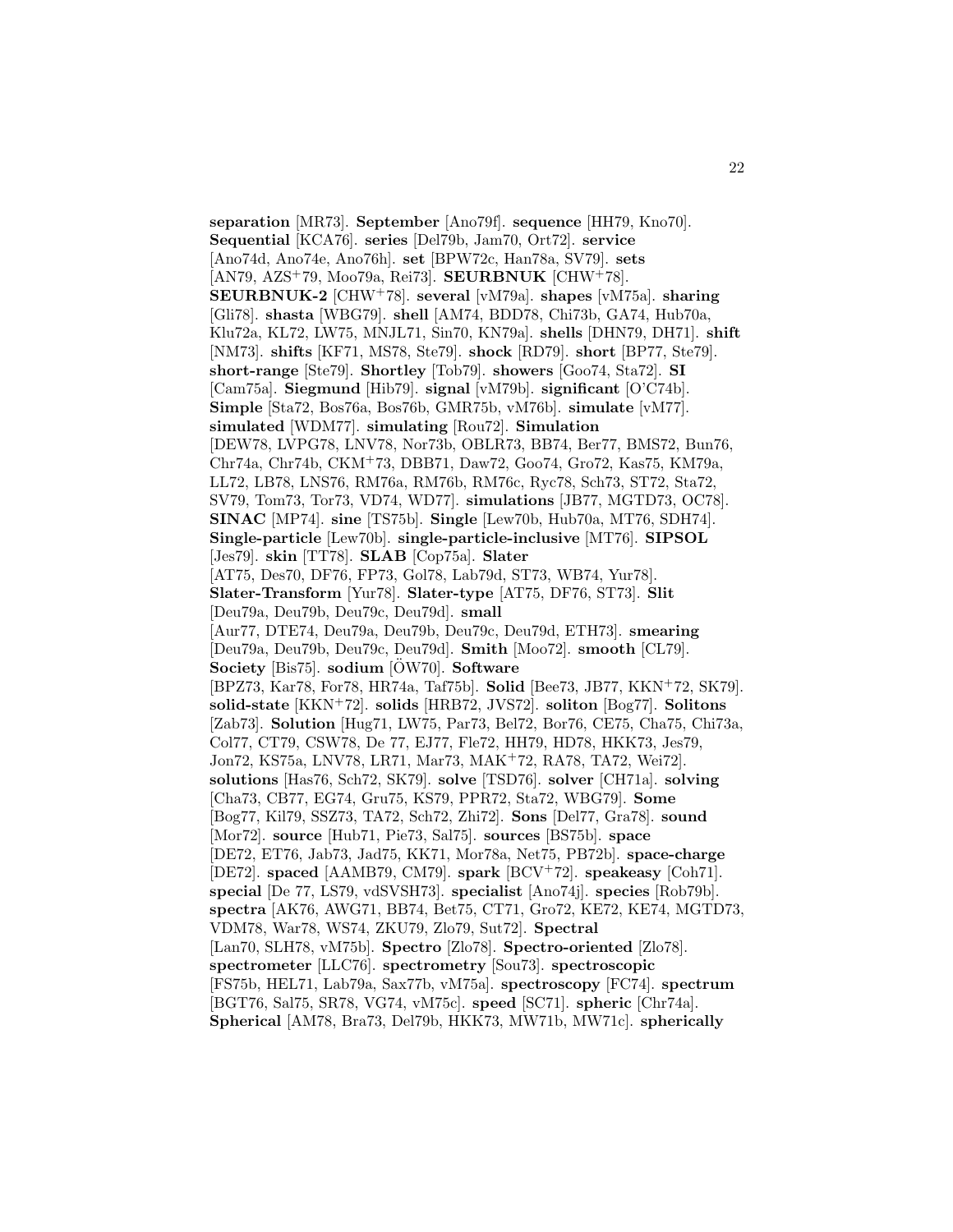[Joh73]. **spin** [CB78, Ell75, Hei72, Hub70a, KF71, Klo75a, MGTD73, SM78a, Sax77b, SDH74, Ste76, DG75]. **spin-Hamiltonian** [Ste76]. **spin-orbit** [Ell75, Klo75a, Sax77b]. **spin-up** [CB78]. **spline** [AAMB79, Cha75, CM79]. **splines** [Bok78, OC78, PS78]. **Springer** [Cam72, Chr75a, Gos78, Mor78b, Sut72]. **Springer-Verlag** [Cam72, Chr75a, Gos78, Mor78b, Sut72]. **Spying** [Taf75a]. **squares** [Bok78, Han78f, LM71, O'C74a, Pac72, RFSG72b, WS74, vM75b]. **SSOR** [Cam75a]. **SSOR-SI** [Cam75a]. **stability** [ABG<sup>+</sup>75, CMS77, Fis72, GJ76]. **standard** [CR74, Sal76]. **star** [BM76, HEL71, HE71, HE73]. **stars** [Gra76a, Mik74]. **State** [Bee73, And70, Cug73, DeV76, FCW78, KKN<sup>+</sup>72, KH78, LW75, LR71, Mor73, Sch73, Tal76]. **statements** [Sal76]. **states** [Bra72b, Bra72a, BF71, CCR79, DHD74, Fis73, Hir73, HH75, Lab79a, SM78a, Tal76, WS79]. **Static** [Rin79, FT71, Gia76, Han78b]. **stationary** [BB79]. **Statistical** [GR78, Ald72, CE75, CIT73, Hib79]. **steady** [FCW78, Tal76]. **stellar** [Bou72]. **stereographic** [Pre79b]. **stimulated** [LVPG78]. **Stirling** [BPW72c]. **STLPLT** [CA70]. **storage** [Nas74, Tob79, HM71b]. **straggling** [CJ71, JPB78]. **straight** [BGT76, GPS75, Pet76a, PS77]. **strategy** [TS75b]. **streamer** [EGMS72]. **strengths** [Cla78, Duf77, FS75c, God78, Hib75, Sar70]. **strong** [KK77]. **strong-field** [KK77]. **strongly** [vM75b]. **structure** [BB74, Cro72, Fis73, GH76, Gra73a, Gra76b, Gra79, Han78b, Han78d, Hib70, Hib71, Hib74b, Hib74a, Hof71, HM71a, HM71b, HM71c, HRB72, KN79b, KN79a, Mik74, Sar72, Sar78]. **structure-matching** [Hof71]. **structured** [Nad76]. **Structures** [Smi72, EJN74]. **studies** [CHW<sup>+</sup>78, Sch73, Tor73]. **study** [BP77, Cha73, CL79, DT79, FS73, RM76a, RM76b, RM76c, Sou73, Tom73]. **SU3** [MNJL71]. **sub** [Smi78]. **sub-millimeter** [Smi78]. **subject** [HE73]. **SUBMMW** [Smi78]. **subprograms** [Jes79]. **Subroutine** [Sta76, Bok78, GMR75b, Mor73, Smi70a]. **subroutines** [SV79]. **subscription** [Ano72a]. **substitution** [Lew70b]. **Subtracted** [MP74]. **suite** [Jes79]. **suited** [Aue78]. **summation** [CT79]. **summations** [Klo75b, Rob73]. **Summer** [Nad75]. **sums** [Lew70b]. **super** [Nil72]. **super-heavy** [Nil72]. **surface** [Ugn78]. **surfaces** [Nil72]. **survey** [Fos72]. **susceptibility** [vM78a]. **switching** [Ryc78]. **symbol** [FP73]. **Symbolic** [BKK76, GVV79, BH79, KS75a, Str74, KPPR76]. **symbols** [Cra72, Sha70]. **Symmetric** [Hub70c, Hub70d, Cam75b, CB77, DEW78, Joh73, MW70, MW71a, SM78b, SF78, Ugn78]. **Symmetrization** [RS75]. **Symmetrized** [HRB72, HM71c]. **Symmetry** [De 75b, HM71a, HM71b, HM71c, BDD78, PI78, Ste76]. **Symposium** [AF72b, Zac74]. **synchrotron** [Lan70]. **System** [Gli78, ADF<sup>+</sup>72, AZS<sup>+</sup>79, BP73, BEK<sup>+</sup>72, CMW74, Coh71, EK72, EK73, JR75, KKN<sup>+</sup>72, MR77, PB73, Pen78, Rob74]. **Systems** [AAB75, Bou72, CIT73, CLS<sup>+</sup>70, CHR75b, CH74, Kar78, KM79a, KH78,

KS79, Moo71c, ST72, Smi77, Sou73, TA72, Zac72].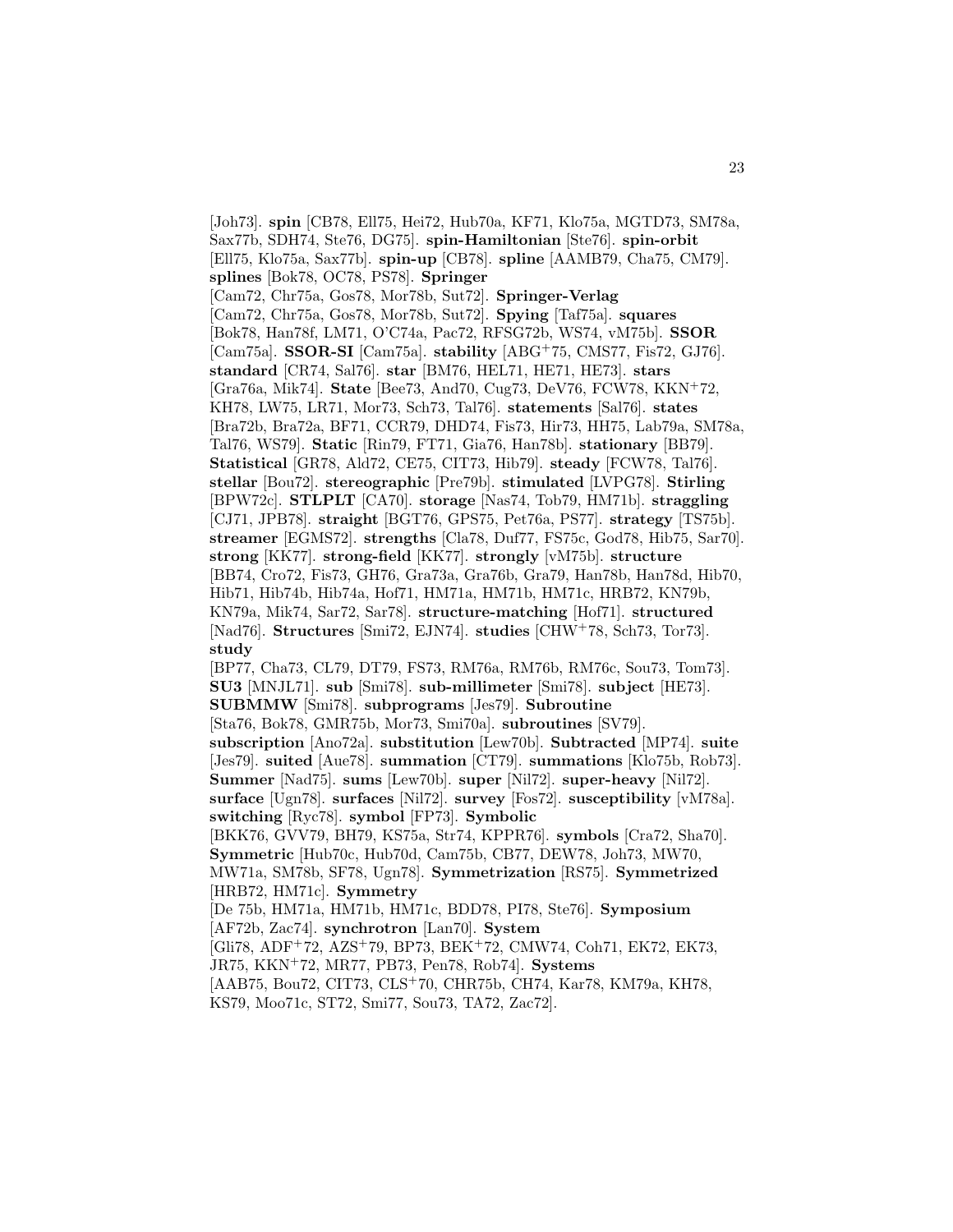**T** [Bee73, CL79, Smi72, Blo72]. **T-junction** [Blo72]. **tableaux** [SM78b]. **tail** [AL79]. **tailor** [RD79]. **tailor-made** [RD79]. **take** [Rob79a]. **Talmi** [Zoh72]. **tapes** [Gol70]. **target** [CW79b, Hub71, MS78]. **targets** [KF71]. **teaching** [BS75a]. **technique** [Pac72, Tro73]. **Techniques** [EJN74, Nad75, Rei79, Rob71, Vel72, Pat73]. **temperature** [MR77]. **Tensor** [FS75b, Cha74, Gla78, Klo75b, Klu72b, LB76, LR71, LR72, Pay72, Rob73, Sax77a]. **terminal** [MMK73]. **terms** [BB77, Lab79b, RD79]. **Test** [Gra71, RCL75]. **tests** [Cha76, GR78]. **tetragonal** [Ste76]. **text** [Day77]. **THALIA** [ABG<sup>+</sup>75]. **their** [War73]. **theoretic** [EJ77]. **theoretical** [ABMT78, Bur72a, EK72, HM71b, Smi78, WW74, WW72]. **Theory** [Smi72, BCE79, CE75, CSW78, Daw72, Joa73, Kil79, Lew70b, MS72, MS78, PW73, ST73, WP73]. **thermal** [BS75b, Cop74, Cop75a, Cop75b, Sal75]. **thermally** [LVPG78]. **thermodynamic** [FS73]. **thick** [KK75]. **thin** [Hub70c, Hub70d, Sko74]. **Third** [Ano79f, JS72, Sil78b, Wil78]. **third-order** [Sil78b, Wil78]. **three** [Ass75, BDD78, Bra72a, MR73, RR74, Aue78, RM76c]. **three-body** [Ass75, Bra72a]. **three-dimensional** [RR74, RM76c]. **three-open-shell** [BDD78]. **threshold** [CL79, Ryc78]. **tidal** [HE73]. **time** [Gli78, Has76, Mag78, MPW73, Rob79b, Sch78, Taf75a, Wei72]. **time-dependent** [Has76, Mag78, MPW73, Wei72]. **Timer** [HR74a]. **timing** [HR74a]. **TLASER** [DST75]. **Tokamak** [MBW76]. **Topics** [RC72]. **tops** [MW70, MW71a, MW71b, MW71c]. **toroidal** [Mik74, ST72]. **total** [SMD71, SR73, WB74]. **town** [Tom73]. **track** [BSP71]. **trajectories** [BS75a, HIM73, PS76]. **Trajectory** [vdM72]. **Tranal** [KPPR76]. **Transfer** [KK75, But78, EG74, FKU<sup>+</sup>76, HKK73, Mal70, PV74]. **Transform** [CH71b, Mar76, Yur78]. **transformation** [SZ79, SG72]. **transformations** [O'C74a]. **transforms** [Col77, CT79, EJ77, TS75b]. **transition** [BTS73, BF71, FS73, GPS75, MR77, PS76, PS77, Wil70]. **translation** [KPPR76]. **translations** [SMD71]. **transmission** [Deu79c, Deu79d]. **Transport** [OS71, Tho79, Cha75, KK75, MBW76, NA72, Sch72, TSD76, Zab73]. **transportable** [For78]. **trapezoidal** [CT79]. **treatment** [GPS75, PS76, PS77]. **Trip** [Mag78]. **triply** [MW71c]. **tube** [RD79]. **turbulent** [ATV76]. **twin** [SDH74]. **Two** [LL72, Taf75b, Blo72, Bra72b, Cho70, Chr74b, CH71a, CW79b, CKM<sup>+</sup>73, DH75, EG74, FKU<sup>+</sup>76, HIM73, Jam70, LR71, LR72, MPW73, WBG79, ZKU79, Zlo79, dJ78, RM76b]. **two-body** [Bra72b, HIM73]. **Two-dimensional** [LL72, Blo72, Cho70, CH71a, CW79b, DH75, EG74, MPW73, WBG79, Zlo79, RM76b]. **two-layered** [Chr74b]. **Two-level** [Taf75b]. **two-nucleon** [FKU<sup>+</sup>76, LR71, LR72]. **type** [AT75, Che73, DF76, DH75, Mat72, SMD71, SR73, ST73]. **typewritter**

**ultrasonic** [LNV78]. **unequally** [AAMB79, CM79]. **unfolding** [Rou72]. **unitary** [ADO78, TS78]. **University** [Pat73, BS75a]. **unmagnetized**

[MMK73].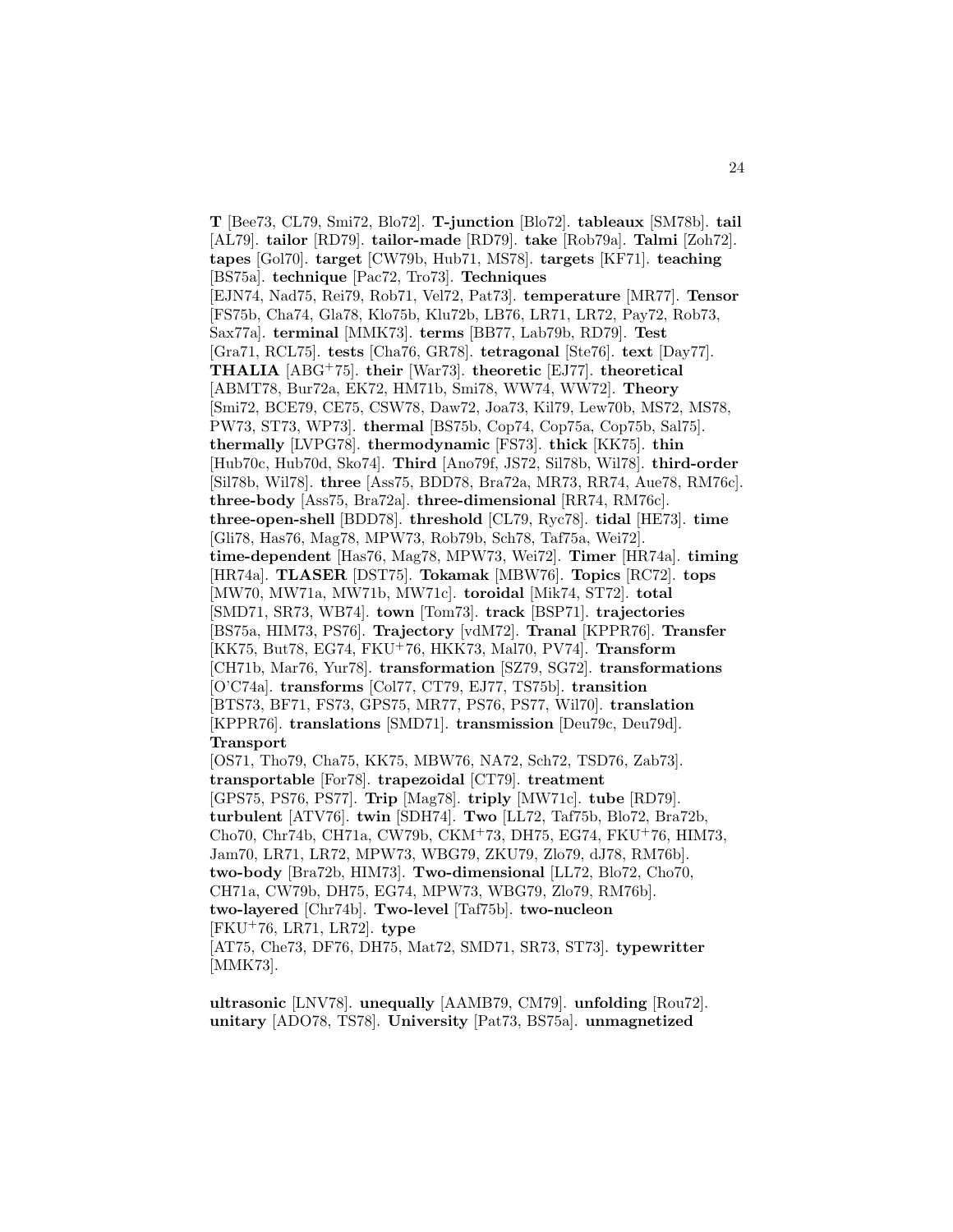[TT78]. **unsteady** [Dem78, RD79]. **UPEAK** [Zlo78]. **Use** [AN79, GMP76, Nut73, Pay76, Rob72, Web73]. **used** [CSP<sup>+</sup>79]. **user** [AD73]. **Users** [EK73, KKN<sup>+</sup>72]. **using** [AT75, All72, ABG<sup>+</sup>75, BBC<sup>+</sup>74, BBL<sup>+</sup>78, BCE79, CB78, Cra72, EJ77, FP73, Hof71, KN79b, MS78, Nas74, NW79, O'C74a, Pre79a, Rei73, RM76a, RM76b, RM76c, ST73]. **utility** [CR74, HRL75]. **utilizing** [Dem78].

**V103** [HW77]. **vacancies** [WD77, WDM77]. **vacuum** [CS78]. **validity** [JPB78]. **value** [CR74, Pas72]. **values** [Hub70a, RFSG72a, RFSG72b]. **variable** [HEL71, HE73]. **variables** [Mor78a, O'C74b, dJ78, vM79a]. **variation** [Rob79b]. **variational** [AT75, DHD74, Moi73, Nes73, Nes79]. **Vavilov** [JPB78, Sch74]. **Vector** [DW72, Nus70, CN73, Klu72b, KS75c]. **vectors** [HM71a]. **Venice** [Tom73]. **Verlag** [Cam72, Chr75a, Gos78, Mor78b, Sut72]. **versatile** [KE72, Sar78]. **version** [BBL<sup>+</sup>78, Chi73a, Chi73b, DTE74, FS75b, Fun79a, Fun79b, Gia76, Gra76b, Hib71, KE74, LS79, Moo71a, Sax77a, Sax77b, Sax78, VDM78, War78, WW74]. **via** [WD77]. **Vibrational** [Mag75, TSD76]. **vibrationally** [BKE79]. **vibrations** [WW72]. **virial** [JS72, Joh73, TS75a]. **viscosities** [Mor72]. **viscous** [Blo72]. **visual** [AMB75]. **visually** [ABMT78]. **Vol** [McN71, Mor78b, Sut72, Bra72c]. **Volume** [Ano70h, Ano70i, Ano71d, Ano71e, Ano71f, Ano72e, Ano72f, Ano73c, Ano73d, Ano73e, Ano73o, Ano74c, Ano74g, Ano74q, Ano75b, Ano75a, Ano75f, Ano75e, Ano75s, Ano75r, Ano76b, Ano76c, Ano76f, Ano76e, Ano76p, Ano76q, Ano78a, Ano78b, Ano78c, Ano78f, Ano78g, Ano78h, Ano78r, Ano78s, Ano79c, Ano79d, Ano79e, Ano79g, Ano79h, Ano79i, Ano79p, Ano79q, Ano79r, KK71]. **volumes** [Ano78t]. **Vooren** [Gos78].

**W** [Bee73]. **walls** [Hub70c, Hub70d]. **water** [CH74]. **Wave** [RFSG72b, She76, And70, ATV76, BFSG74, BKK76, CHMM73, Cug73, Has76, Hib75, Jam70, KPH78, Sal78, She74, Smi78, Ste79, TCR71]. **wave-functions** [Sal78]. **wave-particle** [ATV76]. **Wavefunction** [Bar76, ABH<sup>+</sup>72, Kla71]. **Wavefunctions** [Köl72b, DeV76, Kno70]. **weakly** [ATV76]. **Weight** [ADO78]. **Weizmann** [GA74]. **well** [DHD74]. **Weyl** [BH72, BK72]. **which** [Hei72, Rob79a, dJ78]. **Wigner** [AD73, CMS77]. **Wiley** [Del77, Gra78, Lai74, May74, Moo72]. **Wilson** [CSC74]. **within** [Bet75, Rob79b]. **without** [DH71, HD78]. **Woods** [Cug73, DHD74, Hir73, HH75]. **work** [KM74]. **Worker** [BEM79]. **writer** [Bar77]. **WWR** [KKN<sup>+</sup>72]. **WWR-M** [KKN<sup>+</sup>72].

**X** [Bra72c, CL79, KPH78, CL79, Deu79a, Deu79b, Deu79c, Deu79d, FK73, Fer75, FFH76, vM76b]. **X-ray** [Fer75, Deu79a, Deu79b, Deu79c, Deu79d, FK73, FFH76, vM76b]. **XF** [CL79]. **xi** [Gra78].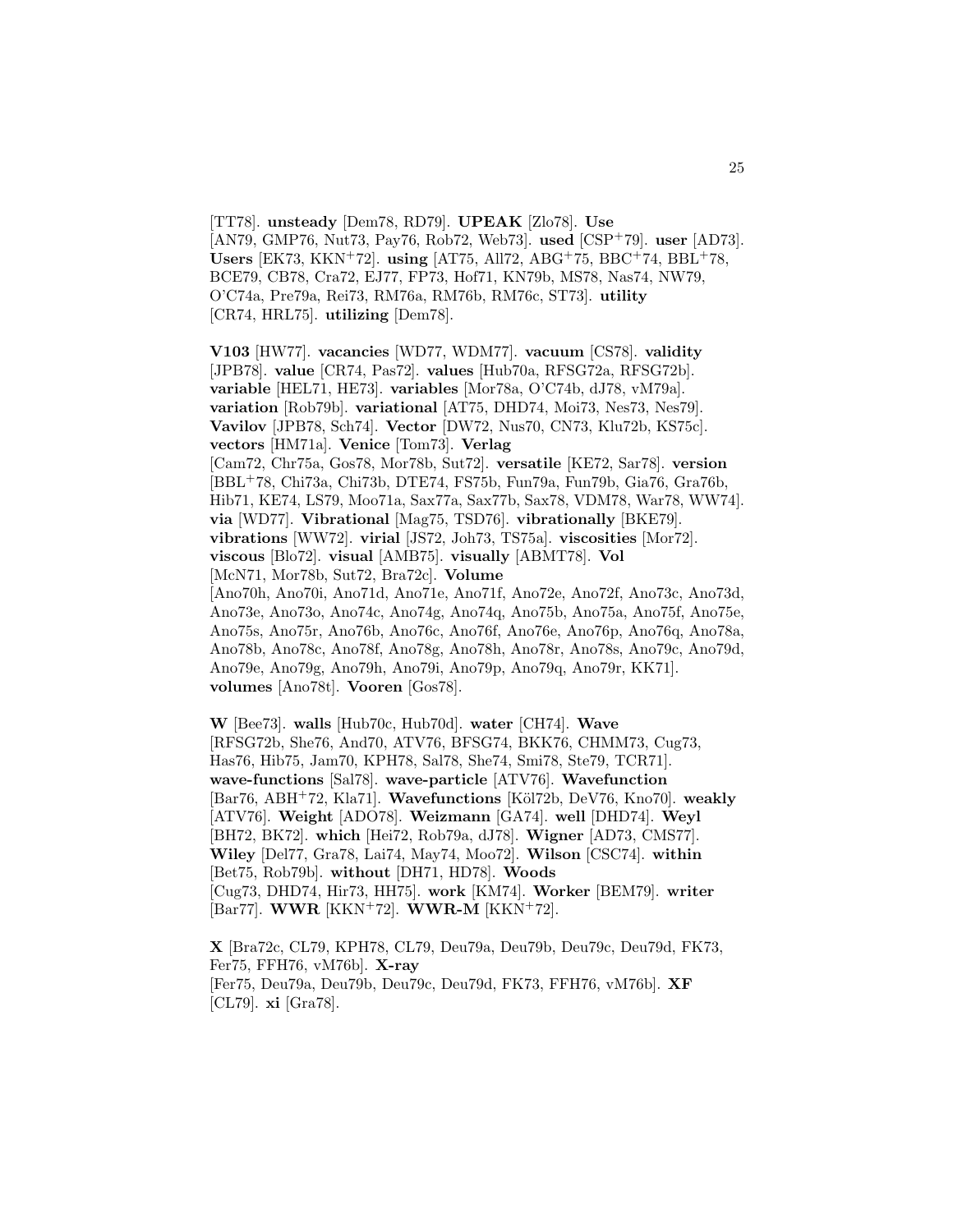**York** [AF72b].

**Zanbergen** [Gos78]. **Zeeman** [DG75]. **zero** [dJ78]. **zeros** [CSP<sup>+</sup>79]. **zincblende** [KN79b, KN79a].

# **References**

# **Ayoub:1975:SAL**

[AAB75] E. E. Ayoub, R. J. Ascuitto, and D. A. Bromley. Systems aspects of large scale nuclear science programming. Computer Physics Communications, 10(4):203–222, October 1975. CODEN CPHCBZ. ISSN 0010-4655 (print), 1879-2944 (electronic). URL http://www. sciencedirect.com/science/article/pii/0010465575900661.

## **Allard:1972:HFN**

[AAH72] J. F. Allard, A. Abzouzi, and B. Houssais. Hartree–Fock nuclear calculations with Gaussian potentials. Computer Physics Communications, 3(1):22–30, January/February 1972. CODEN CPHCBZ. ISSN 0010-4655 (print), 1879-2944 (electronic). URL http://www. sciencedirect.com/science/article/pii/0010465572900501.

# **Aldeen:1976:CEE**

[AAJ76] I. H. Aldeen, A. C. Allison, and M. J. Jamieson. The calculation of eigenvalues and eigenfunctions in an asymptotically Coulomb potential. Computer Physics Communications, 12(3):261–265, December 1976. CODEN CPHCBZ. ISSN 0010-4655 (print), 1879-2944 (electronic). URL http://www.sciencedirect.com/ science/article/pii/0010465576900850.

#### **Anderson:1979:CSI**

[AAMB79] J. Anderson, R. W. B. Ardill, K. J. M. Moriarty, and R. C. Beckwith. A cubic spline interpolation of unequally spaced data points. Computer Physics Communications, 16(2):199–206, January/February 1979. CODEN CPHCBZ. ISSN 0010-4655 (print), 1879-2944 (electronic). URL http://www.sciencedirect.com/ science/article/pii/0010465579900882.

# **Appert:1975:TOD**

[ABG<sup>+</sup>75] K. Appert, D. Berger, R. Gruber, F. Troyon, and K. V. Roberts. THALIA — A one-dimensional magnetohydrodynamic stability program using the method of finite elements. Computer Physics Communications, 10(1):11–29, July 1975. CODEN CPHCBZ.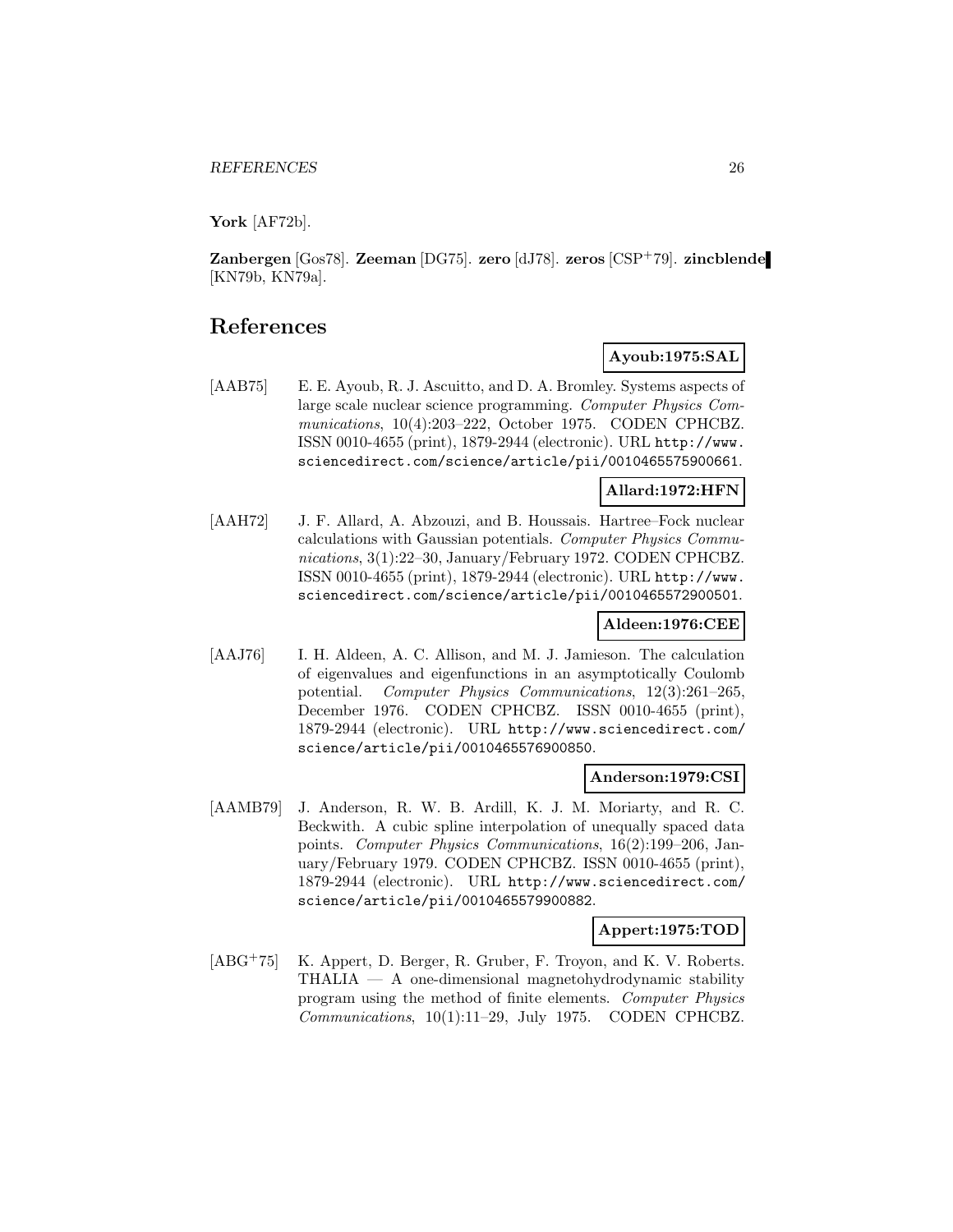ISSN 0010-4655 (print), 1879-2944 (electronic). URL http://www. sciencedirect.com/science/article/pii/0010465575900879.

## **Allard:1972:NHF**

[ABH<sup>+</sup>72] J. Allard, N. Boumahrat, B. Houssais, M. Hadj Hassan, and M. Lambert. A nuclear Hartree–Fock intrinsic wavefunction projection program. Computer Physics Communications, 4(2):239– 248, November 1972. CODEN CPHCBZ. ISSN 0010-4655 (print), 1879-2944 (electronic). URL http://www.sciencedirect.com/ science/article/pii/001046557290015X.

# **Anderson:1978:PPV**

[ABMT78] J. Anderson, R. C. Beckwith, K. J. M. Moriarty, and J. H. Tabor. A plotting package for visually comparing theoretical and experimental results. Computer Physics Communications, 15(5):437– 441, November 1978. CODEN CPHCBZ. ISSN 0010-4655 (print), 1879-2944 (electronic). URL http://www.sciencedirect.com/ science/article/pii/0010465578900723.

# **Akiyama:1973:UGF**

[AD73] Yoshimi Akiyama and J. P. Draayer. A user's guide to Fortran programs for Wigner and Racah coefficients of SU3. Computer Physics Communications, 5(6):405–406, June 1973. CODEN CPHCBZ. ISSN 0010-4655 (print), 1879-2944 (electronic). URL http://www. sciencedirect.com/science/article/pii/0010465573900775.

# **Akolk:1972:DLS**

[ADF<sup>+</sup>72] F. Akolk, H. Dilcher, H. Frese, G. Hochweller, P. Kuhlmann, and E. Raubold. Desy on-line system. Computer Physics Communications, 4(3):275–278, December 1972. CODEN CPHCBZ. ISSN 0010-4655 (print), 1879-2944 (electronic). URL http://www. sciencedirect.com/science/article/pii/0010465572900872.

#### **Amar:1978:WMU**

[ADO78] V. Amar, U. Dozzio, and C. Oleari. Weight multiplicity for unitary groups. Computer Physics Communications, 14(5–6):413–421, July/August 1978. CODEN CPHCBZ. ISSN 0010-4655 (print), 1879-2944 (electronic). URL http://www.sciencedirect.com/ science/article/pii/001046557890005X.

# **Abecasis:1972:ELC**

[AF72a] S. M. Abecasis and F. R. Femenia. Energy level calculations with AROVMI model. Computer Physics Communications, 4(2):262–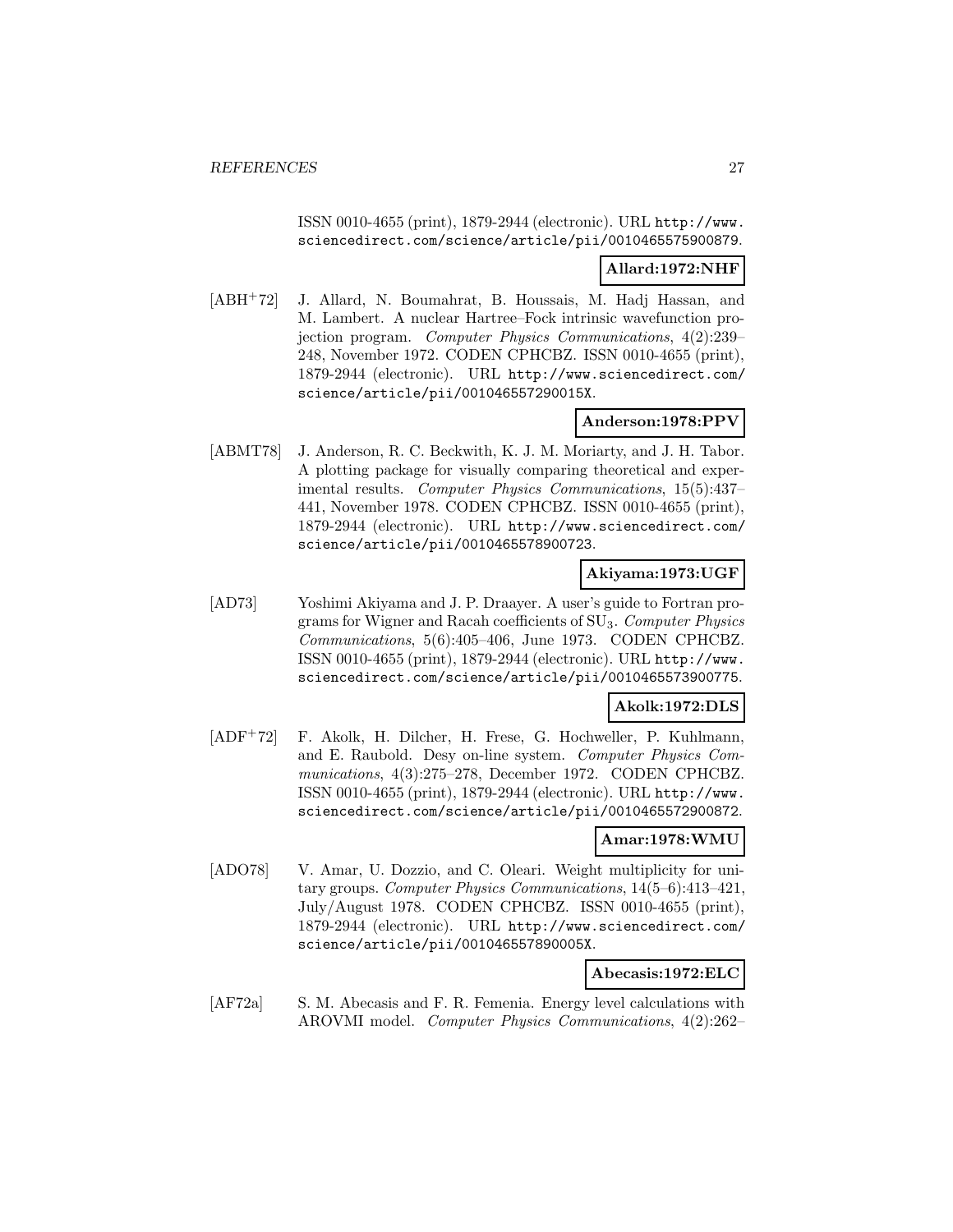267, November 1972. CODEN CPHCBZ. ISSN 0010-4655 (print), 1879-2944 (electronic). URL http://www.sciencedirect.com/ science/article/pii/0010465572900185.

# **Allison:1972:BRB**

[AF72b] D. C. S. Allison and D. Q. M. Fay. Book review: *Proceedings of* the Symposium on Computer Processing in Communications, New York 1969: ed. J. Fox, Polytechnic Press £9.50. Computer Physics Communications, 3(3):273, April/May 1972. CODEN CPHCBZ. ISSN 0010-4655 (print), 1879-2944 (electronic). URL http://www. sciencedirect.com/science/article/pii/0010465572900744.

#### **Abecasis:1974:ELC**

[AF74] S. M. Abecasis and F. R. Femenia. Energy-level calculations with the extended AROVMI model. Computer Physics Communications, 7(3):145–150, March 1974. CODEN CPHCBZ. ISSN 0010-4655 (print), 1879-2944 (electronic). URL http://www. sciencedirect.com/science/article/pii/0010465574900046.

## **Abecasis:1971:ELC**

[AFH71] S. M. Abecasis, F. R. Femenia, and E. S. Hernandez. Energy level calculations in Davydov model. Computer Physics Communications, 2(1):33-39, January 1971. CODEN CPHCBZ. ISSN 0010-4655 (print), 1879-2944 (electronic). URL http://www. sciencedirect.com/science/article/pii/0010465571900129.

# **Ahlrichs:1979:MBP**

[Ahl79] Reinhart Ahlrichs. Many body perturbation calculations and coupled electron pair models. Computer Physics Communications, 17(1–2):31–45, April/May 1979. CODEN CPHCBZ. ISSN 0010-4655 (print), 1879-2944 (electronic). URL http://www. sciencedirect.com/science/article/pii/0010465579900675.

#### **Aigrain:1972:CSR**

[Aig72] P. Aigrain. Computing and scientific research in Europe. Computer Physics Communications, 3(S1):166–173, September 1972. CODEN CPHCBZ. ISSN 0010-4655 (print), 1879-2944 (electronic). URL http://www.sciencedirect.com/science/ article/pii/0010465572901257.

#### **Assimakopoulos:1976:AIP**

[AK76] P. A. Assimakopoulos and S. Kossionides. Anna: An interactive program for analysis of one-dimensional pulse-height spec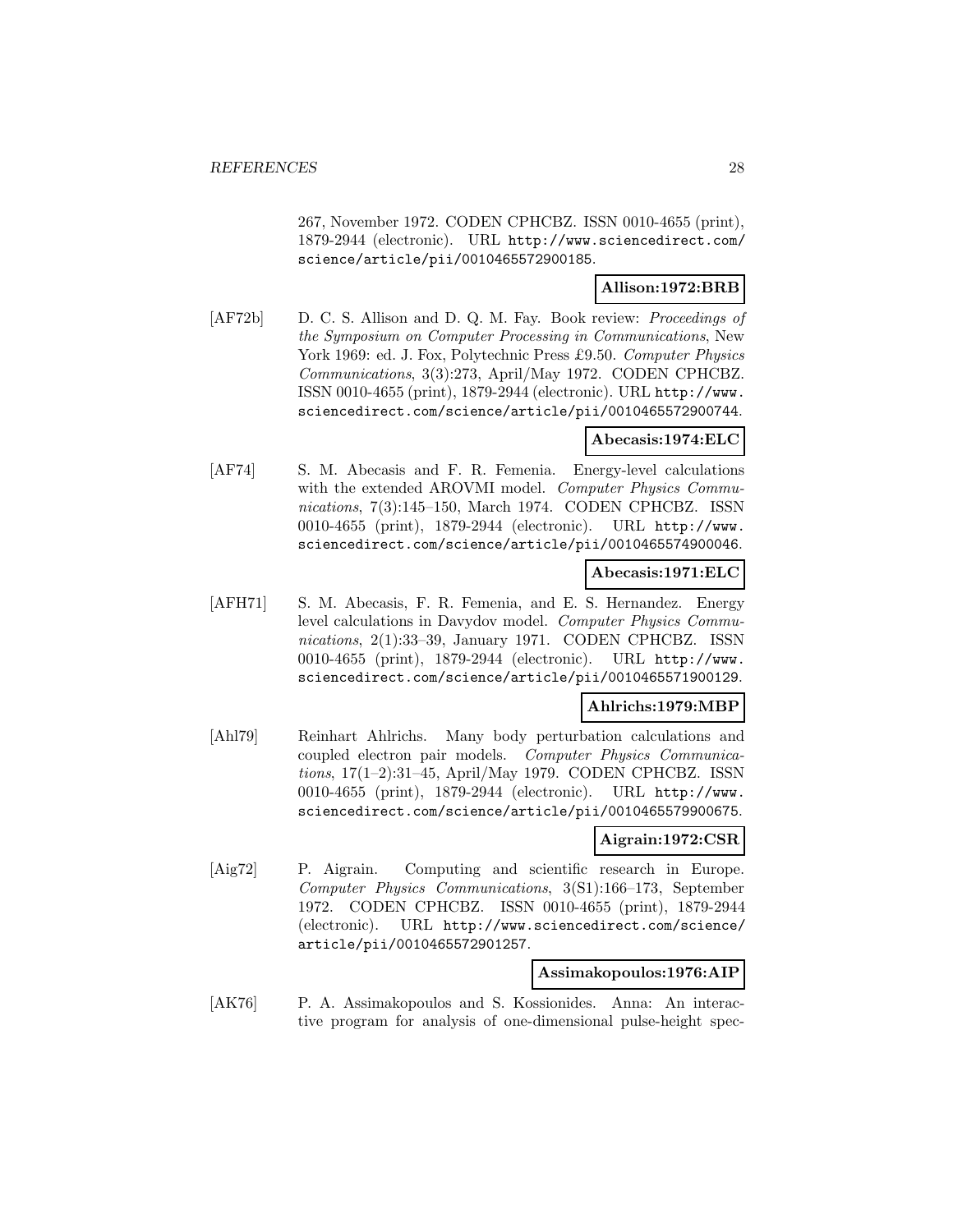tra. Computer Physics Communications, 11(1):37–48, January/ February 1976. CODEN CPHCBZ. ISSN 0010-4655 (print), 1879-2944 (electronic). URL http://www.sciencedirect.com/ science/article/pii/0010465576900382.

# **Aquilanti:1979:CEP**

[AL79] V. Aquilanti and A. Laganà. On the computation of eigenenergies for potentials with a Coulomb tail. Computer Physics Communications, 17(1–2):113–116, April/May 1979. CODEN CPHCBZ. ISSN 0010-4655 (print), 1879-2944 (electronic). URL http://www. sciencedirect.com/science/article/pii/0010465579900742.

# **Alder:1972:NES**

[Ald72] B. J. Alder. Numerical experiments in statistical mechanics. Computer Physics Communications, 3(S1):86–91, September 1972. CODEN CPHCBZ. ISSN 0010-4655 (print), 1879-2944 (electronic). URL http://www.sciencedirect.com/science/ article/pii/0010465572901178.

# **Allison:1972:CAE**

[All72] Arthur C. Allison. The calculation of absorption and elastic cross sections using the optical potential. Computer Physics Communications, 3(3):173–179, April/May 1972. CODEN CPHCBZ. ISSN 0010-4655 (print), 1879-2944 (electronic). URL http://www. sciencedirect.com/science/article/pii/0010465572900665.

# **Allison:1974:FPC**

[AM74] D. C. S. Allison and J. E. McNulty. Fractional parentage coefficients for equivalent f shell electrons. Computer Physics Communications, 8(3):246–256, October 1974. CODEN CPHCBZ. ISSN 0010-4655 (print), 1879-2944 (electronic). URL http://www. sciencedirect.com/science/article/pii/0010465574901003.

# **Ardill:1977:BFC**

[AM77] R. W. B. Ardill and K. J. M. Moriarty. The Bessel functions  $J_0$  and  $J_1$  of complex argument. Computer Physics Communications, 13 (1):17–24, May 1977. CODEN CPHCBZ. ISSN 0010-4655 (print), 1879-2944 (electronic). URL http://www.sciencedirect.com/ science/article/pii/0010465577900236.

# **Ardill:1978:SBF**

[AM78] R. W. B. Ardill and K. J. M. Moriarty. Spherical Bessel functions  $j_n$  and  $y_n$  of integer order and real argument. Computer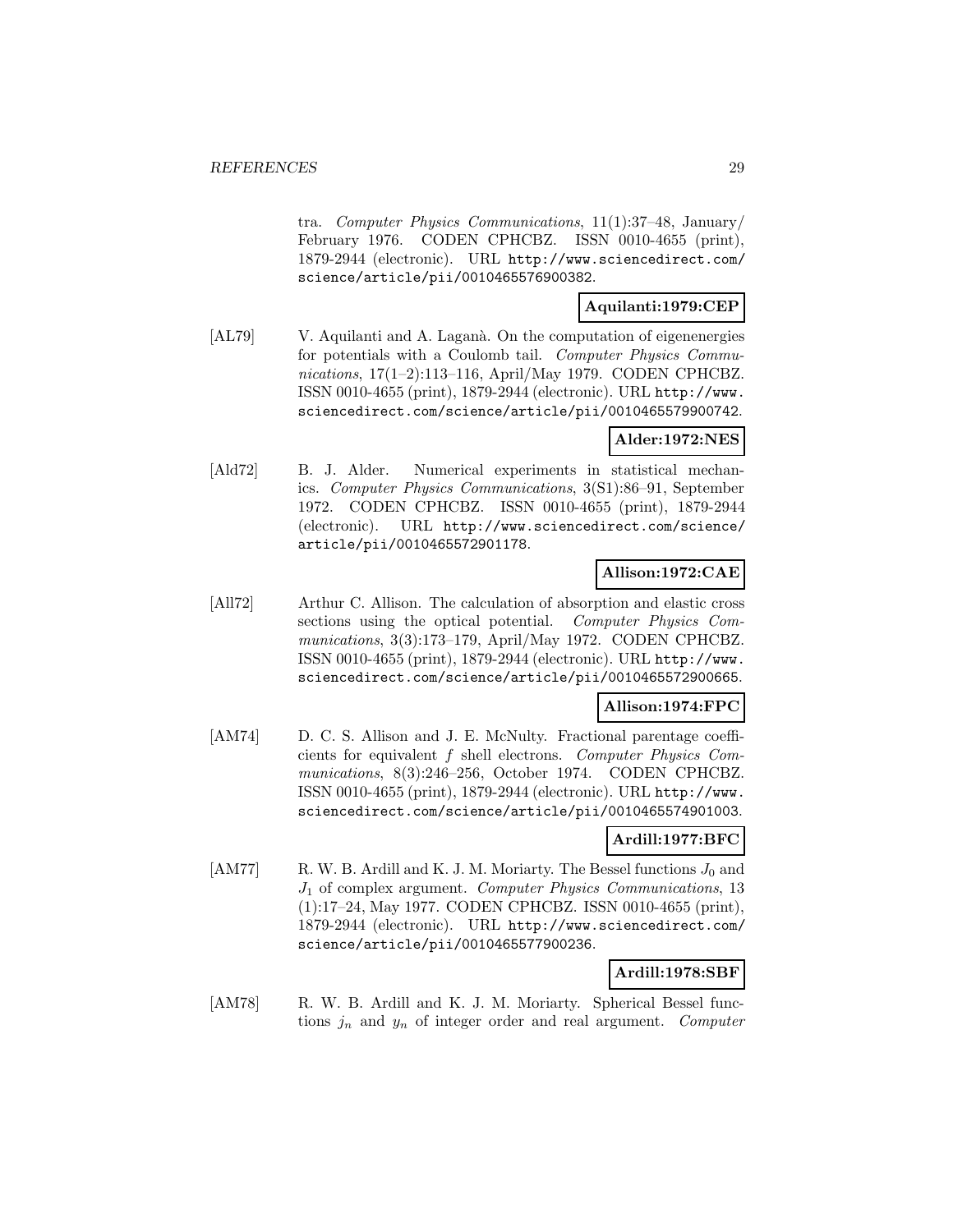Physics Communications, 14(3–4):261–265, May/June 1978. CO-DEN CPHCBZ. ISSN 0010-4655 (print), 1879-2944 (electronic). URL http://www.sciencedirect.com/science/article/pii/ 001046557890019X.

# **Ardill:1979:ABF**

[AM79] R. W. B. Ardill and K. J. M. Moriarty. Accurate Bessel functions  $J_n(z)$ ,  $Y_n(z)$ ,  $H_n^{(1)}(z)$  and  $H_n^{(2)}(z)$  of integer order and complex argument. Computer Physics Communications, 17(3):321–336, June 1979. CODEN CPHCBZ. ISSN 0010-4655 (print), 1879-2944 (electronic).

# **Anderson:1975:PPV**

[AMB75] J. Anderson, K. J. M. Moriarty, and R. C. Beckwith. A plotting package for visual comparison of points and curves. Computer Physics Communications, 9(2):85–91, February 1975. CO-DEN CPHCBZ. ISSN 0010-4655 (print), 1879-2944 (electronic). URL http://www.sciencedirect.com/science/article/pii/ 0010465575900259.

## **Ahmad:1979:UDB**

[AN79] S. Ahmad and D. J. Newman. Use of discrete basis sets in configuration interaction calculation. Computer Physics Communications, 18(3):331–337, December 1979. CODEN CPHCBZ. ISSN 0010-4655 (print), 1879-2944 (electronic). URL http://www. sciencedirect.com/science/article/pii/0010465579900031.

# **Andre:1970:PGP**

[And70] Jean-Marie Andre. Polymol: a general program for the calculation of ground-state wave functions of polymers. Computer Physics Communications, 1(6):391–414, December 1970. CO-DEN CPHCBZ. ISSN 0010-4655 (print), 1879-2944 (electronic). URL http://www.sciencedirect.com/science/article/pii/ 0010465570900135.

#### **Anonymous:1970:C**

[Ano70a] Anonymous. Contents. Computer Physics Communications, 1(6): 478, December 1970. CODEN CPHCBZ. ISSN 0010-4655 (print), 1879-2944 (electronic). URL http://www.sciencedirect.com/ science/article/pii/0010465570900287.

## **Anonymous:1970:CPC**

[Ano70b] Anonymous. The C.P.C. program library. Computer Physics Communications, 1(6):473–476, December 1970. CODEN CPHCBZ.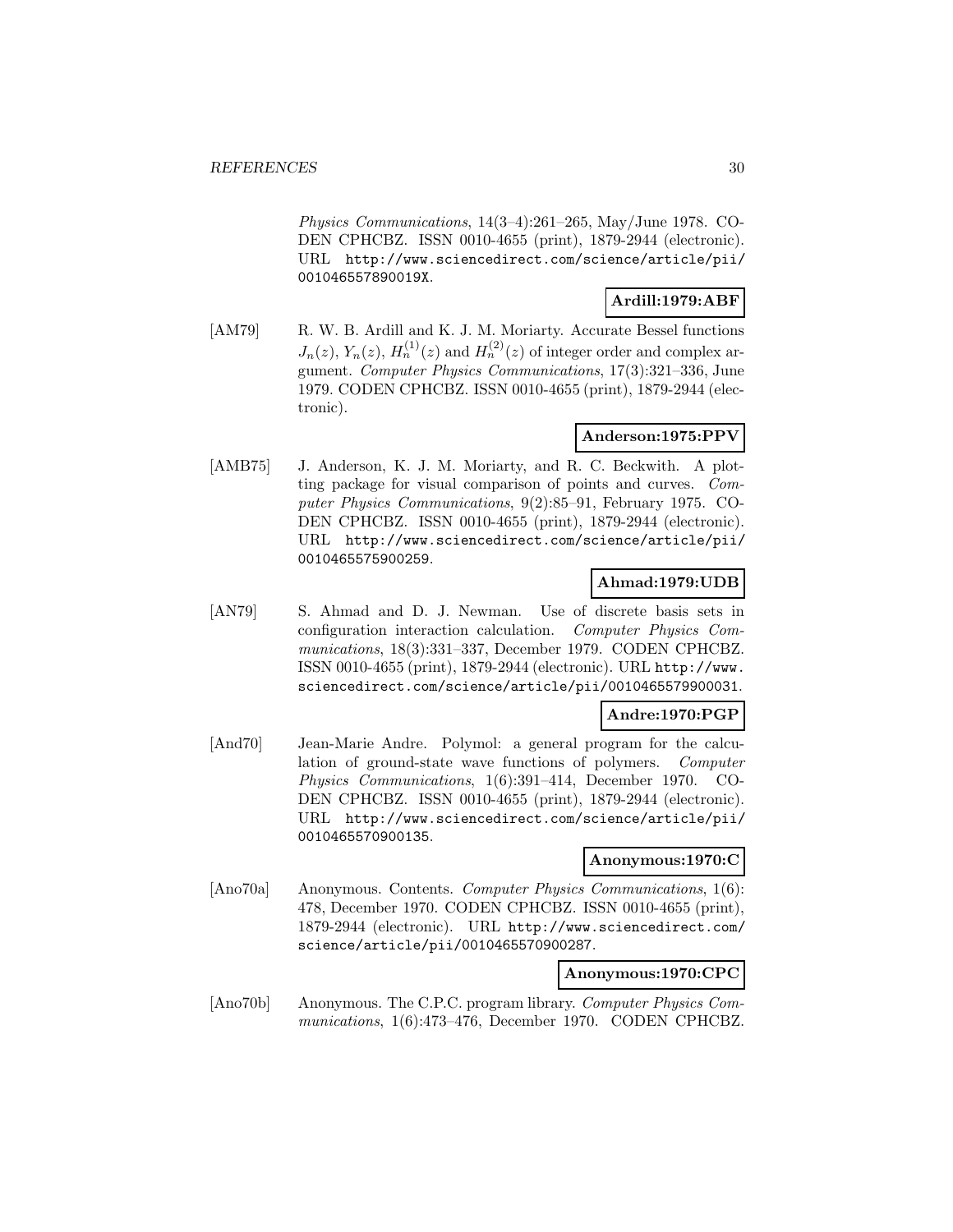ISSN 0010-4655 (print), 1879-2944 (electronic). URL http://www. sciencedirect.com/science/article/pii/0010465570900263.

#### **Anonymous:1970:Ea**

[Ano70c] Anonymous. Erratum. Computer Physics Communications, 1(3): 224, January 1970. CODEN CPHCBZ. ISSN 0010-4655 (print), 1879-2944 (electronic). URL http://www.sciencedirect.com/ science/article/pii/001046557090010X.

#### **Anonymous:1970:Eb**

[Ano70d] Anonymous. Erratum. Computer Physics Communications, 1(4): 291, April 1970. CODEN CPHCBZ. ISSN 0010-4655 (print), 1879-2944 (electronic). URL http://www.sciencedirect.com/ science/article/pii/0010465570900457.

### **Anonymous:1970:Ec**

[Ano70e] Anonymous. Erratum. Computer Physics Communications, 1(6):470–472, December 1970. CODEN CPHCBZ. ISSN 0010-4655 (print), 1879-2944 (electronic). URL http://www. sciencedirect.com/science/article/pii/0010465570900251.

# **Anonymous:1970:ENa**

[Ano70f] Anonymous. Erratum notice. Computer Physics Communications, 1(3):223, January 1970. CODEN CPHCBZ. ISSN 0010-4655 (print), 1879-2944 (electronic). URL http://www. sciencedirect.com/science/article/pii/0010465570900093.

#### **Anonymous:1970:ENb**

[Ano70g] Anonymous. Erratum notices. Computer Physics Communications, 1(6):469, December 1970. CODEN CPHCBZ. ISSN 0010-4655 (print), 1879-2944 (electronic). URL http://www. sciencedirect.com/science/article/pii/001046557090024X.

#### **Anonymous:1970:VAI**

[Ano70h] Anonymous. Volume 1 author index. Computer Physics Communications, 1(6):481–482, December 1970. CODEN CPHCBZ. ISSN 0010-4655 (print), 1879-2944 (electronic). URL http://www. sciencedirect.com/science/article/pii/0010465570900305.

#### **Anonymous:1970:VPI**

[Ano70i] Anonymous. Volume 1 program index. Computer Physics Communications, 1(6):479–480, December 1970. CODEN CPHCBZ.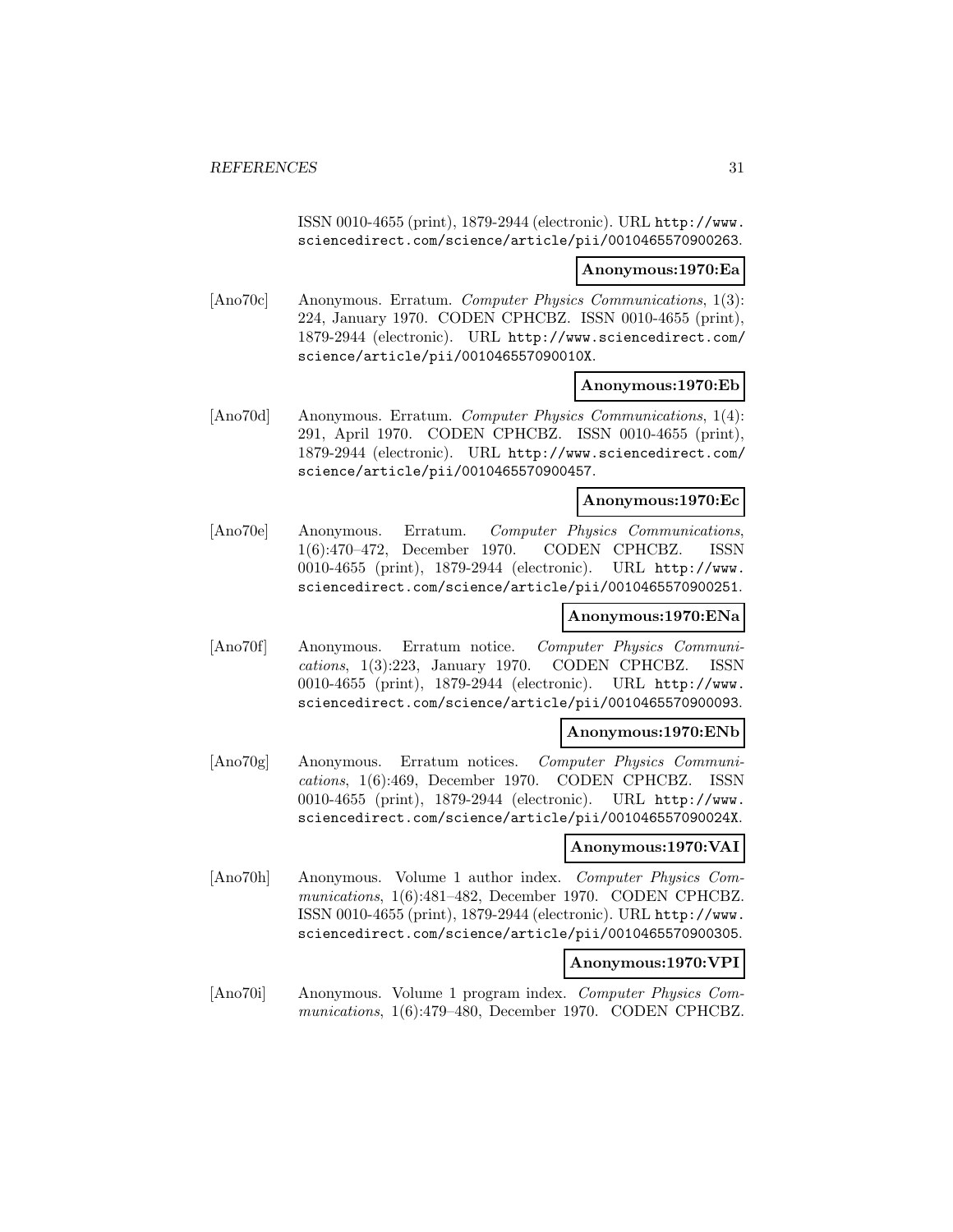ISSN 0010-4655 (print), 1879-2944 (electronic). URL http://www. sciencedirect.com/science/article/pii/0010465570900299.

#### **Anonymous:1971:EB**

[Ano71a] Anonymous. Editorial board. Computer Physics Communications, 2(1):??, January 1971. CODEN CPHCBZ. ISSN 0010-4655 (print), 1879-2944 (electronic). URL http://www.sciencedirect.com/ science/article/pii/0010465571900075.

#### **Anonymous:1971:ENa**

[Ano71b] Anonymous. Erratum notices. Computer Physics Communications, 2(3):173–174, April 1971. CODEN CPHCBZ. ISSN 0010-4655 (print), 1879-2944 (electronic). URL http://www. sciencedirect.com/science/article/pii/001046557190049X.

#### **Anonymous:1971:ENb**

[Ano71c] Anonymous. Erratum notices. Computer Physics Communications, 2(7):471–472, December 1971. CODEN CPHCBZ. ISSN 0010-4655 (print), 1879-2944 (electronic). URL http://www. sciencedirect.com/science/article/pii/0010465571900415.

# **Anonymous:1971:VAI**

[Ano71d] Anonymous. Volume 2 author index. Computer Physics Communications, 2(7):476–477, December 1971. CODEN CPHCBZ. ISSN 0010-4655 (print), 1879-2944 (electronic). URL http://www. sciencedirect.com/science/article/pii/0010465571900440.

#### **Anonymous:1971:VC**

[Ano71e] Anonymous. Volume 2 contents. Computer Physics Communications, 2(7):473, December 1971. CODEN CPHCBZ. ISSN 0010-4655 (print), 1879-2944 (electronic). URL http://www. sciencedirect.com/science/article/pii/0010465571900427.

### **Anonymous:1971:VPI**

[Ano71f] Anonymous. Volume 2 program index. Computer Physics Communications, 2(7):474–475, December 1971. CODEN CPHCBZ. ISSN 0010-4655 (print), 1879-2944 (electronic). URL http://www. sciencedirect.com/science/article/pii/0010465571900439.

#### **Anonymous:1972:ASP**

[Ano72a] Anonymous. Application for a subscription to the program library. Computer Physics Communications, 3(2):??, March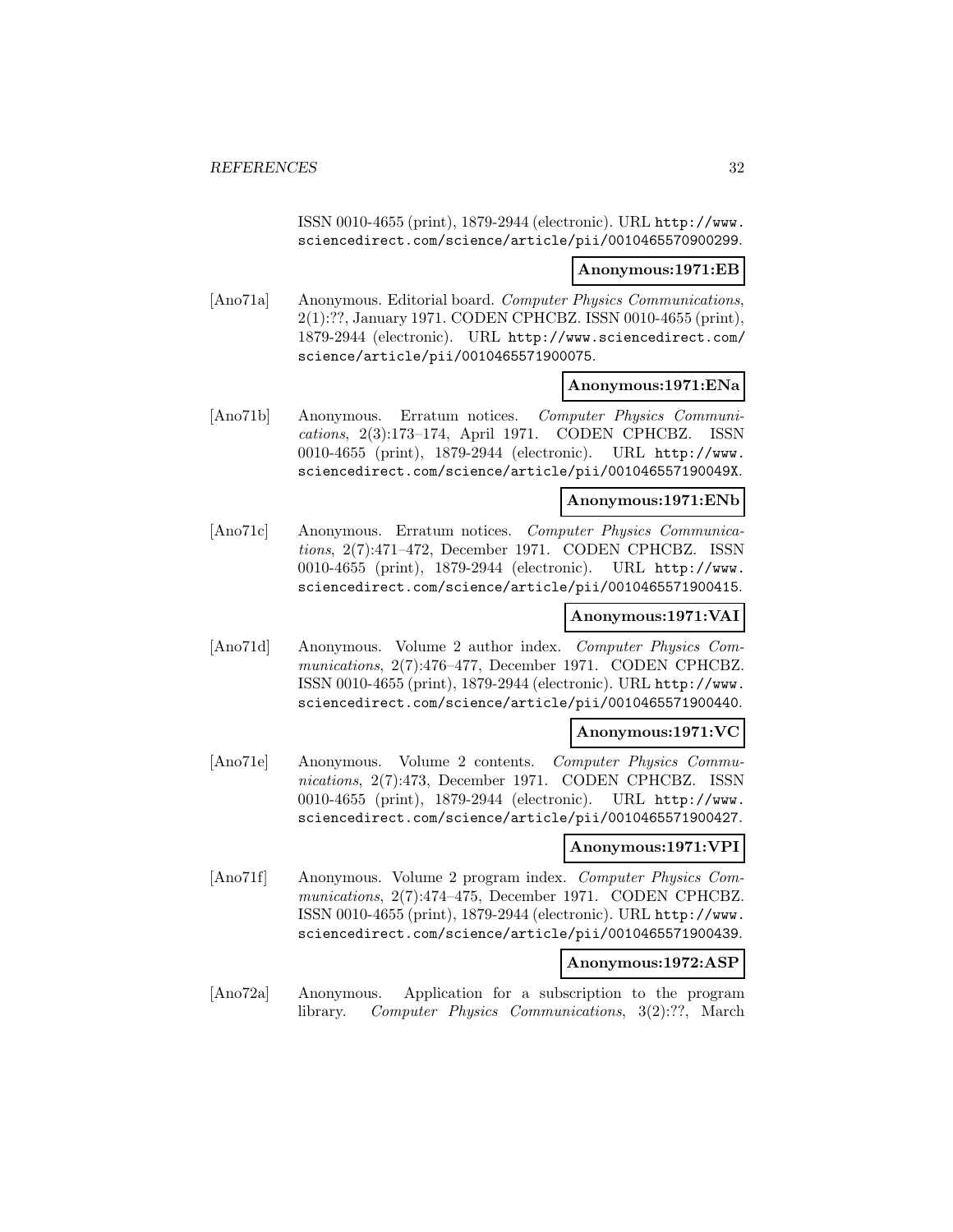1972. CODEN CPHCBZ. ISSN 0010-4655 (print), 1879-2944 (electronic). URL http://www.sciencedirect.com/science/ article/pii/001046557290063X.

# **Anonymous:1972:AIa**

[Ano72b] Anonymous. Author index. Computer Physics Communications, 3(S1):??, September 1972. CODEN CPHCBZ. ISSN 0010-4655 (print), 1879-2944 (electronic). URL http://www. sciencedirect.com/science/article/pii/0010465572901270.

#### **Anonymous:1972:AIb**

[Ano72c] Anonymous. Author index. Computer Physics Communications, 3(4):354–355, July 1972. CODEN CPHCBZ. ISSN 0010-4655 (print), 1879-2944 (electronic). URL http://www. sciencedirect.com/science/article/pii/0010465572900860.

#### **Anonymous:1972:AIc**

[Ano72d] Anonymous. Author index. Computer Physics Communications, 4(3):387–389, December 1972. CODEN CPHCBZ. ISSN 0010-4655 (print), 1879-2944 (electronic). URL http://www. sciencedirect.com/science/article/pii/0010465572901051.

#### **Anonymous:1972:CVa**

[Ano72e] Anonymous. Contents of volume 3. Computer Physics Communications, 3(4):351, July 1972. CODEN CPHCBZ. ISSN 0010-4655 (print), 1879-2944 (electronic). URL http://www. sciencedirect.com/science/article/pii/0010465572900847.

#### **Anonymous:1972:CVb**

[Ano72f] Anonymous. Contents of volume 4. Computer Physics Communications, 4(3):385, December 1972. CODEN CPHCBZ. ISSN 0010-4655 (print), 1879-2944 (electronic). URL http://www. sciencedirect.com/science/article/pii/0010465572901038.

#### **Anonymous:1972:EBa**

[Ano72g] Anonymous. Editorial board. Computer Physics Communications, 3(1):??, January/February 1972. CODEN CPHCBZ. ISSN 0010-4655 (print), 1879-2944 (electronic). URL http://www. sciencedirect.com/science/article/pii/001046557290046X.

## **Anonymous:1972:EBb**

[Ano72h] Anonymous. Editorial Board. Computer Physics Communications, 3(S1):??, September 1972. CODEN CPHCBZ. ISSN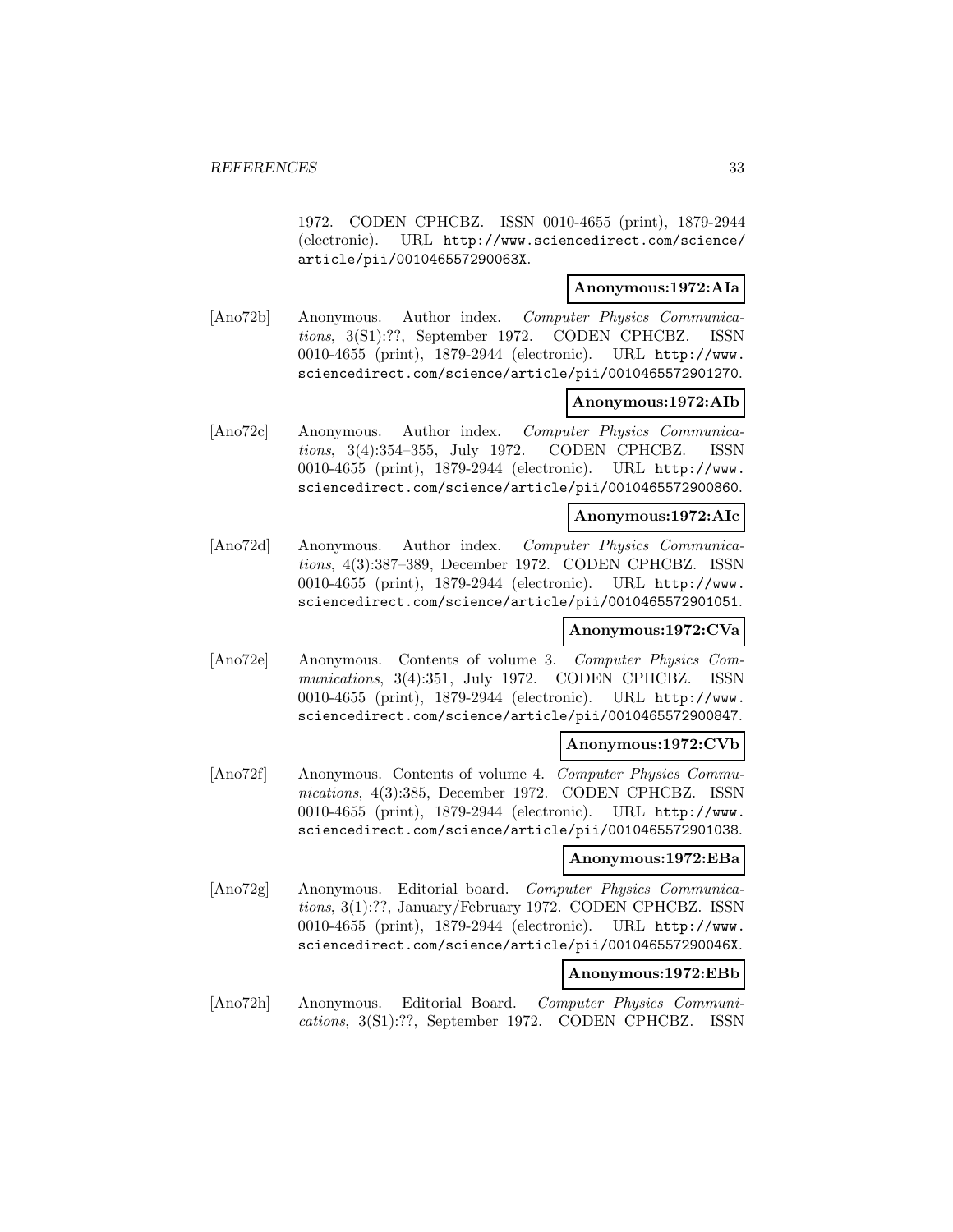0010-4655 (print), 1879-2944 (electronic). URL http://www. sciencedirect.com/science/article/pii/0010465572901063.

#### **Anonymous:1972:EBc**

[Ano72i] Anonymous. Editorial Board. Computer Physics Communications, 4(1):??, October 1972. CODEN CPHCBZ. ISSN 0010-4655 (print), 1879-2944 (electronic). URL http://www.sciencedirect.com/ science/article/pii/0010465572900203.

#### **Anonymous:1972:E**

[Ano72j] Anonymous. Erratum. Computer Physics Communications, 4(3):382–383, December 1972. CODEN CPHCBZ. ISSN 0010-4655 (print), 1879-2944 (electronic). URL http://www. sciencedirect.com/science/article/pii/0010465572901014.

#### **Anonymous:1972:EN**

[Ano72k] Anonymous. Erratum notices. Computer Physics Communications, 3(3):275–276, April/May 1972. CODEN CPHCBZ. ISSN 0010-4655 (print), 1879-2944 (electronic). URL http://www. sciencedirect.com/science/article/pii/0010465572900768.

# **Anonymous:1972:IRO**

[Ano72l] Anonymous. Individual request order form. Computer Physics Communications, 3(2):??, March 1972. CODEN CPHCBZ. ISSN 0010-4655 (print), 1879-2944 (electronic). URL http://www. sciencedirect.com/science/article/pii/0010465572900641.

#### **Anonymous:1972:LP**

[Ano72m] Anonymous. List of participants. Computer Physics Communications, 3(S1):ix–xvi, September 1972. CODEN CPHCBZ. ISSN 0010-4655 (print), 1879-2944 (electronic). URL http://www. sciencedirect.com/science/article/pii/0010465572901099.

# **Anonymous:1972:OC**

[Ano72n] Anonymous. Organizing committee. Computer Physics Communications, 3(S1):viii, September 1972. CODEN CPHCBZ. ISSN 0010-4655 (print), 1879-2944 (electronic). URL http://www. sciencedirect.com/science/article/pii/0010465572901087.

#### **Anonymous:1972:PIa**

[Ano72o] Anonymous. Program index. Computer Physics Communications, 3(4):352–353, July 1972. CODEN CPHCBZ. ISSN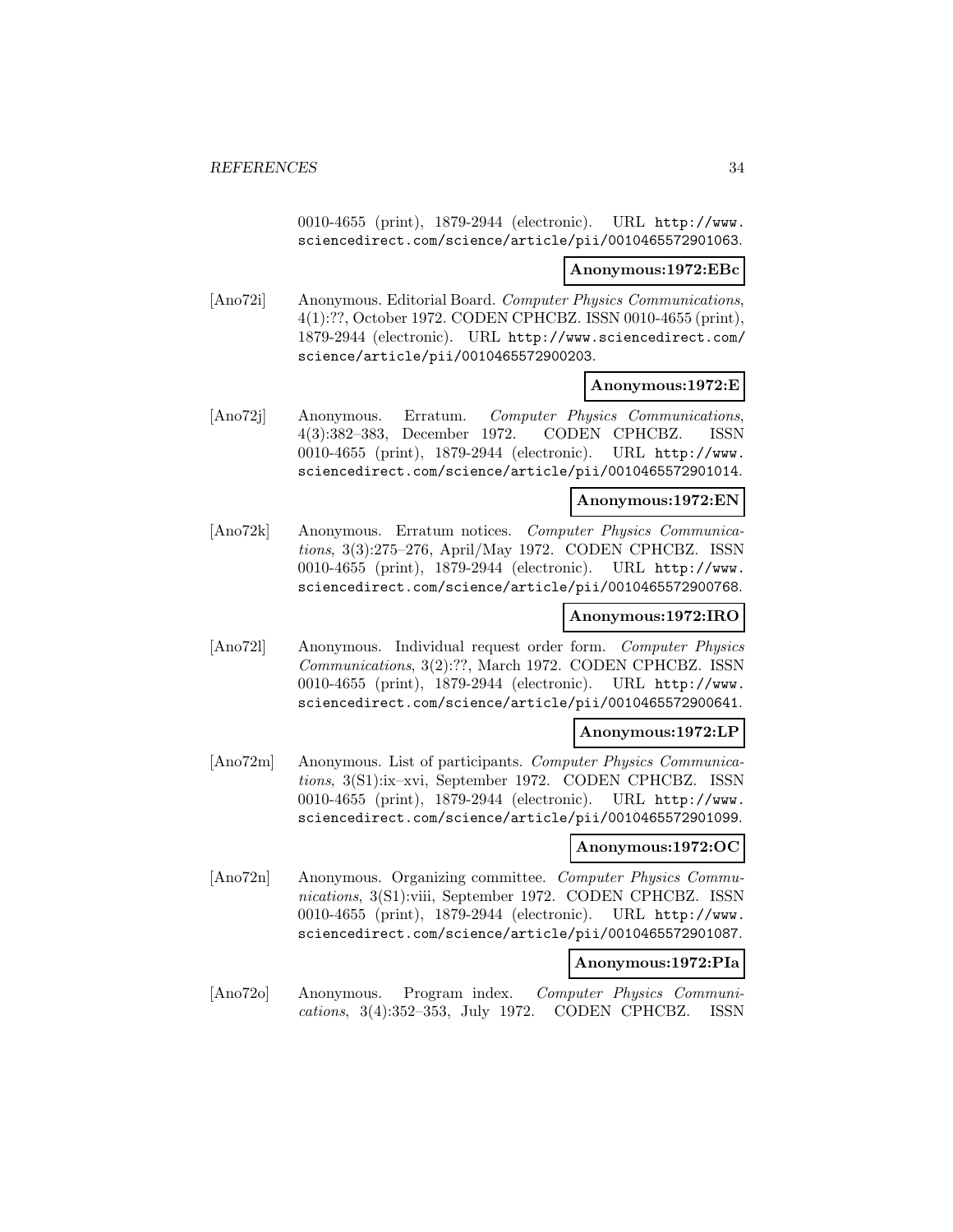0010-4655 (print), 1879-2944 (electronic). URL http://www. sciencedirect.com/science/article/pii/0010465572900859.

#### **Anonymous:1972:PIb**

[Ano72p] Anonymous. Program index. Computer Physics Communications, 4(3):386, December 1972. CODEN CPHCBZ. ISSN 0010-4655 (print), 1879-2944 (electronic). URL http://www. sciencedirect.com/science/article/pii/001046557290104X.

#### **Anonymous:1973:A**

[Ano73a] Anonymous. Announcement. Computer Physics Communications, 6(5):243, November 1973. CODEN CPHCBZ. ISSN 0010-4655 (print), 1879-2944 (electronic). URL http://www. sciencedirect.com/science/article/pii/0010465573900969.

#### **Anonymous:1973:AI**

[Ano73b] Anonymous. Author index. Computer Physics Communications, 6(6):380–381, December 1973. CODEN CPHCBZ. ISSN 0010-4655 (print), 1879-2944 (electronic). URL http://www. sciencedirect.com/science/article/pii/0010465573900489.

# **Anonymous:1973:AIV**

[Ano73c] Anonymous. Author index volume 5. Computer Physics Communications, 5(6):481–483, June 1973. CODEN CPHCBZ. ISSN 0010-4655 (print), 1879-2944 (electronic). URL http://www. sciencedirect.com/science/article/pii/0010465573900842.

#### **Anonymous:1973:CVa**

[Ano73d] Anonymous. Contents volume 5. Computer Physics Communications, 5(6):479, June 1973. CODEN CPHCBZ. ISSN 0010-4655 (print), 1879-2944 (electronic). URL http://www. sciencedirect.com/science/article/pii/0010465573900830.

#### **Anonymous:1973:CVb**

[Ano73e] Anonymous. Contents volume 6. Computer Physics Communications, 6(6):377–378, December 1973. CODEN CPHCBZ. ISSN 0010-4655 (print), 1879-2944 (electronic). URL http://www. sciencedirect.com/science/article/pii/0010465573900465.

#### **Anonymous:1973:EBa**

[Ano73f] Anonymous. Editorial Board. Computer Physics Communications, 5(1):??, January 1973. CODEN CPHCBZ. ISSN 0010-4655 (print),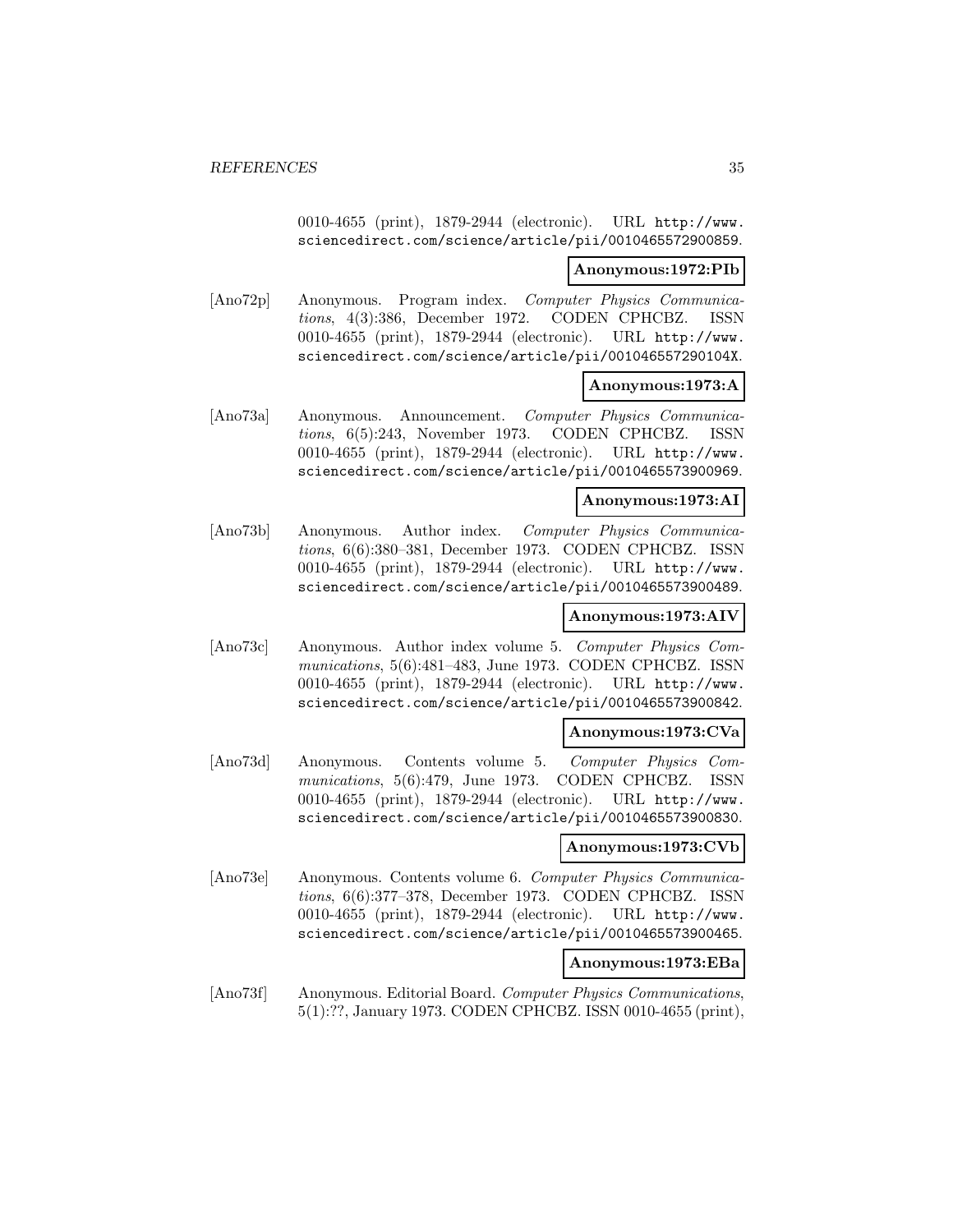1879-2944 (electronic). URL http://www.sciencedirect.com/ science/article/pii/0010465573900015.

#### **Anonymous:1973:EBb**

[Ano73g] Anonymous. Editorial Board. Computer Physics Communications, 6(1):??, July 1973. CODEN CPHCBZ. ISSN 0010-4655 (print), 1879-2944 (electronic). URL http://www.sciencedirect.com/ science/article/pii/0010465573900155.

#### **Anonymous:1973:Ea**

[Ano73h] Anonymous. Erratum. Computer Physics Communications, 5(4): 308, April 1973. CODEN CPHCBZ. ISSN 0010-4655 (print), 1879-2944 (electronic). URL http://www.sciencedirect.com/ science/article/pii/001046557390074X.

#### **Anonymous:1973:Eb**

[Ano73i] Anonymous. Erratum. Computer Physics Communications, 6(2): 98, August 1973. CODEN CPHCBZ. ISSN 0010-4655 (print), 1879-2944 (electronic). URL http://www.sciencedirect.com/ science/article/pii/0010465573900581.

# **Anonymous:1973:ENa**

[Ano73j] Anonymous. Erratum notice. Computer Physics Communications, 5(4):304–307, April 1973. CODEN CPHCBZ. ISSN 0010-4655 (print), 1879-2944 (electronic). URL http://www. sciencedirect.com/science/article/pii/0010465573900738.

#### **Anonymous:1973:ENc**

[Ano73k] Anonymous. Erratum notice. Computer Physics Communications, 6(1):59–61, July 1973. CODEN CPHCBZ. ISSN 0010-4655 (print), 1879-2944 (electronic). URL http://www.sciencedirect.com/ science/article/pii/0010465573900222.

### **Anonymous:1973:ENb**

[Ano73l] Anonymous. Erratum notices. Computer Physics Communications, 5(5):395–396, May 1973. CODEN CPHCBZ. ISSN 0010-4655 (print), 1879-2944 (electronic). URL http://www. sciencedirect.com/science/article/pii/0010465573900660.

#### **Anonymous:1973:P**

[Ano73m] Anonymous. Preface. Computer Physics Communications, 6(6): 245, December 1973. CODEN CPHCBZ. ISSN 0010-4655 (print),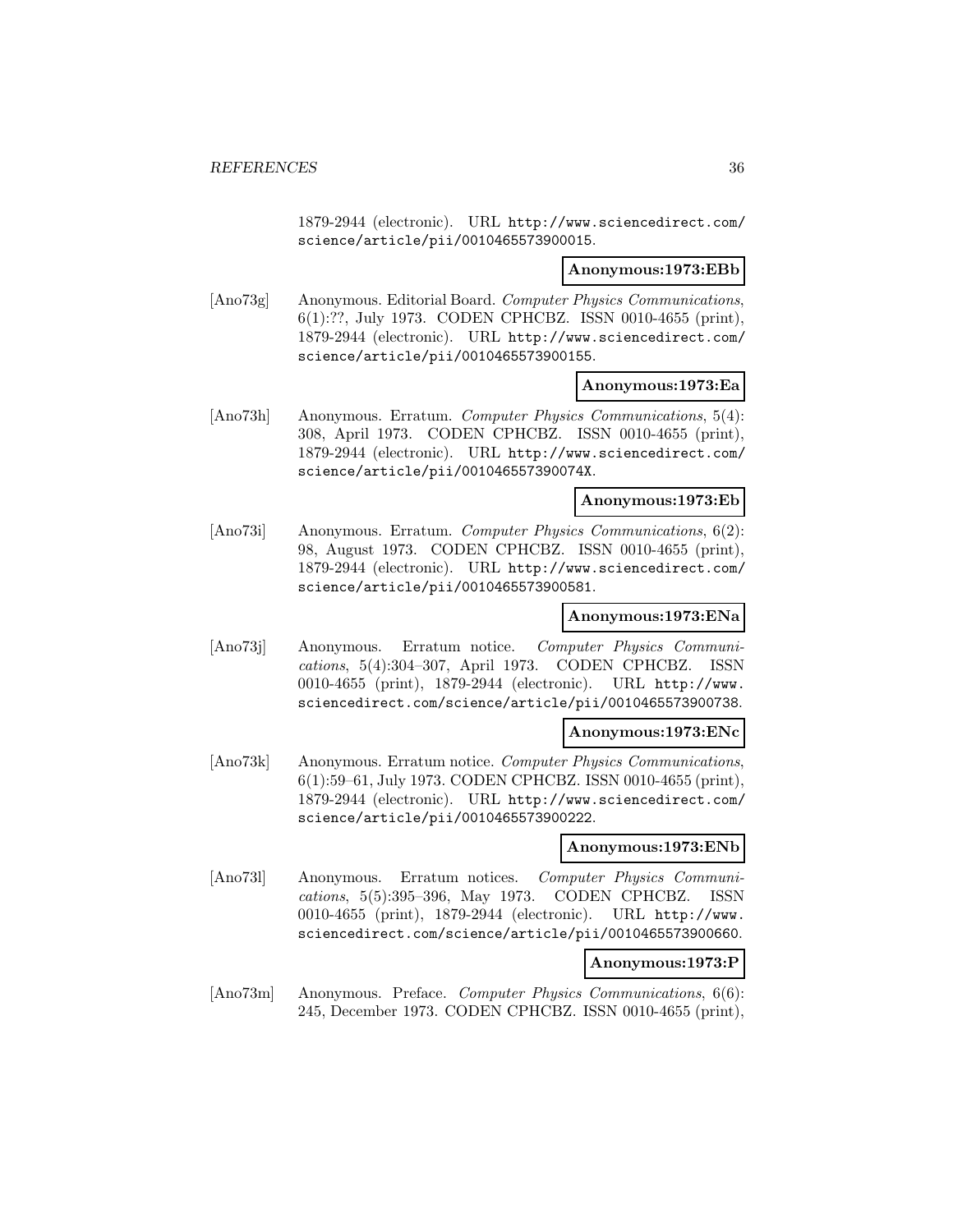1879-2944 (electronic). URL http://www.sciencedirect.com/ science/article/pii/0010465573900337.

## **Anonymous:1973:PI**

[Ano73n] Anonymous. Program index. Computer Physics Communications, 6(6):379, December 1973. CODEN CPHCBZ. ISSN 0010-4655 (print), 1879-2944 (electronic). URL http://www. sciencedirect.com/science/article/pii/0010465573900477.

# **Anonymous:1973:PIV**

[Ano73o] Anonymous. Program index volume 1–5. Computer Physics Communications, 5(6):484–490, June 1973. CODEN CPHCBZ. ISSN 0010-4655 (print), 1879-2944 (electronic). URL http://www. sciencedirect.com/science/article/pii/0010465573900854.

## **Anonymous:1974:A**

[Ano74a] Anonymous. Announcement. Computer Physics Communications, 8(1):??, August 1974. CODEN CPHCBZ. ISSN 0010-4655 (print), 1879-2944 (electronic). URL http://www.sciencedirect.com/ science/article/pii/0010465574900770.

# **Anonymous:1974:AI**

[Ano74b] Anonymous. Author index. Computer Physics Communications, 7(7):436–439, July 1974. CODEN CPHCBZ. ISSN 0010-4655 (print), 1879-2944 (electronic). URL http://www. sciencedirect.com/science/article/pii/0010465574900757.

### **Anonymous:1974:AIV**

[Ano74c] Anonymous. Author index volume 8. Computer Physics Communications, 8(5):409–411, December 1974. CODEN CPHCBZ. ISSN 0010-4655 (print), 1879-2944 (electronic). URL http://www. sciencedirect.com/science/article/pii/0010465574900174.

## **Anonymous:1974:CPCa**

[Ano74d] Anonymous. Computer Physics Communications program library : New service charges—January 1975. Computer Physics Communications, 8(2):??, September 1974. CODEN CPHCBZ. ISSN 0010-4655 (print), 1879-2944 (electronic). URL http://www. sciencedirect.com/science/article/pii/0010465574900654.

# **Anonymous:1974:CPCb**

[Ano74e] Anonymous. Computer Physics Communications program library new service charges—January 1975. Computer Physics Commu-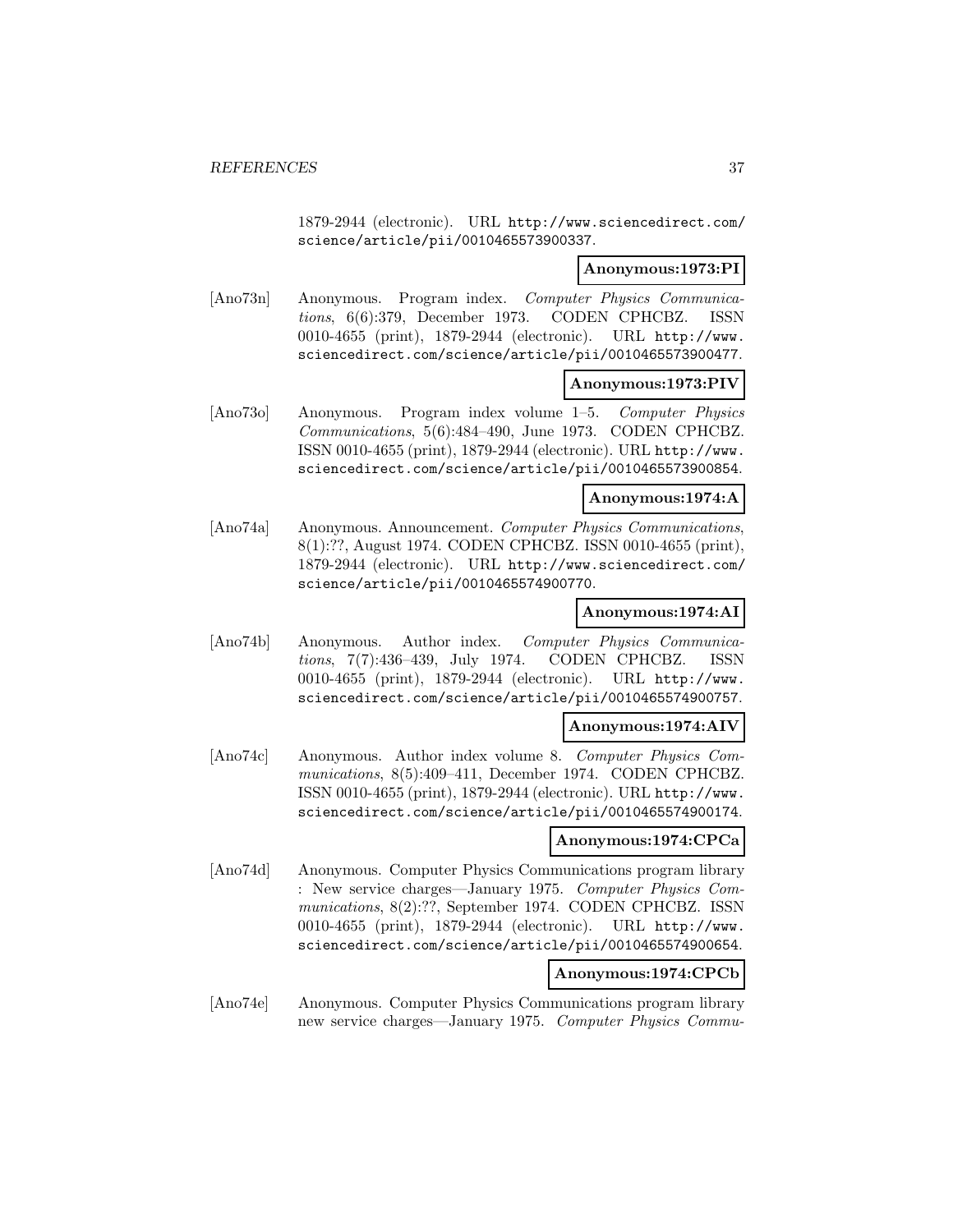nications, 8(4):??, November 1974. CODEN CPHCBZ. ISSN 0010-4655 (print), 1879-2944 (electronic). URL http://www. sciencedirect.com/science/article/pii/0010465574900241.

### **Anonymous:1974:C**

[Ano74f] Anonymous. Contents. Computer Physics Communications, 7(7): 429–431, July 1974. CODEN CPHCBZ. ISSN 0010-4655 (print), 1879-2944 (electronic). URL http://www.sciencedirect.com/ science/article/pii/0010465574900733.

## **Anonymous:1974:CV**

[Ano74g] Anonymous. Contents volume 8. Computer Physics Communications, 8(5):404–405, December 1974. CODEN CPHCBZ. ISSN 0010-4655 (print), 1879-2944 (electronic). URL http://www. sciencedirect.com/science/article/pii/0010465574900150.

### **Anonymous:1974:EBa**

[Ano74h] Anonymous. Editorial Board. Computer Physics Communications, 7(1):??, January 1974. CODEN CPHCBZ. ISSN 0010-4655 (print), 1879-2944 (electronic). URL http://www.sciencedirect.com/ science/article/pii/0010465574900526.

### **Anonymous:1974:EBb**

[Ano74i] Anonymous. Editorial Board. Computer Physics Communications, 8(1):??, August 1974. CODEN CPHCBZ. ISSN 0010-4655 (print), 1879-2944 (electronic). URL http://www.sciencedirect.com/ science/article/pii/0010465574900769.

## **Anonymous:1974:ESF**

[Ano74j] Anonymous. Editors in specialist fields. Computer Physics Communications, 8(1):xi–xii, August 1974. CODEN CPHCBZ. ISSN 0010-4655 (print), 1879-2944 (electronic). URL http://www. sciencedirect.com/science/article/pii/0010465574900800.

## **Anonymous:1974:E**

[Ano74k] Anonymous. Erratum. Computer Physics Communications, 7(3): 177, March 1974. CODEN CPHCBZ. ISSN 0010-4655 (print), 1879-2944 (electronic). URL http://www.sciencedirect.com/ science/article/pii/0010465574900101.

# **Anonymous:1974:ENa**

[Ano74l] Anonymous. Erratum notice. Computer Physics Communications, 7(4):236, April 1974. CODEN CPHCBZ. ISSN 0010-4655 (print),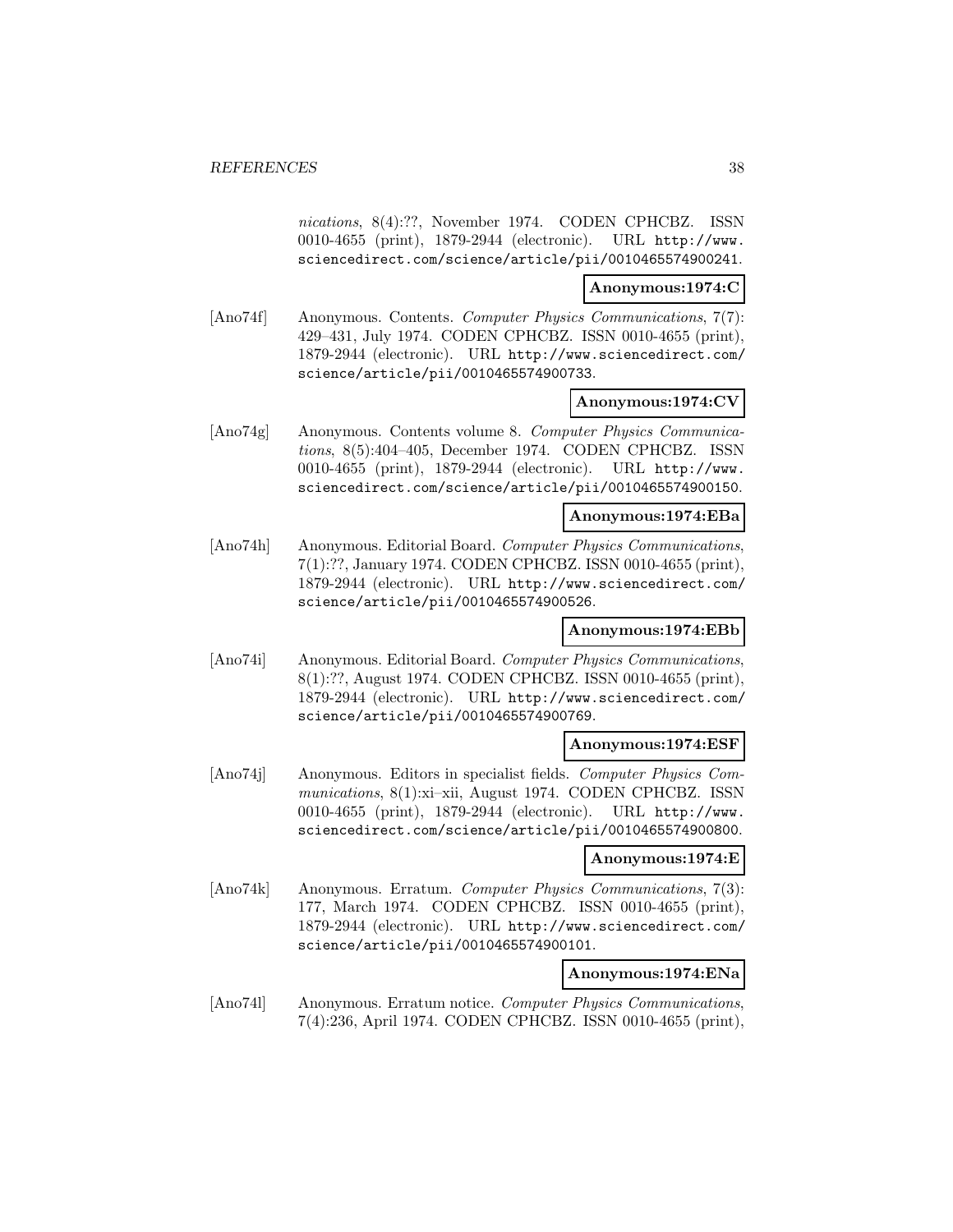1879-2944 (electronic). URL http://www.sciencedirect.com/ science/article/pii/0010465574900940.

### **Anonymous:1974:ENb**

[Ano74m] Anonymous. Erratum notice. Computer Physics Communications, 8(2):141, September 1974. CODEN CPHCBZ. ISSN 0010-4655 (print), 1879-2944 (electronic). URL http://www. sciencedirect.com/science/article/pii/0010465574900642.

## **Anonymous:1974:ENc**

[Ano74n] Anonymous. Erratum notice. Computer Physics Communications, 8(4):333–336, November 1974. CODEN CPHCBZ. ISSN 0010-4655 (print), 1879-2944 (electronic). URL http://www. sciencedirect.com/science/article/pii/001046557490023X.

### **Anonymous:1974:IA**

[Ano74o] Anonymous. Instructions to authors. Computer Physics Communications, 8(1):v–x, August 1974. CODEN CPHCBZ. ISSN 0010-4655 (print), 1879-2944 (electronic). URL http://www. sciencedirect.com/science/article/pii/0010465574900794.

# **Anonymous:1974:PI**

[Ano74p] Anonymous. Program index. Computer Physics Communications, 7(7):432–435, July 1974. CODEN CPHCBZ. ISSN 0010-4655 (print), 1879-2944 (electronic). URL http://www. sciencedirect.com/science/article/pii/0010465574900745.

## **Anonymous:1974:PIV**

[Ano74q] Anonymous. Program index volume 8. Computer Physics Communications, 8(5):406–408, December 1974. CODEN CPHCBZ. ISSN 0010-4655 (print), 1879-2944 (electronic). URL http://www. sciencedirect.com/science/article/pii/0010465574900162.

# **Anonymous:1975:AIVb**

[Ano75a] Anonymous. Author index of volume 10. Computer Physics Communications, 10(6):444–446, December 1975. CODEN CPHCBZ. ISSN 0010-4655 (print), 1879-2944 (electronic). URL http://www. sciencedirect.com/science/article/pii/0010465575900508.

## **Anonymous:1975:AIVa**

[Ano75b] Anonymous. Author index of volume 9. Computer Physics Communications, 9(6):413–415, June 1975. CODEN CPHCBZ.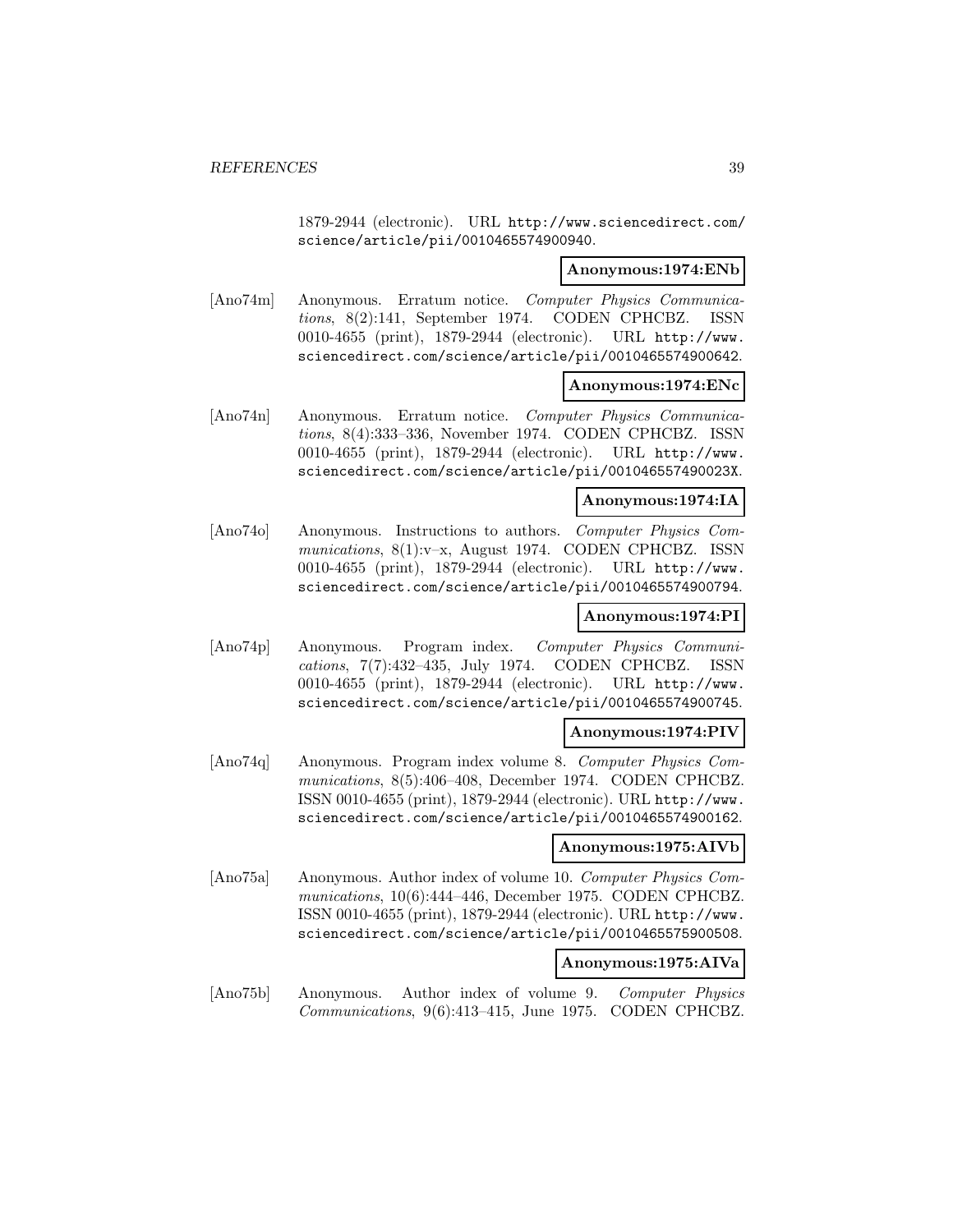ISSN 0010-4655 (print), 1879-2944 (electronic). URL http://www. sciencedirect.com/science/article/pii/0010465575900223.

### **Anonymous:1975:CEC**

[Ano75c] Anonymous. Centre Européen de Calcul Atomique et Moléculaire — activities in 1976. Computer Physics Communications,  $10(5)$ : 341, November 1975. CODEN CPHCBZ. ISSN 0010-4655 (print), 1879-2944 (electronic). URL http://www.sciencedirect.com/ science/article/pii/0010465575901010.

## **Anonymous:1975:CPC**

[Ano75d] Anonymous. Computer Physics Communications program library. Computer Physics Communications, 10(3):203, September 1975. CODEN CPHCBZ. ISSN 0010-4655 (print), 1879-2944 (electronic). URL http://www.sciencedirect.com/science/ article/pii/0010465575900077.

## **Anonymous:1975:CVb**

[Ano75e] Anonymous. Contents of volume 10. Computer Physics Communications, 10(6):439–440, December 1975. CODEN CPHCBZ. ISSN 0010-4655 (print), 1879-2944 (electronic). URL http://www. sciencedirect.com/science/article/pii/001046557590048X.

## **Anonymous:1975:CVa**

[Ano75f] Anonymous. Contents of volume 8. Computer Physics Communications, 9(6):408–409, June 1975. CODEN CPHCBZ. ISSN 0010-4655 (print), 1879-2944 (electronic). URL http://www. sciencedirect.com/science/article/pii/001046557590020X.

## **Anonymous:1975:EBa**

[Ano75g] Anonymous. Editorial Board. Computer Physics Communications, 9(1):??, January 1975. CODEN CPHCBZ. ISSN 0010-4655 (print), 1879-2944 (electronic). URL http://www.sciencedirect.com/ science/article/pii/001046557590051X.

#### **Anonymous:1975:EBb**

[Ano75h] Anonymous. Editorial Board. Computer Physics Communications, 10(1):??, July 1975. CODEN CPHCBZ. ISSN 0010-4655 (print), 1879-2944 (electronic). URL http://www.sciencedirect.com/ science/article/pii/0010465575900855.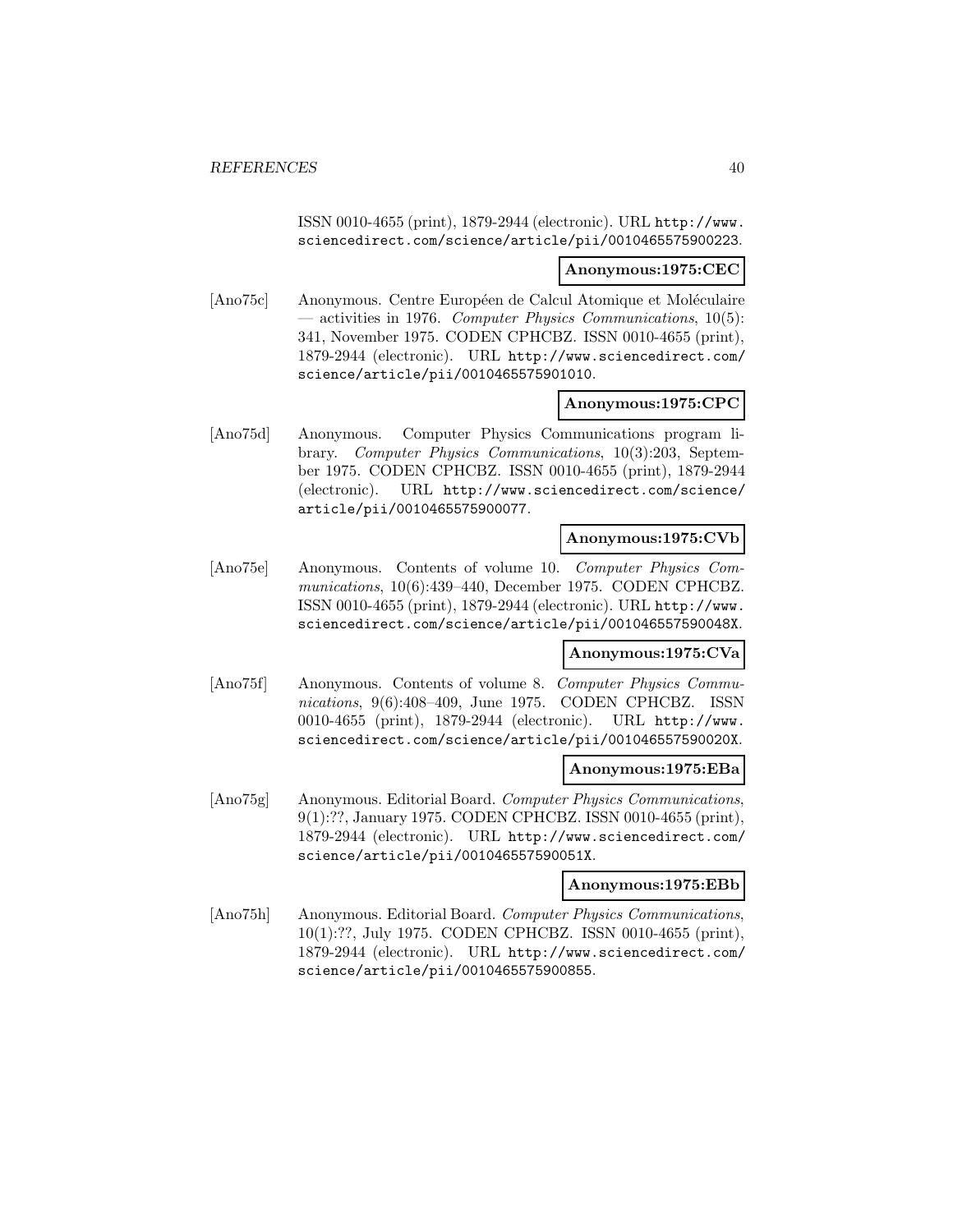### **Anonymous:1975:E**

[Ano75i] Anonymous. Erratum. Computer Physics Communications, 10(6): 438, December 1975. CODEN CPHCBZ. ISSN 0010-4655 (print), 1879-2944 (electronic). URL http://www.sciencedirect.com/ science/article/pii/0010465575900478.

## **Anonymous:1975:ENa**

[Ano75j] Anonymous. Erratum notice. Computer Physics Communications, 9(2):129, February 1975. CODEN CPHCBZ. ISSN 0010-4655 (print), 1879-2944 (electronic). URL http://www. sciencedirect.com/science/article/pii/0010465575900296.

### **Anonymous:1975:ENb**

[Ano75k] Anonymous. Erratum notice. Computer Physics Communications, 9(4):268–269, April 1975. CODEN CPHCBZ. ISSN 0010-4655 (print), 1879-2944 (electronic). URL http://www. sciencedirect.com/science/article/pii/0010465575900132.

### **Anonymous:1975:ENc**

[Ano75l] Anonymous. Erratum notice. Computer Physics Communications, 10(1):70, July 1975. CODEN CPHCBZ. ISSN 0010-4655 (print), 1879-2944 (electronic). URL http://www.sciencedirect.com/ science/article/pii/0010465575900922.

#### **Anonymous:1975:ENd**

[Ano75m] Anonymous. Erratum notice. Computer Physics Communications, 10(1):71, July 1975. CODEN CPHCBZ. ISSN 0010-4655 (print), 1879-2944 (electronic). URL http://www.sciencedirect.com/ science/article/pii/0010465575900934.

#### **Anonymous:1975:ENe**

[Ano75n] Anonymous. Erratum notice. Computer Physics Communications, 10(4):251–256, October 1975. CODEN CPHCBZ. ISSN 0010-4655 (print), 1879-2944 (electronic). URL http://www. sciencedirect.com/science/article/pii/0010465575900703.

#### **Anonymous:1975:ENf**

[Ano75o] Anonymous. Erratum notice. Computer Physics Communications, 10(4):257, October 1975. CODEN CPHCBZ. ISSN 0010-4655 (print), 1879-2944 (electronic). URL http://www. sciencedirect.com/science/article/pii/0010465575900715.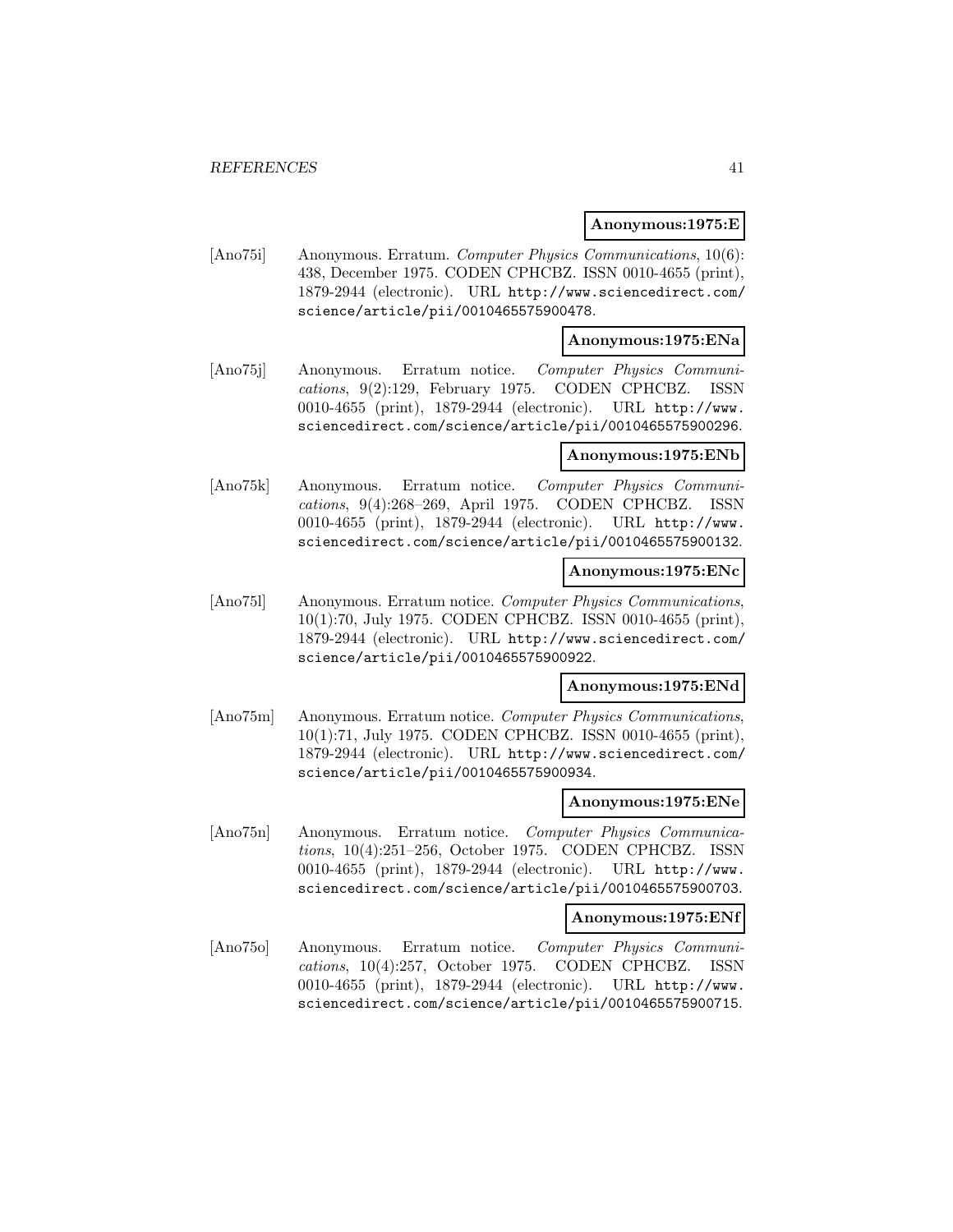### **Anonymous:1975:ENg**

[Ano75p] Anonymous. Erratum notice. Computer Physics Communications, 10(6):434–435, December 1975. CODEN CPHCBZ. ISSN 0010-4655 (print), 1879-2944 (electronic). URL http://www. sciencedirect.com/science/article/pii/0010465575900454.

## **Anonymous:1975:ENh**

[Ano75q] Anonymous. Erratum notice. Computer Physics Communications, 10(6):436–437, December 1975. CODEN CPHCBZ. ISSN 0010-4655 (print), 1879-2944 (electronic). URL http://www. sciencedirect.com/science/article/pii/0010465575900466.

### **Anonymous:1975:PIVb**

[Ano75r] Anonymous. Program index of volume 10. Computer Physics Communications, 10(6):441–443, December 1975. CODEN CPHCBZ. ISSN 0010-4655 (print), 1879-2944 (electronic). URL http://www. sciencedirect.com/science/article/pii/0010465575900491.

### **Anonymous:1975:PIVa**

[Ano75s] Anonymous. Program index of volume 9. Computer Physics Communications, 9(6):410–412, June 1975. CODEN CPHCBZ. ISSN 0010-4655 (print), 1879-2944 (electronic). URL http://www. sciencedirect.com/science/article/pii/0010465575900211.

## **Anonymous:1976:A**

[Ano76a] Anonymous. Announcement. Computer Physics Communications, 12(2):259, November 1976. CODEN CPHCBZ. ISSN 0010-4655 (print), 1879-2944 (electronic). URL http://www. sciencedirect.com/science/article/pii/0010465576900734.

## **Anonymous:1976:AIVa**

[Ano76b] Anonymous. Author index of volume 11. Computer Physics Communications, 11(3):409–411, June/August 1976. CODEN CPHCBZ. ISSN 0010-4655 (print), 1879-2944 (electronic). URL http://www.sciencedirect.com/science/article/pii/ 001046557690028X.

## **Anonymous:1976:AIVb**

[Ano76c] Anonymous. Author index of volume 12. Computer Physics Communications, 12(3):345–347, December 1976. CODEN CPHCBZ. ISSN 0010-4655 (print), 1879-2944 (electronic). URL http://www. sciencedirect.com/science/article/pii/0010465576900953.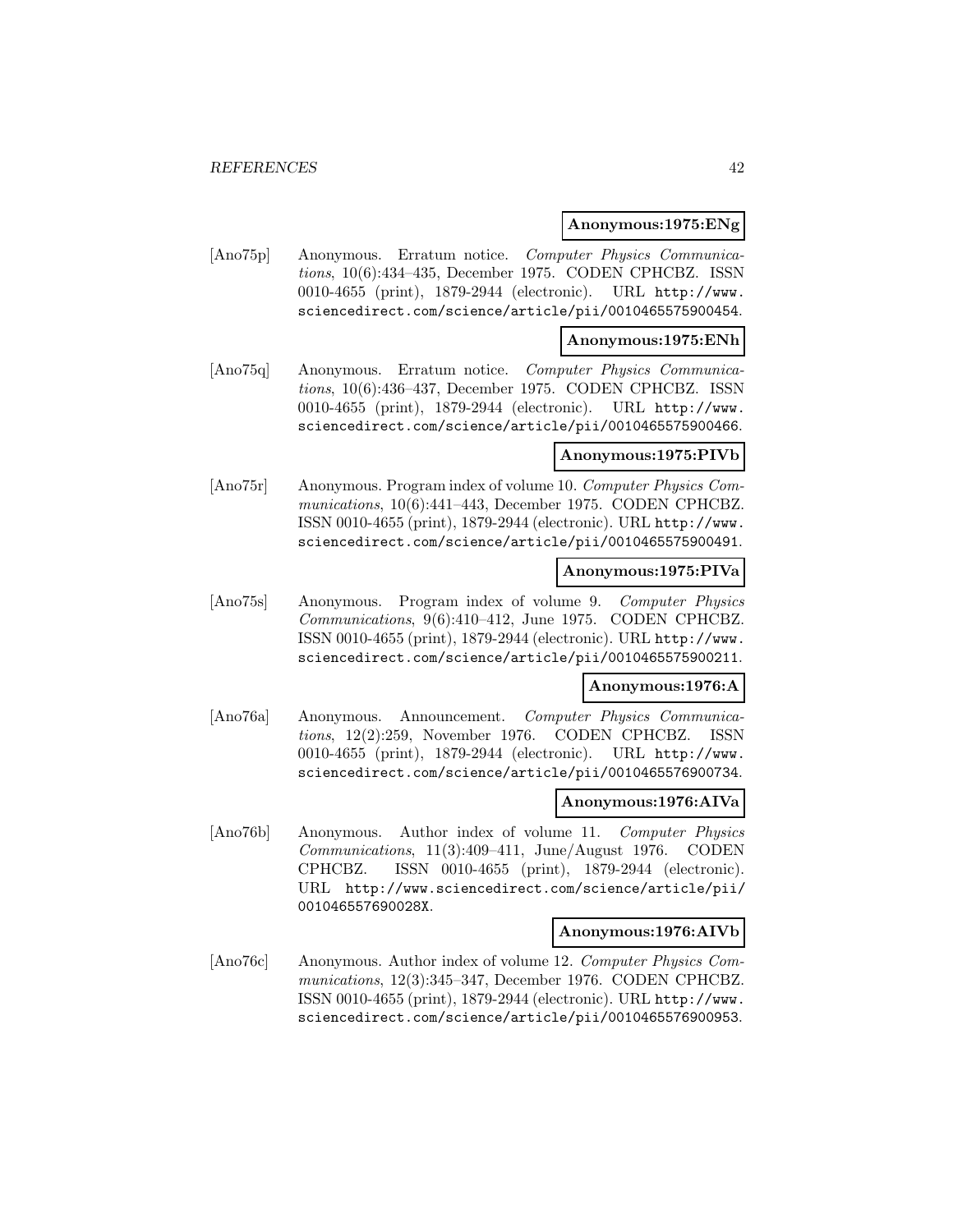### **Anonymous:1976:CPC**

[Ano76d] Anonymous. Computer Physics Communications — list of editors. Computer Physics Communications, 11(1):??, January/ February 1976. CODEN CPHCBZ. ISSN 0010-4655 (print), 1879-2944 (electronic). URL http://www.sciencedirect.com/ science/article/pii/0010465576900333.

## **Anonymous:1976:CVb**

[Ano76e] Anonymous. Content of volume 12. Computer Physics Communications, 12(3):341–342, December 1976. CODEN CPHCBZ. ISSN 0010-4655 (print), 1879-2944 (electronic). URL http://www. sciencedirect.com/science/article/pii/001046557690093X.

#### **Anonymous:1976:CVa**

[Ano76f] Anonymous. Contents of volume 11. Computer Physics Communications, 11(3):412–413, June/August 1976. CODEN CPHCBZ. ISSN 0010-4655 (print), 1879-2944 (electronic). URL http://www. sciencedirect.com/science/article/pii/0010465576900291.

### **Anonymous:1976:CPLa**

[Ano76g] Anonymous. CPC program library. Computer Physics Communications, 11(1):??, January/February 1976. CODEN CPHCBZ. ISSN 0010-4655 (print), 1879-2944 (electronic). URL http://www. sciencedirect.com/science/article/pii/0010465576900321.

#### **Anonymous:1976:CPLb**

[Ano76h] Anonymous. CPC program library — new service charges, January 1977. Computer Physics Communications, 12(1):??, September/October 1976. CODEN CPHCBZ. ISSN 0010-4655 (print), 1879-2944 (electronic). URL http://www.sciencedirect.com/ science/article/pii/0010465576900163.

### **Anonymous:1976:EBa**

[Ano76i] Anonymous. Editorial Board. Computer Physics Communications, 11(1):??, January/February 1976. CODEN CPHCBZ. ISSN 0010-4655 (print), 1879-2944 (electronic). URL http://www. sciencedirect.com/science/article/pii/001046557690031X.

#### **Anonymous:1976:EBb**

[Ano76j] Anonymous. Editorial Board. Computer Physics Communications, 12(1):??, September/October 1976. CODEN CPHCBZ.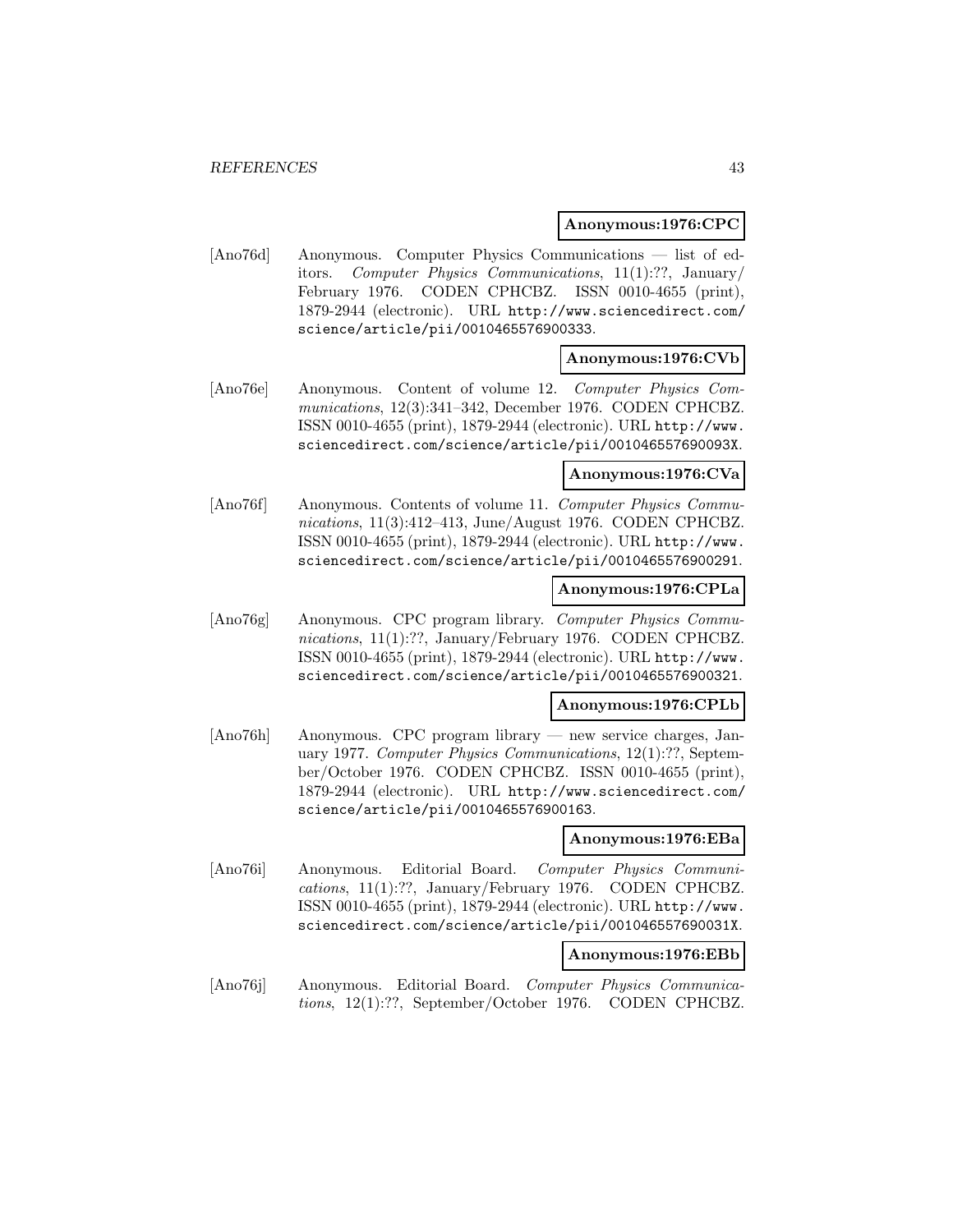ISSN 0010-4655 (print), 1879-2944 (electronic). URL http://www. sciencedirect.com/science/article/pii/0010465576900011.

### **Anonymous:1976:ENa**

[Ano76k] Anonymous. Erratum notice. Computer Physics Communications, 11(3):407, June/August 1976. CODEN CPHCBZ. ISSN 0010-4655 (print), 1879-2944 (electronic). URL http://www. sciencedirect.com/science/article/pii/0010465576900278.

## **Anonymous:1976:ENb**

[Ano76l] Anonymous. Erratum notice. Computer Physics Communications, 12(3):339–340, December 1976. CODEN CPHCBZ. ISSN 0010-4655 (print), 1879-2944 (electronic). URL http://www. sciencedirect.com/science/article/pii/0010465576900928.

## **Anonymous:1976:IA**

[Ano76m] Anonymous. Instructions to authors. Computer Physics Communications, 11(1):??, January/February 1976. CODEN CPHCBZ. ISSN 0010-4655 (print), 1879-2944 (electronic). URL http://www. sciencedirect.com/science/article/pii/0010465576900345.

# **Anonymous:1976:LP**

[Ano76n] Anonymous. List of participants. Computer Physics Communications, 12(1):ix–x, September/October 1976. CODEN CPHCBZ. ISSN 0010-4655 (print), 1879-2944 (electronic). URL http://www. sciencedirect.com/science/article/pii/0010465576900047.

## **Anonymous:1976:OPC**

[Ano76o] Anonymous. Organizing and programme committees. Computer Physics Communications, 12(1):viii, September/October 1976. CODEN CPHCBZ. ISSN 0010-4655 (print), 1879-2944 (electronic). URL http://www.sciencedirect.com/science/ article/pii/0010465576900035.

### **Anonymous:1976:PIVa**

[Ano76p] Anonymous. Program index of volume 11. Computer Physics Communications, 11(3):414–416, June/August 1976. CODEN CPHCBZ. ISSN 0010-4655 (print), 1879-2944 (electronic). URL http://www.sciencedirect.com/science/article/pii/ 0010465576900308.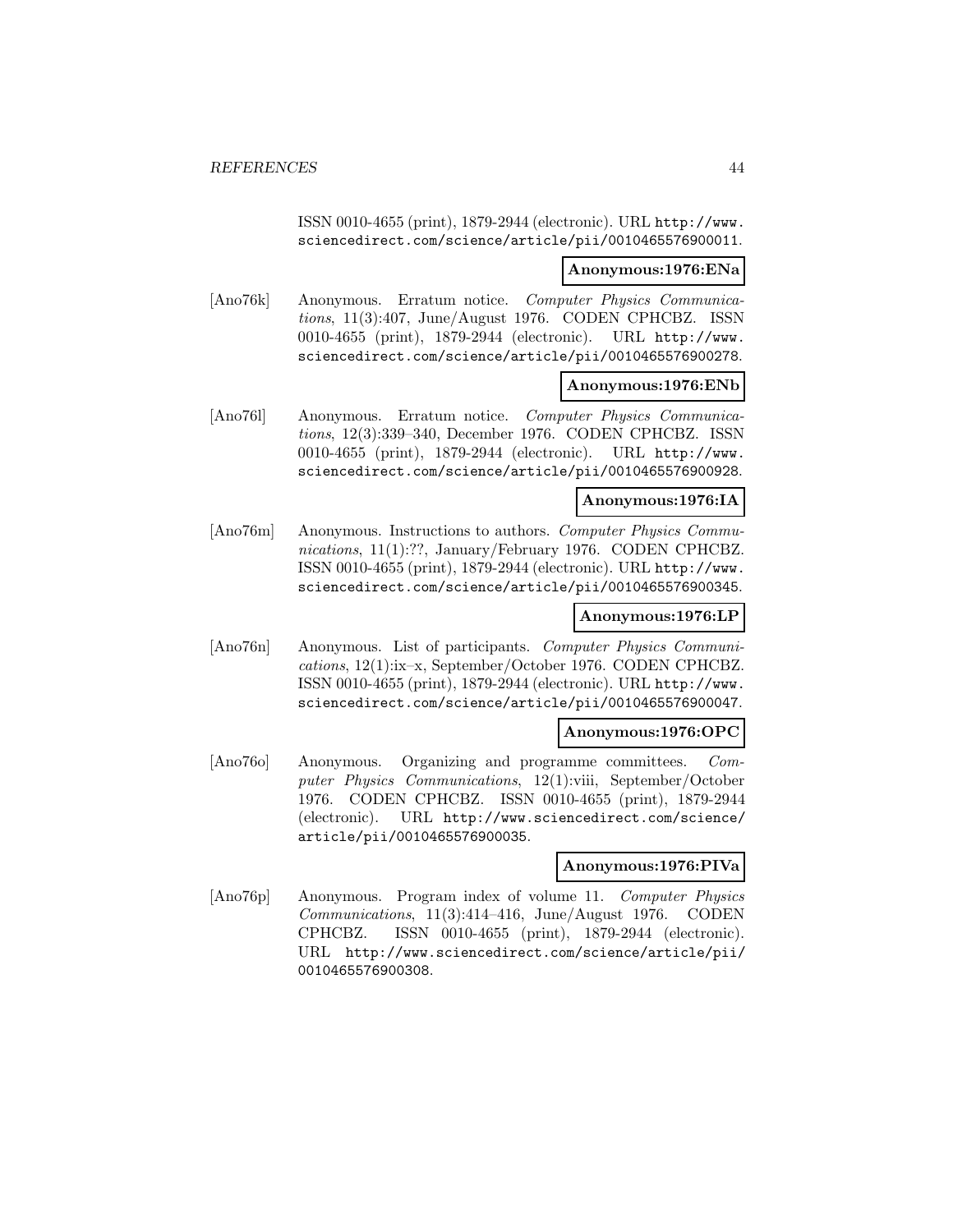### **Anonymous:1976:PIVb**

[Ano76q] Anonymous. Program index of volume 12. Computer Physics Communications, 12(3):343–344, December 1976. CODEN CPHCBZ. ISSN 0010-4655 (print), 1879-2944 (electronic). URL http://www. sciencedirect.com/science/article/pii/0010465576900941.

### **Anonymous:1977:CPC**

[Ano77a] Anonymous. Computer Physics Communications — list of editors. Computer Physics Communications, 13(1):v–vii, May 1977. CODEN CPHCBZ. ISSN 0010-4655 (print), 1879-2944 (electronic). URL http://www.sciencedirect.com/science/ article/pii/0010465577900182.

#### **Anonymous:1977:EB**

[Ano77b] Anonymous. Editorial Board. Computer Physics Communications, 13(1):??, May 1977. CODEN CPHCBZ. ISSN 0010-4655 (print), 1879-2944 (electronic). URL http://www.sciencedirect.com/ science/article/pii/0010465577900170.

#### **Anonymous:1977:ENa**

[Ano77c] Anonymous. Erratum notice. Computer Physics Communications, 13(1):71, May 1977. CODEN CPHCBZ. ISSN 0010-4655 (print), 1879-2944 (electronic). URL http://www.sciencedirect.com/ science/article/pii/0010465577900297.

#### **Anonymous:1977:ENb**

[Ano77d] Anonymous. Erratum notice. Computer Physics Communications, 13(1):72, May 1977. CODEN CPHCBZ. ISSN 0010-4655 (print), 1879-2944 (electronic). URL http://www.sciencedirect.com/ science/article/pii/0010465577900303.

### **Anonymous:1977:ENc**

[Ano77e] Anonymous. Erratum notice. Computer Physics Communications, 13(2):137–140, July 1977. CODEN CPHCBZ. ISSN 0010-4655 (print), 1879-2944 (electronic). URL http://www. sciencedirect.com/science/article/pii/0010465577900388.

#### **Anonymous:1977:ENd**

[Ano77f] Anonymous. Erratum notice. Computer Physics Communications, 13(2):141–145, July 1977. CODEN CPHCBZ. ISSN 0010-4655 (print), 1879-2944 (electronic). URL http://www. sciencedirect.com/science/article/pii/001046557790039X.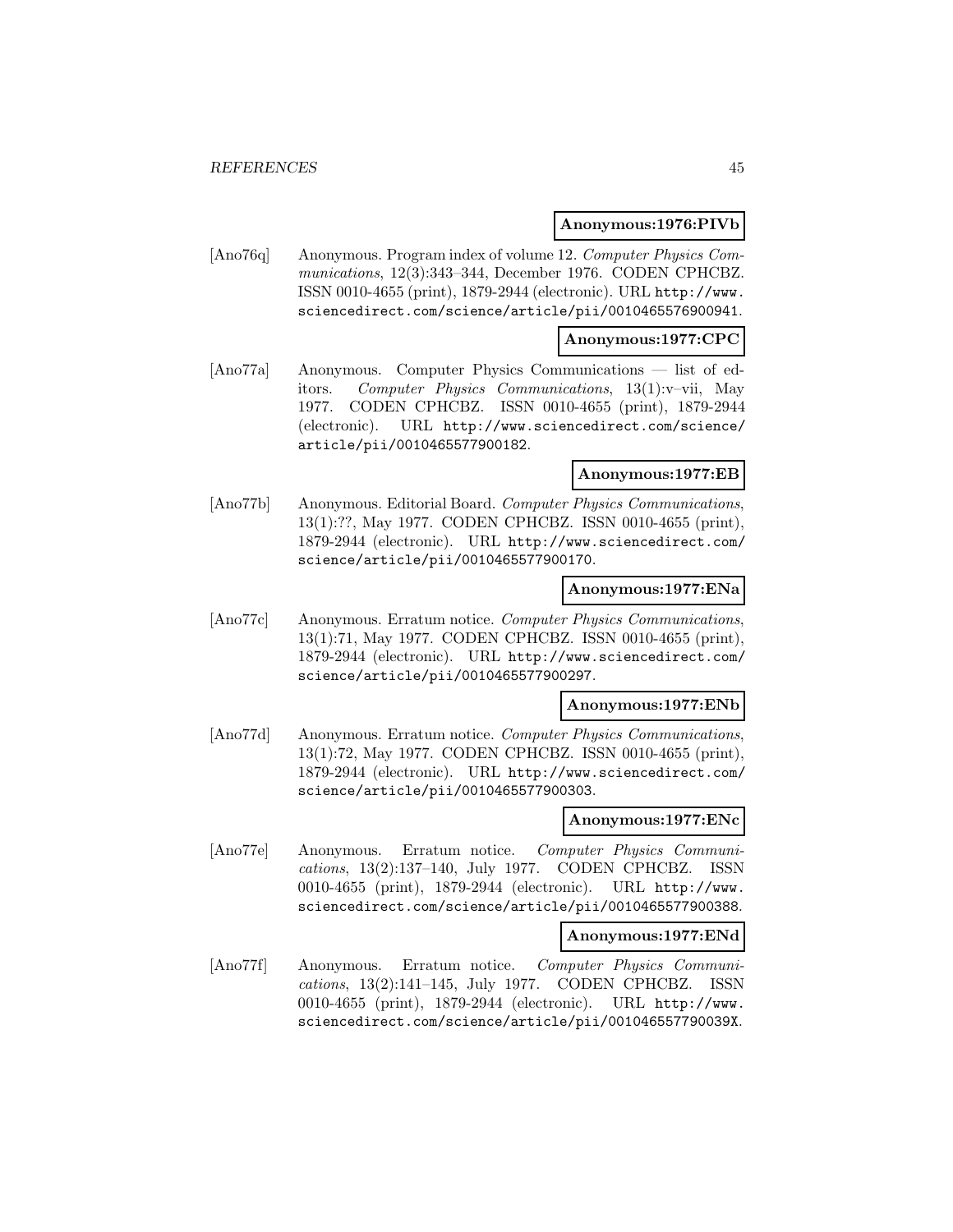### **Anonymous:1977:ENf**

[Ano77g] Anonymous. Erratum notice. Computer Physics Communications, 13(4):295, November/December 1977. CODEN CPHCBZ. ISSN 0010-4655 (print), 1879-2944 (electronic). URL http://www. sciencedirect.com/science/article/pii/001046557790008X.

## **Anonymous:1977:ENe**

[Ano77h] Anonymous. Erratum notices. Computer Physics Communications, 13(3):225–230, September/October 1977. CODEN CPHCBZ. ISSN 0010-4655 (print), 1879-2944 (electronic). URL http://www.sciencedirect.com/science/article/pii/ 0010465577900169.

## **Anonymous:1977:IA**

[Ano77i] Anonymous. Instructions to authors. Computer Physics Communications, 13(1):ix–xiv, May 1977. CODEN CPHCBZ. ISSN 0010-4655 (print), 1879-2944 (electronic). URL http://www. sciencedirect.com/science/article/pii/0010465577900194.

## **Anonymous:1978:AIVa**

[Ano78a] Anonymous. Author index to volume 12. Computer Physics Communications, 13(5–6):435–439, January/February 1978. CO-DEN CPHCBZ. ISSN 0010-4655 (print), 1879-2944 (electronic). URL http://www.sciencedirect.com/science/article/pii/ 0010465578900437.

### **Anonymous:1978:AIVb**

[Ano78b] Anonymous. Author index to volume 14. Computer Physics Communications, 14(5–6):451–453, July/August 1978. CO-DEN CPHCBZ. ISSN 0010-4655 (print), 1879-2944 (electronic). URL http://www.sciencedirect.com/science/article/pii/ 0010465578900097.

## **Anonymous:1978:AIVc**

[Ano78c] Anonymous. Author index to volume 15. Computer Physics Communications, 15(5):447–450, November 1978. CODEN CPHCBZ. ISSN 0010-4655 (print), 1879-2944 (electronic). URL http://www. sciencedirect.com/science/article/pii/0010465578900759.

# **Anonymous:1978:CPCa**

[Ano78d] Anonymous. Computer Physics Communications — list of editors. Computer Physics Communications, 15(1–2):v–vii, September 1978. CODEN CPHCBZ. ISSN 0010-4655 (print), 1879-2944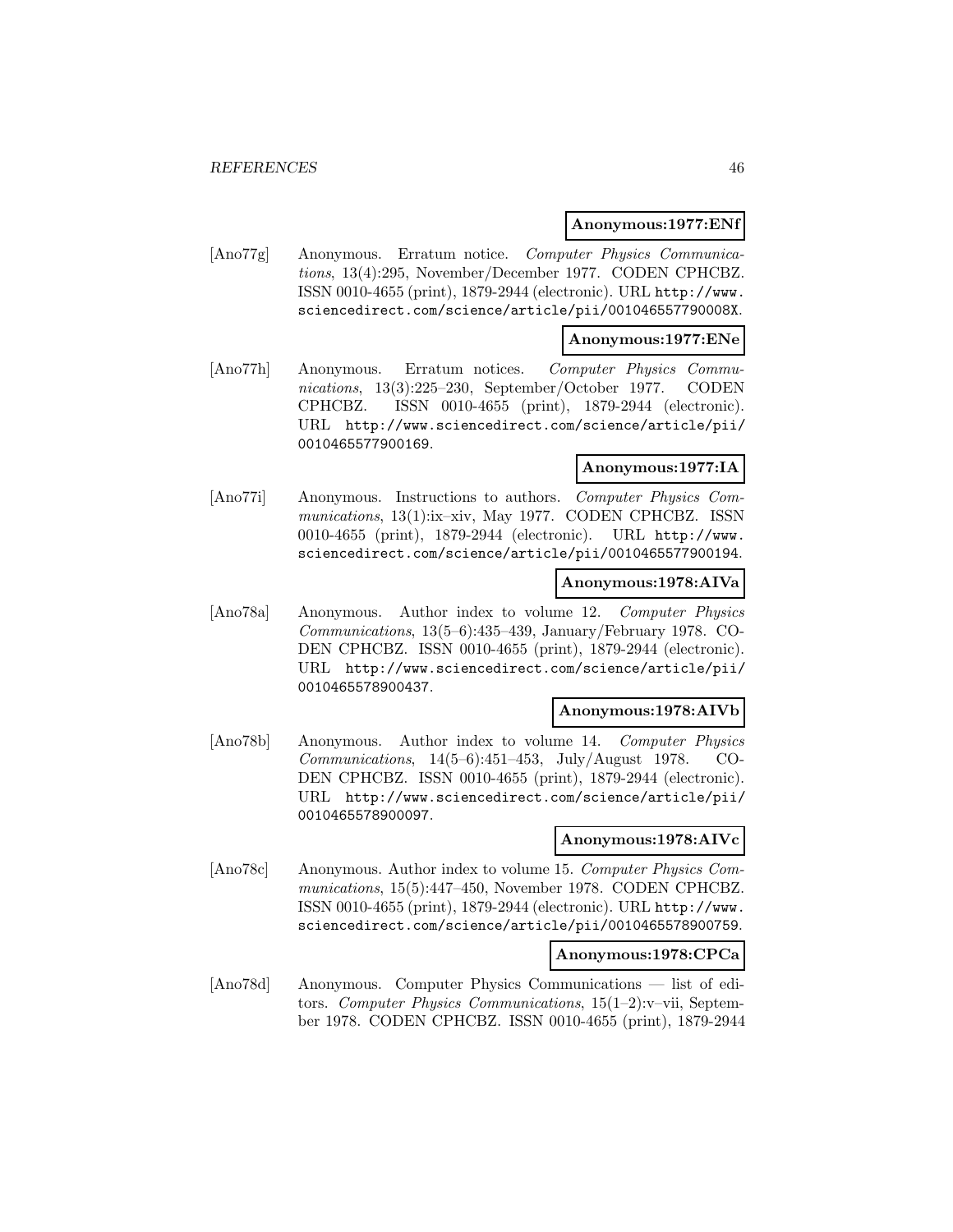(electronic). URL http://www.sciencedirect.com/science/ article/pii/0010465578900784.

### **Anonymous:1978:CPCb**

[Ano78e] Anonymous. Computer Physics Communications — list of editors. Computer Physics Communications, 16(1):v–vii, December 1978. CODEN CPHCBZ. ISSN 0010-4655 (print), 1879-2944 (electronic). URL http://www.sciencedirect.com/science/ article/pii/0010465578901017.

### **Anonymous:1978:CVa**

[Ano78f] Anonymous. Contents to volume 12. Computer Physics Communications, 13(5–6):440–442, January/February 1978. CO-DEN CPHCBZ. ISSN 0010-4655 (print), 1879-2944 (electronic). URL http://www.sciencedirect.com/science/article/pii/ 0010465578900449.

### **Anonymous:1978:CVb**

[Ano78g] Anonymous. Contents to volume 14. Computer Physics Communications, 14(5–6):449–450, July/August 1978. CODEN CPHCBZ. ISSN 0010-4655 (print), 1879-2944 (electronic). URL http://www. sciencedirect.com/science/article/pii/0010465578900085.

### **Anonymous:1978:CVc**

[Ano78h] Anonymous. Contents to volume 15. Computer Physics Communications, 15(5):445–446, November 1978. CODEN CPHCBZ. ISSN 0010-4655 (print), 1879-2944 (electronic). URL http://www. sciencedirect.com/science/article/pii/0010465578900747.

### **Anonymous:1978:EBa**

[Ano78i] Anonymous. Editorial Board. Computer Physics Communications, 14(1–2):v–vii, March/April 1978. CODEN CPHCBZ. ISSN 0010-4655 (print), 1879-2944 (electronic). URL http://www. sciencedirect.com/science/article/pii/0010465578900462.

### **Anonymous:1978:EBb**

[Ano78j] Anonymous. Editorial Board. Computer Physics Communications, 15(1–2):??, September 1978. CODEN CPHCBZ. ISSN 0010-4655 (print), 1879-2944 (electronic). URL http://www. sciencedirect.com/science/article/pii/0010465578900772.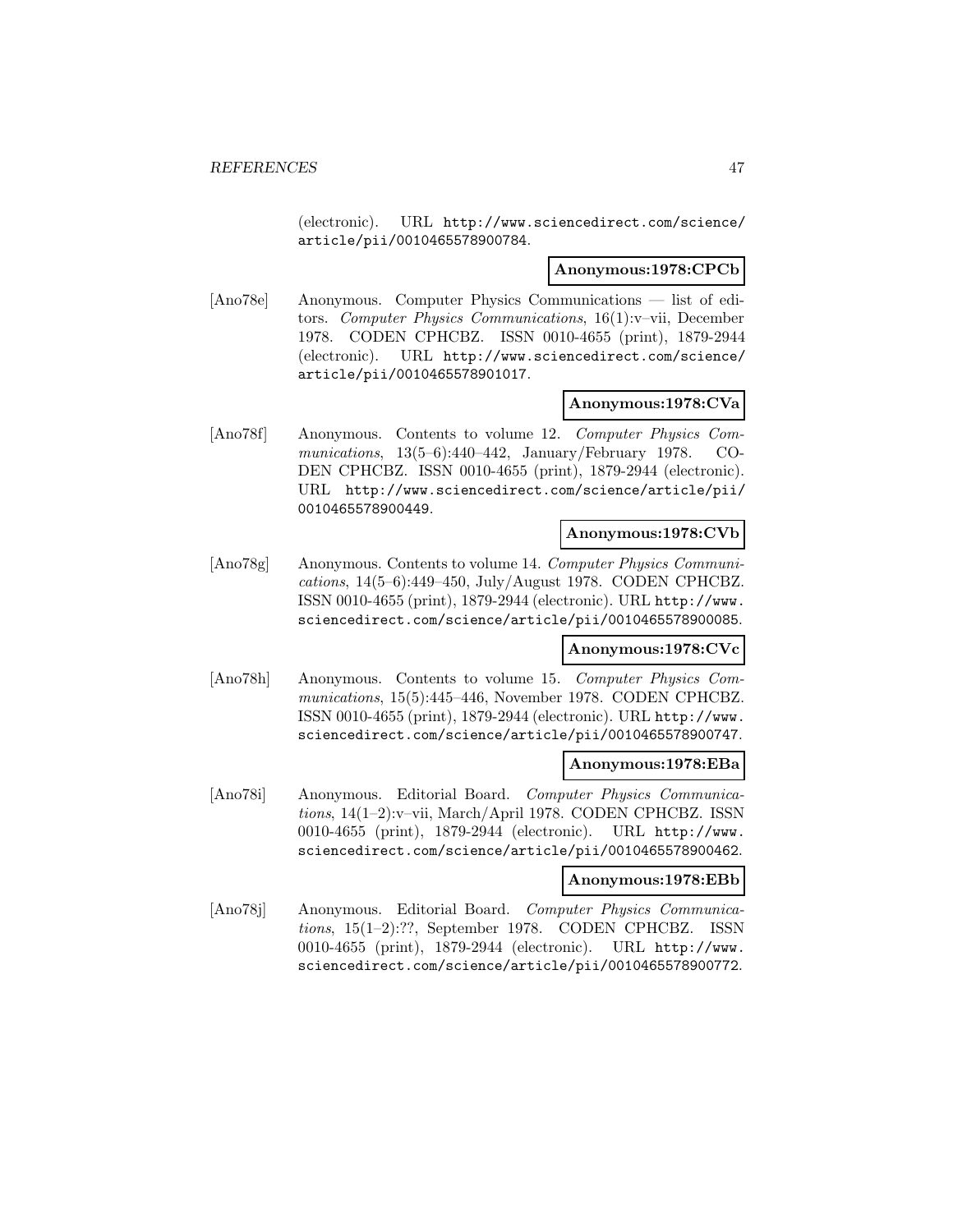### **Anonymous:1978:EBc**

[Ano78k] Anonymous. Editorial Board. Computer Physics Communications, 16(1):??, December 1978. CODEN CPHCBZ. ISSN 0010-4655 (print), 1879-2944 (electronic). URL http://www. sciencedirect.com/science/article/pii/0010465578901005.

### **Anonymous:1978:ENa**

[Ano78l] Anonymous. Erratum notice. Computer Physics Communications, 13(5–6):429, January/February 1978. CODEN CPHCBZ. ISSN 0010-4655 (print), 1879-2944 (electronic). URL http://www. sciencedirect.com/science/article/pii/0010465578900401.

# **Anonymous:1978:ENb**

[Ano78m] Anonymous. Erratum notice. Computer Physics Communications, 14(3–4):311, May/June 1978. CODEN CPHCBZ. ISSN 0010-4655 (print), 1879-2944 (electronic). URL http://www. sciencedirect.com/science/article/pii/0010465578900243.

### **Anonymous:1978:ENc**

[Ano78n] Anonymous. Erratum notice. Computer Physics Communications, 14(3–4):312, May/June 1978. CODEN CPHCBZ. ISSN 0010-4655 (print), 1879-2944 (electronic). URL http://www. sciencedirect.com/science/article/pii/0010465578900255.

## **Anonymous:1978:ENd**

[Ano78o] Anonymous. Erratum notice. Computer Physics Communications, 15(5):443, November 1978. CODEN CPHCBZ. ISSN 0010-4655 (print), 1879-2944 (electronic). URL http://www. sciencedirect.com/science/article/pii/0010465578900735.

## **Anonymous:1978:ICF**

[Ano78p] Anonymous. International conference on finite elements in nonlinear mechanics. Computer Physics Communications, 13(5–6): 431–433, January/February 1978. CODEN CPHCBZ. ISSN 0010-4655 (print), 1879-2944 (electronic). URL http://www. sciencedirect.com/science/article/pii/0010465578900425.

#### **Anonymous:1978:P**

[Ano78q] Anonymous. Preface. Computer Physics Communications, 15(5): 303, November 1978. CODEN CPHCBZ. ISSN 0010-4655 (print), 1879-2944 (electronic). URL http://www.sciencedirect.com/ science/article/pii/0010465578900589.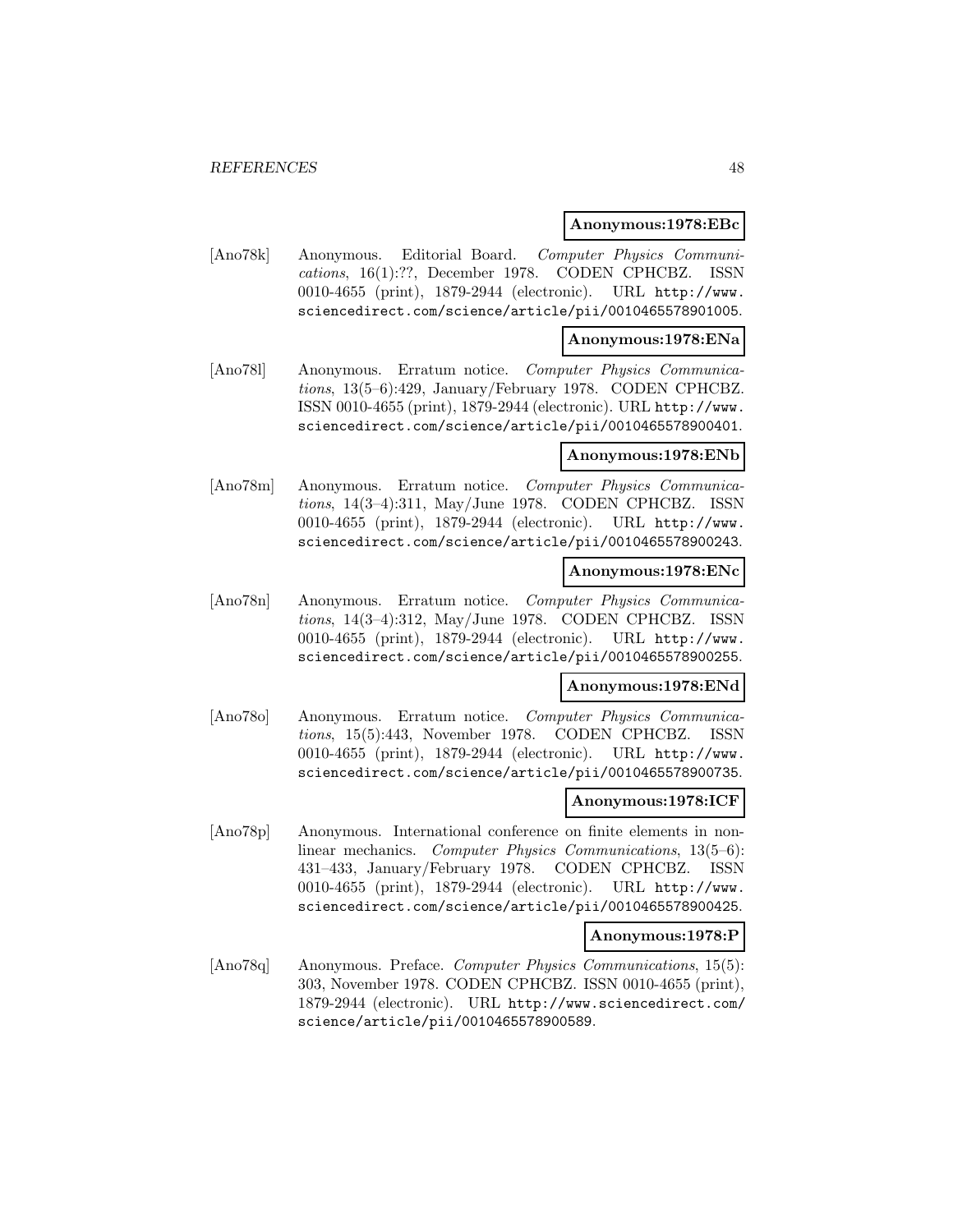### **Anonymous:1978:PIVa**

[Ano78r] Anonymous. Program index to volume 12. Computer Physics Communications, 13(5–6):443–445, January/February 1978. CO-DEN CPHCBZ. ISSN 0010-4655 (print), 1879-2944 (electronic). URL http://www.sciencedirect.com/science/article/pii/ 0010465578900450.

### **Anonymous:1978:PIVb**

[Ano78s] Anonymous. Program index to volume 14. Computer Physics Communications, 14(5–6):454–457, July/August 1978. CO-DEN CPHCBZ. ISSN 0010-4655 (print), 1879-2944 (electronic). URL http://www.sciencedirect.com/science/article/pii/ 0010465578900103.

### **Anonymous:1978:PIVc**

[Ano78t] Anonymous. Program index to volumes 11-15. Computer Physics Communications, 15(5):451–465, November 1978. CO-DEN CPHCBZ. ISSN 0010-4655 (print), 1879-2944 (electronic). URL http://www.sciencedirect.com/science/article/pii/ 0010465578900760.

### **Anonymous:1979:Aa**

[Ano79a] Anonymous. Announcement. Computer Physics Communications, 16(3):401, March 1979. CODEN CPHCBZ. ISSN 0010-4655 (print), 1879-2944 (electronic). URL http://www. sciencedirect.com/science/article/pii/001046557990047X.

### **Anonymous:1979:Ab**

[Ano79b] Anonymous. Announcement. Computer Physics Communications, 18(3):443, December 1979. CODEN CPHCBZ. ISSN 0010-4655 (print), 1879-2944 (electronic). URL http://www. sciencedirect.com/science/article/pii/0010465579900146.

## **Anonymous:1979:AIVa**

[Ano79c] Anonymous. Author index to volume 16. Computer Physics Communications, 16(3):405–407, March 1979. CODEN CPHCBZ. ISSN 0010-4655 (print), 1879-2944 (electronic). URL http://www. sciencedirect.com/science/article/pii/0010465579900493.

## **Anonymous:1979:AIVb**

[Ano79d] Anonymous. Author index to volume 17. Computer Physics Communications, 17(4):433–436, July/August 1979. CODEN CPHCBZ. ISSN 0010-4655 (print), 1879-2944 (electronic).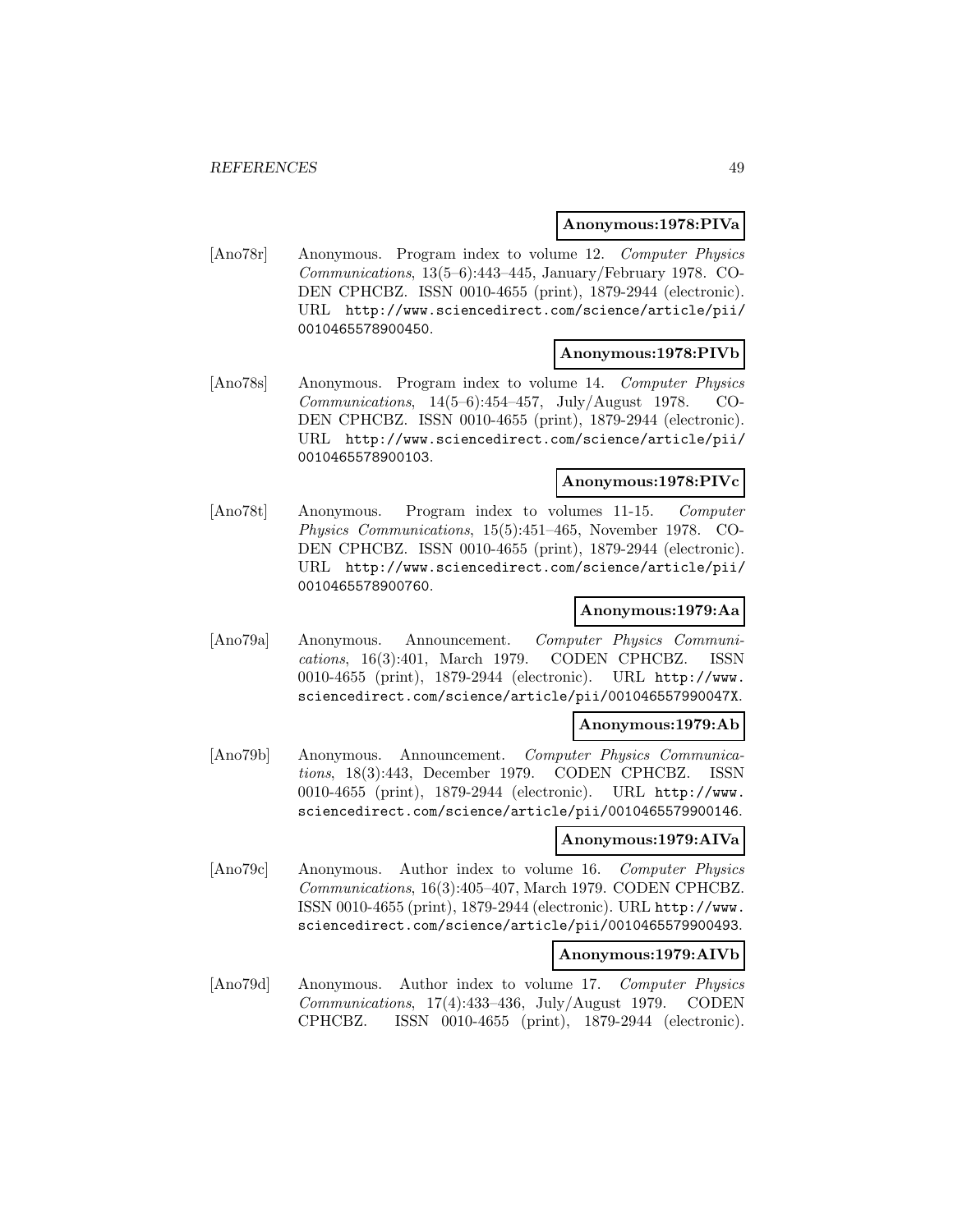URL http://www.sciencedirect.com/science/article/pii/ 0010465579901097.

# **Anonymous:1979:AIVc**

[Ano79e] Anonymous. Author index to volume 18. Computer Physics Communications, 18(3):447–450, December 1979. CODEN CPHCBZ. ISSN 0010-4655 (print), 1879-2944 (electronic). URL http://www. sciencedirect.com/science/article/pii/001046557990016X.

## **Anonymous:1979:BRB**

[Ano79f] Anonymous. Book review: Computational Atomic and Molecular Physics: Proceedings of the Third EPS Computational Physics Conference, Nottingham, England, 12–15 September 1978. Computer Physics Communications, 17(1–2):ix, April/May 1979. CO-DEN CPHCBZ. ISSN 0010-4655 (print), 1879-2944 (electronic). URL http://www.sciencedirect.com/science/article/pii/ 0010465579900626.

## **Anonymous:1979:CVa**

[Ano79g] Anonymous. Contents to volume 16. Computer Physics Communications, 16(3):403–404, March 1979. CODEN CPHCBZ. ISSN 0010-4655 (print), 1879-2944 (electronic). URL http://www. sciencedirect.com/science/article/pii/0010465579900481.

### **Anonymous:1979:CVb**

[Ano79h] Anonymous. Contents to volume 17. Computer Physics Communications, 17(4):431–432, July/August 1979. CODEN CPHCBZ. ISSN 0010-4655 (print), 1879-2944 (electronic). URL http://www. sciencedirect.com/science/article/pii/0010465579901085.

## **Anonymous:1979:CVc**

[Ano79i] Anonymous. Contents to volume 18. Computer Physics Communications, 18(3):445–446, December 1979. CODEN CPHCBZ. ISSN 0010-4655 (print), 1879-2944 (electronic). URL http://www. sciencedirect.com/science/article/pii/0010465579900158.

#### **Anonymous:1979:EBa**

[Ano79j] Anonymous. Editorial Board. Computer Physics Communications, 17(1–2):??, April/May 1979. CODEN CPHCBZ. ISSN 0010-4655 (print), 1879-2944 (electronic). URL http://www. sciencedirect.com/science/article/pii/0010465579900614.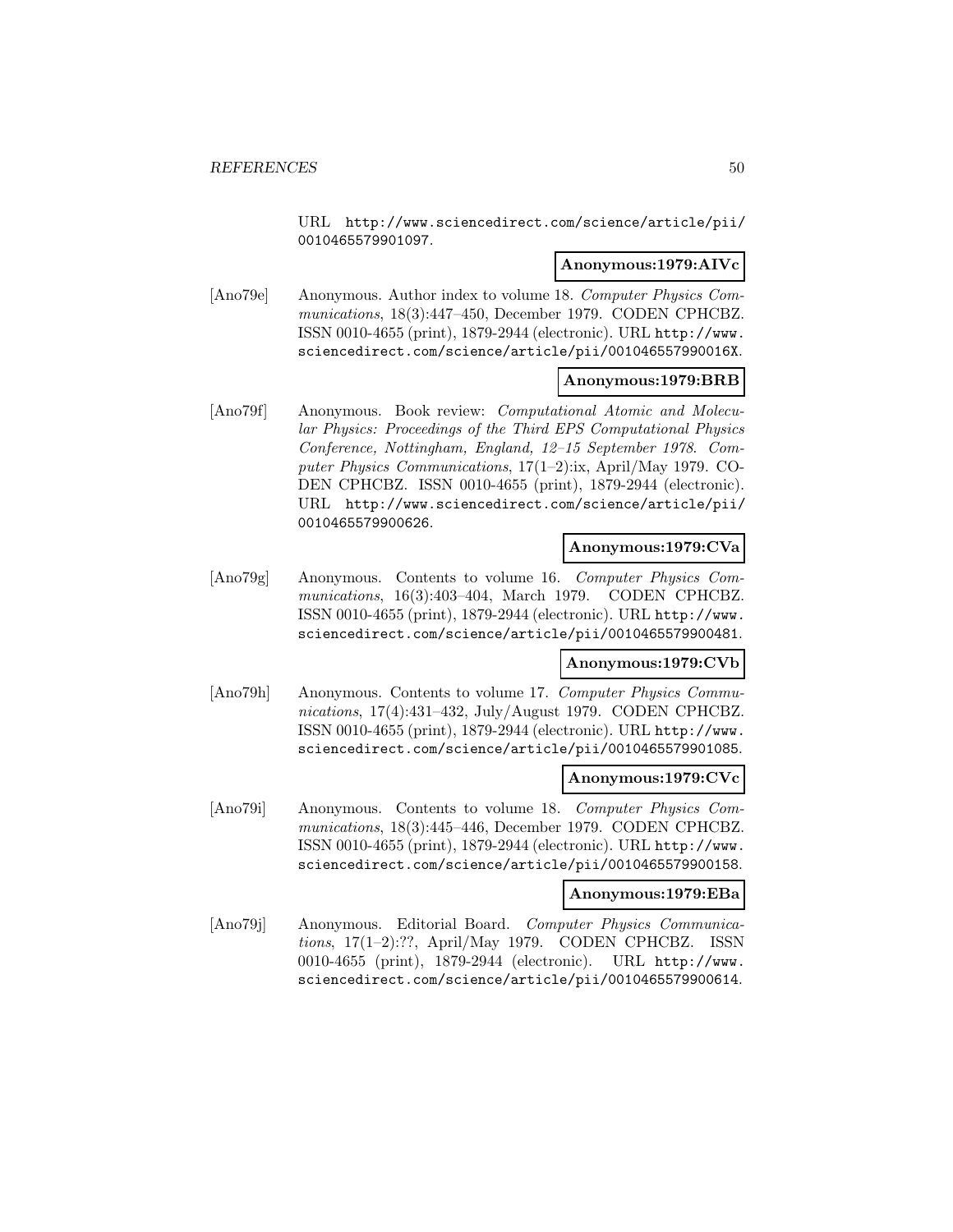### **Anonymous:1979:EBb**

[Ano79k] Anonymous. Editorial Board. Computer Physics Communications, 18(1):v–vii, September 1979. CODEN CPHCBZ. ISSN 0010-4655 (print), 1879-2944 (electronic). URL http://www. sciencedirect.com/science/article/pii/0010465579900183.

### **Anonymous:1979:ENa**

[Ano79l] Anonymous. Erratum notice. Computer Physics Communications, 17(4):423–424, July/August 1979. CODEN CPHCBZ. ISSN 0010-4655 (print), 1879-2944 (electronic). URL http://www. sciencedirect.com/science/article/pii/001046557990105X.

### **Anonymous:1979:ENc**

[Ano79m] Anonymous. Erratum notice. Computer Physics Communications, 17(4):427–430, July/August 1979. CODEN CPHCBZ. ISSN 0010-4655 (print), 1879-2944 (electronic). URL http://www. sciencedirect.com/science/article/pii/0010465579901073.

## **Anonymous:1979:ENd**

[Ano79n] Anonymous. Erratum notice. Computer Physics Communications, 18(3):441, December 1979. CODEN CPHCBZ. ISSN 0010-4655 (print), 1879-2944 (electronic). URL http://www. sciencedirect.com/science/article/pii/0010465579900134.

# **Anonymous:1979:ENb**

[Ano79o] Anonymous. Erratum notices. Computer Physics Communications, 17(4):425, July/August 1979. CODEN CPHCBZ. ISSN 0010-4655 (print), 1879-2944 (electronic). URL http://www. sciencedirect.com/science/article/pii/0010465579901061.

#### **Anonymous:1979:PIVa**

[Ano79p] Anonymous. Program index to volume 16. Computer Physics Communications, 16(3):408–410, March 1979. CODEN CPHCBZ. ISSN 0010-4655 (print), 1879-2944 (electronic). URL http://www. sciencedirect.com/science/article/pii/001046557990050X.

#### **Anonymous:1979:PIVb**

[Ano79q] Anonymous. Program index to volume 17. Computer Physics Communications, 17(4):437–439, July/August 1979. CODEN CPHCBZ. ISSN 0010-4655 (print), 1879-2944 (electronic). URL http://www.sciencedirect.com/science/article/pii/ 0010465579901103.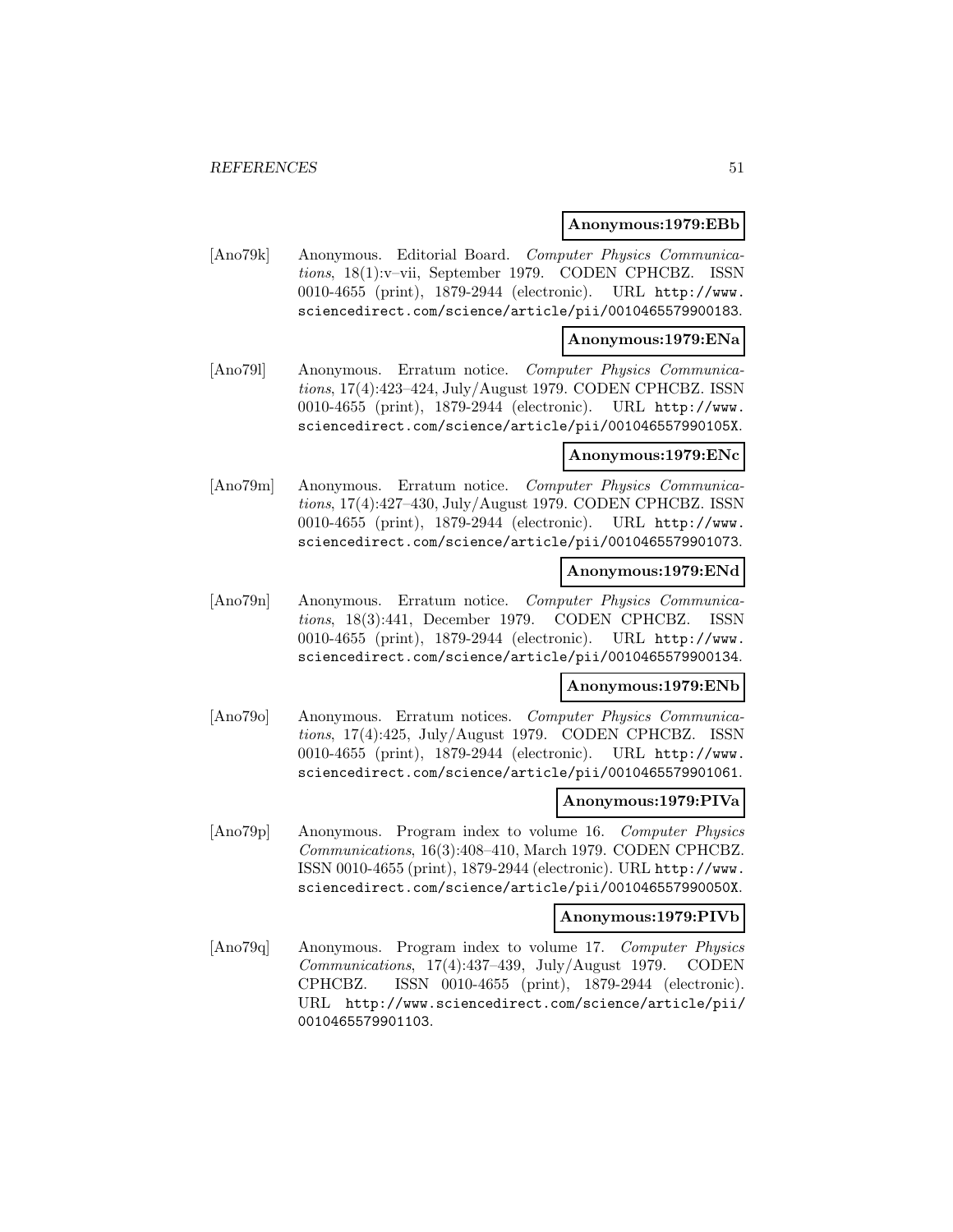## **Anonymous:1979:PIVc**

[Ano79r] Anonymous. Program index to volume 18. Computer Physics Communications, 18(3):451–453, December 1979. CODEN CPHCBZ. ISSN 0010-4655 (print), 1879-2944 (electronic). URL http://www. sciencedirect.com/science/article/pii/0010465579900171.

#### **Assimakopoulos:1975:KTB**

[Ass75] P. A. Assimakopoulos. Kinematics of three-body reactions. Computer Physics Communications, 10(6):385–400, December 1975. CODEN CPHCBZ. ISSN 0010-4655 (print), 1879-2944 (electronic). URL http://www.sciencedirect.com/science/ article/pii/0010465575900429.

# **Abdallah:1975:CEI**

[AT75] Joseph Abdallah, Jr. and Donald G. Truhlar. Continuum exchange integrals for algebraic variational calculations of electronatom scattering using Slater-type orbitals as basis functions. Computer Physics Communications, 9(5):327–336, May 1975. CO-DEN CPHCBZ. ISSN 0010-4655 (print), 1879-2944 (electronic). URL http://www.sciencedirect.com/science/article/pii/ 0010465575900843.

# **Appert:1976:FEA**

[ATV76] K. Appert, T. M. Tran, and J. Vaclavik. Finite element approximation for the wave-particle interaction in weakly turbulent plasmas. Computer Physics Communications, 12(2):135–144, November 1976. CODEN CPHCBZ. ISSN 0010-4655 (print), 1879-2944 (electronic). URL http://www.sciencedirect.com/ science/article/pii/001046557690062X.

#### **Auerbach:1978:TGO**

[Aue78] E. H. Auerbach. A-Three: a general optical model code especially suited to heavy-ion calculations. Computer Physics Communications, 15(3–4):165–192, October 1978. CODEN CPHCBZ. ISSN 0010-4655 (print), 1879-2944 (electronic). URL http://www. sciencedirect.com/science/article/pii/0010465578900917.

#### **Aurela:1977:CSN**

[Aur77] A. M. Aurela. Counting a small number of radioactive atoms. Computer Physics Communications, 13(4):281–287, November/ December 1977. CODEN CPHCBZ. ISSN 0010-4655 (print), 1879-2944 (electronic). URL http://www.sciencedirect.com/ science/article/pii/0010465577900066.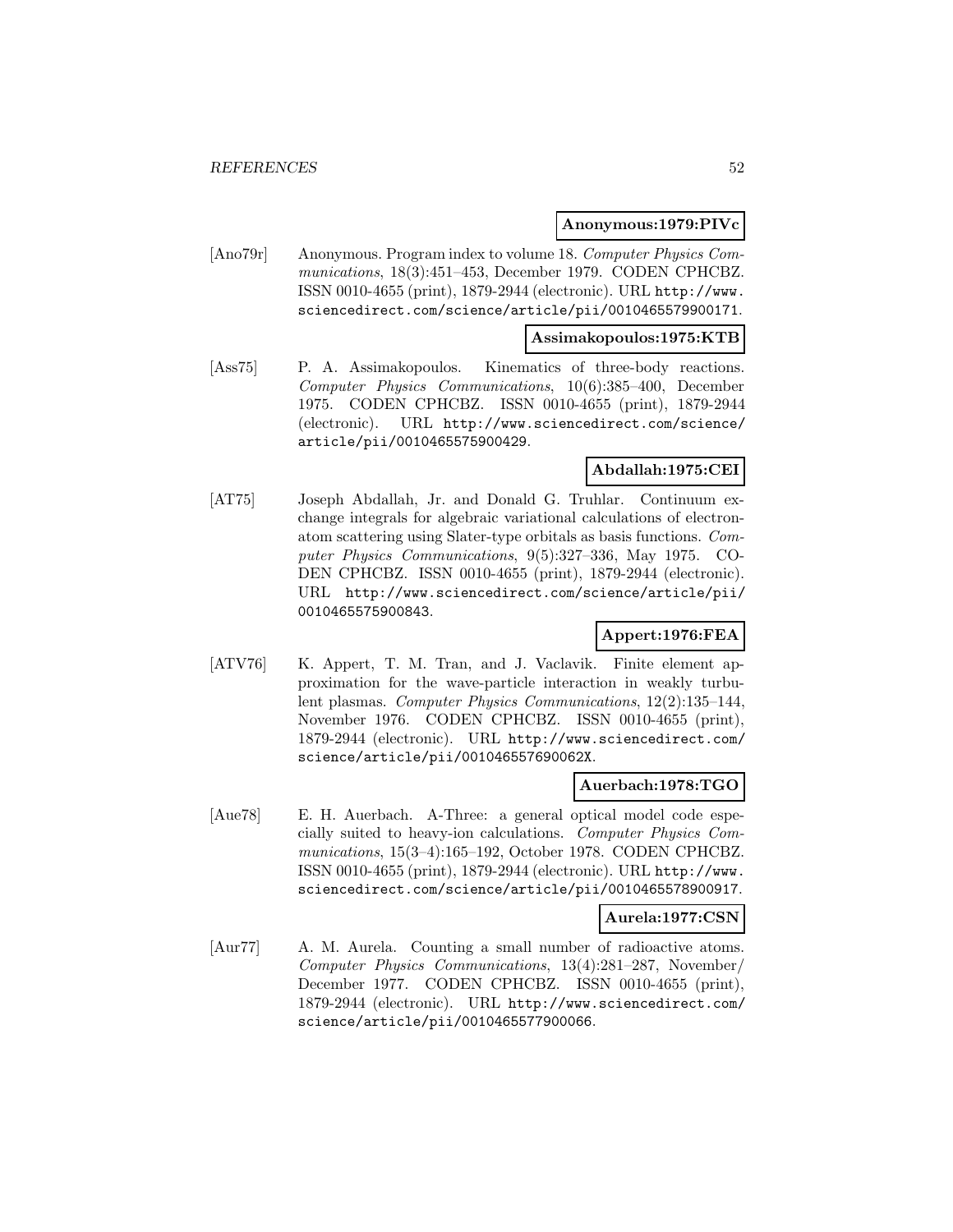## **Akylas:1978:MAC**

[AV78] V. R. Akylas and P. Vogel. Muonic atom cascade program. Computer Physics Communications, 15(3–4):291–302, October 1978. CODEN CPHCBZ. ISSN 0010-4655 (print), 1879-2944 (electronic). URL http://www.sciencedirect.com/science/ article/pii/0010465578900991.

# **Atkinson:1971:CAA**

[AWG71] G. D. Atkinson, Jr., J. B. Whitworth, and S. J. Gage. Computerassisted analysis of gamma-ray spectra. Computer Physics Communications, 2(1):40–46, January 1971. CODEN CPHCBZ. ISSN 0010-4655 (print), 1879-2944 (electronic). URL http://www. sciencedirect.com/science/article/pii/0010465571900130.

## **Armenise:1979:PIS**

[AZS<sup>+</sup>79] N. Armenise, G. Zito, A. Silvestri, E. Lefons, M. T. Pazienza, and F. Tangorra. POL: An interactive system to analyze large data sets. Computer Physics Communications, 16(2):147–157, January/February 1979. CODEN CPHCBZ. ISSN 0010-4655 (print), 1879-2944 (electronic). URL http://www.sciencedirect.com/ science/article/pii/0010465579900833.

# **Barnett:1976:RMR**

[Bar76] A. R. Barnett. RCWFF — modification of the real Coulomb wavefunction program RCWFN. Computer Physics Communications, 11(1):141–142, January/February 1976. CODEN CPHCBZ. ISSN 0010-4655 (print), 1879-2944 (electronic). URL http://www. sciencedirect.com/science/article/pii/001046557690045X.

## **Barnard:1977:FFF**

 $\text{[Bar77]}$  A. J. Barnard. Furi — a FORTRAN function writer. Computer Physics Communications, 13(4):271–280, November/December 1977. CODEN CPHCBZ. ISSN 0010-4655 (print), 1879-2944 (electronic). URL http://www.sciencedirect.com/science/ article/pii/0010465577900054.

## **Bates:1974:FCH**

[Bat74] G. N. Bates. A fixed core Hartree–Fock program for calculating bound and continuum orbitals. Computer Physics Communications, 8(3):220–235, October 1974. CODEN CPHCBZ. ISSN 0010-4655 (print), 1879-2944 (electronic). URL http://www. sciencedirect.com/science/article/pii/0010465574900988.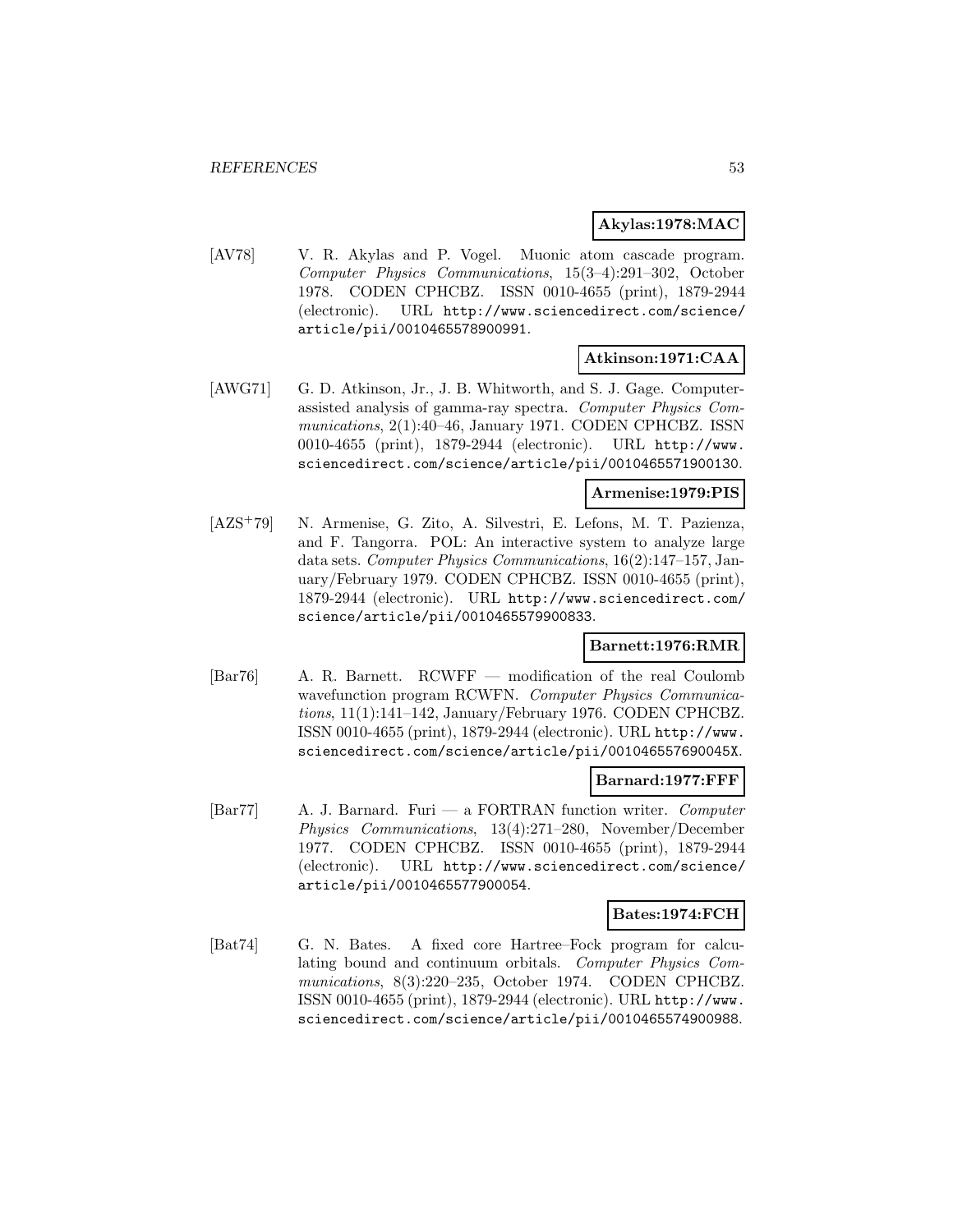# **Basso:1970:AGP**

[BB70] P. Basso and C. Bourrely. An algorithm generating permutations with identical objects. Computer Physics Communications, 1(6):415–419, December 1970. CODEN CPHCBZ. ISSN 0010-4655 (print), 1879-2944 (electronic). URL http://www. sciencedirect.com/science/article/pii/0010465570900147.

# **Baas:1974:AID**

[BB74] R. Ch. Baas and C. I. M. Beenakker. Analysis of the intensity distribution in the rotational structure of the electronic spectra of diatomic molecules by computer simulation. Computer Physics Communications, 8(3):236–245, October 1974. CODEN CPHCBZ. ISSN 0010-4655 (print), 1879-2944 (electronic). URL http://www. sciencedirect.com/science/article/pii/001046557490099X.

# **Bose:1977:CCA**

[BB77] A. K. Bose and A. Bose. Combinatorial computation of atomic terms for equivalent electrons. Computer Physics Communications, 13(4):241–246, November/December 1977. CODEN CPHCBZ. ISSN 0010-4655 (print), 1879-2944 (electronic). URL http://www. sciencedirect.com/science/article/pii/0010465577900029.

# **Bhattacharya:1979:NPS**

[BB79] R. N. Bhattacharya and Iva Basu. Note on the principle of stationary phase. Computer Physics Communications, 16(2): 167–173, January/February 1979. CODEN CPHCBZ. ISSN 0010-4655 (print), 1879-2944 (electronic). URL http://www. sciencedirect.com/science/article/pii/0010465579900857.

## **Berrington:1974:GPC**

[BBC<sup>+</sup>74] K. A. Berrington, P. G. Burke, J. J. Chang, A. T. Chivers, W. D. Robb, and K. T. Taylor. A general program to calculate atomic continuum processes using the R-matrix method. Computer Physics Communications, 8(3):149–198, October 1974. CO-DEN CPHCBZ. ISSN 0010-4655 (print), 1879-2944 (electronic). URL http://www.sciencedirect.com/science/article/pii/ 0010465574900964.

## **Banks:1977:CCP**

[BBH<sup>+</sup>77] D. Banks, K. S. Barnes, P. E. Hughes, I. C. Percival, D. Richards, N. A. Valentine, and J. Mc. B. Wilson. Classical collisions of protons with hydrogen atoms. Computer Physics Communications,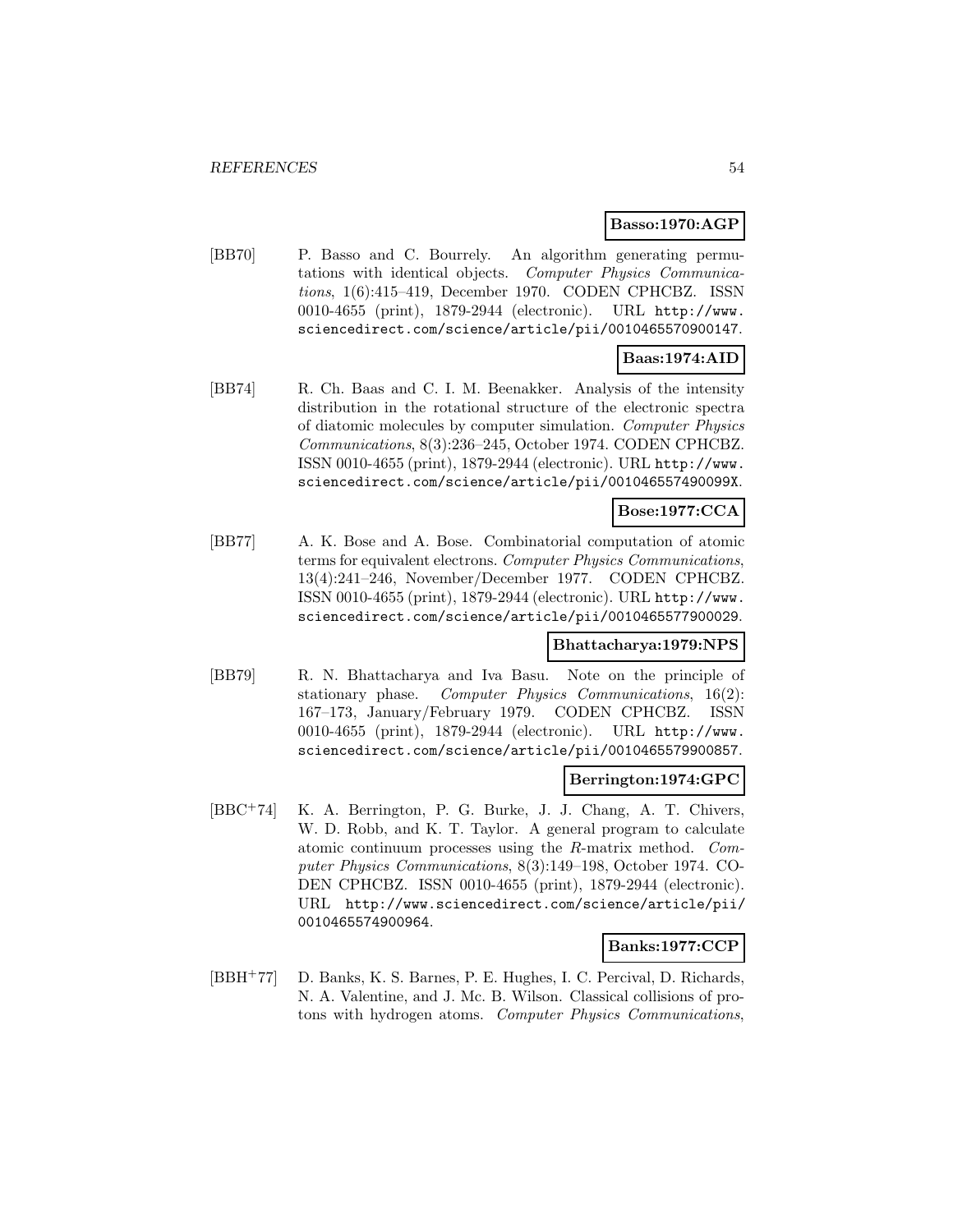13(4):251–269, November/December 1977. CODEN CPHCBZ. ISSN 0010-4655 (print), 1879-2944 (electronic). URL http://www. sciencedirect.com/science/article/pii/0010465577900042.

### **Berrington:1978:NVG**

[BBL<sup>+</sup>78] K. A. Berrington, P. G. Burke, M. Le Dourneuf, W. D. Robb, K. T. Taylor, and Vo Ky Lan. A new version of the general program to calculate atomic continuum processes using the R-matrix method. Computer Physics Communications, 14(5–6):367–412, July/August 1978. CODEN CPHCBZ. ISSN 0010-4655 (print), 1879-2944 (electronic). URL http://www.sciencedirect.com/ science/article/pii/0010465578900048.

# **Buckley:1979:MCE**

[BBL79] B. D. Buckley, P. G. Burke, and Vo Ky Lan. R-matrix calculations for electron-molecule scattering. Computer Physics Communications, 17(1–2):175–179, April/May 1979. CODEN CPHCBZ. ISSN 0010-4655 (print), 1879-2944 (electronic). URL http://www. sciencedirect.com/science/article/pii/0010465579900808.

## **Braithwaite:1972:RRM**

[BC72] W. J. Braithwaite and J. G. Cramer. The reduced rotation matrix. Computer Physics Communications, 3(4):318–321, July 1972. CODEN CPHCBZ. ISSN 0010-4655 (print), 1879-2944 (electronic). URL http://www.sciencedirect.com/science/ article/pii/001046557290080X.

# **Berrington:1979:RDE**

[BC79] Keith Berrington and Martin Crees. Recent developments in electron collision calculations. Computer Physics Communications, 17(1–2):181–205, April/May 1979. CODEN CPHCBZ. ISSN 0010-4655 (print), 1879-2944 (electronic). URL http://www. sciencedirect.com/science/article/pii/001046557990081X.

## **Burton:1979:CHC**

[BCE79] B. Burton, T. A. Claxton, and Y. Ellinger. Calculation of hyperfine coupling constants using second order double perturbation theory and the configuration interaction method. Computer Physics Communications, 17(1–2):27–30, April/May 1979. CODEN CPHCBZ. ISSN 0010-4655 (print), 1879-2944 (electronic). URL http://www. sciencedirect.com/science/article/pii/0010465579900663.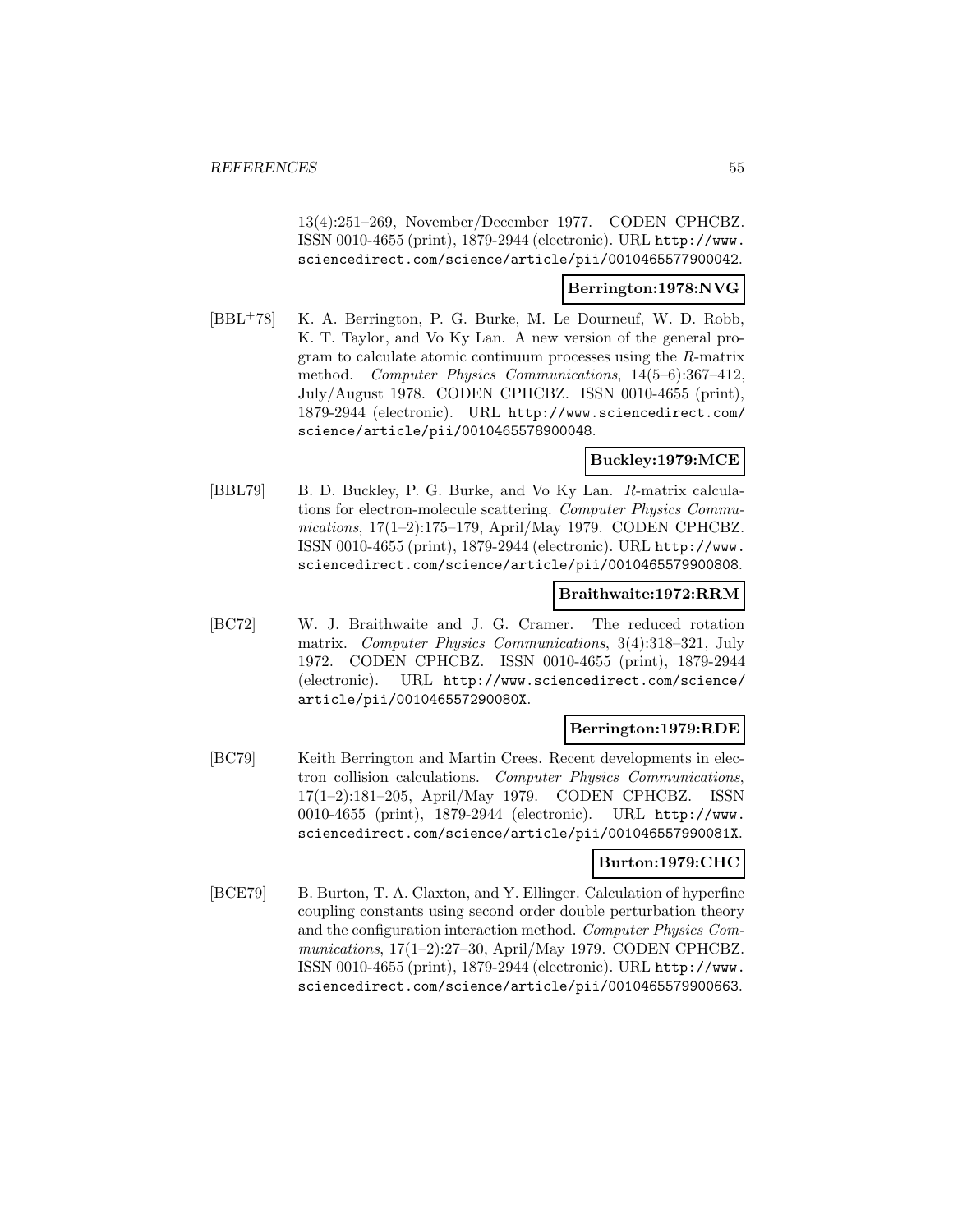# **Bignami:1972:MAA**

[BCV<sup>+</sup>72] G. F. Bignami, G. Cioni, A. Della Ventura, P. Mussio, M. J. L. Turner, and U. Volonte'. A method for the automatic analysis of gamma ray events in astronomical spark chambers. Computer Physics Communications, 4(3):299–314, December 1972. CO-DEN CPHCBZ. ISSN 0010-4655 (print), 1879-2944 (electronic). URL http://www.sciencedirect.com/science/article/pii/ 0010465572900914.

# **Bettels:1972:PGA**

[BD72] J. Bettels and P. Dodd. A program for the generation of artificial bubble chamber events. Computer Physics Communications, 3(2): 136–154, March 1972. CODEN CPHCBZ. ISSN 0010-4655 (print), 1879-2944 (electronic). URL http://www.sciencedirect.com/ science/article/pii/0010465572900616.

# **Bird:1978:IER**

[BDD78] B. Bird, C. Daul, and P. Day. Inter-electron repulsion integrals for three-open-shell configurations in cubic symmetry. Computer Physics Communications, 14(3–4):273–285, May/June 1978. CODEN CPHCBZ. ISSN 0010-4655 (print), 1879-2944 (electronic). URL http://www.sciencedirect.com/science/ article/pii/0010465578900218.

# **Bardin:1972:CFE**

[BDG<sup>+</sup>72] C. Bardin, Y. Dandeu, L. Gauthier, J. Guillermin, T. Lena, J.- M. Pernet, H. H. Wolter, and T. Tamura. Coulomb functions in entire  $(\eta, \rho)$  plane. Computer Physics Communications, 3(2): 73–87, March 1972. CODEN CPHCBZ. ISSN 0010-4655 (print), 1879-2944 (electronic). URL http://www.sciencedirect.com/ science/article/pii/0010465572900574.

# **Beeler:1973:BRB**

[Bee73] Joe R. Beeler, Jr. Book review: Computational Solid State Physics: edited by F. Herman, N. W. Dalton and T. R. Koehler, Plenum Press, 1972, £12.15. Computer Physics Communications, 6(1): 63–64, July 1973. CODEN CPHCBZ. ISSN 0010-4655 (print), 1879-2944 (electronic). URL http://www.sciencedirect.com/ science/article/pii/0010465573900234.

# **Brokate:1972:RBC**

[BEK<sup>+</sup>72] K. Brokate, R. Erbe, E. Keppel, D. Kropp, E. Grimm, H. Schneider, and J. Wells. Recognition of bubble chamber events exempli-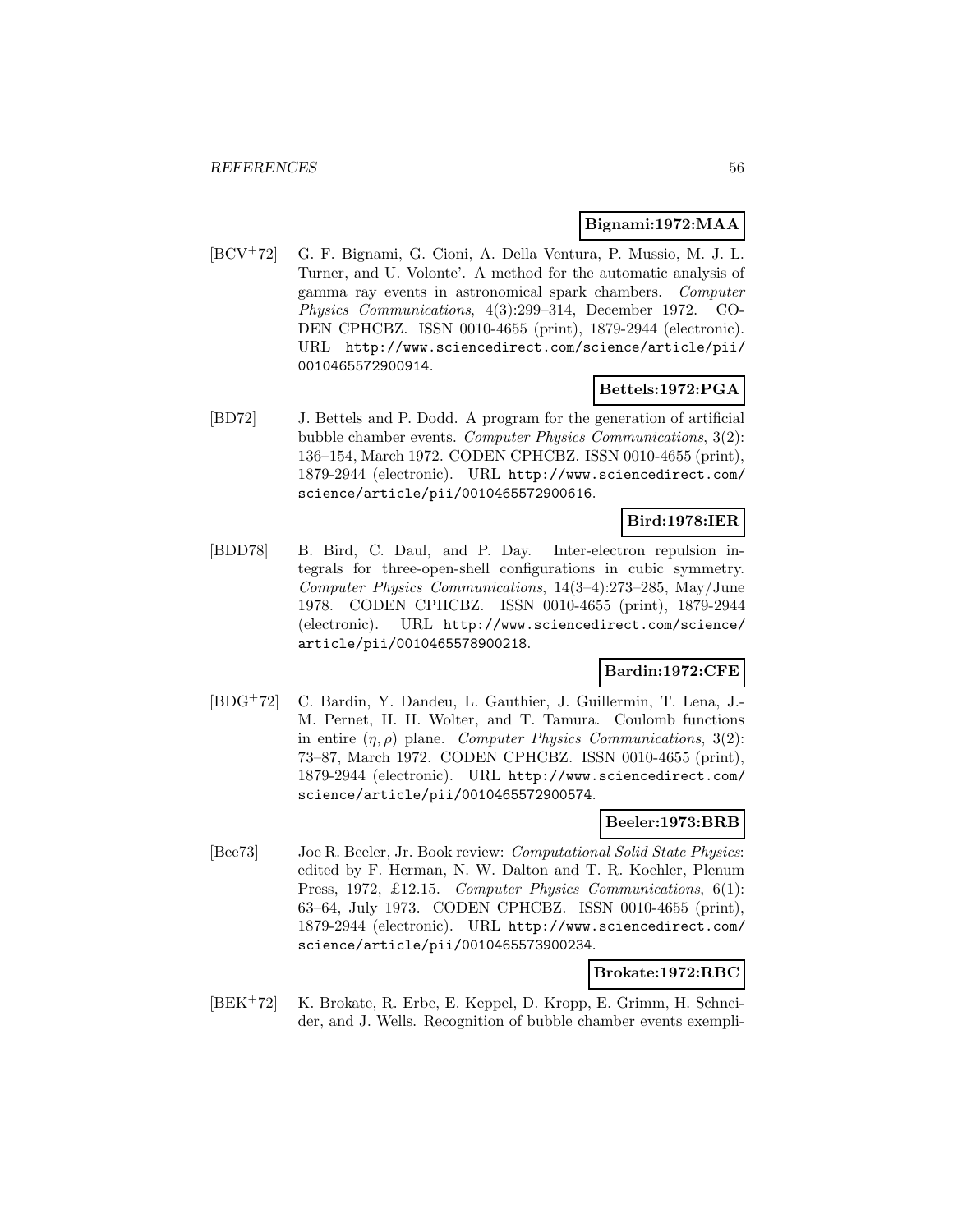fied by the Heidelberg automatic system. Computer Physics Communications, 4(3):315–326, December 1972. CODEN CPHCBZ. ISSN 0010-4655 (print), 1879-2944 (electronic). URL http://www. sciencedirect.com/science/article/pii/0010465572900926.

# **Beleznay:1972:NSR**

[Bel72] F. Beleznay. Numerical solution of the radical Schrödinger equation. Computer Physics Communications, 3(4):334–338, July 1972. CODEN CPHCBZ. ISSN 0010-4655 (print), 1879-2944 (electronic). URL http://www.sciencedirect.com/science/ article/pii/0010465572900823.

# **Bolger:1979:WPH**

[BEM79] Joseph E. Bolger, Hunter Ellinger, and C. Fred Moore. Worker, a program for histogram manipulation. Computer Physics Communications, 16(3):345–361, March 1979. CODEN CPHCBZ. ISSN 0010-4655 (print), 1879-2944 (electronic). URL http://www. sciencedirect.com/science/article/pii/0010465579900419.

## **Bermudez:1977:EFS**

[Ber77] Victor M. Bermudez. Ellips — A FORTRAN simulation of a polarization-modulation ellipsometer. Computer Physics Communications, 13(3):207–224, September/October 1977. CO-DEN CPHCBZ. ISSN 0010-4655 (print), 1879-2944 (electronic). URL http://www.sciencedirect.com/science/article/pii/ 0010465577900157.

# **Betak:1975:PSC**

[Bet75] Emil Betak. Program for spectra and cross-section calculations within the pre-equilibrium model of nuclear reactions. Computer Physics Communications, 9(2):92–101, February 1975. CO-DEN CPHCBZ. ISSN 0010-4655 (print), 1879-2944 (electronic). URL http://www.sciencedirect.com/science/article/pii/ 0010465575900260.

# **Browne:1971:EMR**

[BF71] E. Browne and R. F. Femenia. Electromagnetic M1 reduced transition probabilities for pure and mixed Nilsson states in odd a nuclei. Computer Physics Communications, 2(6):331–340, October/November 1971. CODEN CPHCBZ. ISSN 0010-4655 (print), 1879-2944 (electronic). URL http://www.sciencedirect.com/ science/article/pii/0010465571900257.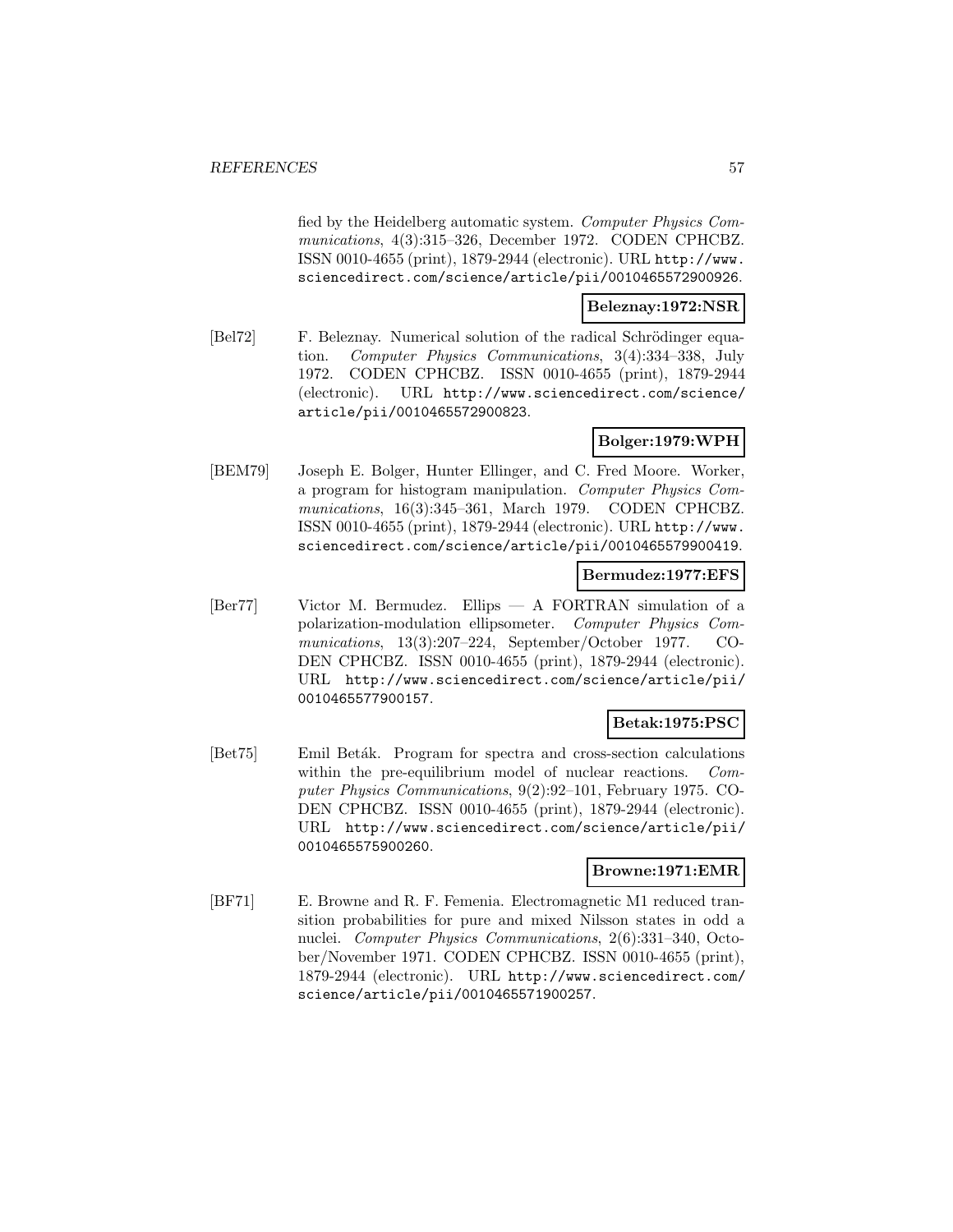## **Bottcher:1977:EMI**

[BFKD77] C. Bottcher, A. L. Ford, and K. Kirby-Docken. Evaluation of molecular integrals involving continuum orbitals. Computer Physics Communications, 13(1):11–15, May 1977. CO-DEN CPHCBZ. ISSN 0010-4655 (print), 1879-2944 (electronic). URL http://www.sciencedirect.com/science/article/pii/ 0010465577900224.

## **Barnett:1974:CWF**

[BFSG74] A. R. Barnett, D. H. Feng, J. W. Steed, and L. J. B. Goldfarb. Coulomb wave functions for all real  $\eta$  and  $\rho$ . Computer Physics Communications, 8(5):377–395, December 1974. CO-DEN CPHCBZ. ISSN 0010-4655 (print), 1879-2944 (electronic). URL http://www.sciencedirect.com/science/article/pii/ 0010465574900137.

# **Beiner:1972:DNI**

[BG72] M. Beiner and P. Gara. Direct numerical integration of coupled one-dimensional Schrödinger equations. Computer Physics Communications, 4(1):1–9, October 1972. CODEN CPHCBZ. ISSN 0010-4655 (print), 1879-2944 (electronic). URL http://www. sciencedirect.com/science/article/pii/0010465572900227.

## **Batana:1979:AFI**

[BGM79] Alicia Batana, Ernesto R. Gonzalez, and Maria C. Monard. Analysis of Faradaic impedance experimental measurements. Computer Physics Communications, 18(1):27–34, September 1979. CO-DEN CPHCBZ. ISSN 0010-4655 (print), 1879-2944 (electronic). URL http://www.sciencedirect.com/science/article/pii/ 0010465579900225.

# **Beatham:1979:MPC**

[BGMP79] N. Beatham, I. P. Grant, B. J. McKenzie, and N. C. Pyper.  $MCBP - A$  program to calculate angular coefficients of the Breit interaction between electrons in the low energy limit. Computer Physics Communications, 18(2):245–260, October/ November 1979. CODEN CPHCBZ. ISSN 0010-4655 (print), 1879-2944 (electronic). URL http://www.sciencedirect.com/ science/article/pii/0010465579901164.

## **Berger:1976:FEA**

[BGT76] D. Berger, R. Gruber, and F. Troyon. A finite element approach to the computation of the MHD spectrum of straight non-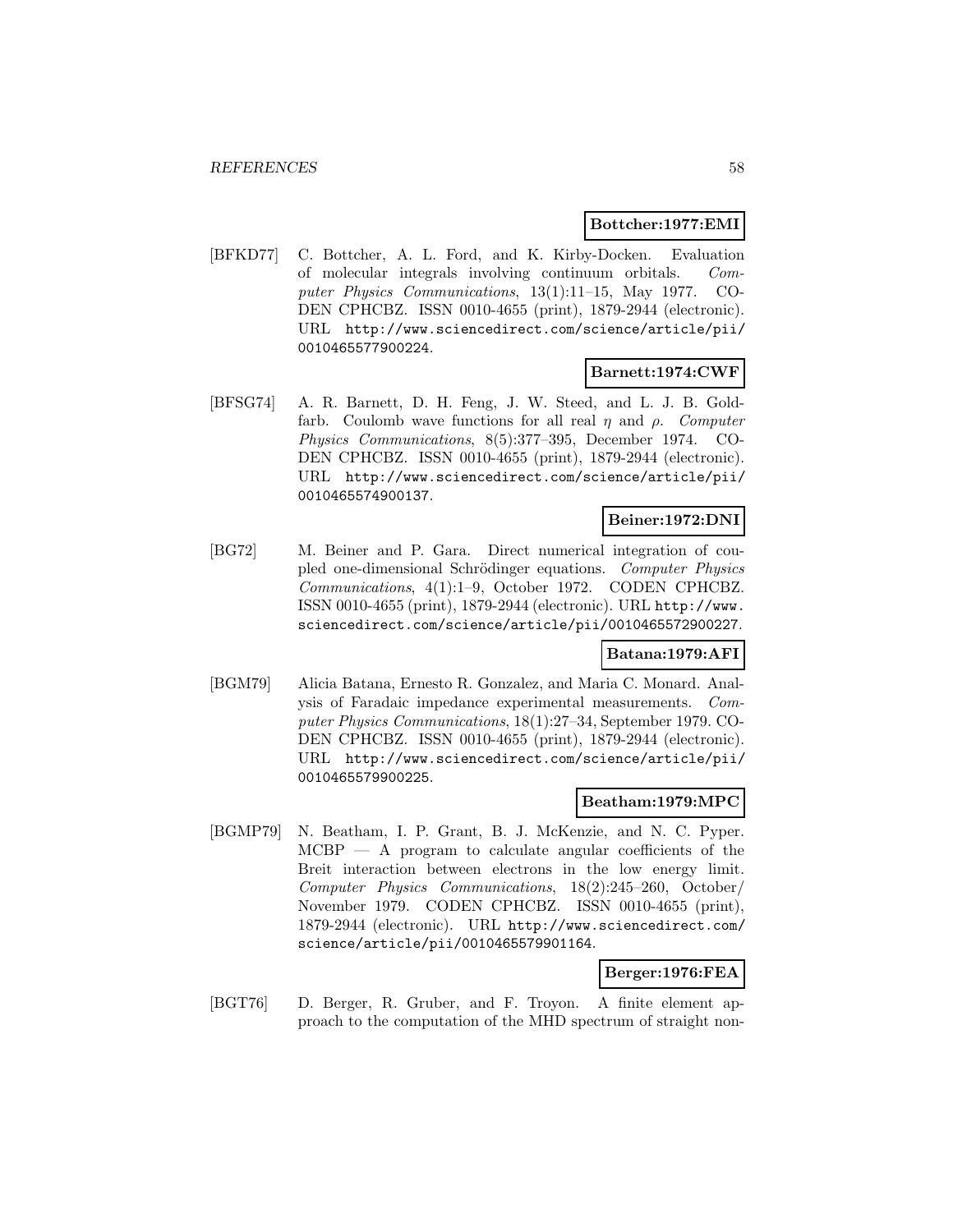circular plasma equilibria. Computer Physics Communications, 11(3):313–323, June/August 1976. CODEN CPHCBZ. ISSN 0010-4655 (print), 1879-2944 (electronic). URL http://www. sciencedirect.com/science/article/pii/0010465576900187.

# **Baltes:1972:PWP**

[BH72] H. P. Baltes and E. R. Hilf. Progress in Weyl's problem achieved by computational methods. Computer Physics Communications, 4(2):208–213, November 1972. CODEN CPHCBZ. ISSN 0010-4655 (print), 1879-2944 (electronic). URL http://www. sciencedirect.com/science/article/pii/0010465572900100.

# **Brown:1979:ASA**

[BH79] W. S. Brown and A. C. Hearn. Applications of symbolic algebraic computation. Computer Physics Communications, 17(1–2):207– 215, April/May 1979. CODEN CPHCBZ. ISSN 0010-4655 (print), 1879-2944 (electronic). URL http://www.sciencedirect.com/ science/article/pii/0010465579900821.

## **Biskamp:1975:EPS**

[Bis75] D. Biskamp. European Physical Society. Computer Physics Communications, 10(5):259, November 1975. CODEN CPHCBZ. ISSN 0010-4655 (print), 1879-2944 (electronic). URL http://www. sciencedirect.com/science/article/pii/0010465575900946.

## **Biskamp:1976:P**

[Bis76] D. Biskamp. Preface. Computer Physics Communications, 12 (1):vii, September/October 1976. CODEN CPHCBZ. ISSN 0010-4655 (print), 1879-2944 (electronic). URL http://www. sciencedirect.com/science/article/pii/0010465576900023.

## **Baas:1976:CAE**

[BJ76] R. Ch. Baas and R. H. J. Jansen. Computer analysis of experimental results on differential scattering of electrons by gases. Computer Physics Communications, 12(3):267–276, December 1976. CODEN CPHCBZ. ISSN 0010-4655 (print), 1879-2944 (electronic). URL http://www.sciencedirect.com/science/ article/pii/0010465576900862.

# **Beck:1972:CGW**

[BK72] Robert E. Beck and Bernard Kolman. Computer generated Weyl groups. Computer Physics Communications, 3(2):155–158, March 1972. CODEN CPHCBZ. ISSN 0010-4655 (print), 1879-2944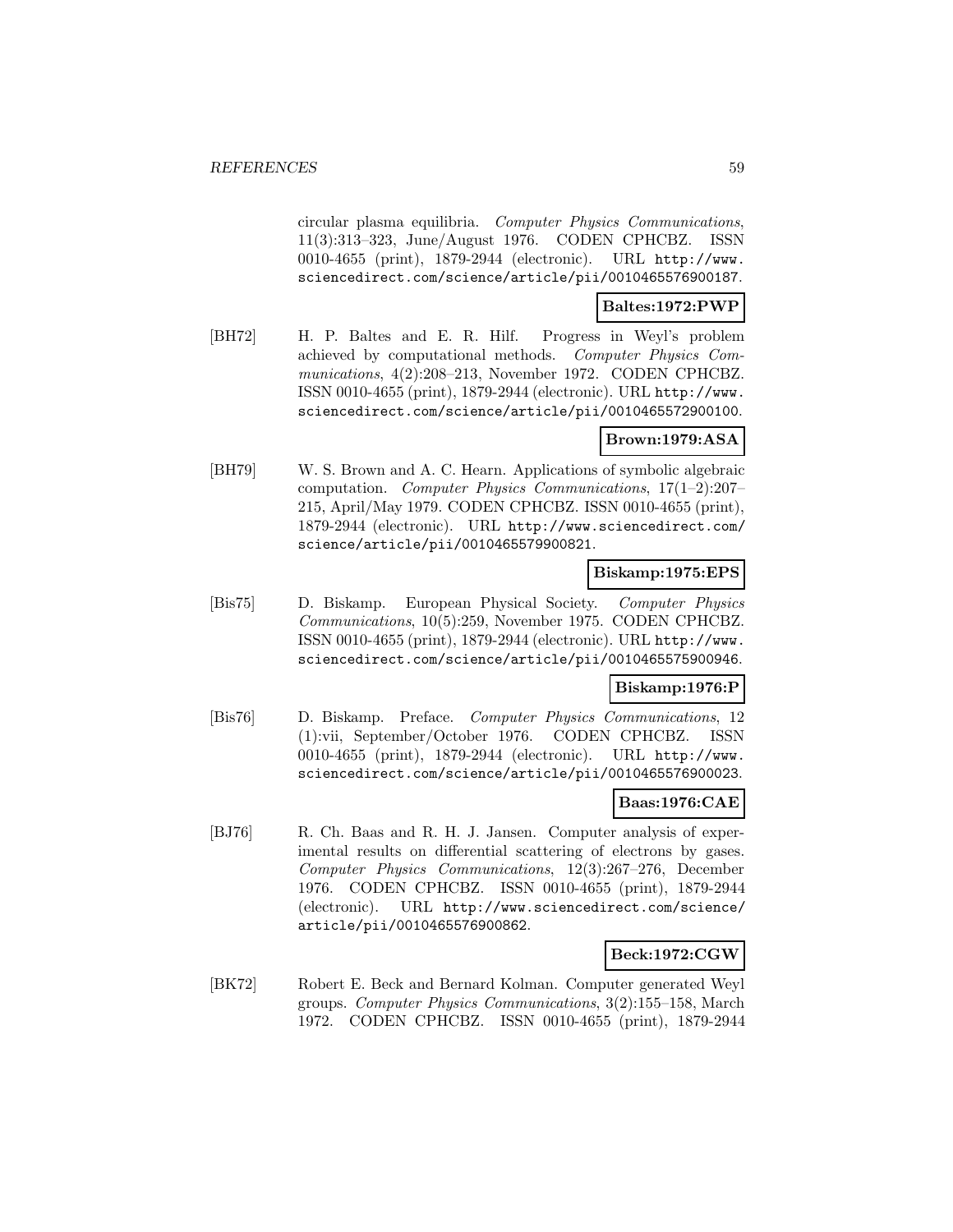(electronic). URL http://www.sciencedirect.com/science/ article/pii/0010465572900628.

# **Beck:1974:ROM**

[BK74] Robert E. Beck and Bernard Kolman. Racah's outer multiplicity formula. Computer Physics Communications, 8(2):95–100, September 1974. CODEN CPHCBZ. ISSN 0010-4655 (print), 1879-2944 (electronic). URL http://www.sciencedirect.com/ science/article/pii/0010465574900599.

# **Balint-Kurti:1979:RCR**

[BKE79] G. G. Balint-Kurti and L. Eno. The rapid calculation of rotationally and vibrationally inelastic molecular collision cross sections. Computer Physics Communications, 17(1–2):85–88, April/ May 1979. CODEN CPHCBZ. ISSN 0010-4655 (print), 1879-2944 (electronic). URL http://www.sciencedirect.com/science/ article/pii/0010465579900717.

## **Bers:1976:SCN**

[BKK76] A. Bers, J. L. Kulp, and C. F. F. Karney. Symbolic computation of nonlinear wave interactions on MACSYMA. Computer Physics Communications, 12(1):81–98, September/October 1976. CODEN CPHCBZ. ISSN 0010-4655 (print), 1879-2944 (electronic). URL http://www.sciencedirect.com/science/ article/pii/0010465576900126.

### **Blowers:1972:CTD**

[Blo72] R. M. Blowers. The computation of two-dimensional viscous flow through a T-junction. Computer Physics Communications,  $4(1)$ : 64–72, October 1972. CODEN CPHCBZ. ISSN 0010-4655 (print), 1879-2944 (electronic). URL http://www.sciencedirect.com/ science/article/pii/0010465572900331.

# **Brundrit:1976:CFE**

[BM76] G. B. Brundrit and M. J. Miketinac. Calculation of the form of an equilibrium poloidal magnetic field contained in a polytropic star. Computer Physics Communications, 11(3):385–395, June/August 1976. CODEN CPHCBZ. ISSN 0010-4655 (print), 1879-2944 (electronic). URL http://www.sciencedirect.com/ science/article/pii/0010465576900254.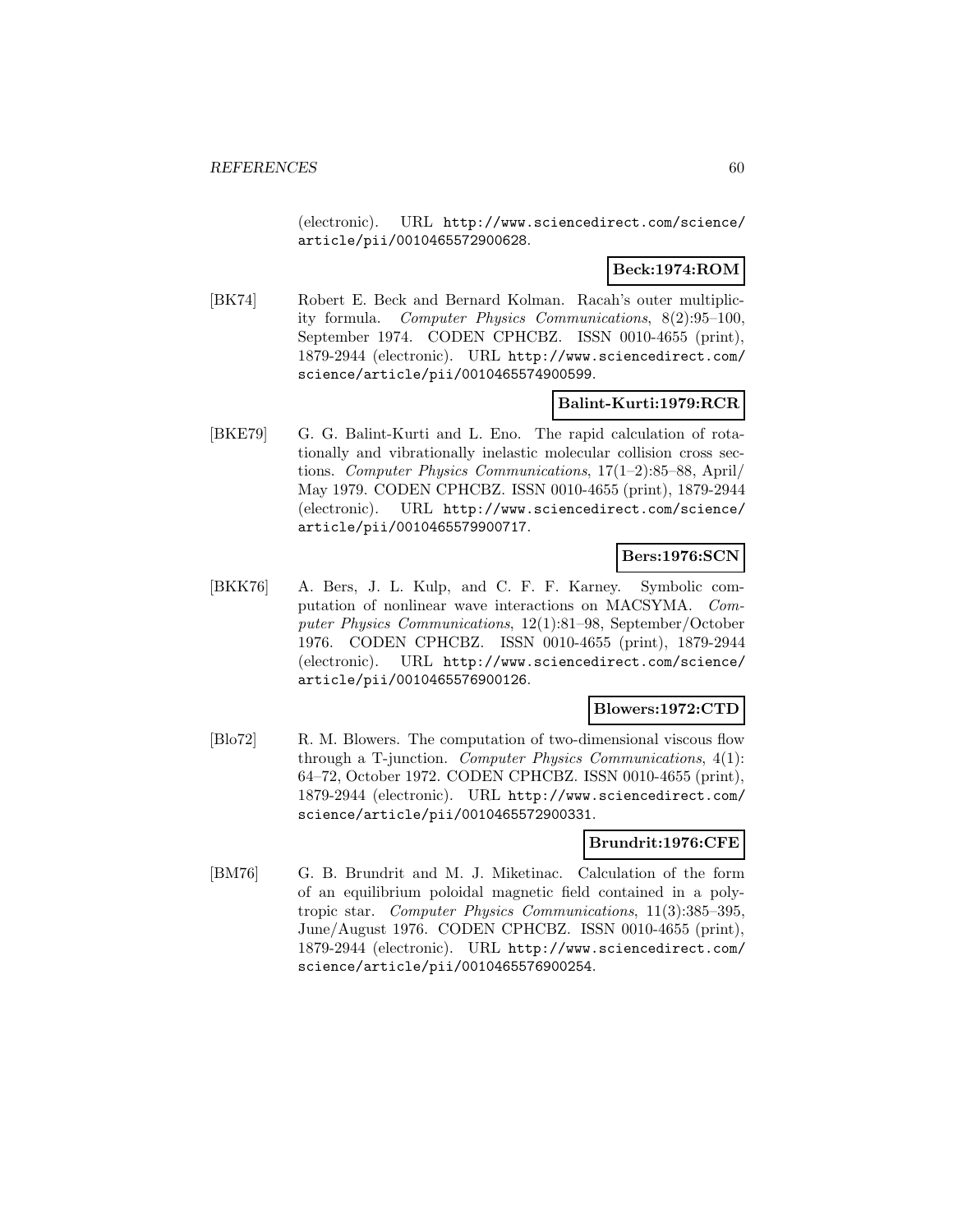## **Boujot:1972:NSE**

[BMS72] J. P. Boujot and C. Mercier-Soubbaramayer. Numerical simulation of the evolution of a plasma in a confinement device. Computer Physics Communications, 4(1):89–94, October 1972. CODEN CPHCBZ. ISSN 0010-4655 (print), 1879-2944 (electronic). URL http://www.sciencedirect.com/science/ article/pii/0010465572900367.

# **Bock:1975:PPH**

[Böc75] R. K. Böck. Program portability in high-energy physics. Computer Physics Communications, 9(4):221–229, April 1975. CO-DEN CPHCBZ. ISSN 0010-4655 (print), 1879-2944 (electronic). URL http://www.sciencedirect.com/science/article/pii/ 0010465575900090.

# **Bogolubsky:1977:SEI**

[Bog77] I. L. Bogolubsky. Some examples of inelastic soliton interaction. Computer Physics Communications, 13(3):149–155, September/October 1977. CODEN CPHCBZ. ISSN 0010-4655 (print), 1879-2944 (electronic). URL http://www.sciencedirect.com/ science/article/pii/0010465577900091.

# **Bok:1978:SAC**

[Bok78] J. Bok. A subroutine for approximation by cubic splines in the least squares sense. Computer Physics Communications, 16(1):113–118, December 1978. CODEN CPHCBZ. ISSN 0010-4655 (print), 1879-2944 (electronic). URL http://www.sciencedirect.com/ science/article/pii/0010465578901145.

## **Boris:1976:NSC**

[Bor76] J. P. Boris. Numerical solution of continuity equations. Computer Physics Communications, 12(1):67–79, September/October 1976. CODEN CPHCBZ. ISSN 0010-4655 (print), 1879-2944 (electronic). URL http://www.sciencedirect.com/science/ article/pii/0010465576900114.

# **Bose:1976:AGP**

[Bos76a] A. K. Bose. An algorithm for generating the positive roots of simple Lie algebras. Computer Physics Communications, 11(2):159–161, March/May 1976. CODEN CPHCBZ. ISSN 0010-4655 (print), 1879-2944 (electronic). URL http://www.sciencedirect.com/ science/article/pii/0010465576900473.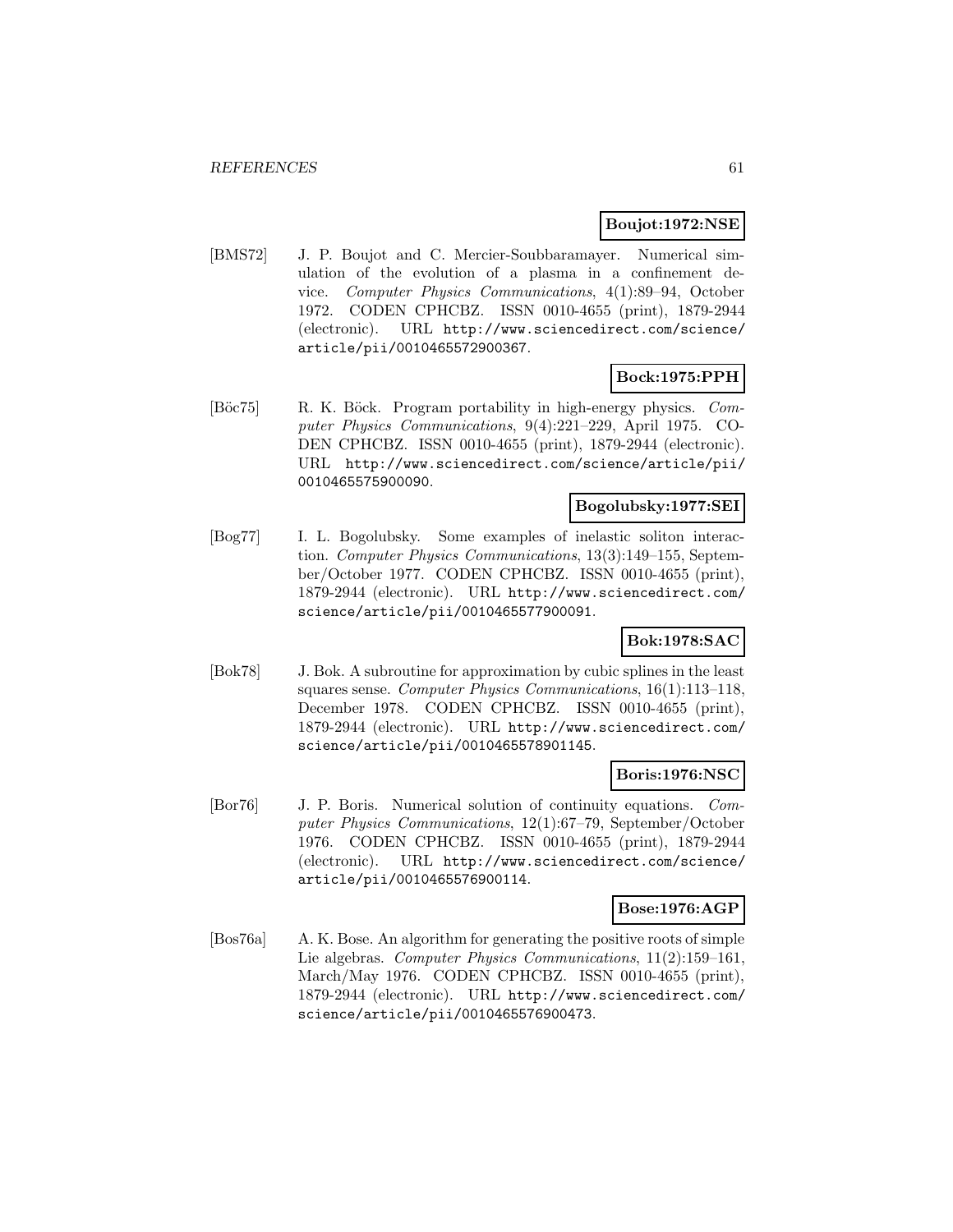# **Bose:1976:CDI**

[Bos76b] A. K. Bose. Computing dimensions of irreducible representations of simple Lie algebras. Computer Physics Communications, 11(1):1–4, January/February 1976. CODEN CPHCBZ. ISSN 0010-4655 (print), 1879-2944 (electronic). URL http://www. sciencedirect.com/science/article/pii/0010465576900357.

## **Bouvier:1972:NEC**

[Bou72] P. Bouvier. Numerical experiments concerning isolated and non-isolated stellar systems. Computer Physics Communications, 4(3):345–346, December 1972. CODEN CPHCBZ. ISSN 0010-4655 (print), 1879-2944 (electronic). URL http://www. sciencedirect.com/science/article/pii/0010465572900963.

## **Brailsford:1973:OSI**

[BP73] David F. Brailsford and John A. Prentice. The OPIT system II. Job control and scheduling for large applications programs. Computer Physics Communications, 5(2):136–146, February 1973. CODEN CPHCBZ. ISSN 0010-4655 (print), 1879-2944 (electronic). URL http://www.sciencedirect.com/science/ article/pii/0010465573900295.

## **Bradly:1975:CCC**

[BP75] D. L. Bradly and R. Perrin. Colour coordinate calculations. Computer Physics Communications, 9(5):305–311, May 1975. CO-DEN CPHCBZ. ISSN 0010-4655 (print), 1879-2944 (electronic). URL http://www.sciencedirect.com/science/article/pii/ 001046557590082X.

## **Bleris:1977:PSS**

[BP77] G. L. Bleris and Ch. Polatoglou. A program for the study of short range order of binary alloys. Computer Physics Communications, 13(1):49–56, May 1977. CODEN CPHCBZ. ISSN 0010-4655 (print), 1879-2944 (electronic). URL http://www. sciencedirect.com/science/article/pii/0010465577900261.

### **Banks:1971:CRM**

[BPW71] D. Banks, I. C. Percival, and J. McB. Wilson. Classical relative motion of 2 particles. Computer Physics Communications, 2(2):114–123, February/March 1971. CODEN CPHCBZ. ISSN 0010-4655 (print), 1879-2944 (electronic). URL http://www. sciencedirect.com/science/article/pii/001046557190021X.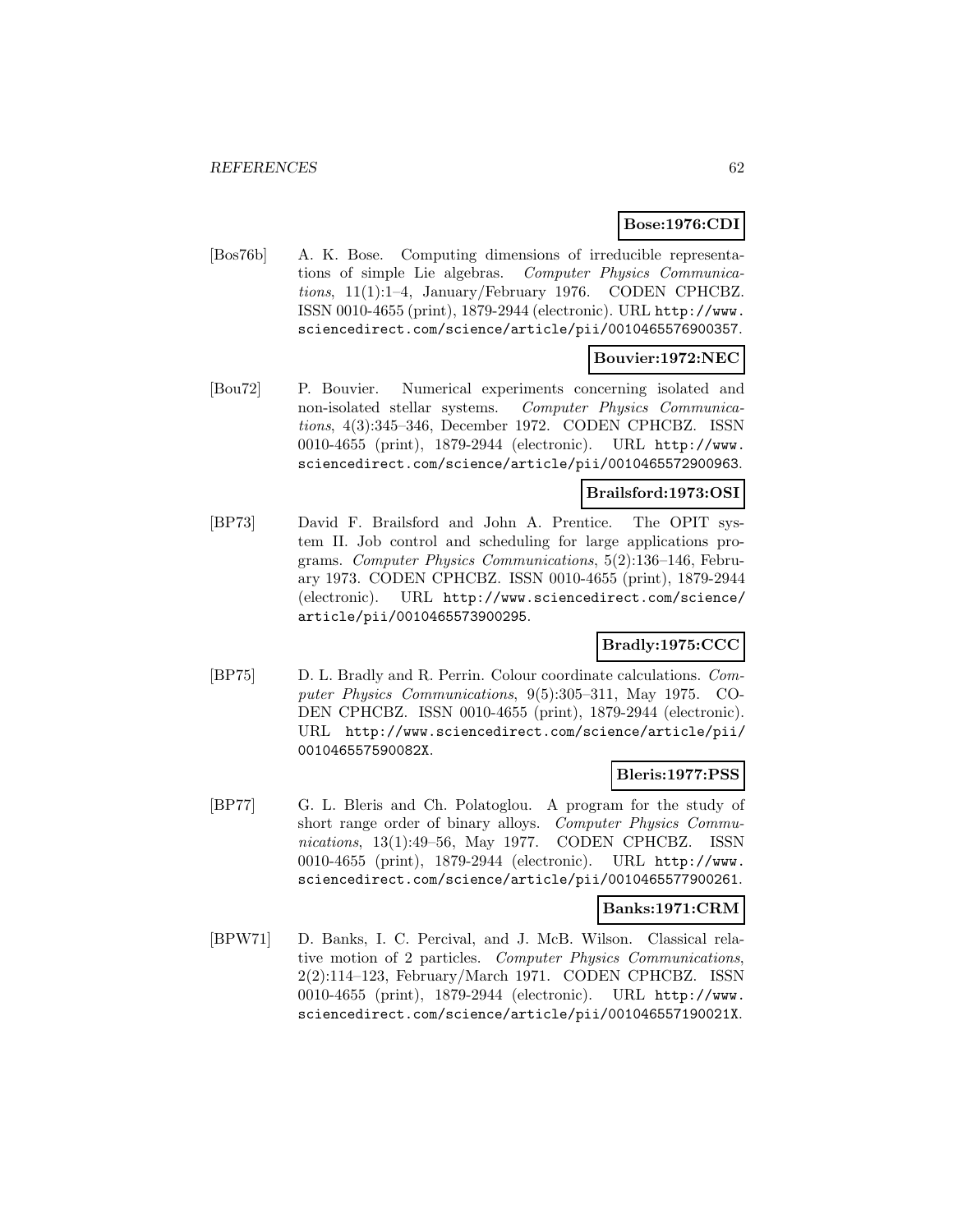## **Banks:1972:CMP**

[BPW72a] D. Banks, I. C. Percival, and J. McB. Wilson. Classical motion of 2 particles (EVA2 edition 01). Computer Physics Communications, 3(3):221–239, April/May 1972. CODEN CPHCBZ. ISSN 0010-4655 (print), 1879-2944 (electronic). URL http://www. sciencedirect.com/science/article/pii/0010465572900690.

# **Banks:1972:CRM**

[BPW72b] D. Banks, I. C. Percival, and J. McB. Wilson. Classical relative motion of 2 particles (EVAR edition 02). Computer Physics Communications, 3(3):197–220, April/May 1972. CODEN CPHCBZ. ISSN 0010-4655 (print), 1879-2944 (electronic). URL http://www. sciencedirect.com/science/article/pii/0010465572900689.

# **Banks:1972:SFS**

[BPW72c] D. Banks, I. C. Percival, and J. McB. Wilson. Stirling FORDOC 01. A set of documentation conventions for FORTRAN packages and routines. Computer Physics Communications, 3(3):180–196, April/May 1972. CODEN CPHCBZ. ISSN 0010-4655 (print), 1879-2944 (electronic). URL http://www.sciencedirect.com/ science/article/pii/0010465572900677.

# **Bock:1973:SCL**

[BPZ73] R. K. Böck, E. Pagiola, and J. Zoll. Software concepts for large application programs. Computer Physics Communications, 5(6): 400–403, June 1973. CODEN CPHCBZ. ISSN 0010-4655 (print), 1879-2944 (electronic). URL http://www.sciencedirect.com/ science/article/pii/0010465573900763.

## **Braithwaite:1972:RKTb**

[Bra72a] W. J. Braithwaite. Relativistic kinematics for three-body final states. Computer Physics Communications, 4(2):233–238, November 1972. CODEN CPHCBZ. ISSN 0010-4655 (print), 1879-2944 (electronic). URL http://www.sciencedirect.com/ science/article/pii/0010465572900148.

## **Braithwaite:1972:RKTa**

[Bra72b] W. J. Braithwaite. Relativistic kinematics for two-body final states. Computer Physics Communications, 4(2):227–232, November 1972. CODEN CPHCBZ. ISSN 0010-4655 (print), 1879-2944 (electronic). URL http://www.sciencedirect.com/science/ article/pii/0010465572900136.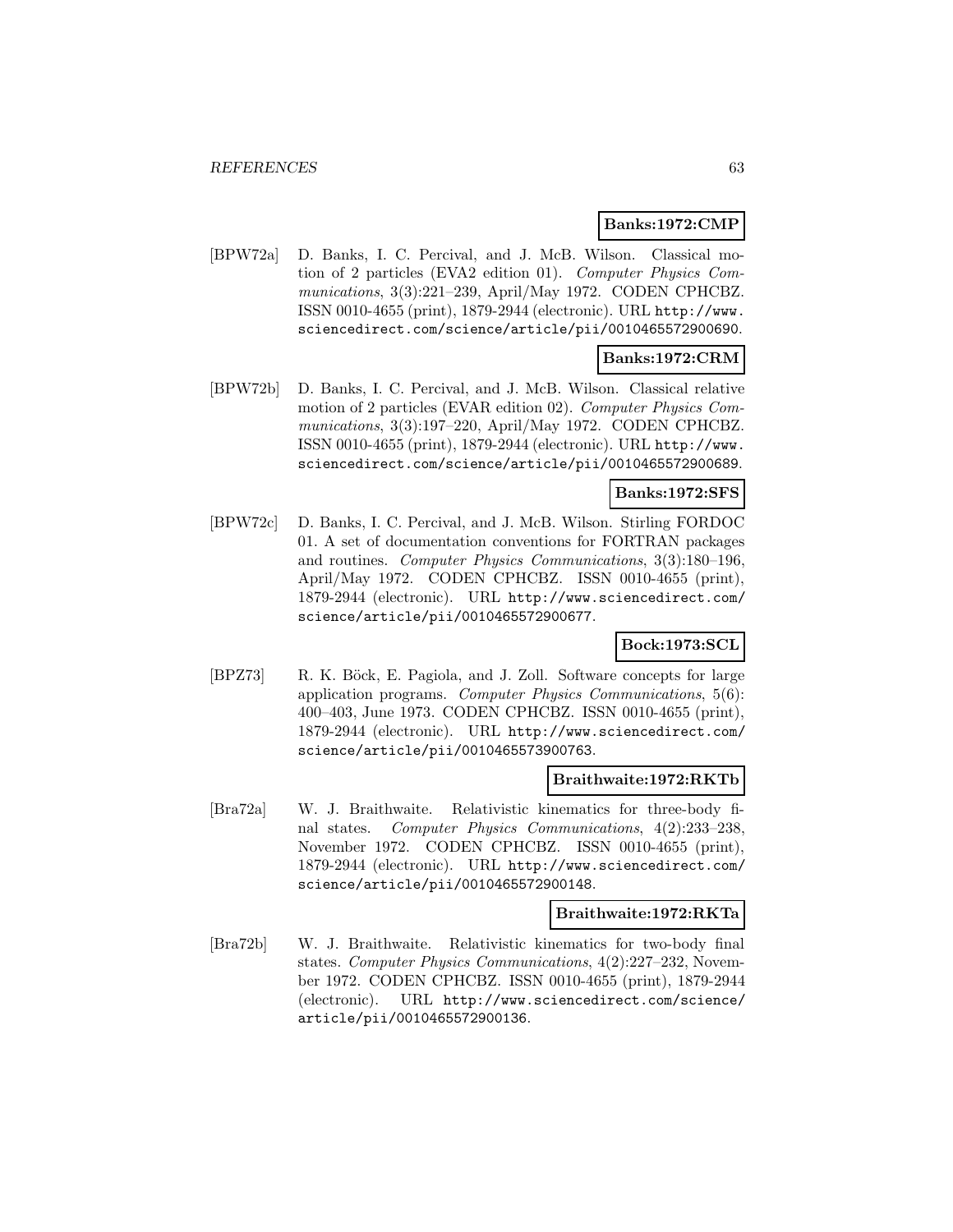## **Bransden:1972:BRB**

[Bra72c] B. H. Bransden. Book review: Methods in Computational Physics, vol. X. Atomic and molecular scattering: eds. B. Alder, S. Fernbach and M. Rotenberg, Academic Press £10.25. Computer Physics Communications, 4(3):384, December 1972. CODEN CPHCBZ. ISSN 0010-4655 (print), 1879-2944 (electronic). URL http://www. sciencedirect.com/science/article/pii/0010465572901026.

# **Braithwaite:1973:ALP**

[Bra73] W. J. Braithwaite. Associated Legendre polynomials, ordinary and modified spherical harmonics. Computer Physics Communications, 5(5):390–394, May 1973. CODEN CPHCBZ. ISSN 0010-4655 (print), 1879-2944 (electronic). URL http://www. sciencedirect.com/science/article/pii/0010465573900659.

# **Braunschweig:1978:IRM**

[Bra78a] D. Braunschweig. II. Reduced SU(3) matrix elements. Computer Physics Communications, 15(3–4):259–273, October 1978. CO-DEN CPHCBZ. ISSN 0010-4655 (print), 1879-2944 (electronic). URL http://www.sciencedirect.com/science/article/pii/ 0010465578900966.

## **Braunschweig:1978:RC**

[Bra78b] D. Braunschweig. Reduced SU(3) CFP's. Computer Physics Communications, 14(1–2):109–120, March/April 1978. CO-DEN CPHCBZ. ISSN 0010-4655 (print), 1879-2944 (electronic). URL http://www.sciencedirect.com/science/article/pii/ 0010465578900541.

#### **Banuelos:1978:PCA**

[BRT78] Alicia Bañuelos and Felix Rodriguez-Trelles. A program for calculating the angular distribution of nonrelativistic Bremsstrahlung intensity. Computer Physics Communications, 15(1–2):125–129, September 1978. CODEN CPHCBZ. ISSN 0010-4655 (print), 1879-2944 (electronic). URL http://www.sciencedirect.com/ science/article/pii/0010465578900863.

#### **Bernussou:1974:CAP**

[BS74] J. Bernussou and N. F. Stewart. Computation of area preserving mappings. Computer Physics Communications, 7(2):63–66, February 1974. CODEN CPHCBZ. ISSN 0010-4655 (print), 1879-2944 (electronic). URL http://www.sciencedirect.com/ science/article/pii/001046557490040X.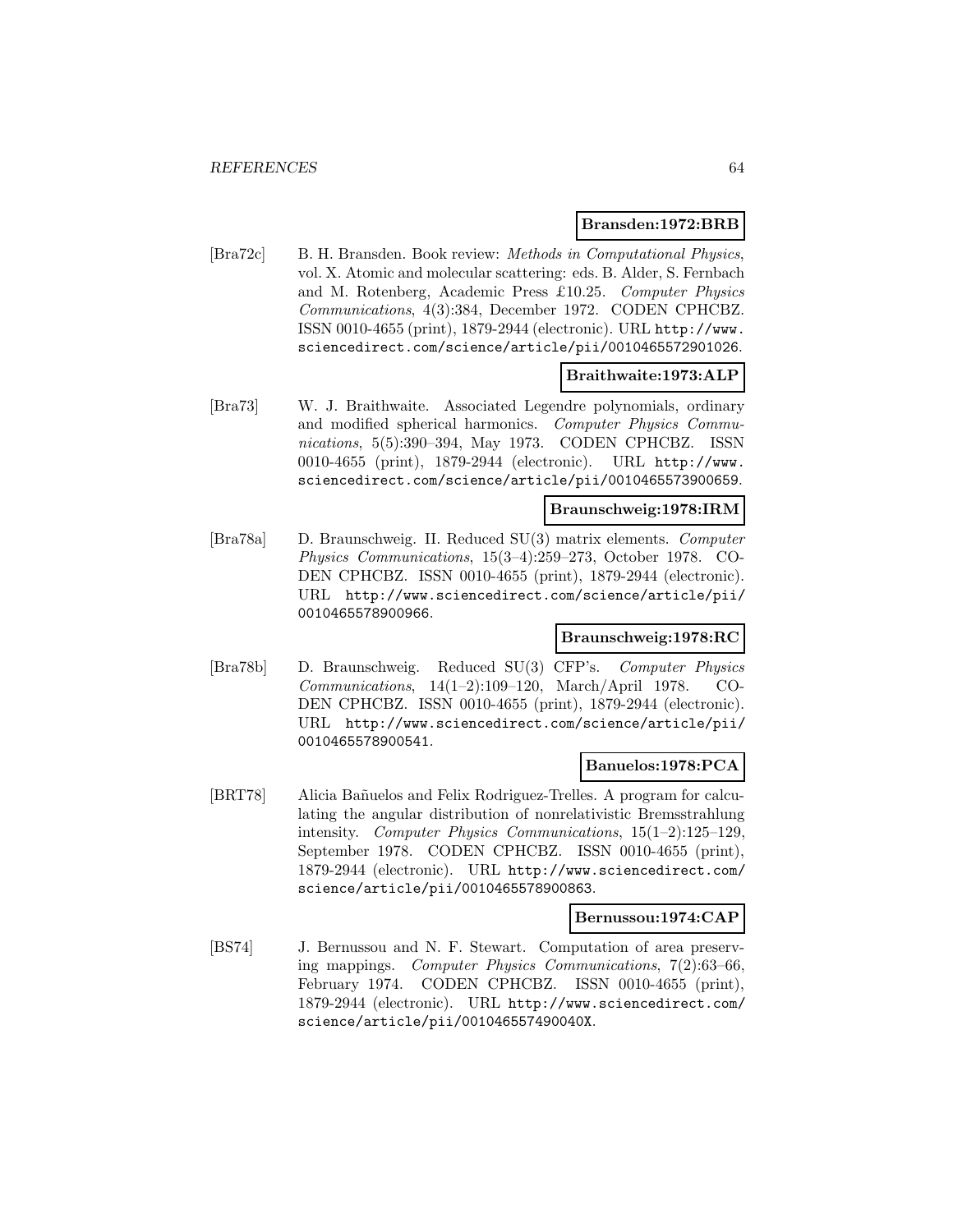## **Brandt:1975:CDT**

[BS75a] Siegmund Brandt and Hermann Schneider. Computer-drawn trajectories of particles in mutual and external fields — an application of computers in university physics teaching. Computer Physics Communications, 9(4):205–220, April 1975. CODEN CPHCBZ. ISSN 0010-4655 (print), 1879-2944 (electronic). URL http://www. sciencedirect.com/science/article/pii/0010465575900089.

## **Brocklehurst:1975:CLC**

[BS75b] M. Brocklehurst and M. Salem. Computation of line and continuum radiation from thermal radioastronomical sources. Computer Physics Communications, 9(4):258–267, April 1975. CO-DEN CPHCBZ. ISSN 0010-4655 (print), 1879-2944 (electronic). URL http://www.sciencedirect.com/science/article/pii/ 0010465575900120.

# **Brocklehurst:1977:RRL**

[BS77] M. Brocklehurst and M. Salem. Radio recombination lines from  $H^+$  regions and cold interstellar clouds: Computation of the  $b_n$ factors. Computer Physics Communications, 13(1):39–48, May 1977. CODEN CPHCBZ. ISSN 0010-4655 (print), 1879-2944 (electronic). URL http://www.sciencedirect.com/science/ article/pii/001046557790025X.

# **Bastien:1971:TMP**

[BSP71] P. L. Bastien, J. N. Snyder, and V. Pless. A track matching program for bubble chamber photographs. Computer Physics Communications, 2(7):394–419, December 1971. CODEN CPHCBZ. ISSN 0010-4655 (print), 1879-2944 (electronic). URL http://www. sciencedirect.com/science/article/pii/0010465571900336.

## **Brandt:1973:PCD**

[BTS73] Maynard A. Brandt, Donald G. Truhlar, and Richard L. Smith. Program for calculating differential and integral cross sections for quantum mechanical scattering problems from reactance or transition matrices. Computer Physics Communications, 5(6):456– 477, June 1973. CODEN CPHCBZ. ISSN 0010-4655 (print), 1879-2944 (electronic). URL http://www.sciencedirect.com/ science/article/pii/0010465573900829.

# **Brandt:1974:PAC**

[BTS74] Maynard A. Brandt, Donald G. Truhlar, and Richard L. Smith. Program ACRL to calculate differential and integral cross sec-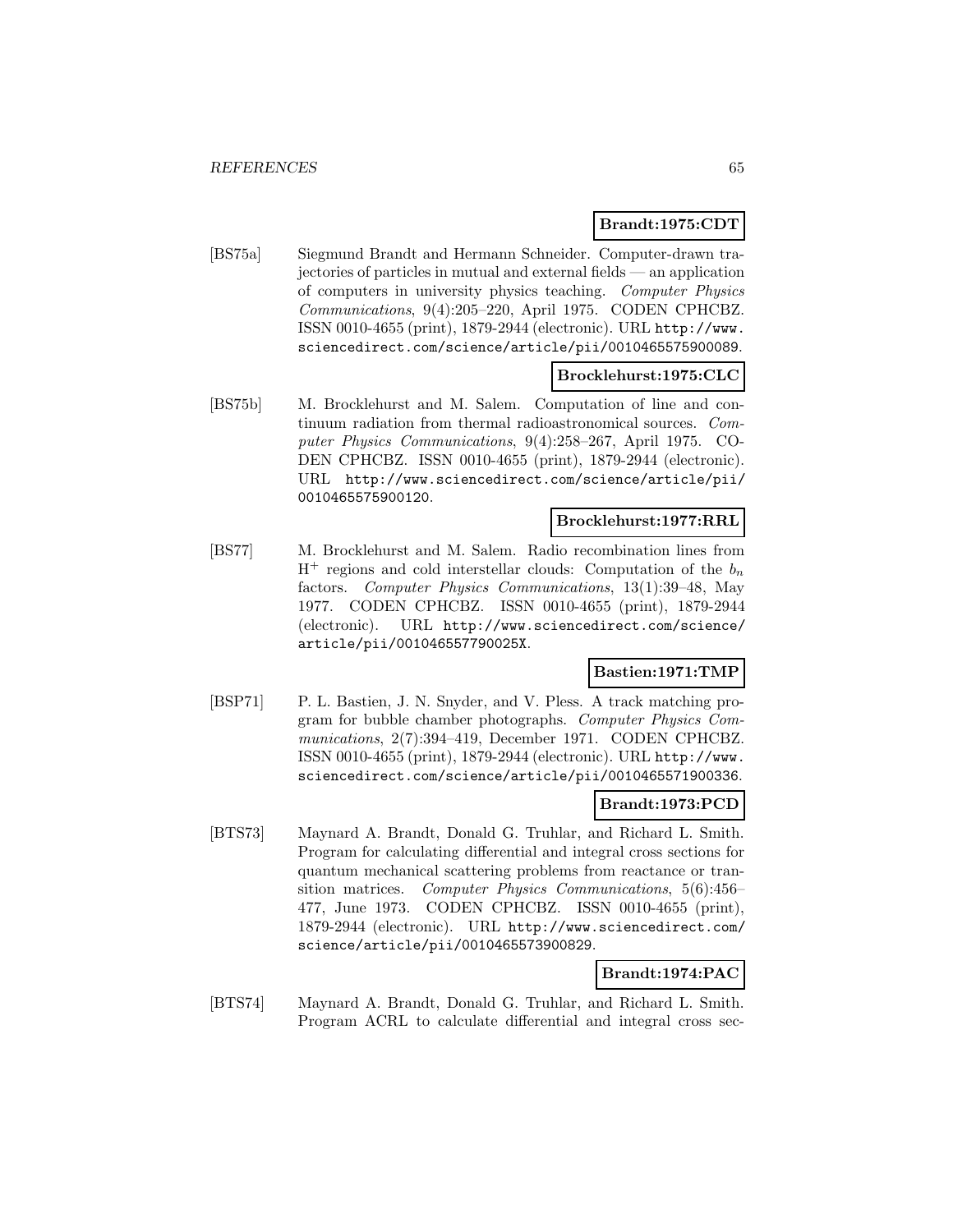tions adapted to run on IBM computers. Computer Physics Communications, 7(3):172–173, March 1974. CODEN CPHCBZ. ISSN 0010-4655 (print), 1879-2944 (electronic). URL http://www. sciencedirect.com/science/article/pii/0010465574900071.

# **Buneman:1976:AEE**

[Bun76] O. Buneman. The advance from 2D electrostatic to 3D electromagnetic particle simulation. Computer Physics Communications, 12(1):21–31, September/October 1976. CODEN CPHCBZ. ISSN 0010-4655 (print), 1879-2944 (electronic). URL http://www. sciencedirect.com/science/article/pii/0010465576900072.

## **Burke:1970:E**

[Bur70a] P. G. Burke. Editorial. Computer Physics Communications, 1(6): 379, December 1970. CODEN CPHCBZ. ISSN 0010-4655 (print), 1879-2944 (electronic). URL http://www.sciencedirect.com/ science/article/pii/0010465570900111.

## **Burke:1970:EPA**

[Bur70b] P. G. Burke. Editorial: Program annotation. Computer Physics Communications, 1(3):141–150, January 1970. CODEN CPHCBZ. ISSN 0010-4655 (print), 1879-2944 (electronic). URL http://www. sciencedirect.com/science/article/pii/0010465570900019.

## **Burke:1970:PCG**

[Bur70c] P. G. Burke. A program to calculate a general recoupling coefficient. Computer Physics Communications, 1(4):241–250, April 1970. CODEN CPHCBZ. ISSN 0010-4655 (print), 1879-2944 (electronic). URL http://www.sciencedirect.com/science/ article/pii/0010465570900408.

# **Burke:1972:BRB**

[Bur72a] P. G. Burke. Book review: The Padé approximant in theoretical physics: eds. G. A. Baker, Jr. and J. L. Gammel, Academic Press, £8.15. Computer Physics Communications, 3(3): 272, April/May 1972. CODEN CPHCBZ. ISSN 0010-4655 (print), 1879-2944 (electronic). URL http://www.sciencedirect.com/ science/article/pii/0010465572900732.

## **Burke:1972:E**

[Bur72b] P. G. Burke. Editorial. Computer Physics Communications, 4 (1):v, October 1972. CODEN CPHCBZ. ISSN 0010-4655 (print),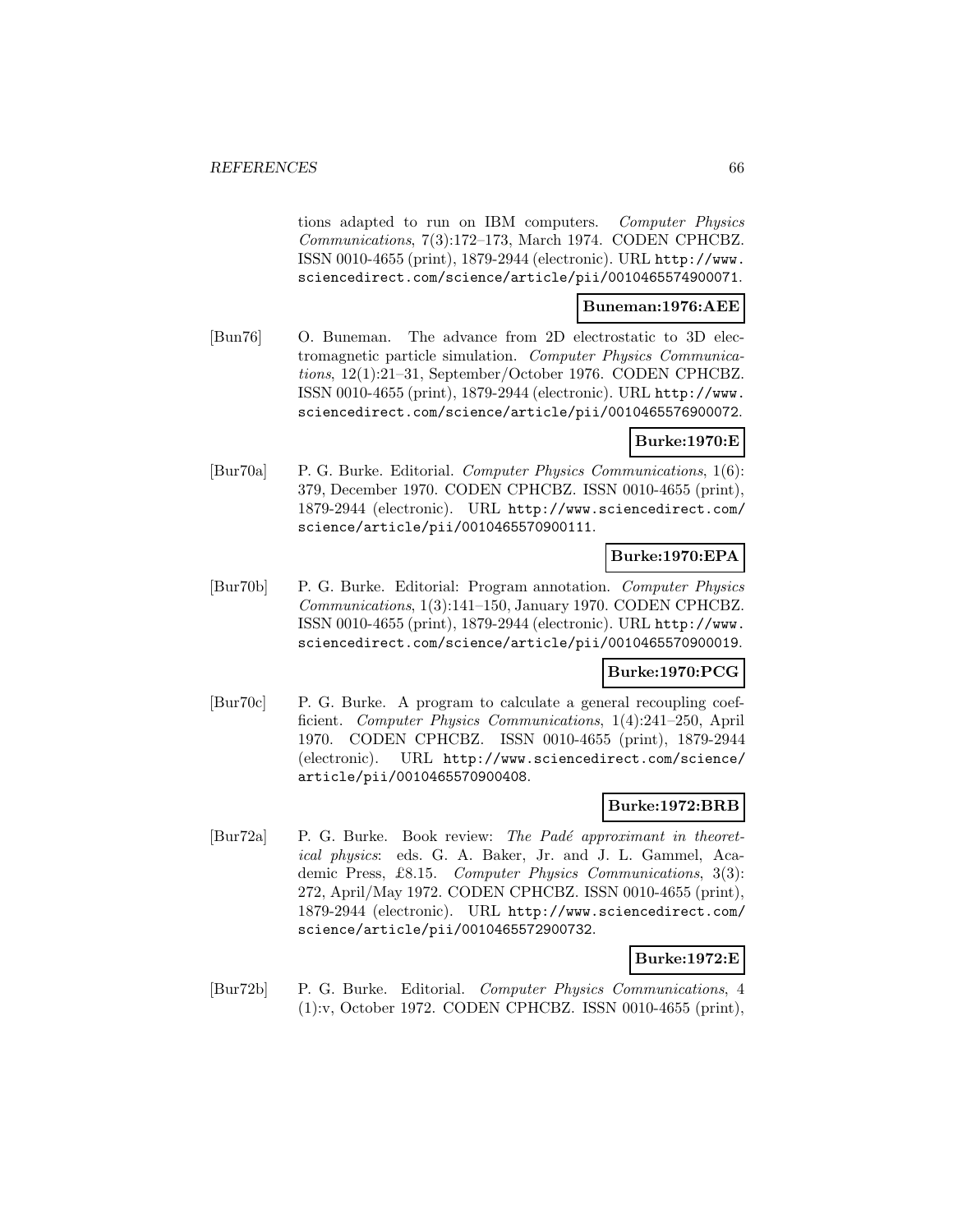1879-2944 (electronic). URL http://www.sciencedirect.com/ science/article/pii/0010465572900215.

# **Burke:1972:ICA**

[Bur72c] P. G. Burke. The impact of computers on atomic physics. Computer Physics Communications, 3(S1):1–13, September 1972. CO-DEN CPHCBZ. ISSN 0010-4655 (print), 1879-2944 (electronic). URL http://www.sciencedirect.com/science/article/pii/ 0010465572901105.

# **Burke:1973:MMA**

[Bur73] P. G. Burke. The R-matrix method in atomic physics. Computer Physics Communications, 6(6):288–302, December 1973. CO-DEN CPHCBZ. ISSN 0010-4655 (print), 1879-2944 (electronic). URL http://www.sciencedirect.com/science/article/pii/ 0010465573900386.

## **Burke:1974:E**

[Bur74] P. G. Burke. Editorial. Computer Physics Communications, 8(1): iii–iv, August 1974. CODEN CPHCBZ. ISSN 0010-4655 (print), 1879-2944 (electronic). URL http://www.sciencedirect.com/ science/article/pii/0010465574900782.

## **Burke:1979:P**

[Bur79] P. G. Burke. Preface. Computer Physics Communications, 17(1–2): xi, April/May 1979. CODEN CPHCBZ. ISSN 0010-4655 (print), 1879-2944 (electronic). URL http://www.sciencedirect.com/ science/article/pii/0010465579900638.

# **Buttle:1978:DPH**

[But78] P. J. A. Buttle. DWBA program for heavy ion transfer reactions. Computer Physics Communications, 14(1–2):133–143, March/April 1978. CODEN CPHCBZ. ISSN 0010-4655 (print), 1879-2944 (electronic). URL http://www.sciencedirect.com/ science/article/pii/0010465578900565.

#### **Canut-Amoros:1970:SCP**

[CA70] Marisa Canut-Amoros. STLPLT — Calcomp plot of crystallographic projections of Laue photographs. Computer Physics Communications, 1(5):293–305, September 1970. CODEN CPHCBZ. ISSN 0010-4655 (print), 1879-2944 (electronic). URL http://www. sciencedirect.com/science/article/pii/0010465570900317.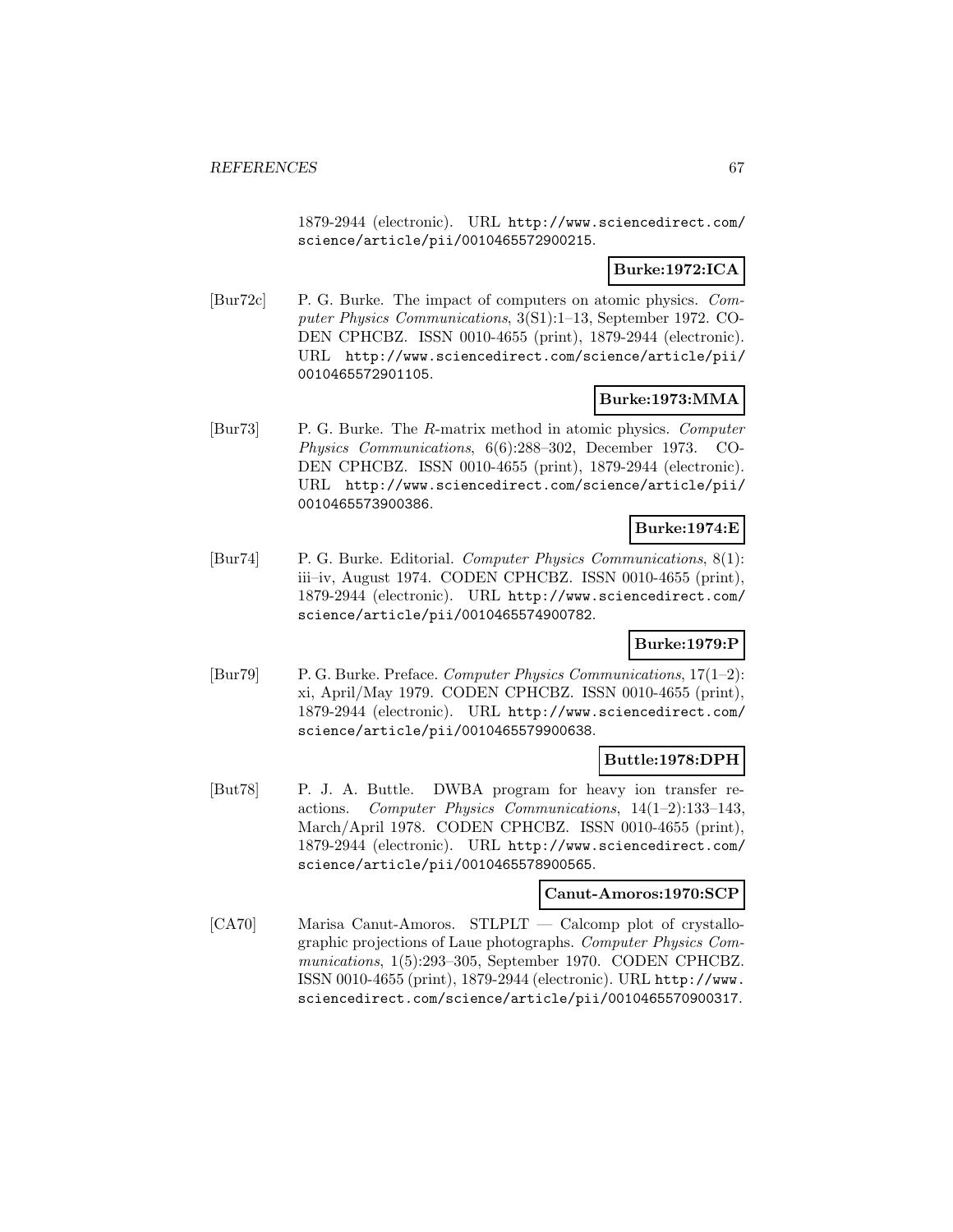## **Calmet:1972:RAC**

[Cal72] Jacques Calmet. A REDUCE approach to the calculation of Feynman diagrams. Computer Physics Communications, 4(2):199–204, November 1972. CODEN CPHCBZ. ISSN 0010-4655 (print), 1879-2944 (electronic). URL http://www.sciencedirect.com/ science/article/pii/0010465572900082.

# **Callaway:1973:POM**

[Cal73] J. Callaway. Polarized orbital methods. Computer Physics Communications, 6(6):265-274, December 1973. CODEN CPHCBZ. ISSN 0010-4655 (print), 1879-2944 (electronic). URL http://www. sciencedirect.com/science/article/pii/0010465573900362.

## **Campbell:1970:LAP**

[Cam70] J. A. Campbell. LISP and its applications to physical problems. Computer Physics Communications, 1(4):251–264, April 1970. CODEN CPHCBZ. ISSN 0010-4655 (print), 1879-2944 (electronic). URL http://www.sciencedirect.com/science/ article/pii/001046557090041X.

## **Cameron:1972:BRB**

[Cam72] I. G. Cameron. Book review: Lecture Notes in Physics 8, Proceedings of the Second International Conference on Numerical Methods in Fluid Dynamics: ed. M. Holt, Springer-Verlag \$7.70. Computer Physics Communications, 3(3):273–274, April/ May 1972. CODEN CPHCBZ. ISSN 0010-4655 (print), 1879-2944 (electronic). URL http://www.sciencedirect.com/science/ article/pii/0010465572900756.

## **Campbell:1975:DSS**

[Cam75a] J. B. Campbell. Determination of SSOR-SI iteration parameters. Computer Physics Communications, 10(3):194–202, September 1975. CODEN CPHCBZ. ISSN 0010-4655 (print), 1879-2944 (electronic). URL http://www.sciencedirect.com/science/ article/pii/0010465575900065.

## **Campbell:1975:PPD**

[Cam75b] J. B. Campbell. A program package for the Dirichlet problem with axially symmetric boundary conditions. Computer Physics Communications, 9(5):283–296, May 1975. CODEN CPHCBZ. ISSN 0010-4655 (print), 1879-2944 (electronic). URL http://www. sciencedirect.com/science/article/pii/0010465575900806.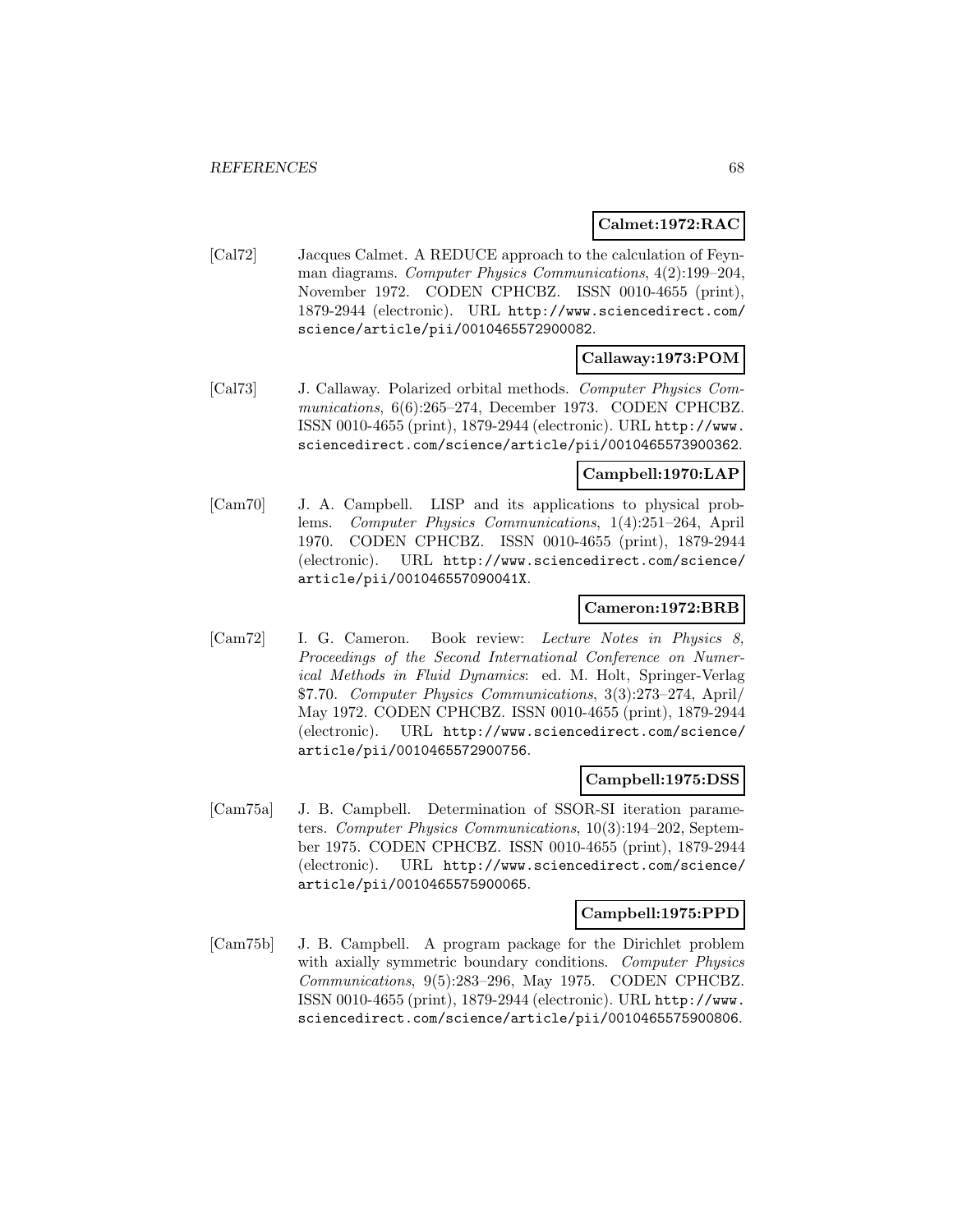# **Campbell:1979:BFR**

[Cam79] J. B. Campbell. Bessel functions  $J_{\nu}(x)$  and  $Y_{\nu}(x)$  of real order and real argument. Computer Physics Communications, 18(1):133–142, September 1979. CODEN CPHCBZ. ISSN 0010-4655 (print), 1879-2944 (electronic). URL http://www.sciencedirect.com/ science/article/pii/0010465579900304.

## **Christiansen:1974:MOD**

[CAR74] J. P. Christiansen, D. E. T. F. Ashby, and K. V. Roberts. MEDUSA a one-dimensional laser fusion code. Computer Physics Communications, 7(5):271–287, May 1974. CODEN CPHCBZ. ISSN 0010-4655 (print), 1879-2944 (electronic). URL http://www. sciencedirect.com/science/article/pii/0010465574900277.

## **Casimir:1972:ICI**

[Cas72] H. B. G. Casimir. Impact of computers on industrial research and development. Computer Physics Communications, 3(S1):174– 178, September 1972. CODEN CPHCBZ. ISSN 0010-4655 (print), 1879-2944 (electronic). URL http://www.sciencedirect.com/ science/article/pii/0010465572901269.

# **Cheung:1977:GCR**

[CB77] L. M. Cheung and D. M. Bishop. The group-coordinate relaxation method for solving the generalized eigenvalue problem for large real-symmetric matrices. Computer Physics Communications, 13 (4):247–250, November/December 1977. CODEN CPHCBZ. ISSN 0010-4655 (print), 1879-2944 (electronic). URL http://www. sciencedirect.com/science/article/pii/0010465577900030.

# **Cohen:1978:PCS**

[CB78] I. Cohen and F. Bark. Perturbation calculations for the spinup problem using Reduce. Computer Physics Communications, 14(5–6):319–326, July/August 1978. CODEN CPHCBZ. ISSN 0010-4655 (print), 1879-2944 (electronic). URL http://www. sciencedirect.com/science/article/pii/0010465578900024.

# **Ciulli:1979:GAE**

[CC79] M. Ciulli and S. Ciulli. A guide to analytic extrapolations: Part I: a program for optimal extrapolation to interior points. Computer Physics Communications, 18(2):215–244, October/ November 1979. CODEN CPHCBZ. ISSN 0010-4655 (print), 1879-2944 (electronic). URL http://www.sciencedirect.com/ science/article/pii/0010465579901152.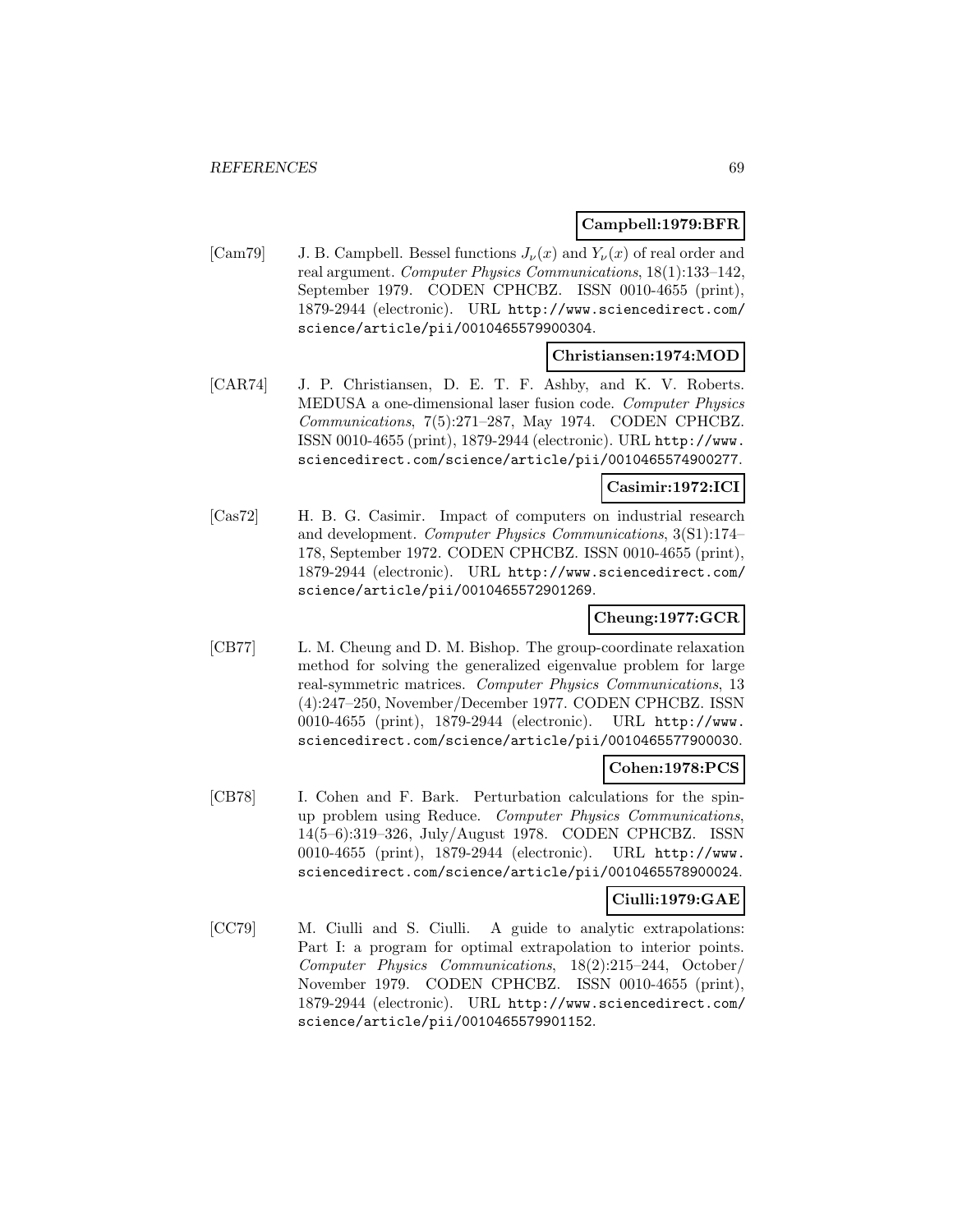### **Chernysheva:1976:SCF**

[CCR76] L. V. Chernysheva, N. A. Cherepkov, and V. Radojević. Self-consistent field Hartree–Fock program for atoms. Computer Physics Communications, 11(1):57–73, January/February 1976. CODEN CPHCBZ. ISSN 0010-4655 (print), 1879-2944 (electronic). URL http://www.sciencedirect.com/science/ article/pii/0010465576900400.

## **Chernysheva:1979:FCH**

[CCR79] L. V. Chernysheva, N. A. Cherepkov, and V. Radojević. Frozen core Hartree–Fock program for atomic discrete and continuous states. Computer Physics Communications, 18(1):87–100, September 1979. CODEN CPHCBZ. ISSN 0010-4655 (print), 1879-2944 (electronic). URL http://www.sciencedirect.com/science/ article/pii/0010465579900262.

### **Chamayou:1975:ASD**

[CE75] J. M. F. Chamayou and M. E. A. El Tom. On the approximate solution of the delay integral equation of the statistical theory of radiation damage. Computer Physics Communications, 9(3):131– 140, March 1975. CODEN CPHCBZ. ISSN 0010-4655 (print), 1879-2944 (electronic). URL http://www.sciencedirect.com/ science/article/pii/0010465575901022.

### **Christiansen:1971:DTD**

[CH71a] J. P. Christiansen and R. W. Hockney. Delsqphi, a two-dimensional Poisson-solver program. Computer Physics Communications, 2(3): 139–156, April 1971. CODEN CPHCBZ. ISSN 0010-4655 (print), 1879-2944 (electronic). URL http://www.sciencedirect.com/ science/article/pii/0010465571900464.

#### **Christiansen:1971:FFF**

[CH71b] J. P. Christiansen and R. W. Hockney. Four67, a Fast Fourier Transform package. Computer Physics Communications, 2(3):127– 138, April 1971. CODEN CPHCBZ. ISSN 0010-4655 (print), 1879-2944 (electronic). URL http://www.sciencedirect.com/ science/article/pii/0010465571900452.

#### **Cuperman:1974:NCM**

[CH74] S. Cuperman and A. Harten. A numerical code for multiple "water bag" gravitional systems. Computer Physics Communications, 8(4):307–319, November 1974. CODEN CPHCBZ. ISSN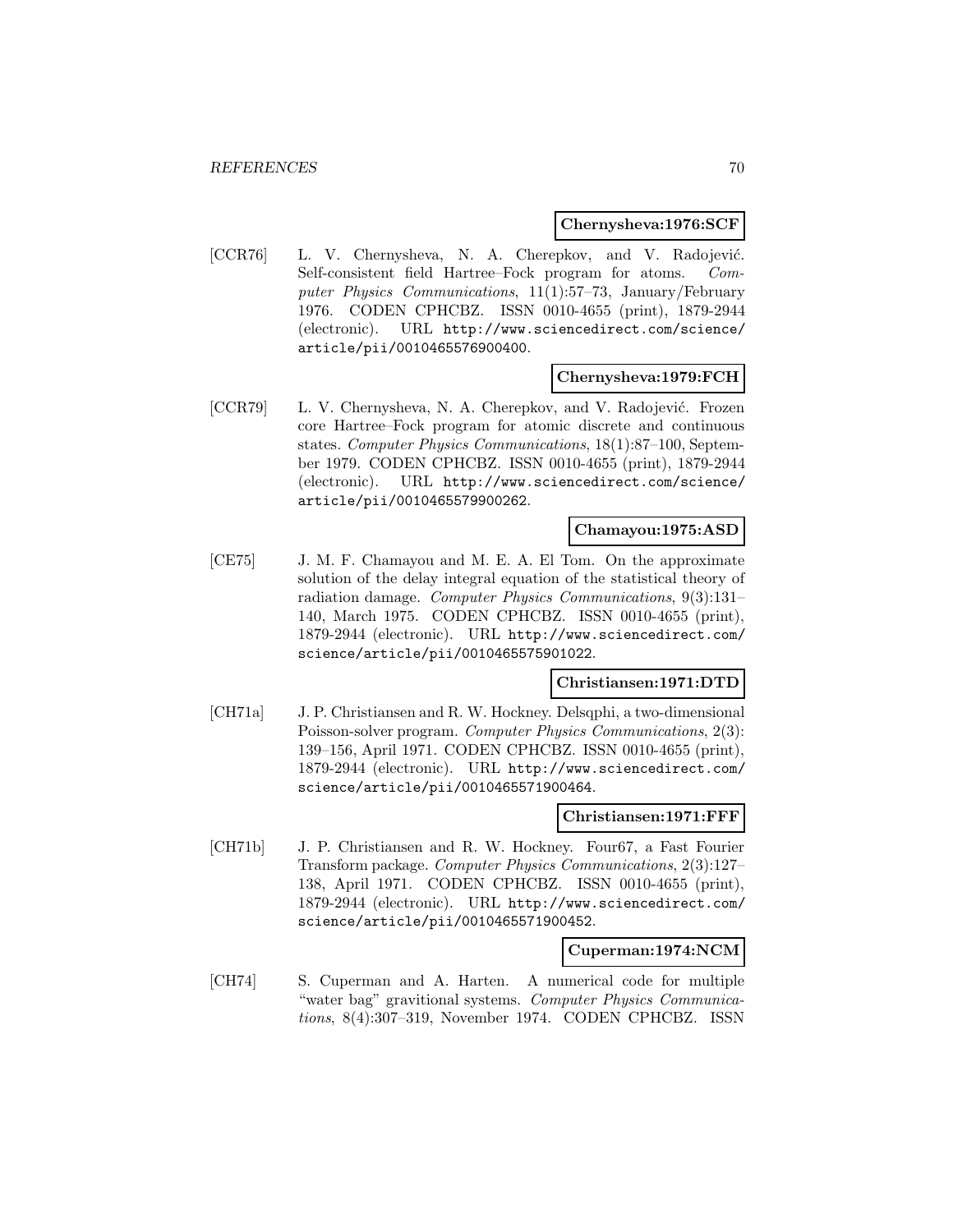0010-4655 (print), 1879-2944 (electronic). URL http://www. sciencedirect.com/science/article/pii/0010465574900204.

## **Crennell:1975:KFI**

[CH75] D. J. Crennell and D. E. Hall. Kinematic fitting: An improved method for convergence. Computer Physics Communications, 9(2): 79–84, February 1975. CODEN CPHCBZ. ISSN 0010-4655 (print), 1879-2944 (electronic). URL http://www.sciencedirect.com/ science/article/pii/0010465575900247.

# **Charney:1972:ICM**

[Cha72] Jule Charney. Impact of computers on meteorology. Computer Physics Communications, 3(S1):117–126, September 1972. CO-DEN CPHCBZ. ISSN 0010-4655 (print), 1879-2944 (electronic). URL http://www.sciencedirect.com/science/article/pii/ 0010465572901191.

## **Chandra:1973:GPS**

[Cha73] N. Chandra. A general program to study the scattering of particles by solving coupled inhomogeneous second-order differential equations. Computer Physics Communications, 5(6):417– 429, June 1973. CODEN CPHCBZ. ISSN 0010-4655 (print), 1879-2944 (electronic). URL http://www.sciencedirect.com/ science/article/pii/0010465573900799.

# **Chang:1974:PER**

[Cha74] J. J. Chang. A program to evaluate the reduced matrix elements of one-particle tensor operators for the configurations in JJ - coupling. Computer Physics Communications, 7(4):225– 234, April 1974. CODEN CPHCBZ. ISSN 0010-4655 (print), 1879-2944 (electronic). URL http://www.sciencedirect.com/ science/article/pii/0010465574900927.

## **Chamayou:1975:BSF**

[Cha75] J. M. F. Chamayou. Bicubic spline function approximation of the solution of the fast-neutron transport equation. Computer Physics Communications, 10(5):282–291, November 1975. CO-DEN CPHCBZ. ISSN 0010-4655 (print), 1879-2944 (electronic). URL http://www.sciencedirect.com/science/article/pii/ 0010465575900983.

# **Chamayou:1976:AKR**

[Cha76] J. M. F. Chamayou. Algorithms for the Kac and Renyi tests. Computer Physics Communications, 12(2):173–178, November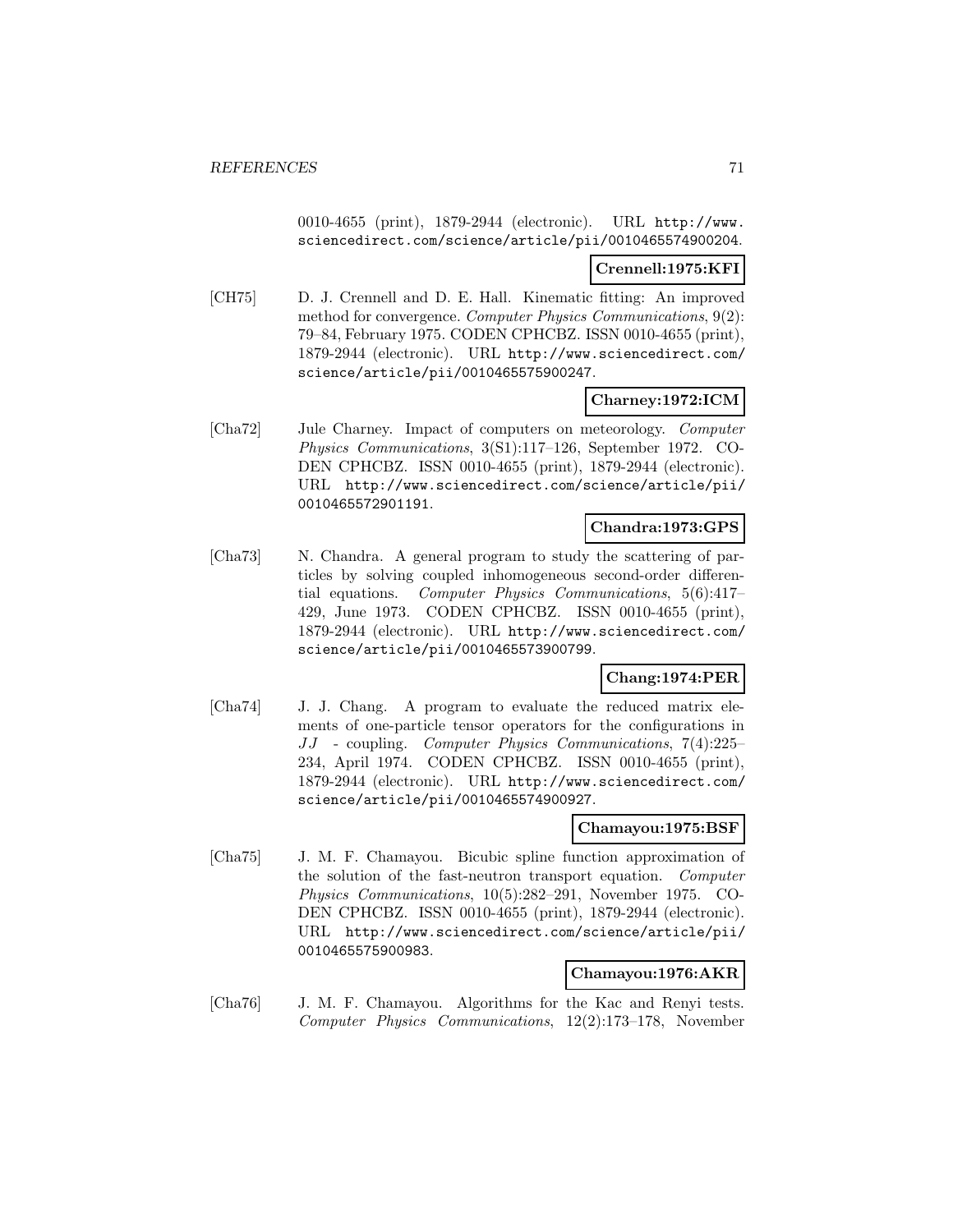1976. CODEN CPHCBZ. ISSN 0010-4655 (print), 1879-2944 (electronic). URL http://www.sciencedirect.com/science/ article/pii/0010465576900667.

# **Chen:1973:FTC**

[Che73] Joseph C. Y. Chen. Faddeev-type coupled equations. Computer Physics Communications, 6(6):336–346, December 1973. CO-DEN CPHCBZ. ISSN 0010-4655 (print), 1879-2944 (electronic). URL http://www.sciencedirect.com/science/article/pii/ 0010465573900428.

# **Chisholm:1972:GKA**

[Chi72] J. S. R. Chisholm. Generalisation of the Kahane algorithm for scalar products of λ-matrices. Computer Physics Communications, 4(2):205–207, November 1972. CODEN CPHCBZ. ISSN 0010-4655 (print), 1879-2944 (electronic). URL http://www. sciencedirect.com/science/article/pii/0010465572900094.

# **Chivers:1973:NVPa**

[Chi73a] Alfred T. Chivers. A new version of the program to compute the asymptotic solution of coupled equations for electron scattering. Computer Physics Communications, 5(6):416, June 1973. CODEN CPHCBZ. ISSN 0010-4655 (print), 1879-2944 (electronic). URL http://www.sciencedirect.com/science/ article/pii/0010465573900787.

## **Chivers:1973:NVPb**

[Chi73b] Alfred T. Chivers. A new version of the program to compute the fractional parentage coefficients for equivalent d shell electrons. Computer Physics Communications, 6(2):88, August 1973. CODEN CPHCBZ. ISSN 0010-4655 (print), 1879-2944 (electronic). URL http://www.sciencedirect.com/science/ article/pii/0010465573900544.

## **Collins:1973:EPW**

[CHMM73] P. A. Collins, B. J. Hartley, R. W. Moore, and K. J. M. Moriarty. An efficient partial-wave analyser for the absorption model. Computer Physics Communications, 5(5):349–364, May 1973. CODEN CPHCBZ. ISSN 0010-4655 (print), 1879-2944 (electronic). URL http://www.sciencedirect.com/science/ article/pii/0010465573900623.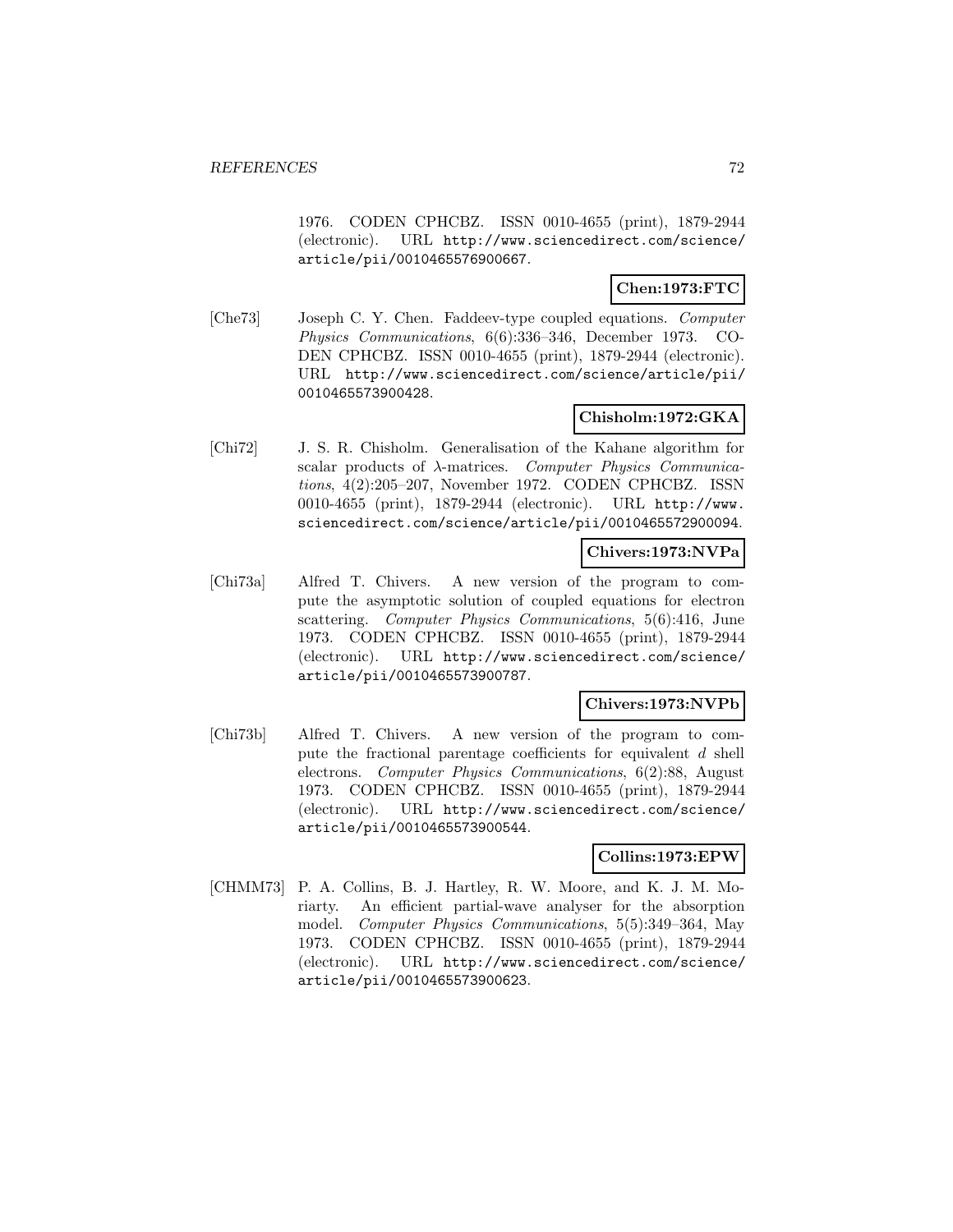### **Choudry:1970:IRT**

[Cho70] A. Choudry. Isometric representation of two-dimensional matrices. Computer Physics Communications, 1(4):277–280, April 1970. CODEN CPHCBZ. ISSN 0010-4655 (print), 1879-2944 (electronic). URL http://www.sciencedirect.com/science/ article/pii/0010465570900433.

#### **Christensen:1974:CSP**

[Chr74a] E. R. Christensen. Computer simulation of photons in spheric media for density gauges. Computer Physics Communications, 7(4): 192–199, April 1974. CODEN CPHCBZ. ISSN 0010-4655 (print), 1879-2944 (electronic). URL http://www.sciencedirect.com/ science/article/pii/0010465574900885.

#### **Christensen:1974:MCS**

[Chr74b] E. R. Christensen. Monte Carlo simulation of photons in twolayered media for density gauges. Computer Physics Communications, 7(4):185–191, April 1974. CODEN CPHCBZ. ISSN 0010-4655 (print), 1879-2944 (electronic). URL http://www. sciencedirect.com/science/article/pii/0010465574900873.

#### **Christiansen:1975:BRB**

[Chr75a] J. P. Christiansen. Book review: Proceedings of the Fourth International Conference on Numerical Methods in Fluid Dynamics: edited by R. D. Richtmeyer, Springer-Verlag, 1975. \$15.20. Computer Physics Communications, 10(4):258, October 1975. CODEN CPHCBZ. ISSN 0010-4655 (print), 1879-2944 (electronic). URL http://www.sciencedirect.com/science/ article/pii/0010465575900727.

#### **Cowler:1975:CDR**

[CHR75b] M. S. Cowler, N. E. Hoskin, and A. G. Rowlinson. Calculation of the dynamic response of reactor containment systems to full core explosions. Computer Physics Communications, 9(2):69– 78, February 1975. CODEN CPHCBZ. ISSN 0010-4655 (print), 1879-2944 (electronic). URL http://www.sciencedirect.com/ science/article/pii/0010465575900235.

**Cameron:1978:CCS**

[CHW<sup>+</sup>78] I. G. Cameron, B. C. Hankin, A. G. P. Warham, A. Benuzzi, and A. Yerkess. The computer code SEURBNUK-2 for fast reactor containment safety studies. Computer Physics Communications,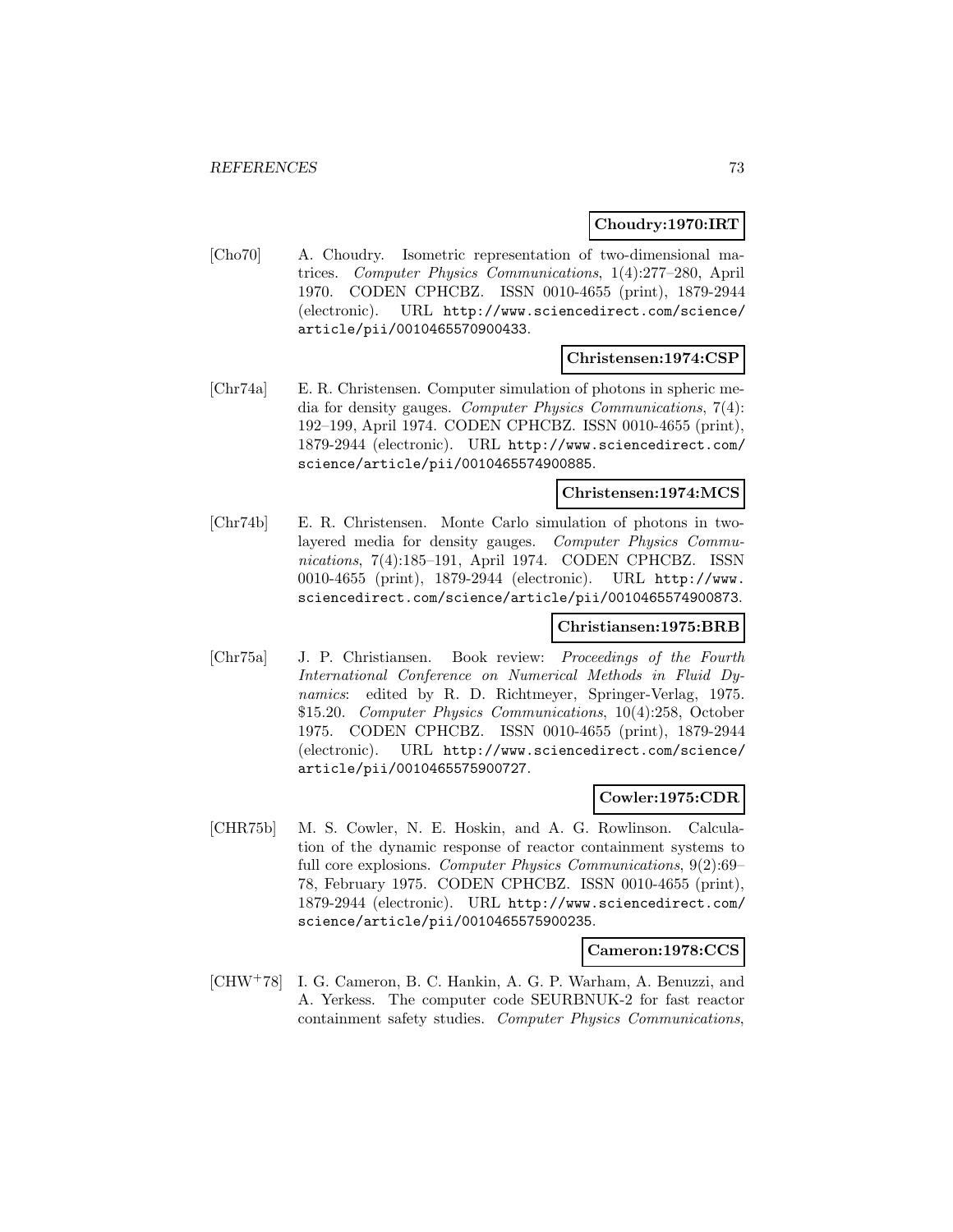13(5–6):297–310, January/February 1978. CODEN CPHCBZ. ISSN 0010-4655 (print), 1879-2944 (electronic). URL http://www. sciencedirect.com/science/article/pii/0010465578900279.

### **Chirikov:1973:NES**

[CIT73] B. V. Chirikov, F. M. Izrailev, and V. A. Tayursky. Numerical experiments on the statistical behaviour of dynamical systems with a few degrees of freedom. Computer Physics Communications, 5(1): 11–16, January 1973. CODEN CPHCBZ. ISSN 0010-4655 (print), 1879-2944 (electronic). URL http://www.sciencedirect.com/ science/article/pii/0010465573900039.

## **Clarkson:1971:ELS**

[CJ71] R. G. Clarkson and Nelson Jarmie. Energy-loss straggling of heavy charged particles. Computer Physics Communications, 2(7):433– 442, December 1971. CODEN CPHCBZ. ISSN 0010-4655 (print), 1879-2944 (electronic). URL http://www.sciencedirect.com/ science/article/pii/0010465571900361.

# **Cotterill:1973:MMT**

[CKM<sup>+</sup>73] R. M. J. Cotterill, W. Damgaard Kristensen, J. W. Martin, L. Børsting Pedersen, and K. J. Jensen. Melting of microcrystals in two dimensions: a molecular dynamics simulation. Computer Physics Communications, 5(1):28–31, January 1973. CODEN CPHCBZ. ISSN 0010-4655 (print), 1879-2944 (electronic). URL http://www.sciencedirect.com/science/ article/pii/0010465573900064.

# **Connor:1979:QSS**

[CL79] J. N. L. Connor and A. Laganá. Quasiclassical smooth sampling study of threshold behaviour for the collinear reaction  $X + F_2$  $\rightarrow$  XF + F (X = Mu, H, D, T). Computer Physics Communications, 17(1–2):145–148, April/May 1979. CODEN CPHCBZ. ISSN 0010-4655 (print), 1879-2944 (electronic). URL http://www. sciencedirect.com/science/article/pii/0010465579900766.

# **Clark:1978:ICC**

[Cla78] Robert E. H. Clark. Intermediate coupling collision strengths from LS coupled R-matrix elements. Computer Physics Communications, 16(1):119–127, December 1978. CODEN CPHCBZ. ISSN 0010-4655 (print), 1879-2944 (electronic). URL http://www. sciencedirect.com/science/article/pii/0010465578901157.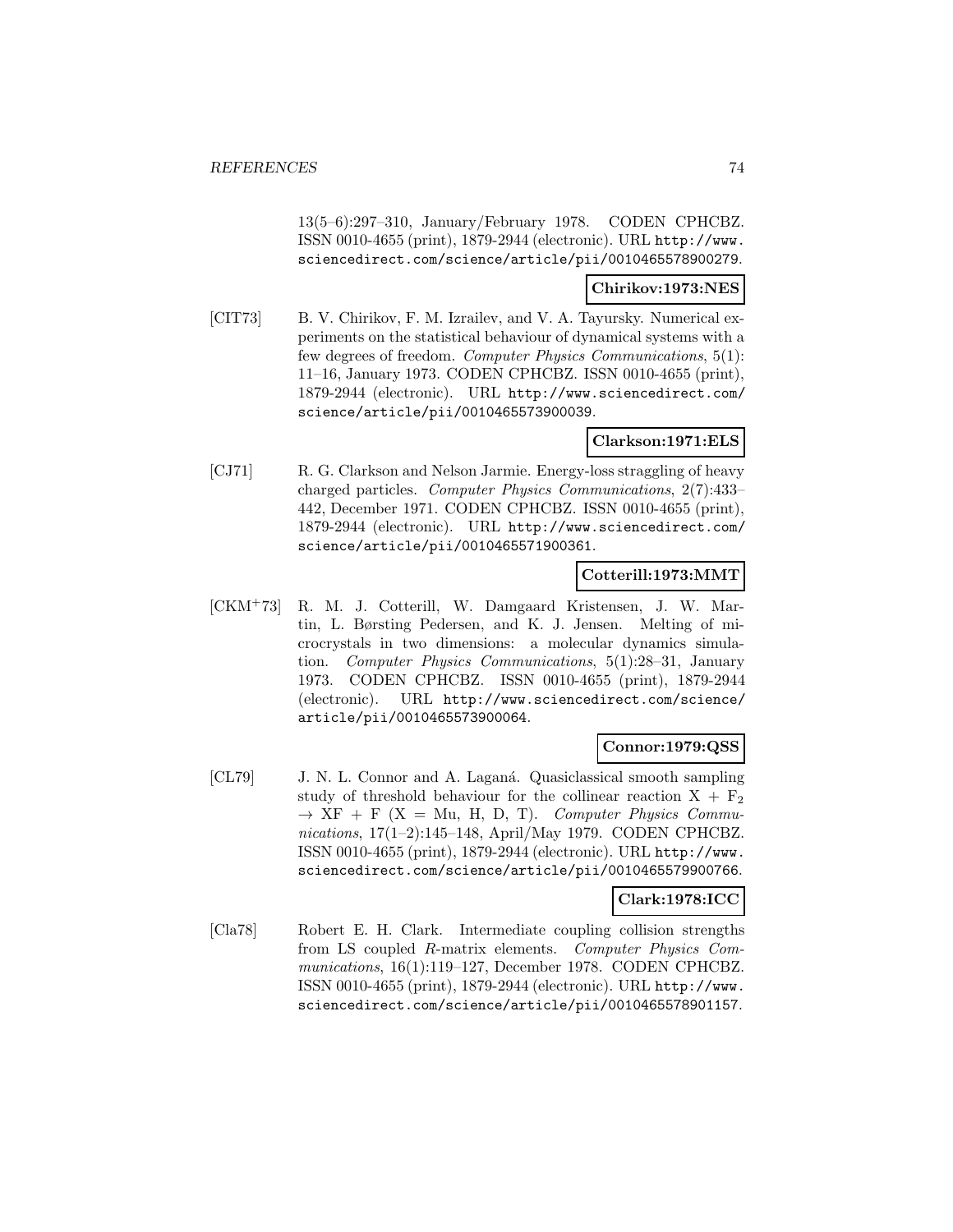#### **Conneely:1970:CPC**

[CLS<sup>+</sup>70] M. J. Conneely, L. Lipsky, K. Smith, P. G. Burke, and R. J. W. Henry. A computer program for the calculation of electron scattering and photoionization cross sections of atomic systems with configuration  $(np)^q$ . Computer Physics Communications, 1(5):306– 324, September 1970. CODEN CPHCBZ. ISSN 0010-4655 (print), 1879-2944 (electronic). URL http://www.sciencedirect.com/ science/article/pii/0010465570900329.

## **Christie:1979:BSI**

[CM79] M. A. Christie and K. J. M. Moriarty. A bicubic spline interpolation of unequally spaced data. Computer Physics Communications, 17(4):357–364, July/August 1979. CODEN CPHCBZ. ISSN 0010-4655 (print), 1879-2944 (electronic). URL http://www. sciencedirect.com/science/article/pii/0010465579900985.

# **Calinon:1977:SPE**

[CMS77] R. Calinon, D. Merlini, and R. R. Sari. On the h-stability property and energy of Wigner lattices in the one component classical plasma: a numerical analysis. Computer Physics Communications, 13(1):1–8, May 1977. CODEN CPHCBZ. ISSN 0010-4655 (print), 1879-2944 (electronic). URL http://www.sciencedirect.com/ science/article/pii/0010465577900200.

## **Clayton:1974:BAB**

[CMW74] J. Clayton, R. Matthews, and N. West. BATMAN — an automatic batch processing system. Computer Physics Communications, 8(3):143–148, October 1974. CODEN CPHCBZ. ISSN 0010-4655 (print), 1879-2944 (electronic). URL http://www. sciencedirect.com/science/article/pii/0010465574900952.

# **Casilio:1973:AFV**

[CN73] John M. Casilio and M. E. Noz. Analytic formulation of SU(3) vector coupling coefficients for n particles. Computer Physics Communications, 5(5):365–378, May 1973. CODEN CPHCBZ. ISSN 0010-4655 (print), 1879-2944 (electronic). URL http://www. sciencedirect.com/science/article/pii/0010465573900635.

#### **Cohen:1971:DSS**

[Coh71] Stanley Cohen. The Delphi–speakeasy system. I. Overall description. Computer Physics Communications, 2(1):1–10, January 1971. CODEN CPHCBZ. ISSN 0010-4655 (print), 1879-2944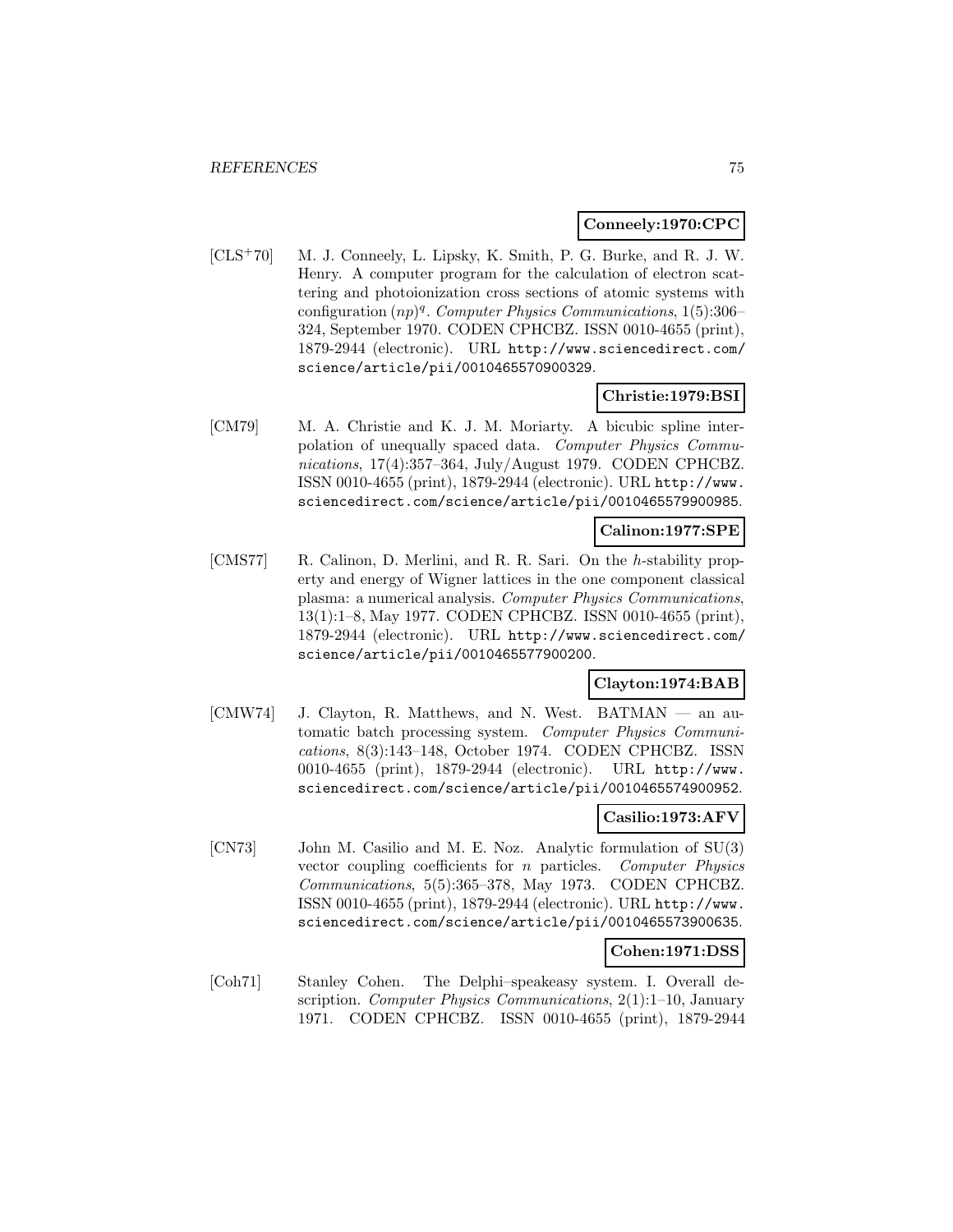(electronic). URL http://www.sciencedirect.com/science/ article/pii/0010465571900087.

## **Collocott:1977:NSK**

[Col77] S. J. Collocott. Numerical solution of Kramers–Kronig transforms by a Fourier method. Computer Physics Communications, 13(3): 203–206, September/October 1977. CODEN CPHCBZ. ISSN 0010-4655 (print), 1879-2944 (electronic). URL http://www. sciencedirect.com/science/article/pii/0010465577900145.

# **Comfort:1978:FES**

[Com78] J. R. Comfort. Fitting elastic-scattering cross sections with coupled channels. Computer Physics Communications, 16(1):35–42, December 1978. CODEN CPHCBZ. ISSN 0010-4655 (print), 1879-2944 (electronic). URL http://www.sciencedirect.com/ science/article/pii/0010465578901066.

# **Connor:1979:RMC**

[Con79] J. N. L. Connor. Reactive molecular collision calculations. Computer Physics Communications, 17(1–2):117–143, April/May 1979. CODEN CPHCBZ. ISSN 0010-4655 (print), 1879-2944 (electronic). URL http://www.sciencedirect.com/science/ article/pii/0010465579900754.

# **Copley:1974:MCC**

[Cop74] J. R. D. Copley. Monte Carlo calculation of multiple scattering effects in thermal neutron scattering experiments. Computer Physics Communications, 7(6):289–317, June 1974. CODEN CPHCBZ. ISSN 0010-4655 (print), 1879-2944 (electronic). URL http://www. sciencedirect.com/science/article/pii/0010465574900289.

#### **Copley:1975:MCCa**

[Cop75a] J. R. D. Copley. Monte Carlo calculation of multiple scattering effects in thermal neutron scattering experiments: Modification to SLAB geometry. Computer Physics Communications, 9(1):59– 63, January 1975. CODEN CPHCBZ. ISSN 0010-4655 (print), 1879-2944 (electronic). URL http://www.sciencedirect.com/ science/article/pii/0010465575900570.

# **Copley:1975:MCCb**

[Cop75b] J. R. D. Copley. Monte Carlo calculations of multiple scattering effects in thermal neutron scattering experiments: Modification to horizontal cylinder geometry. Computer Physics Commu-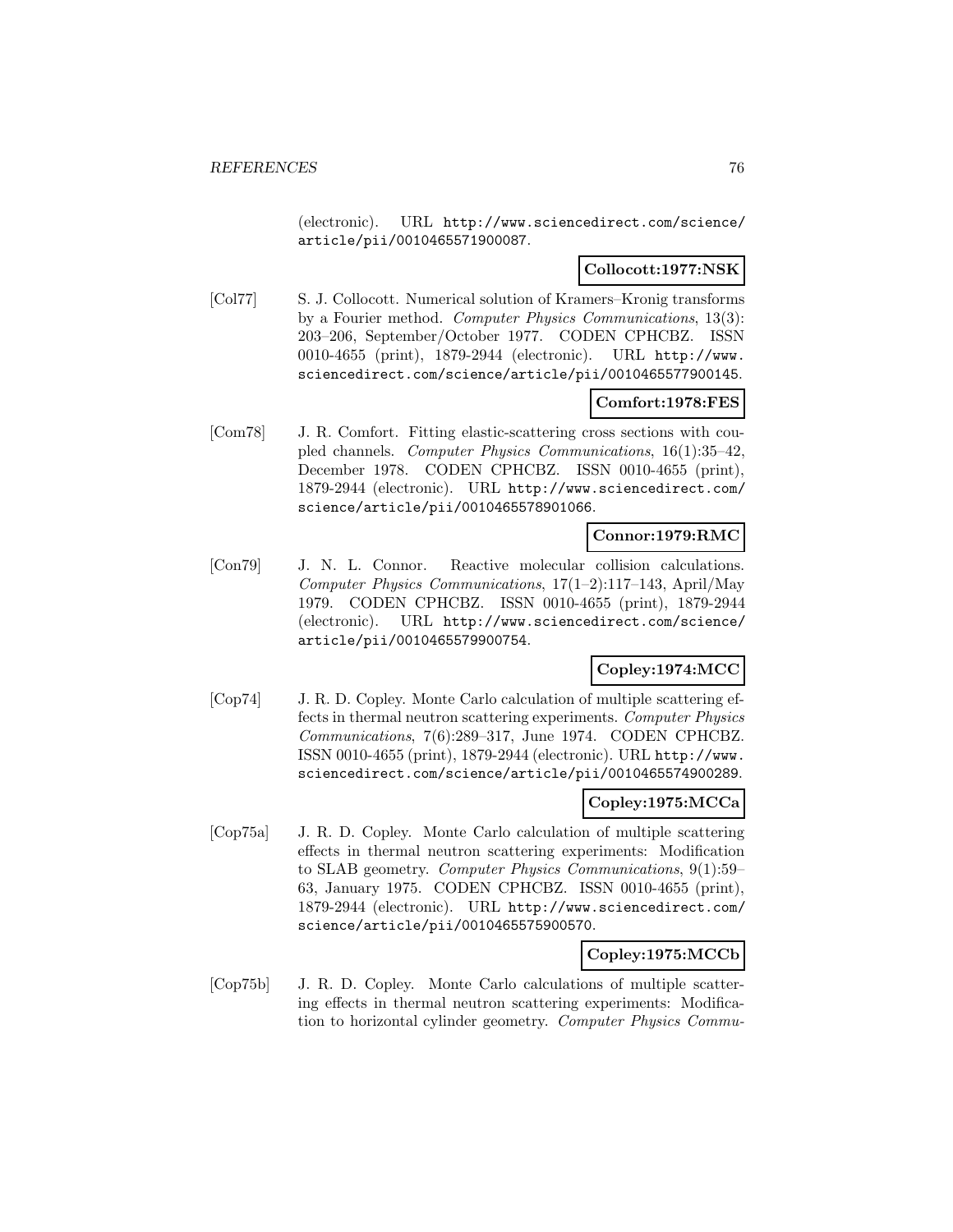nications, 9(1):64–68, January 1975. CODEN CPHCBZ. ISSN 0010-4655 (print), 1879-2944 (electronic). URL http://www. sciencedirect.com/science/article/pii/0010465575900582.

#### **Christiansen:1974:OSC**

[CR74] J. P. Christiansen and K. V. Roberts. OLYMPUS a standard control and utility package for initial-value FORTRAN programs. Computer Physics Communications, 7(5):245–270, May 1974. CODEN CPHCBZ. ISSN 0010-4655 (print), 1879-2944 (electronic). URL http://www.sciencedirect.com/science/ article/pii/0010465574900265.

## **Cramer:1972:GPO**

[Cra72] John G. Cramer. Graphical plotting output on a line printer using high-density plotting symbols. Computer Physics Communications, 3(4):314–317, July 1972. CODEN CPHCBZ. ISSN 0010-4655 (print), 1879-2944 (electronic). URL http://www. sciencedirect.com/science/article/pii/0010465572900793.

## **Christiansen:1978:AOD**

[CRL78] J. P. Christiansen, K. V. Roberts, and J. W. Long. Athene 1: a one-dimensional equilibrium–diffusion code. Computer Physics Communications, 14(5–6):423–445, July/August 1978. CO-DEN CPHCBZ. ISSN 0010-4655 (print), 1879-2944 (electronic). URL http://www.sciencedirect.com/science/article/pii/ 0010465578900061.

#### **Crowther:1972:ABS**

[Cro72] R. A. Crowther. Analysis of biological structure at the atomic and molecular level. Computer Physics Communications, 3(S1):137– 138, September 1972. CODEN CPHCBZ. ISSN 0010-4655 (print), 1879-2944 (electronic). URL http://www.sciencedirect.com/ science/article/pii/001046557290121X.

#### **Chlouber:1978:ACF**

[CS78] Clyde Chlouber and Mark A. Samuel. Accurate computation of fourth-order vacuum polarization. Computer Physics Communications, 15(3–4):153–159, October 1978. CODEN CPHCBZ. ISSN 0010-4655 (print), 1879-2944 (electronic). URL http://www. sciencedirect.com/science/article/pii/0010465578900899.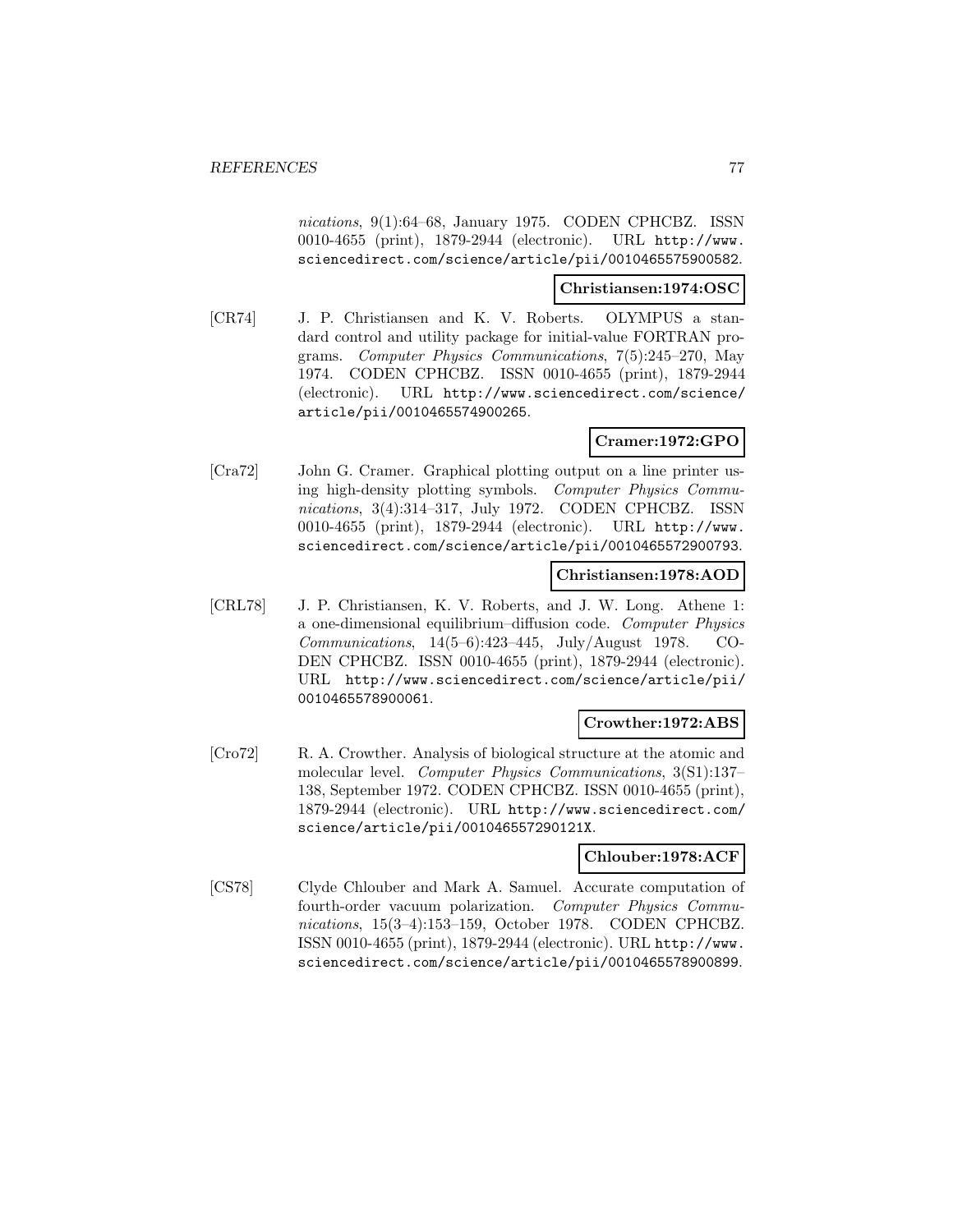#### **Choquard:1974:NDC**

[CSC74] Ph. Choquard, R. R. Sari, and R. Calinon. Numerical determination of the critical point in the 3-D Ising model in Wilson's formalism. Computer Physics Communications, 7(2):67– 71, February 1974. CODEN CPHCBZ. ISSN 0010-4655 (print), 1879-2944 (electronic). URL http://www.sciencedirect.com/ science/article/pii/0010465574900411.

## **Caprini:1979:GAE**

[CSP+79] I. Caprini, M. Săraru, C. Pomponiu, M. Ciulli, S. Ciulli, and I. S. Stefănescu. A guide to analytic extrapolations: Part II: a program to be used in finding analytic correlations of data, and for detecting zeros and poles of the scattering amplitude. Computer Physics Communications, 18(3):305–326, December 1979. CODEN CPHCBZ. ISSN 0010-4655 (print), 1879-2944 (electronic). URL http://www.sciencedirect.com/science/ article/pii/0010465579900018.

#### **Crees:1978:IPS**

[CSW78] M. A. Crees, M. J. Seaton, and P. M. H. Wilson. Impact, a program for the solution of the coupled integro-differential equations of electron-atom collision theory. Computer Physics Communications, 15(1–2):23–83, September 1978. CODEN CPHCBZ. ISSN 0010-4655 (print), 1879-2944 (electronic). URL http://www. sciencedirect.com/science/article/pii/0010465578900826.

#### **Chrisman:1971:CAM**

[CT71] B. L. Chrisman and T. A. Tumolillo. Computer analysis of Mössbauer spectra. Computer Physics Communications, 2(6): 322–330, October/November 1971. CODEN CPHCBZ. ISSN 0010-4655 (print), 1879-2944 (electronic). URL http://www. sciencedirect.com/science/article/pii/0010465571900245.

## **Collocott:1979:ANS**

[CT79] S. J. Collocott and G. J. Troup. Adaptation: Numerical solution of the Kramers–Kronig transforms by trapezoidal summation as compared to a Fourier method. Computer Physics Communications, 17(4):393–395, July/August 1979. CODEN CPHCBZ. ISSN 0010-4655 (print), 1879-2944 (electronic). URL http://www. sciencedirect.com/science/article/pii/0010465579901024.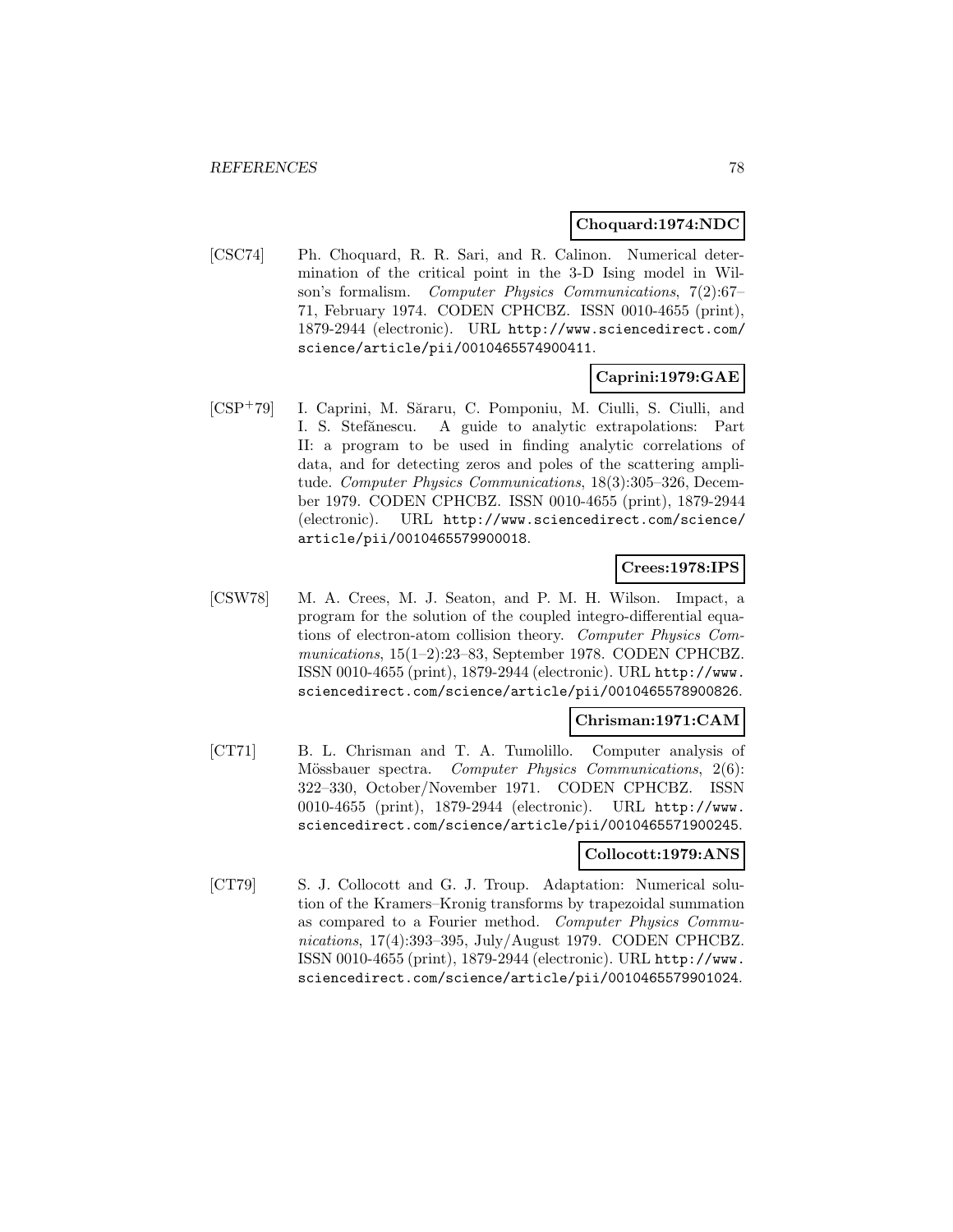## **Cugnon:1973:CSB**

[Cug73] J. Cugnon. Computation of S-state binding energy and wave functions in a Saxon–Woods potential. Computer Physics Communications, 6(1):17-23, July 1973. CODEN CPHCBZ. ISSN 0010-4655 (print), 1879-2944 (electronic). URL http://www. sciencedirect.com/science/article/pii/0010465573900180.

# **Chang:1979:PGC**

[CW79a] B. D. Chang and S. S. M. Wong. A program to generate closed basic diagrams for product operators. Computer Physics Communications, 18(1):35–61, September 1979. CODEN CPHCBZ. ISSN 0010-4655 (print), 1879-2944 (electronic). URL http://www. sciencedirect.com/science/article/pii/0010465579900237.

# **Christiansen:1979:CTD**

[CW79b] J. P. Christiansen and N. K. Winsor. Castor 2: a twodimensional laser target code. Computer Physics Communications, 17(4):397–412, July/August 1979. CODEN CPHCBZ. ISSN 0010-4655 (print), 1879-2944 (electronic). URL http://www. sciencedirect.com/science/article/pii/0010465579901036.

# **Dawson:1972:CCS**

[Daw72] John M. Dawson. Contribution of computer simulation to plasma theory. Computer Physics Communications, 3(S1):79–85, September 1972. CODEN CPHCBZ. ISSN 0010-4655 (print), 1879-2944 (electronic). URL http://www.sciencedirect.com/science/ article/pii/0010465572901166.

# **Day:1977:PTE**

[Day77] Colin Day. A portable text editor. Computer Physics Communications, 13(2):101–105, July 1977. CODEN CPHCBZ. ISSN 0010-4655 (print), 1879-2944 (electronic). URL http://www. sciencedirect.com/science/article/pii/0010465577900352.

#### **Dahl:1971:CSE**

[DBB71] R. E. Dahl, Jr., J. R. Beeler, Jr., and R. D. Bourquin. Computer simulation of extended defects in metals. Computer Physics Communications, 2(6):301–321, October/November 1971. CODEN CPHCBZ. ISSN 0010-4655 (print), 1879-2944 (electronic). URL http://www.sciencedirect.com/science/ article/pii/0010465571900233.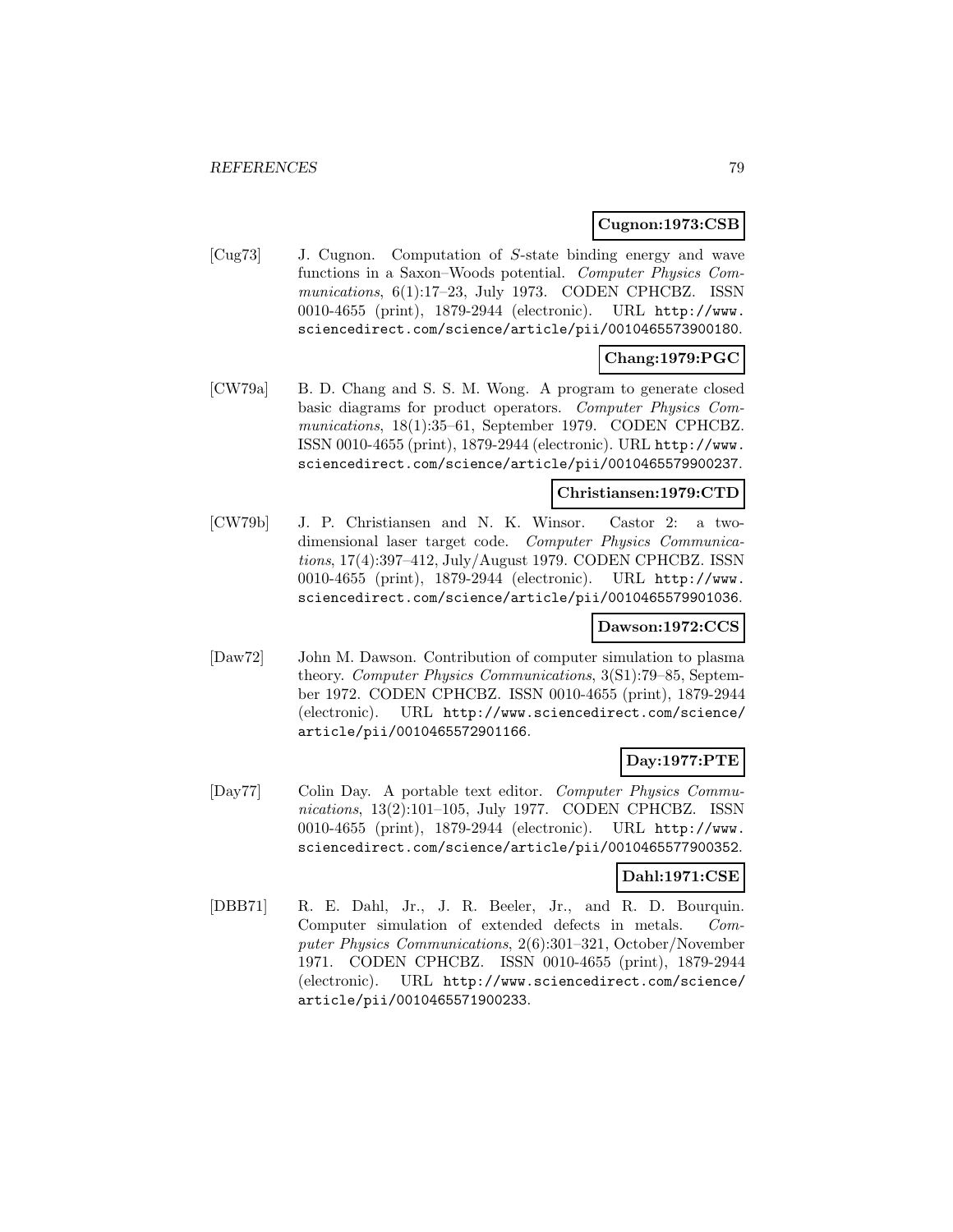#### **DeHosson:1975:NCA**

[De 75a] J. Th. M. De Hosson. Normal coordinate analysis of crystals. Computer Physics Communications, 10(2):104–116, August 1975. CODEN CPHCBZ. ISSN 0010-4655 (print), 1879-2944 (electronic). URL http://www.sciencedirect.com/science/ article/pii/0010465575900776.

## **DeHosson:1975:SB**

[De 75b] J. Th. M. De Hosson. Symmetry and bandstructure. Computer Physics Communications, 10(1):67–69, July 1975. CO-DEN CPHCBZ. ISSN 0010-4655 (print), 1879-2944 (electronic). URL http://www.sciencedirect.com/science/article/pii/ 0010465575900910.

# **DeMey:1977:NSD**

[De 77] G. De Mey. Numerical solution of a drift-diffusion problem with special boundary conditions by integral equations. Computer Physics Communications, 13(2):81–88, July 1977. CO-DEN CPHCBZ. ISSN 0010-4655 (print), 1879-2944 (electronic). URL http://www.sciencedirect.com/science/article/pii/ 0010465577900339.

# **Davies:1972:CGG**

[DE72] A. J. Davies and C. J. Evans. The computation of the growth of a gaseous discharge in space-charge distored fields. Computer Physics Communications, 3(4):322–333, July 1972. CO-DEN CPHCBZ. ISSN 0010-4655 (print), 1879-2944 (electronic). URL http://www.sciencedirect.com/science/article/pii/ 0010465572900811.

#### **Delves:1977:BRB**

[Del77] I. M. Delves. Book review: Matrix computation for engineers and scientists: Alan Jennings, John Wiley & Sons, 1977 £10.50/ \$22.00. Computer Physics Communications, 13(2):147, July 1977. CODEN CPHCBZ. ISSN 0010-4655 (print), 1879-2944 (electronic). URL http://www.sciencedirect.com/science/ article/pii/0010465577900406.

# **Delic:1979:CEA**

[Del79a] G. Delic. Chebyshev expansion of the associated Legendre polynomial  $P_L^M(x)$ . Computer Physics Communications, 18(1):63-71, September 1979. CODEN CPHCBZ. ISSN 0010-4655 (print),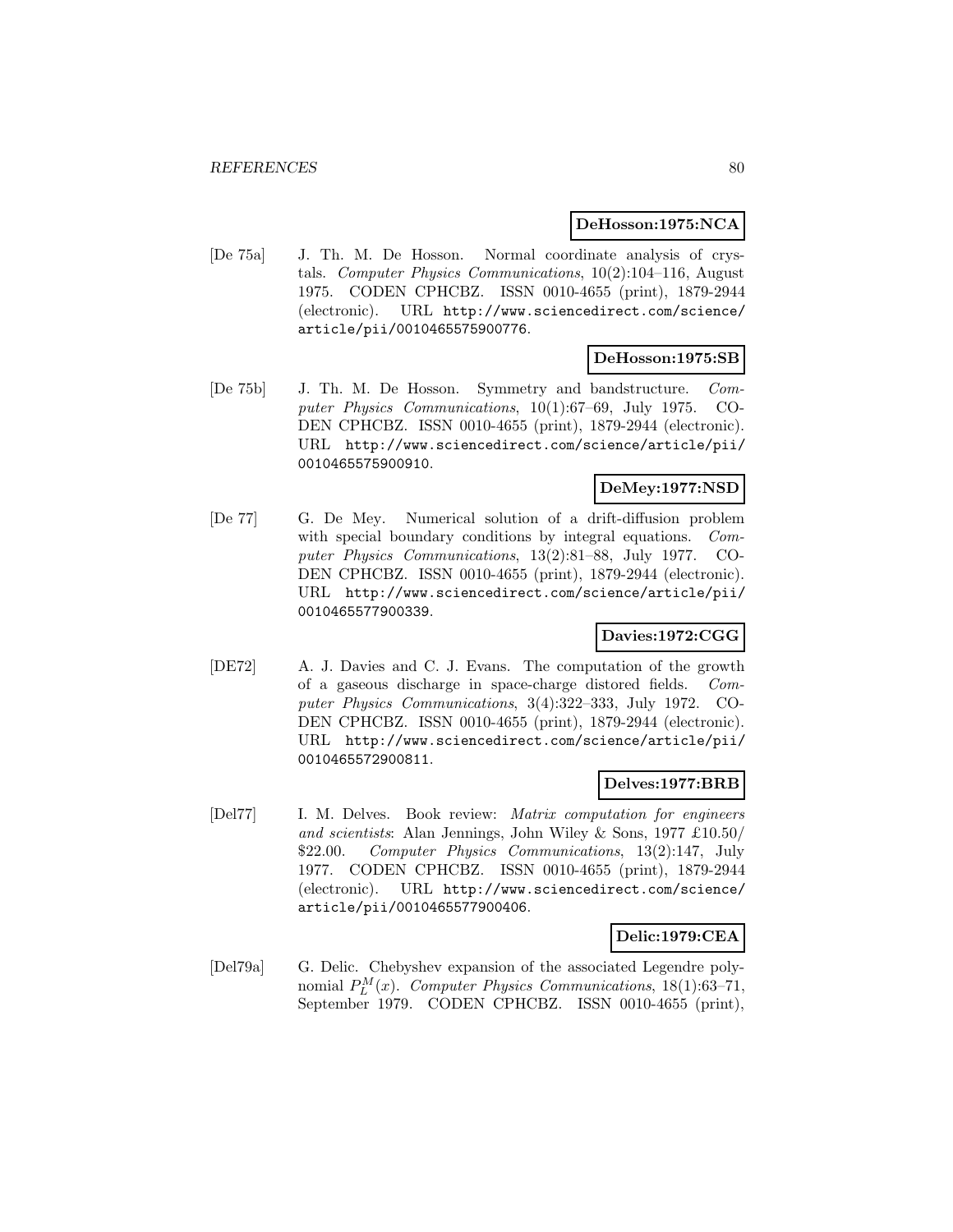1879-2944 (electronic). URL http://www.sciencedirect.com/ science/article/pii/0010465579900249.

# **Delic:1979:CSS**

[Del79b] G. Delic. Chebyshev series for the spherical Bessel function  $j_l(r)$ . Computer Physics Communications, 18(1):73–86, September 1979. CODEN CPHCBZ. ISSN 0010-4655 (print), 1879-2944 (electronic). URL http://www.sciencedirect.com/science/ article/pii/0010465579900250.

# **Demmig:1972:ESO**

[Dem72] F. Demmig. Explicit second order method of characteristics for quasilinear hyperbolic differential equations and applications. Computer Physics Communications, 4(2):186–192, November 1972. CODEN CPHCBZ. ISSN 0010-4655 (print), 1879-2944 (electronic). URL http://www.sciencedirect.com/science/ article/pii/0010465572900069.

# **Demmig:1978:COD**

[Dem78] F. Demmig. The computation of one-dimensional unsteady nonequilibrium flows with a method of characteristics utilizing exponential fitting. Computer Physics Communications, 14(1–2):7–12, March/April 1978. CODEN CPHCBZ. ISSN 0010-4655 (print), 1879-2944 (electronic). URL http://www.sciencedirect.com/ science/article/pii/0010465578900486.

#### **Desclaux:1970:HFS**

[Des70] J. P. Desclaux. Hartree Fock Slater self consistent field calculations. Computer Physics Communications, 1(3):216–222, January 1970. CODEN CPHCBZ. ISSN 0010-4655 (print), 1879-2944 (electronic). URL http://www.sciencedirect.com/science/ article/pii/0010465570900081.

## **Desclaux:1975:MRD**

[Des75] J. P. Desclaux. A multiconfiguration relativistic DIRAC–FOCK program. Computer Physics Communications, 9(1):31–45, January 1975. CODEN CPHCBZ. ISSN 0010-4655 (print), 1879-2944 (electronic). URL http://www.sciencedirect.com/science/ article/pii/0010465575900545.

#### **Douady:1979:QCS**

[DESL79] J. Douady, Y. Ellinger, R. Subra, and B. Levy. A quadratically convergent SCF procedure. Computer Physics Commu-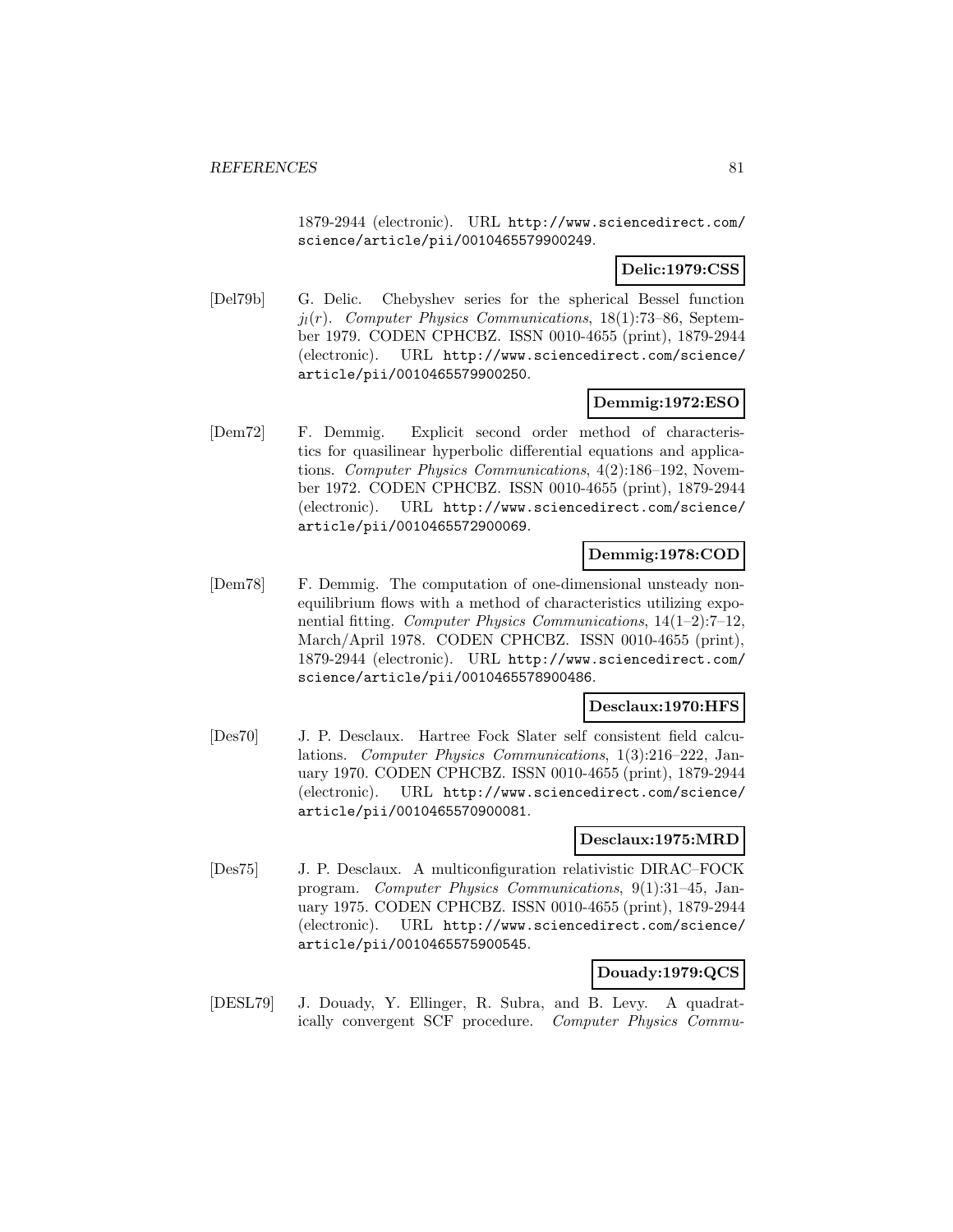nications, 17(1–2):23–25, April/May 1979. CODEN CPHCBZ. ISSN 0010-4655 (print), 1879-2944 (electronic). URL http://www. sciencedirect.com/science/article/pii/0010465579900651.

### **Deutsch:1979:SHSa**

[Deu79a] Moshe Deutsch. Slit height smearing correction in small angle X-ray scattering I: Intensity correction program. Computer Physics Communications, 17(4):337–343, July/August 1979. CO-DEN CPHCBZ. ISSN 0010-4655 (print), 1879-2944 (electronic). URL http://www.sciencedirect.com/science/article/pii/ 001046557990095X.

# **Deutsch:1979:SHSb**

[Deu79b] Moshe Deutsch. Slit height smearing correction in small angle X-ray scattering II: Computation of the correction function. Computer Physics Communications, 17(4):345–349, July/August 1979. CODEN CPHCBZ. ISSN 0010-4655 (print), 1879-2944 (electronic). URL http://www.sciencedirect.com/science/ article/pii/0010465579900961.

#### **Deutsch:1979:SHSc**

[Deu79c] Moshe Deutsch. Slit height smearing correction in small angle X-ray scattering III: Intensity correction program adaptation to arbitrary slit transmission function. Computer Physics Communications, 18(1):143–147, September 1979. CODEN CPHCBZ. ISSN 0010-4655 (print), 1879-2944 (electronic). URL http://www. sciencedirect.com/science/article/pii/0010465579900316.

#### **Deutsch:1979:SHSd**

[Deu79d] Moshe Deutsch. Slit height smearing correction in small angle X-ray scattering IV: Computation of the correction function for an arbitrary slit transmission function. Computer Physics Communications, 18(1):149–154, September 1979. CODEN CPHCBZ. ISSN 0010-4655 (print), 1879-2944 (electronic). URL http://www. sciencedirect.com/science/article/pii/0010465579900328.

#### **DeVries:1976:QBS**

[DeV76] R. M. DeVries. Quasi-bound state wavefunctions. Computer Physics Communications, 11(2):249–256, March/May 1976. CO-DEN CPHCBZ. ISSN 0010-4655 (print), 1879-2944 (electronic). URL http://www.sciencedirect.com/science/article/pii/ 0010465576900564.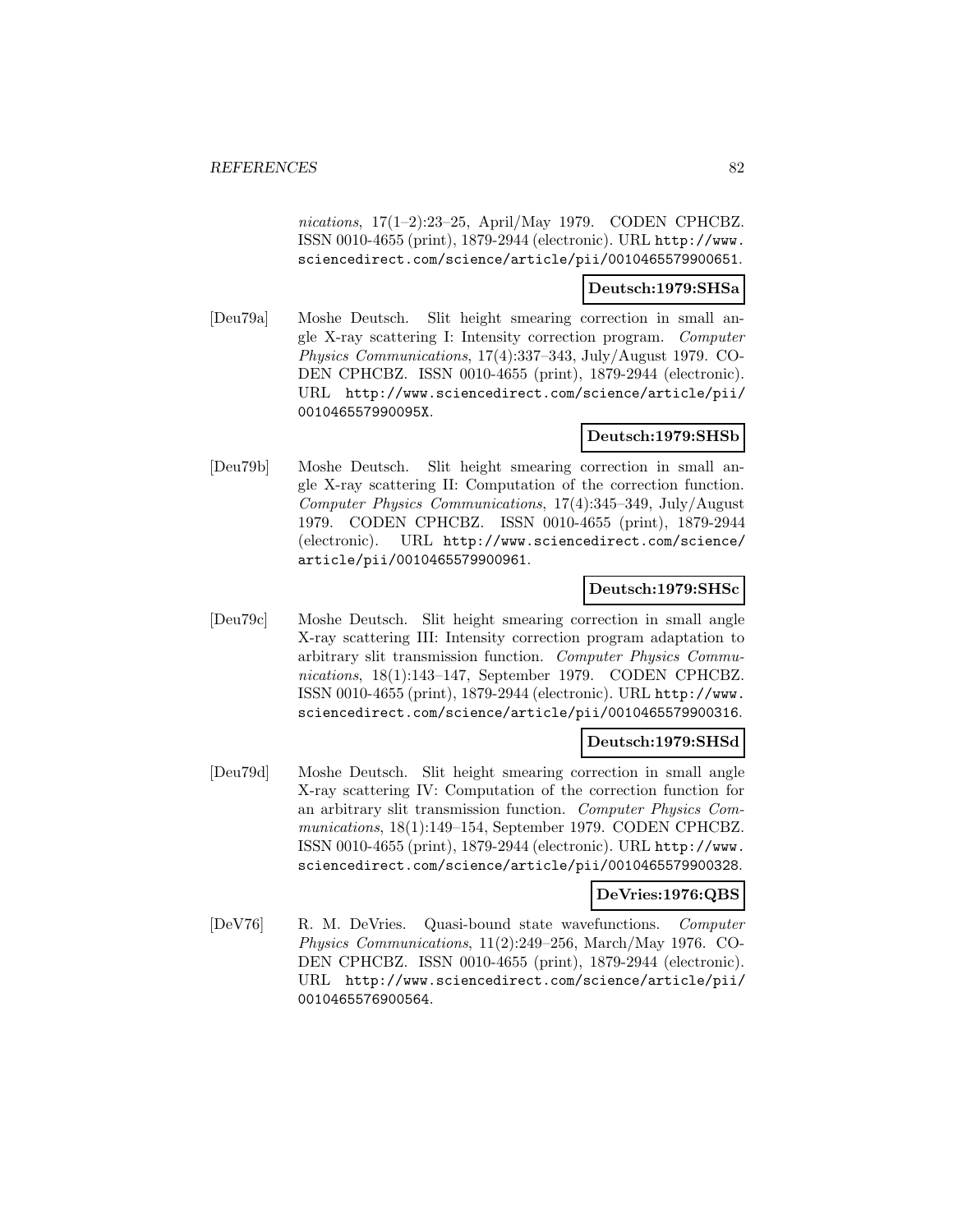#### **Davies:1978:SGA**

[DEW78] A. J. Davies, C. J. Evans, and P. M. Woodison. Simulation of the growth of axially symmetric discharges between plane parallel electrodes. Computer Physics Communications, 14(3–4):287– 297, May/June 1978. CODEN CPHCBZ. ISSN 0010-4655 (print), 1879-2944 (electronic). URL http://www.sciencedirect.com/ science/article/pii/001046557890022X.

#### **Docken:1976:DOI**

[DF76] Kate K. Docken and A. Lewis Ford. Dipole and overlap integrals between Slater-type functions and continuum Coulomb functions. Computer Physics Communications, 11(1):49–55, January/ February 1976. CODEN CPHCBZ. ISSN 0010-4655 (print), 1879-2944 (electronic). URL http://www.sciencedirect.com/ science/article/pii/0010465576900394.

#### **Darville:1975:ECZ**

[DG75] J. Darville and A. Gérard. Exact computation of the Zeeman effect on nuclear quadrupole resonance profiles for powders (SPIN  $I =$ 32) determination of the asymmetry parameter. Computer Physics Communications, 9(3):173–181, March 1975. CODEN CPHCBZ. ISSN 0010-4655 (print), 1879-2944 (electronic). URL http://www. sciencedirect.com/science/article/pii/0010465575901046.

## **Dragoun:1971:PCI**

[DH71] O. Dragoun and G. Heuser. A program to calculate internal conversion coefficients for all atomic shells without screening. Computer Physics Communications, 2(7):427–432, December 1971. CODEN CPHCBZ. ISSN 0010-4655 (print), 1879-2944 (electronic). URL http://www.sciencedirect.com/science/ article/pii/001046557190035X.

#### **Dudder:1975:RTD**

[DH75] H. D. Düdder and D. B. Henderson. RAMSES, a two-dimensional, pic type, laser pulse propagation code. Computer Physics Communications, 10(3):155–166, September 1975. CODEN CPHCBZ. ISSN 0010-4655 (print), 1879-2944 (electronic). URL http://www. sciencedirect.com/science/article/pii/001046557590003X.

#### **Delbrouck-Habaru:1974:BSO**

[DHD74] J. M. Delbrouck-Habaru and Daniel M. Dubois. Bound states of one nucleon in a Woods–Saxon well from a variational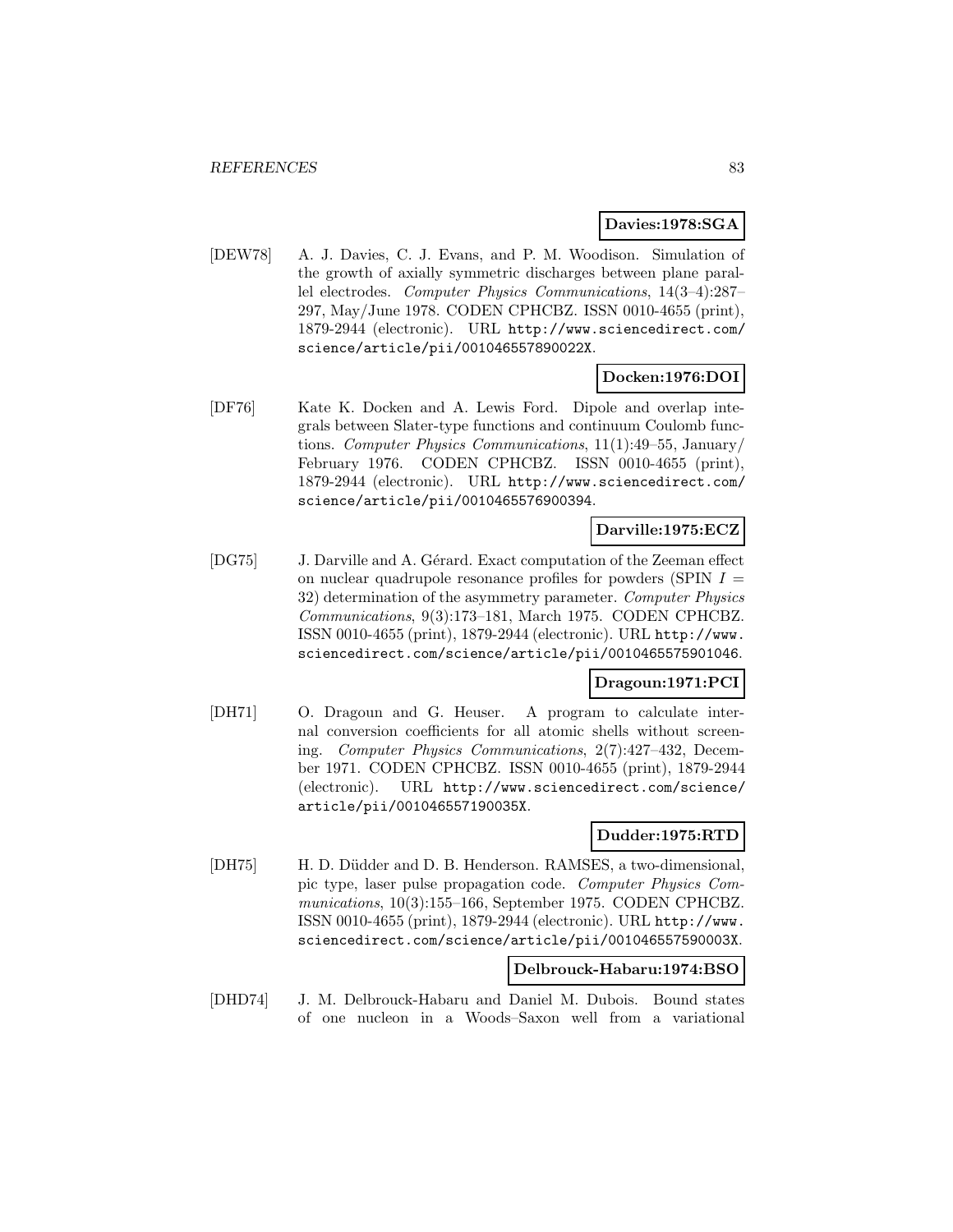method. Computer Physics Communications, 8(5):396–403, December 1974. CODEN CPHCBZ. ISSN 0010-4655 (print), 1879-2944 (electronic). URL http://www.sciencedirect.com/ science/article/pii/0010465574900149.

# **Der:1979:PCI**

[DHN79] R. Der, D. Hinneburg, and M. Nagel. A program to calculate internal conversion coefficients including higher-order corrections for all atomic shells. Computer Physics Communications, 18(3):401– 410, December 1979. CODEN CPHCBZ. ISSN 0010-4655 (print), 1879-2944 (electronic). URL http://www.sciencedirect.com/ science/article/pii/0010465579900092.

# **Dickson:1979:NRH**

[Dic79] A. S. Dickson. Non-reactive heavy particle collision calculations. Computer Physics Communications, 17(1–2):51–80, April/ May 1979. CODEN CPHCBZ. ISSN 0010-4655 (print), 1879-2944 (electronic). URL http://www.sciencedirect.com/science/ article/pii/0010465579900699.

## **deJagher:1978:NPC**

[dJ78] P. C. de Jagher. Nullijn, a program to calculate zero curves of a function of two variables of which one may be complex. Computer Physics Communications, 15(5):351–373, November 1978. CODEN CPHCBZ. ISSN 0010-4655 (print), 1879-2944 (electronic). URL http://www.sciencedirect.com/science/ article/pii/0010465578900668.

# **Dobes:1979:CGH**

[Dob79] J. Dobeš. Calculations of generalized harmonic oscillator brackets. Computer Physics Communications, 16(3):373–381, March 1979. CODEN CPHCBZ. ISSN 0010-4655 (print), 1879-2944 (electronic). URL http://www.sciencedirect.com/science/ article/pii/0010465579900432.

# **Dufour:1975:GPM**

[DS75] P. Dufour and J. Schlesinger. A general purpose Monte–Carlo program. Computer Physics Communications, 9(6):360–369, June 1975. CODEN CPHCBZ. ISSN 0010-4655 (print), 1879-2944 (electronic). URL http://www.sciencedirect.com/science/ article/pii/0010465575900168.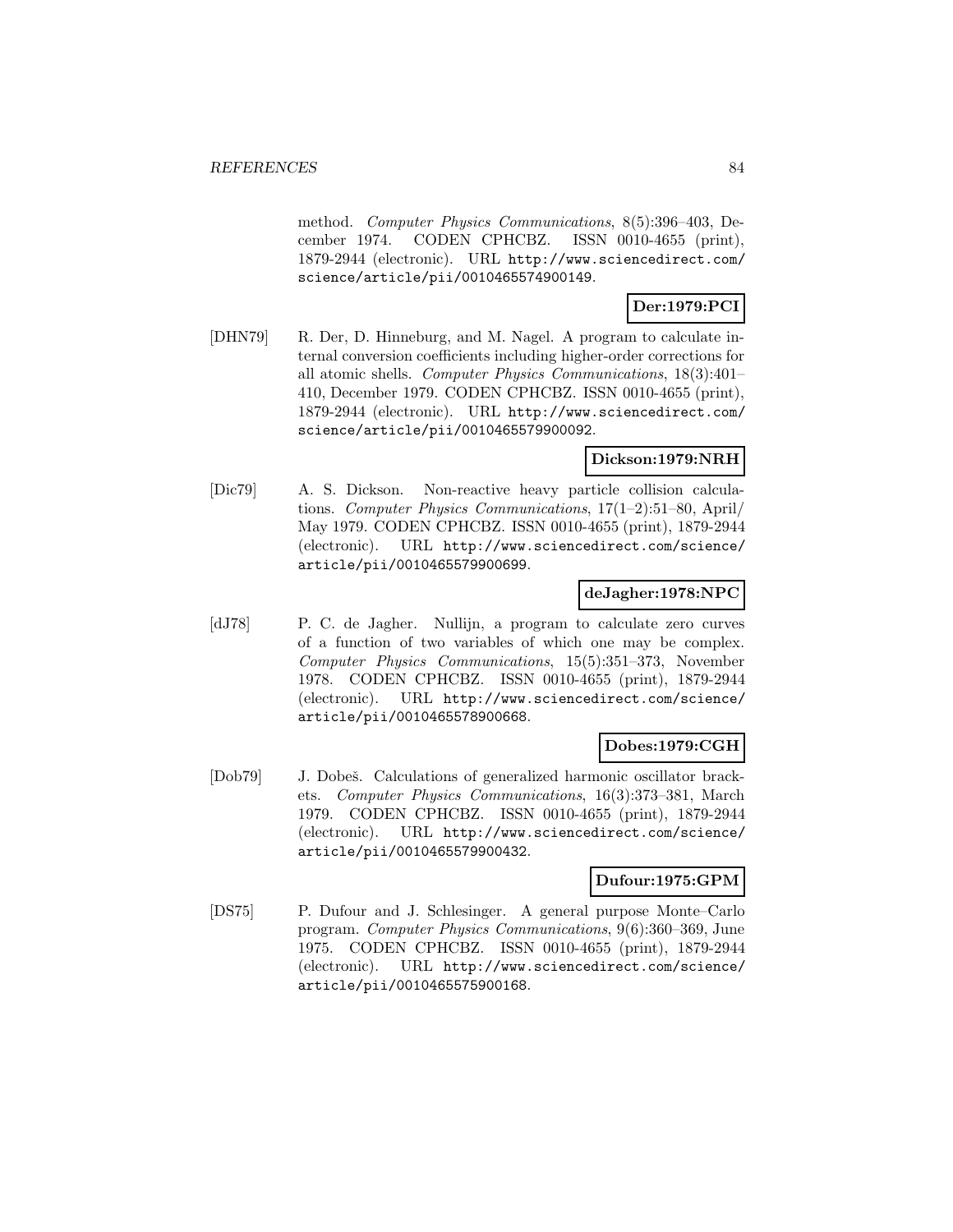#### **Davies:1972:DDI**

[DSK72] Alan R. Davies, Kenneth Smith, and K. L. Kwok. Dirac, dynamic information retrieval of atomic codes: 1. Physical design criteria. Computer Physics Communications, 3(4):277–295, July 1972. CODEN CPHCBZ. ISSN 0010-4655 (print), 1879-2944 (electronic). URL http://www.sciencedirect.com/science/ article/pii/001046557290077X.

## **Davies:1973:DDI**

[DSK73] Alan R. Davies, Kenneth Smith, and K. L. Kwok. DIRAC dynamic information retrieval of atomic codes: II. Implementation. Computer Physics Communications, 6(4):165–186, October 1973. CODEN CPHCBZ. ISSN 0010-4655 (print), 1879-2944 (electronic). URL http://www.sciencedirect.com/science/ article/pii/0010465573900982.

### **Davies:1975:TCL**

[DST75] A. R. Davies, Kenneth Smith, and R. M. Thomson. TLASER  $- A CO<sub>2</sub>$  laser kinetics code. Computer Physics Communications, 10(2):117–132, August 1975. CODEN CPHCBZ. ISSN 0010-4655 (print), 1879-2944 (electronic). URL http://www. sciencedirect.com/science/article/pii/0010465575900788.

## **Davies:1979:CSE**

[DT79] D. W. Davies and S. J. Till. A computational study of the effect of the interaction potential for inelastic atom-molecule rotational scattering. Computer Physics Communications, 17(1–2):81– 84, April/May 1979. CODEN CPHCBZ. ISSN 0010-4655 (print), 1879-2944 (electronic). URL http://www.sciencedirect.com/ science/article/pii/0010465579900705.

#### **Datta:1974:VNO**

[DTE74] S. K. Datta, W. J. Thompson, and D. O. Elliott. A version of a nuclear optical model code for small computers designed to run on a PDP-15. Computer Physics Communications, 7(6): 343, June 1974. CODEN CPHCBZ. ISSN 0010-4655 (print), 1879-2944 (electronic). URL http://www.sciencedirect.com/ science/article/pii/0010465574900319.

#### **Dufton:1977:PCC**

[Duf77] P. L. Dufton. A program to calculate coronal emission line strengths. Computer Physics Communications, 13(1):25–38, May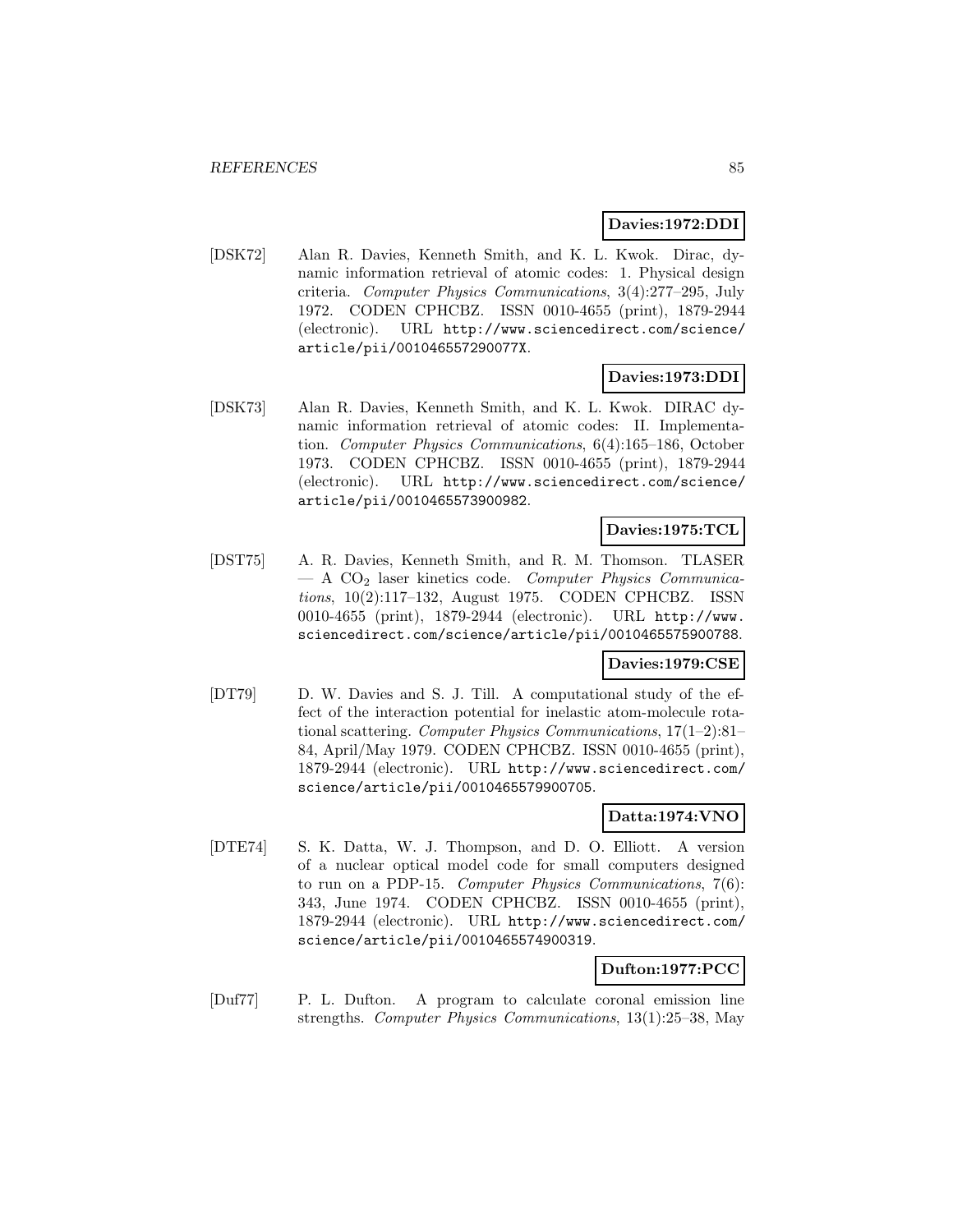1977. CODEN CPHCBZ. ISSN 0010-4655 (print), 1879-2944 (electronic). URL http://www.sciencedirect.com/science/ article/pii/0010465577900248.

# **Dodds:1972:VCC**

[DW72] R. McD. Dodds and G. Wiechers. Vector coupling coefficients as products of prime factors. Computer Physics Communications, 4(2):268–274, November 1972. CODEN CPHCBZ. ISSN 0010-4655 (print), 1879-2944 (electronic). URL http://www. sciencedirect.com/science/article/pii/0010465572900197.

### **Ellison:1974:NMS**

[EG74] D. Ellison and I. P. Grant. A numerical method for solving the radiative transfer equation in two-dimensional  $X-Y$  geometry. Computer Physics Communications, 8(4):257–269, November 1974. CODEN CPHCBZ. ISSN 0010-4655 (print), 1879-2944 (electronic). URL http://www.sciencedirect.com/science/ article/pii/0010465574900186.

## **Eggert:1972:AMS**

[EGMS72] K. Eggert, W. Gürich, W. Moze, and C. Stolze. Automatic measurement of streamer chamber pictures. Computer Physics Communications, 4(3):294–298, December 1972. CODEN CPHCBZ. ISSN 0010-4655 (print), 1879-2944 (electronic). URL http://www. sciencedirect.com/science/article/pii/0010465572900902.

#### **Eastwood:1977:SEP**

[EJ77] J. W. Eastwood and C. R. Jesshope. The solution of elliptic partial differential equations using number theoretic transforms with application to narrow or limited computer hardware. Computer Physics Communications, 13(4):233–239, November/ December 1977. CODEN CPHCBZ. ISSN 0010-4655 (print), 1879-2944 (electronic). URL http://www.sciencedirect.com/ science/article/pii/0010465577900017.

#### **Eissner:1974:TCA**

[EJN74] W. Eissner, M. Jones, and H. Nussbaumer. Techniques for the calculation of atomic structures and radiative data including relativistic corrections. Computer Physics Communications, 8(4):270– 306, November 1974. CODEN CPHCBZ. ISSN 0010-4655 (print), 1879-2944 (electronic). URL http://www.sciencedirect.com/ science/article/pii/0010465574900198.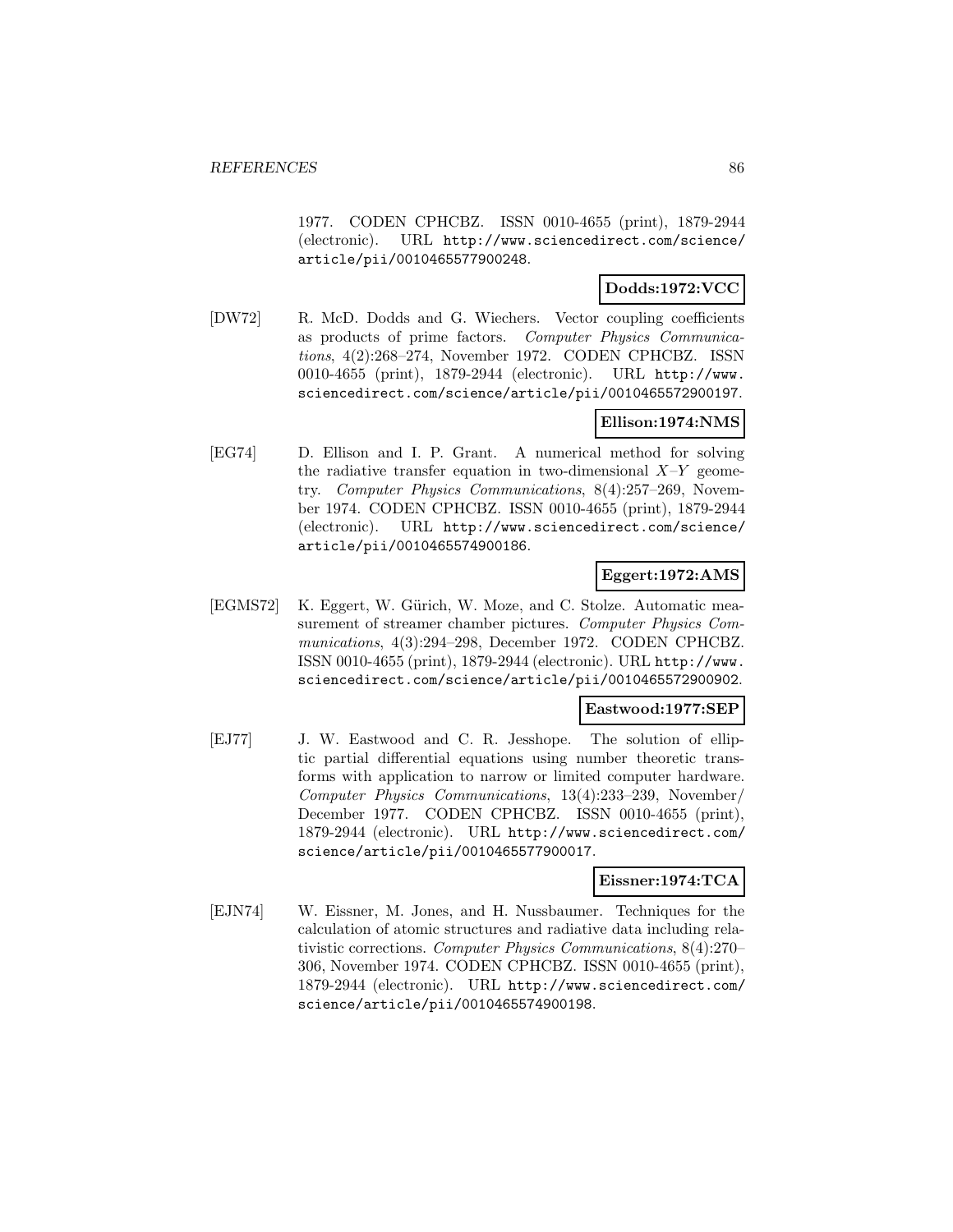#### **Eberhard:1972:OSF**

[EK72] Philippe H. Eberhard and Werner O. Koellner. The optime system for fitting theoretical expressions. Computer Physics Communications, 3(4):296–313, July 1972. CODEN CPHCBZ. ISSN 0010-4655 (print), 1879-2944 (electronic). URL http://www. sciencedirect.com/science/article/pii/0010465572900781.

## **Eberhard:1973:UMO**

[EK73] Philippe H. Eberhard and Werner O. Koellner. Users manual for the Optime system. Computer Physics Communications, 5(3):163– 215, March 1973. CODEN CPHCBZ. ISSN 0010-4655 (print), 1879-2944 (electronic). URL http://www.sciencedirect.com/ science/article/pii/0010465573901008.

# **Ellzey:1975:CCF**

[Ell75] M. L. Ellzey, Jr. Complete crystal field calculations including spin-orbit interaction and paramagnetic effects. Computer Physics Communications, 10(3):133–143, September 1975. CO-DEN CPHCBZ. ISSN 0010-4655 (print), 1879-2944 (electronic). URL http://www.sciencedirect.com/science/article/pii/ 0010465575900016.

## **Eisenstein:1974:PCP**

[EM74] R. A. Eisenstein and G. A. Miller. Pirk: a computer program to calculate the elastic scattering of pions from nuclei. Computer Physics Communications, 8(2):130–140, September 1974. CODEN CPHCBZ. ISSN 0010-4655 (print), 1879-2944 (electronic). URL http://www.sciencedirect.com/science/ article/pii/0010465574900630.

### **Eisenstein:1976:DCP**

[EM76] R. A. Eisenstein and G. A. Miller. DWPI: a computer program to calculate the inelastic scattering of pions from nuclei. Computer Physics Communications, 11(1):95–112, January/February 1976. CODEN CPHCBZ. ISSN 0010-4655 (print), 1879-2944 (electronic). URL http://www.sciencedirect.com/science/ article/pii/0010465576900424.

#### **Eisenstein:1976:PMS**

[ET76] R. A. Eisenstein and Frank Tabakin. Pipit: a momentum space optical potential code for pions. Computer Physics Communications, 12(2):237–257, November 1976. CODEN CPHCBZ. ISSN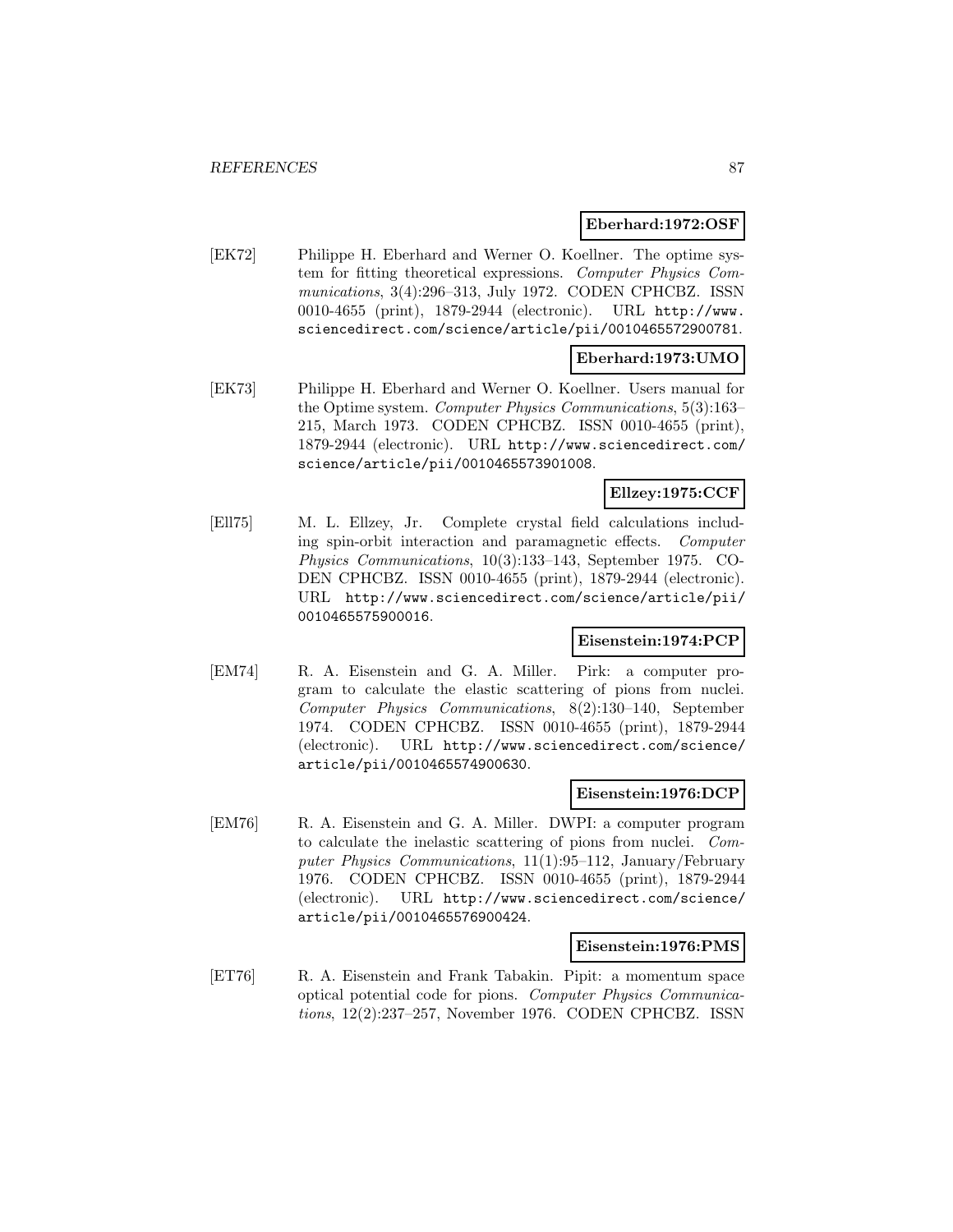0010-4655 (print), 1879-2944 (electronic). URL http://www. sciencedirect.com/science/article/pii/0010465576900722.

# **Eastgate:1973:NOM**

[ETH73] R. J. Eastgate, W. J. Thompson, and R. A. Hardekopf. A nuclear optical model code for small computers. Computer Physics Communications, 5(1):69–79, January 1973. CODEN CPHCBZ. ISSN 0010-4655 (print), 1879-2944 (electronic). URL http://www. sciencedirect.com/science/article/pii/0010465573900131.

# **Feng:1975:PCC**

[FB75] Da Hsuan Feng and A. R. Barnett. PATIWEN — a code for Coulomb-nuclear interference calculations. Computer Physics Communications, 10(6):401–420, December 1975. CODEN CPHCBZ. ISSN 0010-4655 (print), 1879-2944 (electronic). URL http://www.sciencedirect.com/science/article/pii/ 0010465575900430.

# **Foster:1971:PAE**

[FC71] B. P. Foster and D. C. Camp. Programs to aid in establishing gamma-ray decay schemes, DCSCH3 and DCSCH4. Computer Physics Communications, 2(5):288–297, August/September 1971. CODEN CPHCBZ. ISSN 0010-4655 (print), 1879-2944 (electronic). URL http://www.sciencedirect.com/science/ article/pii/001046557190004X.

# **Fleurier:1974:IAI**

[FC74] C. Fleurier and J. Chapelle. Inversion of Abel's integral equa $tion$  — application to plasma spectroscopy. Computer Physics Communications, 7(4):200–206, April 1974. CODEN CPHCBZ. ISSN 0010-4655 (print), 1879-2944 (electronic). URL http://www. sciencedirect.com/science/article/pii/0010465574900897.

### **Fang:1978:CSS**

[FCW78] M. T. C. Fang, S. K. Chan, and R. D. Wright. The computation of steady state arcs in nozzle flow. Computer Physics Communications, 13(5–6):363–370, January/February 1978. CO-DEN CPHCBZ. ISSN 0010-4655 (print), 1879-2944 (electronic). URL http://www.sciencedirect.com/science/article/pii/ 0010465578900334.

# **Femenia:1971:CPC**

[Fem71] F. R. Femenia. Codnum, a program to change the punching code and to number a deck of cards. Computer Physics Com-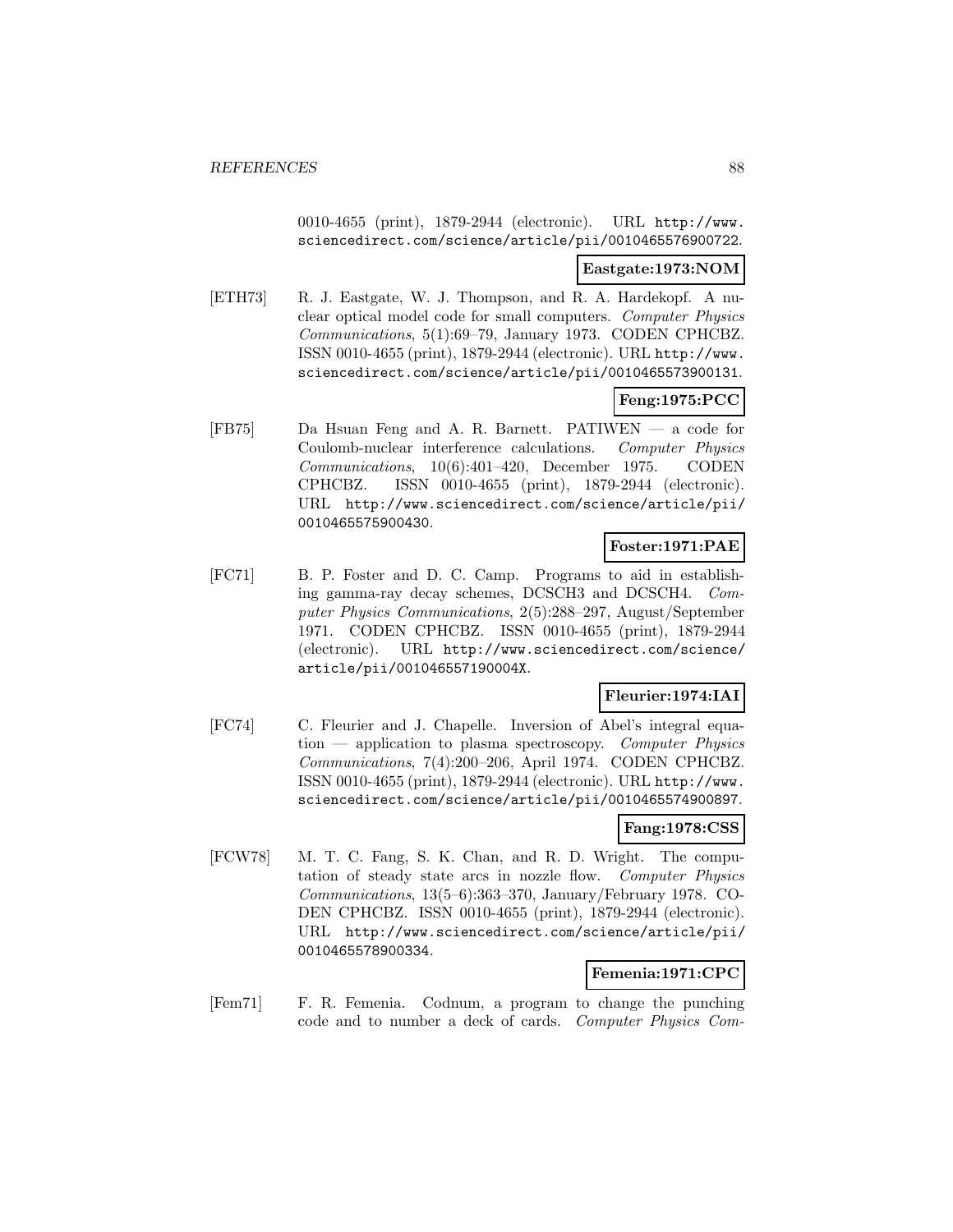munications, 2(3):168–172, April 1971. CODEN CPHCBZ. ISSN 0010-4655 (print), 1879-2944 (electronic). URL http://www. sciencedirect.com/science/article/pii/0010465571900488.

# **Ferguson:1975:PCX**

[Fer75] I. F. Ferguson. A program for the calculation of X-ray reflection intensities, part 2. Computer Physics Communications, 10 (1):42–55, July 1975. CODEN CPHCBZ. ISSN 0010-4655 (print), 1879-2944 (electronic). URL http://www.sciencedirect.com/ science/article/pii/0010465575900892.

# **Ferguson:1976:PCP**

[FFH76] I. F. Ferguson, R. S. Fox, and T. E. Hughes. A program for the calculation of the positions of X-ray reflections. Computer Physics Communications, 12(3):305–321, December 1976. CODEN CPHCBZ. ISSN 0010-4655 (print), 1879-2944 (electronic). URL http://www.sciencedirect.com/science/ article/pii/0010465576900898.

# **Ford:1974:GEP**

[FH74] Brian Ford and George Hall. The generalized eigenvalue problem in quantum chemistry. Computer Physics Communications, 8(5):337– 348, December 1974. CODEN CPHCBZ. ISSN 0010-4655 (print), 1879-2944 (electronic). URL http://www.sciencedirect.com/ science/article/pii/0010465574900113.

# **Fischer:1970:MCH**

[Fis70] Charlotte Froese Fischer. A multi-configuration Hartree–Fock program. Computer Physics Communications, 1(3):151–166, January 1970. CODEN CPHCBZ. ISSN 0010-4655 (print), 1879-2944 (electronic). URL http://www.sciencedirect.com/science/ article/pii/0010465570900020.

#### **Fischer:1971:DDC**

[Fis71] Charlotte Froese Fischer. The deffered difference correction for the Numerov method. Computer Physics Communications, 2 (2):124–126, February/March 1971. CODEN CPHCBZ. ISSN 0010-4655 (print), 1879-2944 (electronic). URL http://www. sciencedirect.com/science/article/pii/0010465571900221.

# **Fischer:1972:MCH**

[Fis72] Charlotte Froese Fischer. A multi-configuration Hartree–Fock program with improved stability. Computer Physics Communica-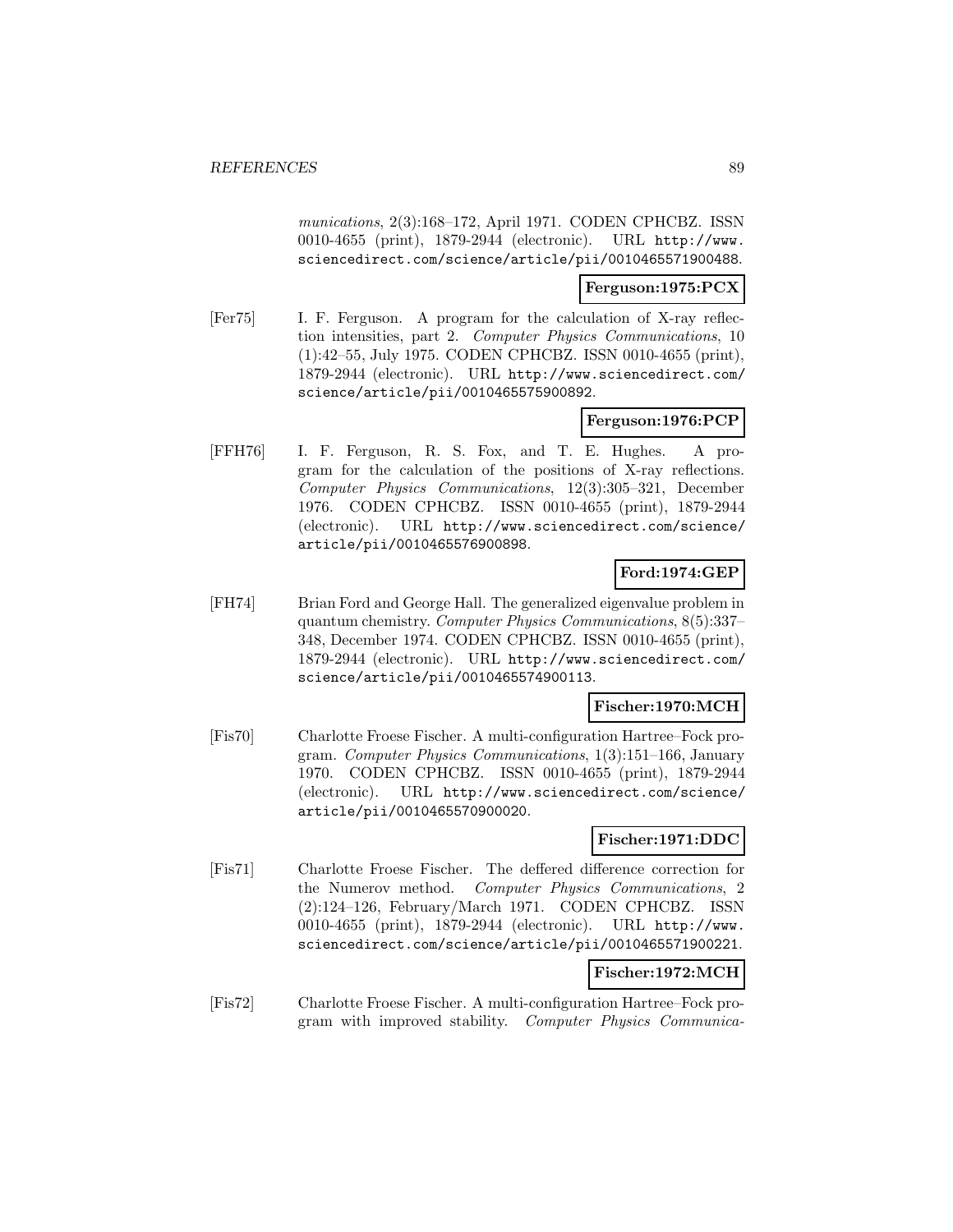tions, 4(1):107–116, October 1972. CODEN CPHCBZ. ISSN 0010-4655 (print), 1879-2944 (electronic). URL http://www. sciencedirect.com/science/article/pii/0010465572900392.

### **Fischer:1973:CRP**

[Fis73] Charlotte Froese Fischer. A critical review of programs in atomic structure for bound states. Computer Physics Communications, 5(2):147–152, February 1973. CODEN CPHCBZ. ISSN 0010-4655 (print), 1879-2944 (electronic). URL http://www. sciencedirect.com/science/article/pii/0010465573900301.

## **Fischer:1978:GMC**

[Fis78] Charlotte Froese Fischer. A general multi-configuration Hartree– Fock program. Computer Physics Communications, 14(1– 2):145–153, March/April 1978. CODEN CPHCBZ. ISSN 0010-4655 (print), 1879-2944 (electronic). URL http://www. sciencedirect.com/science/article/pii/0010465578900577.

## **French:1972:PDH**

[FJK<sup>+</sup>72] B. French, F. James, L. Kowarski, M. Veltman, and A. Zichichi. Panel discussion, high-energy physics. Computer Physics Communications, 3(S1):157–165, September 1972. CODEN CPHCBZ. ISSN 0010-4655 (print), 1879-2944 (electronic). URL http://www. sciencedirect.com/science/article/pii/0010465572901245.

#### **Ferguson:1973:PCX**

[FK73] I. F. Ferguson and J. E. Kirwan. A program for the calculation of X-ray reflection intensities. Computer Physics Communications, 5(5):328–348, May 1973. CODEN CPHCBZ. ISSN 0010-4655 (print), 1879-2944 (electronic). URL http://www. sciencedirect.com/science/article/pii/0010465573900611.

# **Feng:1976:EFR**

[FKU<sup>+</sup>76] D. H. Feng, B. T. Kim, T. Udagawa, T. Tamura, and K. S. Low. Exact finite-range microscopic calculations for heavy-ion induced two-nucleon transfer reactions. Computer Physics Communications, 12(3):293–303, December 1976. CODEN CPHCBZ. ISSN 0010-4655 (print), 1879-2944 (electronic). URL http://www. sciencedirect.com/science/article/pii/0010465576900886.

#### **Fletcher:1972:MSO**

[Fle72] R. Fletcher. Methods for the solution of optimization problems. Computer Physics Communications, 3(3):159–172, April/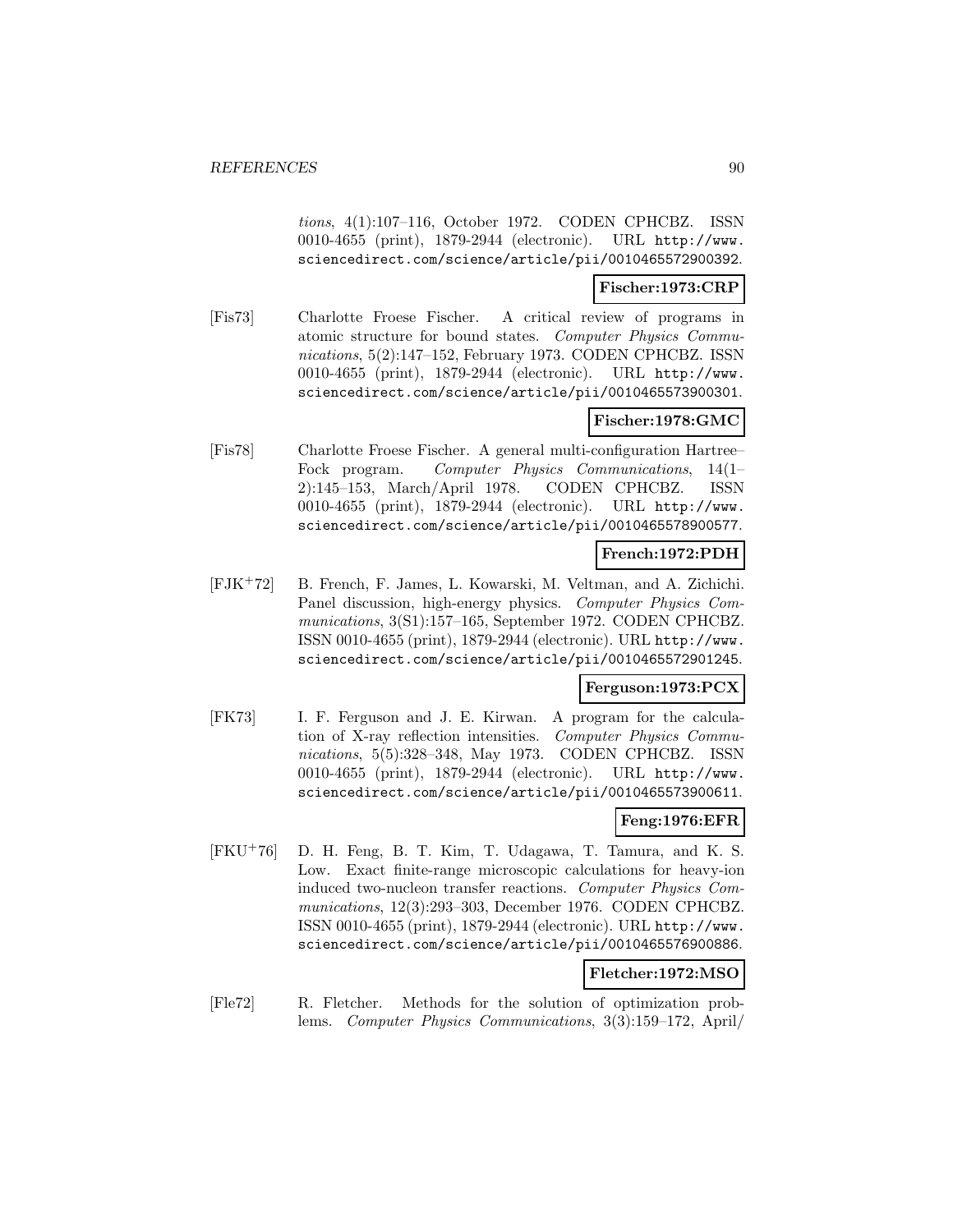May 1972. CODEN CPHCBZ. ISSN 0010-4655 (print), 1879-2944 (electronic). URL http://www.sciencedirect.com/science/ article/pii/0010465572900653.

# **Fijalkow:1979:RPP**

[FM79] E. Fijalkow and G. Mourgues. Radiation potential of a point antenna immersed in drifting cold or hot (hydrodynamical) plasma. Computer Physics Communications, 18(2):297–304, October/November 1979. CODEN CPHCBZ. ISSN 0010-4655 (print), 1879-2944 (electronic). URL http://www.sciencedirect.com/ science/article/pii/0010465579901218.

## **Ford:1978:PET**

[For78] B. Ford. Parameterisation of the environment for transportable numerical software. Computer Physics Communications, 15(1–2): 1–3, September 1978. CODEN CPHCBZ. ISSN 0010-4655 (print), 1879-2944 (electronic). URL http://www.sciencedirect.com/ science/article/pii/0010465578900796.

## **Foster:1972:DHC**

[Fos72] W. Foster. Diffusion and heat conduction: a brief survey of numerical methods. Computer Physics Communications, 4(2):173– 181, November 1972. CODEN CPHCBZ. ISSN 0010-4655 (print), 1879-2944 (electronic). URL http://www.sciencedirect.com/ science/article/pii/0010465572900045.

#### **Fischer:1973:EES**

[FP73] C. Froese Fischer and D. W. B. Prentice. Exact evaluation of Slater integrals using ALTRAN, a symbol manipulation language. Computer Physics Communications, 6(4):157–164, October 1973. CODEN CPHCBZ. ISSN 0010-4655 (print), 1879-2944 (electronic). URL http://www.sciencedirect.com/science/ article/pii/0010465573900970.

# **Fortin:1973:NSE**

[FS73] X. Fortin and R. Schuttler. Numerical study of the electronic and thermodynamic properties of the metal-non-metal transition in dense media. Computer Physics Communications, 5(1):24– 27, January 1973. CODEN CPHCBZ. ISSN 0010-4655 (print), 1879-2944 (electronic). URL http://www.sciencedirect.com/ science/article/pii/0010465573900052.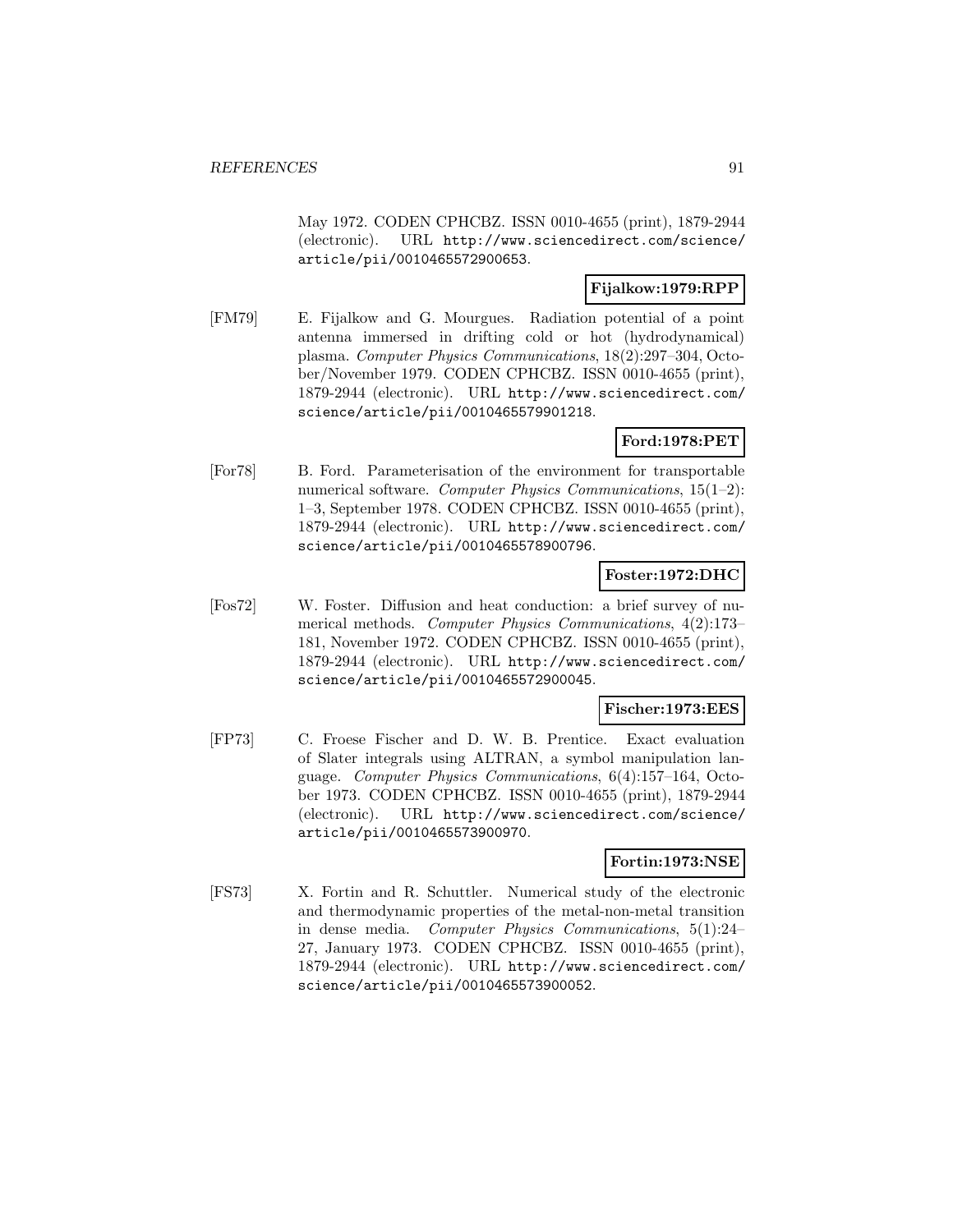# **Fan:1975:IAI**

[FS75a] L. S. Fan and W. Squire. Inversion of Abel's integral equation by a direct method. Computer Physics Communications, 10(2): 98–103, August 1975. CODEN CPHCBZ. ISSN 0010-4655 (print), 1879-2944 (electronic). URL http://www.sciencedirect.com/ science/article/pii/0010465575900764.

#### **Fischer:1975:NVA**

[FS75b] C. Froese Fischer and K. M. S. Saxena. A new version of AAKF (Reduced Tensor Matrix Elements) adapted to spectroscopic notation. Computer Physics Communications, 9(6):370– 380, June 1975. CODEN CPHCBZ. ISSN 0010-4655 (print), 1879-2944 (electronic). URL http://www.sciencedirect.com/ science/article/pii/001046557590017X.

## **Fischer:1975:OSN**

[FS75c] C. Froese Fischer and K. M. S. Saxena. Oscillator strengths from numerical MCHF radial functions. Computer Physics Communications, 9(6):381–391, June 1975. CODEN CPHCBZ. ISSN 0010-4655 (print), 1879-2944 (electronic). URL http://www. sciencedirect.com/science/article/pii/0010465575900181.

# **Fowler:1978:FFI**

[FSR78] R. H. Fowler, J. Smith, and J. A. Rome. FIFPC — a Fast Ion Fokker–Planck Code. Computer Physics Communications, 13(5– 6):323–340, January/February 1978. CODEN CPHCBZ. ISSN 0010-4655 (print), 1879-2944 (electronic). URL http://www. sciencedirect.com/science/article/pii/0010465578900309.

# **Faisal:1971:PCS**

[FT71] F. H. M. Faisal and A. L. V. Tench. A program for calculating the static interaction potential between an electron and a diatomic molecule. Computer Physics Communications, 2(5):261–271, August/September 1971. CODEN CPHCBZ. ISSN 0010-4655 (print), 1879-2944 (electronic). URL http://www.sciencedirect.com/ science/article/pii/0010465571900026.

## **Feng:1975:CHO**

[FT75] Da Hsuan Feng and T. Tamura. Calculations of harmonic oscillator brackets. Computer Physics Communications, 10(2):87– 97, August 1975. CODEN CPHCBZ. ISSN 0010-4655 (print), 1879-2944 (electronic). URL http://www.sciencedirect.com/ science/article/pii/0010465575900752.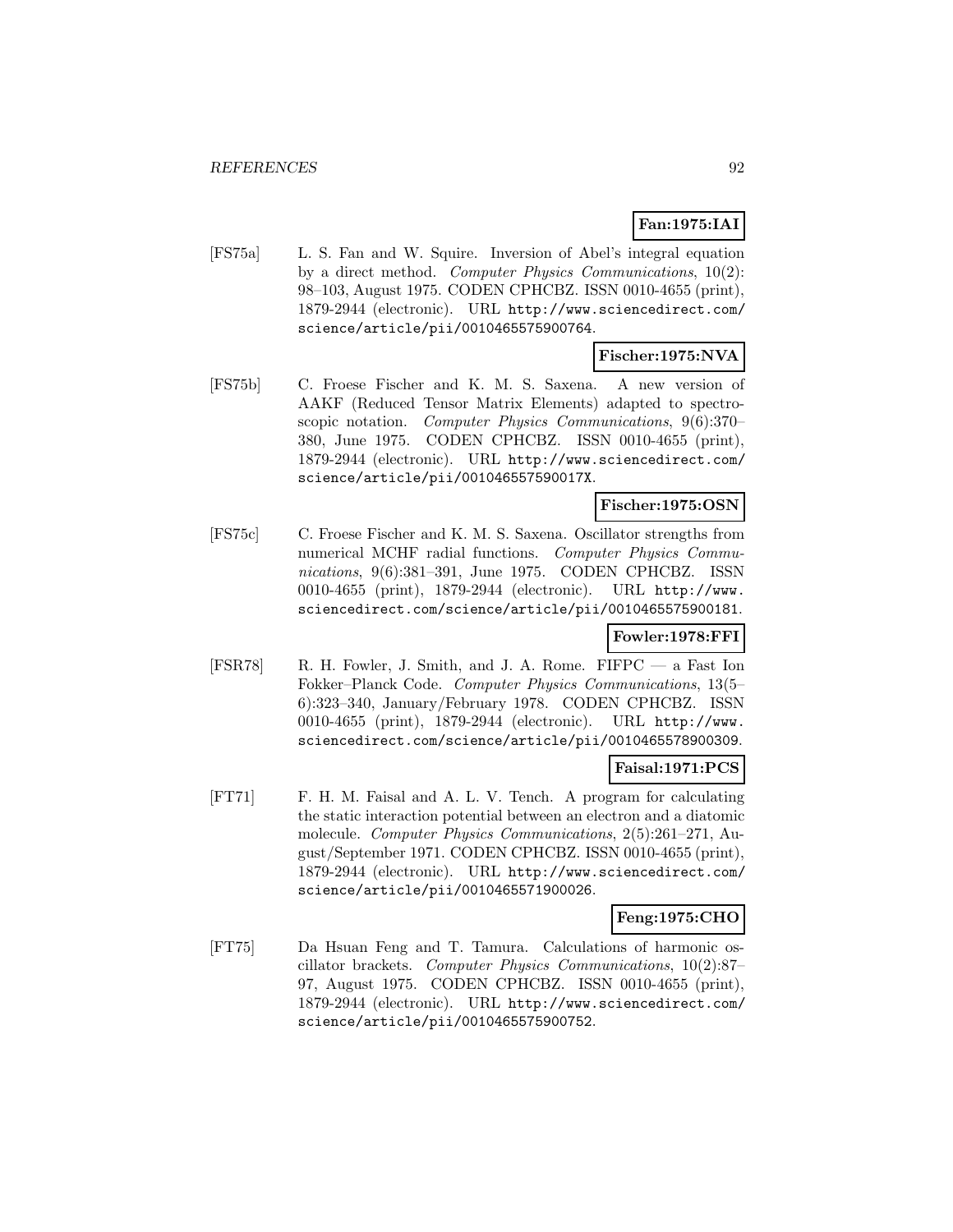### **Funsten:1979:NVD**

[Fun79a] H. O. Funsten. A new version of DWPI (inelastic pion-nucleus scattering) to incorporate microscopic form factors and differing proton and neutron radii. Computer Physics Communications, 16(3):395– 400, March 1979. CODEN CPHCBZ. ISSN 0010-4655 (print), 1879-2944 (electronic). URL http://www.sciencedirect.com/ science/article/pii/0010465579900468.

## **Funsten:1979:NVP**

[Fun79b] H. O. Funsten. A new version of PIRK (elastic pion-nucleus scattering) to handle differing proton and neutron radii. Computer Physics Communications, 16(3):389–393, March 1979. CO-DEN CPHCBZ. ISSN 0010-4655 (print), 1879-2944 (electronic). URL http://www.sciencedirect.com/science/article/pii/ 0010465579900456.

# **Gross:1974:WSM**

[GA74] R. Gross and Y. Accad. Weizmann shell model computational code. Computer Physics Communications, 8(2):101–117, September 1974. CODEN CPHCBZ. ISSN 0010-4655 (print), 1879-2944 (electronic). URL http://www.sciencedirect.com/science/ article/pii/0010465574900605.

#### **Garbow:1974:EPM**

[Gar74] Burton S. Garbow. EISPACK — A package of matrix eigensystem routines. Computer Physics Communications, 7(4):179– 184, April 1974. CODEN CPHCBZ. ISSN 0010-4655 (print), 1879-2944 (electronic). URL http://www.sciencedirect.com/ science/article/pii/0010465574900861.

# **Gault:1973:DEP**

[GCCB73] F. D. Gault, B. Chadwick, C. S. Cooper, and B. H. Bransden. The Durham elementary particle data bank, data analysis and model comparison project. Computer Physics Communications, 5(2):98– 103, February 1973. CODEN CPHCBZ. ISSN 0010-4655 (print), 1879-2944 (electronic). URL http://www.sciencedirect.com/ science/article/pii/0010465573900258.

# **Genz:1972:AMQ**

[Gen72] A. Genz. An adaptive multidimensional quadrature procedure. Computer Physics Communications, 4(1):11–15, October 1972. CODEN CPHCBZ. ISSN 0010-4655 (print), 1879-2944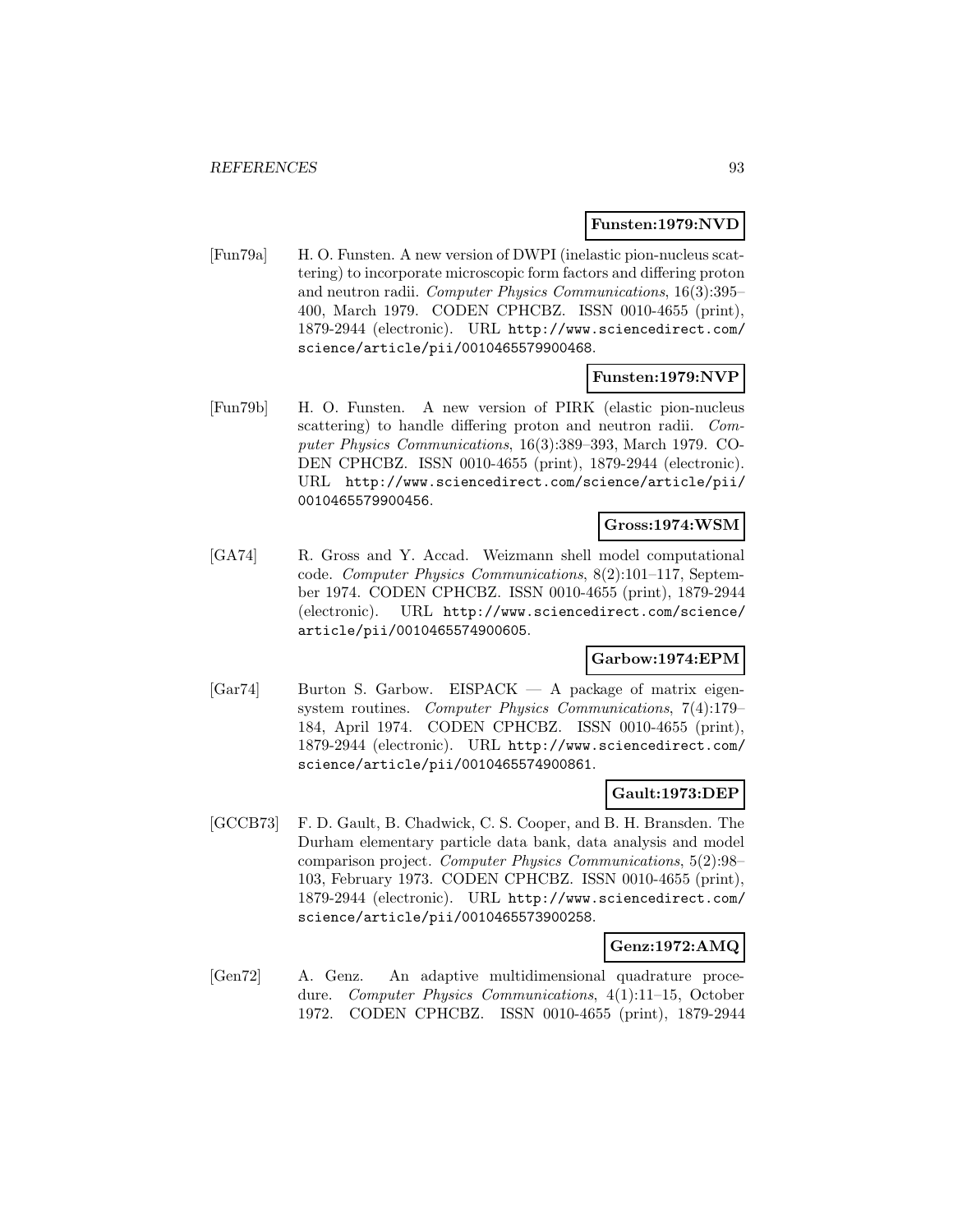(electronic). URL http://www.sciencedirect.com/science/ article/pii/0010465572900240.

# **Glass:1976:ACE**

[GH76] R. Glass and A. Hibbert. Adaptation of CIV3 to evaluate hyperfine structure. Computer Physics Communications, 11(1): 125–140, January/February 1976. CODEN CPHCBZ. ISSN 0010-4655 (print), 1879-2944 (electronic). URL http://www. sciencedirect.com/science/article/pii/0010465576900448.

# **Glass:1978:REM**

[GH78] R. Glass and A. Hibbert. Relativistic effects in many electron atoms. Computer Physics Communications, 16(1):19–34, December 1978. CODEN CPHCBZ. ISSN 0010-4655 (print), 1879-2944 (electronic). URL http://www.sciencedirect.com/ science/article/pii/0010465578901054.

#### **Gianturco:1976:NVP**

[Gia76] F. A. Gianturco. A new version of a program calculating the static interaction potential between an electron and a diatomic molecule. Computer Physics Communications, 11(2):237-247, March/May 1976. CODEN CPHCBZ. ISSN 0010-4655 (print), 1879-2944 (electronic). URL http://www.sciencedirect.com/ science/article/pii/0010465576900552.

### **Giorgilli:1979:CPI**

[Gio79] Antonio Giorgilli. A computer program for integrals of motion. Computer Physics Communications, 16(3):331–343, March 1979. CODEN CPHCBZ. ISSN 0010-4655 (print), 1879-2944 (electronic). URL http://www.sciencedirect.com/science/ article/pii/0010465579900407.

#### **Grimm:1976:RDC**

[GJ76] R. C. Grimm and J. L. Johnson. Recent developments in the computational aspects of MHD stability. Computer Physics Communications, 12(1):45–52, September/October 1976. CO-DEN CPHCBZ. ISSN 0010-4655 (print), 1879-2944 (electronic). URL http://www.sciencedirect.com/science/article/pii/ 0010465576900096.

# **Glass:1978:RME**

[Gla78] R. Glass. Reduced matrix elements of tensor operators. Computer Physics Communications, 16(1):11–18, December 1978. CO-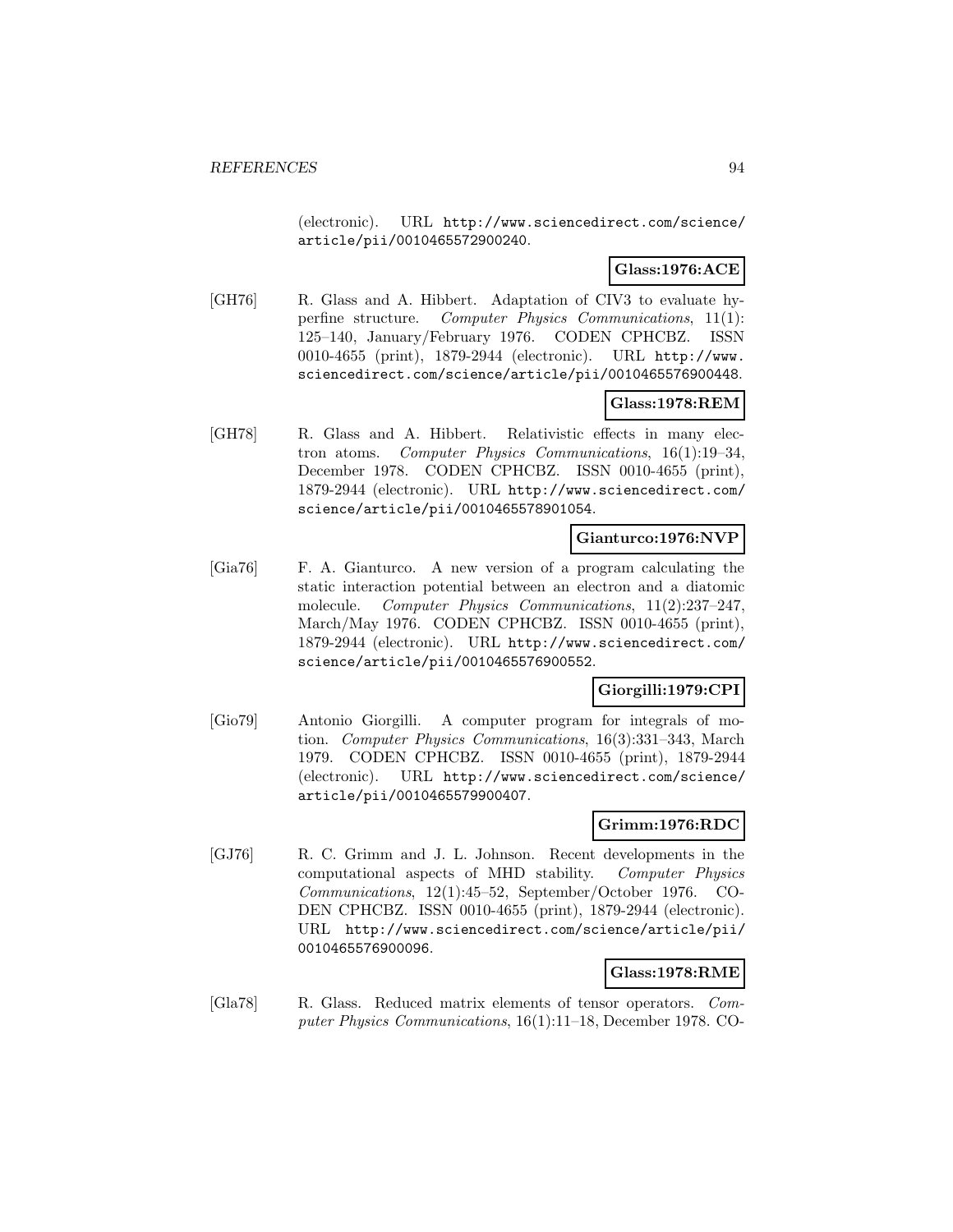DEN CPHCBZ. ISSN 0010-4655 (print), 1879-2944 (electronic). URL http://www.sciencedirect.com/science/article/pii/ 0010465578901042.

# **Gliss:1978:DPR**

[Gli78] B. Gliss. Design principles of a resource sharing real-time-system. Computer Physics Communications, 15(5):325–327, November 1978. CODEN CPHCBZ. ISSN 0010-4655 (print), 1879-2944 (electronic). URL http://www.sciencedirect.com/science/ article/pii/0010465578900619.

# **Gloeckner:1976:UFS**

[GMP76] D. H. Gloeckner, M. H. Macfarlane, and Steven C. Pieper. The use of first and second derivatives in optical model parameter searches. Computer Physics Communications, 11(3):299–312, June/August 1976. CODEN CPHCBZ. ISSN 0010-4655 (print), 1879-2944 (electronic). URL http://www.sciencedirect.com/ science/article/pii/0010465576900175.

# **Graves-Morris:1975:CCA**

[GMR75a] P. R. Graves-Morris and D. E. Roberts. Calculation of Canterbury approximants. Computer Physics Communications, 10(4):234– 244, October 1975. CODEN CPHCBZ. ISSN 0010-4655 (print), 1879-2944 (electronic). URL http://www.sciencedirect.com/ science/article/pii/0010465575900685.

#### **Graves-Morris:1975:SPR**

[GMR75b] P. R. Graves-Morris and D. E. Roberts. A subroutine and procedure for the rapid calculation of simple off-diagonal rational approximants. Computer Physics Communications, 9(1):46–50, January 1975. CODEN CPHCBZ. ISSN 0010-4655 (print), 1879-2944 (electronic). URL http://www.sciencedirect.com/ science/article/pii/0010465575900557.

#### **Godefroid:1978:AAC**

[God78] M. Godefroid. An adaptation of acrz to calculate electric quadrupole oscillator strengths. Computer Physics Communications, 15(3–4):275–282, October 1978. CODEN CPHCBZ. ISSN 0010-4655 (print), 1879-2944 (electronic). URL http://www. sciencedirect.com/science/article/pii/0010465578900978.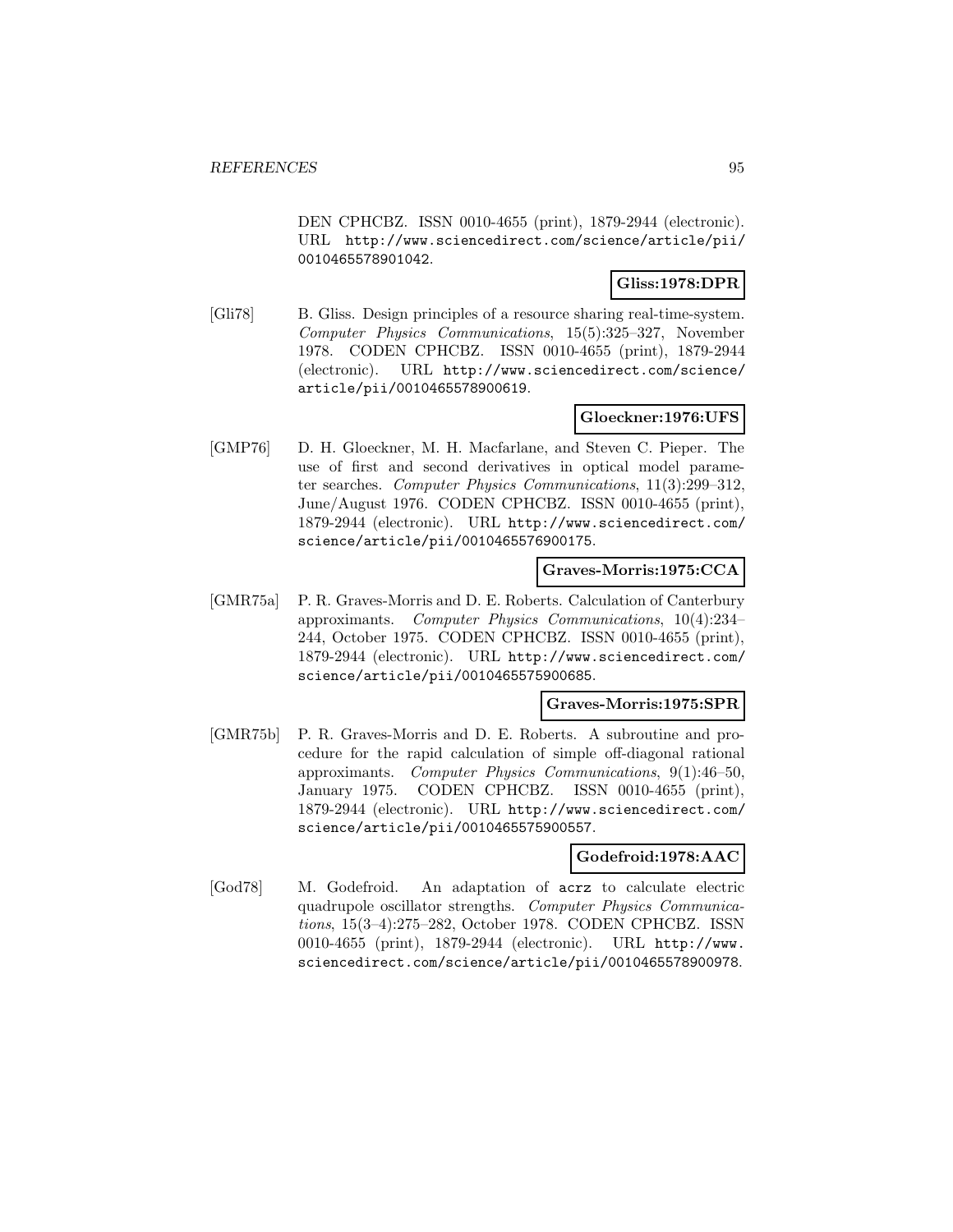#### **Goldberg:1970:CBM**

[Gol70] J. Goldberg. Conversion of binary magnetic tapes. Computer Physics Communications, 1(6):420–424, December 1970. CO-DEN CPHCBZ. ISSN 0010-4655 (print), 1879-2944 (electronic). URL http://www.sciencedirect.com/science/article/pii/ 0010465570900159.

# **Golden:1978:ESI**

[Gol78] L. B. Golden. Exact Slater integrals. Computer Physics Communications, 14(3–4):255–260, May/June 1978. CODEN CPHCBZ. ISSN 0010-4655 (print), 1879-2944 (electronic). URL http://www. sciencedirect.com/science/article/pii/0010465578900188.

## **Goorevich:1974:PAS**

[Goo74] L. Goorevich. A program for the analytic simulation of extensive air showers. Computer Physics Communications, 7(6):344– 352, June 1974. CODEN CPHCBZ. ISSN 0010-4655 (print), 1879-2944 (electronic). URL http://www.sciencedirect.com/ science/article/pii/0010465574900320.

### **Gosman:1978:BRB**

[Gos78] A. D. Gosman. Book review: Proceedings of the fifth international conference on numerical methods in fluid dynamics: edited by A. I. Van de Vooren and P. J. Zanbergen, Springer-Verlag, 1976. \$15.20. Computer Physics Communications, 14(3–4):313– 314, May/June 1978. CODEN CPHCBZ. ISSN 0010-4655 (print), 1879-2944 (electronic). URL http://www.sciencedirect.com/ science/article/pii/0010465578900267.

# **Gaussorgues:1975:MMT**

[GPS75] C. Gaussorgues, R. D. Piacentini, and A. Salin. Multistate molecular treatment of atomic collisions in the impact parameter approximation. I. Integration of coupled equations and calculation of transition amplitudes for the straight line case. Computer Physics Communications, 10(4):223–233, October 1975. CO-DEN CPHCBZ. ISSN 0010-4655 (print), 1879-2944 (electronic). URL http://www.sciencedirect.com/science/article/pii/ 0010465575900673.

#### **Garpman:1978:STP**

[GR78] S. Garpman and J. Randrup. Statistical tests for pseudorandom number generators. Computer Physics Communications, 15(1–2): 5–13, September 1978. CODEN CPHCBZ. ISSN 0010-4655 (print),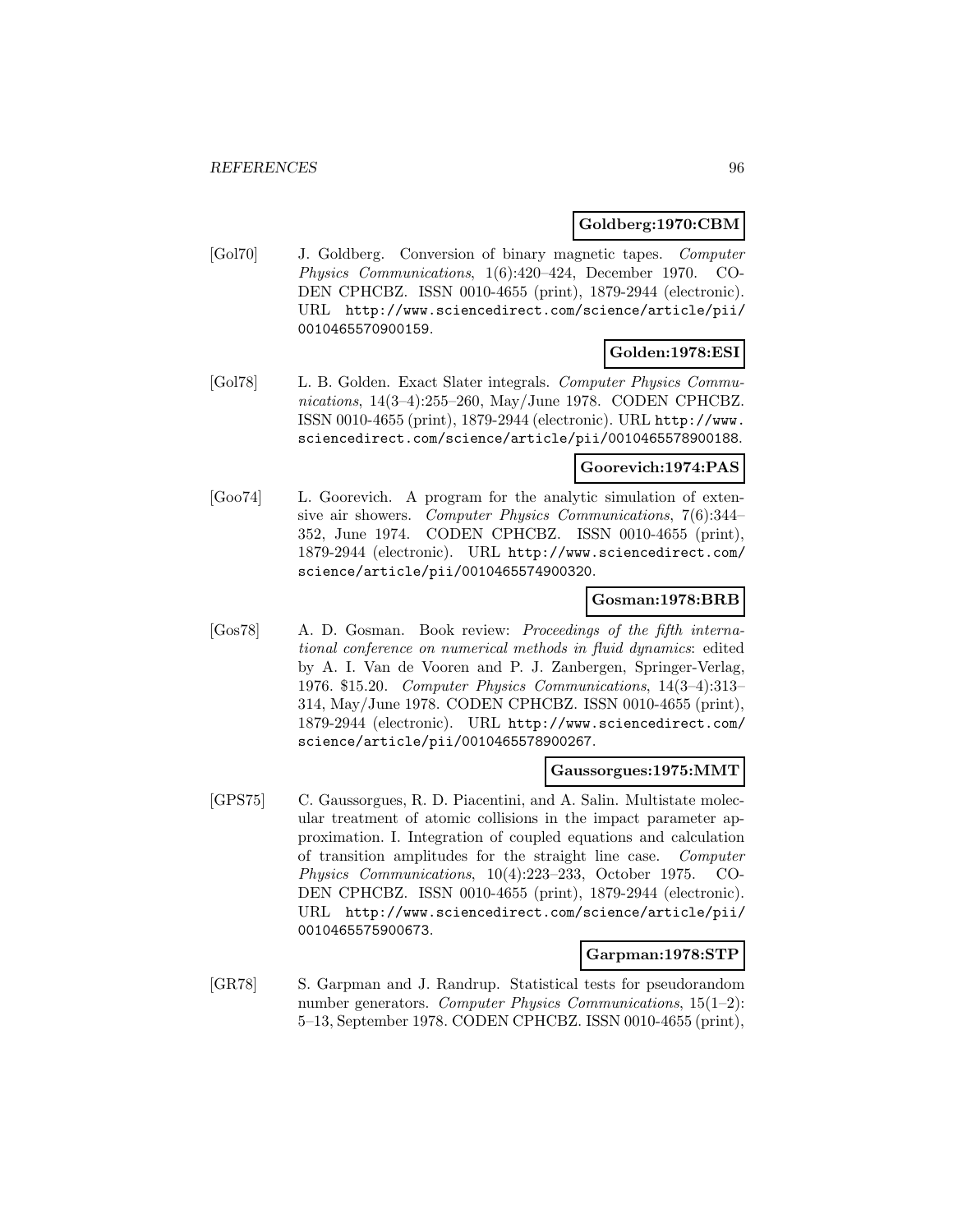1879-2944 (electronic). URL http://www.sciencedirect.com/ science/article/pii/0010465578900802.

# **Grant:1971:TP**

[Gra71] I. P. Grant. Test programs. Computer Physics Communications, 2(6):383, October/November 1971. CODEN CPHCBZ. ISSN 0010-4655 (print), 1879-2944 (electronic). URL http://www. sciencedirect.com/science/article/pii/0010465571900312.

# **Grant:1972:CFP**

[Gra72] I. P. Grant. CFPJJ-fractional parentage coefficients for equivalent electrons in jj-coupling. Computer Physics Communications, 4(3):377–381, December 1972. CODEN CPHCBZ. ISSN 0010-4655 (print), 1879-2944 (electronic). URL http://www. sciencedirect.com/science/article/pii/0010465572901002.

## **Grant:1973:GPC**

[Gra73a] I. P. Grant. A general program to calculate angular momentum coefficients in relativistic atomic structure. Computer Physics Communications, 5(4):263–282, April 1973. CODEN CPHCBZ. ISSN 0010-4655 (print), 1879-2944 (electronic). URL http://www. sciencedirect.com/science/article/pii/0010465573900696.

# **Grant:1973:PCG**

[Gra73b] I. P. Grant. A program to calculate a general recoupling coefficient. Computer Physics Communications, 5(2):161, February 1973. CODEN CPHCBZ. ISSN 0010-4655 (print), 1879-2944 (electronic). URL http://www.sciencedirect.com/science/ article/pii/0010465573900325.

#### **Graham:1976:CS**

[Gra76a] Eric Graham. Convection in stars. Computer Physics Communications, 12(1):121–124, September/October 1976. CO-DEN CPHCBZ. ISSN 0010-4655 (print), 1879-2944 (electronic). URL http://www.sciencedirect.com/science/article/pii/ 0010465576900151.

#### **Grant:1976:PCA**

[Gra76b] I. P. Grant. A program to calculate angular momentum coefficients in relativistic atomic structure — revised version. Computer Physics Communications, 11(3):397–405, June/August 1976. CODEN CPHCBZ. ISSN 0010-4655 (print), 1879-2944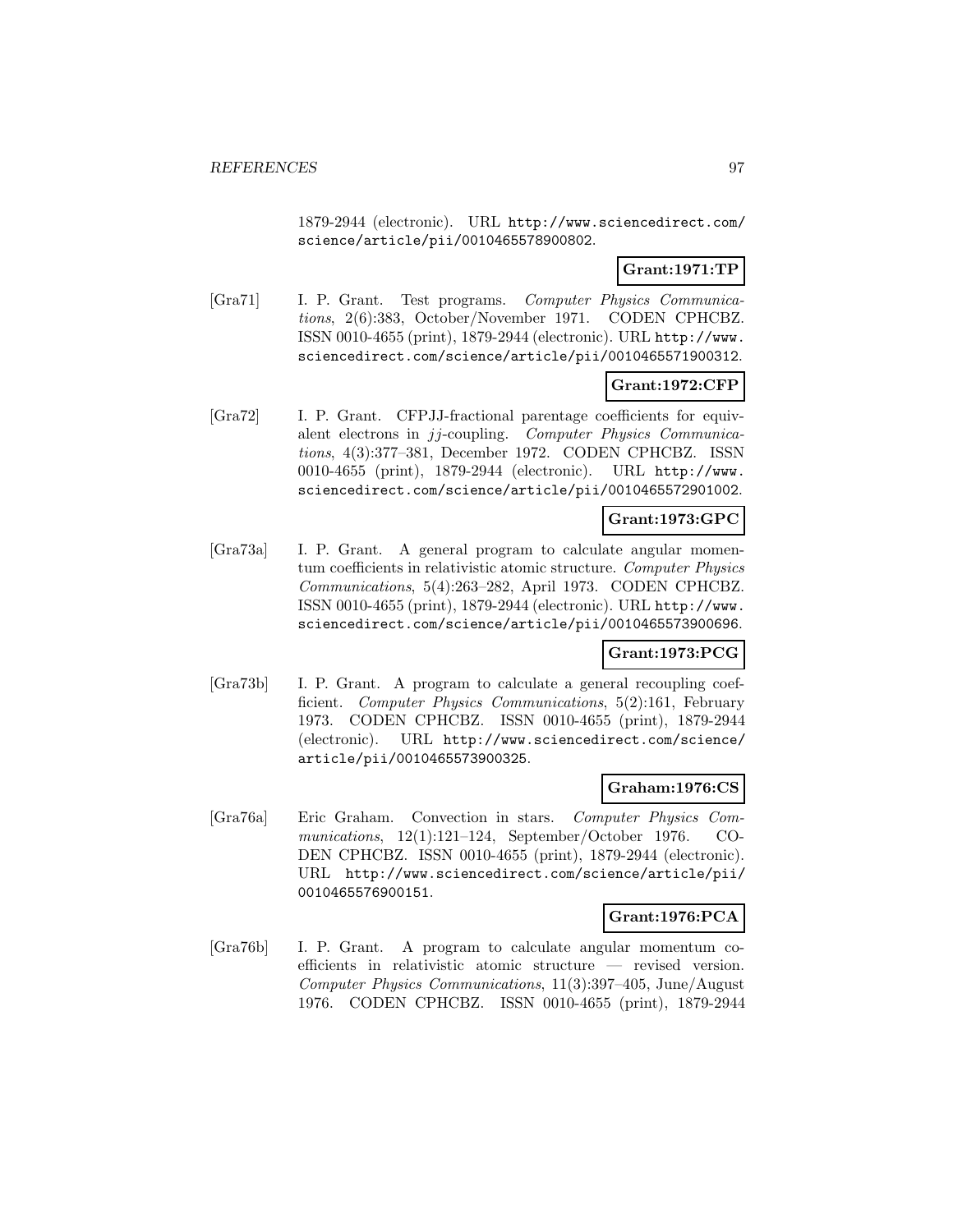(electronic). URL http://www.sciencedirect.com/science/ article/pii/0010465576900266.

# **Grant:1978:BRB**

[Gra78] I. P. Grant. Book review: The Hartree–Fock method for atoms. A numerical approach: Charlotte Froese Fischer, John Wiley and Sons, Inc., 1977. pp. xi + 308. Price: £17.20/\$29.00. Computer Physics Communications, 14(5–6):447–448, July/August 1978. CODEN CPHCBZ. ISSN 0010-4655 (print), 1879-2944 (electronic). URL http://www.sciencedirect.com/science/ article/pii/0010465578900073.

# **Grant:1979:RAS**

[Gra79] I. P. Grant. Relativistic atomic structure calculations. Computer Physics Communications, 17(1–2):149–161, April/May 1979. CO-DEN CPHCBZ. ISSN 0010-4655 (print), 1879-2944 (electronic). URL http://www.sciencedirect.com/science/article/pii/ 0010465579900778.

## **Groves:1972:CSM**

[Gro72] J. L. Groves. Computer simulation of Mössbauer scattering spectra. Computer Physics Communications, 3(4):339–350, July 1972. CODEN CPHCBZ. ISSN 0010-4655 (print), 1879-2944 (electronic). URL http://www.sciencedirect.com/science/ article/pii/0010465572900835.

#### **Gruber:1975:HBM**

[Gru75] R. Gruber. Hymnia — band matrix package for solving eigenvalue problems. Computer Physics Communications, 10(1):30– 41, July 1975. CODEN CPHCBZ. ISSN 0010-4655 (print), 1879-2944 (electronic). URL http://www.sciencedirect.com/ science/article/pii/0010465575900880.

#### **Gruschel:1979:FIR**

[Gru79] W. J. Gruschel. Freint, an integration routine calculating Fresnel diffraction. Computer Physics Communications, 16(2): 175–179, January/February 1979. CODEN CPHCBZ. ISSN 0010-4655 (print), 1879-2944 (electronic). URL http://www. sciencedirect.com/science/article/pii/0010465579900869.

# **Guest:1974:EEC**

[Gue74] P. G. Guest. Errors in eigenvalues calculated by the Numerov– Cooley method. Computer Physics Communications, 8(1):31–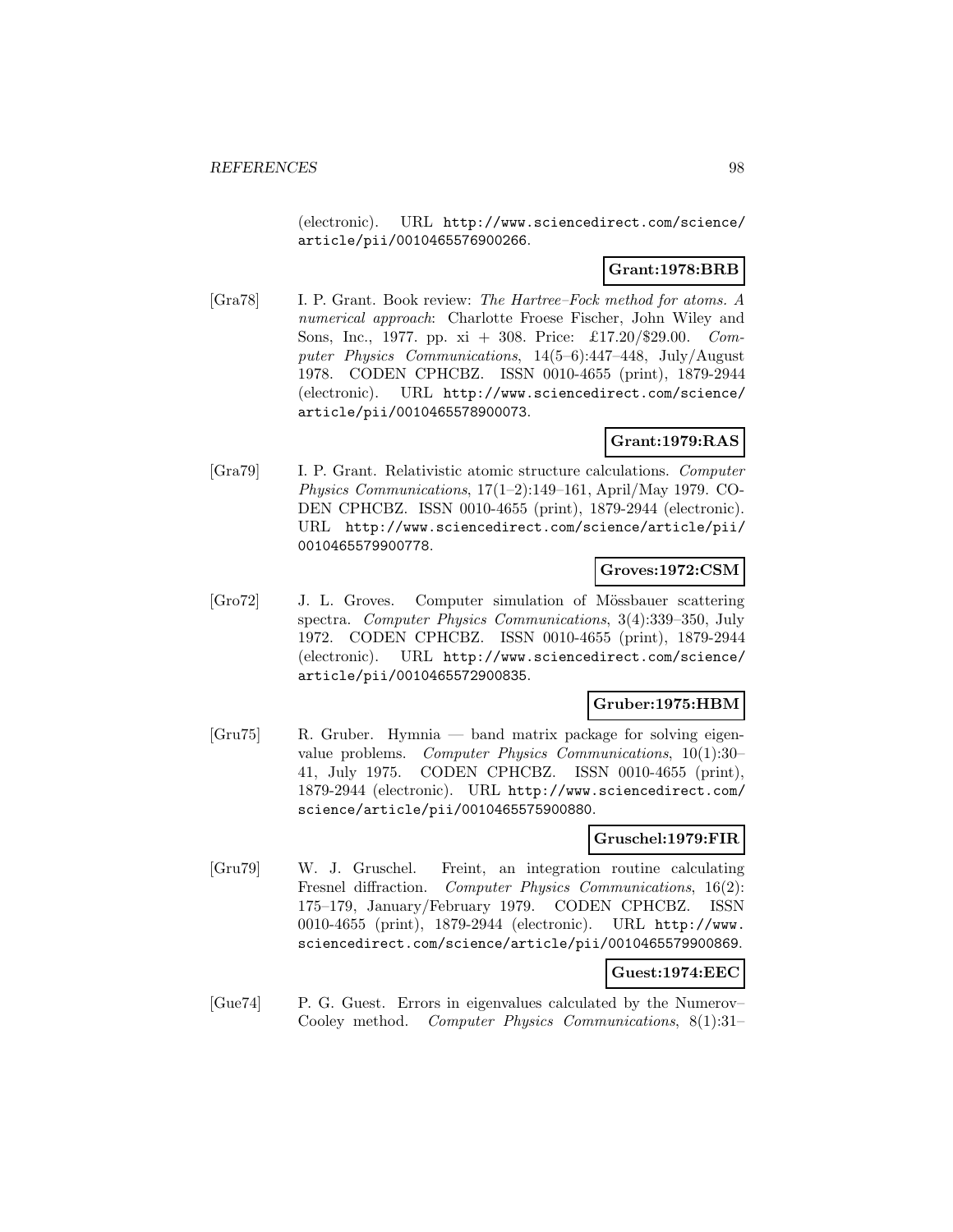34, August 1974. CODEN CPHCBZ. ISSN 0010-4655 (print), 1879-2944 (electronic). URL http://www.sciencedirect.com/ science/article/pii/0010465574900824.

# **Gastmans:1979:SED**

[GVV79] R. Gastmans, A. Van Proeyen, and P. Verbaeten. Symbolic evaluation of dimensionally regularized Feynman diagrams. Computer Physics Communications, 18(2):201–203, October/ November 1979. CODEN CPHCBZ. ISSN 0010-4655 (print), 1879-2944 (electronic). URL http://www.sciencedirect.com/ science/article/pii/0010465579901127.

# **Hansen:1978:CPG**

[Han78a] Flemming Yssing Hansen. I. A computer program for generation of a complete set of coordinates and force matrices for normal mode calculations of crystals and molecules. Computer Physics Communications, 14(3–4):193–218, May/June 1978. CODEN CPHCBZ. ISSN 0010-4655 (print), 1879-2944 (electronic). URL http://www. sciencedirect.com/science/article/pii/0010465578900152.

#### **Hansen:1978:CPN**

[Han78b] Flemming Yssing Hansen. I: a computer program for normalization and instrument correction of neutron diffraction data on non-crystalline materials to obtain the static structure factor. Computer Physics Communications, 15(5):401–415, November 1978. CODEN CPHCBZ. ISSN 0010-4655 (print), 1879-2944 (electronic). URL http://www.sciencedirect.com/science/ article/pii/0010465578900693.

#### **Hansen:1978:ICPa**

[Han78c] Flemming Yssing Hansen. II. A computer program for calculation of parameters necessary for the computation of reliable pair distribution functions of non-crystalline materials from limited diffraction data. Computer Physics Communications, 15(5):417– 429, November 1978. CODEN CPHCBZ. ISSN 0010-4655 (print), 1879-2944 (electronic). URL http://www.sciencedirect.com/ science/article/pii/001046557890070X.

#### **Hansen:1978:IPC**

[Han78d] Flemming Yssing Hansen. II. A program for computing normal modes of molecules, crystal phonon dispersion relations and structure factors for neutron inelastic scattering. Computer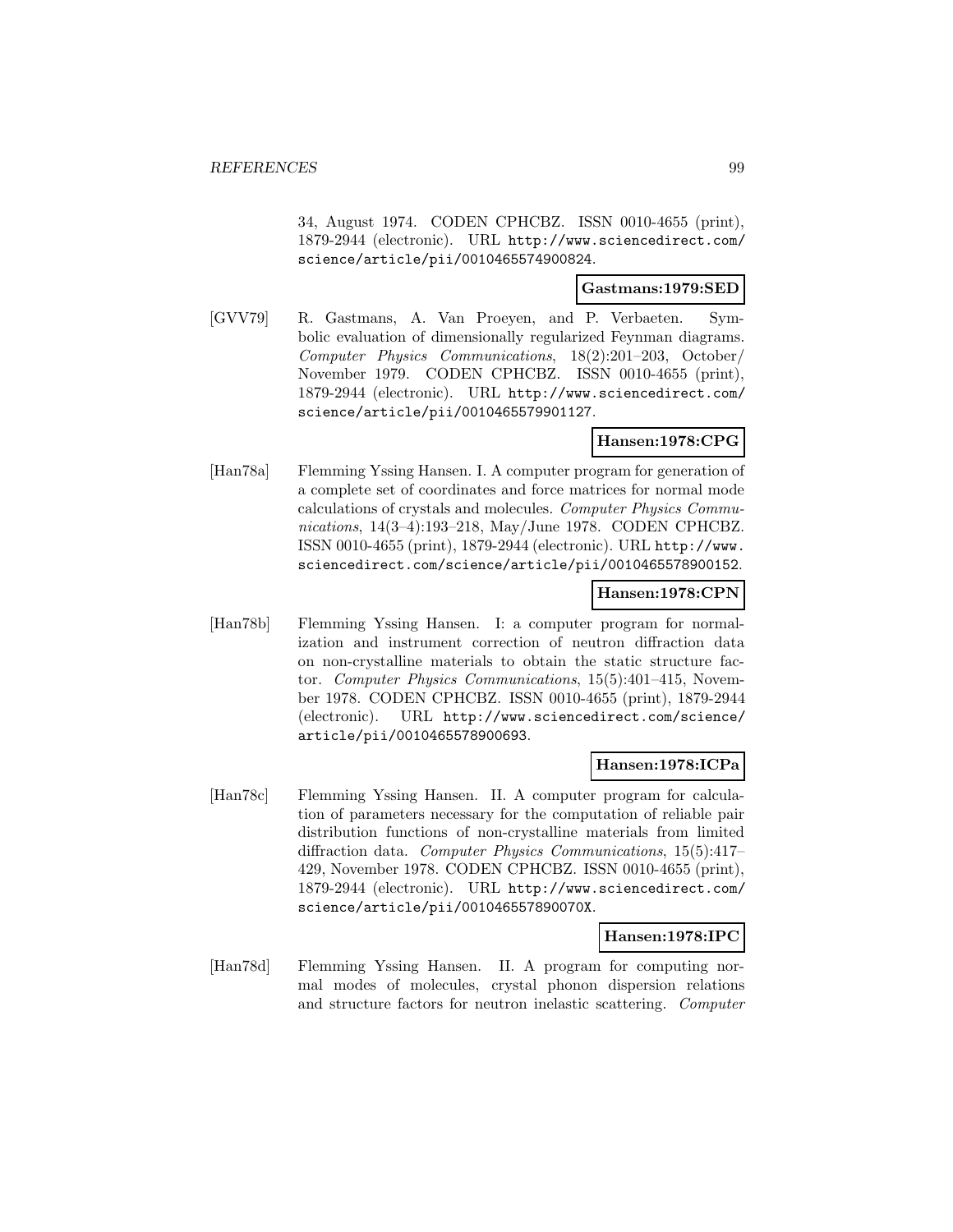Physics Communications, 14(3–4):219–243, May/June 1978. CO-DEN CPHCBZ. ISSN 0010-4655 (print), 1879-2944 (electronic). URL http://www.sciencedirect.com/science/article/pii/ 0010465578900164.

#### **Hansen:1978:ICPb**

[Han78e] Flemming Yssing Hansen. III. A computer program for calculation of reliable pair distribution functions of non-crystalline materials from limited diffraction data. Computer Physics Communications, 15(5):431–435, November 1978. CODEN CPHCBZ. ISSN 0010-4655 (print), 1879-2944 (electronic). URL http://www. sciencedirect.com/science/article/pii/0010465578900711.

# **Hansen:1978:IFC**

[Han78f] Flemming Yssing Hansen. III. A force constant adjuster program to obtain least squares fit to observed frequencies of molecules and crystals. Computer Physics Communications, 14(3–4):245– 254, May/June 1978. CODEN CPHCBZ. ISSN 0010-4655 (print), 1879-2944 (electronic). URL http://www.sciencedirect.com/ science/article/pii/0010465578900176.

### **Hasse:1976:ODW**

[Has76] Rainer W. Hasse. One-dimensional wave packet solutions of timedependent frictional or optical potential schrödinger equations. Computer Physics Communications, 11(3):353–362, June/August 1976. CODEN CPHCBZ. ISSN 0010-4655 (print), 1879-2944 (electronic). URL http://www.sciencedirect.com/science/ article/pii/0010465576900229.

## **Hawkes:1973:CCC**

[Haw73] P. W. Hawkes. Compilation of a catalogue of computer programs in electron optics. Computer Physics Communications, 5 (6):399, June 1973. CODEN CPHCBZ. ISSN 0010-4655 (print), 1879-2944 (electronic). URL http://www.sciencedirect.com/ science/article/pii/0010465573900751.

# **Hazony:1972:HCL**

[Haz72] Yehonathan Hazony. Hierarchical computing in laboratory experiments: Potential and pitfalls. Computer Physics Communications, 4(3):279–288, December 1972. CODEN CPHCBZ. ISSN 0010-4655 (print), 1879-2944 (electronic). URL http://www. sciencedirect.com/science/article/pii/0010465572900884.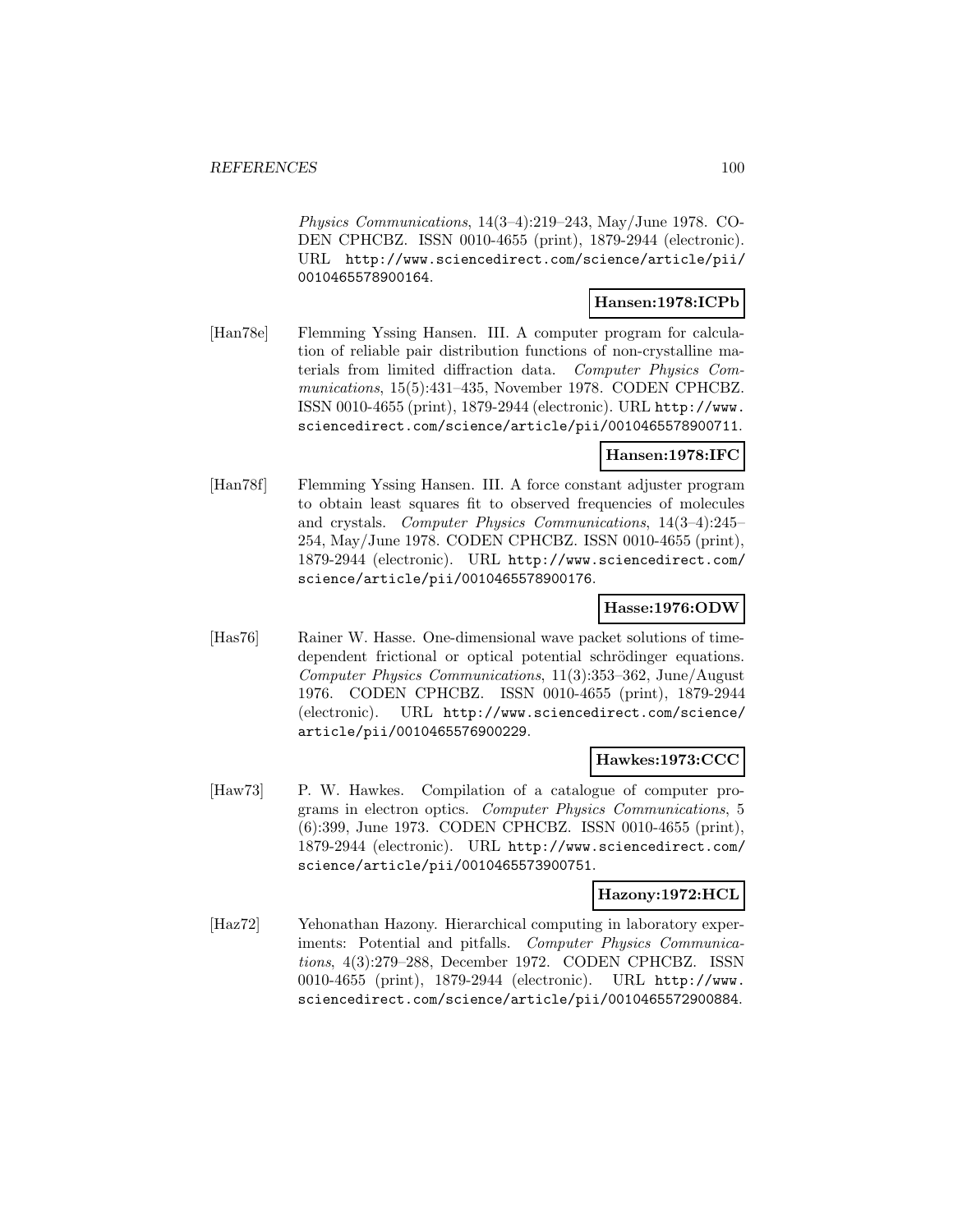#### **Hostens:1978:IEM**

[HD78] R. Hostens and G. De Mey. An integral equation method for the numerical solution of Laplace's equation without Green's function. Computer Physics Communications, 16(1):5–9, December 1978. CODEN CPHCBZ. ISSN 0010-4655 (print), 1879-2944 (electronic). URL http://www.sciencedirect.com/science/ article/pii/0010465578901030.

#### **Herbison-Evans:1971:DOD**

[HE71] D. Herbison-Evans. Derivation of the orbit of a double star from observations made with an intensity interferometer. Computer Physics Communications, 2(2):59–78, February/March 1971. CO-DEN CPHCBZ. ISSN 0010-4655 (print), 1879-2944 (electronic). URL http://www.sciencedirect.com/science/article/pii/ 0010465571900166.

#### **Herbison-Evans:1973:LCV**

[HE73] D. Herbison-Evans. The light curve of a variable star subject to orbital tidal distortion. Computer Physics Communications, 5(5): 315–327, May 1973. CODEN CPHCBZ. ISSN 0010-4655 (print), 1879-2944 (electronic). URL http://www.sciencedirect.com/ science/article/pii/001046557390060X.

#### **Heiss:1972:CCS**

[Hei72] P. Heiss. Computation of cross sections and polarizations for nuclear reactions, in which only spin 1/2 particles are involved. Computer Physics Communications, 4(3):371-376, December 1972. CODEN CPHCBZ. ISSN 0010-4655 (print), 1879-2944 (electronic). URL http://www.sciencedirect.com/science/ article/pii/0010465572900999.

#### **Herbison-Evans:1971:AVS**

[HEL71] D. Herbison-Evans and N. R. Lomb. Analysis of a variable spectroscopic double star. Computer Physics Communications, 2(6): 368–380, October/November 1971. CODEN CPHCBZ. ISSN 0010-4655 (print), 1879-2944 (electronic). URL http://www. sciencedirect.com/science/article/pii/0010465571900294.

### **Henry:1975:RCS**

[Hen75] Ronald J. W. Henry. Rovibrational cross sections from reactance matrices calculated in adiabatic nuclei approximation. Computer Physics Communications, 10(6):375–384, December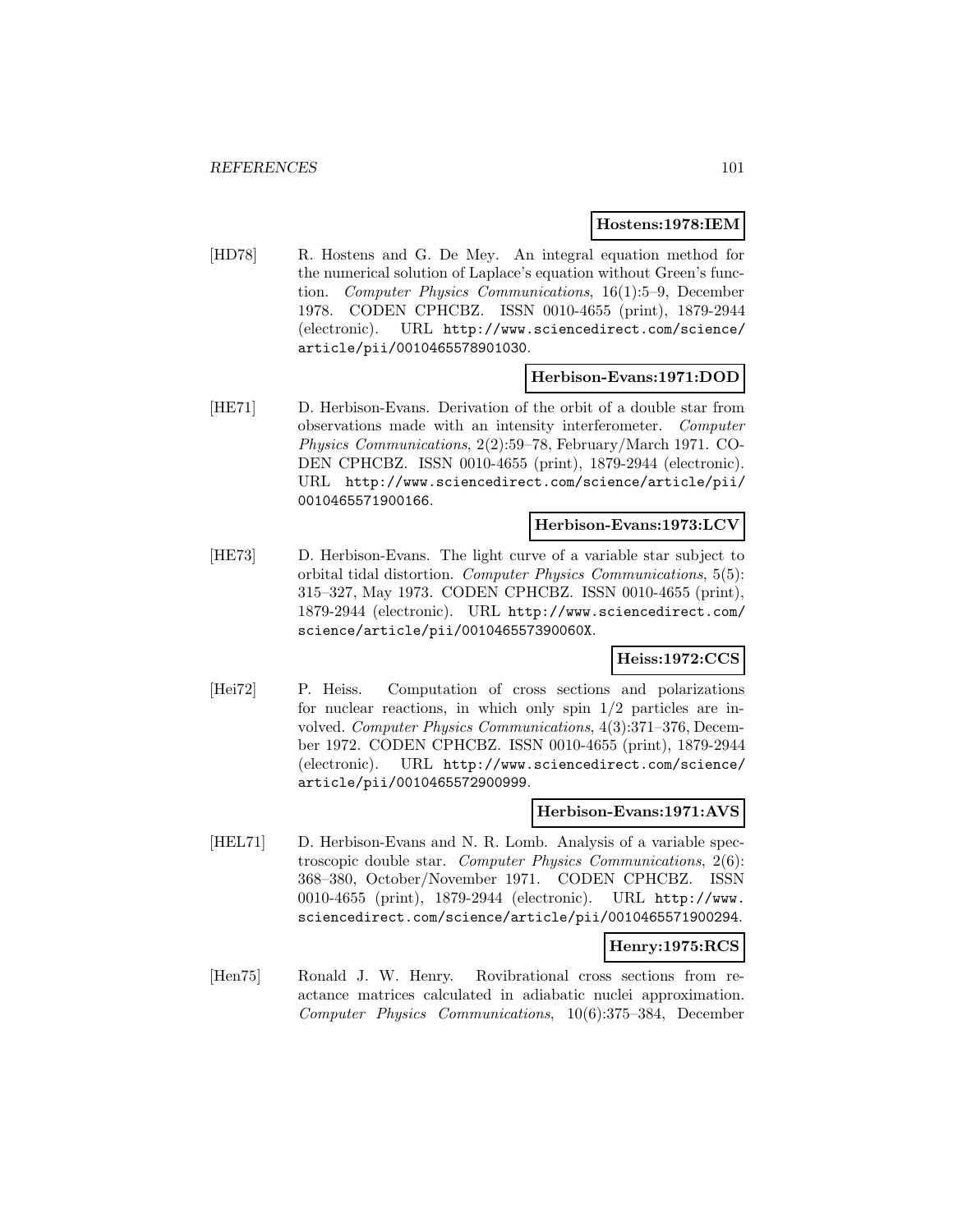1975. CODEN CPHCBZ. ISSN 0010-4655 (print), 1879-2944 (electronic). URL http://www.sciencedirect.com/science/ article/pii/0010465575900417.

# **Hird:1975:DQS**

[HH75] B. Hird and K. H. Huang. Deformed quasiparticle states in a Woods–Saxon potential and coupled to rotational states of the core. Computer Physics Communications, 10(5):293–303, November 1975. CODEN CPHCBZ. ISSN 0010-4655 (print), 1879-2944 (electronic). URL http://www.sciencedirect.com/science/ article/pii/0010465575900995.

# **Hawk:1979:FDS**

[HH79] I. L. Hawk and D. L. Hardcastle. Finite-difference solution to the Schrödinger equation for the helium isoelectronic sequence. Computer Physics Communications, 16(2):159–166, January/February 1979. CODEN CPHCBZ. ISSN 0010-4655 (print), 1879-2944 (electronic). URL http://www.sciencedirect.com/science/ article/pii/0010465579900845.

## **Hibbert:1970:GPC**

[Hib70] A. Hibbert. A general program for calculating angular momentum integrals in atomic structure. Computer Physics Communications, 1(5):359–377, September 1970. CODEN CPHCBZ. ISSN 0010-4655 (print), 1879-2944 (electronic). URL http://www. sciencedirect.com/science/article/pii/0010465570900378.

# **Hibbert:1971:NVG**

[Hib71] A. Hibbert. A new version of a general program to calculate angular momentum integrals in atomic structure. Computer Physics Communications, 2(4):180–190, May/June 1971. CO-DEN CPHCBZ. ISSN 0010-4655 (print), 1879-2944 (electronic). URL http://www.sciencedirect.com/science/article/pii/ 0010465571900518.

# **Hibbert:1974:AGPb**

[Hib74a] A. Hibbert. Adaptation of a general program to calculate angular momentum integrals in atomic structure: Inclusion of the checking of the configuration data. Computer Physics Communications, 8(4):329–332, November 1974. CODEN CPHCBZ. ISSN 0010-4655 (print), 1879-2944 (electronic). URL http://www. sciencedirect.com/science/article/pii/0010465574900228.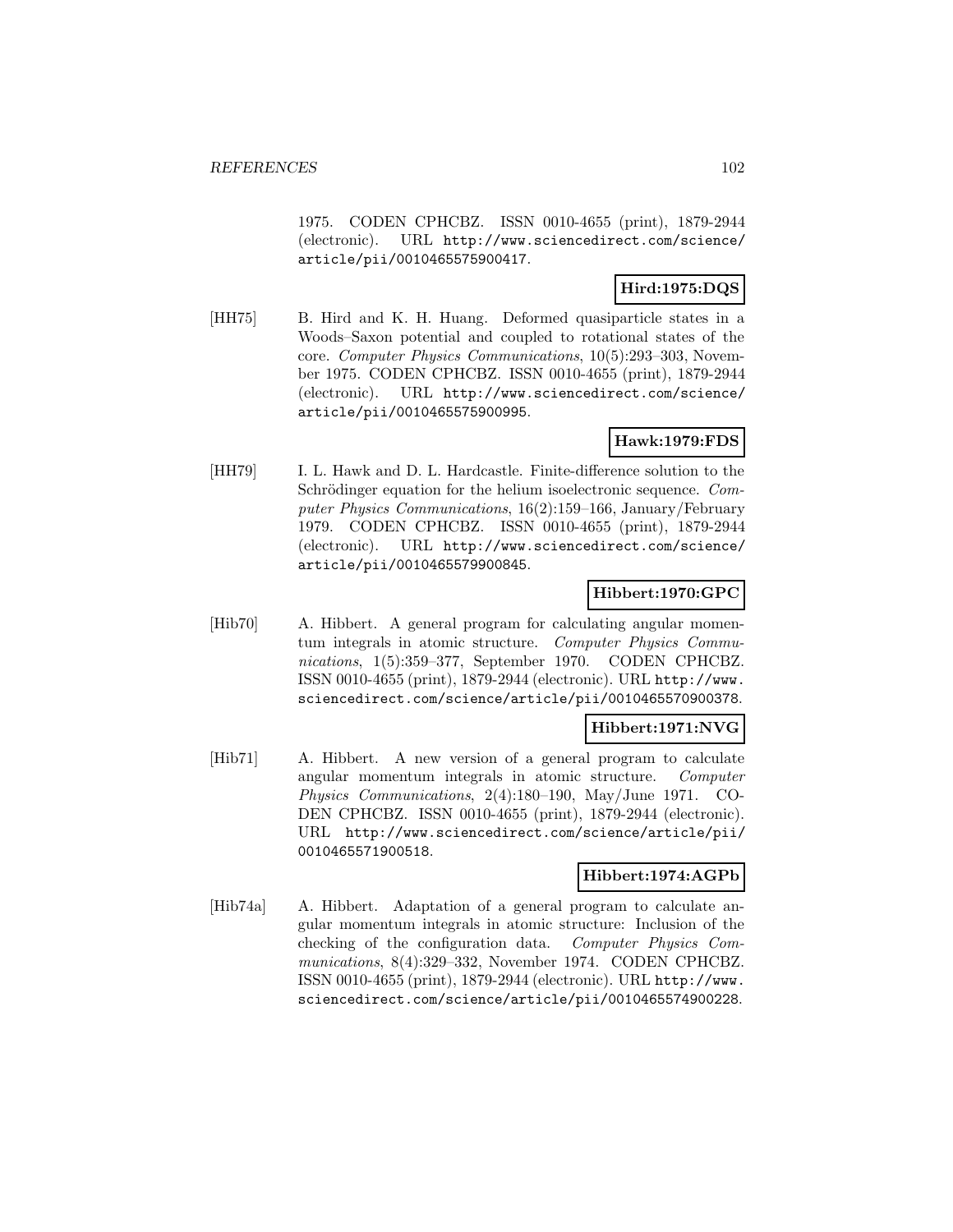# **Hibbert:1974:AGPa**

[Hib74b] A. Hibbert. Adaptation of a general program to calculate angular momentum integrals in atomic structure: Inclusion of the one-electron part of the Hamiltonian. Computer Physics Communications, 7(6):318–326, June 1974. CODEN CPHCBZ. ISSN 0010-4655 (print), 1879-2944 (electronic). URL http://www. sciencedirect.com/science/article/pii/0010465574900290.

# **Hibbert:1975:CGP**

[Hib75] A. Hibbert. CIV3 — A general program to calculate configuration interaction wave functions and electric-dipole oscillator strengths. Computer Physics Communications, 9(3):141– 172, March 1975. CODEN CPHCBZ. ISSN 0010-4655 (print), 1879-2944 (electronic). URL http://www.sciencedirect.com/ science/article/pii/0010465575901034.

#### **Hibbert:1979:BRB**

[Hib79] A. Hibbert. Book review: Statistical and computational methods in data analysis: Siegmund Brandt, North-Holland, 1976. \$35.95/ Dfl. 90.00. Computer Physics Communications, 16(2):281, January/February 1979. CODEN CPHCBZ. ISSN 0010-4655 (print), 1879-2944 (electronic). URL http://www.sciencedirect.com/ science/article/pii/0010465579900948.

### **Harrison:1973:CER**

[HIM73] D. J. Harrison, A. C. Irving, and A. D. Martin. Computation of effective Regge trajectories for high energy two-body reactions. Computer Physics Communications, 5(2):153–160, February 1973. CODEN CPHCBZ. ISSN 0010-4655 (print), 1879-2944 (electronic). URL http://www.sciencedirect.com/science/ article/pii/0010465573900313.

# **Hird:1973:NOP**

[Hir73] B. Hird. Nilsson orbits for a particle in a Woods–Saxon potential with  $Y_2^0$  and  $Y_4^0$  deformations, and coupled to core rotational states. Computer Physics Communications, 6(1):30– 37, July 1973. CODEN CPHCBZ. ISSN 0010-4655 (print), 1879-2944 (electronic). URL http://www.sciencedirect.com/ science/article/pii/0010465573900209.

# **Hummer:1973:NEF**

[HKK73] D. G. Hummer, C. V. Kunasz, and P. B. Kunasz. Numerical evaluation of the formal solution of radiative transfer problems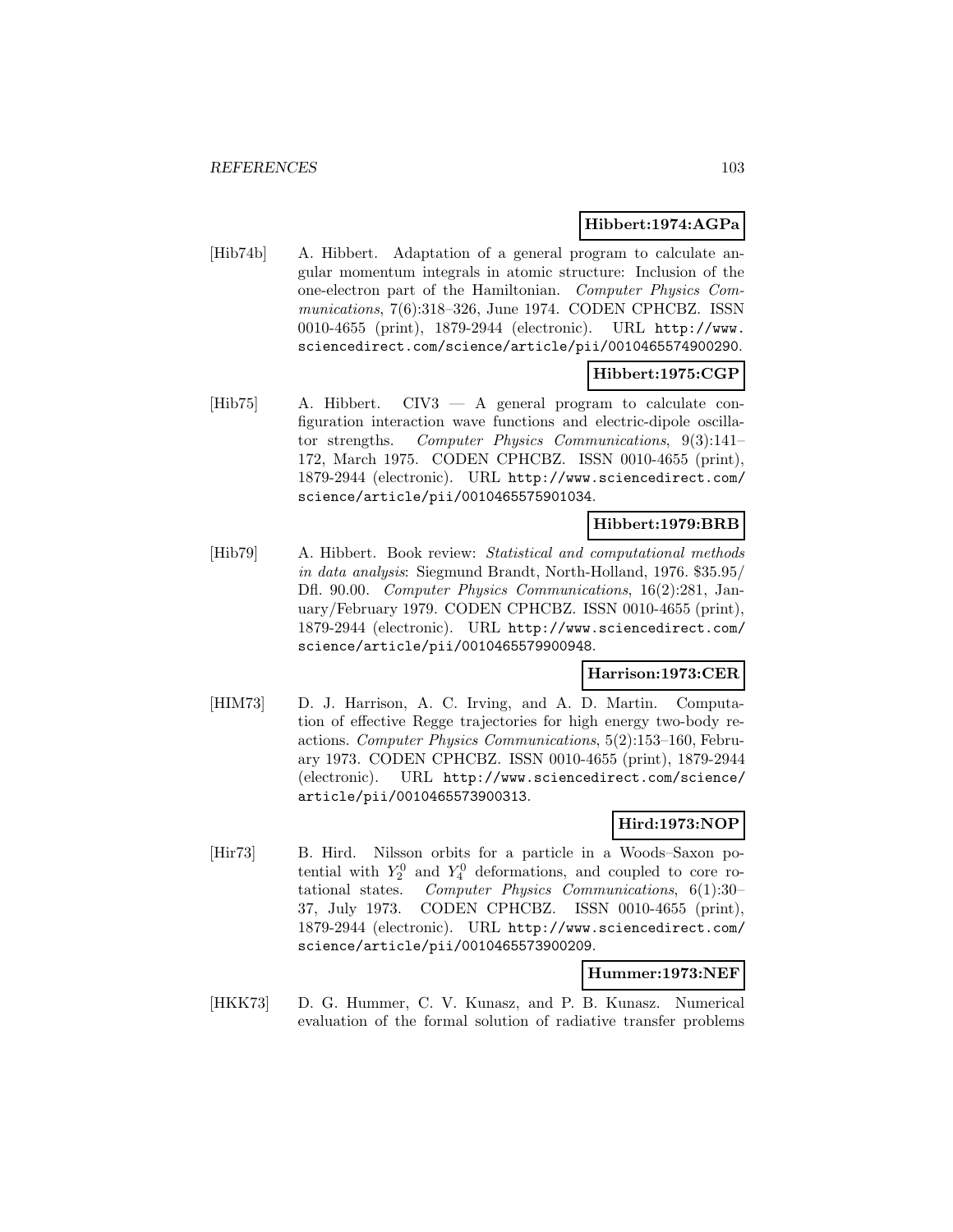in spherical geometries. Computer Physics Communications, 6(1): 38–57, July 1973. CODEN CPHCBZ. ISSN 0010-4655 (print), 1879-2944 (electronic). URL http://www.sciencedirect.com/ science/article/pii/0010465573900210.

#### **Hirschi:1975:CCC**

[HLS75] S. Hirschi, E. Lomon, and N. Spencer. COCHASE, a code for coupled channel Schrödinger equations. Computer Physics Communications, 9(1):11-30, January 1975. CODEN CPHCBZ. ISSN 0010-4655 (print), 1879-2944 (electronic). URL http://www. sciencedirect.com/science/article/pii/0010465575900533.

## **Hoffstein:1971:SBSa**

[HM71a] V. Hoffstein and O. Moller. Symmetry and band structure I. Selection of reciprocal lattice vectors. Computer Physics Communications, 2(1):11–16, January 1971. CODEN CPHCBZ. ISSN 0010-4655 (print), 1879-2944 (electronic). URL http://www. sciencedirect.com/science/article/pii/0010465571900099.

#### **Hoffstein:1971:SBSb**

[HM71b] V. Hoffstein and O. Moller. Symmetry and band structure II. Storage and retrieval of group theoretical information. Computer Physics Communications, 2(1):17–25, January 1971. CO-DEN CPHCBZ. ISSN 0010-4655 (print), 1879-2944 (electronic). URL http://www.sciencedirect.com/science/article/pii/ 0010465571900105.

#### **Hoffstein:1971:SBSc**

[HM71c] V. Hoffstein and O. Moller. Symmetry and band structure III. Construction of symmetrized Hamiltonian matrix. Computer Physics Communications, 2(1):26–32, January 1971. CODEN CPHCBZ. ISSN 0010-4655 (print), 1879-2944 (electronic). URL http://www. sciencedirect.com/science/article/pii/0010465571900117.

#### **Hoare:1970:BRB**

[Hoa70] C. A. R. Hoare. Book review: Computer languages: a practical guide to the chief programming languages: Peter C. Sanderson, M. A. Newnes-Butterworths £2.15s. Computer Physics Communications, 1(6):477, December 1970. CODEN CPHCBZ. ISSN 0010-4655 (print), 1879-2944 (electronic). URL http://www. sciencedirect.com/science/article/pii/0010465570900275.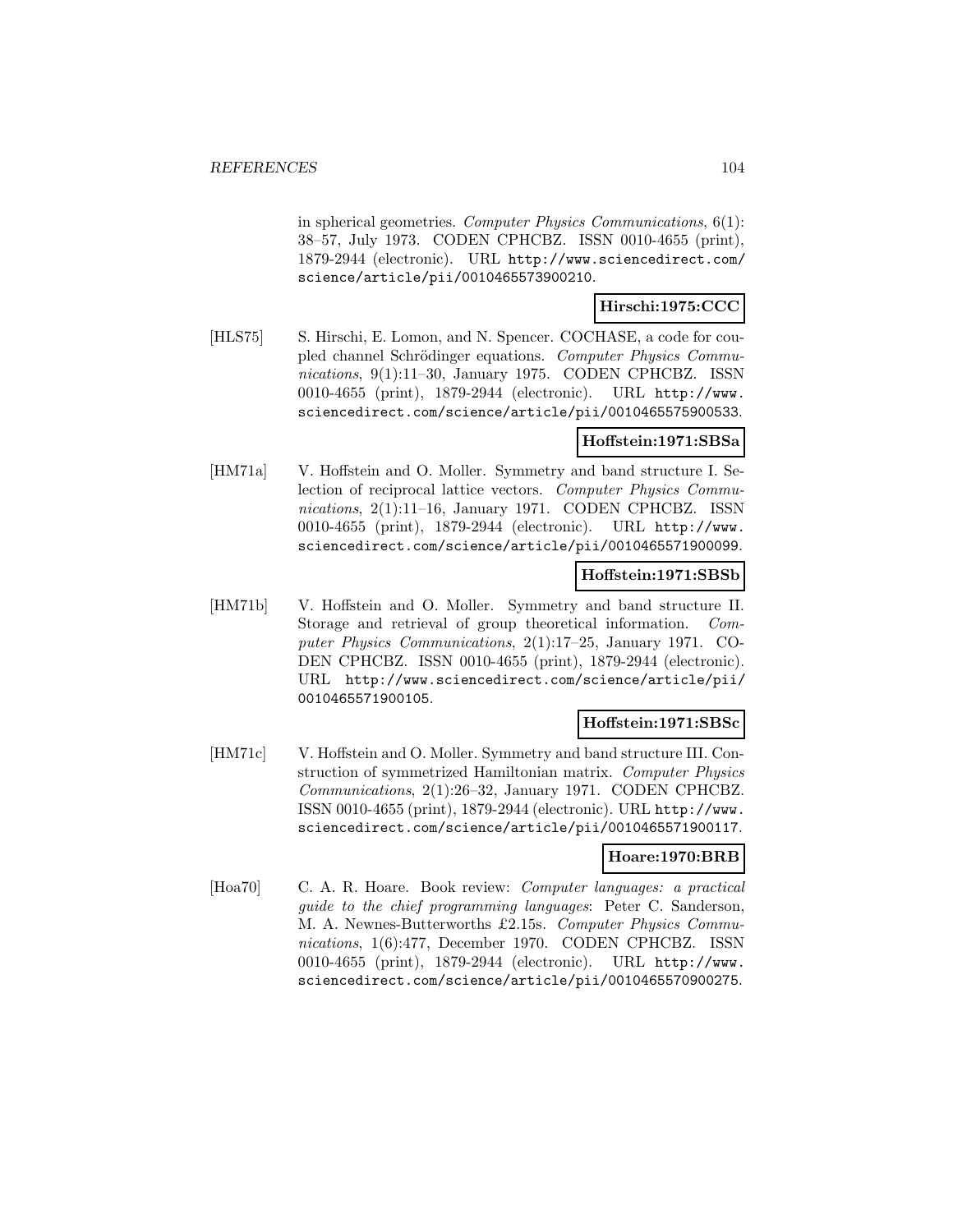### **Hodgson:1976:MER**

[Hod76] R. J. W. Hodgson. Matrix elements of the reaction matrix in finite nuclei. Computer Physics Communications, 11(1):113–124, January/February 1976. CODEN CPHCBZ. ISSN 0010-4655 (print), 1879-2944 (electronic). URL http://www.sciencedirect.com/ science/article/pii/0010465576900436.

# **Hoffstein:1971:PCL**

[Hof71] V. Hoffstein. Program for calculating LEED intensities using band structure-matching formalism. Computer Physics Communications, 2(6):341–352, October/November 1971. CODEN CPHCBZ. ISSN 0010-4655 (print), 1879-2944 (electronic). URL http://www. sciencedirect.com/science/article/pii/0010465571900269.

# **Hoffstein:1974:PCL**

[Hof74] V. Hoffstein. Program for calculating LEED intensities based on the inelastic collision model: I. Matrix inversion method. Computer Physics Communications, 7(1):50–62, January 1974. CO-DEN CPHCBZ. ISSN 0010-4655 (print), 1879-2944 (electronic). URL http://www.sciencedirect.com/science/article/pii/ 0010465574900563.

# **Holt:1979:CCS**

[Hol79] A. R. Holt. The calculation of certain second Born integrals. Computer Physics Communications, 17(1–2):171–173, April/May 1979. CODEN CPHCBZ. ISSN 0010-4655 (print), 1879-2944 (electronic). URL http://www.sciencedirect.com/science/ article/pii/0010465579900791.

#### **Hughes:1974:TSI**

[HR74a] M. H. Hughes and A. P. V. Roberts. Timer — a software instrumentation routine for making timing measurements. Computer Physics Communications, 8(2):118–122, September 1974. CODEN CPHCBZ. ISSN 0010-4655 (print), 1879-2944 (electronic). URL http://www.sciencedirect.com/science/ article/pii/0010465574900617.

#### **Hughes:1974:ORF**

[HR74b] M. H. Hughes and K. V. Roberts. Olympus restart facilities. Computer Physics Communications, 8(2):123–129, September 1974. CODEN CPHCBZ. ISSN 0010-4655 (print), 1879-2944 (electronic). URL http://www.sciencedirect.com/science/ article/pii/0010465574900629.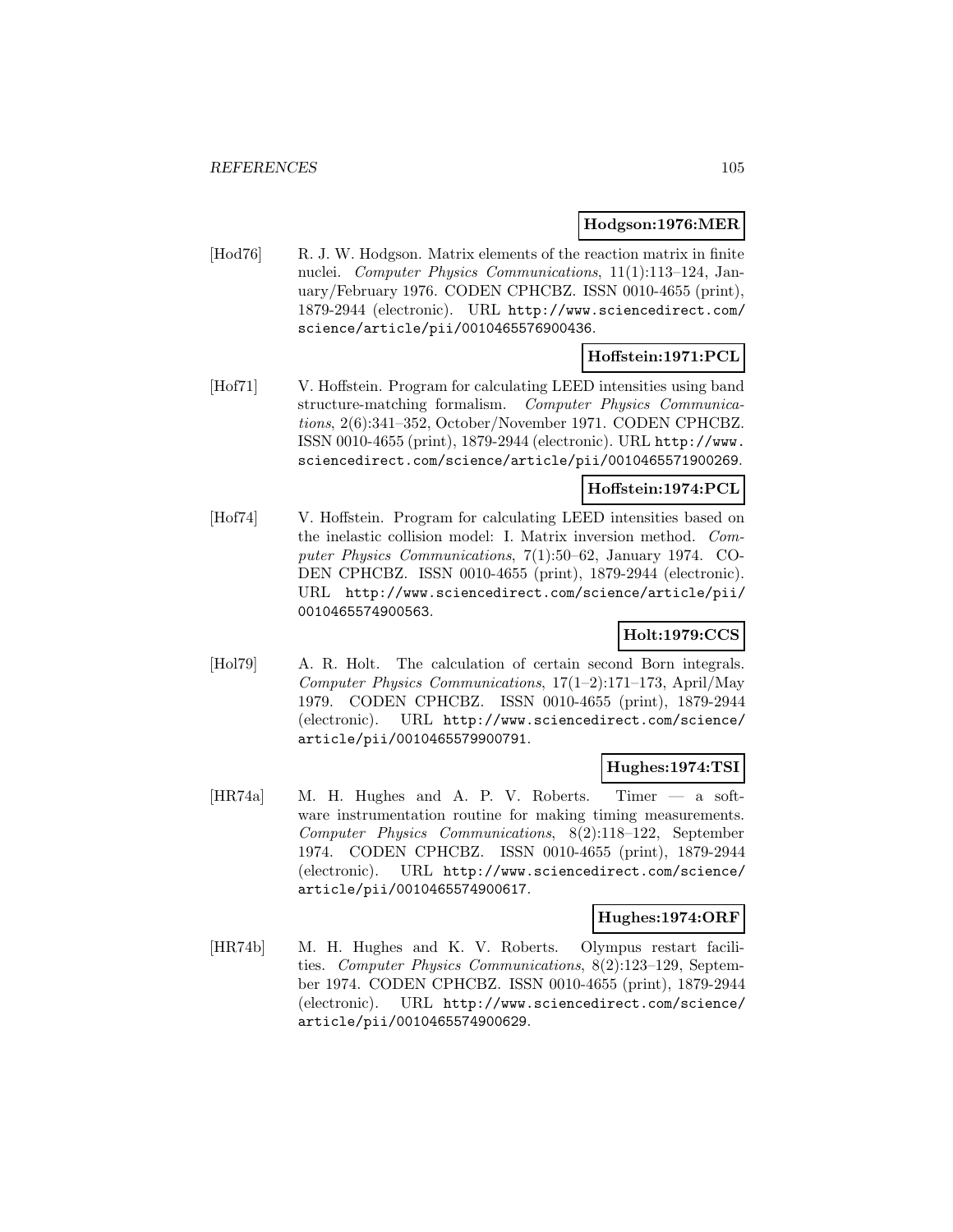### **Hoffstein:1972:SPC**

[HRB72] V. Hoffstein, D. K. Ray, and M. Belakhovsky. Symmetrized program for calculating energy bands and electronic structure of solids. Computer Physics Communications, 4(3):361–370, December 1972. CODEN CPHCBZ. ISSN 0010-4655 (print), 1879-2944 (electronic). URL http://www.sciencedirect.com/science/ article/pii/0010465572900987.

# **Hughes:1975:OCU**

[HRL75] M. H. Hughes, K. V. Roberts, and G. G. Lister. OLYMPUS control and utility package for the CDC 6500. Computer Physics Communications, 10(3):167–181, September 1975. CODEN CPHCBZ. ISSN 0010-4655 (print), 1879-2944 (electronic). URL http://www. sciencedirect.com/science/article/pii/0010465575900041.

# **Hughes:1975:OPP**

[HRR75] M. H. Hughes, K. V. Roberts, and P. D. Roberts. Olympus and preprocessor package for an IBM 370/165. Computer Physics Communications, 9(1):51–58, January 1975. CODEN CPHCBZ. ISSN 0010-4655 (print), 1879-2944 (electronic). URL http://www. sciencedirect.com/science/article/pii/0010465575900569.

#### **Hubbard:1970:AVC**

[Hub70a] Lincoln B. Hubbard. Allowed values of coupled angular momentum and *i*-spin for nucleons in a single shell in  $j-j$  coupling. Computer Physics Communications, 1(6):453–456, December 1970. CODEN CPHCBZ. ISSN 0010-4655 (print), 1879-2944 (electronic). URL http://www.sciencedirect.com/science/ article/pii/0010465570900202.

# **Hubbard:1970:CFP**

[Hub70b] Lincoln B. Hubbard. Coefficients of fractional parentage in  $j-j$ coupling in the isospin representation. Computer Physics Communications, 1(4):225–231, April 1970. CODEN CPHCBZ. ISSN 0010-4655 (print), 1879-2944 (electronic). URL http://www. sciencedirect.com/science/article/pii/001046557090038X.

#### **Hubert:1970:SNWa**

[Hub70c] A. Hubert. Symmetric Néel walls in thin magnetic films. Computer Physics Communications, 1(5):343–348, September 1970. CODEN CPHCBZ. ISSN 0010-4655 (print), 1879-2944 (electronic). URL http://www.sciencedirect.com/science/ article/pii/0010465570900354.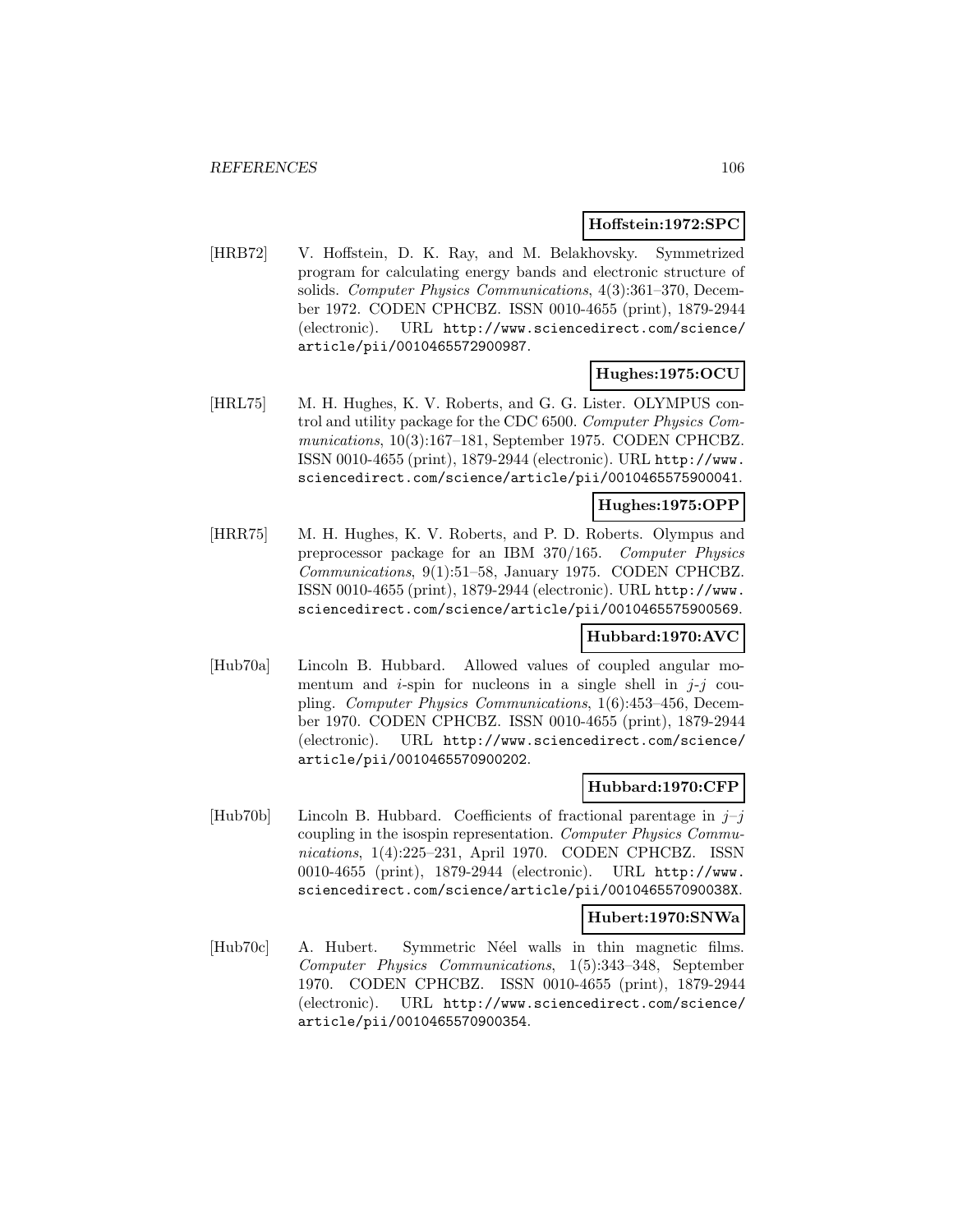### **Hubert:1970:SNWb**

[Hub70d] A. Hubert. Symmetric Néel walls in thin magnetic films. An adaptation to increase the range of convergence. Computer Physics Communications, 1(6):468, December 1970. CODEN CPHCBZ. ISSN 0010-4655 (print), 1879-2944 (electronic). URL http://www. sciencedirect.com/science/article/pii/0010465570900238.

# **Hubbard:1971:GRD**

[Hub71] Lincoln B. Hubbard. Gamma-radiation dosimetry for arbitrary source and target geometry. Computer Physics Communications, 2(7):449–454, December 1971. CODEN CPHCBZ. ISSN 0010-4655 (print), 1879-2944 (electronic). URL http://www. sciencedirect.com/science/article/pii/0010465571900385.

# **Hubbard:1973:FCG**

[Hub73] Lincoln B. Hubbard. First collision gamma-ray dose. Computer Physics Communications, 6(5):240–242, November 1973. CO-DEN CPHCBZ. ISSN 0010-4655 (print), 1879-2944 (electronic). URL http://www.sciencedirect.com/science/article/pii/ 0010465573900957.

## **Hughes:1971:SPE**

[Hug71] M. H. Hughes. Solution of Poisson's equation in cylindrical coordinates. Computer Physics Communications, 2(3):157–167, April 1971. CODEN CPHCBZ. ISSN 0010-4655 (print), 1879-2944 (electronic). URL http://www.sciencedirect.com/science/ article/pii/0010465571900476.

# **Hicks:1977:LNI**

[HW77] H. R. Hicks and J. W. Wooten. Linear and nonlinear ideal MHD codes-V103. Computer Physics Communications, 13(2):117– 135, July 1977. CODEN CPHCBZ. ISSN 0010-4655 (print), 1879-2944 (electronic). URL http://www.sciencedirect.com/ science/article/pii/0010465577900376.

#### **Irwin:1974:PER**

[IL74] D. J. G. Irwin and A. E. Livingston. A program for the extraction of radiative lifetimes from experimental beam-foil intensity decay data. Computer Physics Communications, 7(2):95– 113, February 1974. CODEN CPHCBZ. ISSN 0010-4655 (print), 1879-2944 (electronic). URL http://www.sciencedirect.com/ science/article/pii/0010465574900447.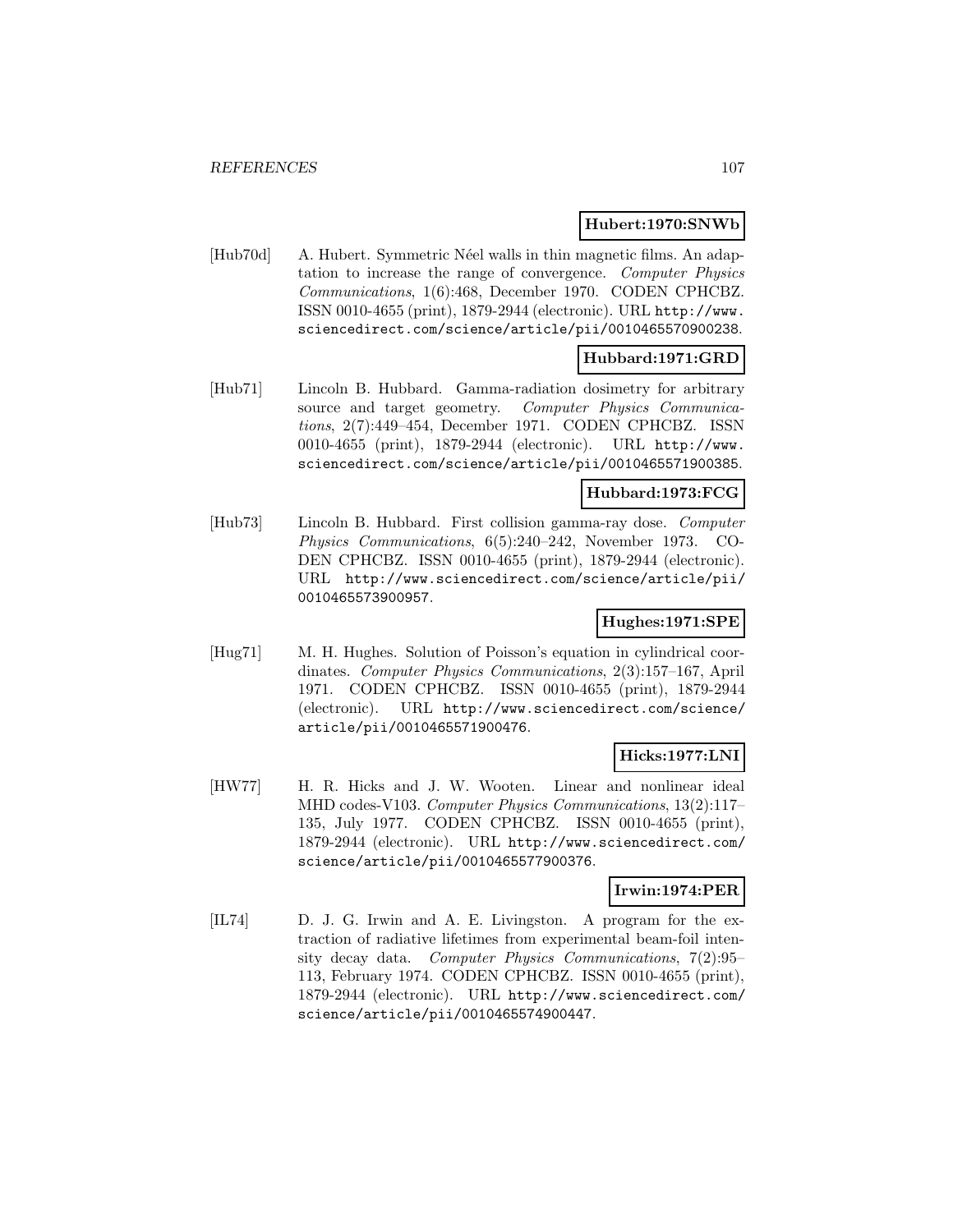# **Islam:1973:RCF**

[Isl73] Md. M. Islam. A routine for calculating the form-factor and the electrical resistivity of liquid N.F.E. metals. Computer Physics Communications, 5(4):299–303, April 1973. CODEN CPHCBZ. ISSN 0010-4655 (print), 1879-2944 (electronic). URL http://www. sciencedirect.com/science/article/pii/0010465573900726.

# **Jabs:1973:AFA**

[Jab73] Arthur Jabs. Approximation formula and Algol program of the Lorentz-invariant momentum-space integral for particles of equal masses. Computer Physics Communications, 5(3):217–224, March 1973. CODEN CPHCBZ. ISSN 0010-4655 (print), 1879-2944 (electronic). URL http://www.sciencedirect.com/science/ article/pii/001046557390101X.

# **Jadach:1975:RGM**

[Jad75] S. Jadach. Rapidity generator for Monte–Carlo calculations of cylindrical phase space. Computer Physics Communications, 9(5): 297–304, May 1975. CODEN CPHCBZ. ISSN 0010-4655 (print), 1879-2944 (electronic). URL http://www.sciencedirect.com/ science/article/pii/0010465575900818.

# **Jamieson:1970:PCR**

[Jam70] M. J. Jamieson. A program to calculate the radial parts of interaction matrix elements between two hydrogenic wave functions as power series. Computer Physics Communications, 1(6):437– 439, December 1970. CODEN CPHCBZ. ISSN 0010-4655 (print), 1879-2944 (electronic). URL http://www.sciencedirect.com/ science/article/pii/0010465570900172.

#### **Jackson:1977:MDC**

[JB77] D. P. Jackson and J. H. Barrett. Modelling displacement correlations in computer simulations of particle-solid collisions. Computer Physics Communications, 13(3):157–166, September/ October 1977. CODEN CPHCBZ. ISSN 0010-4655 (print), 1879-2944 (electronic). URL http://www.sciencedirect.com/ science/article/pii/0010465577900108.

#### **Jesshope:1979:SSS**

[Jes79] C. R. Jesshope. SIPSOL — A suite of subprograms for the solution of the linear equations arising from elliptic partial differential equations. Computer Physics Communications, 17(4):383–391,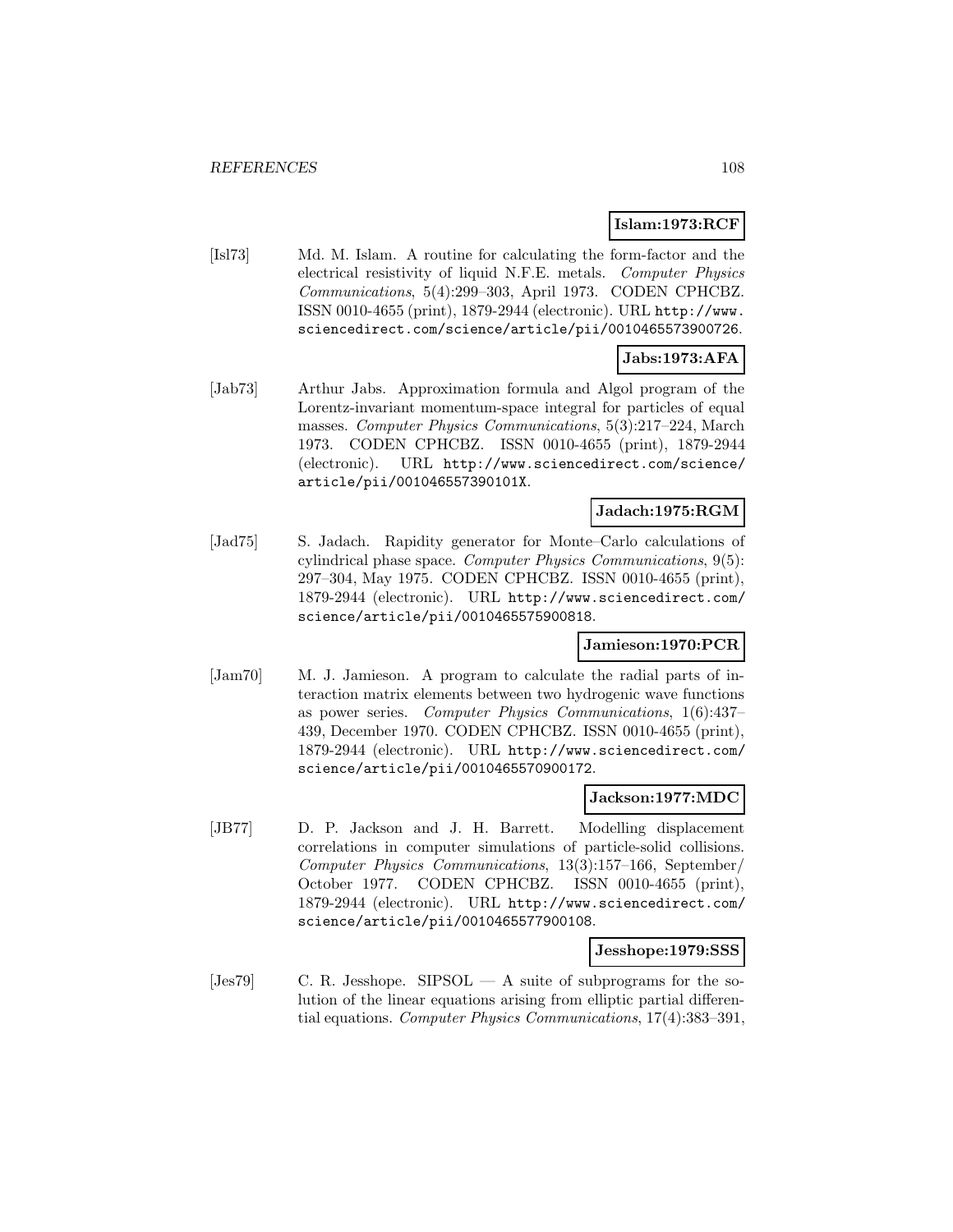July/August 1979. CODEN CPHCBZ. ISSN 0010-4655 (print), 1879-2944 (electronic). URL http://www.sciencedirect.com/ science/article/pii/0010465579901012.

### **Joachain:1973:ETE**

[Joa73] Charles J. Joachain. Eikonal theory of electron-atom collisions. Computer Physics Communications, 6(6):358–371, December 1973. CODEN CPHCBZ. ISSN 0010-4655 (print), 1879-2944 (electronic). URL http://www.sciencedirect.com/science/ article/pii/0010465573900441.

# **Johnson:1973:CFV**

[Joh73] C. H. J. Johnson. The computation of fourth virial coefficients for pairwise-additive spherically symmetric interaction potentials. Computer Physics Communications, 6(2):65–75, August 1973. CODEN CPHCBZ. ISSN 0010-4655 (print), 1879-2944 (electronic). URL http://www.sciencedirect.com/science/ article/pii/0010465573900520.

### **Johnson:1978:EEP**

[Joh78] C. H. J. Johnson. On the estimation of the equilibrium properties of the kinetic Ising model of ferromagnetism. Computer Physics Communications, 14(3–4):185–192, May/June 1978. CO-DEN CPHCBZ. ISSN 0010-4655 (print), 1879-2944 (electronic). URL http://www.sciencedirect.com/science/article/pii/ 0010465578900140.

# **Jones:1972:NSE**

[Jon72] D. J. Jones. The numerical solution of elliptic equations by the method of lines. Computer Physics Communications, 4(2):165– 172, November 1972. CODEN CPHCBZ. ISSN 0010-4655 (print), 1879-2944 (electronic). URL http://www.sciencedirect.com/ science/article/pii/0010465572900033.

# **Jones:1974:MCA**

[Jon74] Michael Jones. A method for calculating the algebra of matrix elements for photoionization and line radiation. Computer Physics Communications, 7(7):353–367, July 1974. CODEN CPHCBZ. ISSN 0010-4655 (print), 1879-2944 (electronic). URL http://www. sciencedirect.com/science/article/pii/0010465574900666.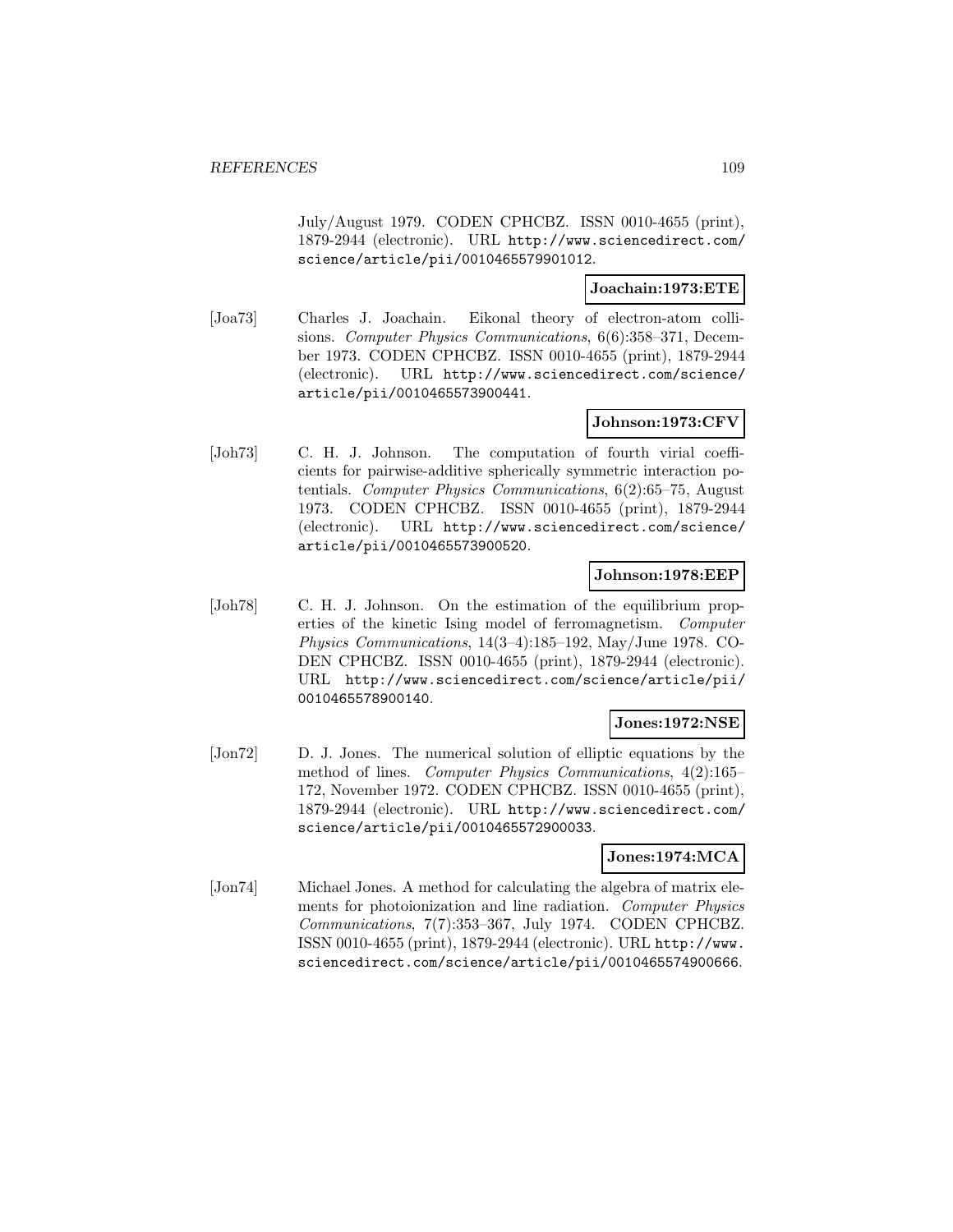#### **Jenkins:1978:CFD**

[JP78] H. D. B. Jenkins and K. F. Pratt. Calculation of the first derivatives of Madelung constants with respect to cell lengths. Computer Physics Communications, 13(5–6):341–348, January/ February 1978. CODEN CPHCBZ. ISSN 0010-4655 (print), 1879-2944 (electronic). URL http://www.sciencedirect.com/ science/article/pii/0010465578900310.

#### **Jarmie:1978:LVV**

[JPB78] Nelson Jarmie, Michael S. Pindzola, and H. Bichsel. Limits of validity for the Vavilov energy straggling calculation. Computer Physics Communications, 13(5–6):317–321, January/ February 1978. CODEN CPHCBZ. ISSN 0010-4655 (print), 1879-2944 (electronic). URL http://www.sciencedirect.com/ science/article/pii/0010465578900292.

#### **James:1975:MSF**

[JR75] F. James and M. Roos. Minuit — a system for function minimization and analysis of the parameter errors and correlations. Computer Physics Communications, 10(6):343–367, December 1975. CODEN CPHCBZ. ISSN 0010-4655 (print), 1879-2944 (electronic). URL http://www.sciencedirect.com/science/ article/pii/0010465575900399.

# **Johnson:1972:CTV**

[JS72] C. H. J. Johnson and T. H. Spurling. On the computation of third virial coefficients. Computer Physics Communications, 3 (1):69–72, January/February 1972. CODEN CPHCBZ. ISSN 0010-4655 (print), 1879-2944 (electronic). URL http://www. sciencedirect.com/science/article/pii/0010465572900562.

#### **Junginger:1972:CEP**

[JVS72] H.-G. Junginger, W. Van Haeringen, and M. F. H. Schlurmans. Computation of electronic properties of solids. Computer Physics Communications, 3(S1):127–136, September 1972. CO-DEN CPHCBZ. ISSN 0010-4655 (print), 1879-2944 (electronic). URL http://www.sciencedirect.com/science/article/pii/ 0010465572901208.

#### **Kaczarowski:1977:CPC**

[Kac77] R. Kaczarowski. A computer program for calculation of the Coriolis effect in odd-A nuclei. Computer Physics Communications,  $13(1)$ :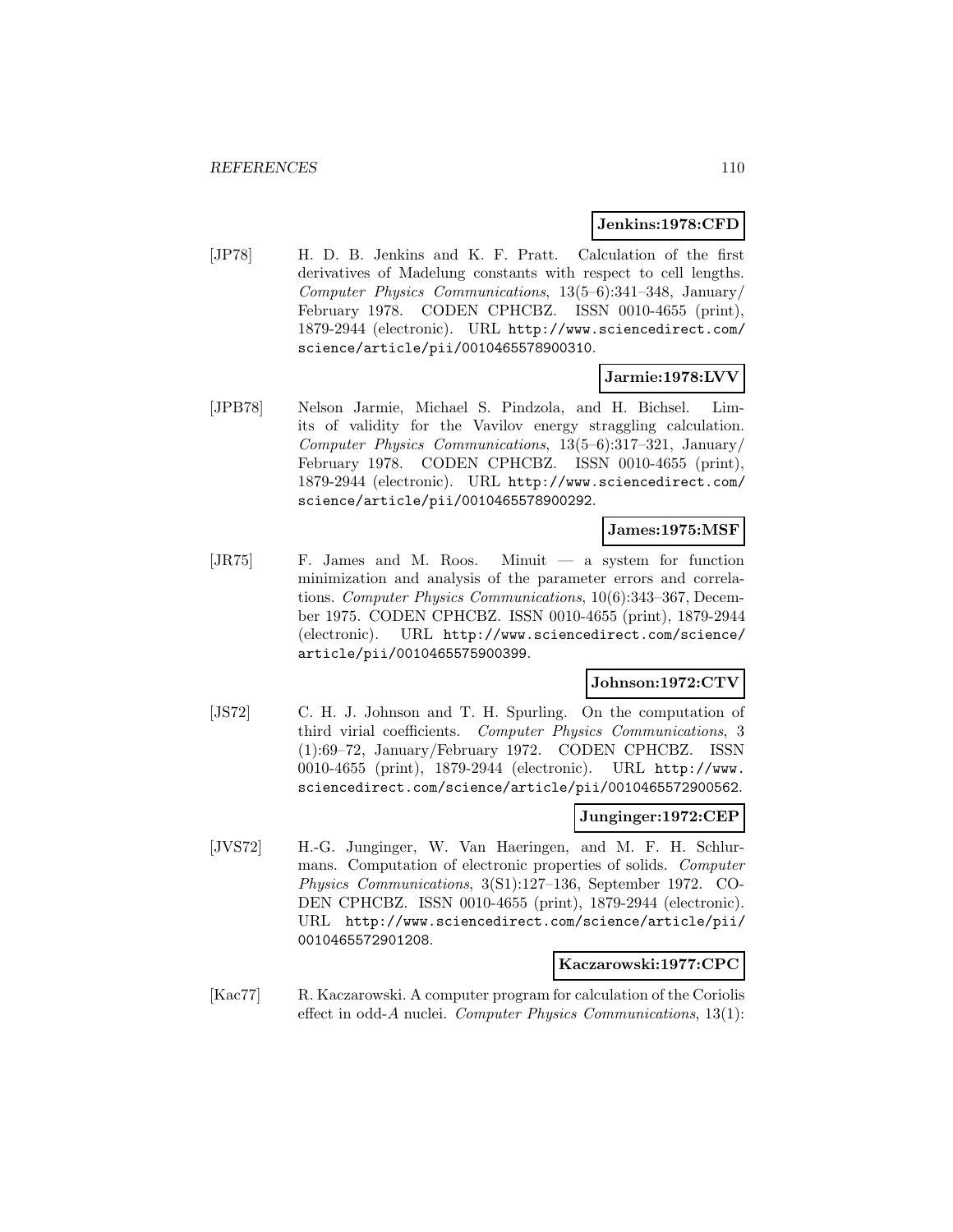63–69, May 1977. CODEN CPHCBZ. ISSN 0010-4655 (print), 1879-2944 (electronic). URL http://www.sciencedirect.com/ science/article/pii/0010465577900285.

# **Karlov:1978:SGD**

[Kar78] A. A. Karlov. Software for graphic display systems. Computer Physics Communications, 15(5):329–334, November 1978. CO-DEN CPHCBZ. ISSN 0010-4655 (print), 1879-2944 (electronic). URL http://www.sciencedirect.com/science/article/pii/ 0010465578900620.

# **Kasman:1975:MCS**

[Kas75] J. Kasman. Monte Carlo simulation of the diffractive excitation model. Computer Physics Communications, 9(3):182–192, March 1975. CODEN CPHCBZ. ISSN 0010-4655 (print), 1879-2944 (electronic). URL http://www.sciencedirect.com/science/ article/pii/0010465575901058.

# **Kolman:1973:FIM**

[KB73] Bernard Kolman and Robert E. Beck. Freudenthal's inner multiplicity formula. Computer Physics Communications, 6(1):24– 29, July 1973. CODEN CPHCBZ. ISSN 0010-4655 (print), 1879-2944 (electronic). URL http://www.sciencedirect.com/ science/article/pii/0010465573900192.

# **Kuo:1976:SRI**

[KCA76] C. T. K. Kuo, T. W. Cadman, and R. J. Arsenault. Sequential random integer generator. Computer Physics Communications, 12(2):163–171, November 1976. CODEN CPHCBZ. ISSN 0010-4655 (print), 1879-2944 (electronic). URL http://www. sciencedirect.com/science/article/pii/0010465576900655.

# **Kirkegaard:1972:PVP**

[KE72] Peter Kirkegaard and Morten Eldrup. POSITRONFIT: a versatile program for analysing positron lifetime spectra. Computer Physics Communications, 3(3):240–255, April/May 1972. CO-DEN CPHCBZ. ISSN 0010-4655 (print), 1879-2944 (electronic). URL http://www.sciencedirect.com/science/article/pii/ 0010465572900707.

#### **Kirkegaard:1974:PEN**

[KE74] Peter Kirkegaard and Morten Eldrup. Positronfit extended: a new version of a program for analysing position lifetime spectra. Computer Physics Communications, 7(7):401–409, July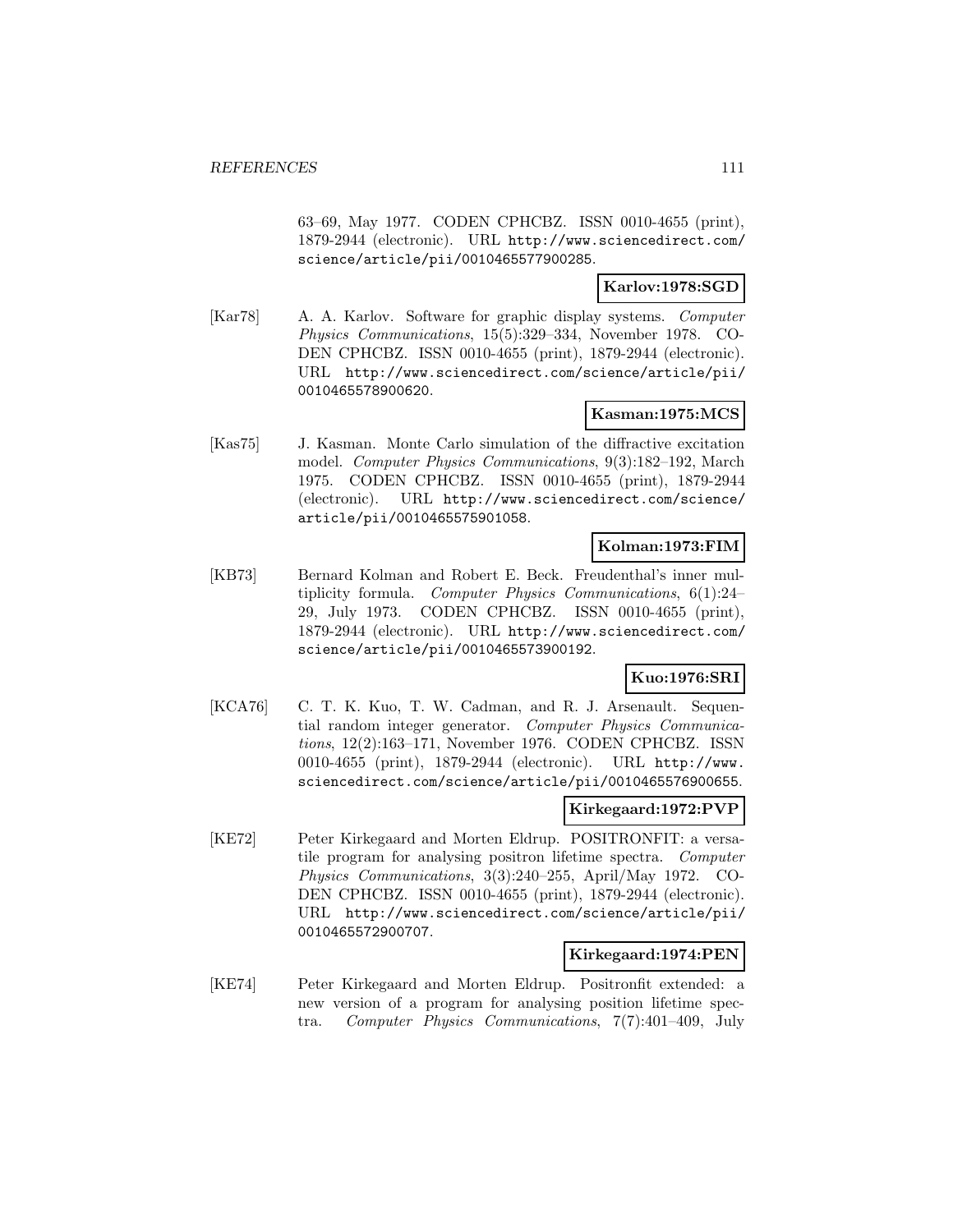1974. CODEN CPHCBZ. ISSN 0010-4655 (print), 1879-2944 (electronic). URL http://www.sciencedirect.com/science/ article/pii/0010465574900708.

# **Kelly:1979:MBP**

[Kel79] H. P. Kelly. Many body perturbation calculations of photoionization. Computer Physics Communications, 17(1–2):99–111, April/ May 1979. CODEN CPHCBZ. ISSN 0010-4655 (print), 1879-2944 (electronic). URL http://www.sciencedirect.com/science/ article/pii/0010465579900730.

# **Kankowsky:1971:PCC**

[KF71] R. Kankowsky and D. Fick. A program to calculate complex phase shifts and mixing parameters of elastic scattering of spin 1/2 particles on spin 1/2 targets. Computer Physics Communications, 2(4):223–230, May/June 1971. CODEN CPHCBZ. ISSN 0010-4655 (print), 1879-2944 (electronic). URL http://www. sciencedirect.com/science/article/pii/0010465571900567.

### **Kobe:1978:EGS**

[KH78] S. Kobe and A. Hartwig. Exact ground state of finite amorphous Ising systems. Computer Physics Communications, 16(1): 1–4, December 1978. CODEN CPHCBZ. ISSN 0010-4655 (print), 1879-2944 (electronic). URL http://www.sciencedirect.com/ science/article/pii/0010465578901029.

### **Killingbeck:1979:SAP**

[Kil79] J. Killingbeck. Some applications of perturbation theory to numerical integration methods for the Schrödinger equation. Computer Physics Communications, 18(2):211–214, October/ November 1979. CODEN CPHCBZ. ISSN 0010-4655 (print), 1879-2944 (electronic). URL http://www.sciencedirect.com/ science/article/pii/0010465579901140.

# **Kajantie:1971:EVP**

[KK71] K. Kajantie and V. Karimäki. The evaluation of the volume of the phase space of N particles. Computer Physics Communications, 2(4):207–213, May/June 1971. CODEN CPHCBZ. ISSN 0010-4655 (print), 1879-2944 (electronic). URL http://www. sciencedirect.com/science/article/pii/0010465571900543.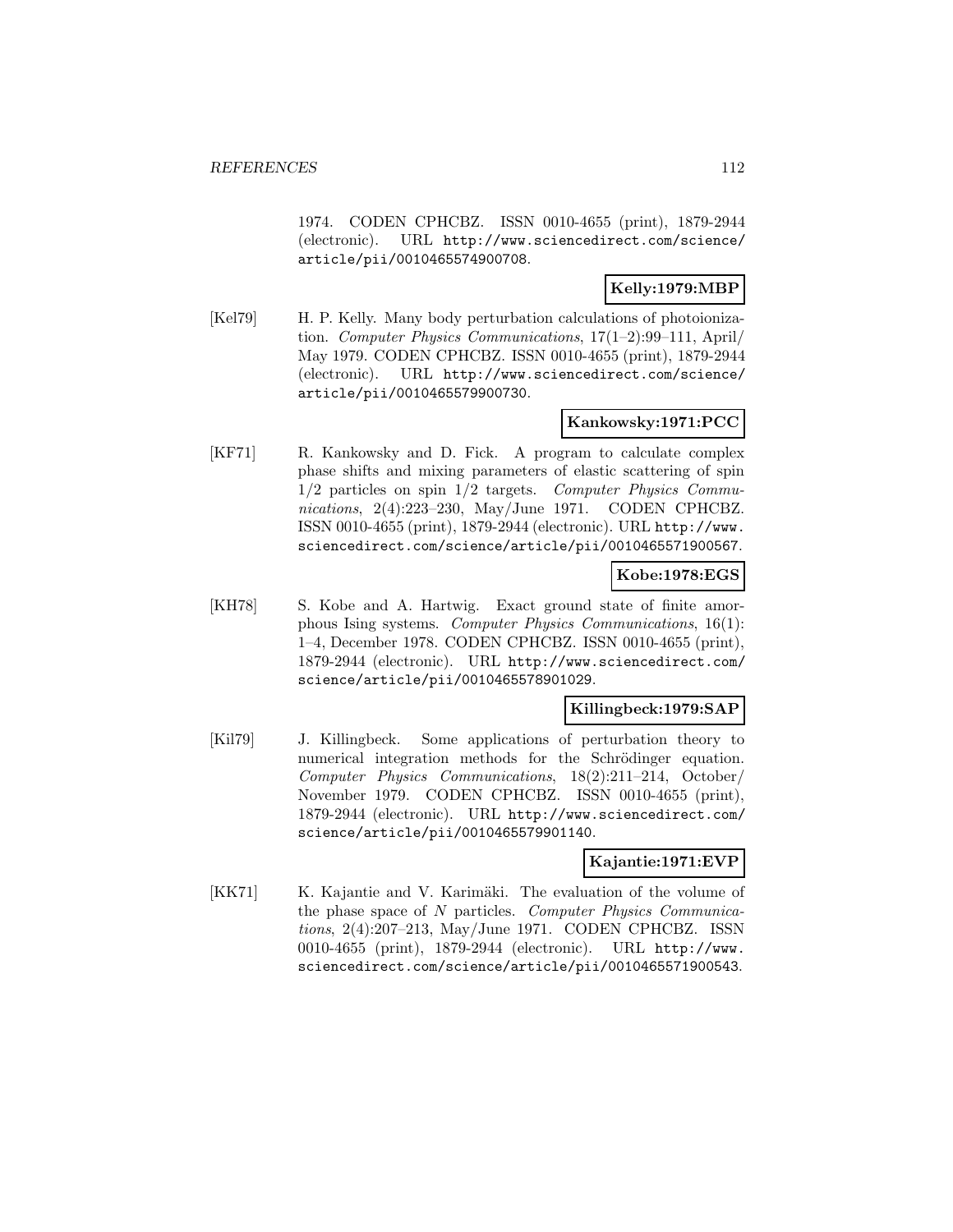### **Kunasz:1975:TLR**

[KK75] C. V. Kunasz and P. B. Kunasz. Transfer of line radiation in optically thick media allowing for transport of excitation energy: The resonant doublet. Computer Physics Communications, 10(5):304– 340, November 1975. CODEN CPHCBZ. ISSN 0010-4655 (print), 1879-2944 (electronic). URL http://www.sciencedirect.com/ science/article/pii/0010465575901009.

# **Konig:1977:EDB**

[KK77] E. König and S. Kremer. Energy diagrams based on complete ligand field calculations for arbitrary point groups in strong-field coupling. Computer Physics Communications, 13(2):89–99, July 1977. CODEN CPHCBZ. ISSN 0010-4655 (print), 1879-2944 (electronic). URL http://www.sciencedirect.com/science/ article/pii/0010465577900340.

#### **Kadashevich:1972:AMU**

[KKN<sup>+</sup>72] V. I. Kadashevich, I. A. Kondurov, S. N. Nickolaev, Yu. F. Ryabov, and V. I. Vinogradov. Application of multi-users online system to nuclear and solid-state physics at Gatchina's reactor WWR-M. Computer Physics Communications, 4(3):289– 293, December 1972. CODEN CPHCBZ. ISSN 0010-4655 (print), 1879-2944 (electronic). URL http://www.sciencedirect.com/ science/article/pii/0010465572900896.

# **Kluge:1972:NFG**

[KL72] G. Kluge and K. G. Lenhart. Numerical fits for the geomagnetic shell parameter. Computer Physics Communications, 3 (1):36–41, January/February 1972. CODEN CPHCBZ. ISSN 0010-4655 (print), 1879-2944 (electronic). URL http://www. sciencedirect.com/science/article/pii/0010465572900525.

# **Klapisch:1971:PAW**

[Kla71] M. Klapisch. A program for atomic wavefunction computations by the parametric potential method. Computer Physics Communications, 2(5):239–260, August/September 1971. CODEN CPHCBZ. ISSN 0010-4655 (print), 1879-2944 (electronic). URL http://www. sciencedirect.com/science/article/pii/0010465571900014.

# **Klotz:1975:GPC**

[Klo75a] W.-D. Klotz. A general program to calculate the matrix of the spinorbit interaction. Computer Physics Communications, 9(2):102– 116, February 1975. CODEN CPHCBZ. ISSN 0010-4655 (print),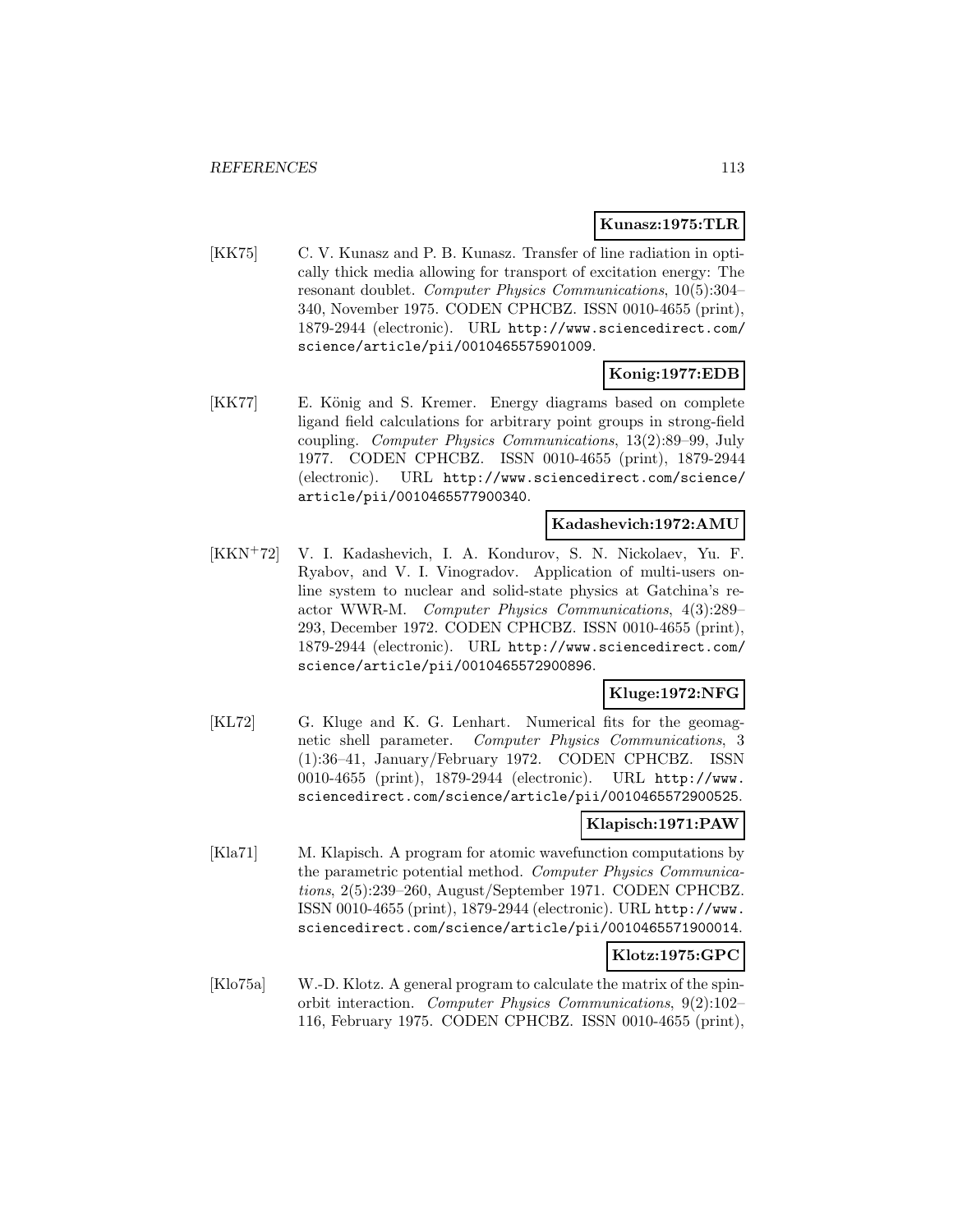1879-2944 (electronic). URL http://www.sciencedirect.com/ science/article/pii/0010465575900272.

### **Klotz:1975:RME**

[Klo75b] Wolf-Dieter Klotz. Reduced matrix elements of summations of oneparticle tensor products. Computer Physics Communications, 10 (1):56–66, July 1975. CODEN CPHCBZ. ISSN 0010-4655 (print), 1879-2944 (electronic). URL http://www.sciencedirect.com/ science/article/pii/0010465575900909.

# **Kluge:1972:DCM**

[Klu72a] G. Kluge. Direct computation of the magnetic shell parameter. Computer Physics Communications, 3(1):31–35, January/ February 1972. CODEN CPHCBZ. ISSN 0010-4655 (print), 1879-2944 (electronic). URL http://www.sciencedirect.com/ science/article/pii/0010465572900513.

# **Kluge:1972:GFM**

[Klu72b] G. Kluge. Geomagnetic field models: Scalar and vector potential, induction vector and its gradient tensor computed by a common algorithm. Computer Physics Communications, 4(3):347–360, December 1972. CODEN CPHCBZ. ISSN 0010-4655 (print), 1879-2944 (electronic). URL http://www.sciencedirect.com/ science/article/pii/0010465572900975.

# **Kerr:1974:PCW**

[KM74] I. F. Kerr and C. H. B. Mee. Program for calculating work functions from photoelectric data. Computer Physics Communications, 7(7): 419–427, July 1974. CODEN CPHCBZ. ISSN 0010-4655 (print), 1879-2944 (electronic). URL http://www.sciencedirect.com/ science/article/pii/0010465574900721.

# **Kitowski:1979:CSH**

[KM79a] Jacek Kitowski and Jacek Mościński. Computer simulation of heuristic reinforcement-learning systems for nuclear power plant load changes control. Computer Physics Communications, 18(3):339–352, December 1979. CODEN CPHCBZ. ISSN 0010-4655 (print), 1879-2944 (electronic). URL http://www. sciencedirect.com/science/article/pii/0010465579900043.

#### **Kruger:1979:CNG**

[KM79b] P. B. Kruger and R. M. Mayer. Calculation of the nucleation and growth of defect clusters. Computer Physics Communica-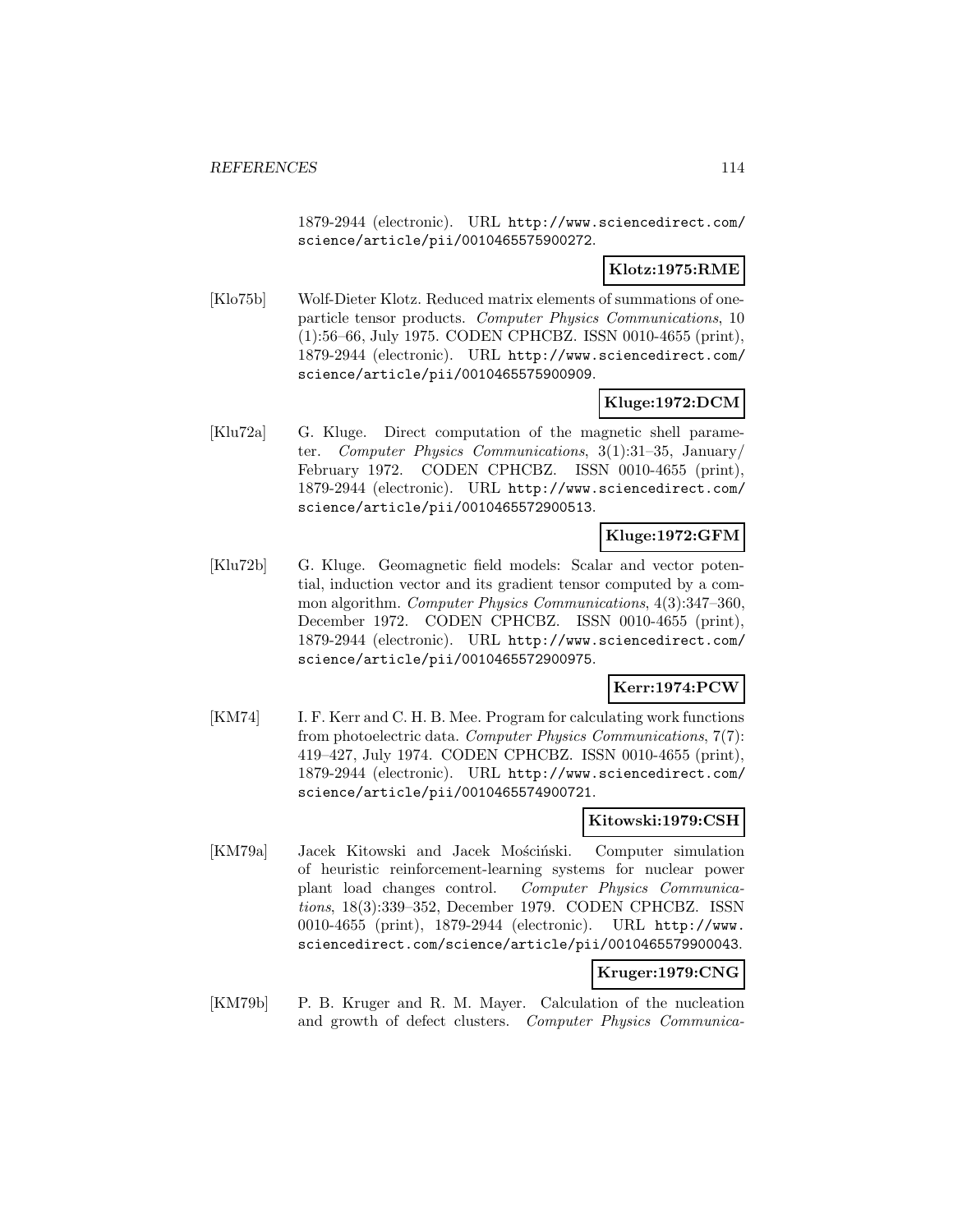tions, 18(3):385–399, December 1979. CODEN CPHCBZ. ISSN 0010-4655 (print), 1879-2944 (electronic). URL http://www. sciencedirect.com/science/article/pii/0010465579900080.

# **Klucker:1973:KKA**

[KN73] R. Klucker and U. Nielsen. Kramers–Kronig analysis of reflection data. Computer Physics Communications, 6(4):187–193, October 1973. CODEN CPHCBZ. ISSN 0010-4655 (print), 1879-2944 (electronic). URL http://www.sciencedirect.com/science/ article/pii/0010465573900994.

# **Kunc:1979:LDZb**

[KN79a] K. Kunc and O. H. Nielsen. Lattice dynamics of zincblende structure compounds II. Shell model. Computer Physics Communications, 17(4):413–422, July/August 1979. CODEN CPHCBZ. ISSN 0010-4655 (print), 1879-2944 (electronic). URL http://www. sciencedirect.com/science/article/pii/0010465579901048.

# **Kunc:1979:LDZa**

[KN79b] K. Kunc and O. Holm Nielsen. Lattice dynamics of zincblende structure compounds using deformation-dipole model and rigid ion model. Computer Physics Communications, 16(2):181–197, January/February 1979. CODEN CPHCBZ. ISSN 0010-4655 (print), 1879-2944 (electronic). URL http://www.sciencedirect.com/ science/article/pii/0010465579900870.

# **Knox:1970:CWH**

[Kno70] H. O. Knox. Computation of wavefunctions for the helium isoelectronic sequence. Computer Physics Communications, 1(3):167– 180, January 1970. CODEN CPHCBZ. ISSN 0010-4655 (print), 1879-2944 (electronic). URL http://www.sciencedirect.com/ science/article/pii/0010465570900032.

# **Kolbig:1972:PCL**

[Köl72a] K. S. Kölbig. Programs for computing the logarithm of the gamma function, and the digamma function, for complex argument. Computer Physics Communications, 4(2):221–226, November 1972. CODEN CPHCBZ. ISSN 0010-4655 (print), 1879-2944 (electronic). URL http://www.sciencedirect.com/science/ article/pii/0010465572900124.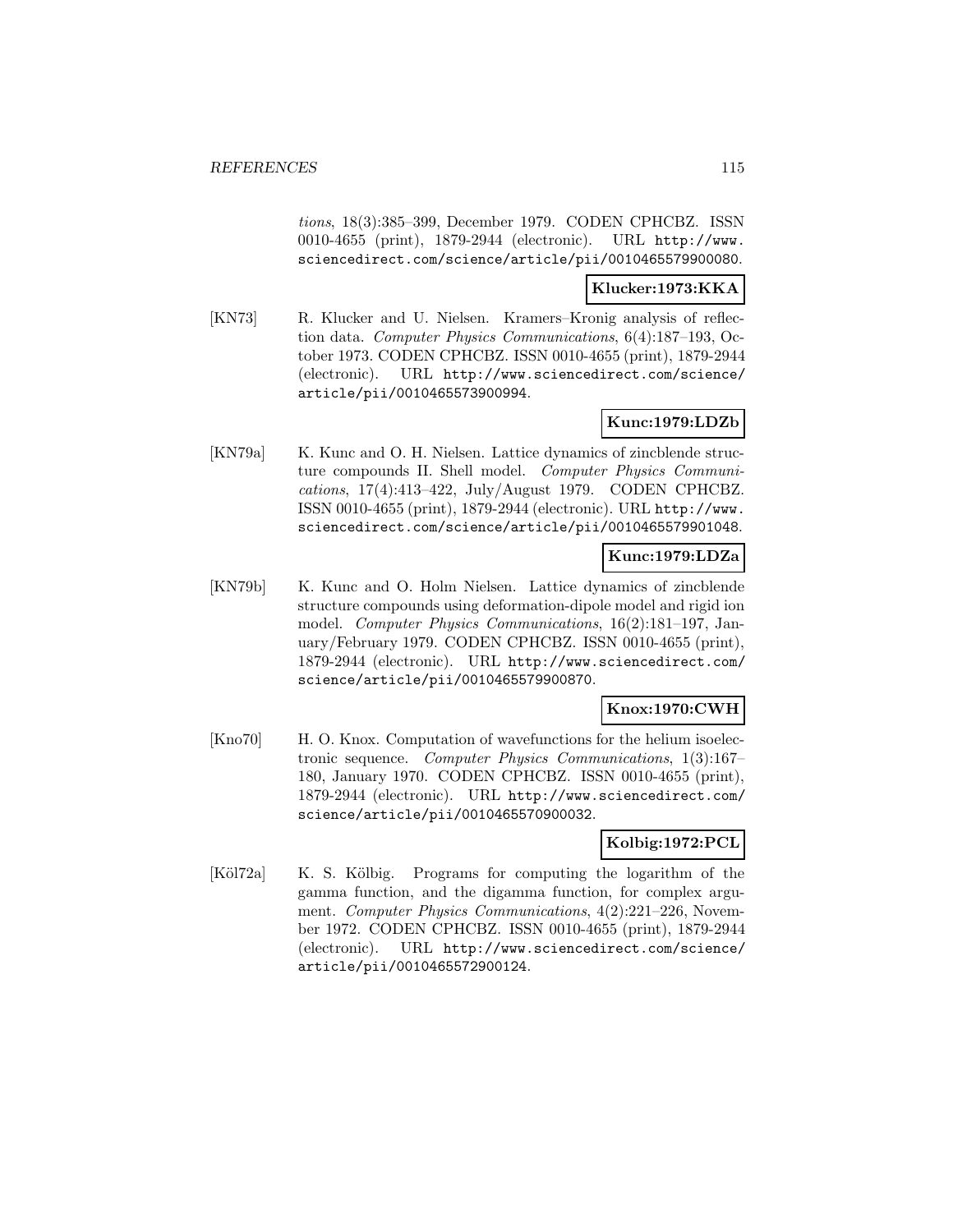### **Kolbig:1972:RCC**

[Köl72b] K. S. Kölbig. Remarks on the computation of Coulomb wavefunctions. Computer Physics Communications, 4(2):214–220, November 1972. CODEN CPHCBZ. ISSN 0010-4655 (print), 1879-2944 (electronic). URL http://www.sciencedirect.com/science/ article/pii/0010465572900112.

### **Kolpakov:1978:CHE**

[Kol78] I. F. Kolpakov. CAMAC high energy physics electronics hardware. Computer Physics Communications, 15(5):341-345, November 1978. CODEN CPHCBZ. ISSN 0010-4655 (print), 1879-2944 (electronic). URL http://www.sciencedirect.com/science/ article/pii/0010465578900644.

# **Konrad:1978:ELP**

[Kon78a] A. Konrad. An evaluation of the LACC program. Computer Physics Communications, 14(3–4):177–184, May/June 1978. CO-DEN CPHCBZ. ISSN 0010-4655 (print), 1879-2944 (electronic). URL http://www.sciencedirect.com/science/article/pii/ 0010465578900139.

# **Konrad:1978:LAC**

[Kon78b] A. Konrad. A linear accelerator cavity code based on the finite element method. Computer Physics Communications, 13(5– 6):349–362, January/February 1978. CODEN CPHCBZ. ISSN 0010-4655 (print), 1879-2944 (electronic). URL http://www. sciencedirect.com/science/article/pii/0010465578900322.

#### **Katsuki:1978:CPS**

[KPH78] S. Katsuki, P. Palting, and S. Huzinaga. A compact program of the SCF–X $\alpha$  scattered wave method. Computer Physics Communications, 14(1–2):13–70, March/April 1978. CODEN CPHCBZ. ISSN 0010-4655 (print), 1879-2944 (electronic). URL http://www. sciencedirect.com/science/article/pii/0010465578900498.

#### **Kuo-Petravic:1979:PGI**

[KPP79] G. Kuo-Petravic and M. Petravic. A program generator for the incomplete LU decomposition-conjugate gradient (ILUCG) method. Computer Physics Communications, 18(1):13–25, September 1979. CODEN CPHCBZ. ISSN 0010-4655 (print), 1879-2944 (electronic). URL http://www.sciencedirect.com/science/ article/pii/0010465579900213.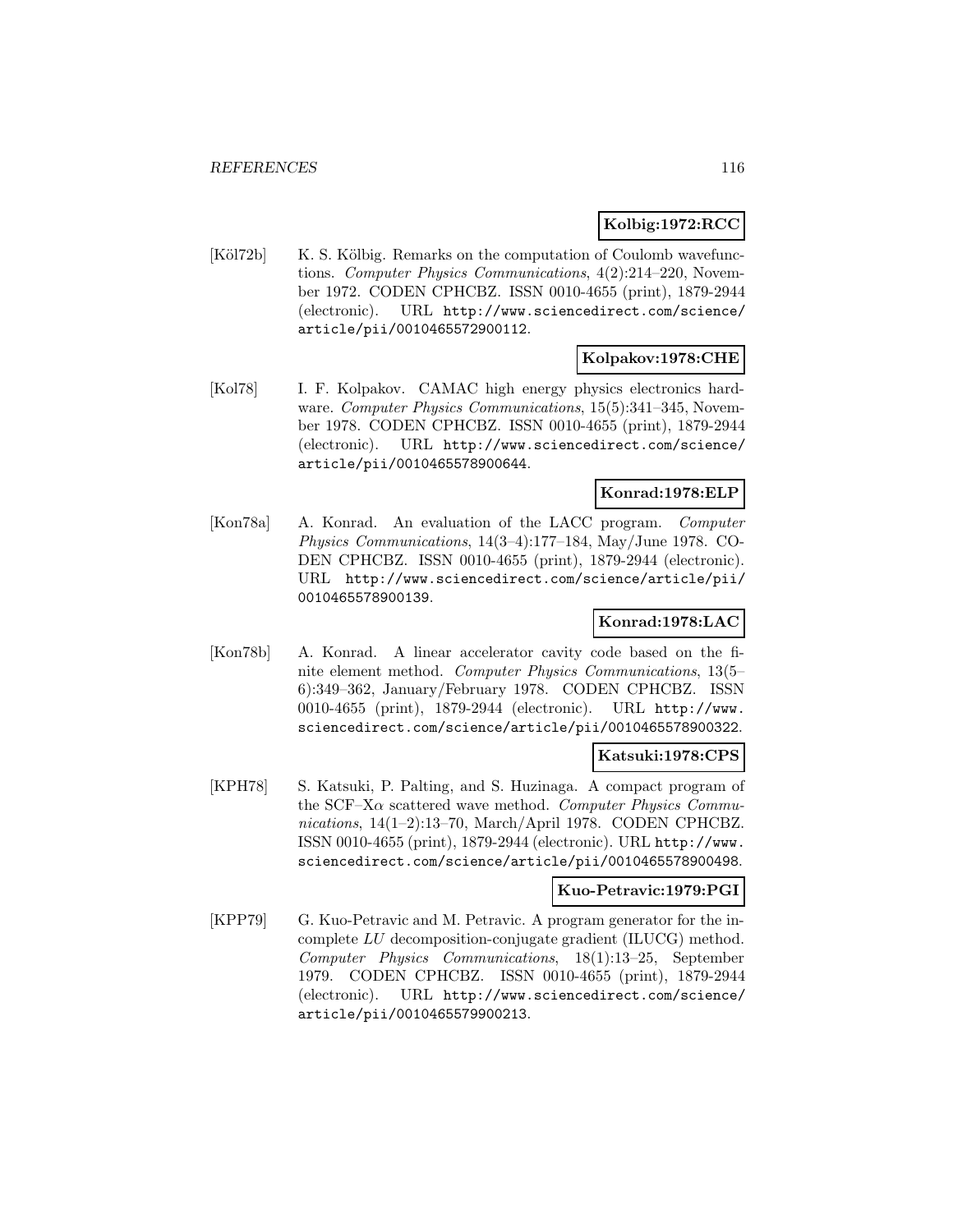#### **Kuo-Petravic:1976:TPT**

[KPPR76] L. G. Kuo-Petravic, M. Petravic, and K. V. Roberts. Tranal a program for the translation of Symbolic Algol into Symbolic Algol II. Computer Physics Communications, 11(1):5–25, January/February 1976. CODEN CPHCBZ. ISSN 0010-4655 (print), 1879-2944 (electronic). URL http://www.sciencedirect.com/ science/article/pii/0010465576900369.

#### **Konrad:1973:FEP**

[KS73] A. Konrad and P. Silvester. A finite element program package for axisymmetric scalar field problems. Computer Physics Communications, 5(6):437–455, June 1973. CODEN CPHCBZ. ISSN 0010-4655 (print), 1879-2944 (electronic). URL http://www. sciencedirect.com/science/article/pii/0010465573900817.

#### **Kerner:1975:CES**

[KS75a] W. Kerner and J. Steuerwald. A contribution to the efficient solution of extensive symbolic computations. Computer Physics Communications, 9(6):337–349, June 1975. CODEN CPHCBZ. ISSN 0010-4655 (print), 1879-2944 (electronic). URL http://www. sciencedirect.com/science/article/pii/0010465575900144.

#### **Kisak:1975:FEP**

[KS75b] E. Kisak and P. Silvester. A finite-element program package for magnetotelluric modelling. Computer Physics Communications, 10(6):421–433, December 1975. CODEN CPHCBZ. ISSN 0010-4655 (print), 1879-2944 (electronic). URL http://www. sciencedirect.com/science/article/pii/0010465575900442.

#### **Konrad:1975:FEP**

[KS75c] A. Konrad and P. Silvester. A finite element program package for axisymmetric vector field problems. Computer Physics Communications, 9(3):193–204, March 1975. CODEN CPHCBZ. ISSN 0010-4655 (print), 1879-2944 (electronic). URL http://www. sciencedirect.com/science/article/pii/001046557590106X.

#### **Kaiser:1978:CAL**

[KS78] F. Kaiser and H. M. Staudenmaier. Computer aided laboratory instruction. Computer Physics Communications, 15(5):335–339, November 1978. CODEN CPHCBZ. ISSN 0010-4655 (print), 1879-2944 (electronic). URL http://www.sciencedirect.com/ science/article/pii/0010465578900632.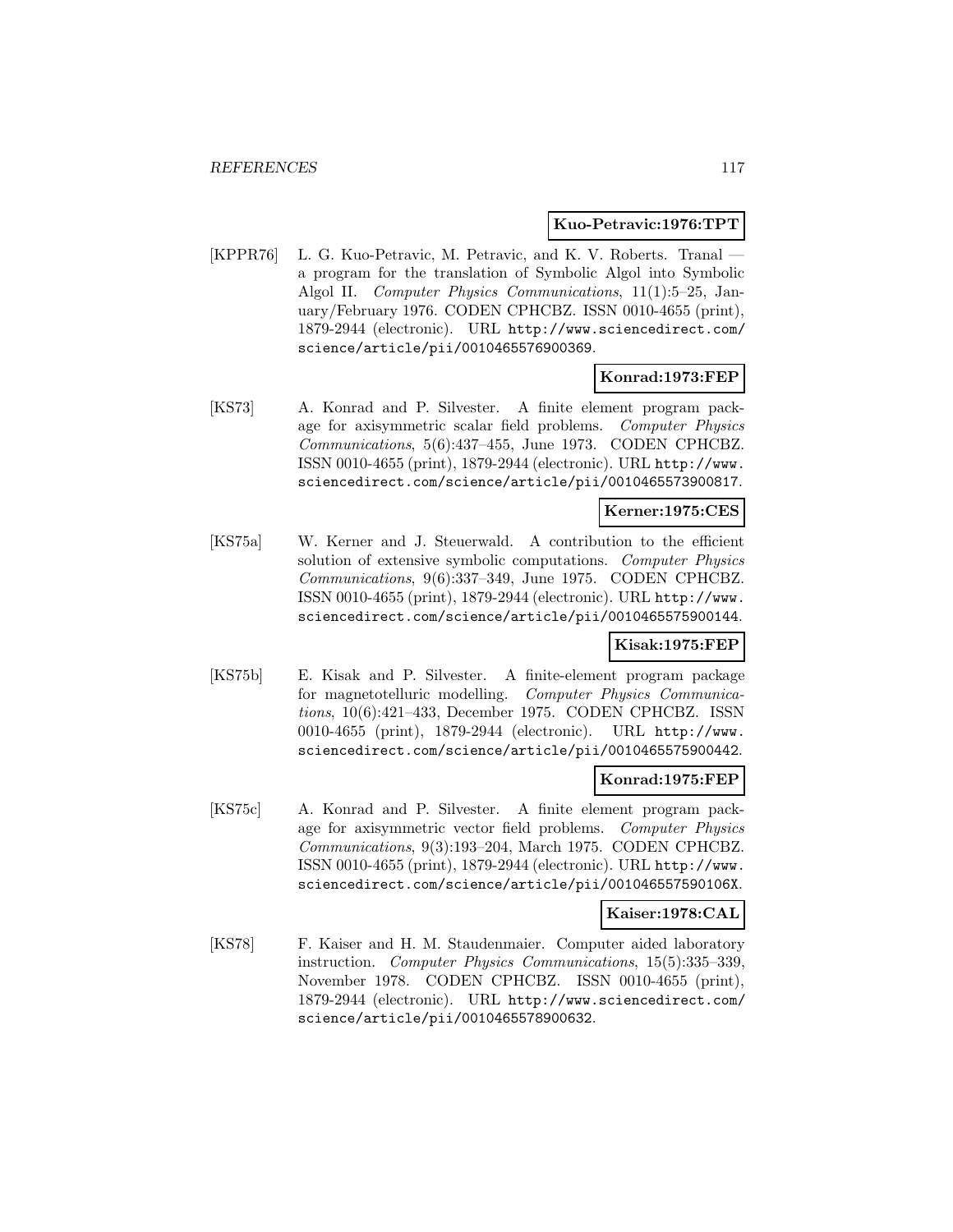# **Kolbig:1979:PSS**

[KS79] K. S. K¨olbig and F. Schwarz. A program for solving systems of homogeneous linear inequalities. Computer Physics Communications, 17(4):375–382, July/August 1979. CODEN CPHCBZ. ISSN 0010-4655 (print), 1879-2944 (electronic). URL http://www. sciencedirect.com/science/article/pii/0010465579901000.

# **Katsura:1978:AHP**

[KSSA78] Shigetoshi Katsura, Masaru Sampei, Masayuki Suzuki, and Yoshihiko Abe. Application of the HLISP program for the irreducible representation matrix of the permutation groups and the partition function of the dilute linear Heisenberg chain. Computer Physics Communications, 13(5–6):311–315, January/ February 1978. CODEN CPHCBZ. ISSN 0010-4655 (print), 1879-2944 (electronic). URL http://www.sciencedirect.com/ science/article/pii/0010465578900280.

# **Kittel:1970:MCG**

[KVW70] W. Kittel, L. Van Hove, and W. Wojcik. A Monte Carlo generation method with importance sampling for high energy collisions of hadrons. Computer Physics Communications, 1(6):425– 436, December 1970. CODEN CPHCBZ. ISSN 0010-4655 (print), 1879-2944 (electronic). URL http://www.sciencedirect.com/ science/article/pii/0010465570900160.

#### **Labarthe:1979:GDN**

[Lab79a] J. J. Labarthe. I. Generator of determinantal non-relativistic atomic states from spectroscopic notation, computation of matrix elements. Computer Physics Communications, 16(3):285– 299, March 1979. CODEN CPHCBZ. ISSN 0010-4655 (print), 1879-2944 (electronic). URL http://www.sciencedirect.com/ science/article/pii/0010465579900365.

#### **Labarthe:1979:IGA**

[Lab79b] J. J. Labarthe. II. Generator of atomic excited terms from angular considerations. Computer Physics Communications, 16(3): 301–309, March 1979. CODEN CPHCBZ. ISSN 0010-4655 (print), 1879-2944 (electronic). URL http://www.sciencedirect.com/ science/article/pii/0010465579900377.

# **Labarthe:1979:IAA**

[Lab79c] J. J. Labarthe. III. Analytic approximations of radial orbitals for multiconfigurational Hartree–Fock computations. Computer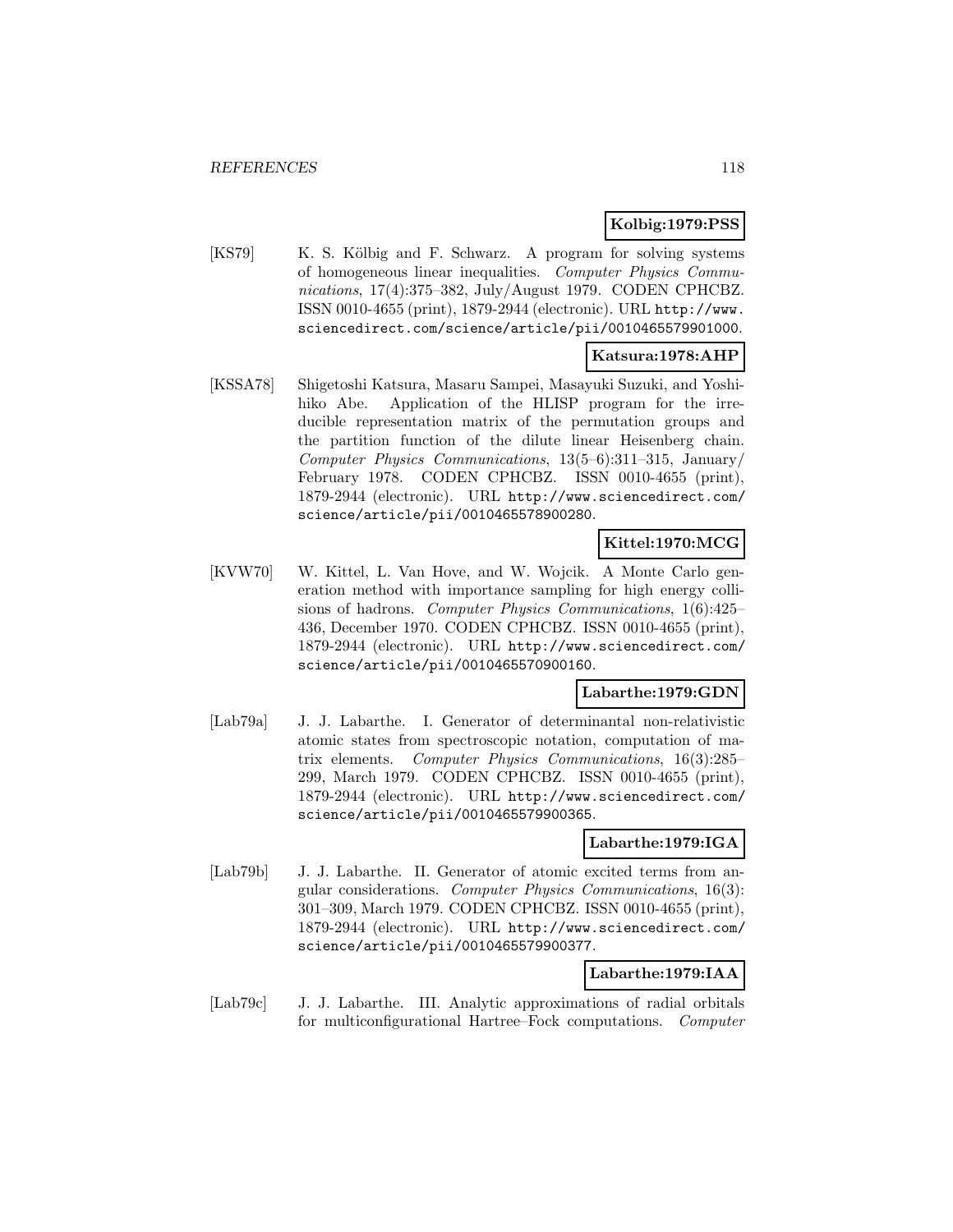Physics Communications, 16(3):311–323, March 1979. CO-DEN CPHCBZ. ISSN 0010-4655 (print), 1879-2944 (electronic). URL http://www.sciencedirect.com/science/article/pii/ 0010465579900389.

#### **Labarthe:1979:IAN**

[Lab79d] J. J. Labarthe. IV. Approximation of numerical orbitals by Slater functions. Computer Physics Communications, 16(3):325– 329, March 1979. CODEN CPHCBZ. ISSN 0010-4655 (print), 1879-2944 (electronic). URL http://www.sciencedirect.com/ science/article/pii/0010465579900390.

# **Lackner:1976:CIM**

[Lac76] K. Lackner. Computation of ideal MHD equilibria. Computer Physics Communications, 12(1):33–44, September/October 1976. CODEN CPHCBZ. ISSN 0010-4655 (print), 1879-2944 (electronic). URL http://www.sciencedirect.com/science/ article/pii/0010465576900084.

# **Laing:1974:BRB**

[Lai74] E. W. Laing. Book review: Computational Physics: by David Potter (John Wiley, 1973), £6.95. Computer Physics Communications, 7(3):174, March 1974. CODEN CPHCBZ. ISSN 0010-4655 (print), 1879-2944 (electronic). URL http://www.sciencedirect.com/ science/article/pii/0010465574900083.

# **Lang:1970:SIA**

[Lan70] James Lang. Spectral intensity, angular distribution and polarisation of synchrotron radiation from a monoenergetic electron. Computer Physics Communications, 1(6):440–444, December 1970. CODEN CPHCBZ. ISSN 0010-4655 (print), 1879-2944 (electronic). URL http://www.sciencedirect.com/science/ article/pii/0010465570900184.

# **Leutz:1976:CAC**

[LB76] R. K. Leutz and R. Bauer. Computation of the anisotropic cubic elastic Green's tensor function and the elastic energy coefficients of point defects in crystals. Computer Physics Communications, 11(3):339–351, June/August 1976. CODEN CPHCBZ. ISSN 0010-4655 (print), 1879-2944 (electronic). URL http://www. sciencedirect.com/science/article/pii/0010465576900217.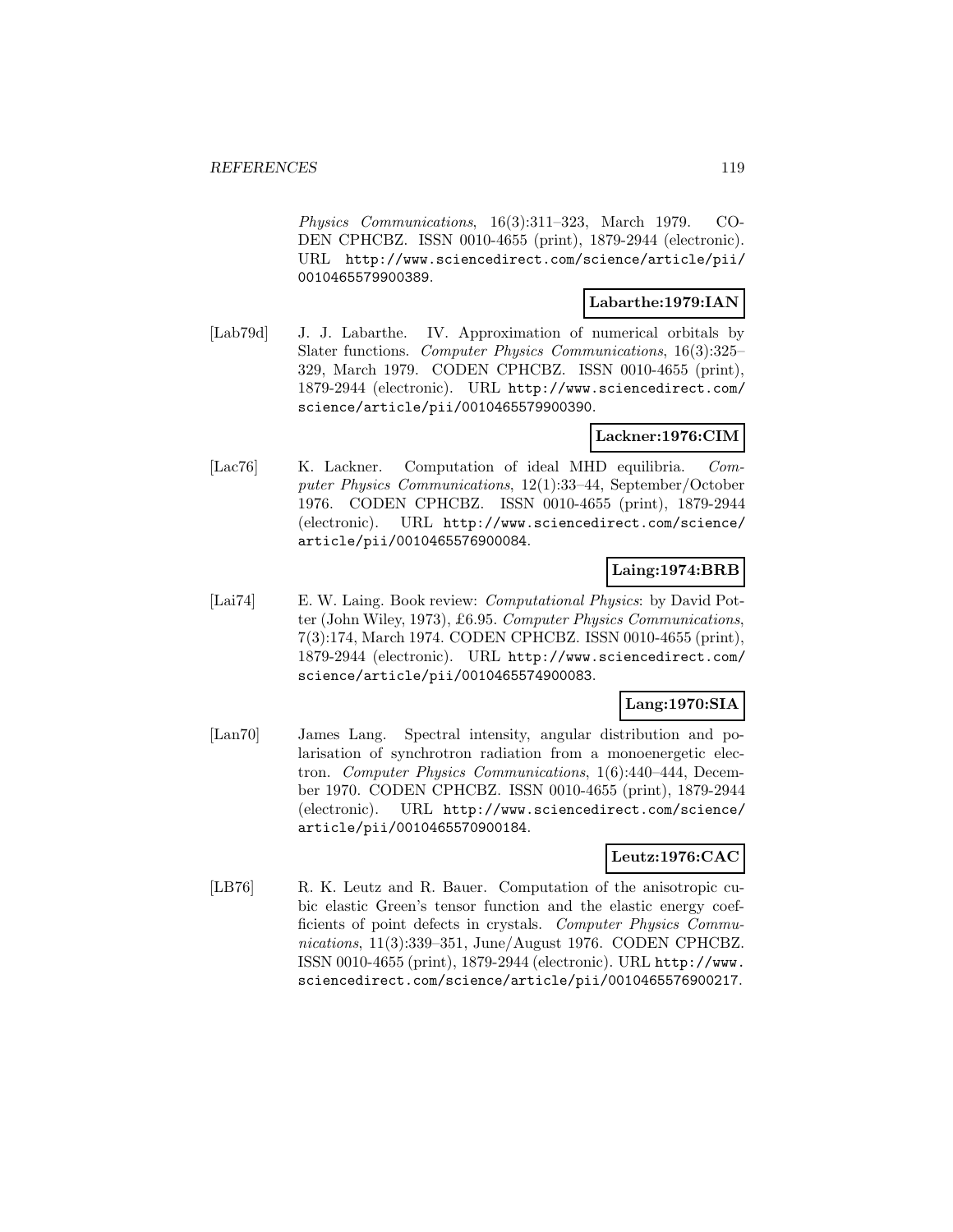# **Lin:1978:NEM**

[LB78] S. L. Lin and J. N. Bardsley. The null-event method in computer simulation. Computer Physics Communications, 15(3–4):161–163, October 1978. CODEN CPHCBZ. ISSN 0010-4655 (print), 1879-2944 (electronic). URL http://www.sciencedirect.com/ science/article/pii/0010465578900905.

# **Liberman:1971:RSC**

[LCW71] D. A. Liberman, D. T. Cromer, and J. T. Waber. Relativistic self-consistent field program for atoms and ions. Computer Physics Communications, 2(2):107–113, February/March 1971. CODEN CPHCBZ. ISSN 0010-4655 (print), 1879-2944 (electronic). URL http://www.sciencedirect.com/science/ article/pii/0010465571900208.

# **Lewis:1970:HI**

[Lew70a] M. N. Lewis. Hydrogenic  $R^k$  integrals. Computer Physics Communications, 1(5):325–336, September 1970. CODEN CPHCBZ. ISSN 0010-4655 (print), 1879-2944 (electronic). URL http://www. sciencedirect.com/science/article/pii/0010465570900330.

# **Lewis:1970:SPS**

[Lew70b] M. N. Lewis. Single-particle substitution sums in the secondorder Z-expansion theory of atomic energies. Computer Physics Communications, 1(4):265–276, April 1970. CODEN CPHCBZ. ISSN 0010-4655 (print), 1879-2944 (electronic). URL http://www. sciencedirect.com/science/article/pii/0010465570900421.

# **Lewis:1979:EME**

[Lew79] M. N. Lewis. Z-expansion of matrix elements of one-electron operators for many-electron atoms. Computer Physics Communications, 18(1):109–121, September 1979. CODEN CPHCBZ. ISSN 0010-4655 (print), 1879-2944 (electronic). URL http://www. sciencedirect.com/science/article/pii/0010465579900286.

# **Lejeune:1971:CBM**

[LJ71] A. Lejeune and J. P. Jeukenne. Computation of Brody–Moshinsky brackets. Computer Physics Communications, 2(4):231–237, May/ June 1971. CODEN CPHCBZ. ISSN 0010-4655 (print), 1879-2944 (electronic). URL http://www.sciencedirect.com/science/ article/pii/0010465571900579.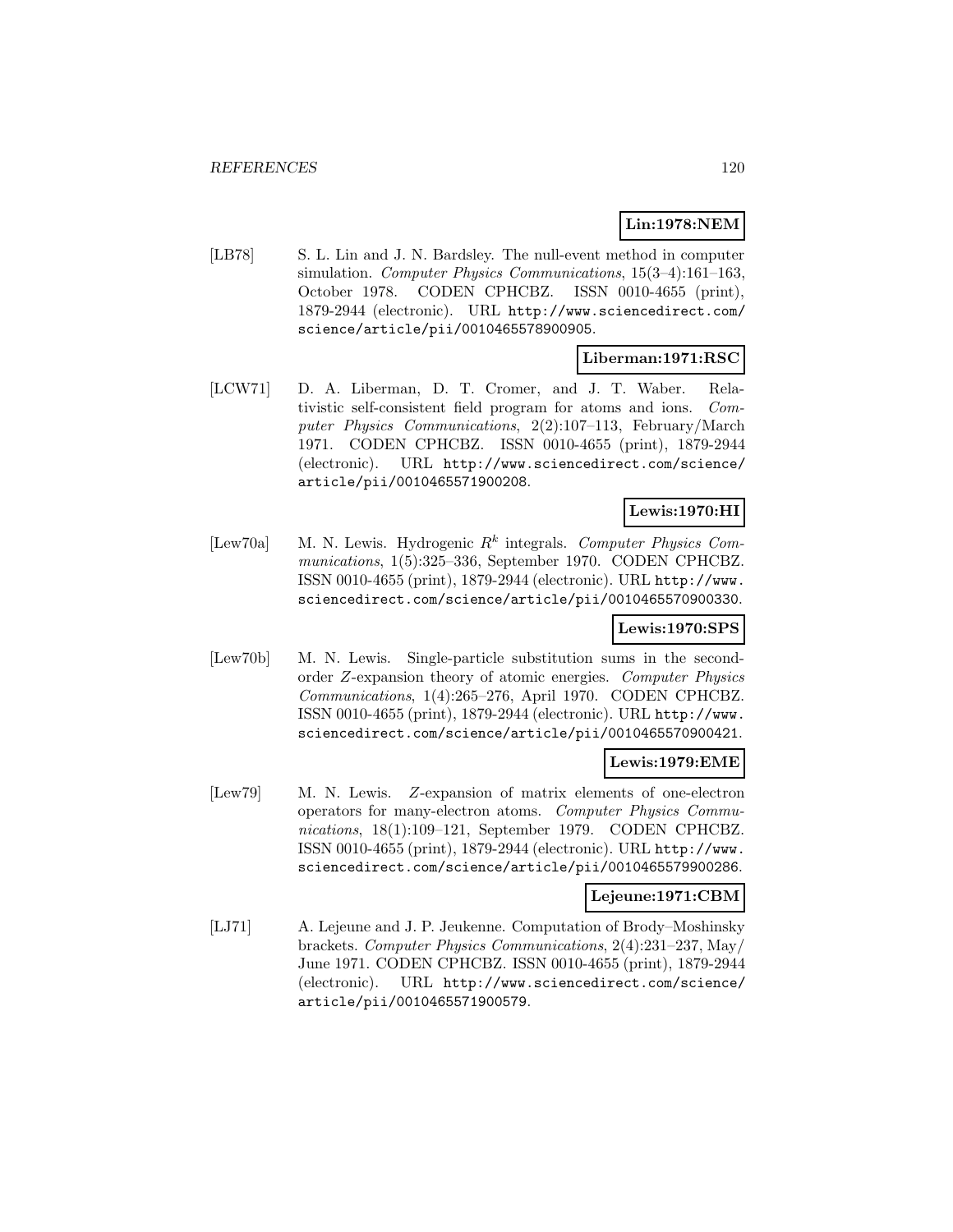# **Lea:1972:DCS**

[LJLC72] Suzanne M. Lea, Vinaya Joshi, and A. B. Lopez-Cepero. Differential cross sections for electric quadrupole Coulomb excitation I. Computer Physics Communications, 3(2):118–119, March 1972. CODEN CPHCBZ. ISSN 0010-4655 (print), 1879-2944 (electronic). URL http://www.sciencedirect.com/science/ article/pii/0010465572900598.

### **Lapostolle:1972:TDC**

[LL72] P. Lapostolle and R. Le Bail. Two-dimensional computer simulation of high intensity proton beams. Computer Physics Communications, 4(3):333–338, December 1972. CODEN CPHCBZ. ISSN 0010-4655 (print), 1879-2944 (electronic). URL http://www. sciencedirect.com/science/article/pii/001046557290094X.

### **Lubkin:1979:IQM**

[LL79] Elihu Lubkin and Thelma Lubkin. An inversion of quantum mechanics. Computer Physics Communications, 16(2):207–219, January/February 1979. CODEN CPHCBZ. ISSN 0010-4655 (print), 1879-2944 (electronic). URL http://www.sciencedirect.com/ science/article/pii/0010465579900894.

# **Lotrian:1976:CER**

[LLC76] J. Lotrian, M. Leriche, and J. Cariou. Calculation of the energy response of a spectrometer. Computer Physics Communications, 12(2):231–236, November 1976. CODEN CPHCBZ. ISSN 0010-4655 (print), 1879-2944 (electronic). URL http://www. sciencedirect.com/science/article/pii/0010465576900710.

# **Lang:1971:PNL**

[LM71] J. Lang and R. Müller. A procedure for nonlinear least squares refinement in adverse practical conditions. Computer Physics Communications, 2(2):79–86, February/March 1971. CODEN CPHCBZ. ISSN 0010-4655 (print), 1879-2944 (electronic). URL http://www.sciencedirect.com/science/article/pii/ 0010465571900178.

# **Long:1976:GOD**

[LNS76] J. W. Long, A. A. Newton, and M. C. Sexton. Glowcode: a one-dimensional code for the simulation of plasma afterglows. Computer Physics Communications, 12(2):213–230, November 1976. CODEN CPHCBZ. ISSN 0010-4655 (print), 1879-2944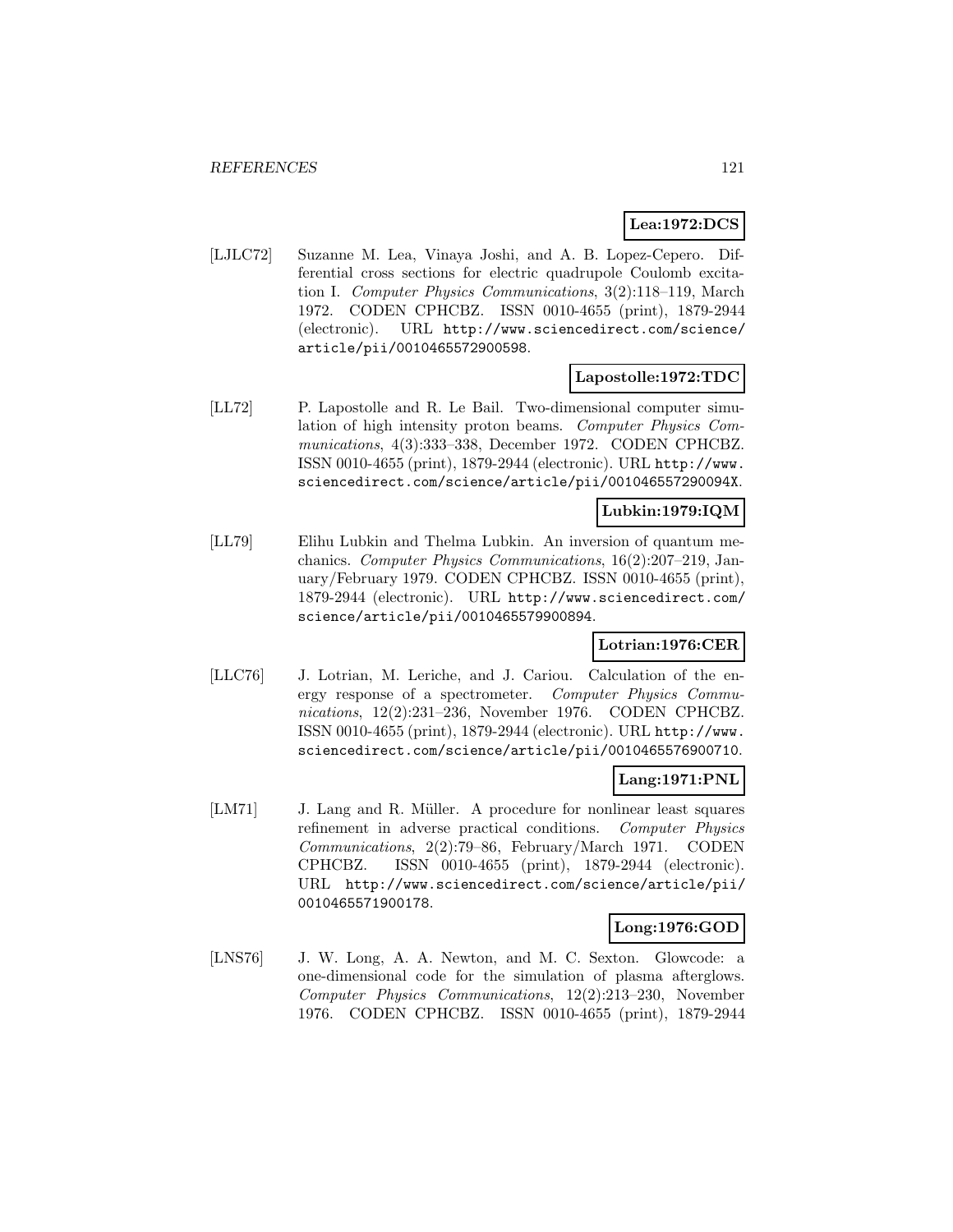(electronic). URL http://www.sciencedirect.com/science/ article/pii/0010465576900709.

### **Linkens:1978:SUD**

[LNV78] A. Linkens, J. Niezette, and J. Vanderschueren. Simulation of ultrasonic degradation of macromolecules in solution. Computer Physics Communications, 15(5):375–386, November 1978. CODEN CPHCBZ. ISSN 0010-4655 (print), 1879-2944 (electronic). URL http://www.sciencedirect.com/science/ article/pii/001046557890067X.

# **Lovitch:1971:BSS**

[LR71] L. Lovitch and S. Rosati. Bound state solution of the twonucleon Schrödinger equation with tensor forces. Computer Physics Communications, 2(6):353–359, October/November 1971. CO-DEN CPHCBZ. ISSN 0010-4655 (print), 1879-2944 (electronic). URL http://www.sciencedirect.com/science/article/pii/ 0010465571900270.

# **Lovitch:1972:TNE**

[LR72] L. Lovitch and S. Rosati. The two-nucleon effective-range parameters with tensor forces. Computer Physics Communications, 4(1):138–146, October 1972. CODEN CPHCBZ. ISSN 0010-4655 (print), 1879-2944 (electronic). URL http://www. sciencedirect.com/science/article/pii/0010465572900422.

#### **Luke:1979:ESV**

[LS79] T. M. Luke and H. E. Saraph. Ecsimpact, a special version of program impact for CDC machines with ex-core memory. Computer Physics Communications, 18(2):287–296, October/November 1979. CODEN CPHCBZ. ISSN 0010-4655 (print), 1879-2944 (electronic). URL http://www.sciencedirect.com/ science/article/pii/0010465579901206.

#### **Linkens:1978:STS**

[LVPG78] A. Linkens, J. Vanderschueren, P. Parot, and J. Gasiot. Simulation of thermally stimulated dipolar processes in dielectrics. Computer Physics Communications, 13(5–6):411–419, January/ February 1978. CODEN CPHCBZ. ISSN 0010-4655 (print), 1879-2944 (electronic). URL http://www.sciencedirect.com/ science/article/pii/0010465578900383.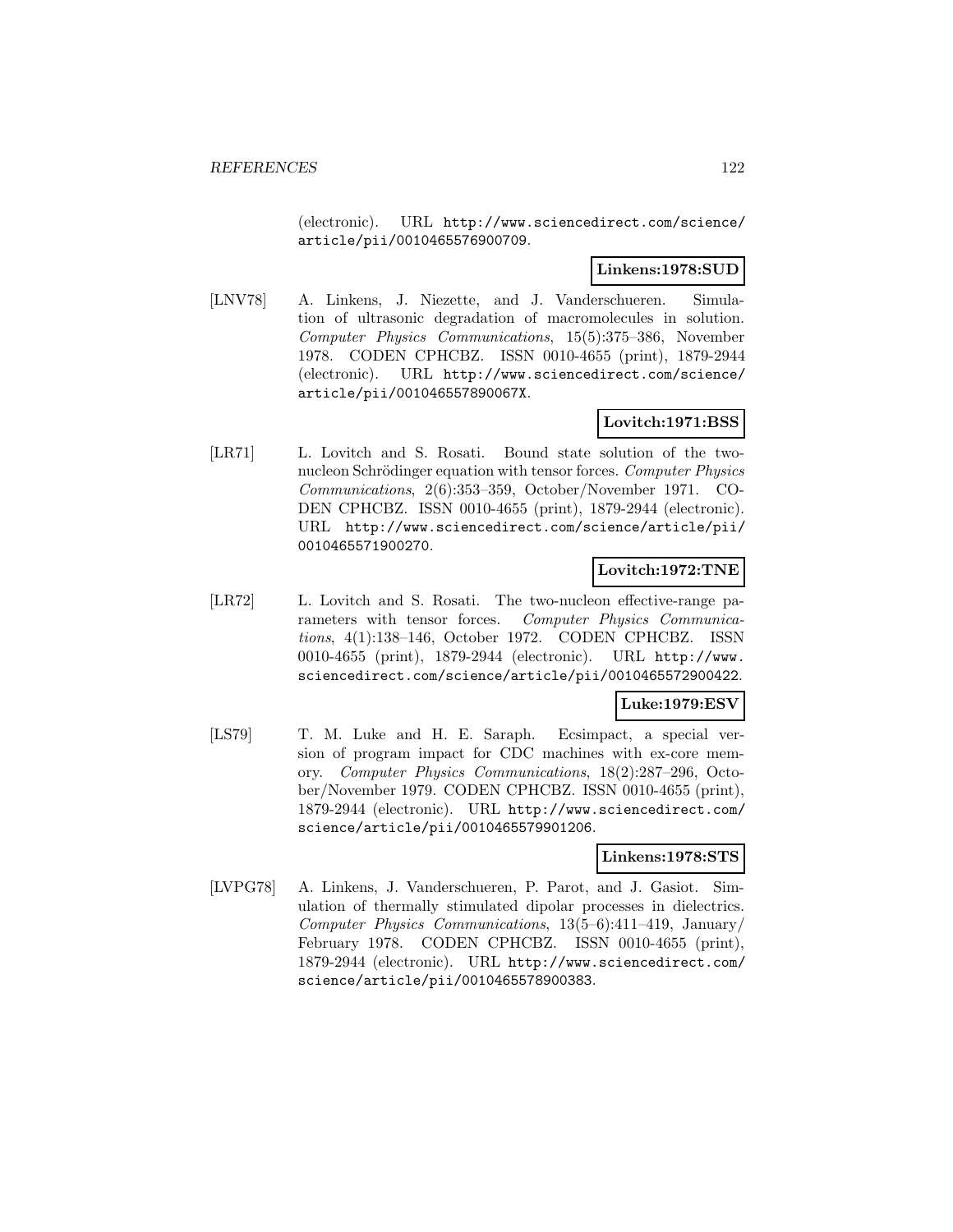### **Lodhi:1975:SBS**

[LW75] M. A. K. Lodhi and B. T. Waak. Solution of bound state problems in nuclear shell models with momentum dependent potentials. Computer Physics Communications, 10(3):182–193, September 1975. CODEN CPHCBZ. ISSN 0010-4655 (print), 1879-2944 (electronic). URL http://www.sciencedirect.com/science/ article/pii/0010465575900053.

# **Light:1979:MPM**

[LWSS79] John C. Light, Robert B. Walker, Ellen B. Stechel, and Thomas G. Schmalz. R-matrix propagation methods in inelastic and reactive collisions. Computer Physics Communications, 17(1–2):89– 97, April/May 1979. CODEN CPHCBZ. ISSN 0010-4655 (print), 1879-2944 (electronic). URL http://www.sciencedirect.com/ science/article/pii/0010465579900729.

### **Macleod:1972:P**

[Mac72] G. R. Macleod. Preface. Computer Physics Communications, 3(S1):vii, September 1972. CODEN CPHCBZ. ISSN 0010-4655 (print), 1879-2944 (electronic). URL http://www. sciencedirect.com/science/article/pii/0010465572901075.

# **Maguire:1975:VEC**

[Mag75] William C. Maguire. Vibrational energies of CO<sub>2</sub>. Computer Physics Communications, 10(6):368–374, December 1975. CO-DEN CPHCBZ. ISSN 0010-4655 (print), 1879-2944 (electronic). URL http://www.sciencedirect.com/science/article/pii/ 0010465575900405.

# **Magill:1978:TTD**

[Mag78] J. Magill. Trip 1, a time-dependent recombination ionisation package. Computer Physics Communications, 16(1):129–137, December 1978. CODEN CPHCBZ. ISSN 0010-4655 (print), 1879-2944 (electronic). URL http://www.sciencedirect.com/science/ article/pii/0010465578901169.

#### **Mathier:1972:NSE**

[MAK<sup>+</sup>72] E. Mathier, A. Attanasio, J. Keller, P. Nösberger, A. Bauder, and Hs. H. Günthard. Numerical solution of the eigenvalue problem of infinite matrices in molecular dynamics. Computer Physics Communications, 4(1):20–26, October 1972. CODEN CPHCBZ. ISSN 0010-4655 (print), 1879-2944 (electronic). URL http://www. sciencedirect.com/science/article/pii/0010465572900264.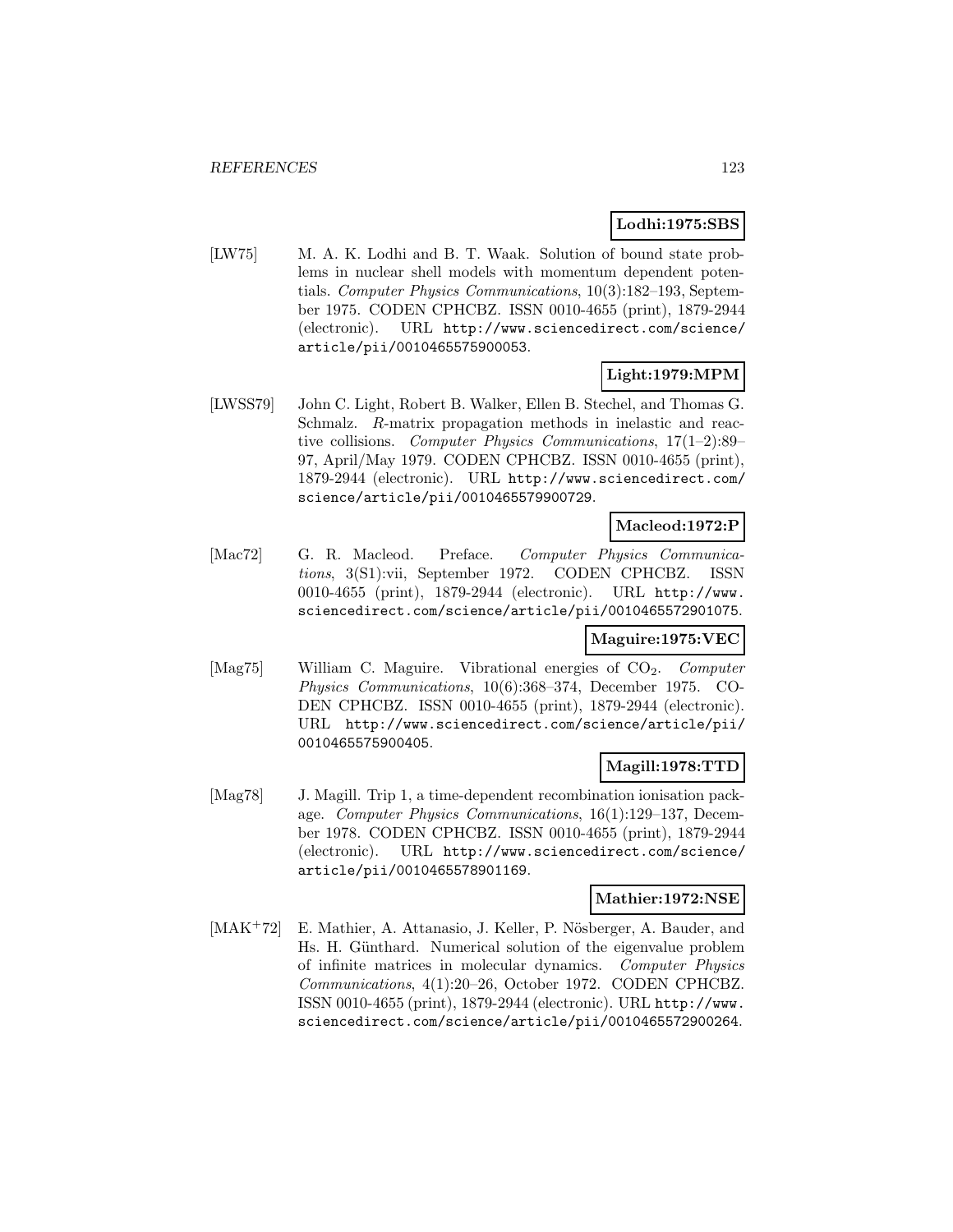### **Malaviya:1970:CCT**

[Mal70] V. Malaviya. Computation of charge transfer probability between protons and excited hydrogen atoms. Computer Physics Communications, 1(6):380–390, December 1970. CODEN CPHCBZ. ISSN 0010-4655 (print), 1879-2944 (electronic). URL http://www. sciencedirect.com/science/article/pii/0010465570900123.

### **Marquez:1973:NEC**

[Mar73] L. Marquez. Nearly exact calculation of the solution of the radial Schrödinger equation. Computer Physics Communications, 5(5): 379–389, May 1973. CODEN CPHCBZ. ISSN 0010-4655 (print), 1879-2944 (electronic). URL http://www.sciencedirect.com/ science/article/pii/0010465573900647.

#### **Maruhn:1976:FFF**

[Mar76] J. A. Maruhn. Fourgen: a Fast Fourier Transform program generator. Computer Physics Communications, 12(2):147–162, November 1976. CODEN CPHCBZ. ISSN 0010-4655 (print), 1879-2944 (electronic). URL http://www.sciencedirect.com/ science/article/pii/0010465576900643.

# **Matsuoka:1972:FFG**

[Mat72] Osamu Matsuoka. Field and field gradient integrals based on Gaussian type orbitals. Computer Physics Communications, 3(2):130– 135, March 1972. CODEN CPHCBZ. ISSN 0010-4655 (print), 1879-2944 (electronic). URL http://www.sciencedirect.com/ science/article/pii/0010465572900604.

#### **Mayers:1974:BRB**

[May74] D. F. Mayers. Book review: Computational methods in ordinary differential equations: J. D. Lambert (John Wiley, 1972), £5.50. Computer Physics Communications, 7(4):235, April 1974. CODEN CPHCBZ. ISSN 0010-4655 (print), 1879-2944 (electronic). URL http://www.sciencedirect.com/science/ article/pii/0010465574900939.

#### **Mercier:1976:CTT**

[MBW76] C. Mercier, J. P. Boujot, and F. Werkoff. Computation of Tokamak transport. Computer Physics Communications, 12(1): 109–119, September/October 1976. CODEN CPHCBZ. ISSN 0010-4655 (print), 1879-2944 (electronic). URL http://www. sciencedirect.com/science/article/pii/001046557690014X.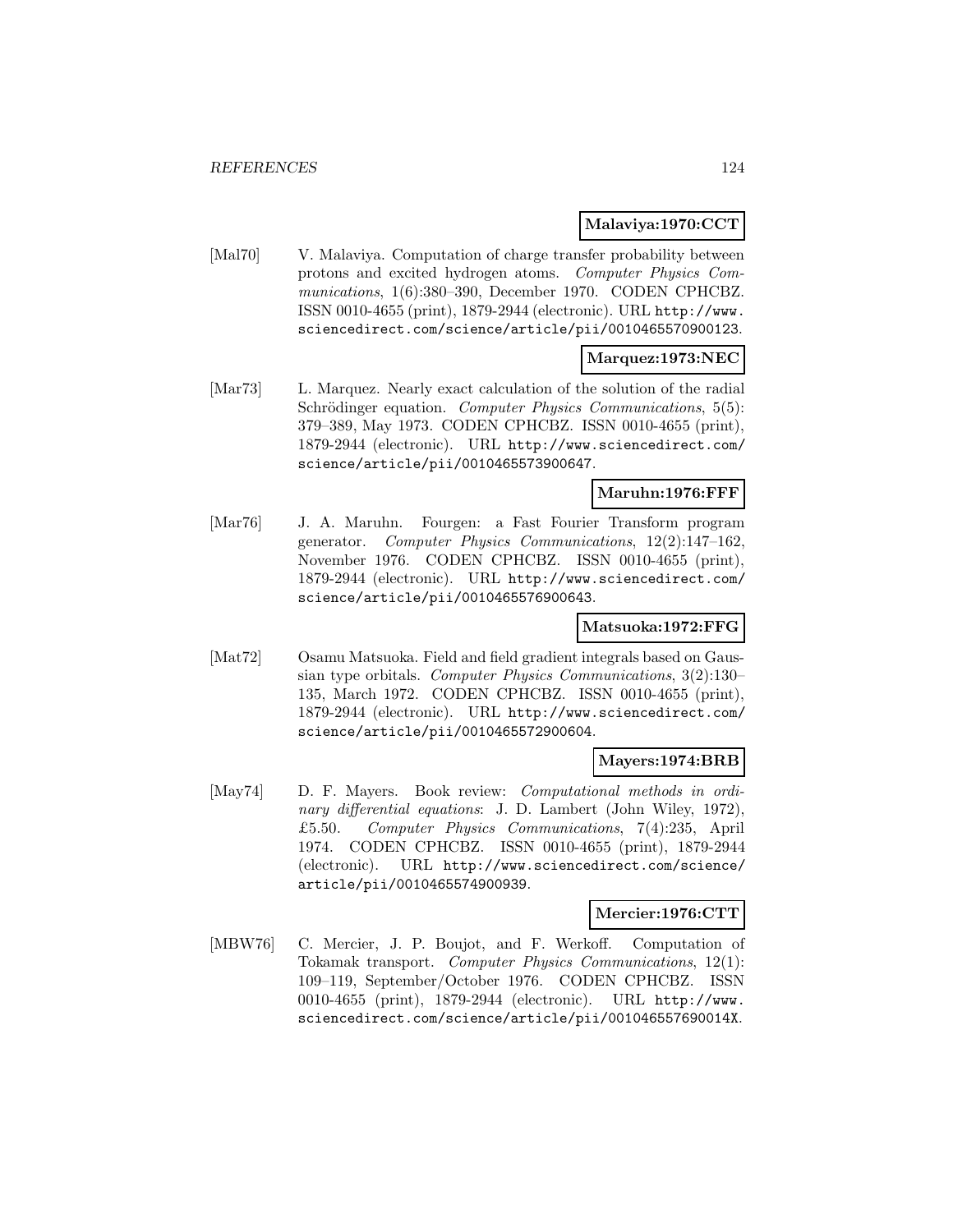#### **McCormack:1975:FRC**

[McC75] Francis J. McCormack. FORMAC routine for computing the matrix elements of the linearized cross-collision operators of gaseous mixtures. Computer Physics Communications, 9(1):1–10, January 1975. CODEN CPHCBZ. ISSN 0010-4655 (print), 1879-2944 (electronic). URL http://www.sciencedirect.com/science/ article/pii/0010465575900521.

### **McNamara:1971:BRB**

[McN71] Brendan McNamara. Book review: Methods in computational physics, Vol.  $IX - Plasma\ Physics$ : eds. B. Alder, S. Fernbach and M. Rotenberg, Academic Press £10.75. Computer Physics Communications, 2(4):238, May/June 1971. CODEN CPHCBZ. ISSN 0010-4655 (print), 1879-2944 (electronic). URL http://www. sciencedirect.com/science/article/pii/0010465571900580.

#### **Munick:1973:CSM**

[MGTD73] E. Münick, J. L. Groves, T. A. Tumolillo, and P. G. Debrunner. Computer simulations of Mössbauer spectra for an effective spin  $S = 1/2$  Hamiltonian. Computer Physics Communications, 5(3): 225–238, March 1973. CODEN CPHCBZ. ISSN 0010-4655 (print), 1879-2944 (electronic). URL http://www.sciencedirect.com/ science/article/pii/0010465573901021.

#### **Miketinac:1974:CES**

[Mik74] M. J. Miketinac. Calculation of the equilibrium structure and oscillations of polytropic stars pervaded by toroidal magnetic fields. Computer Physics Communications, 7(7):410–418, July 1974. CODEN CPHCBZ. ISSN 0010-4655 (print), 1879-2944 (electronic). URL http://www.sciencedirect.com/science/ article/pii/001046557490071X.

#### **Manning:1974:DDE**

[MM74] Irwin Manning and G. P. Mueller. Depth distribution of energy deposition by ion bombardment. Computer Physics Communications, 7(2):85–94, February 1974. CODEN CPHCBZ. ISSN 0010-4655 (print), 1879-2944 (electronic). URL http://www. sciencedirect.com/science/article/pii/0010465574900435.

# **Miller:1973:HRG**

[MMK73] D. M. Miller, G. E. Miller, and D. P. Kerr. High resolution graphical plotting on a typewritter terminal. Computer Physics Communications, 6(5):195–197, November 1973. CODEN CPHCBZ.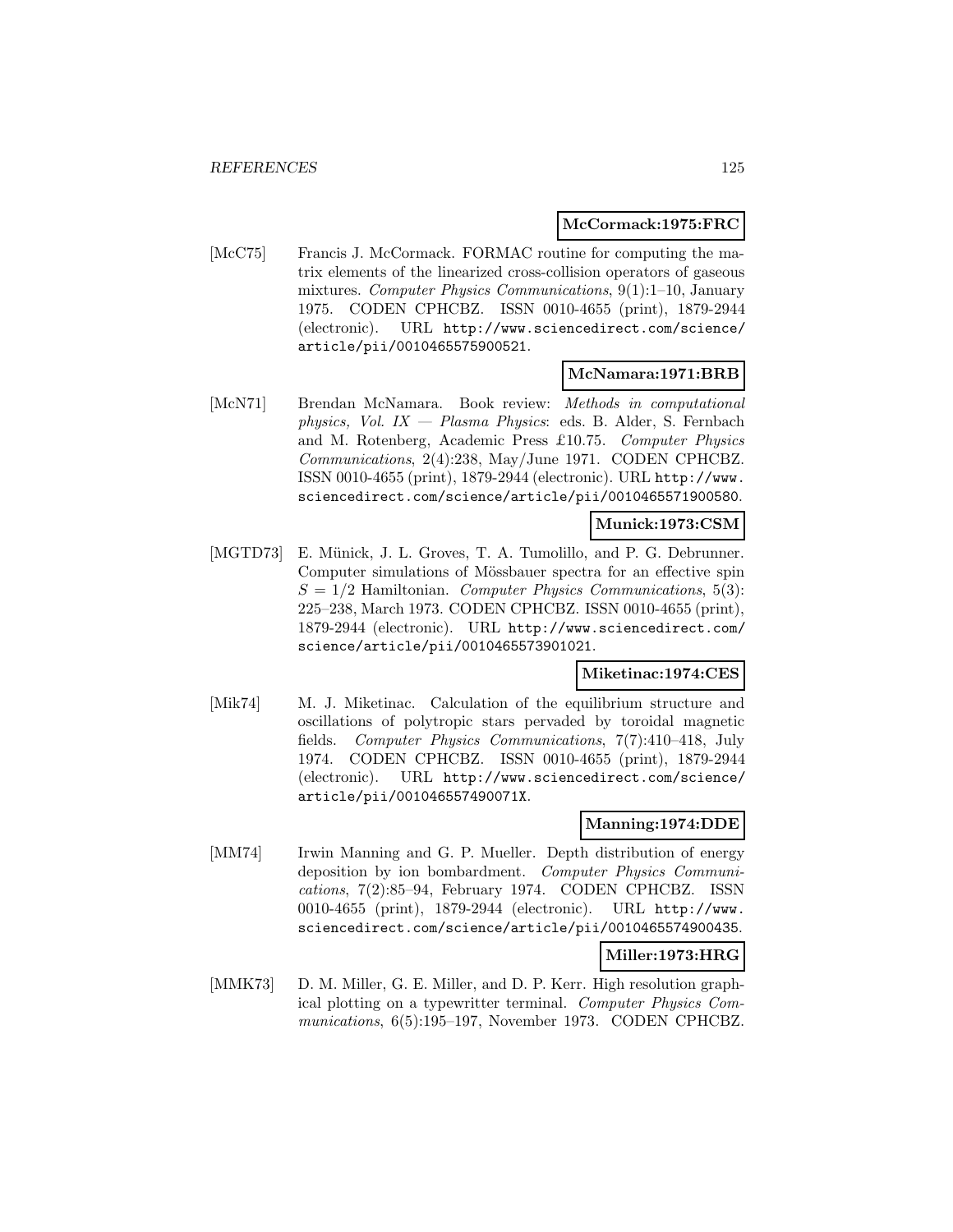ISSN 0010-4655 (print), 1879-2944 (electronic). URL http://www. sciencedirect.com/science/article/pii/001046557390091X.

#### **McDowell:1974:EIE**

[MMM74] M. R. C. McDowell, L. Morgan, and V. P. Myerscough. Electron impact excitation cross sections. Computer Physics Communications, 7(1):38-49, January 1974. CODEN CPHCBZ. ISSN 0010-4655 (print), 1879-2944 (electronic). URL http://www. sciencedirect.com/science/article/pii/0010465574900551.

# **Meyer:1971:SFP**

[MNJL71] J. Meyer, R. S. Nahabetian, J. Joseph, and J. Lafoucriere. SU3 fractional parentage in the 1p-shell. Computer Physics Communications, 2(7):420–426, December 1971. CODEN CPHCBZ. ISSN 0010-4655 (print), 1879-2944 (electronic). URL http://www. sciencedirect.com/science/article/pii/0010465571900348.

### **Moiseiwitsch:1973:HBP**

[Moi73] B. L. Moiseiwitsch. Higher Born, Padé and Schwinger variational methods. Computer Physics Communications, 6(6):372– 376, December 1973. CODEN CPHCBZ. ISSN 0010-4655 (print), 1879-2944 (electronic). URL http://www.sciencedirect.com/ science/article/pii/0010465573900453.

#### **Moore:1971:NVP**

[Moo71a] C. Fred Moore. A new version of a printer-plotter routine. Computer Physics Communications, 2(7):470, December 1971. CODEN CPHCBZ. ISSN 0010-4655 (print), 1879-2944 (electronic). URL http://www.sciencedirect.com/science/ article/pii/0010465571900403.

### **Moore:1971:PPR**

[Moo71b] C. Fred Moore. Printer-plotter routine. Computer Physics Communications, 2(1):55–57, January 1971. CODEN CPHCBZ. ISSN 0010-4655 (print), 1879-2944 (electronic). URL http://www. sciencedirect.com/science/article/pii/0010465571900154.

#### **Moores:1971:ASE**

[Moo71c] D. L. Moores. Amplitudes for scattering of electrons by hydrogenic and alkali-like atomic systems. Computer Physics Communications, 2(6):360–367, October/November 1971. CODEN CPHCBZ. ISSN 0010-4655 (print), 1879-2944 (electronic). URL http://www. sciencedirect.com/science/article/pii/0010465571900282.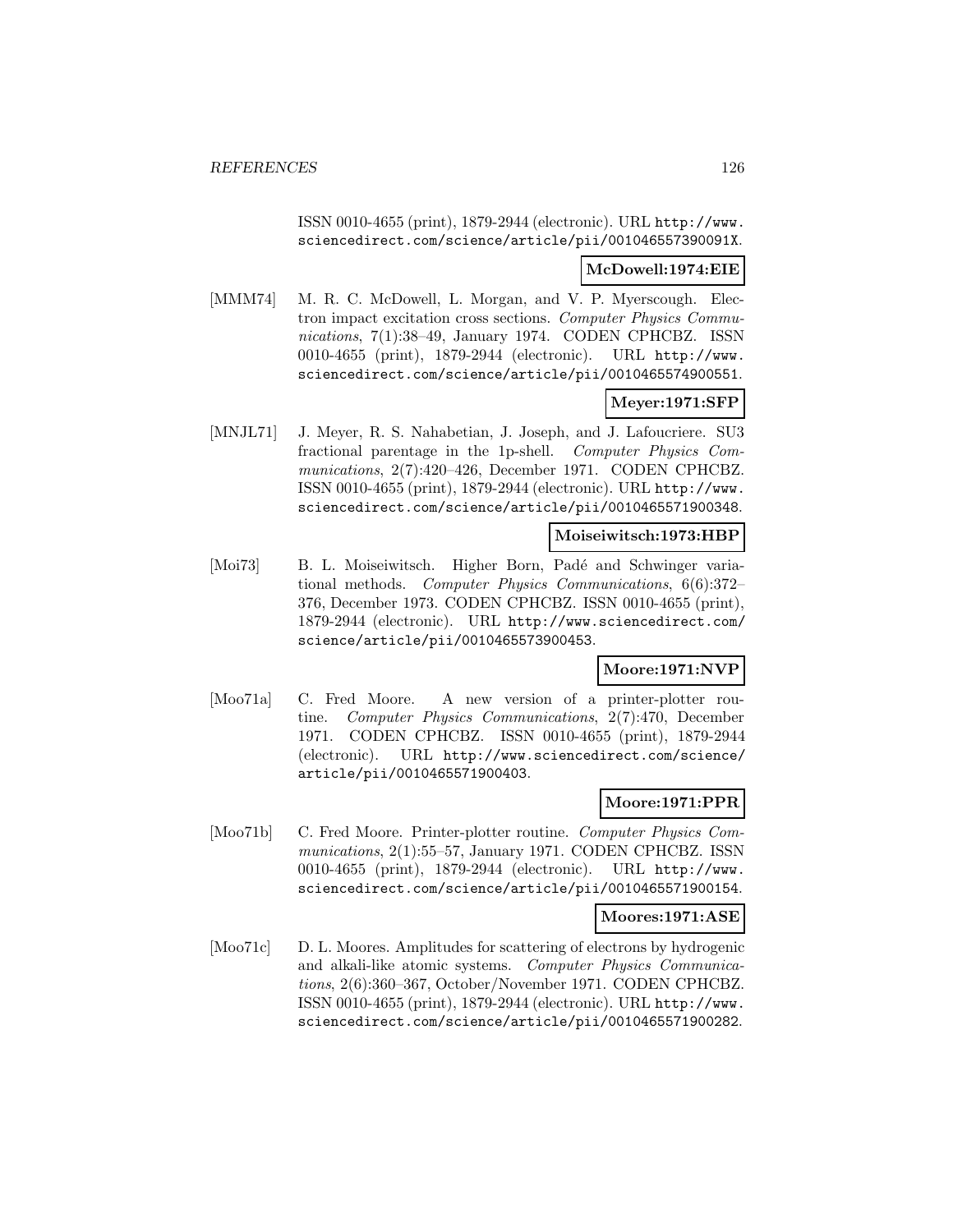#### **Moores:1972:BRB**

[Moo72] D. L. Moores. Book review: The Calculation of Atomic Collision Processes: Kenneth Smith, Wiley — Interscience £5.50. Computer Physics Communications, 4(1):147–148, October 1972. CODEN CPHCBZ. ISSN 0010-4655 (print), 1879-2944 (electronic). URL http://www.sciencedirect.com/science/ article/pii/0010465572900434.

# **Moon:1979:IMD**

[Moo79a] Wooil Moon. An interpolation method for data sets with jump discontinuities. Computer Physics Communications, 16(2): 273–280, January/February 1979. CODEN CPHCBZ. ISSN 0010-4655 (print), 1879-2944 (electronic). URL http://www. sciencedirect.com/science/article/pii/0010465579900936.

# **Moon:1979:NEG**

[Moo79b] Wooil Moon. Numerical evaluation of geomagnetic dynamo integrals (Elsasser and Adams–Gaunt integrals). Computer Physics Communications, 16(2):267–271, January/February 1979. CO-DEN CPHCBZ. ISSN 0010-4655 (print), 1879-2944 (electronic). URL http://www.sciencedirect.com/science/article/pii/ 0010465579900924.

#### **Moraal:1972:PEB**

[Mor72] H. Moraal. A program for the extraction of bulk viscosities from sound absorption data. Computer Physics Communications, 3(1):1–8, January/February 1972. CODEN CPHCBZ. ISSN 0010-4655 (print), 1879-2944 (electronic). URL http://www. sciencedirect.com/science/article/pii/0010465572900471.

#### **Morgan:1973:EES**

[Mor73] K. Morgan. An expansion equation of state subroutine. Computer Physics Communications, 5(1):64–68, January 1973. CO-DEN CPHCBZ. ISSN 0010-4655 (print), 1879-2944 (electronic). URL http://www.sciencedirect.com/science/article/pii/ 001046557390012X.

#### **Morton:1976:FDF**

[Mor76] K. W. Morton. Finite difference and finite element methods. Computer Physics Communications, 12(1):99–108, September/October 1976. CODEN CPHCBZ. ISSN 0010-4655 (print), 1879-2944 (electronic). URL http://www.sciencedirect.com/science/ article/pii/0010465576900138.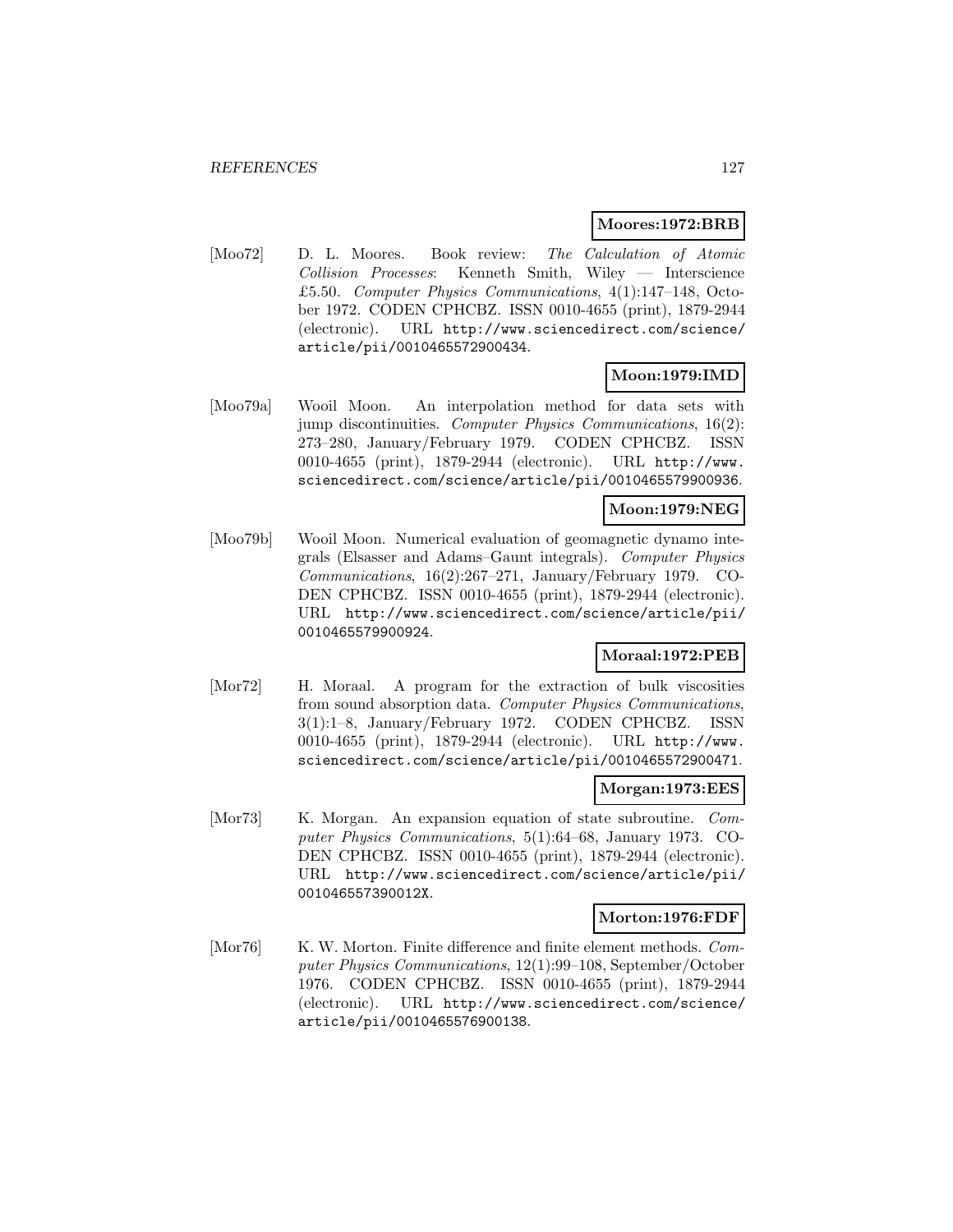#### **Morrow:1978:MCI**

[Mor78a] Richard A. Morrow. Monte Carlo integration program for the n-particle relativistic phase space integral in invariant variables. Computer Physics Communications, 13(5–6):399–409, January/ February 1978. CODEN CPHCBZ. ISSN 0010-4655 (print). 1879-2944 (electronic). URL http://www.sciencedirect.com/ science/article/pii/0010465578900371.

### **Morton:1978:BRB**

[Mor78b] K. W. Morton. Book review: Lecture Notes in Physics, Vol. 58: Computing Methods in Applied Sciences: R. Glowinski and J. L. Lions, eds., Springer-Verlag 1976. DM57, \$15.20. Computer Physics Communications, 13(5–6):430, January/February 1978. CODEN CPHCBZ. ISSN 0010-4655 (print), 1879-2944 (electronic). URL http://www.sciencedirect.com/science/ article/pii/0010465578900413.

# **Maison:1974:SGP**

[MP74] Doris Maison and A. Petermann. Subtracted generalized polylogarithms and the SINAC program. Computer Physics Communications, 7(3):121–134, March 1974. CODEN CPHCBZ. ISSN 0010-4655 (print), 1879-2944 (electronic). URL http://www. sciencedirect.com/science/article/pii/0010465574900022.

### **McKay:1975:EEL**

[MPS75] W. McKay, J. Patera, and R. T. Sharp. Eigenstates and eigenvalues of labelling operators for  $O(3)$  bases of  $U(3)$  representations. Computer Physics Communications, 10(1):1–10, July 1975. CODEN CPHCBZ. ISSN 0010-4655 (print), 1879-2944 (electronic). URL http://www.sciencedirect.com/science/ article/pii/0010465575900867.

# **Moore:1973:DMT**

[MPW73] D. R. Moore, R. S. Peckover, and N. O. Weiss. Difference methods for time-dependent two-dimensional convection. Computer Physics Communications, 6(5):198–220, November 1973. CO-DEN CPHCBZ. ISSN 0010-4655 (print), 1879-2944 (electronic). URL http://www.sciencedirect.com/science/article/pii/ 0010465573900921.

# **Moussa:1973:AIC**

[MR73] A. H. Moussa and H. M. A. Radi. Atomic integral containing three odd powers of interelectronic separation coordi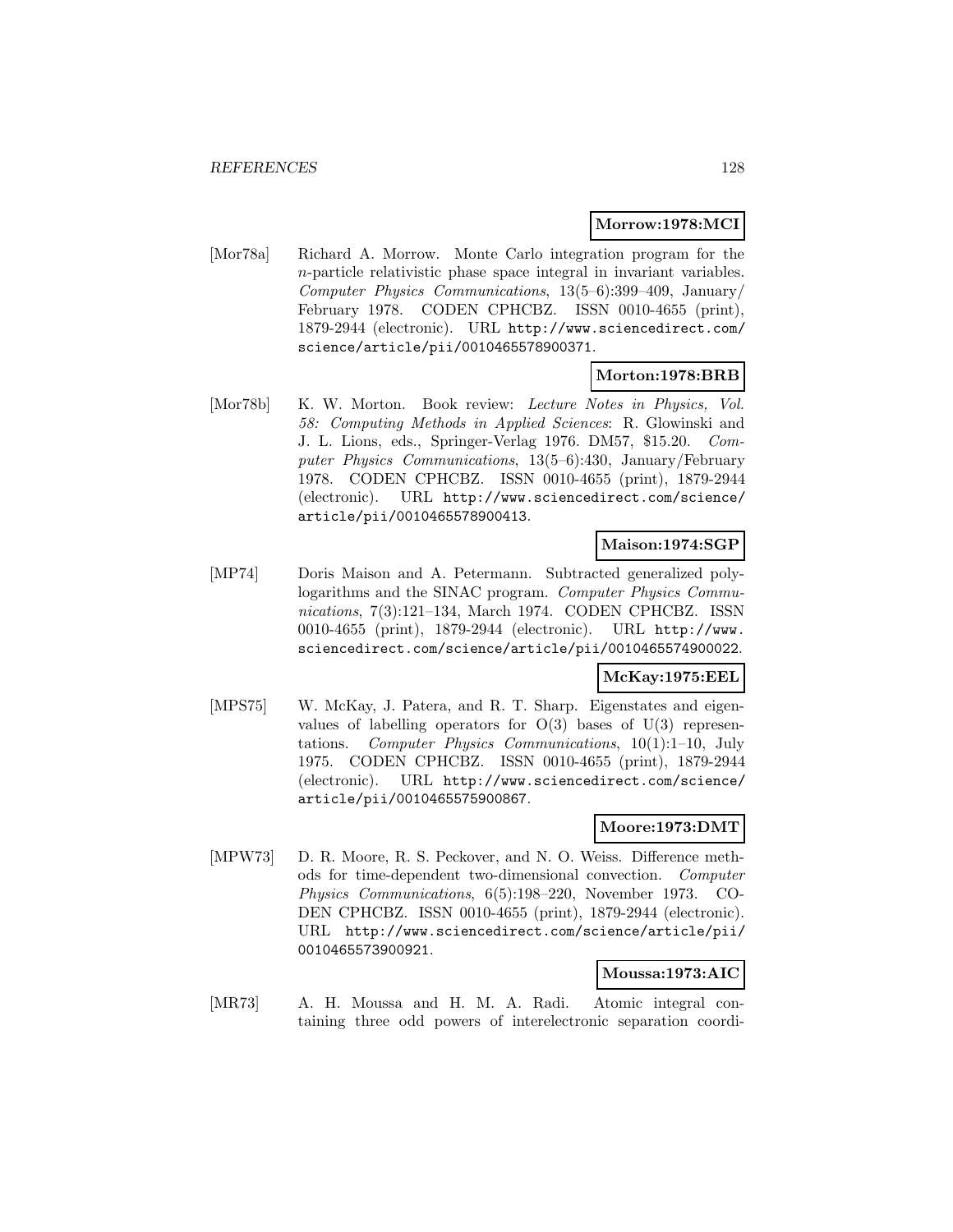nates. Computer Physics Communications, 6(2):89–95, August 1973. CODEN CPHCBZ. ISSN 0010-4655 (print), 1879-2944 (electronic). URL http://www.sciencedirect.com/science/ article/pii/0010465573900556.

### **Moscinski:1977:MCC**

[MR77] Jacek Mościński and Zbigniew Rycerz. Monte Carlo computations of the order-disorder transition temperature on the lattice model of the binary BCC system. Computer Physics Communications, 13 (1):9–10, May 1977. CODEN CPHCBZ. ISSN 0010-4655 (print), 1879-2944 (electronic). URL http://www.sciencedirect.com/ science/article/pii/0010465577900212.

# **Macias:1976:PCG**

[MRCL76] E. S. Macias, W. D. Ruhter, D. C. Camp, and R. G. Lanier. A program for calculating gamma-gamma directional correlation coefficients and mixing ratios. Computer Physics Communications, 11(1):75–93, January/February 1976. CODEN CPHCBZ. ISSN 0010-4655 (print), 1879-2944 (electronic). URL http://www. sciencedirect.com/science/article/pii/0010465576900412.

# **Manning:1976:APD**

[MRW76] Irwin Manning, Mervine Rosen, and J. E. Westmoreland. Adaptation of a program for depth distribution of energy deposition by ion bombardment: Calculation of ion lateral ranges. Computer Physics Communications, 12(3):335–338, December 1976. CODEN CPHCBZ. ISSN 0010-4655 (print), 1879-2944 (electronic). URL http://www.sciencedirect.com/science/ article/pii/0010465576900916.

#### **Makhankov:1972:CIN**

[MS72] V. G. Makhankov and B. G. Shchinov. Computer investigation of nonlinear dynamical problems of plasma theory. Computer Physics Communications, 4(3):327–332, December 1972. CO-DEN CPHCBZ. ISSN 0010-4655 (print), 1879-2944 (electronic). URL http://www.sciencedirect.com/science/article/pii/ 0010465572900938.

### **McGreevy:1978:PCE**

[MS78] E. McGreevy and A. L. Stewart. A program for calculating elastic scattering phase shifts for an electron colliding with a one-electron target using perturbation theory. Computer Physics Communications, 14(1–2):99–107, March/April 1978. CODEN CPHCBZ.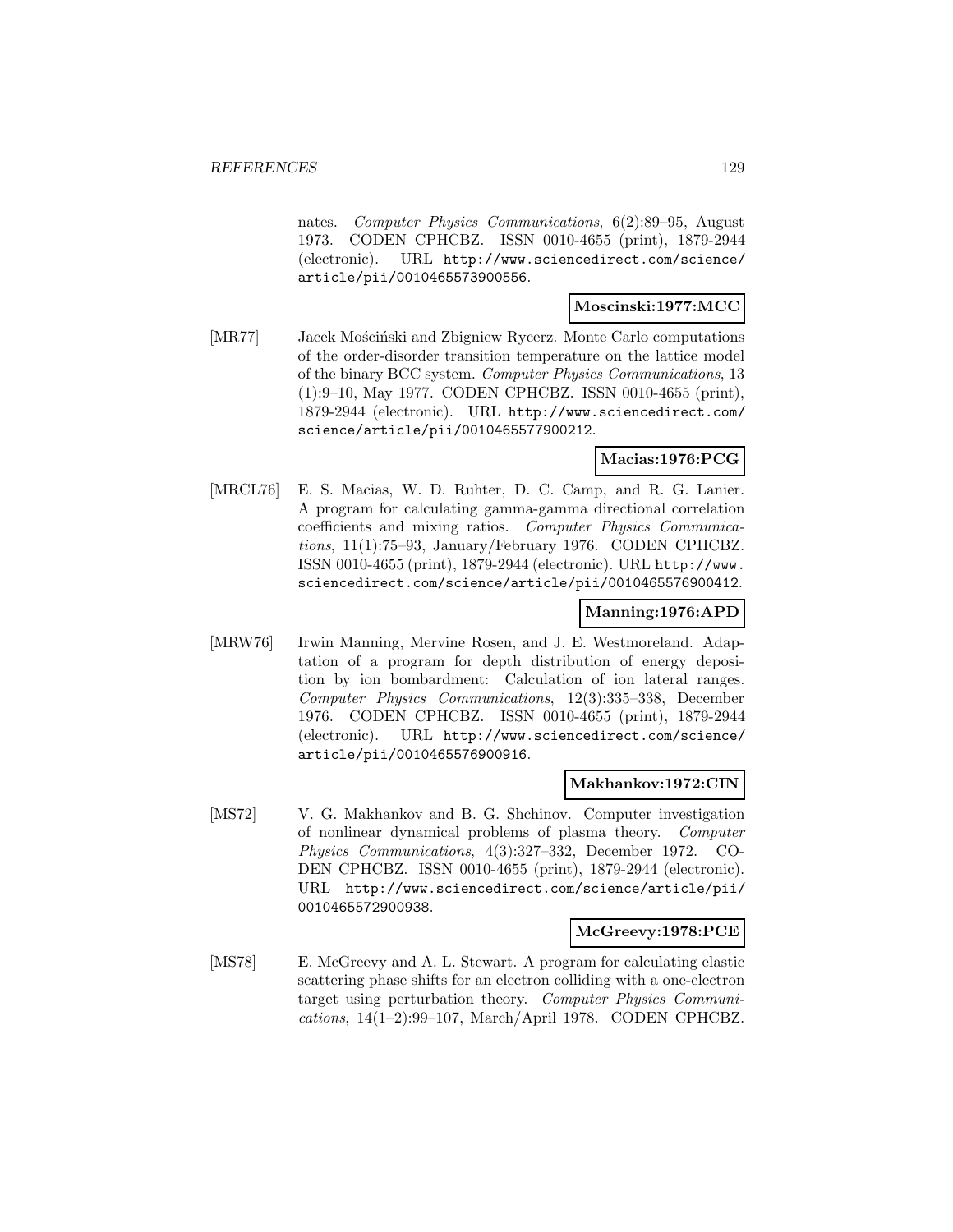ISSN 0010-4655 (print), 1879-2944 (electronic). URL http://www. sciencedirect.com/science/article/pii/001046557890053X.

#### **Moriarty:1976:PCO**

[MT76] K. J. M. Moriarty and J. H. Tabor. A program for calculating the observables for single-particle-inclusive production reactions. Computer Physics Communications, 12(3):277–292, December 1976. CODEN CPHCBZ. ISSN 0010-4655 (print), 1879-2944 (electronic). URL http://www.sciencedirect.com/science/ article/pii/0010465576900874.

# **Moriarty:1979:PAC**

[MT79] K. J. M. Moriarty and H. N. Thompson. Program adaptation: To calculate inclusive backward proton cross sections. Computer Physics Communications, 18(1):155–162, September 1979. CODEN CPHCBZ. ISSN 0010-4655 (print), 1879-2944 (electronic). URL http://www.sciencedirect.com/science/ article/pii/001046557990033X.

### **Mueller:1971:REF**

[Mue71] G. P. Mueller. Rapid evaluation of four-body cluster contributions. Computer Physics Communications, 2(4):214–222, May/ June 1971. CODEN CPHCBZ. ISSN 0010-4655 (print), 1879-2944 (electronic). URL http://www.sciencedirect.com/science/ article/pii/0010465571900555.

### **Masri:1970:PCD**

[MW70] F. N. Masri and I. R. Williams. I. Program for calculating degenerate Raman bands of symmetric tops with an adaptation for infrared bands. Computer Physics Communications, 1(5):349–358, September 1970. CODEN CPHCBZ. ISSN 0010-4655 (print), 1879-2944 (electronic). URL http://www.sciencedirect.com/ science/article/pii/0010465570900366.

# **Masri:1971:FPC**

[MW71a] F. N. Masri and I. R. Williams. I. A Fortran program for calculating degenerate Raman bands of symmetric tops with an adaptation for infrared bands. Computer Physics Communications, 2(5):298, August/September 1971. CODEN CPHCBZ. ISSN 0010-4655 (print), 1879-2944 (electronic). URL http://www. sciencedirect.com/science/article/pii/0010465571900051.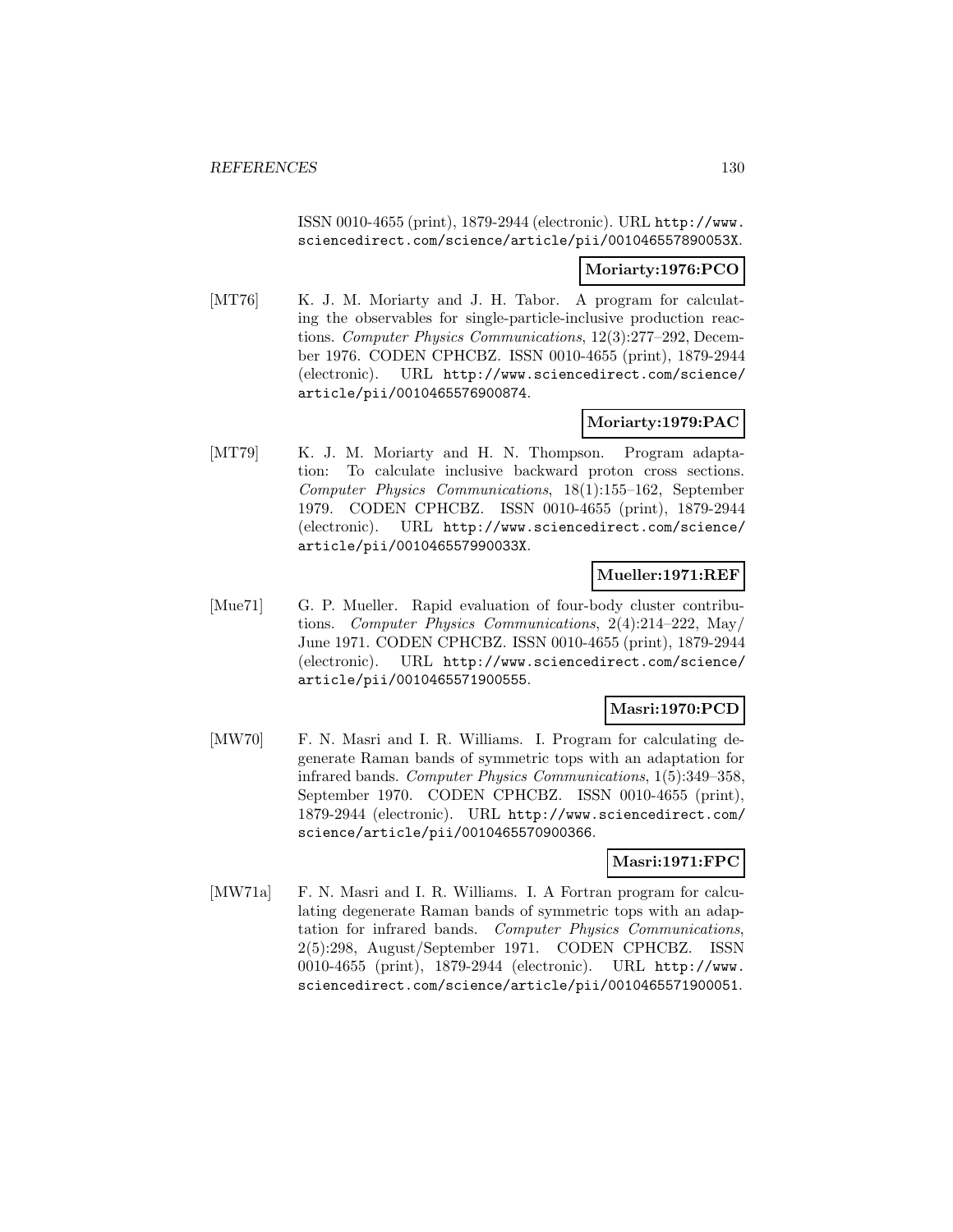### **Masri:1971:IFP**

[MW71b] F. N. Masri and I. R. Williams. II. A Fortran program for calculating degenerate Raman bands of spherical tops with an adaptation for infrared bands. Computer Physics Communications, 2(5):299, August/September 1971. CODEN CPHCBZ. ISSN 0010-4655 (print), 1879-2944 (electronic). URL http://www. sciencedirect.com/science/article/pii/0010465571900063.

# **Masri:1971:IPC**

[MW71c] F. N. Masri and I. R. Williams. II. Program for calculating triply degenerate Raman bands of spherical tops with an adaptation for infrared bands. Computer Physics Communications, 2(2):87–93, February/March 1971. CODEN CPHCBZ. ISSN 0010-4655 (print), 1879-2944 (electronic). URL http://www. sciencedirect.com/science/article/pii/001046557190018X.

### **Neufeld:1972:PAC**

[NA72] P. D. Neufeld and R. A. Aziz. Program ACQN to calculate transport collision integrals adapted to run on IBM computers. Computer Physics Communications, 3(3):269–271, April/May 1972. CODEN CPHCBZ. ISSN 0010-4655 (print), 1879-2944 (electronic). URL http://www.sciencedirect.com/science/ article/pii/0010465572900720.

#### **Nadrchal:1975:SSC**

[Nad75] J. Nadrchal. Summer school on computing techniques in physics. Computer Physics Communications, 10(5):260–261, November 1975. CODEN CPHCBZ. ISSN 0010-4655 (print), 1879-2944 (electronic). URL http://www.sciencedirect.com/science/ article/pii/0010465575900958.

#### **Nadrchal:1976:RSP**

[Nad76] J. Nadrchal. Role of structured programming in physical applications. Computer Physics Communications, 11(2):143–157, March/May 1976. CODEN CPHCBZ. ISSN 0010-4655 (print), 1879-2944 (electronic). URL http://www.sciencedirect.com/ science/article/pii/0010465576900461.

# **Nash:1974:HME**

[Nas74] J. C. Nash. The Hermitian matrix eigenproblem  $Hx = eSx$ using compact array storage. Computer Physics Communications, 8(2):85–94, September 1974. CODEN CPHCBZ. ISSN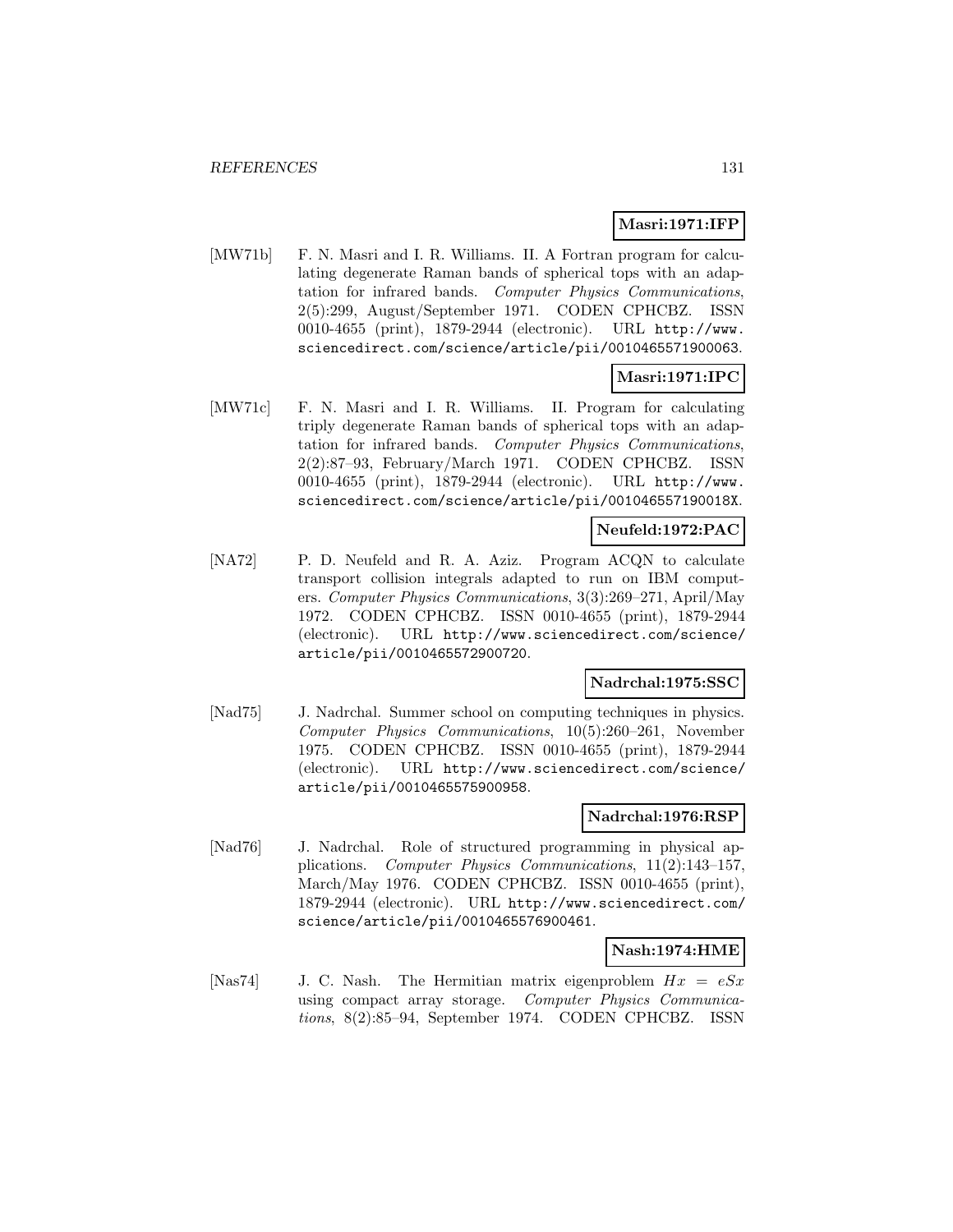0010-4655 (print), 1879-2944 (electronic). URL http://www. sciencedirect.com/science/article/pii/0010465574900587.

#### **Nedelkov:1972:IPC**

[Ned72] I. P. Nedelkov. Improper problems in computational physics. Computer Physics Communications, 4(2):157–164, November 1972. CODEN CPHCBZ. ISSN 0010-4655 (print), 1879-2944 (electronic). URL http://www.sciencedirect.com/science/ article/pii/0010465572900021.

# **Nerbrant:1978:ASA**

[Ner78] P.-O. Nerbrant. An application of Schoonschip for algebraic calculations in quantum chemistry. Computer Physics Communications, 14(5–6):315–318, July/August 1978. CODEN CPHCBZ. ISSN 0010-4655 (print), 1879-2944 (electronic). URL http://www. sciencedirect.com/science/article/pii/0010465578900012.

# **Nesbet:1973:MVM**

[Nes73] R. K. Nesbet. Matrix variational method. Computer Physics Communications, 6(6):275–287, December 1973. CODEN CPHCBZ. ISSN 0010-4655 (print), 1879-2944 (electronic). URL http://www. sciencedirect.com/science/article/pii/0010465573900374.

#### **Nesbet:1979:MVC**

[Nes79] R. K. Nesbet. Matrix variational calculations of electron-atom scattering. Computer Physics Communications, 17(1–2):163–169, April/May 1979. CODEN CPHCBZ. ISSN 0010-4655 (print), 1879-2944 (electronic). URL http://www.sciencedirect.com/ science/article/pii/001046557990078X.

# **Neto:1975:NCI**

[Net75] N. Neto. Numerical calculations of the irreducible representations of space groups. Computer Physics Communications, 9(4):231– 246, April 1975. CODEN CPHCBZ. ISSN 0010-4655 (print), 1879-2944 (electronic). URL http://www.sciencedirect.com/ science/article/pii/0010465575900107.

#### **Nilsson:1972:NPE**

[Nil72] Sven Gösta Nilsson. Nuclear potential-energy surfaces and the halflives of heavy and super-heavy elements. Computer Physics Communications, 3(S1):92–116, September 1972. CODEN CPHCBZ. ISSN 0010-4655 (print), 1879-2944 (electronic). URL http://www. sciencedirect.com/science/article/pii/001046557290118X.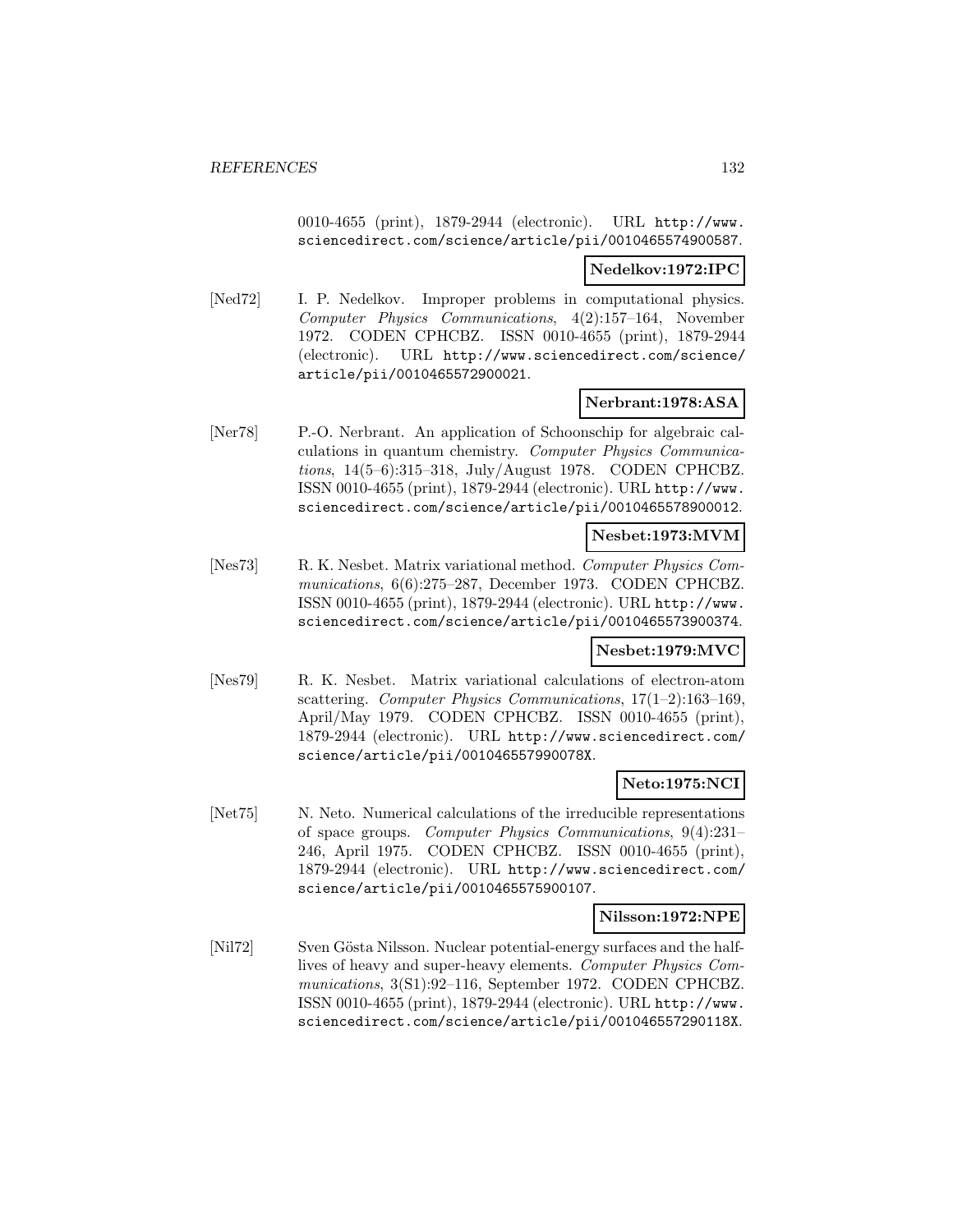# **Nagel:1978:FRC**

[NK78] Pierre Nagel and R. D. Koshel. A finite range coupled channel Born approximation code. Computer Physics Communications, 15(3–4):193–226, October 1978. CODEN CPHCBZ. ISSN 0010-4655 (print), 1879-2944 (electronic). URL http://www. sciencedirect.com/science/article/pii/0010465578900929.

# **Naccache:1973:PSA**

[NM73] P. F. Naccache and M. R. C. McDowell. Phase shift analysis and consistency checks on electron-atom collision data. Computer Physics Communications, 6(2):77–87, August 1973. CO-DEN CPHCBZ. ISSN 0010-4655 (print), 1879-2944 (electronic). URL http://www.sciencedirect.com/science/article/pii/ 0010465573900532.

#### **Norcross:1973:NMA**

[Nor73a] David W. Norcross. Numerical methods in asymptotic regions. Computer Physics Communications, 6(6):257–264, December 1973. CODEN CPHCBZ. ISSN 0010-4655 (print), 1879-2944 (electronic). URL http://www.sciencedirect.com/science/ article/pii/0010465573900350.

# **Norgett:1973:BRB**

[Nor73b] M. J. Norgett. Book review: *Interatomic Potentials and the Sim*ulation of Lattice Defects: edited by P. C. Gehlen, J. R. Beeler and R. J. Jaffee, Plenum Press, 1972, £18.70. Computer Physics Communications, 6(2):97, August 1973. CODEN CPHCBZ. ISSN 0010-4655 (print), 1879-2944 (electronic). URL http://www. sciencedirect.com/science/article/pii/001046557390057X.

### **Nussbaumer:1970:VCC**

[Nus70] H. Nussbaumer. Vector coupling coefficients for complex atoms. Computer Physics Communications, 1(3):191–197, January 1970. CODEN CPHCBZ. ISSN 0010-4655 (print), 1879-2944 (electronic). URL http://www.sciencedirect.com/science/ article/pii/0010465570900056.

# **Nuttall:1973:UAA**

[Nut73] J. Nuttall. The use of analyticity in atomic scattering calculations. Computer Physics Communications, 6(6):331–335, December 1973. CODEN CPHCBZ. ISSN 0010-4655 (print), 1879-2944 (electronic). URL http://www.sciencedirect.com/science/ article/pii/0010465573900416.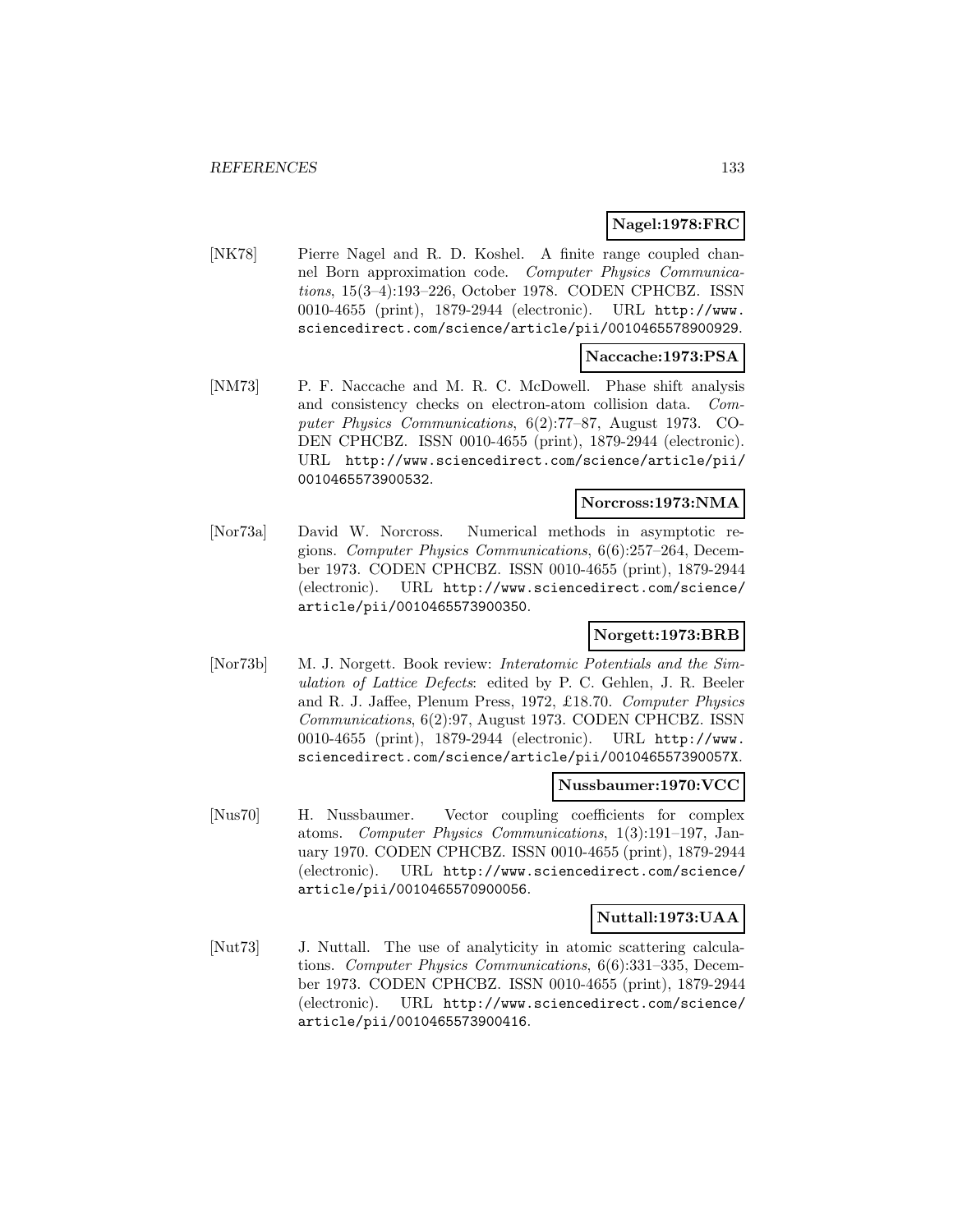### **Nielsen:1979:LDG**

[NW79] O. H. Nielsen and W. Weber. Lattice dynamics of group IV semiconductors using an adiabatic bond charge model. Computer Physics Communications, 18(1):101–108, September 1979. CO-DEN CPHCBZ. ISSN 0010-4655 (print), 1879-2944 (electronic). URL http://www.sciencedirect.com/science/article/pii/ 0010465579900274.

# **Olson:1973:SCP**

[OBLR73] D. L. Olson, J. L. Blough, T. S. Lakshmanan, and D. A. Rigney. Simulation of chemical profiles during electrotransport. Computer Physics Communications, 5(6):430–436, June 1973. CODEN CPHCBZ. ISSN 0010-4655 (print), 1879-2944 (electronic). URL http://www.sciencedirect.com/science/ article/pii/0010465573900805.

### **OConnell:1974:MLS**

[O'C74a] M. J. O'Connell. Multivariate least squares fitting program using modified Gram–Schmidt transformations. Computer Physics Communications, 8(1):56–69, August 1974. CODEN CPHCBZ. ISSN 0010-4655 (print), 1879-2944 (electronic). URL http://www. sciencedirect.com/science/article/pii/001046557490085X.

#### **OConnell:1974:SPS**

[O'C74b] M. J. O'Connell. Search program for significant variables. Computer Physics Communications, 8(1):49–55, August 1974. CO-DEN CPHCBZ. ISSN 0010-4655 (print), 1879-2944 (electronic). URL http://www.sciencedirect.com/science/article/pii/ 0010465574900848.

# **OConnell:1976:CLF**

[O'C76] M. J. O'Connell. Computing a Laplacian field component from boundary observations only. Computer Physics Communications, 11(2):221–236, March/May 1976. CODEN CPHCBZ. ISSN 0010-4655 (print), 1879-2944 (electronic). URL http://www. sciencedirect.com/science/article/pii/0010465576900540.

#### **Okuda:1978:HOM**

[OC78] H. Okuda and C. Z. Cheng. Higher order multipoles and splines in plasma simulations. Computer Physics Communications, 14(3–4):169–176, May/June 1978. CODEN CPHCBZ. ISSN 0010-4655 (print), 1879-2944 (electronic). URL http://www. sciencedirect.com/science/article/pii/0010465578900127.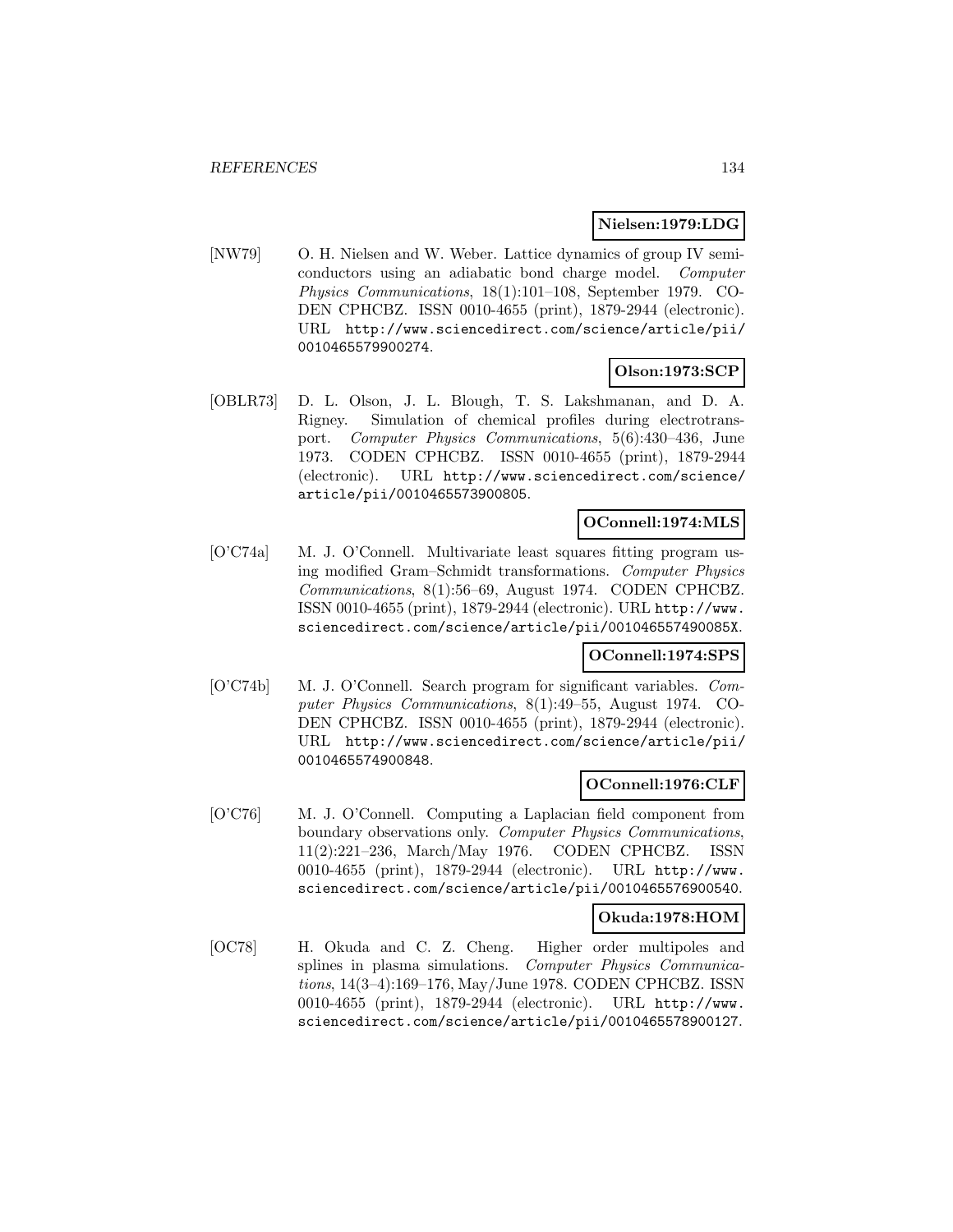# **Ortiz:1972:RMA**

[Ort72] E. L. Ortiz. A recursive method for the approximate expansion of functions in a series of polynomials. Computer Physics Communications, 4(2):151–156, November 1972. CODEN CPHCBZ. ISSN 0010-4655 (print), 1879-2944 (electronic). URL http://www. sciencedirect.com/science/article/pii/001046557290001X.

# **OHara:1971:TCI**

[OS71] H. O'Hara and F. J. Smith. Transport collision integrals for a dilute gas. Computer Physics Communications, 2(1):47–54, January 1971. CODEN CPHCBZ. ISSN 0010-4655 (print), 1879-2944 (electronic). URL http://www.sciencedirect.com/ science/article/pii/0010465571900142.

# **Ortega:1976:INR**

 $[OVQT+76]$  M. Ortega, A. Vidal-Quadras, M. Tomás, F. Fernández, V. Gandía, and C. Jacquot. Identification of nuclear reactions registered in ionographic detectors. Computer Physics Communications, 11(2):287–297, March/May 1976. CODEN CPHCBZ. ISSN 0010-4655 (print), 1879-2944 (electronic). URL http://www. sciencedirect.com/science/article/pii/0010465576900606.

# **Opik:1970:MPE**

 $|\text{OW70}|$  U. Öpik and R. F. Wood. The Madelung potential and electric field intensity for a sodium chloride and for a caesium chloride lattice. Computer Physics Communications, 1(4):281–290, April 1970. CODEN CPHCBZ. ISSN 0010-4655 (print), 1879-2944 (electronic). URL http://www.sciencedirect.com/science/ article/pii/0010465570900445.

#### **Pachelski:1972:FTL**

[Pac72] Wojciech Pachelski. On the filtering technique of the least squares estimation of parameters. Computer Physics Communications, 4(1):40–46, October 1972. CODEN CPHCBZ. ISSN 0010-4655 (print), 1879-2944 (electronic). URL http://www. sciencedirect.com/science/article/pii/001046557290029X.

#### **Parcell:1973:SDE**

[Par73] L. A. Parcell. Solution of differential equations for exchange matrix elements in heavy particle collisions. Computer Physics Communications, 5(4):283–293, April 1973. CODEN CPHCBZ.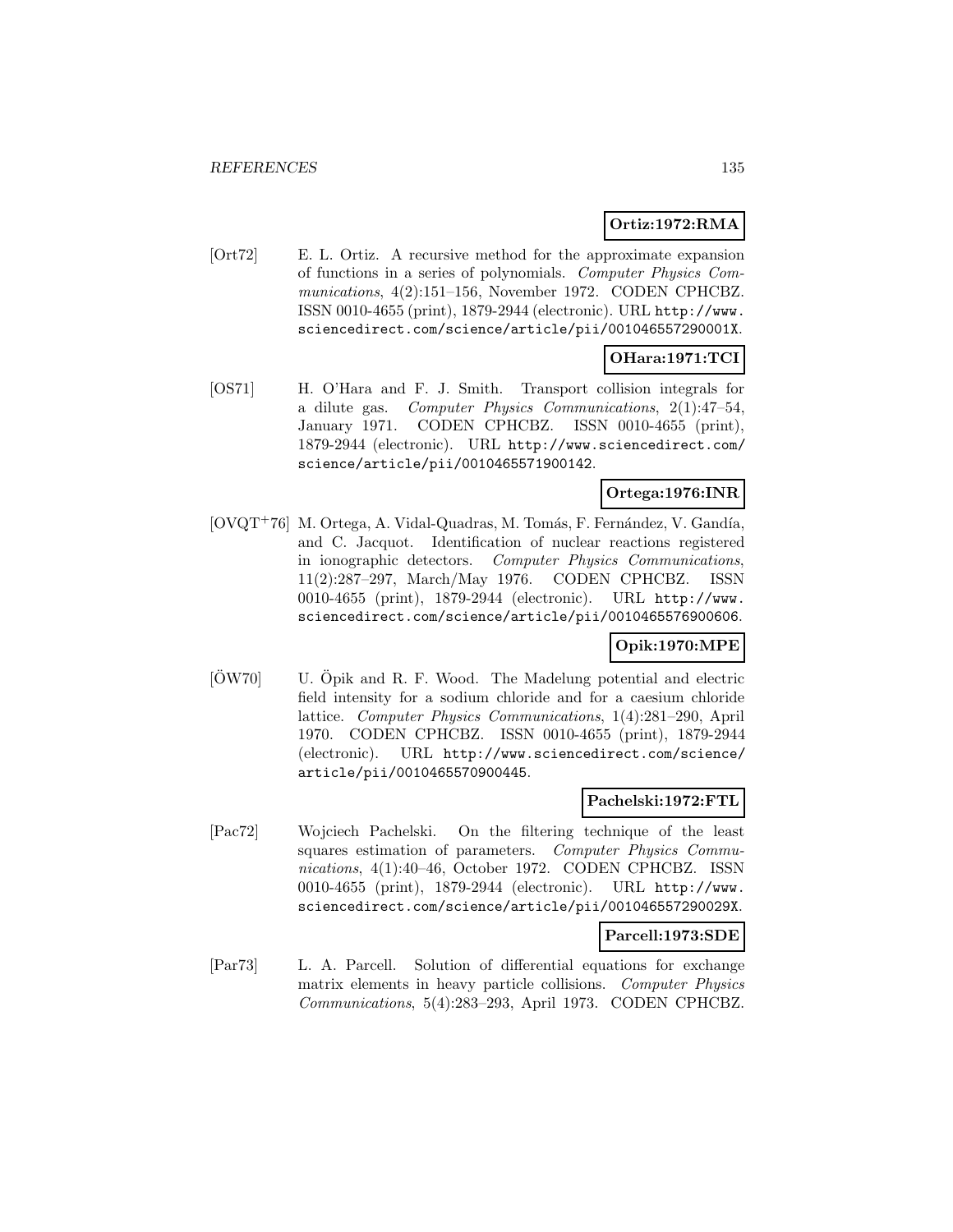ISSN 0010-4655 (print), 1879-2944 (electronic). URL http://www. sciencedirect.com/science/article/pii/0010465573900702.

### **Pasta:1972:HVC**

[Pas72] John R. Pasta. The heuristic value of computers in physics. Computer Physics Communications, 3(S1):139–150, September 1972. CODEN CPHCBZ. ISSN 0010-4655 (print), 1879-2944 (electronic). URL http://www.sciencedirect.com/science/ article/pii/0010465572901221.

#### **Patterson:1973:BRB**

[Pat73] T. N. L. Patterson. Book review: Fortran techniques: A. Colin Day, Cambridge University Press, 1972, £2.50. Computer Physics Communications, 5(5):397, May 1973. CODEN CPHCBZ. ISSN 0010-4655 (print), 1879-2944 (electronic). URL http://www. sciencedirect.com/science/article/pii/0010465573900672.

# **Payne:1972:CET**

[Pay72] A. D. Payne. Computation of the Einstein tensor with FOR-MAC. Computer Physics Communications, 4(1):100–106, October 1972. CODEN CPHCBZ. ISSN 0010-4655 (print), 1879-2944 (electronic). URL http://www.sciencedirect.com/science/ article/pii/0010465572900380.

# **Payne:1976:CUF**

[Pay76] A. D. Payne. Comment on the use of FORMAC73 in general relativity. Computer Physics Communications, 12(2):145–146, November 1976. CODEN CPHCBZ. ISSN 0010-4655 (print), 1879-2944 (electronic). URL http://www.sciencedirect.com/ science/article/pii/0010465576900631.

#### **Parkinson:1972:PNM**

[PB72a] J. R. Parkinson and D. T. Birtwistle. A program for normalised Morse functions. Computer Physics Communications, 4(2):257– 261, November 1972. CODEN CPHCBZ. ISSN 0010-4655 (print), 1879-2944 (electronic). URL http://www.sciencedirect.com/ science/article/pii/0010465572900173.

# **Pirala:1972:RNI**

[PB72b] P. Piralä and E. Byckling. Recursive numerical integration of multi-particle phase space with peripheral matrix element. Computer Physics Communications, 4(1):117–127, October 1972. CO-DEN CPHCBZ. ISSN 0010-4655 (print), 1879-2944 (electronic).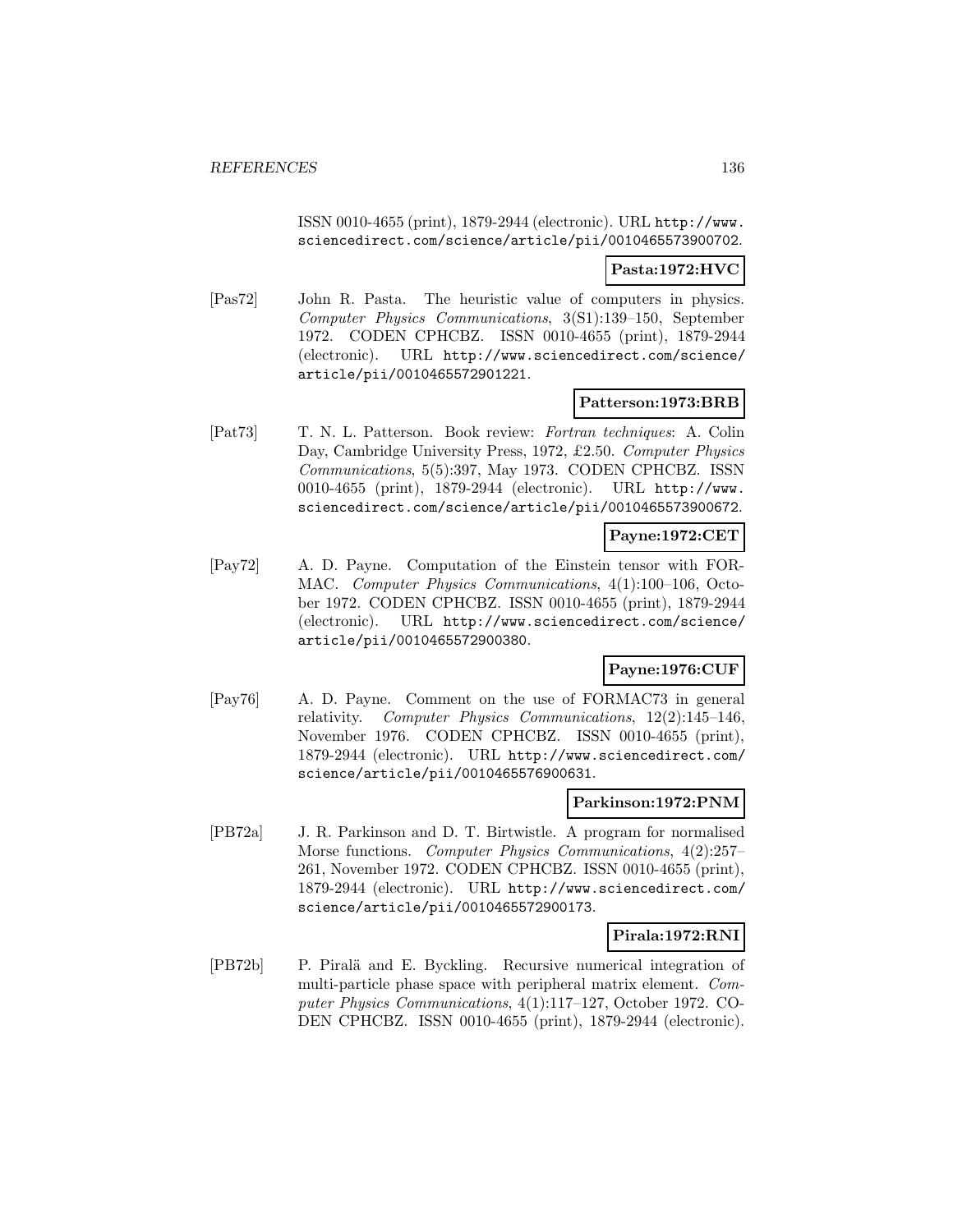URL http://www.sciencedirect.com/science/article/pii/ 0010465572900409.

#### **Packer:1973:OSF**

[PB73] John C. Packer and David F. Brailsford. The OPIT system I. A file-handling scheme for data in large applications programs. Computer Physics Communications, 5(2):123–135, February 1973. CODEN CPHCBZ. ISSN 0010-4655 (print), 1879-2944 (electronic). URL http://www.sciencedirect.com/science/ article/pii/0010465573900283.

# **Pekeris:1972:G**

[Pek72] C. L. Pekeris. Geophysics. Computer Physics Communications, 3(S1):33–49, September 1972. CODEN CPHCBZ. ISSN 0010-4655 (print), 1879-2944 (electronic). URL http://www. sciencedirect.com/science/article/pii/0010465572901129.

### **Pelz:1978:PLP**

[Pel78] K. Pelz. The programming language 'PEARL' and its implementation. Computer Physics Communications, 15(5):317-324, November 1978. CODEN CPHCBZ. ISSN 0010-4655 (print), 1879-2944 (electronic). URL http://www.sciencedirect.com/ science/article/pii/0010465578900607.

# **Penney:1978:CSA**

[Pen78] B. K. Penney. Computer system architecture for laboratory automation. Computer Physics Communications, 15(5):305–316, November 1978. CODEN CPHCBZ. ISSN 0010-4655 (print), 1879-2944 (electronic). URL http://www.sciencedirect.com/ science/article/pii/0010465578900590.

### **Percival:1973:MCM**

[Per73] I. C. Percival. Monte Carlo methods for classical collisions between electrons and atoms. Computer Physics Communications, 6(6):347–357, December 1973. CODEN CPHCBZ. ISSN 0010-4655 (print), 1879-2944 (electronic). URL http://www. sciencedirect.com/science/article/pii/001046557390043X.

# **Petrasch:1976:NCA**

[Pet76a] P. Petrasch. Nonlinear computation of anisotropic elastic fields about straight edge dislocations. Computer Physics Communications, 11(2):279–285, March/May 1976. CODEN CPHCBZ.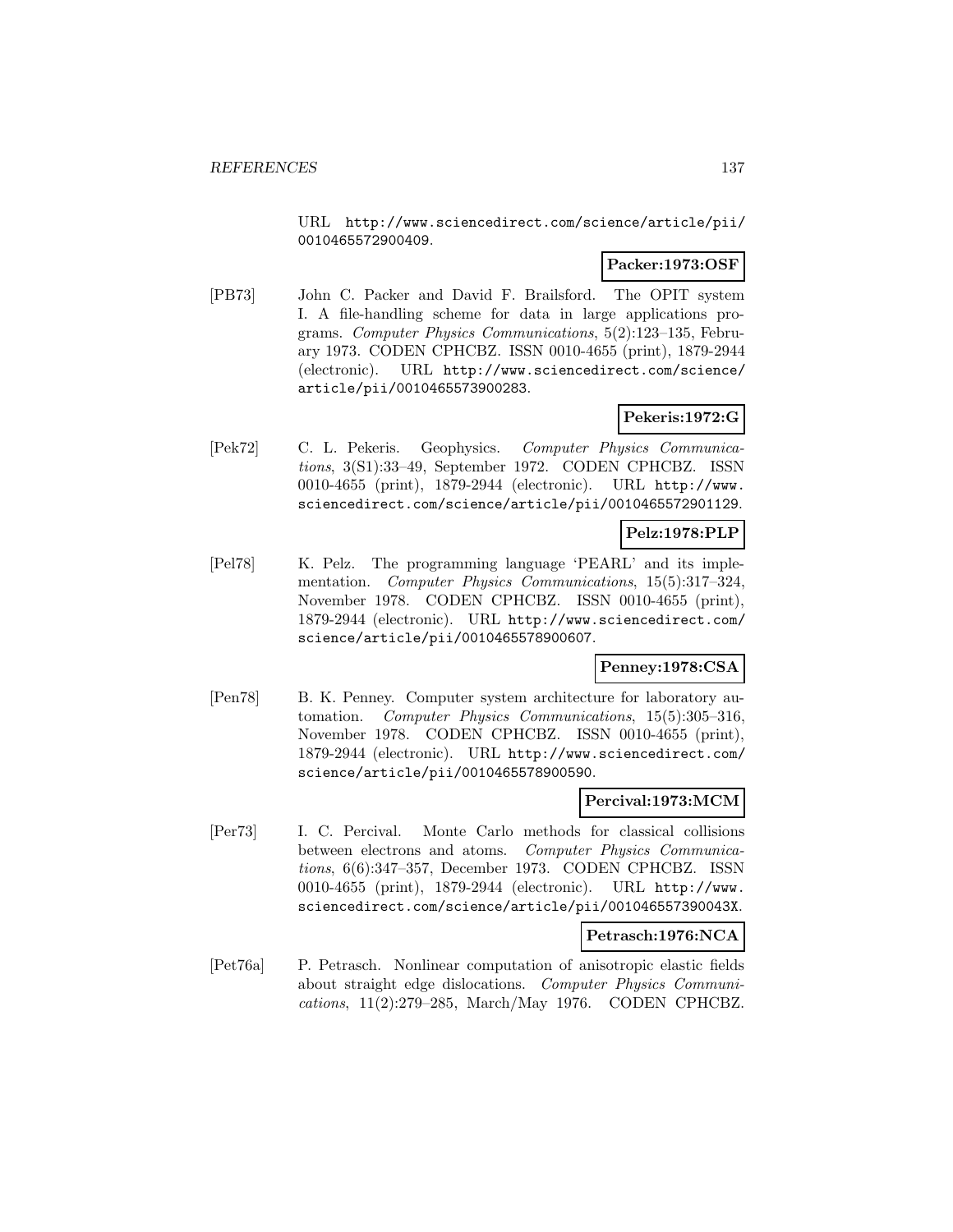ISSN 0010-4655 (print), 1879-2944 (electronic). URL http://www. sciencedirect.com/science/article/pii/001046557690059X.

#### **Petravic:1976:NMP**

[Pet76b] M. Petravić. Numerical modelling of pulsar magnetospheres. Computer Physics Communications, 12(1):9–19, September/October 1976. CODEN CPHCBZ. ISSN 0010-4655 (print), 1879-2944 (electronic). URL http://www.sciencedirect.com/science/ article/pii/0010465576900060.

# **Pyper:1978:NPC**

[PGB78] N. C. Pyper, I. P. Grant, and N. Beatham. A new program for calculating matrix elements of one-particle operators in  $jj$ coupling. Computer Physics Communications, 15(5):387–400, November 1978. CODEN CPHCBZ. ISSN 0010-4655 (print), 1879-2944 (electronic). URL http://www.sciencedirect.com/ science/article/pii/0010465578900681.

### **Poenaru:1978:LDM**

[PI78] D. N. Poenaru and M. Ivascu. Liquid drop model deformation energies of nuclei with axial symmetry and reflection asymmetry. Computer Physics Communications, 16(1):85–91, December 1978. CODEN CPHCBZ. ISSN 0010-4655 (print), 1879-2944 (electronic). URL http://www.sciencedirect.com/science/ article/pii/0010465578901121.

#### **Piessens:1973:CRD**

[Pie73] R. Piessens. Calculation of the radial distribution of emitters in a cylindrical source. Computer Physics Communications, 5(4):294– 298, April 1973. CODEN CPHCBZ. ISSN 0010-4655 (print), 1879-2944 (electronic). URL http://www.sciencedirect.com/ science/article/pii/0010465573900714.

#### **Petravic:1972:APP**

[PPR72] M. Petravic, G. Kuo Petravic, and K. V. Roberts. Automatic production of programmes for solving partial differential equations by finite difference methods. Computer Physics Communications, 4(1):82–88, October 1972. CODEN CPHCBZ. ISSN 0010-4655 (print), 1879-2944 (electronic). URL http://www. sciencedirect.com/science/article/pii/0010465572900355.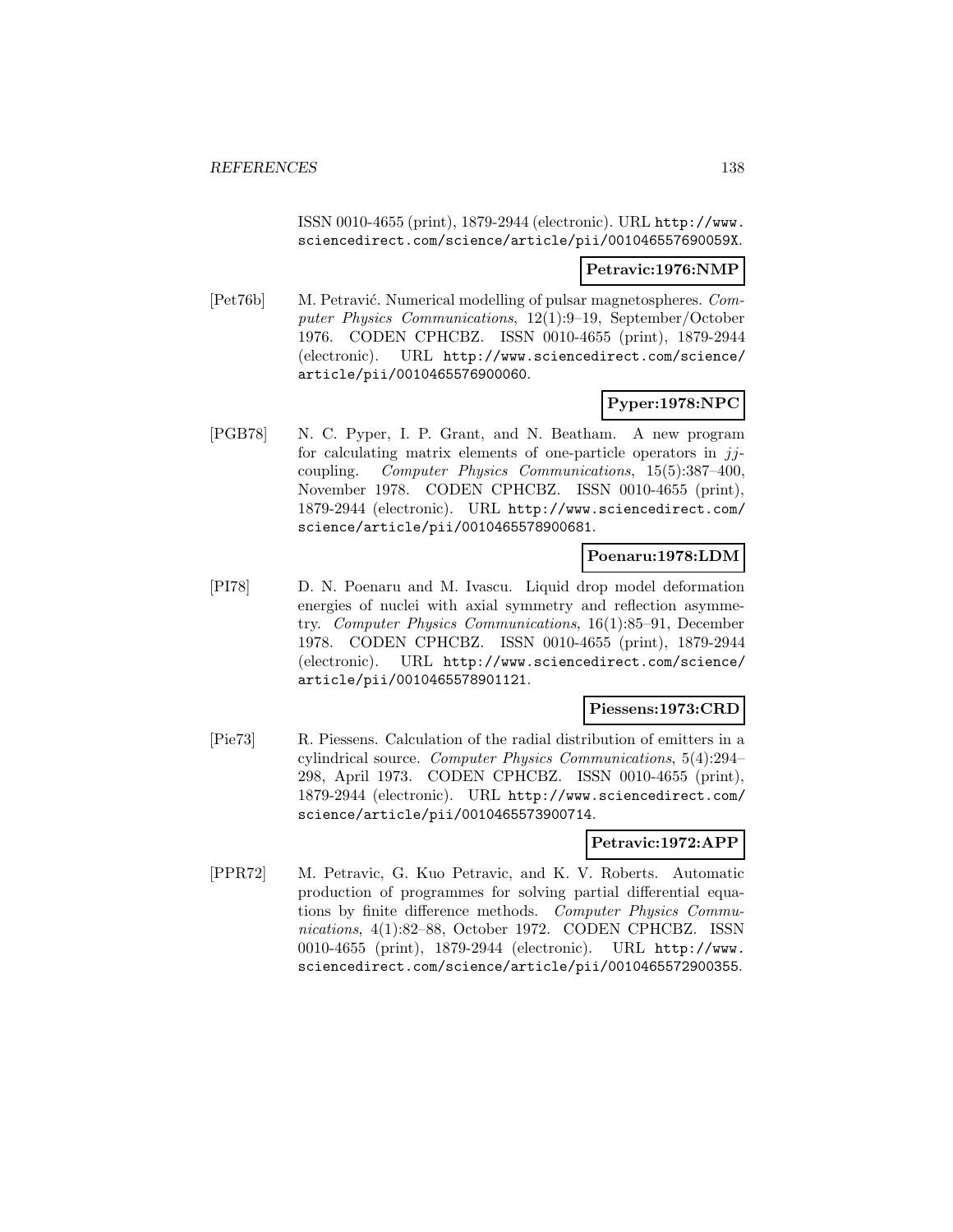# **Pauli:1975:CPI**

[PR75] H. C. Pauli and U. Raff. A computer program for internal conversion coefficients and particle parameters. Computer Physics Communications, 9(6):392–407, June 1975. CODEN CPHCBZ. ISSN 0010-4655 (print), 1879-2944 (electronic). URL http://www. sciencedirect.com/science/article/pii/0010465575900193.

# **Preuss:1979:CCO**

[Pre79a] E. Preuss. Calculation of crystal orientations using Laue patterns. Computer Physics Communications, 18(2):277–280, October/November 1979. CODEN CPHCBZ. ISSN 0010-4655 (print), 1879-2944 (electronic). URL http://www.sciencedirect.com/ science/article/pii/0010465579901188.

### **Preuss:1979:PPL**

[Pre79b] E. Preuss. Plot program for Laue patterns and stereographic projections. Computer Physics Communications, 18(2):261–275, October/November 1979. CODEN CPHCBZ. ISSN 0010-4655 (print), 1879-2944 (electronic). URL http://www.sciencedirect.com/ science/article/pii/0010465579901176.

#### **Papaconstantopoulos:1974:CCP**

[PS74] Dimitrios A. Papaconstantopoulos and Wayne R. Slaughter. Calculation of crystal potentials. Computer Physics Communications, 7(4):207–214, April 1974. CODEN CPHCBZ. ISSN 0010-4655 (print), 1879-2944 (electronic). URL http://www. sciencedirect.com/science/article/pii/0010465574900903.

#### **Piacentini:1976:MMT**

[PS76] R. D. Piacentini and A. Salin. Multistate molecular treatment of atomic collisions in the impact parameter approximation. III — integration of coupled equations and calculation of transition amplitudes for Coulomb trajectories. Computer Physics Communications, 12(2):199–203, November 1976. CODEN CPHCBZ. ISSN 0010-4655 (print), 1879-2944 (electronic). URL http://www. sciencedirect.com/science/article/pii/0010465576900680.

#### **Piacentini:1977:MMT**

[PS77] R. D. Piacentini and A. Salin. Multistate molecular treatment of atomic collisions in the impact parameter approximation. II calculation of differential cross-sections from the transition amplitudes for the straight line case. Computer Physics Communications, 13(1):57–62, May 1977. CODEN CPHCBZ. ISSN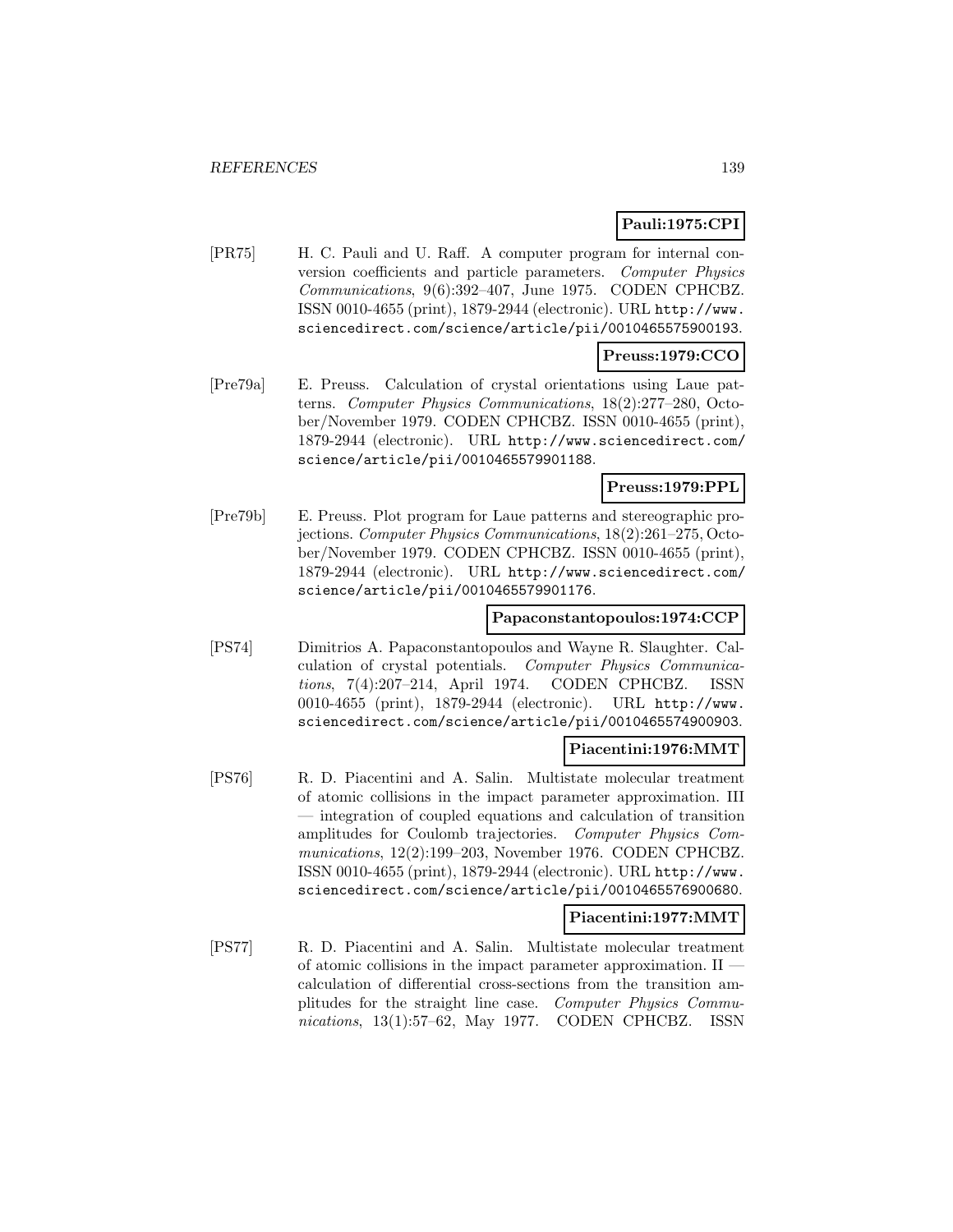0010-4655 (print), 1879-2944 (electronic). URL http://www. sciencedirect.com/science/article/pii/0010465577900273.

#### **Pomponiu:1978:FAS**

[PS78] C. Pomponiu and M. Sararu. Fourier analysis with splines, a FOR-TRAN program. Computer Physics Communications, 16(1):93– 112, December 1978. CODEN CPHCBZ. ISSN 0010-4655 (print), 1879-2944 (electronic). URL http://www.sciencedirect.com/ science/article/pii/0010465578901133.

### **Peterson:1973:EED**

[PSBG73] L. R. Peterson, T. Sawada, J. N. Bass, and A. E. S. Green. Electron energy deposition in a gaseous mixture. Computer Physics Communications, 5(4):239–262, April 1973. CODEN CPHCBZ. ISSN 0010-4655 (print), 1879-2944 (electronic). URL http://www. sciencedirect.com/science/article/pii/0010465573900684.

# **Payne:1974:FPC**

[PV74] G. L. Payne and P. L. Von Behren. Fortran program to calculate finite-range no-recoil DWBA transfer cross sections. Computer Physics Communications, 7(1):13–37, January 1974. CO-DEN CPHCBZ. ISSN 0010-4655 (print), 1879-2944 (electronic). URL http://www.sciencedirect.com/science/article/pii/ 001046557490054X.

#### **Peckover:1972:CPM**

[PW72] R. S. Peckover and N. O. Weiss. Convection in the presence of magnetic fields. Computer Physics Communications, 4(3):339– 344, December 1972. CODEN CPHCBZ. ISSN 0010-4655 (print), 1879-2944 (electronic). URL http://www.sciencedirect.com/ science/article/pii/0010465572900951.

# **Paldus:1973:CGF**

[PW73] J. Paldus and H. C. Wong. Computer generation of Feynman diagrams for perturbation theory I. General algorithm. Computer Physics Communications, 6(1):1–7, July 1973. CODEN CPHCBZ. ISSN 0010-4655 (print), 1879-2944 (electronic). URL http://www. sciencedirect.com/science/article/pii/0010465573900167.

#### **Raptis:1978:EFM**

[RA78] A. Raptis and A. C. Allison. Exponential-fitting methods for the numerical solution of the Schrödinger equation. Computer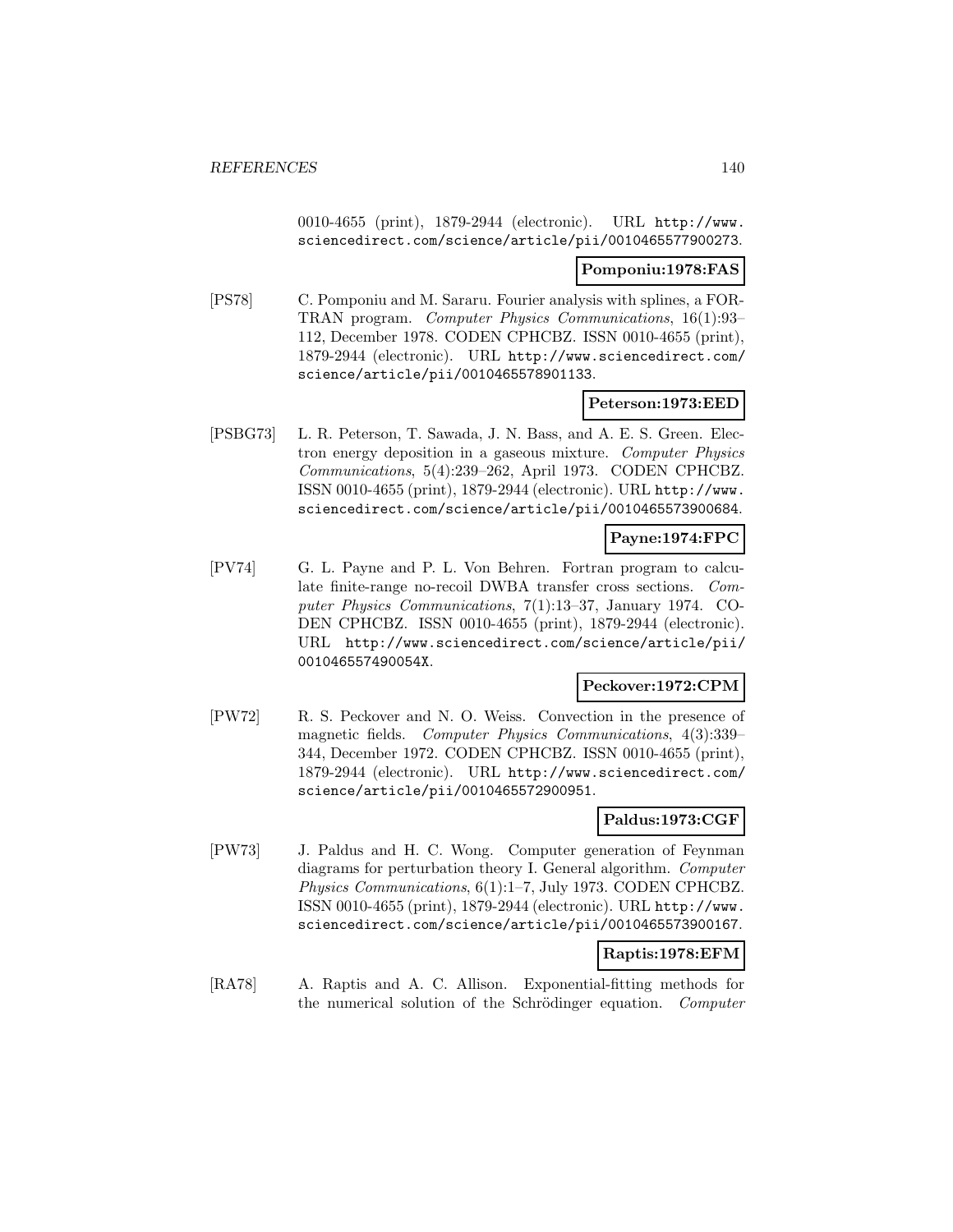Physics Communications, 14(1–2):1–5, March/April 1978. CO-DEN CPHCBZ. ISSN 0010-4655 (print), 1879-2944 (electronic). URL http://www.sciencedirect.com/science/article/pii/ 0010465578900474.

# **Ranft:1972:MCC**

[Ran72] J. Ranft. Monte Carlo calculation of hadronic cascades at high energy. Computer Physics Communications, 4(1):59–63, October 1972. CODEN CPHCBZ. ISSN 0010-4655 (print), 1879-2944 (electronic). URL http://www.sciencedirect.com/science/ article/pii/001046557290032X.

# **Rapaport:1974:CGC**

[Rap74] D. C. Rapaport. Computer generation of connected graphs. Computer Physics Communications, 8(4):320–328, November 1974. CODEN CPHCBZ. ISSN 0010-4655 (print), 1879-2944 (electronic). URL http://www.sciencedirect.com/science/ article/pii/0010465574900216.

# **Rudnicki-Bujnowski:1975:EFC**

[RB75] Georges Rudnicki-Bujnowski. Explicit formulas for Clebsch– Gordan coefficients. Computer Physics Communications, 10(4): 245–250, October 1975. CODEN CPHCBZ. ISSN 0010-4655 (print), 1879-2944 (electronic). URL http://www.sciencedirect. com/science/article/pii/0010465575900697.

#### **Rountree:1976:PCG**

[RBHW76] S. P. Rountree, T. Burnett, R. J. W. Henry, and C. A. Weatherford. A program to calculate Green's functions. Computer Physics Communications, 11(1):27–35, January/February 1976. CODEN CPHCBZ. ISSN 0010-4655 (print), 1879-2944 (electronic). URL http://www.sciencedirect.com/science/ article/pii/0010465576900370.

#### **Roberts:1972:TCF**

[RC72] K. V. Roberts and J. P. Christiansen. Topics in computational fluid mechanics. Computer Physics Communications, 3(S1):14– 32, September 1972. CODEN CPHCBZ. ISSN 0010-4655 (print), 1879-2944 (electronic). URL http://www.sciencedirect.com/ science/article/pii/0010465572901117.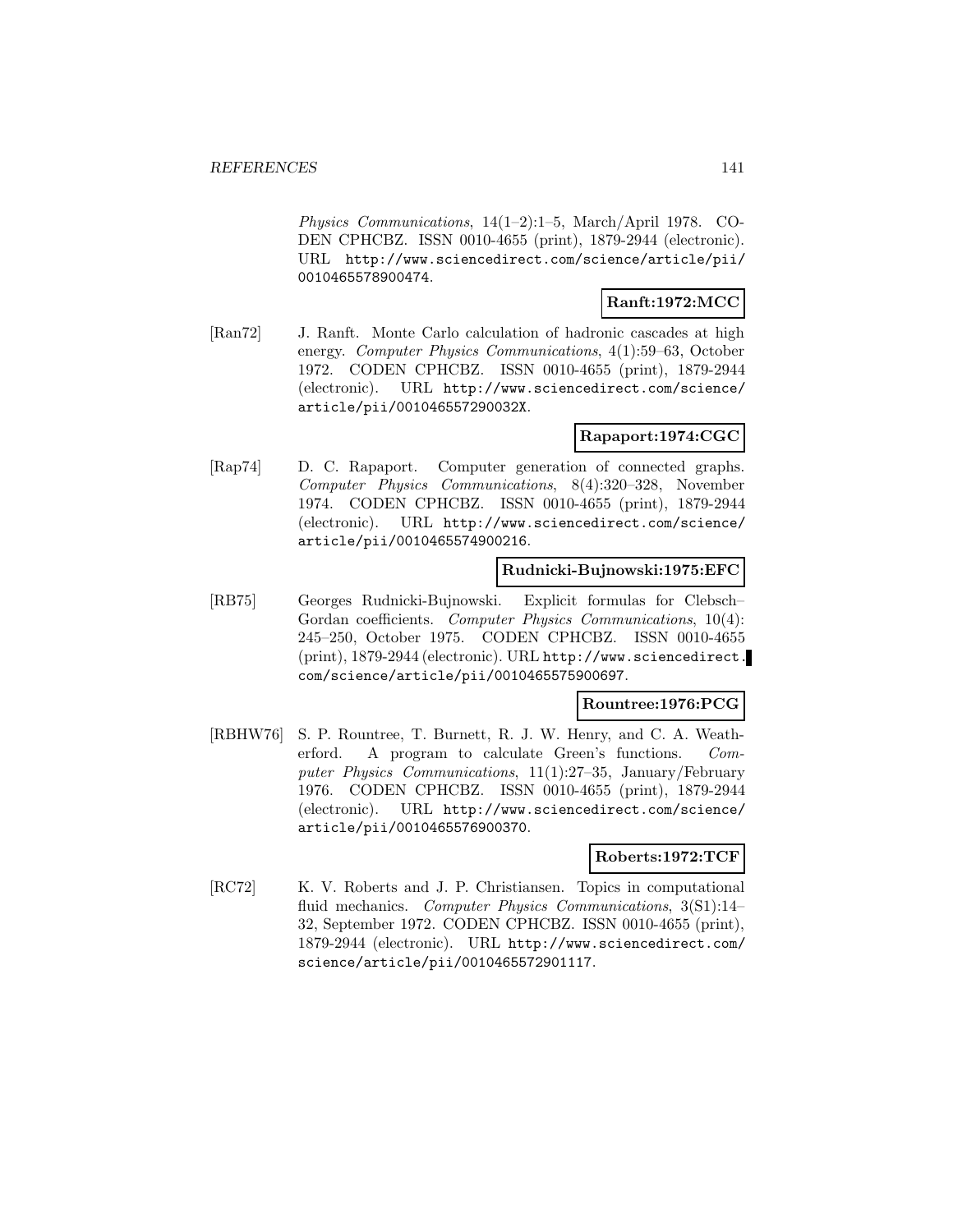#### **Roberts:1975:ARM**

[RCL75] K. V. Roberts, J. P. Christiansen, and J. W. Long. Adiabatic relaxation to 1D MHD pressure equilibrium. EQUIL: a Fortran module and test program. Computer Physics Communications, 10(5):264– 281, November 1975. CODEN CPHCBZ. ISSN 0010-4655 (print), 1879-2944 (electronic). URL http://www.sciencedirect.com/ science/article/pii/0010465575900971.

#### **Ritter:1979:CUN**

[RD79] R. P. Ritter and F. Demmig. The computation of unsteady nonequilibrium shock tube flows comprising a tailor-made discretization of boundary layer terms. Computer Physics Communications, 18(2):205–209, October/November 1979. CODEN CPHCBZ. ISSN 0010-4655 (print), 1879-2944 (electronic). URL http://www. sciencedirect.com/science/article/pii/0010465579901139.

#### **Reinhardt:1973:FCE**

[Rei73] William P. Reinhardt. Fredholm calculation of electron-atom scattering amplitudes using  $L^2$  basis sets. Computer Physics Communications, 6(6):303–315, December 1973. CODEN CPHCBZ. ISSN 0010-4655 (print), 1879-2944 (electronic). URL http://www. sciencedirect.com/science/article/pii/0010465573900398.

#### **Reinhardt:1979:DAM**

[Rei79] William P. Reinhardt. L<sup>2</sup> discretization of atomic and molecular electronic continua: Moment, quadrature and J-matrix techniques. Computer Physics Communications, 17(1–2):1–21, April/ May 1979. CODEN CPHCBZ. ISSN 0010-4655 (print), 1879-2944 (electronic). URL http://www.sciencedirect.com/science/ article/pii/001046557990064X.

#### **Remiddi:1972:RCQ**

[Rem72] E. Remiddi. Radiative correction in quantum electrodynamics. Computer Physics Communications, 4(2):193–198, November 1972. CODEN CPHCBZ. ISSN 0010-4655 (print), 1879-2944 (electronic). URL http://www.sciencedirect.com/science/ article/pii/0010465572900070.

#### **Radziemski:1972:CAE**

[RFSG72a] Leon J. Radziemski, Jr., Kay J. Fisher, David W. Steinhaus, and Aaron S. Goldman. Calculation of atomic energy level values. Computer Physics Communications, 3(1):9–18, January/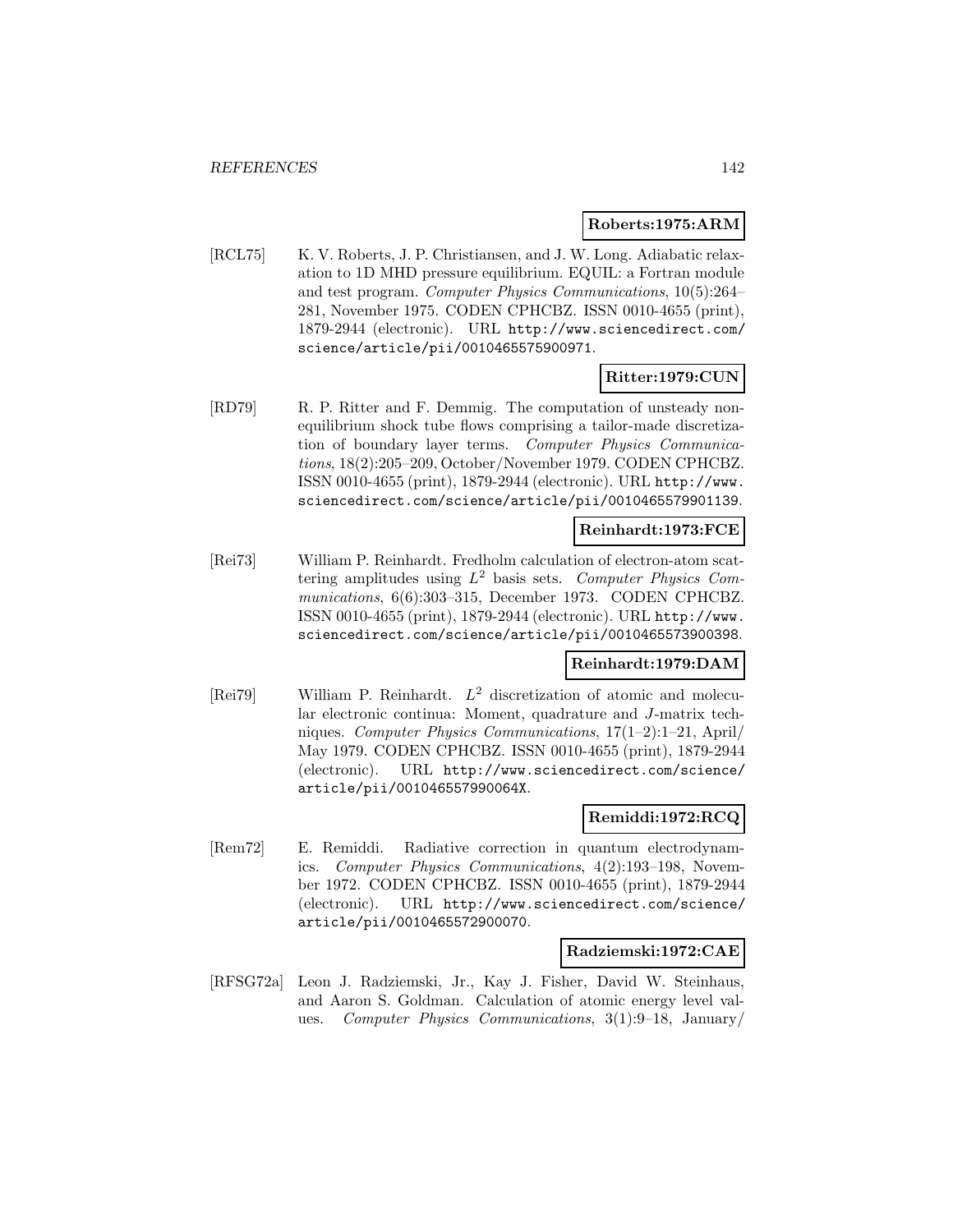February 1972. CODEN CPHCBZ. ISSN 0010-4655 (print), 1879-2944 (electronic). URL http://www.sciencedirect.com/ science/article/pii/0010465572900483.

# **Radziemski:1972:WNC**

[RFSG72b] Leon J. Radziemski, Jr., Kay J. Fisher, David W. Steinhaus, and Aaron S. Goldman. Wave number calculation from least-squares level values. Computer Physics Communications, 3(1):19–21, January/February 1972. CODEN CPHCBZ. ISSN 0010-4655 (print), 1879-2944 (electronic). URL http://www.sciencedirect.com/ science/article/pii/0010465572900495.

### **Rinker:1979:SDM**

[Rin79] G. A. Rinker. Static and dynamic muonic-atom codes — Muon and Rurp. Computer Physics Communications, 16(2):221–242, January/February 1979. CODEN CPHCBZ. ISSN 0010-4655 (print), 1879-2944 (electronic). URL http://www.sciencedirect.com/ science/article/pii/0010465579900900.

### **Rycerz:1976:SECa**

[RM76a] Zbigniew Rycerz and Jacek Mościński. A study of the electrical conductivity processes in amorphous semiconductors using the computer simulation method I. One-dimensional case. Computer Physics Communications, 11(2):163–168, March/May 1976. CODEN CPHCBZ. ISSN 0010-4655 (print), 1879-2944 (electronic). URL http://www.sciencedirect.com/science/ article/pii/0010465576900485.

#### **Rycerz:1976:SECb**

[RM76b] Zbigniew Rycerz and Jacek Mościński. A study of the electrical conductivity processes in amorphous semiconductors using the computer simulation method II. Two-dimensional case. Computer Physics Communications, 11(2):169–175, March/May 1976. CODEN CPHCBZ. ISSN 0010-4655 (print), 1879-2944 (electronic). URL http://www.sciencedirect.com/science/ article/pii/0010465576900497.

#### **Rycerz:1976:SECc**

[RM76c] Zbigniew Rycerz and Jacek Mościński. A study of the electrical conductivity processes in amorphous semiconductors using the computer simulation method III. Three-dimensional case. Computer Physics Communications, 11(2):177–181, March/May 1976. CODEN CPHCBZ. ISSN 0010-4655 (print), 1879-2944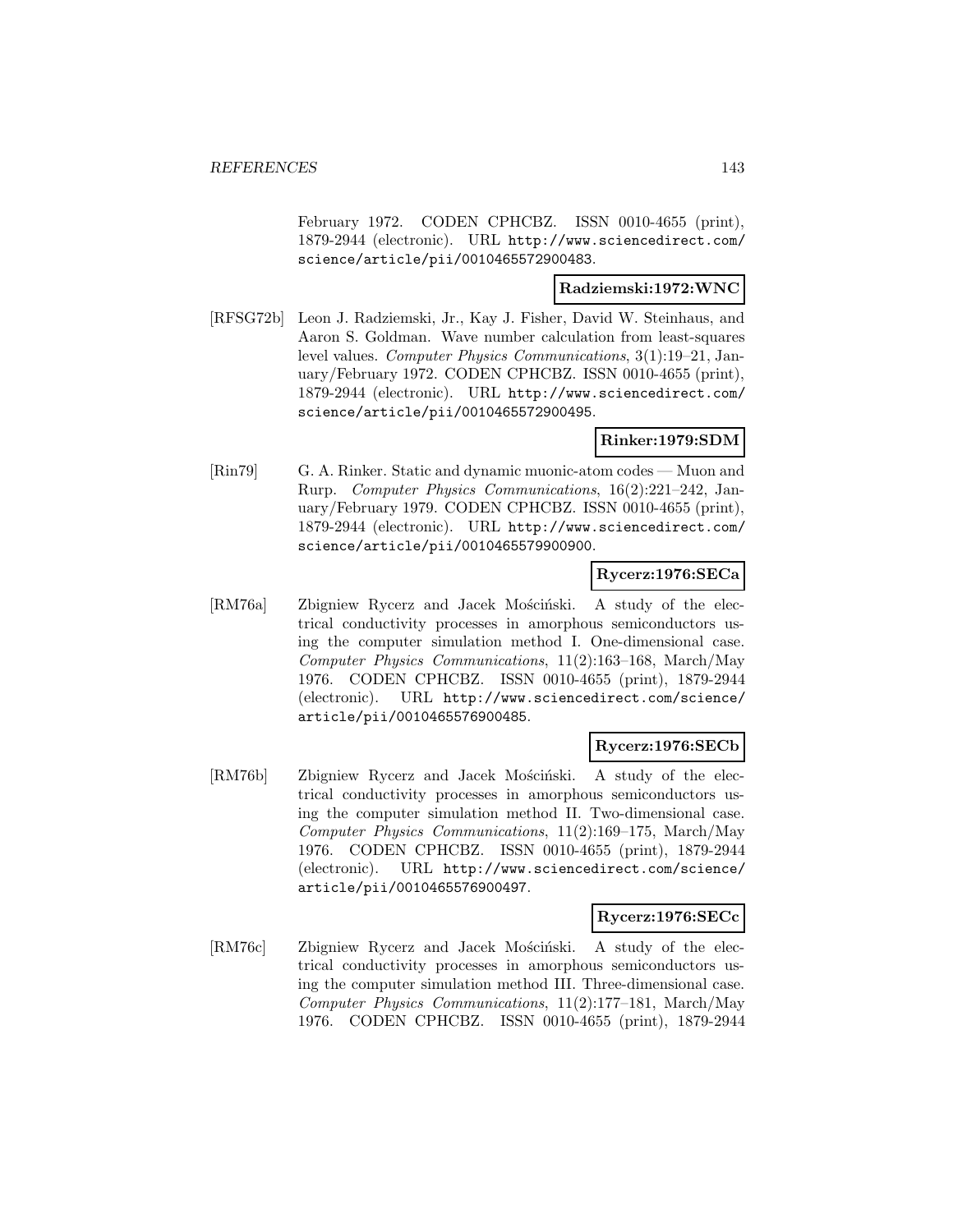(electronic). URL http://www.sciencedirect.com/science/ article/pii/0010465576900503.

# **Robb:1970:PGN**

[Rob70] W. D. Robb. A program to generate numerical orbital functions. Computer Physics Communications, 1(6):457–464, December 1970. CODEN CPHCBZ. ISSN 0010-4655 (print), 1879-2944 (electronic). URL http://www.sciencedirect.com/science/ article/pii/0010465570900214.

# **Roberts:1971:PTC**

[Rob71] K. V. Roberts. Practical techniques in computer programming. Computer Physics Communications, 2(7):385–393, December 1971. CODEN CPHCBZ. ISSN 0010-4655 (print), 1879-2944 (electronic). URL http://www.sciencedirect.com/science/ article/pii/0010465571900324.

# **Robb:1972:UMM**

[Rob72] W. D. Robb. The use of the R-matrix method in atomic calculations. Computer Physics Communications, 4(1):16–19, October 1972. CODEN CPHCBZ. ISSN 0010-4655 (print), 1879-2944 (electronic). URL http://www.sciencedirect.com/science/ article/pii/0010465572900252.

# **Robb:1973:PER**

[Rob73] W. D. Robb. A program to evaluate the reduced matrix elements of summations of one-particle tensor operators. Computer Physics Communications, 6(3):132–148, September 1973. CO-DEN CPHCBZ. ISSN 0010-4655 (print), 1879-2944 (electronic). URL http://www.sciencedirect.com/science/article/pii/ 0010465573900507.

# **Roberts:1974:IOS**

[Rob74] K. V. Roberts. An introduction to the OLYMPUS system. Computer Physics Communications, 7(5):237–243, May 1974. CO-DEN CPHCBZ. ISSN 0010-4655 (print), 1879-2944 (electronic). URL http://www.sciencedirect.com/science/article/pii/ 0010465574900253.

# **Roberts:1979:NMCa**

[Rob79a] S. A. Roberts. Numerical modelling of a chemical plasma: I. REACS: a program to generate all reactions which take place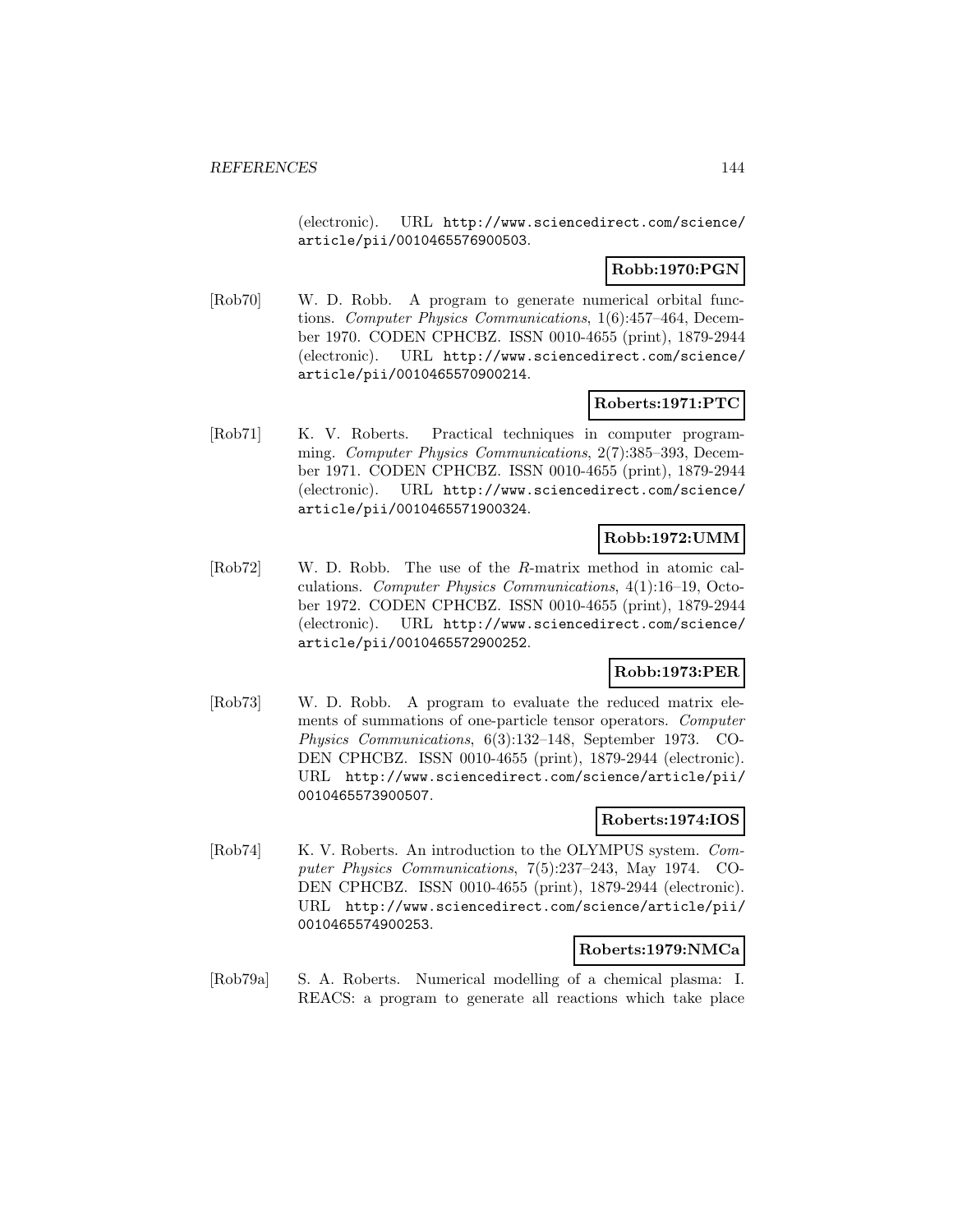in a plasma of given chemical content. Computer Physics Communications, 18(3):353–362, December 1979. CODEN CPHCBZ. ISSN 0010-4655 (print), 1879-2944 (electronic). URL http://www. sciencedirect.com/science/article/pii/0010465579900055.

### **Roberts:1979:NMCb**

[Rob79b] S. A. Roberts. Numerical modelling of a chemical plasma: II. PLASKEM: a program to predict the variation with time of the number densities of chemical species within a plasma. Computer Physics Communications, 18(3):363–376, December 1979. CODEN CPHCBZ. ISSN 0010-4655 (print), 1879-2944 (electronic). URL http://www.sciencedirect.com/science/ article/pii/0010465579900067.

# **Roberts:1979:NMCc**

[Rob79c] S. A. Roberts. Numerical modelling of a chemical plasma: III. DATSTOR: a program to create a data base containing information on rate coefficients of chemical reactions. Computer Physics Communications, 18(3):377–384, December 1979. CO-DEN CPHCBZ. ISSN 0010-4655 (print), 1879-2944 (electronic). URL http://www.sciencedirect.com/science/article/pii/ 0010465579900079.

### **Routti:1972:IGC**

[Rou72] Jorma T. Routti. Interactive graphical computing for simulating and unfolding measured distributions. Computer Physics Communications, 4(1):33–39, October 1972. CODEN CPHCBZ. ISSN 0010-4655 (print), 1879-2944 (electronic). URL http://www. sciencedirect.com/science/article/pii/0010465572900288.

# **Ranft:1974:MCP**

[RR74] J. Ranft and J. T. Routti. Monte Carlo programs for calculating three-dimensional high-energy (50 MeV–500 GeV) hadron cascades in matter. Computer Physics Communications, 7(6):327– 342, June 1974. CODEN CPHCBZ. ISSN 0010-4655 (print), 1879-2944 (electronic). URL http://www.sciencedirect.com/ science/article/pii/0010465574900307.

#### **Rawitscher:1976:EAC**

[RR76] G. H. Rawitscher and C. H. Rasmussen. Error analysis of code AROSA for quantal Coulomb excitation calculations. Computer Physics Communications, 11(2):183–198, March/May 1976. CO-DEN CPHCBZ. ISSN 0010-4655 (print), 1879-2944 (electronic).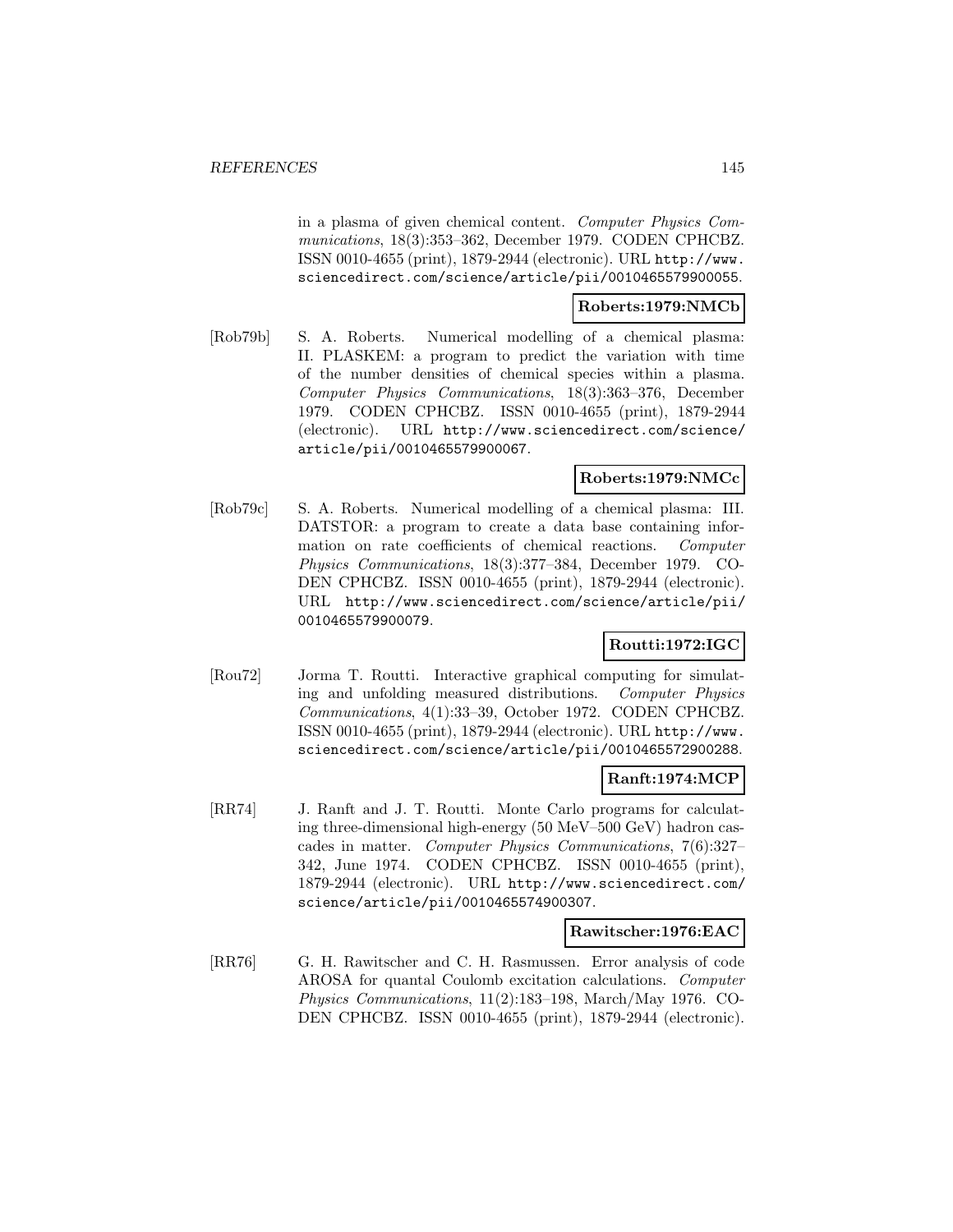URL http://www.sciencedirect.com/science/article/pii/ 0010465576900515.

# **Rundgren:1974:LIC**

[RS74] J. Rundgren and A. Salwén. LEED intensity curves by the layerby-layer method and perturbation calculation. Computer Physics Communications, 7(7):369–388, July 1974. CODEN CPHCBZ. ISSN 0010-4655 (print), 1879-2944 (electronic). URL http://www. sciencedirect.com/science/article/pii/0010465574900678.

# **Rundgren:1975:SCL**

[RS75] J. Rundgren and A. Salw´en. Symmetrization and calculation of LEED intensity patterns. Computer Physics Communications, 9(5):312–326, May 1975. CODEN CPHCBZ. ISSN 0010-4655 (print), 1879-2944 (electronic). URL http://www. sciencedirect.com/science/article/pii/0010465575900831.

#### **Roberts:1976:PPP**

[RS76] S. A. Roberts and Kenneth Smith. PULSAMP: a program to predict the amplification of nanosecond  $CO<sub>2</sub>$  laser light pulses. Computer Physics Communications, 12(3):323–334, December 1976. CODEN CPHCBZ. ISSN 0010-4655 (print), 1879-2944 (electronic). URL http://www.sciencedirect.com/science/ article/pii/0010465576900904.

# **Rosel:1974:QMC**

[RSA74] F. Rösel, J. X. Saladin, and K. Alder. Quantum mechanical coupled channels code for Coulomb excitation. Computer Physics Communications, 8(1):35–48, August 1974. CODEN CPHCBZ. ISSN 0010-4655 (print), 1879-2944 (electronic). URL http://www. sciencedirect.com/science/article/pii/0010465574900836.

# **Rouse:1978:PCG**

[RSL<sup>+</sup>78] Robert J. Rouse, Jr., Gordon L. Struble, Robert G. Lanier, Lloyd G. Mann, and Edward S. Macias. A program for calculating gamma-gamma directional correlation coefficients and angular distribution coefficients for gamma rays of mixed multipolarities from partially aligned nuclei. Computer Physics Communications, 15(1–2):107–123, September 1978. CODEN CPHCBZ. ISSN 0010-4655 (print), 1879-2944 (electronic). URL http://www. sciencedirect.com/science/article/pii/0010465578900851.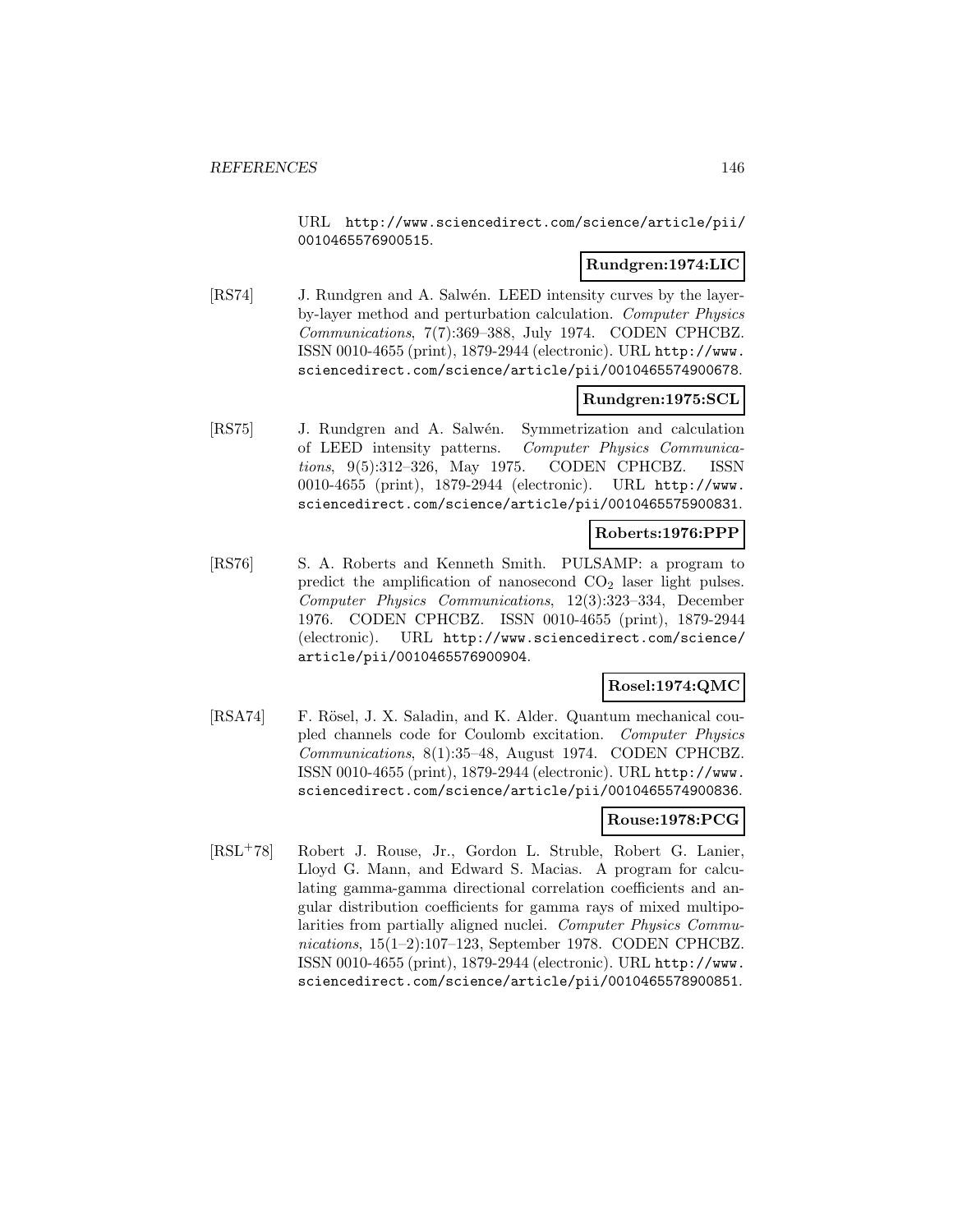### **Russell:1973:ILP**

[Rus73] Robert D. Russell. Intermediate-level programming languages for on-line data acquisition and control. Computer Physics Communications, 5(2):89–97, February 1973. CODEN CPHCBZ. ISSN 0010-4655 (print), 1879-2944 (electronic). URL http://www. sciencedirect.com/science/article/pii/0010465573900246.

# **Rao:1978:NFP**

[RV78] K. Srinivasa Rao and K. Venkatesh. New Fortran programs for angular momentum coefficients. Computer Physics Communications, 15(3–4):227–235, October 1978. CODEN CPHCBZ. ISSN 0010-4655 (print), 1879-2944 (electronic). URL http://www. sciencedirect.com/science/article/pii/0010465578900930.

# **Rycerz:1978:CST**

[Ryc78] Zbigniew Rycerz. Computer simulation of threshold switching in non-crystalline semiconductors. Computer Physics Communications, 15(1–2):15–21, September 1978. CODEN CPHCBZ. ISSN 0010-4655 (print), 1879-2944 (electronic). URL http://www. sciencedirect.com/science/article/pii/0010465578900814.

# **Salem:1975:IAS**

[Sal75] M. Salem. ILTHII — analysis of the spectrum of a thermal radioastronomical source. Computer Physics Communications, 9(4): 247–257, April 1975. CODEN CPHCBZ. ISSN 0010-4655 (print), 1879-2944 (electronic). URL http://www.sciencedirect.com/ science/article/pii/0010465575900119.

# **Salem:1976:CFF**

[Sal76] M. Salem. Converter of FORTRAN format and data statements to standard form. Computer Physics Communications, 11(2):199–209, March/May 1976. CODEN CPHCBZ. ISSN 0010-4655 (print), 1879-2944 (electronic). URL http://www. sciencedirect.com/science/article/pii/0010465576900527.

# **Salin:1978:CWF**

[Sal78] A. Salin. Calculation of wave-functions and collision matrix elements for one-electron diatomic molecules. Computer Physics Communications, 14(1–2):121–132, March/April 1978. CO-DEN CPHCBZ. ISSN 0010-4655 (print), 1879-2944 (electronic). URL http://www.sciencedirect.com/science/article/pii/ 0010465578900553.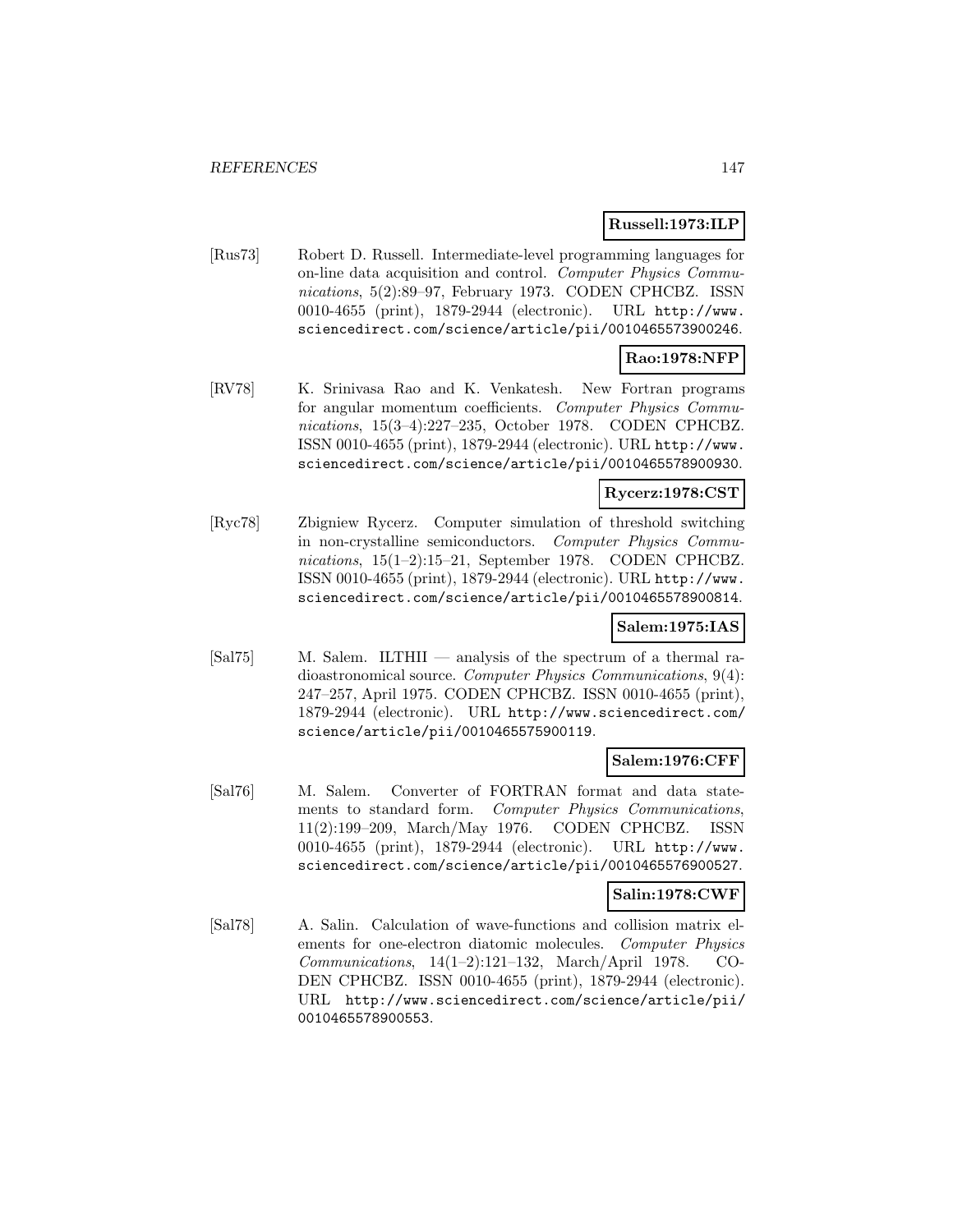### **Saraph:1970:CSR**

[Sar70] H. E. Saraph. Collision strengths from reactance matrices. Computer Physics Communications, 1(4):232–240, April 1970. CO-DEN CPHCBZ. ISSN 0010-4655 (print), 1879-2944 (electronic). URL http://www.sciencedirect.com/science/article/pii/ 0010465570900391.

### **Saraph:1972:FSC**

[Sar72] H. E. Saraph. Fine structure cross sections from reactance matrices. Computer Physics Communications, 3(3):256–268, April/ May 1972. CODEN CPHCBZ. ISSN 0010-4655 (print), 1879-2944 (electronic). URL http://www.sciencedirect.com/science/ article/pii/0010465572900719.

### **Saraph:1978:FSC**

[Sar78] H. E. Saraph. Fine structure cross sections from reactance matrices  $-$  a more versatile development of the program jajom. Computer Physics Communications, 15(3–4):247–258, October 1978. CODEN CPHCBZ. ISSN 0010-4655 (print), 1879-2944 (electronic). URL http://www.sciencedirect.com/science/ article/pii/0010465578900954.

# **Saxena:1977:ANV**

[Sax77a] K. M. S. Saxena. Adaptation of the new version of the reduced tensor matrix elements (AAKP) program: Inclusion of the evaluation of matrix elements of tensor products. Computer Physics Communications, 13(4):289–293, November/December 1977. CODEN CPHCBZ. ISSN 0010-4655 (print), 1879-2944 (electronic). URL http://www.sciencedirect.com/science/ article/pii/0010465577900078.

#### **Saxena:1977:NVA**

[Sax77b] K. M. S. Saxena. A new version of AAKL (the matrix elements of spin-orbit interaction) adapted to spectroscopic notation. Computer Physics Communications, 13(3):193–202, September/October 1977. CODEN CPHCBZ. ISSN 0010-4655 (print), 1879-2944 (electronic). URL http://www.sciencedirect.com/ science/article/pii/0010465577900133.

### **Saxena:1978:ANV**

[Sax78] K. M. S. Saxena. Adaptation of the new version of the reduced matrix elements (AAKP) program: Inclusion of the checking of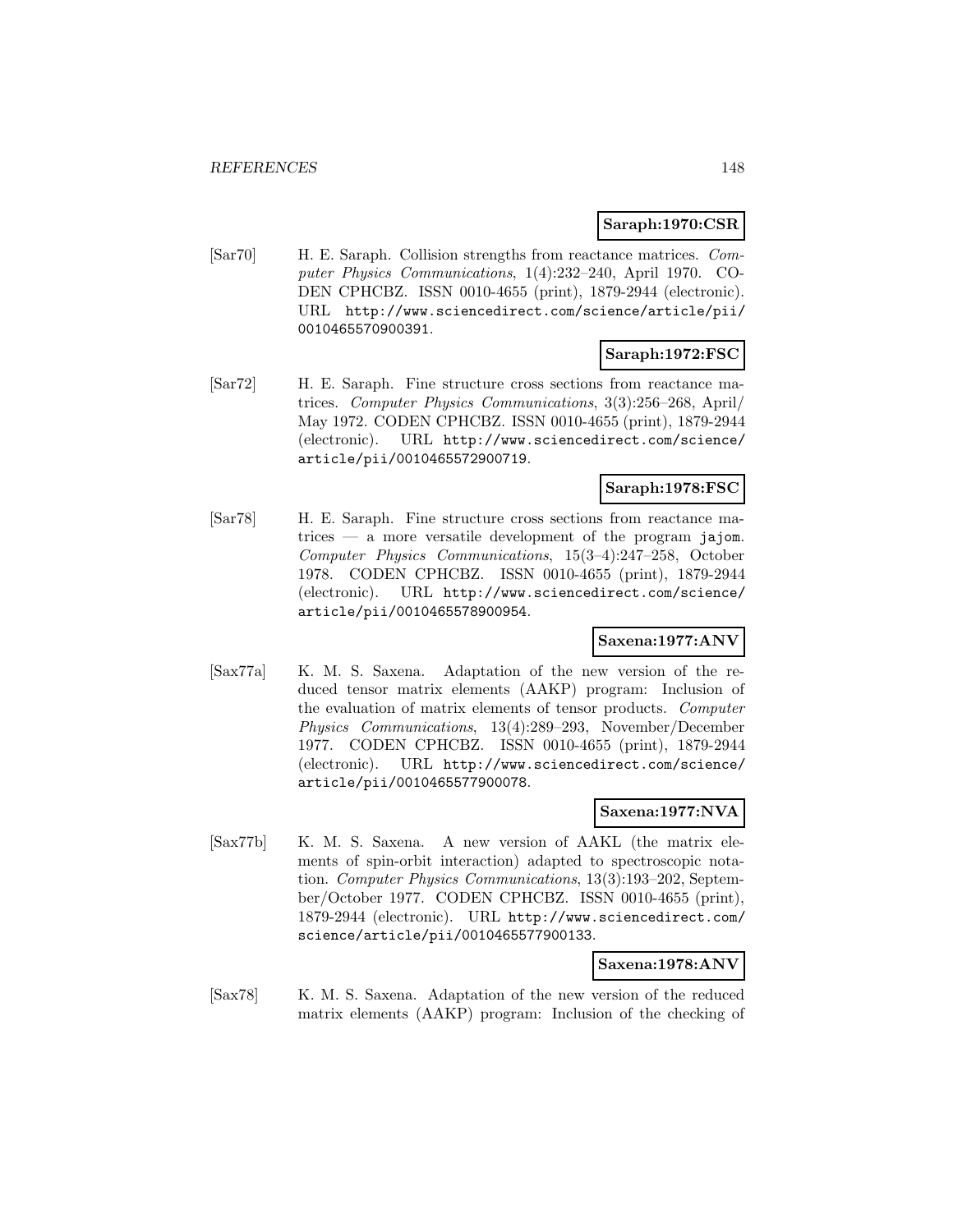the input data. Computer Physics Communications, 16(1):57– 64, December 1978. CODEN CPHCBZ. ISSN 0010-4655 (print), 1879-2944 (electronic). URL http://www.sciencedirect.com/ science/article/pii/0010465578901091.

### **Shipman:1971:HSE**

[SC71] L. L. Shipman and R. E. Christoffersen. High speed evaluation of  $F_0(x)$ . Computer Physics Communications, 2(4):201–206, May/June 1971. CODEN CPHCBZ. ISSN 0010-4655 (print), 1879-2944 (electronic). URL http://www.sciencedirect.com/ science/article/pii/0010465571900531.

### **Schot:1972:CSS**

[Sch72] Joanna W. Schot. Computer solutions of some transport phenomena problems. Computer Physics Communications, 4(1):73– 81, October 1972. CODEN CPHCBZ. ISSN 0010-4655 (print), 1879-2944 (electronic). URL http://www.sciencedirect.com/ science/article/pii/0010465572900343.

### **Schofield:1973:CSS**

[Sch73] P. Schofield. Computer simulation studies of the liquid state. Computer Physics Communications, 5(1):17–23, January 1973. CO-DEN CPHCBZ. ISSN 0010-4655 (print), 1879-2944 (electronic). URL http://www.sciencedirect.com/science/article/pii/ 0010465573900040.

#### **Schorr:1974:PLV**

[Sch74] B. Schorr. Programs for the Landau and the Vavilov distributions and the corresponding random numbers. Computer Physics Communications, 7(4):215–224, April 1974. CODEN CPHCBZ. ISSN 0010-4655 (print), 1879-2944 (electronic). URL http://www. sciencedirect.com/science/article/pii/0010465574900915.

#### **Schraml:1978:LRT**

[Sch78] J. Schraml. On-line and real-time processing in radio astronomy. Computer Physics Communications, 15(5):347–349, November 1978. CODEN CPHCBZ. ISSN 0010-4655 (print), 1879-2944 (electronic). URL http://www.sciencedirect.com/science/ article/pii/0010465578900656.

#### **Sheldon:1974:FIP**

[SDH74] E. Sheldon, D. R. Donati, and H. R. Hiddleston. "MIA", a Fortran-IV program for making spin and parity assignments to high-lying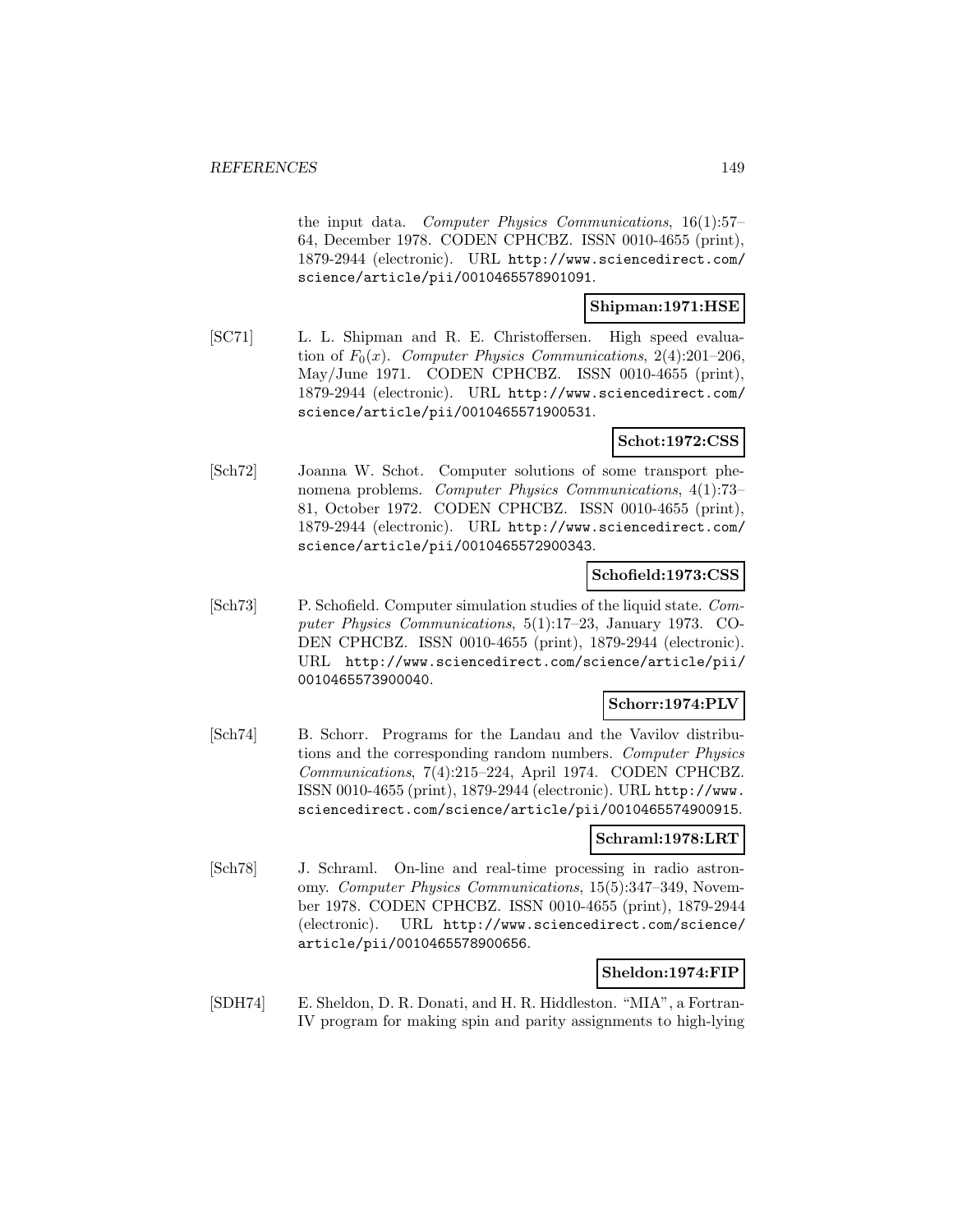single and coherent twin nuclear levels from (alpha, nucleon) angular distributions in on-resonance, compound-nuclear, channelspin-1/2 reactions. Computer Physics Communications, 8(3):199– 219, October 1974. CODEN CPHCBZ. ISSN 0010-4655 (print), 1879-2944 (electronic). URL http://www.sciencedirect.com/ science/article/pii/0010465574900976.

### **Seaton:1973:CC**

[Sea73] M. J. Seaton. Close coupling. Computer Physics Communications, 6(6):247–256, December 1973. CODEN CPHCBZ. ISSN 0010-4655 (print), 1879-2944 (electronic). URL http://www. sciencedirect.com/science/article/pii/0010465573900349.

# **Seiler:1973:PCF**

[Sei73] F. Seiler. A program calculating the formulae for polarization effects in nuclear reactions. Computer Physics Communications, 6(5):229–239, November 1973. CODEN CPHCBZ. ISSN 0010-4655 (print), 1879-2944 (electronic). URL http://www. sciencedirect.com/science/article/pii/0010465573900945.

#### **Sutherland:1976:CCC**

[SF76] D. C. Sutherland and W. G. Ferrier. Coulomb coefficients for complex ionic crystals. Computer Physics Communications, 12(2):179– 198, November 1976. CODEN CPHCBZ. ISSN 0010-4655 (print), 1879-2944 (electronic). URL http://www.sciencedirect.com/ science/article/pii/0010465576900679.

#### **Shayler:1978:RRF**

[SF78] P. J. Shayler and M. T. C. Fang. Radial radiative flux in cylindrically symmetric arcs. Computer Physics Communications, 16(1):139–146, December 1978. CODEN CPHCBZ. ISSN 0010-4655 (print), 1879-2944 (electronic). URL http://www. sciencedirect.com/science/article/pii/0010465578901170.

#### **Sotona:1972:GTB**

[SG72] M. Sotona and M. Gmitro. Generalized transformation brackets for the harmonic oscillator functions. Computer Physics Communications, 3(1):53–60, January/February 1972. CODEN CPHCBZ. ISSN 0010-4655 (print), 1879-2944 (electronic). URL http://www. sciencedirect.com/science/article/pii/0010465572900549.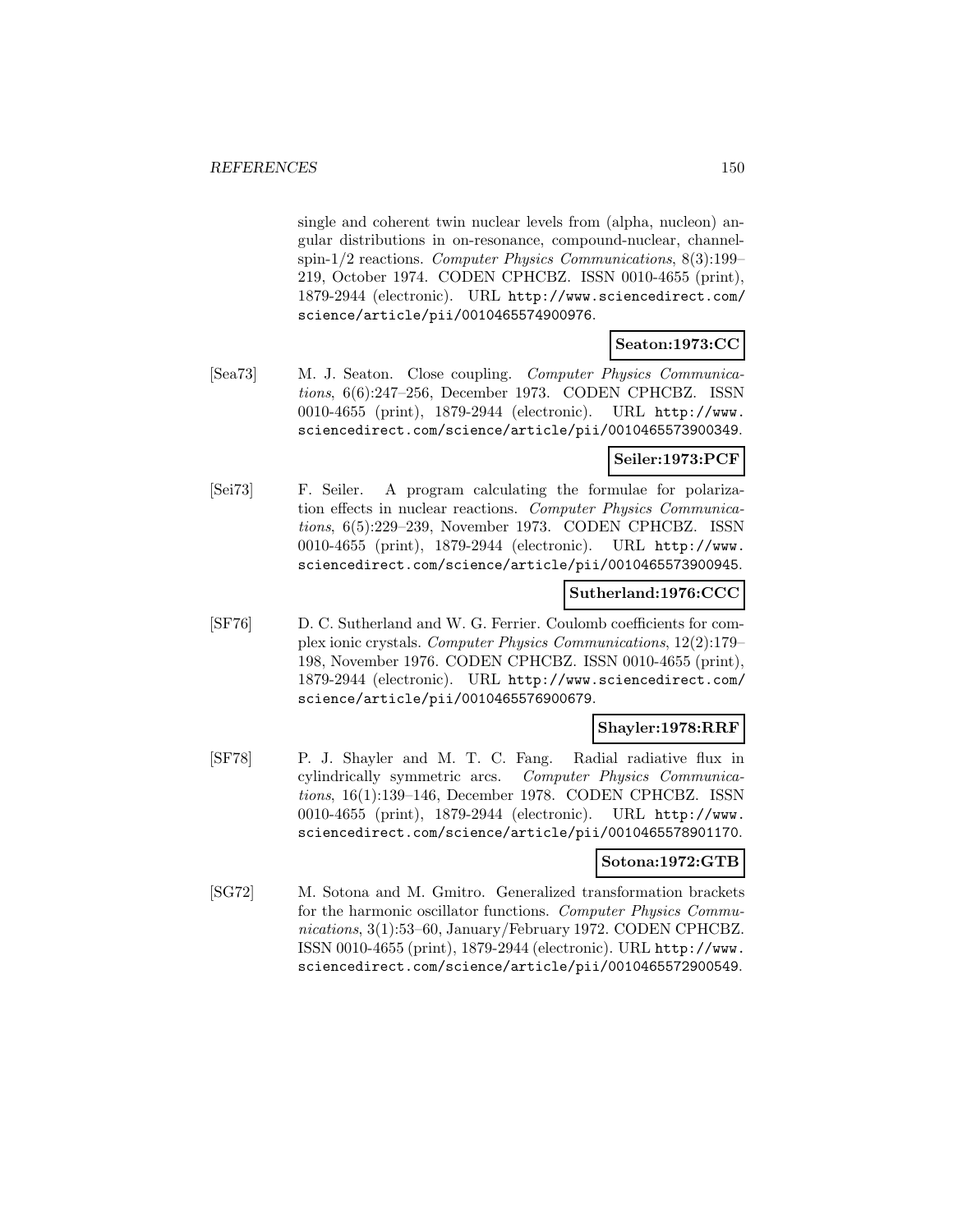#### **Schulten:1976:REC**

[SG76] K. Schulten and R. G. Gordon. Recursive evaluation of  $3j$  and  $6j$ coefficients. Computer Physics Communications, 11(2):269–278, March/May 1976. CODEN CPHCBZ. ISSN 0010-4655 (print), 1879-2944 (electronic). URL http://www.sciencedirect.com/ science/article/pii/0010465576900588.

# **Shapiro:1970:AS**

 $[\text{Sha}70]$  Joel Shapiro. Arbitrary  $3n-j$  symbols for SU(2). Computer Physics Communications, 1(3):207–215, January 1970. CODEN CPHCBZ. ISSN 0010-4655 (print), 1879-2944 (electronic). URL http://www. sciencedirect.com/science/article/pii/001046557090007X.

#### **Sheorey:1974:CEW**

[She74] V. B. Sheorey. Chebyshev expansions for wave functions. Computer Physics Communications, 7(1):1–12, January 1974. CO-DEN CPHCBZ. ISSN 0010-4655 (print), 1879-2944 (electronic). URL http://www.sciencedirect.com/science/article/pii/ 0010465574900538.

### **Sheorey:1976:DCE**

[She76] V. B. Sheorey. Double Chebyshev expansions for wave functions. Computer Physics Communications, 12(2):125–134, November 1976. CODEN CPHCBZ. ISSN 0010-4655 (print), 1879-2944 (electronic). URL http://www.sciencedirect.com/science/ article/pii/0010465576900618.

#### **Silver:1978:DMBa**

[Sil78a] David M. Silver. Diagrammatic many-body perturbation expansion for atoms and molecules: I. General organization. Computer Physics Communications, 14(1–2):71–79, March/April 1978. CODEN CPHCBZ. ISSN 0010-4655 (print), 1879-2944 (electronic). URL http://www.sciencedirect.com/science/ article/pii/0010465578900504.

#### **Silver:1978:DMBb**

[Sil78b] David M. Silver. Diagrammatic many-body perturbation expansion for atoms and molecules: II. Second-order and third-order ladder energies. Computer Physics Communications, 14(1–2):81–89, March/April 1978. CODEN CPHCBZ. ISSN 0010-4655 (print), 1879-2944 (electronic). URL http://www.sciencedirect.com/ science/article/pii/0010465578900516.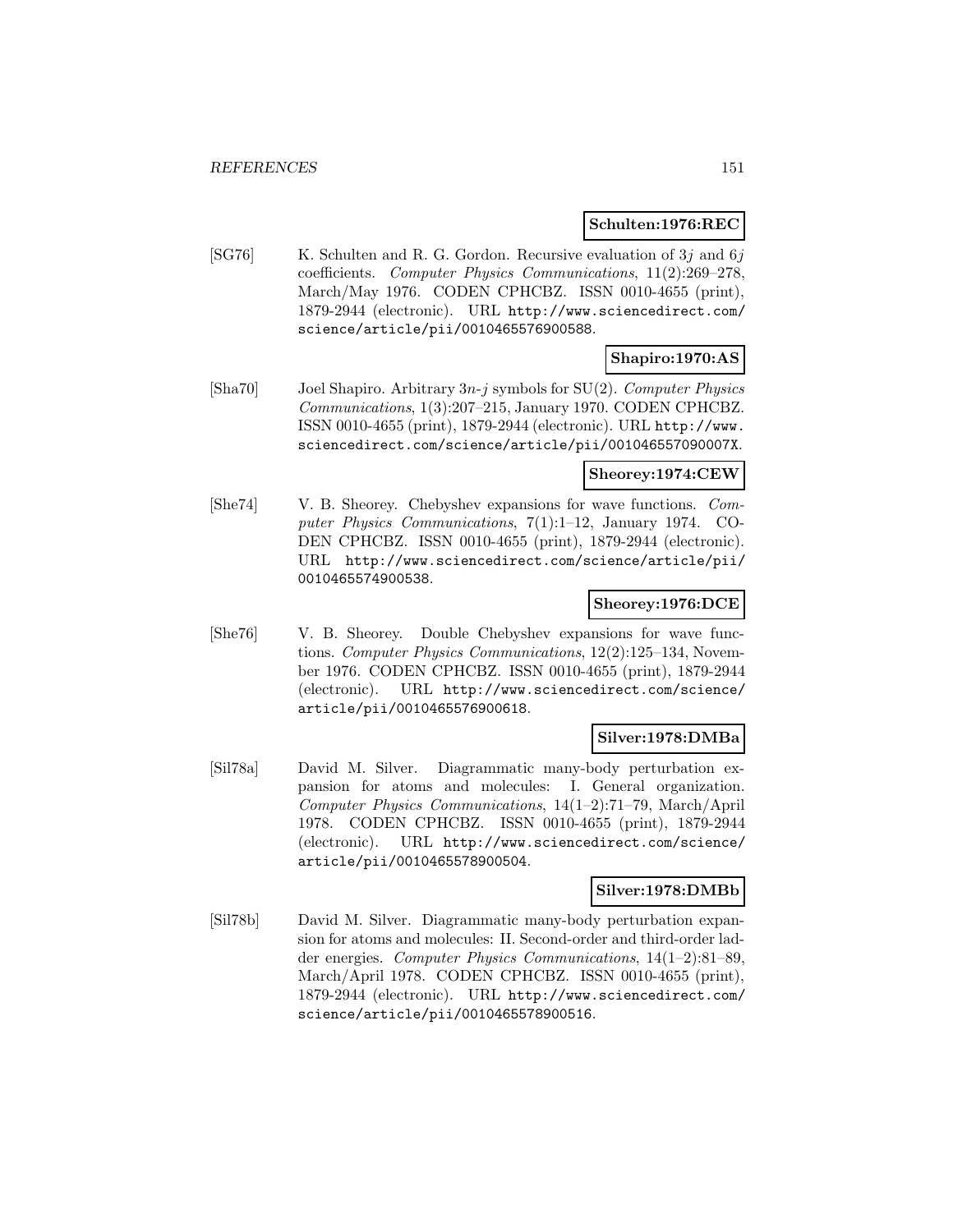#### **Sinfailam:1970:ESC**

[Sin70] A. L. Sinfailam. Electron scattering by closed shell diatomic molecules. Computer Physics Communications, 1(6):445-452, December 1970. CODEN CPHCBZ. ISSN 0010-4655 (print), 1879-2944 (electronic). URL http://www.sciencedirect.com/ science/article/pii/0010465570900196.

# **Stavroulaki:1979:MCS**

[SK79] B. Th. Stavroulaki and S. N. Kaplanis. Monte–Carlo solutions of the solid angle integrals for radiation detectors. Computer Physics Communications, 18(1):7–12, September 1979. CODEN CPHCBZ. ISSN 0010-4655 (print), 1879-2944 (electronic). URL http://www. sciencedirect.com/science/article/pii/0010465579900201.

### **Skoog:1974:NEL**

[Sko74] R. Skoog. Nuclear energy loss and scattering of ions penetrating thin layers of matter. Computer Physics Communications, 7(7): 392–400, July 1974. CODEN CPHCBZ. ISSN 0010-4655 (print), 1879-2944 (electronic). URL http://www.sciencedirect.com/ science/article/pii/0010465574900691.

# **Shaub:1978:CSP**

[SLH78] W. M. Shaub, S. Lemont, and A. B. Harvey. CARS spectral profiles for homonuclear diatomic molecules. Computer Physics Communications, 16(1):73–83, December 1978. CODEN CPHCBZ. ISSN 0010-4655 (print), 1879-2944 (electronic). URL http://www. sciencedirect.com/science/article/pii/001046557890111X.

# **Savelli:1978:CCC**

[SM78a] C. Savelli and M. Morando. Carla: a code to calculate the population of high spin states through compound nucleus reactions. Computer Physics Communications, 15(3–4):283–290, October 1978. CODEN CPHCBZ. ISSN 0010-4655 (print), 1879-2944 (electronic). URL http://www.sciencedirect.com/science/ article/pii/001046557890098X.

### **Schindler:1978:FTF**

[SM78b] Susan Schindler and R. Mirman. Functions on tableaux and frames of the symmetric group. Computer Physics Communications, 15(1–2):147–152, September 1978. CODEN CPHCBZ. ISSN 0010-4655 (print), 1879-2944 (electronic). URL http://www. sciencedirect.com/science/article/pii/0010465578900887.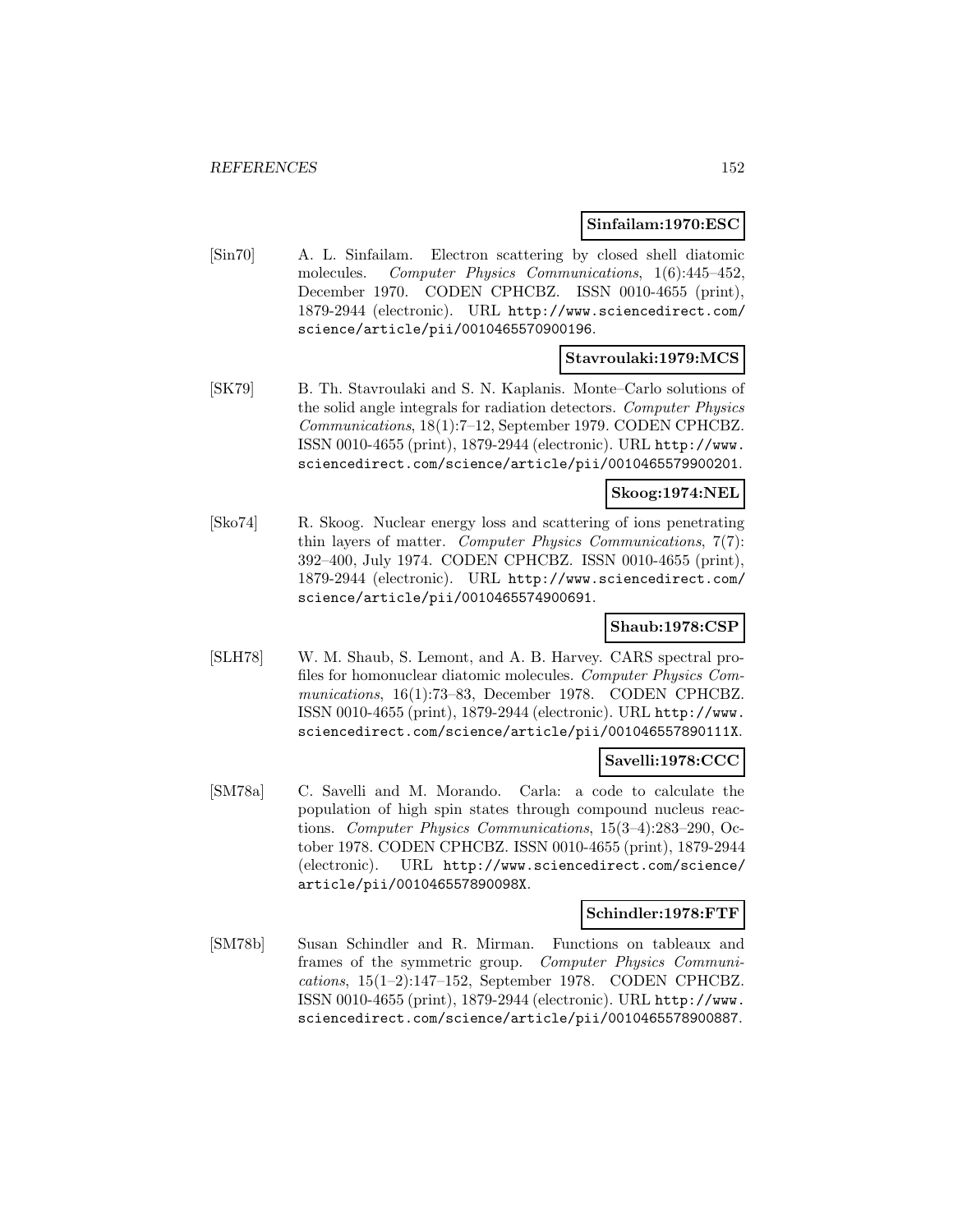### **Schindler:1978:GCG**

[SM78c] Susan Schindler and R. Mirman. Generation of the Clebsch-Gordan coefficients for  $S_n$ . Computer Physics Communications, 15(1–2):131–145, September 1978. CODEN CPHCBZ. ISSN 0010-4655 (print), 1879-2944 (electronic). URL http://www. sciencedirect.com/science/article/pii/0010465578900875.

# **Sheldon:1971:CTD**

[SMD71] E. Sheldon, S. Mathur, and D. Donati. Computation of total, differential and double-differential cross sections for compound nuclear reactions of the type  $(a, b)$ ,  $(a, b\sigma)$  and  $(a, b\sigma - \sigma)$ . (III) Fortran translations of the Algol programs 'Mandy' and 'Barbara'. Computer Physics Communications, 2(5):272–287, August/ September 1971. CODEN CPHCBZ. ISSN 0010-4655 (print), 1879-2944 (electronic). URL http://www.sciencedirect.com/ science/article/pii/0010465571900038.

# **Smith:1970:HFN**

[Smi70a] William R. Smith. Hauser–Feshbach nuclear scattering subroutine LIANA. Computer Physics Communications, 1(3):181–190, January 1970. CODEN CPHCBZ. ISSN 0010-4655 (print), 1879-2944 (electronic). URL http://www.sciencedirect.com/ science/article/pii/0010465570900044.

# **Smith:1970:NES**

[Smi70b] William R. Smith. Nuclear elastic scattering program with parameter search. Computer Physics Communications, 1(3):198– 206, January 1970. CODEN CPHCBZ. ISSN 0010-4655 (print), 1879-2944 (electronic). URL http://www.sciencedirect.com/ science/article/pii/0010465570900068.

# **Smith:1972:BRB**

[Smi72] F. J. Smith. Book review: Data Structures: Theory and Practice: A. T. Berztiss, Academic Press £6.75. Computer Physics Communications, 4(1):149, October 1972. CODEN CPHCBZ. ISSN 0010-4655 (print), 1879-2944 (electronic). URL http://www. sciencedirect.com/science/article/pii/0010465572900446.

# **Smith:1977:BRB**

[Smi77] F. J. Smith. Book review: Database systems: A practical reference: Ian R. Palmer, CACI Inc. London 1975. £22. Computer Physics Communications, 13(1):73, May 1977. CODEN CPHCBZ.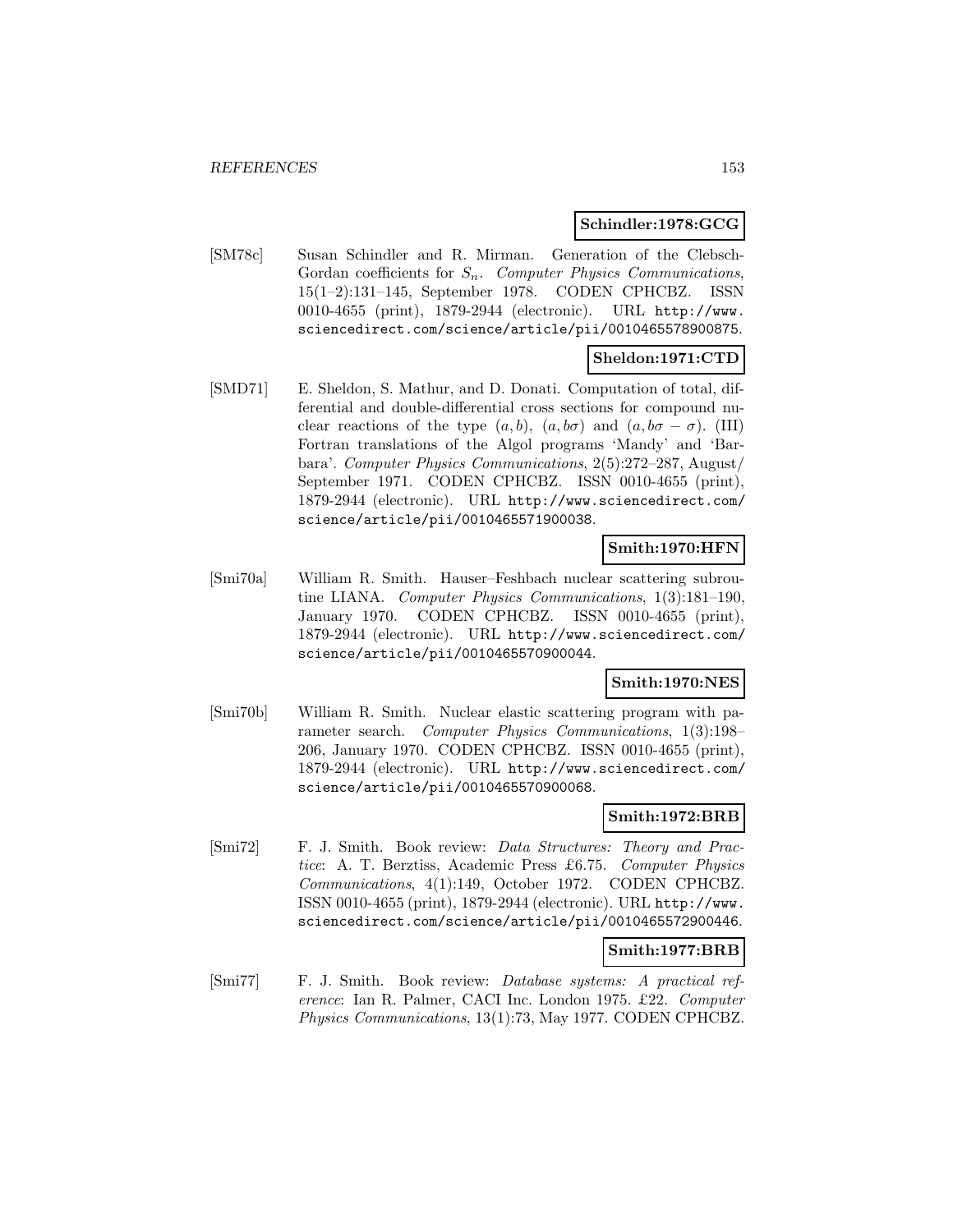ISSN 0010-4655 (print), 1879-2944 (electronic). URL http://www. sciencedirect.com/science/article/pii/0010465577900315.

### **Smith:1978:STM**

[Smi78] Kenneth Smith. SUBMMW: a theoretical model to predict CW sub-millimeter wave laser performance. Computer Physics Communications, 15(1–2):85–96, September 1978. CODEN CPHCBZ. ISSN 0010-4655 (print), 1879-2944 (electronic). URL http://www. sciencedirect.com/science/article/pii/0010465578900838.

# **Soucek:1973:ACM**

[Sou73] Branko Soućek. Applications of computers and mathematical models to the study of neuronal systems nuclear and neuronal pulse spectrometry. Computer Physics Communications, 5(2):115– 122, February 1973. CODEN CPHCBZ. ISSN 0010-4655 (print), 1879-2944 (electronic). URL http://www.sciencedirect.com/ science/article/pii/0010465573900271.

# **Sheldon:1973:CTD**

[SR73] E. Sheldon and V. C. Rogers. Computation of total and differential cross section for compound nuclear reactions of the type  $(a, a), (a, a'), (a, b), (a, \gamma), (a, \gamma - \gamma), (a, b\gamma) \text{ and } (a, b\gamma - \gamma)$ : (IV) FORTRAN program 'CINDY'. Computer Physics Communications, 6(3):99–131, September 1973. CODEN CPHCBZ. ISSN 0010-4655 (print), 1879-2944 (electronic). URL http://www. sciencedirect.com/science/article/pii/0010465573900490.

#### **Sokolovskij:1978:CPS**

[SR78] T. D. Sokolovskij and L. A. Rogoschenko. Computation of phonon spectrum from the cold neutron incoherent inelastic scattering by a polycrystal. Computer Physics Communications, 13(5–6): 381–388, January/February 1978. CODEN CPHCBZ. ISSN 0010-4655 (print), 1879-2944 (electronic). URL http://www. sciencedirect.com/science/article/pii/0010465578900358.

# **Samuel:1971:CEQ**

[SS71] M. Samuel and U. Smilansky. Calculation of electric quadrupole radial matrix elements for Coulomb excitation. Computer Physics Communications, 2(7):455–469, December 1971. CO-DEN CPHCBZ. ISSN 0010-4655 (print), 1879-2944 (electronic). URL http://www.sciencedirect.com/science/article/pii/ 0010465571900397.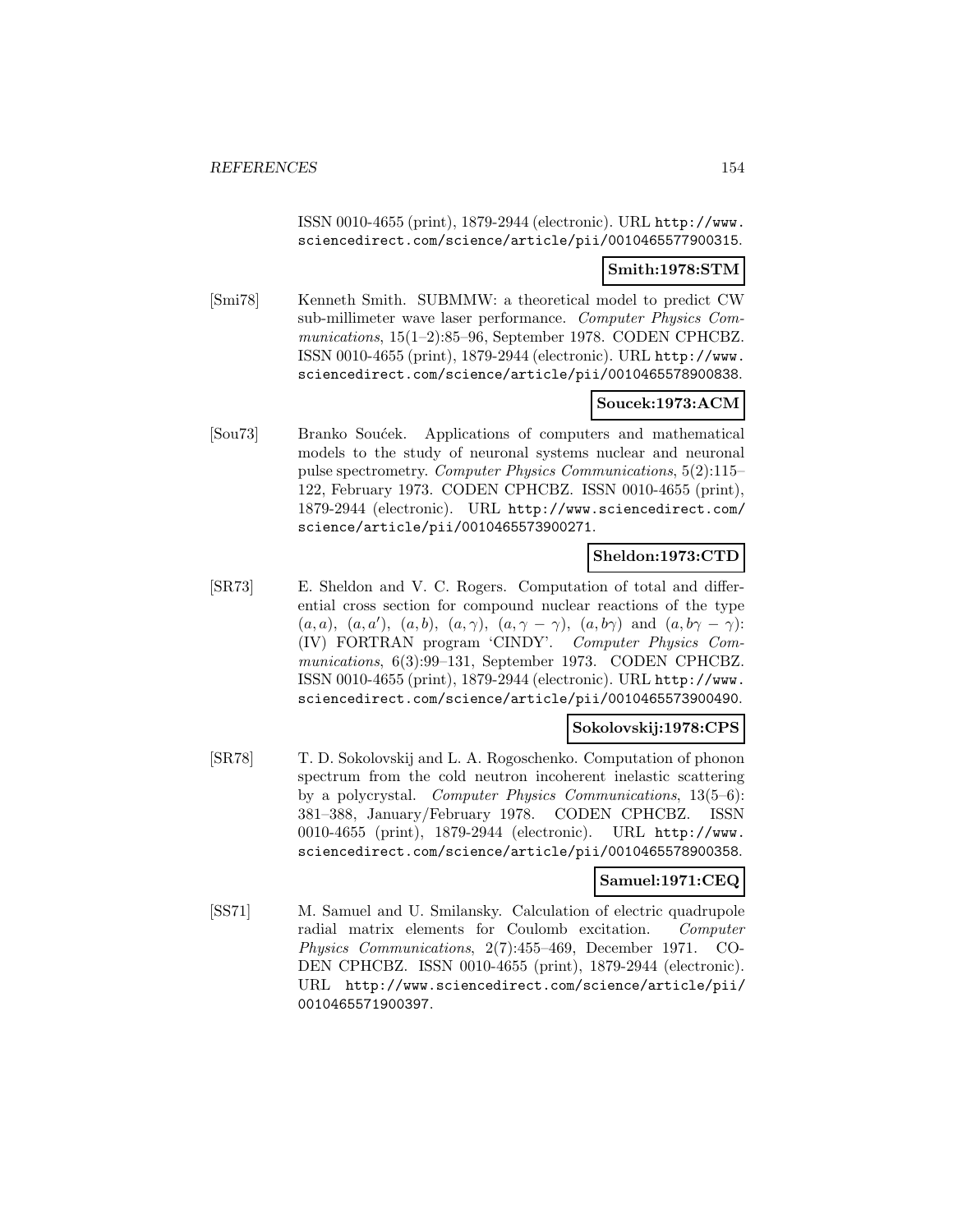### **Smend:1974:FFP**

[SS74] F. Smend and M. Schumacher. Form factor program for Rayleigh scattering of gamma rays by bound electrons. Computer Physics Communications, 7(7):389–391, July 1974. CODEN CPHCBZ. ISSN 0010-4655 (print), 1879-2944 (electronic). URL http://www. sciencedirect.com/science/article/pii/001046557490068X.

# **Smend:1976:NRF**

[SS76] F. Smend and M. Schumacher. Non-relativistic form factor program for Compton scattering of gamma rays by bound electrons. Computer Physics Communications, 11(3):363–368, June/August 1976. CODEN CPHCBZ. ISSN 0010-4655 (print), 1879-2944 (electronic). URL http://www.sciencedirect.com/science/ article/pii/0010465576900230.

### **Sobolev:1973:SNI**

[SSZ73] V. V. Sobolev, V. S. Synakh, and V. E. Zakharov. Some numerical investigations in nonlinear optics. Computer Physics Communications, 5(1):48-50, January 1973. CODEN CPHCBZ. ISSN 0010-4655 (print), 1879-2944 (electronic). URL http://www. sciencedirect.com/science/article/pii/001046557390009X.

# **Sharp:1972:CSA**

[ST72] W. Sharp and J. C. Taylor. Computer simulation of anisotropic magnetoplasma systems in cylindrical and toroidal geometry. Computer Physics Communications, 4(1):95–99, October 1972. CO-DEN CPHCBZ. ISSN 0010-4655 (print), 1879-2944 (electronic). URL http://www.sciencedirect.com/science/article/pii/ 0010465572900379.

#### **Smith:1973:PEN**

[ST73] Richard L. Smith and Donald G. Truhlar. Program for evaluation of non-exchange type integrals required in electron-atom scattering theory using Slater-type orbitals as basis functions. Computer Physics Communications, 5(1):80–87, January 1973. CO-DEN CPHCBZ. ISSN 0010-4655 (print), 1879-2944 (electronic). URL http://www.sciencedirect.com/science/article/pii/ 0010465573900143.

### **Stanev:1972:SMC**

[Sta72] T. Stanev. Simple Monte Carlo simulation for solving methodological problems of detecting the extensive air showers electron component. Computer Physics Communications, 4(1):47–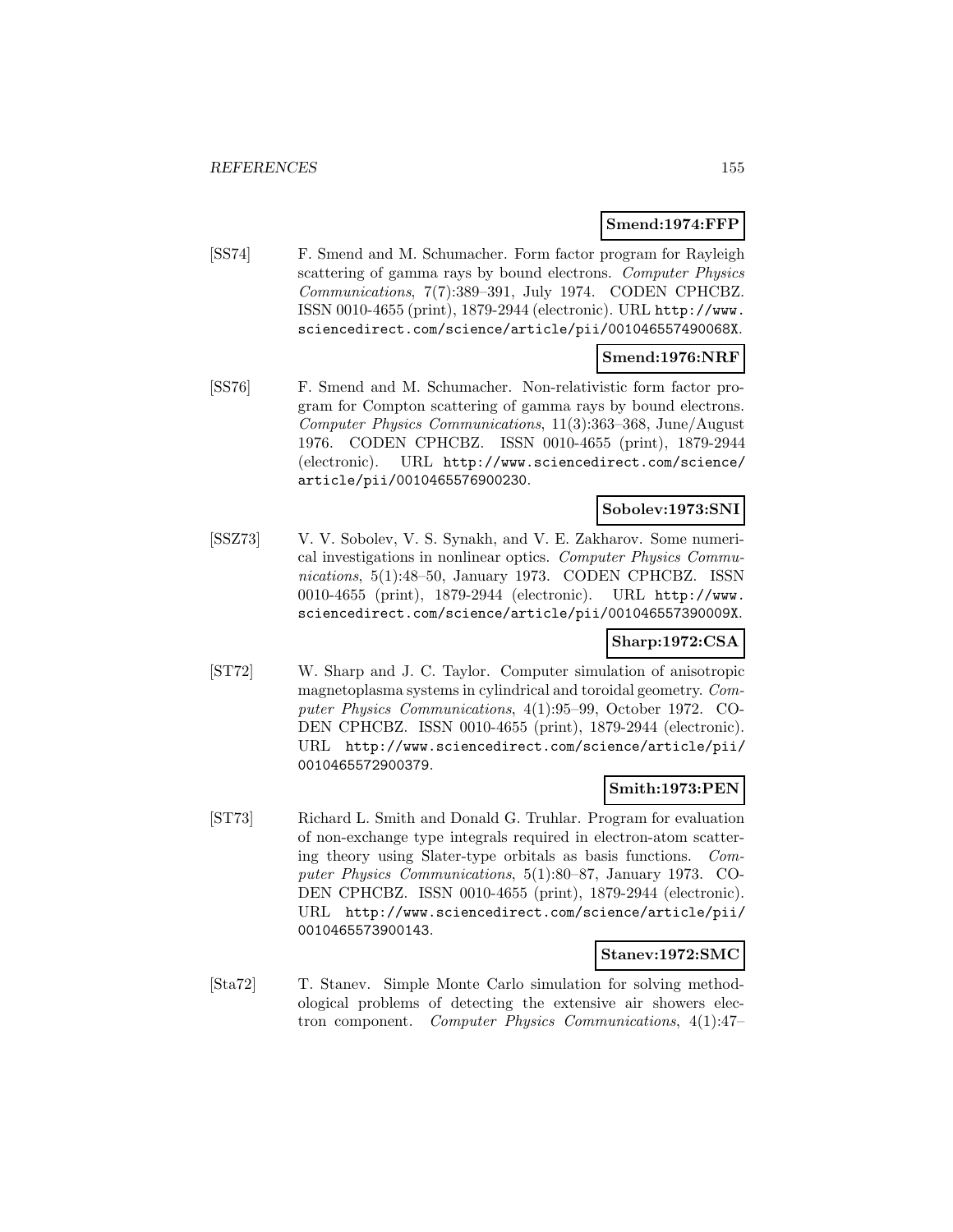50, October 1972. CODEN CPHCBZ. ISSN 0010-4655 (print), 1879-2944 (electronic). URL http://www.sciencedirect.com/ science/article/pii/0010465572900306.

### **Starkand:1976:SCM**

[Sta76] Yair Starkand. Subroutine for calculation of matrix Padé approximants. Computer Physics Communications, 11(3):325–330, June/August 1976. CODEN CPHCBZ. ISSN 0010-4655 (print), 1879-2944 (electronic). URL http://www.sciencedirect.com/ science/article/pii/0010465576900199.

# **Stedman:1971:LCF**

[Ste71] G. E. Stedman. Lanthanide crystal field fitting routine. Computer Physics Communications, 2(4):191–200, May/June 1971. CO-DEN CPHCBZ. ISSN 0010-4655 (print), 1879-2944 (electronic). URL http://www.sciencedirect.com/science/article/pii/ 001046557190052X.

### **Stefanescu:1976:POC**

[Ste76] A. Sabba Stefănescu. Program for optimal computation of EPR spin-Hamiltonian parameters for ions in tetragonal symmetry. Computer Physics Communications, 11(2):257–267, March/May 1976. CODEN CPHCBZ. ISSN 0010-4655 (print), 1879-2944 (electronic). URL http://www.sciencedirect.com/science/ article/pii/0010465576900576.

#### **Stern:1979:IEP**

[Ste79] M. S. Stern. An integral equation program to calculate radial wave functions and scattering phase shifts of short-range local interactions. Computer Physics Communications, 17(4):365–374, July/August 1979. CODEN CPHCBZ. ISSN 0010-4655 (print), 1879-2944 (electronic). URL http://www.sciencedirect.com/ science/article/pii/0010465579900997.

### **Strubbe:1974:MSC**

[Str74] H. Strubbe. Manual for SCHOONSCHIP a CDC 6000/7000 program for symbolic evaluation of algebraic expressions. Computer Physics Communications, 8(1):1–30, August 1974. CO-DEN CPHCBZ. ISSN 0010-4655 (print), 1879-2944 (electronic). URL http://www.sciencedirect.com/science/article/pii/ 0010465574900812.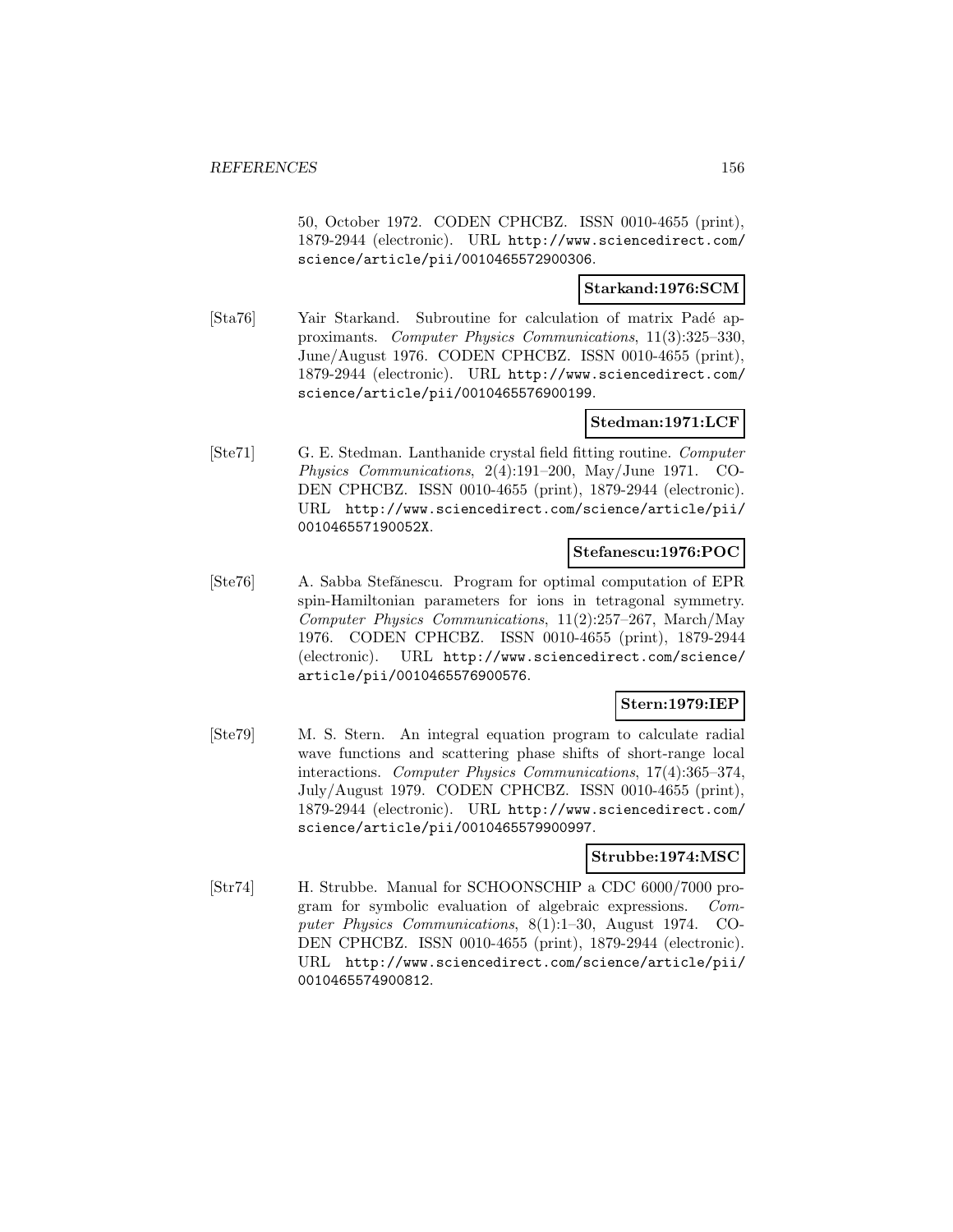### **Strubbe:1979:DSP**

[Str79] H. Strubbe. Development of the SCHOONSHIP program. Computer Physics Communications, 18(1):1–5, September 1979. CO-DEN CPHCBZ. ISSN 0010-4655 (print), 1879-2944 (electronic). URL http://www.sciencedirect.com/science/article/pii/ 0010465579900195.

### **Sutcliffe:1972:BRB**

[Sut72] L. H. Sutcliffe. Book review: *NMR basic principles and progress...* Grundlagen und Fortschritte: eds. P. Diehl, E. Fluck and R. Kosfeld, Vol. 6: Computer assistance in the analysis of high-resolution NMR spectra by P. Diehl, H. Kellerhals and E. Lustig, Springer-Verlag, 96 pages, DM 48, US. \$15.00. Computer Physics Communications, 4(1):150, October 1972. CODEN CPHCBZ. ISSN 0010-4655 (print), 1879-2944 (electronic). URL http://www. sciencedirect.com/science/article/pii/0010465572900458.

### **Stanev:1979:SSS**

[SV79] T. Stanev and Ch. Vankov. A set of subroutines for simulation of electron-photon cascades. Computer Physics Communications, 16(3):363–372, March 1979. CODEN CPHCBZ. ISSN 0010-4655 (print), 1879-2944 (electronic). URL http://www. sciencedirect.com/science/article/pii/0010465579900420.

#### **Sommer:1979:NBT**

[SZ79] B. Sommer and J. G. Zabolitzky. On numerical Bessel transformation. Computer Physics Communications, 16(3):383–387, March 1979. CODEN CPHCBZ. ISSN 0010-4655 (print), 1879-2944 (electronic). URL http://www.sciencedirect.com/science/ article/pii/0010465579900444.

# **Torsti:1972:SPA**

[TA72] J. J. Torsti and A. M. Aurela. Some physical applications of the solution of ill-conditioned systems of linear equations. Computer Physics Communications, 4(1):27–32, October 1972. CO-DEN CPHCBZ. ISSN 0010-4655 (print), 1879-2944 (electronic). URL http://www.sciencedirect.com/science/article/pii/ 0010465572900276.

# **Taff:1975:SRT**

[Taf75a] L. M. Taff. Spying on real-time computers to improve performance. Computer Physics Communications, 10(5):262–263, November 1975. CODEN CPHCBZ. ISSN 0010-4655 (print),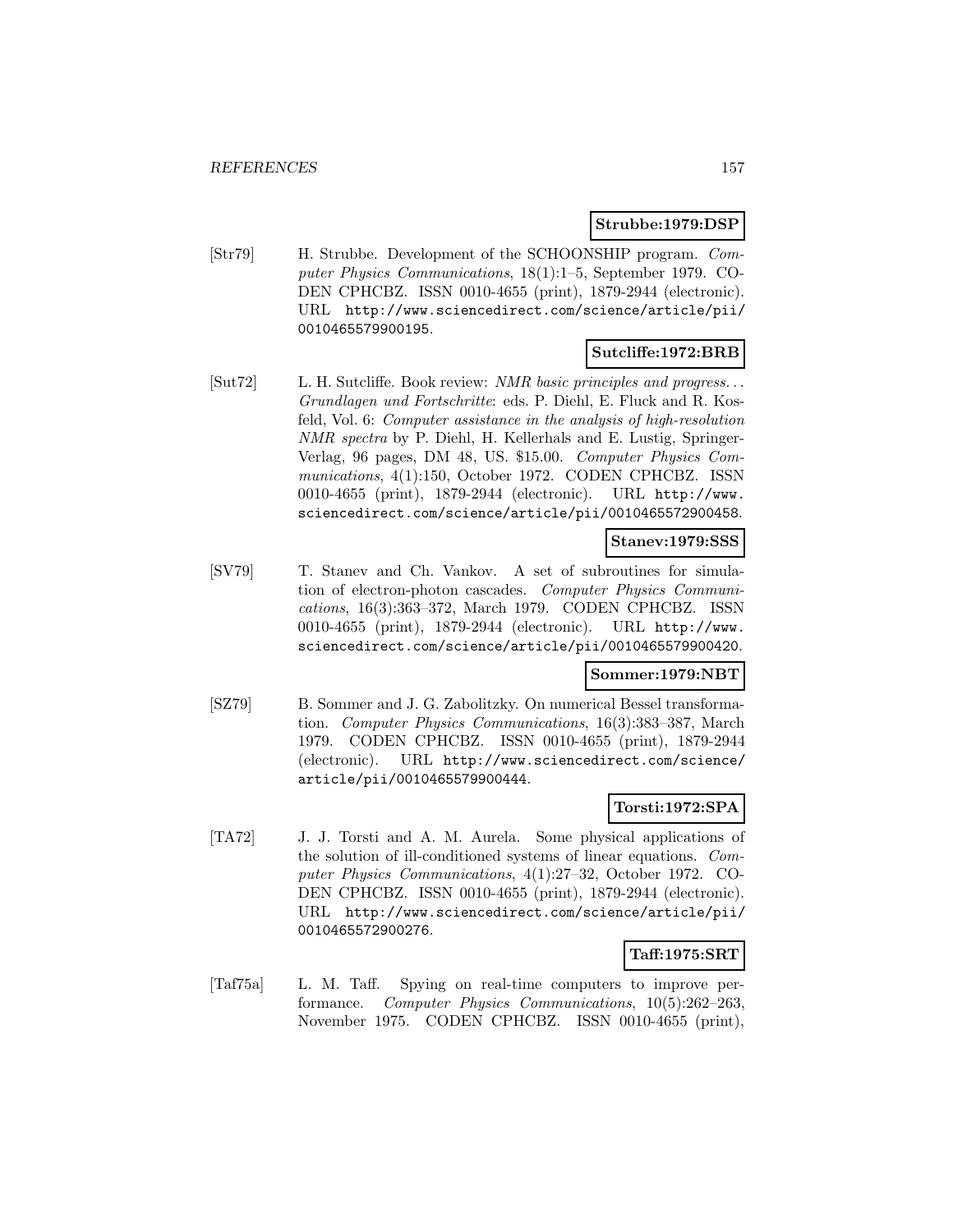1879-2944 (electronic). URL http://www.sciencedirect.com/ science/article/pii/001046557590096X.

# **Taff:1975:TLC**

[Taf75b] L. M. Taff. Two-level CAMAC handler software. Computer Physics Communications, 9(5):271–281, May 1975. CODEN CPHCBZ. ISSN 0010-4655 (print), 1879-2944 (electronic). URL http://www. sciencedirect.com/science/article/pii/001046557590079X.

# **Tallents:1976:CCC**

[Tal76] G. J. Tallents. Collrad: a code for calculating the quasisteady state population densities of excited states of hydrogenlike ions. Computer Physics Communications, 12(2):205–212, November 1976. CODEN CPHCBZ. ISSN 0010-4655 (print), 1879-2944 (electronic). URL http://www.sciencedirect.com/ science/article/pii/0010465576900692.

### **Tamura:1970:AMC**

[Tam70] Taro Tamura. Angular momentum coupling coefficients. Computer Physics Communications, 1(5):337–342, September 1970. CO-DEN CPHCBZ. ISSN 0010-4655 (print), 1879-2944 (electronic). URL http://www.sciencedirect.com/science/article/pii/ 0010465570900342.

# **Tamura:1971:DWB**

[TCR71] T. Tamura, W. R. Coker, and F. Rybicki. Distorted wave Born approximation for nuclear reactions. Computer Physics Communications, 2(2):94–106, February/March 1971. CODEN CPHCBZ. ISSN 0010-4655 (print), 1879-2944 (electronic). URL http://www. sciencedirect.com/science/article/pii/0010465571900191.

#### **Tellinghuisen:1973:FQM**

[Tel73] Joel Tellinghuisen. A fast quadrature method for computing diatomic RKR potential curves. Computer Physics Communications, 6(5):221–228, November 1973. CODEN CPHCBZ. ISSN 0010-4655 (print), 1879-2944 (electronic). URL http://www. sciencedirect.com/science/article/pii/0010465573900933.

#### **Thomas:1972:CPA**

[Tho72] H.-C. Thomas. Computer programs in astrophysics. Computer Physics Communications, 3(S1):151–156, September 1972. CO-DEN CPHCBZ. ISSN 0010-4655 (print), 1879-2944 (electronic).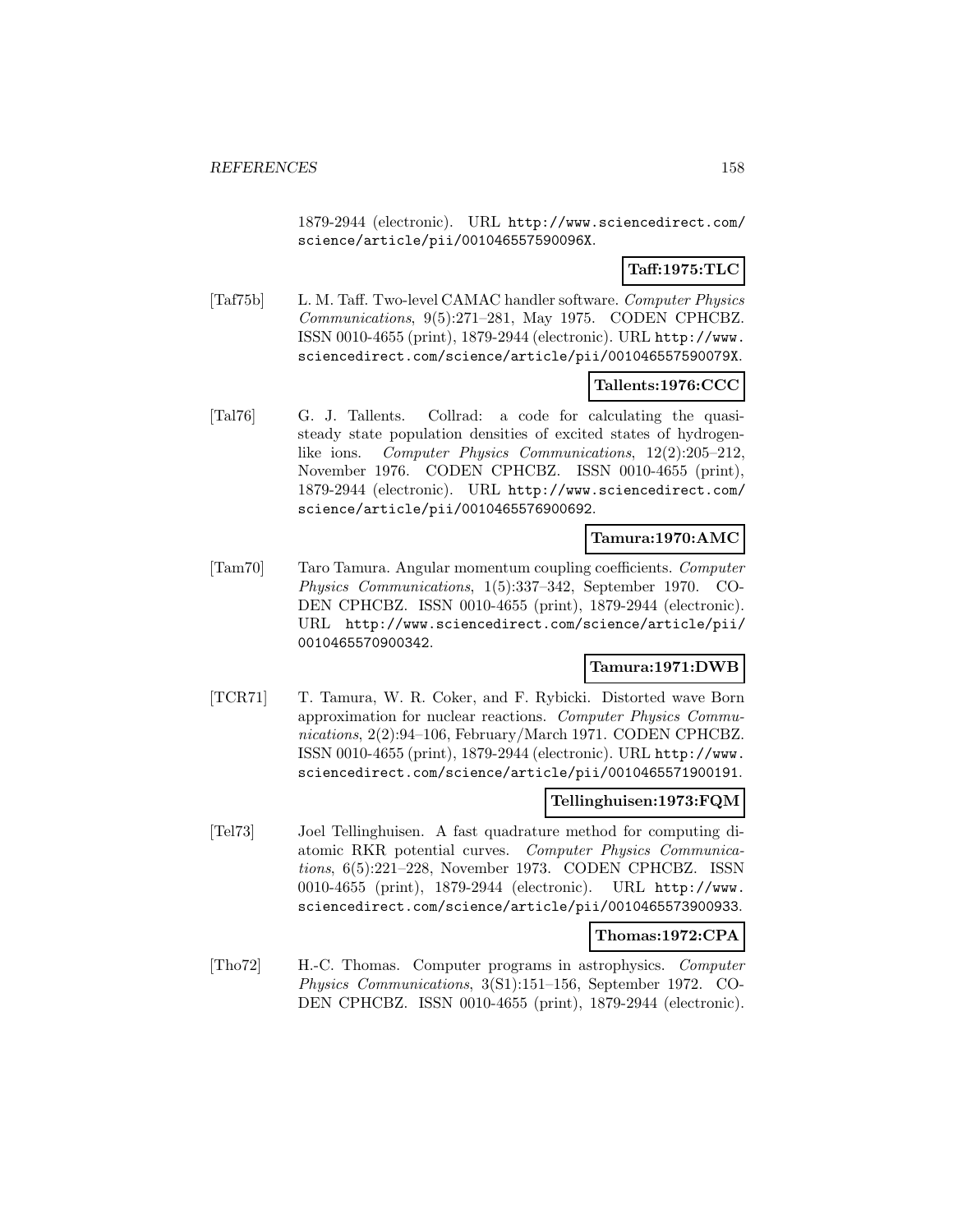URL http://www.sciencedirect.com/science/article/pii/ 0010465572901233.

### **Thomson:1979:TPD**

[Tho79] R. M. Thomson. Transport properties of dilute gas mixtures. Computer Physics Communications, 18(1):123–132, September 1979. CODEN CPHCBZ. ISSN 0010-4655 (print), 1879-2944 (electronic). URL http://www.sciencedirect.com/science/ article/pii/0010465579900298.

# **Tamura:1974:EFR**

[TL74] T. Tamura and K. S. Low. Exact finite range DWBA calculations for heavy-ion induced nuclear reactions. Computer Physics Communications, 8(5):349–376, December 1974. CODEN CPHCBZ. ISSN 0010-4655 (print), 1879-2944 (electronic). URL http://www. sciencedirect.com/science/article/pii/0010465574900125.

#### **Tobin:1979:ASC**

[Tob79] Frank L. Tobin. An algorithm for the storage of Condon– Shortley coefficients. Computer Physics Communications, 16(3): 283–284, March 1979. CODEN CPHCBZ. ISSN 0010-4655 (print), 1879-2944 (electronic). URL http://www.sciencedirect.com/ science/article/pii/0010465579900353.

# **Tomasin:1973:CSA**

[Tom73] Alberto A. Tomasin. A computer simulation of the Adriatic Sea for the study of its dynamics and for the forecasting of floods in the town of Venice. Computer Physics Communications, 5(1):51– 55, January 1973. CODEN CPHCBZ. ISSN 0010-4655 (print), 1879-2944 (electronic). URL http://www.sciencedirect.com/ science/article/pii/0010465573900106.

# **Torrens:1973:CSR**

[Tor73] Ian M. Torrens. Computer simulation in radiation damage studies. Computer Physics Communications, 5(1):32–43, January 1973. CODEN CPHCBZ. ISSN 0010-4655 (print), 1879-2944 (electronic). URL http://www.sciencedirect.com/science/ article/pii/0010465573900076.

# **Trotman:1973:PCO**

[Tro73] J. V. Trotman. A program for closed orbit minimization by analytic technique. Computer Physics Communications, 5(1):56– 63, January 1973. CODEN CPHCBZ. ISSN 0010-4655 (print),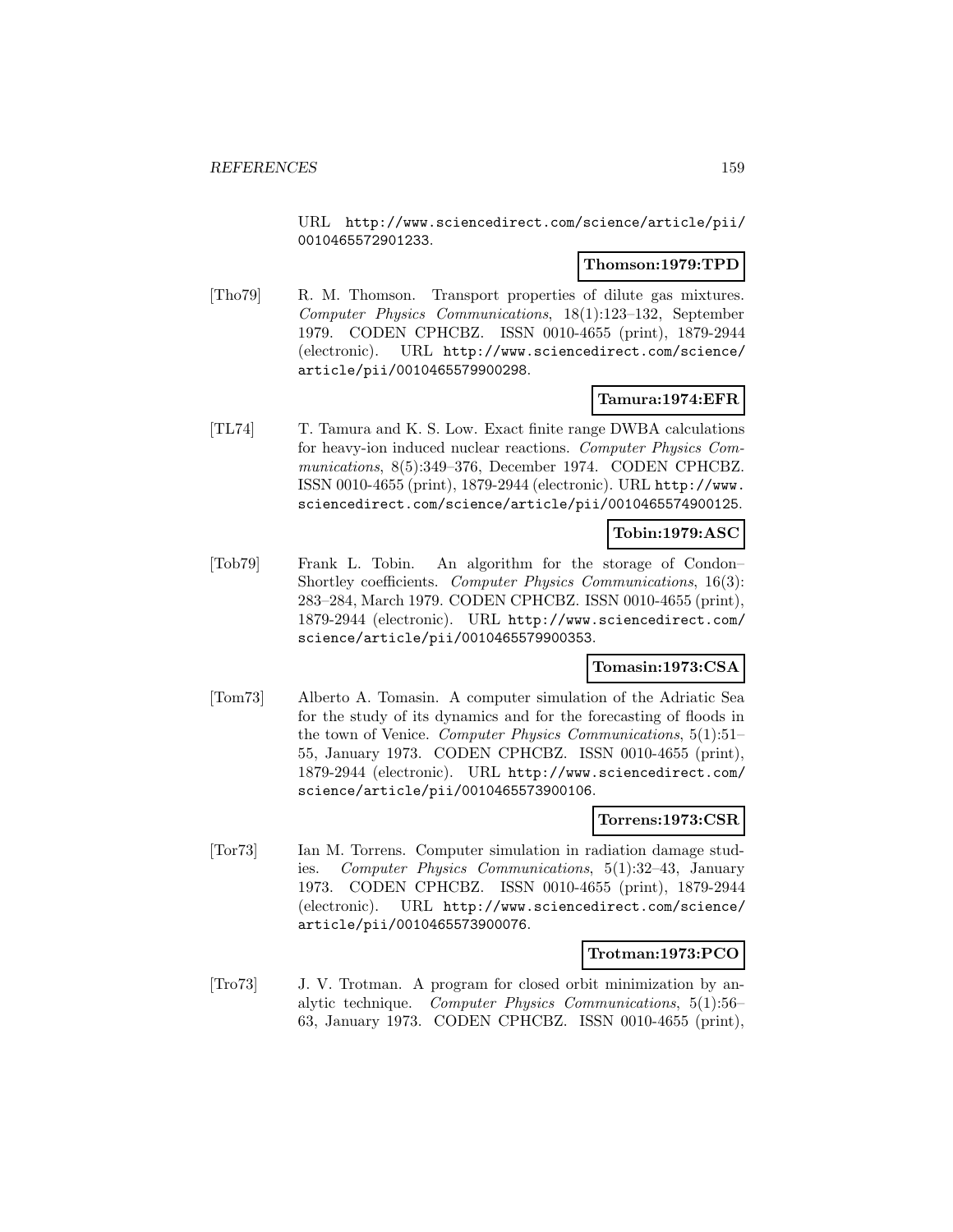1879-2944 (electronic). URL http://www.sciencedirect.com/ science/article/pii/0010465573900118.

### **Thakkar:1975:ROC**

[TS75a] Ajit J. Thakkar and Vedene H. Smith, Jr. Ring and other contributions to the higher virial coefficients. Computer Physics Communications, 10(2):80–85, August 1975. CODEN CPHCBZ. ISSN 0010-4655 (print), 1879-2944 (electronic). URL http://www. sciencedirect.com/science/article/pii/0010465575900740.

# **Thakkar:1975:SNE**

[TS75b] Ajit J. Thakkar and Vedene H. Smith, Jr. A strategy for the numerical evaluation of Fourier sine and cosine transforms to controlled accuracy. Computer Physics Communications, 10(2):73– 79, August 1975. CODEN CPHCBZ. ISSN 0010-4655 (print), 1879-2944 (electronic). URL http://www.sciencedirect.com/ science/article/pii/0010465575900739.

### **Thomas:1978:IMU**

[TS78] Samuel Thomas and M. T. Sunny. Inner multiplicity of unitary groups. Computer Physics Communications, 14(3–4):267– 272, May/June 1978. CODEN CPHCBZ. ISSN 0010-4655 (print), 1879-2944 (electronic). URL http://www.sciencedirect.com/ science/article/pii/0010465578900206.

# **Tscharnuter:1976:FP**

[Tsc76] W. Tscharnuter. The formation of protostars. Computer Physics Communications, 12(1):1–7, September/October 1976. CO-DEN CPHCBZ. ISSN 0010-4655 (print), 1879-2944 (electronic). URL http://www.sciencedirect.com/science/article/pii/ 0010465576900059.

### **Thomson:1976:BCS**

[TSD76] R. M. Thomson, Kenneth Smith, and A. R. Davies. Boltz: a code to solve the transport equation for electron distributions and then calculate transport coefficients and vibrational excitation rates in gases with applied fields. Computer Physics Communications, 11(3):369–383, June/August 1976. CODEN CPHCBZ. ISSN 0010-4655 (print), 1879-2944 (electronic). URL http://www. sciencedirect.com/science/article/pii/0010465576900242.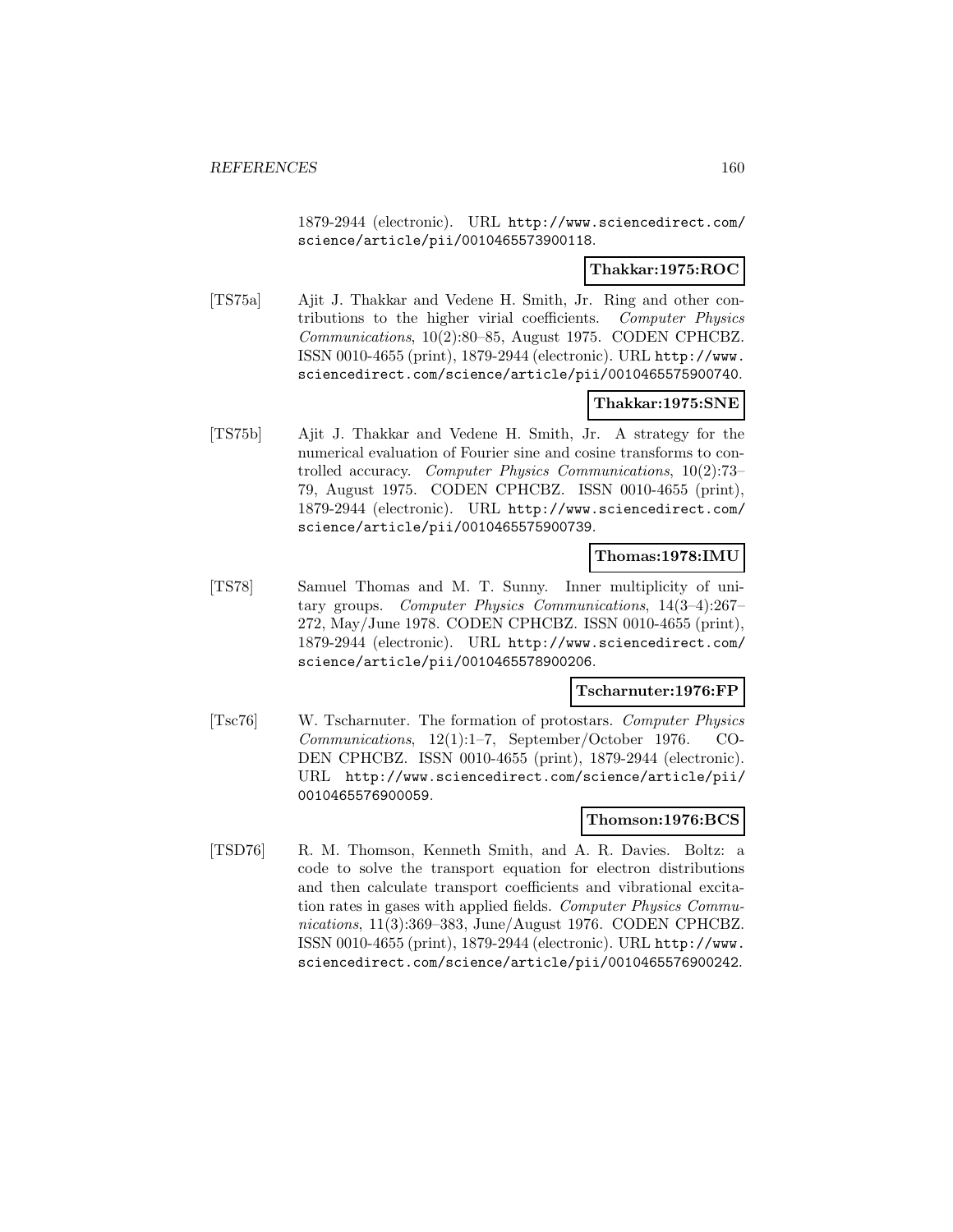# **Tran:1978:FEC**

[TT78] T. M. Tran and F. Troyon. Finite element calculation of the anomalous skin effect in a homogeneous, unmagnetized cylindrical plasma column. Computer Physics Communications, 16(1):51– 56, December 1978. CODEN CPHCBZ. ISSN 0010-4655 (print), 1879-2944 (electronic). URL http://www.sciencedirect.com/ science/article/pii/001046557890108X.

#### **Takemasa:1979:CAM**

[TTW79a] T. Takemasa, T. Tamura, and H. H. Wolter. Complex angular momentum methods for elastic scattering with an optical potential. Computer Physics Communications, 18(3):427–440, December 1979. CODEN CPHCBZ. ISSN 0010-4655 (print), 1879-2944 (electronic). URL http://www.sciencedirect.com/ science/article/pii/0010465579900122.

### **Takemasa:1979:CFC**

[TTW79b] T. Takemasa, T. Tamura, and H. H. Wolter. Coulomb functions with complex angular momenta. Computer Physics Communications, 17(4):351–355, July/August 1979. CODEN CPHCBZ. ISSN 0010-4655 (print), 1879-2944 (electronic). URL http://www. sciencedirect.com/science/article/pii/0010465579900973.

# **Tamura:1979:EFR**

[TUWA79] T. Tamura, T. Udagawa, K. E. Wood, and H. Amakawa. Exact finite range DWBA form factor for heavy-ion induced nuclear reactions. Computer Physics Communications, 18(1):163– 169, September 1979. CODEN CPHCBZ. ISSN 0010-4655 (print), 1879-2944 (electronic). URL http://www.sciencedirect.com/ science/article/pii/0010465579900341.

#### **Tscharnuter:1979:MCS**

[TW79] W. M. Tscharnuter and K.-H. Winkler. A method for computing selfgravitating gas flows with radiation. Computer Physics Communications, 18(2):171–199, October/November 1979. CO-DEN CPHCBZ. ISSN 0010-4655 (print), 1879-2944 (electronic). URL http://www.sciencedirect.com/science/article/pii/ 0010465579901115.

#### **Thomas:1973:ANP**

[TYCT73] Lowell D. Thomas, Bhagat S. Yarlagadda, Gyorgy Csanak, and Howard S. Taylor. Analytical and numerical procedures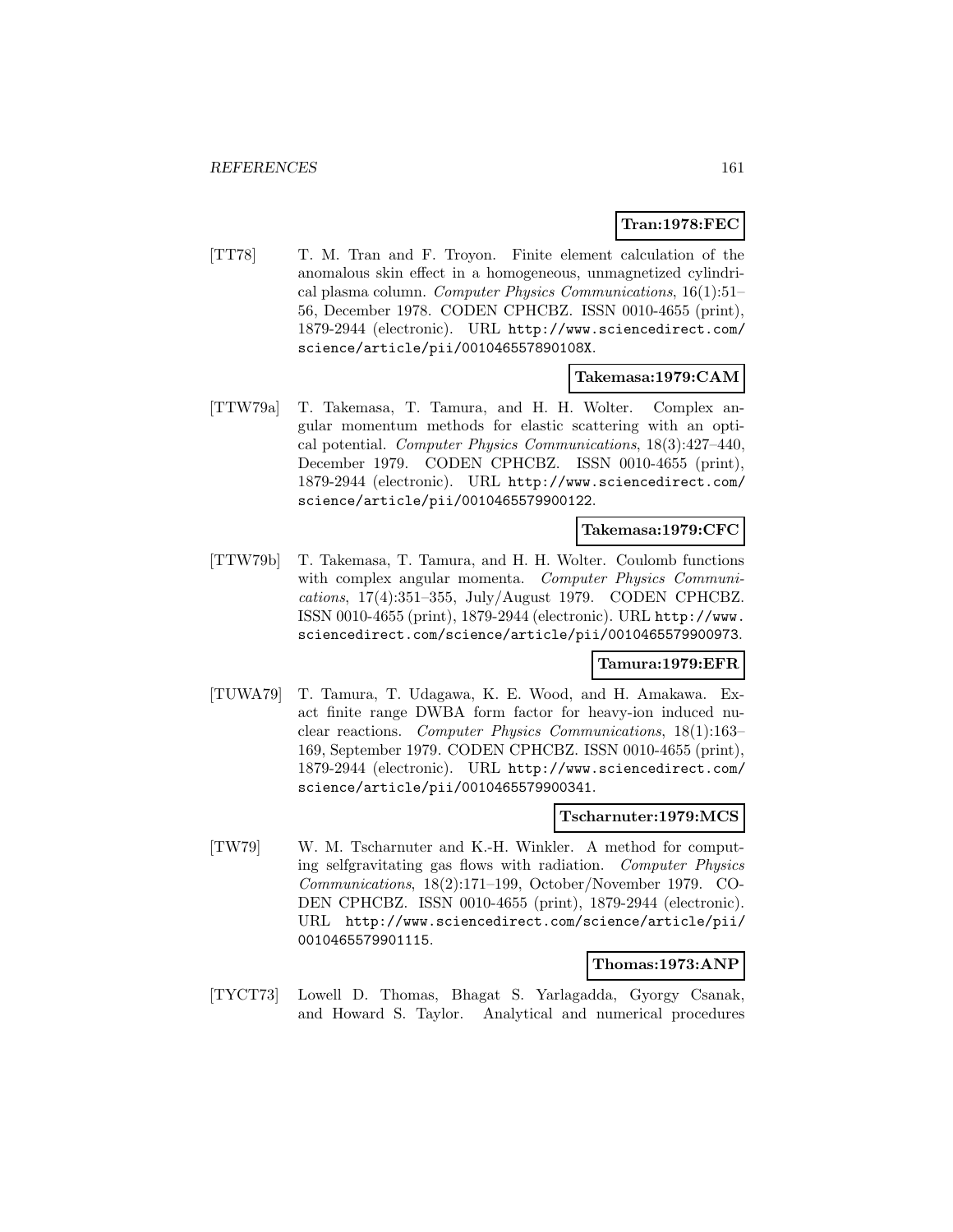in the application of many-body Green's function methods to electron-atom scattering problems. Computer Physics Communications, 6(6):316–330, December 1973. CODEN CPHCBZ. ISSN 0010-4655 (print), 1879-2944 (electronic). URL http://www. sciencedirect.com/science/article/pii/0010465573900404.

### **Ugniewski:1978:RDL**

[Ugn78] Stanislaw Ugniewski. Reduction of data from line, differential and surface probes in axially symmetric experiments. Computer Physics Communications, 14(3–4):155–167, May/June 1978. CODEN CPHCBZ. ISSN 0010-4655 (print), 1879-2944 (electronic). URL http://www.sciencedirect.com/science/ article/pii/0010465578900115.

# **Vaccari:1974:DCG**

[VD74] E. Vaccari and W. Delaney. Design criteria for a general purpose high-energy physics experiment simulation program. Computer Physics Communications, 7(3):135–144, March 1974. CO-DEN CPHCBZ. ISSN 0010-4655 (print), 1879-2944 (electronic). URL http://www.sciencedirect.com/science/article/pii/ 0010465574900034.

# **vandenBos:1974:PPC**

[vdB74] J. van den Bos. A programming package for the calculation of cross-sections and probabilities for charge-exchange processes. Computer Physics Communications, 7(3):163–171, March 1974. CODEN CPHCBZ. ISSN 0010-4655 (print), 1879-2944 (electronic). URL http://www.sciencedirect.com/science/ article/pii/001046557490006X.

#### **vanderMeulen:1972:TCR**

[vdM72] A. van der Meulen. Trajectory calculations for the reaction  $K +$  $HBr \rightarrow KBr + H$  in the eV-region. Computer Physics Communications, 3(1):42–52, January/February 1972. CODEN CPHCBZ. ISSN 0010-4655 (print), 1879-2944 (electronic). URL http://www. sciencedirect.com/science/article/pii/0010465572900537.

### **Virtue:1978:IPN**

[VDM78] C. J. Virtue, R. J. Douglas, and B. T. A. McKee. Interactive positronfit: a new version of a program for analysing positron lifetime spectra. Computer Physics Communications, 15(1–2):97– 105, September 1978. CODEN CPHCBZ. ISSN 0010-4655 (print), 1879-2944 (electronic). URL http://www.sciencedirect.com/ science/article/pii/001046557890084X.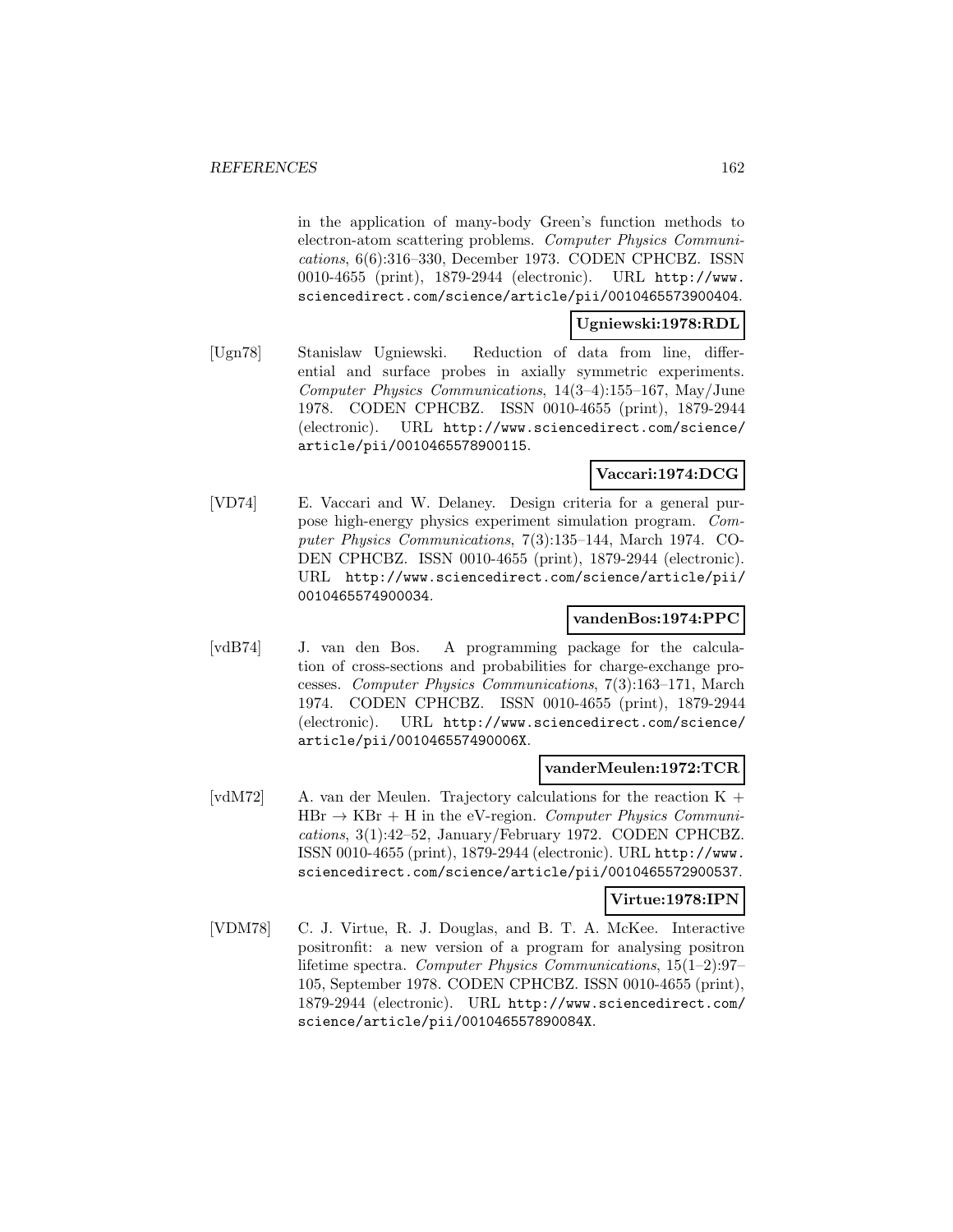### **Schee:1973:MPI**

[vdSVSH73] E. v. d. Schee, B. P. Th. Veltman, L. Speet, and S. De Haan. Manyparticle interaction problems computed by special purpose processors, with emphasis on the Ising model. Computer Physics Communications, 5(2):104–114, February 1973. CODEN CPHCBZ. ISSN 0010-4655 (print), 1879-2944 (electronic). URL http://www. sciencedirect.com/science/article/pii/001046557390026X.

# **Veltman:1972:AT**

[Vel72] M. Veltman. Algebraic techniques. Computer Physics Communications, 3(S1):75–78, September 1972. CODEN CPHCBZ. ISSN 0010-4655 (print), 1879-2944 (electronic). URL http://www. sciencedirect.com/science/article/pii/0010465572901154.

### **VonMeerwall:1974:ASA**

[VG74] E. D. Von Meerwall and M. D. Gawlik. Automatic spectrum analysis on minicomputers: Doublet resolution by Gaussian fit. Computer Physics Communications, 7(3):115–120, March 1974. CODEN CPHCBZ. ISSN 0010-4655 (print), 1879-2944 (electronic). URL http://www.sciencedirect.com/science/ article/pii/0010465574900010.

#### **Violino:1972:PCL**

[Vio72] Paolo Violino. A program for computing level crossings and the Back–Goudsmit effect. Computer Physics Communications, 4(1):128–137, October 1972. CODEN CPHCBZ. ISSN 0010-4655 (print), 1879-2944 (electronic). URL http://www. sciencedirect.com/science/article/pii/0010465572900410.

### **vonMeerwall:1975:GPR**

[vM75a] E. von Meerwall. A general-purpose routine for the analysis of spectroscopic peak shapes. Computer Physics Communications, 10(3):145–154, September 1975. CODEN CPHCBZ. ISSN 0010-4655 (print), 1879-2944 (electronic). URL http://www. sciencedirect.com/science/article/pii/0010465575900028.

#### **vonMeerwall:1975:LSS**

[vM75b] E. von Meerwall. A least-squares spectral curve fitting routine for strongly overlapping Lorentzians or Gaussians. Computer Physics Communications, 9(2):117–128, February 1975. CO-DEN CPHCBZ. ISSN 0010-4655 (print), 1879-2944 (electronic). URL http://www.sciencedirect.com/science/article/pii/ 0010465575900284.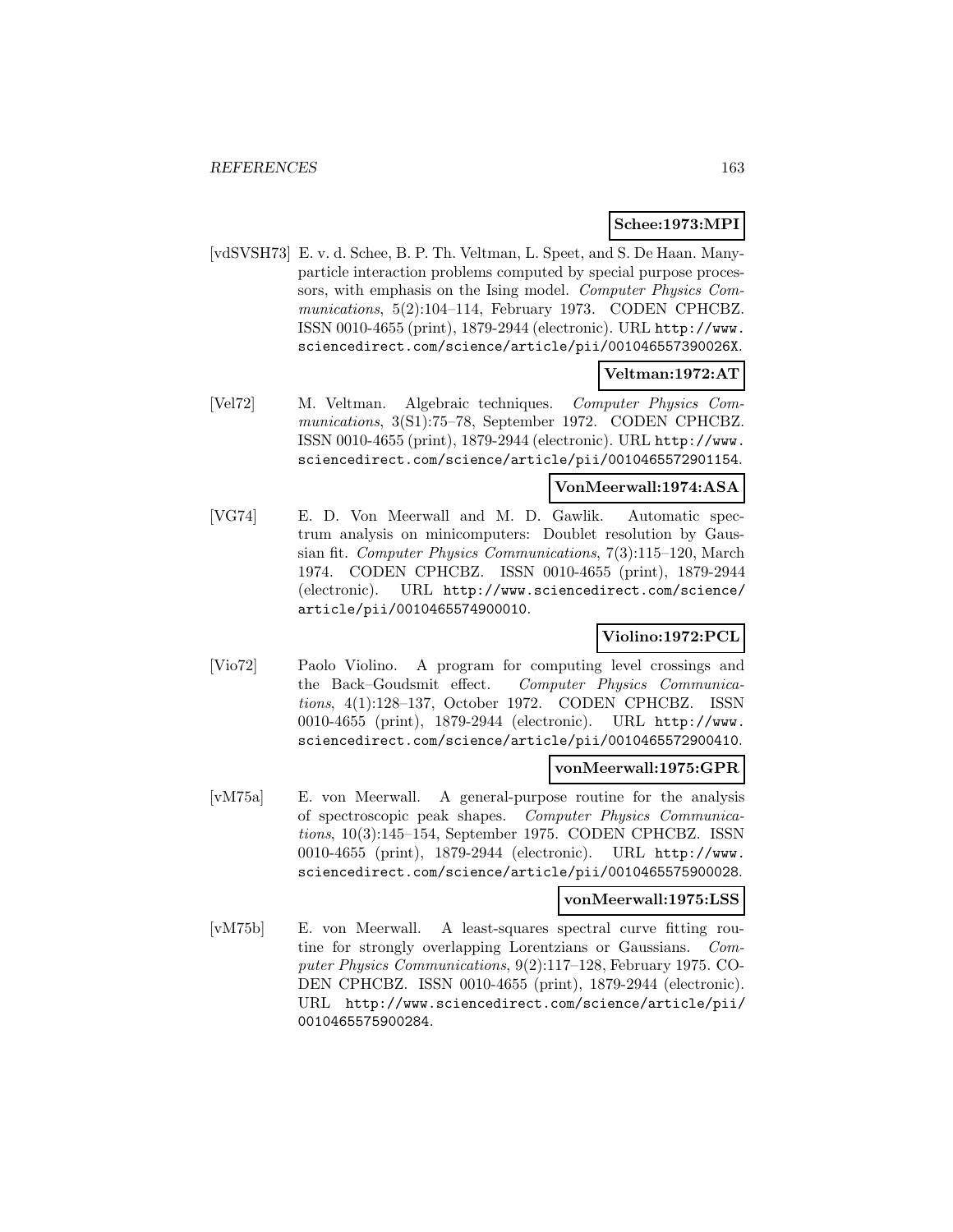#### **vonMeerwall:1975:FCA**

[vM75c] E. D. von Meerwall. A Fortran code for automatic spectrum analysis on medium-scale computers. Computer Physics Communications, 9(6):351–359, June 1975. CODEN CPHCBZ. ISSN 0010-4655 (print), 1879-2944 (electronic). URL http://www. sciencedirect.com/science/article/pii/0010465575900156.

#### **vonMeerwall:1976:FAP**

[vM76a] E. von Meerwall. A flexible, all-purpose curve-fitting program. Computer Physics Communications, 11(2):211–219, March/May 1976. CODEN CPHCBZ. ISSN 0010-4655 (print), 1879-2944 (electronic). URL http://www.sciencedirect.com/science/ article/pii/0010465576900539.

#### **vonMeerwall:1976:SFP**

[vM76b] E. D. von Meerwall. A simple Fortran program to interpret cubic X-ray powder diffraction data. Computer Physics Communications, 11(3):331–337, June/August 1976. CODEN CPHCBZ. ISSN 0010-4655 (print), 1879-2944 (electronic). URL http://www. sciencedirect.com/science/article/pii/0010465576900205.

#### **vonMeerwall:1977:FPS**

[vM77] E. D. von Meerwall. A Fortran program to simulate quadrupoledistorted NMR powder patterns. Computer Physics Communications, 13(2):107–115, July 1977. CODEN CPHCBZ. ISSN 0010-4655 (print), 1879-2944 (electronic). URL http://www. sciencedirect.com/science/article/pii/0010465577900364.

#### **vonMeerwall:1978:FPR**

[vM78a] E. D. von Meerwall. A Fortran program for routine analysis of magnetic susceptibility data. Computer Physics Communications, 15(3–4):237–245, October 1978. CODEN CPHCBZ. ISSN 0010-4655 (print), 1879-2944 (electronic). URL http://www. sciencedirect.com/science/article/pii/0010465578900942.

#### **vonMeerwall:1978:FPC**

[vM78b] E. D. von Meerwall. A Fortran program to collect histograms of microscopic scalar interactions. Computer Physics Communications, 13(5–6):421–427, January/February 1978. CODEN CPHCBZ. ISSN 0010-4655 (print), 1879-2944 (electronic). URL http://www. sciencedirect.com/science/article/pii/0010465578900395.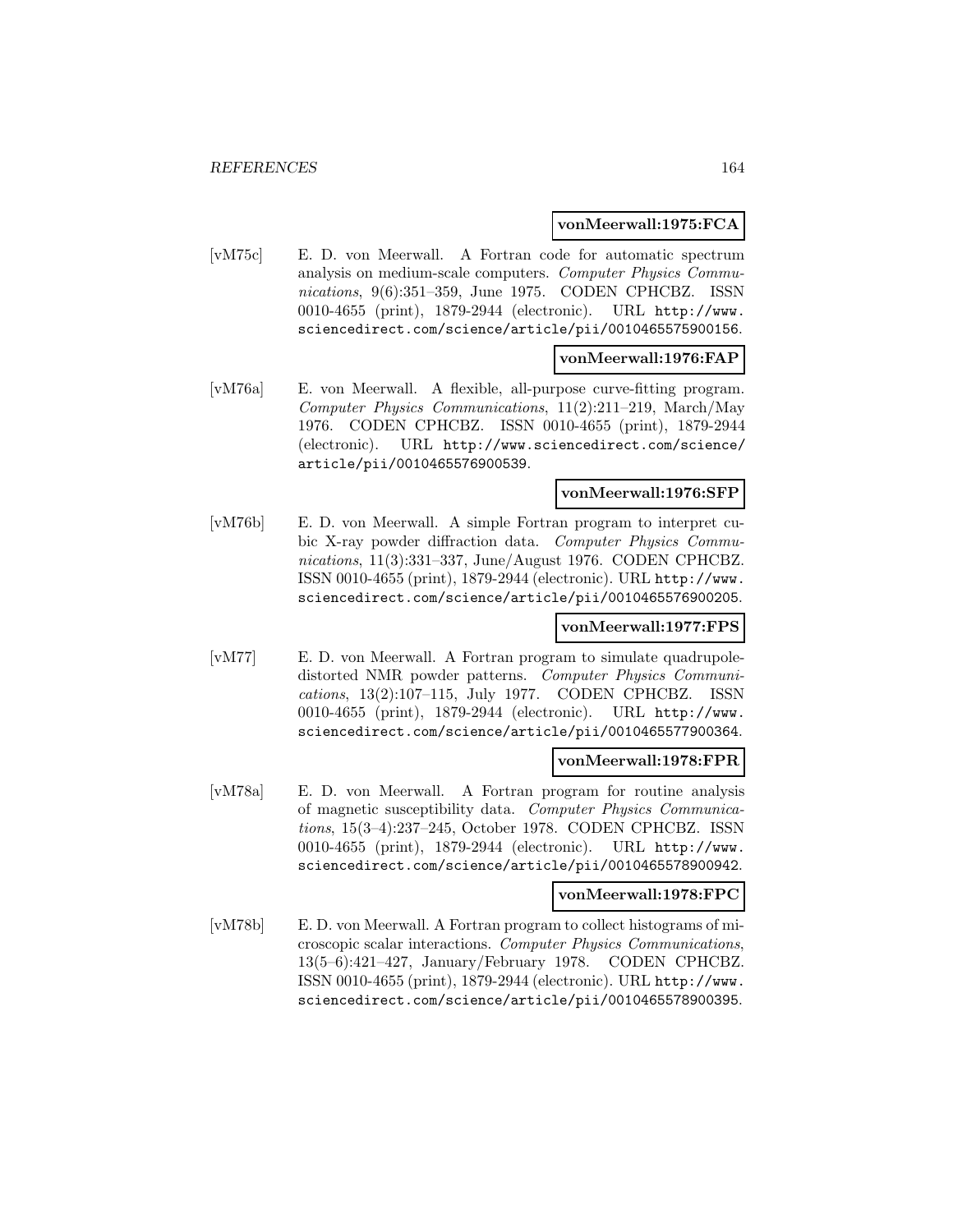#### **vonMeerwall:1979:APC**

[vM79a] E. D. von Meerwall. An all-purpose curve-fitting program for functions of several variables. Computer Physics Communications, 18(3):411–416, December 1979. CODEN CPHCBZ. ISSN 0010-4655 (print), 1879-2944 (electronic). URL http://www. sciencedirect.com/science/article/pii/0010465579900109.

#### **vonMeerwall:1979:FPP**

[vM79b] E. D. von Meerwall. A FORTRAN program to perform signal averaging, multichannel scaling, and pulse-height analysis. Computer Physics Communications, 18(3):417–426, December 1979. CODEN CPHCBZ. ISSN 0010-4655 (print), 1879-2944 (electronic). URL http://www.sciencedirect.com/science/ article/pii/0010465579900110.

### **vonMeerwall:1973:APA**

[vMG73] E. von Meerwall and M. D. Gawlik. Automatic peak analysis on minicomputers. Computer Physics Communications, 5(5):309– 313, May 1973. CODEN CPHCBZ. ISSN 0010-4655 (print), 1879-2944 (electronic). URL http://www.sciencedirect.com/ science/article/pii/0010465573900593.

# **Warburton:1973:BRB**

[War73] A. E. A. Warburton. Book review: Padé approximants and their applications: ed. P. R. Graves-Morris, Academic Press £5.50. Computer Physics Communications, 6(2):96, August 1973. CODEN CPHCBZ. ISSN 0010-4655 (print), 1879-2944 (electronic). URL http://www.sciencedirect.com/science/ article/pii/0010465573900568.

#### **Warburton:1978:DVP**

[War78] W. K. Warburton. DBLCON: a version of positronfit with non-Gaussian prompt for analysing position lifetime spectra. Computer Physics Communications, 13(5–6):371–379, January/ February 1978. CODEN CPHCBZ. ISSN 0010-4655 (print), 1879-2944 (electronic). URL http://www.sciencedirect.com/ science/article/pii/0010465578900346.

#### **Wood:1974:NRS**

[WB74] John H. Wood and Michael Boring. A non-relativistic SCF atomic program to compute one-electron energies, total energies, and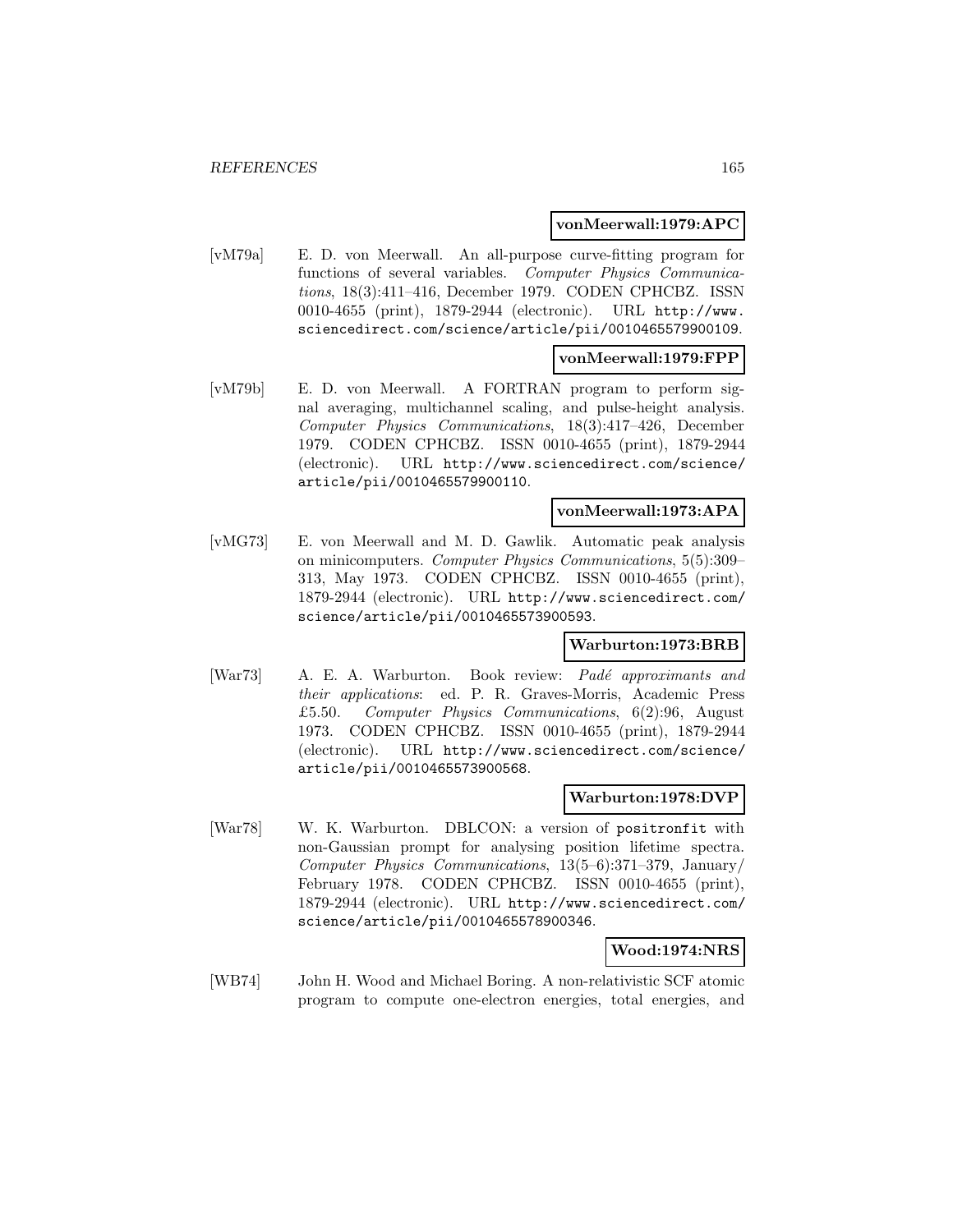Slater integrals. Computer Physics Communications, 7(2):73– 84, February 1974. CODEN CPHCBZ. ISSN 0010-4655 (print), 1879-2944 (electronic). URL http://www.sciencedirect.com/ science/article/pii/0010465574900423.

### **Weber:1979:ATD**

[WBG79] Wim J. Weber, J. P. Boris, and J. H. Gardner. Alfven — A two-dimensional code based on shasta, solving the radiative, diffusive MHD equations. *Computer Physics Communications*, 16 (2):243–265, January/February 1979. CODEN CPHCBZ. ISSN 0010-4655 (print), 1879-2944 (electronic). URL http://www. sciencedirect.com/science/article/pii/0010465579900912.

# **Wang:1978:BPP**

[WC78] C. S. Wang and J. Callaway. BNDPKG. A package of programs for the calculation of electronic energy bands by the LCGO method. Computer Physics Communications, 14(5–6):327–365, July/August 1978. CODEN CPHCBZ. ISSN 0010-4655 (print), 1879-2944 (electronic). URL http://www.sciencedirect.com/ science/article/pii/0010465578900036.

# **Wolf:1977:CSC**

[WD77] D. Wolf and K. Differt. Computer simulation of correlated self-diffusion via randomly migrating vacancies in cubic crystals. Computer Physics Communications, 13(3):167–182, September/ October 1977. CODEN CPHCBZ. ISSN 0010-4655 (print), 1879-2944 (electronic). URL http://www.sciencedirect.com/ science/article/pii/001046557790011X.

# **Wolf:1977:DCF**

[WDM77] D. Wolf, K. Differt, and H. Mehrer. Determination of correlation factor and NMR diffusion parameters from the computer-simulated random motion of vacancies in cubic crystals. Computer Physics Communications, 13(3):183–191, September/October 1977. CO-DEN CPHCBZ. ISSN 0010-4655 (print), 1879-2944 (electronic). URL http://www.sciencedirect.com/science/article/pii/ 0010465577900121.

#### **Weber:1973:UCE**

[Web73] C. Weber. The use of computers in electron- and ion-gun design. Computer Physics Communications, 5(1):44–47, January 1973. CODEN CPHCBZ. ISSN 0010-4655 (print), 1879-2944 (electronic). URL http://www.sciencedirect.com/science/ article/pii/0010465573900088.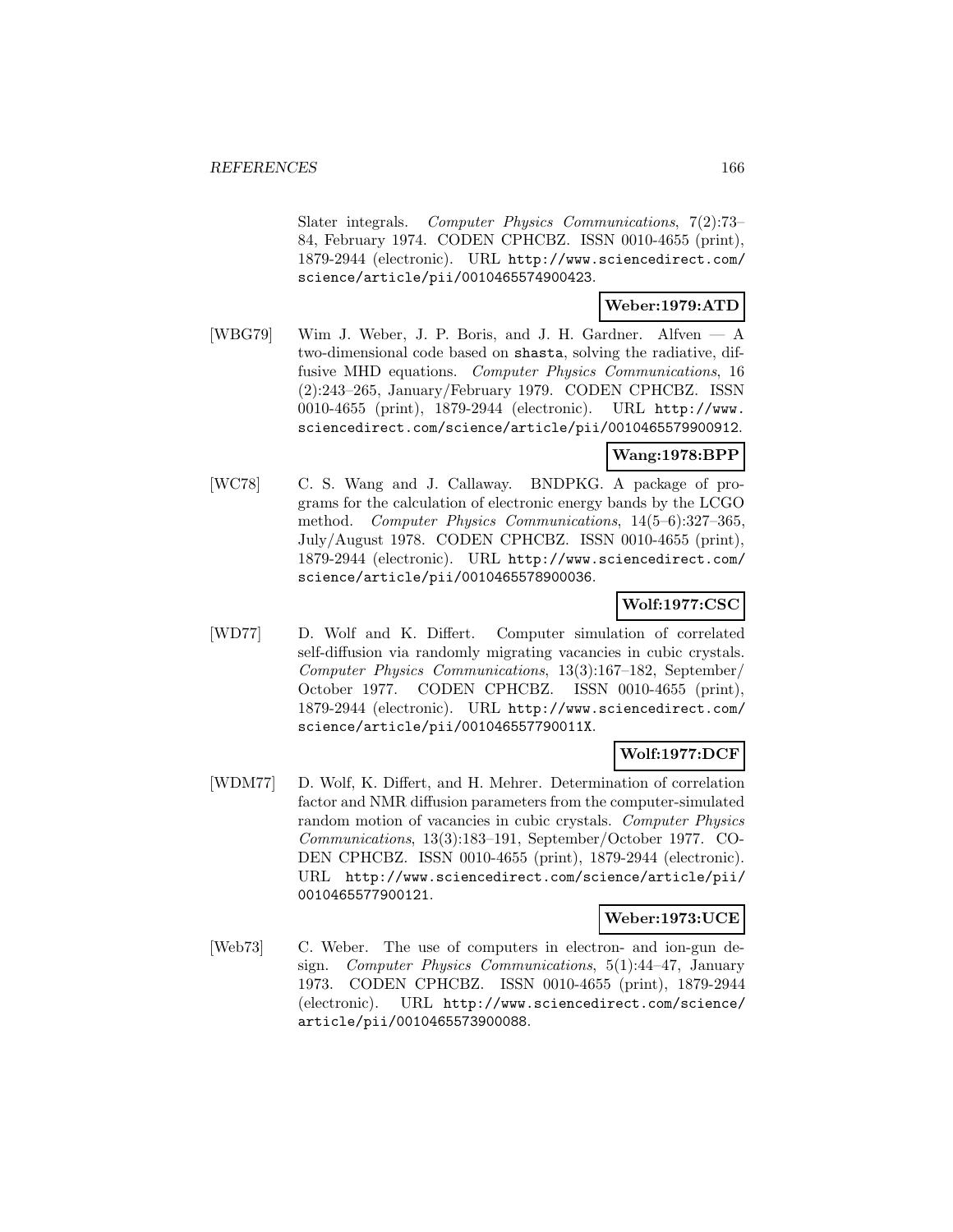#### **Weiner:1972:NST**

[Wei72] J. H. Weiner. Numerical solution of the time-dependent Schrödinger equation. Computer Physics Communications, 4(1): 10, October 1972. CODEN CPHCBZ. ISSN 0010-4655 (print), 1879-2944 (electronic). URL http://www.sciencedirect.com/ science/article/pii/0010465572900239.

### **Wesson:1976:NLB**

[Wes76] J. A. Wesson. Non-linear behaviour of hydromagnetic instabilities. Computer Physics Communications, 12(1):53–65, September/October 1976. CODEN CPHCBZ. ISSN 0010-4655 (print), 1879-2944 (electronic). URL http://www.sciencedirect.com/ science/article/pii/0010465576900102.

### **Williams:1970:PFT**

[Wil70] I. R. Williams. Program for fitting transition energies into a level scheme according to the combination principle. Computer Physics Communications, 1(6):465–467, December 1970. CO-DEN CPHCBZ. ISSN 0010-4655 (print), 1879-2944 (electronic). URL http://www.sciencedirect.com/science/article/pii/ 0010465570900226.

### **Wills:1971:EAM**

[Wil71] J. G. Wills. On the evaluation of angular momentum coupling coefficients. Computer Physics Communications, 2(6):381–382, October/November 1971. CODEN CPHCBZ. ISSN 0010-4655 (print), 1879-2944 (electronic). URL http://www.sciencedirect.com/ science/article/pii/0010465571900300.

# **Wills:1972:AMC**

[Wil72] R. D. Wills. Application of the Monte Carlo method to the calibration of detectors for gamma-ray astronomy. Computer Physics Communications, 4(1):51–58, October 1972. CODEN CPHCBZ. ISSN 0010-4655 (print), 1879-2944 (electronic). URL http://www. sciencedirect.com/science/article/pii/0010465572900318.

### **Wilson:1978:DMB**

[Wil78] Stephen Wilson. Diagrammatic many-body perturbation expansion for atoms and molecules: III. Third-order ring energies. Computer Physics Communications, 14(1–2):91–98, March/April 1978. CODEN CPHCBZ. ISSN 0010-4655 (print), 1879-2944 (electronic). URL http://www.sciencedirect.com/science/ article/pii/0010465578900528.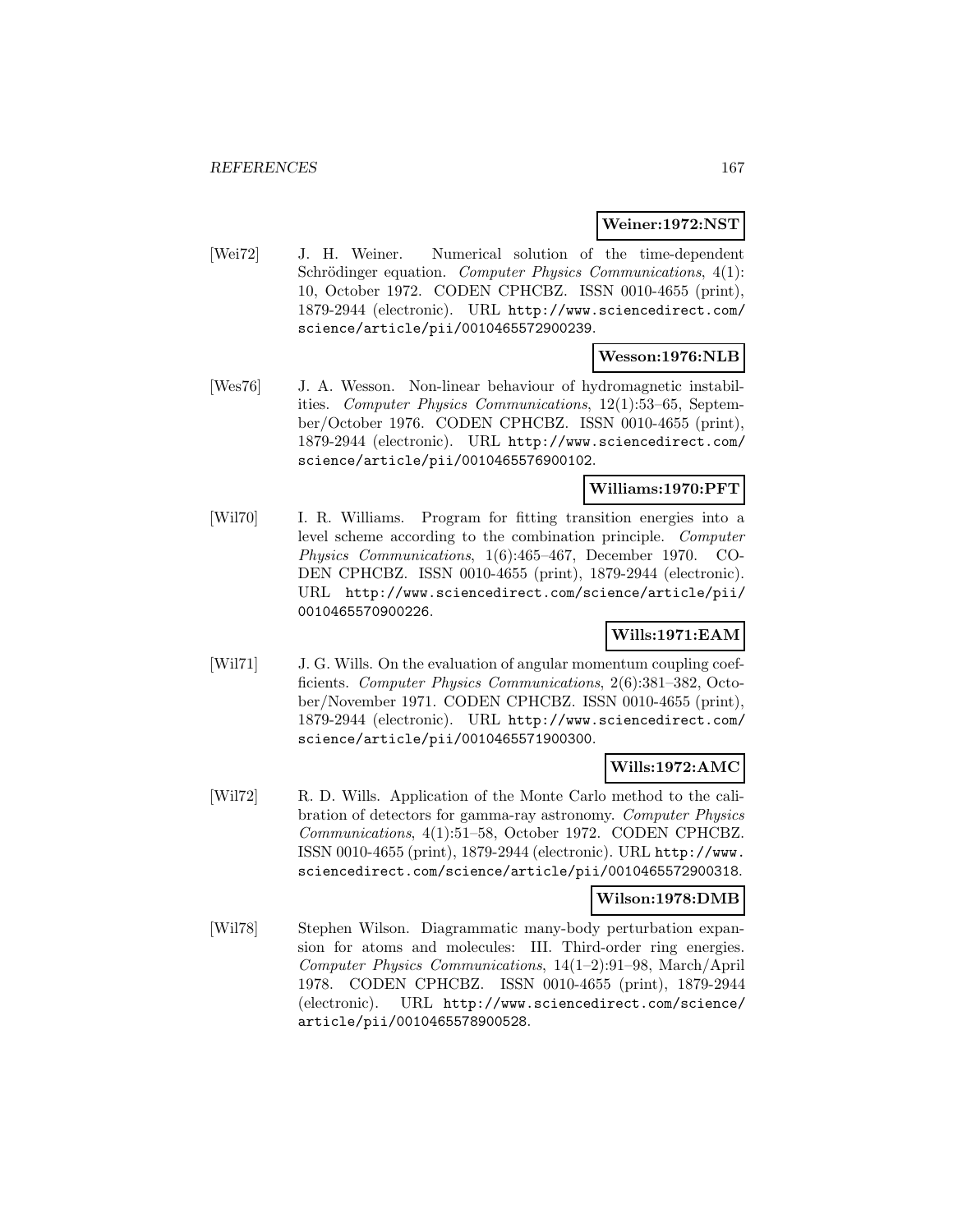#### **Wolfram:1971:KPN**

[WMC71] Amy Wolfram, C. Fred Moore, and W. Rory Coker. Kinematical parameters of nuclear reactions. Computer Physics Communications, 2(7):443–448, December 1971. CODEN CPHCBZ. ISSN 0010-4655 (print), 1879-2944 (electronic). URL http://www. sciencedirect.com/science/article/pii/0010465571900373.

### **Worlton:1972:EMM**

[Wor72] T. G. Worlton. External modes of molecular crystals. Computer Physics Communications, 4(2):249–256, November 1972. CO-DEN CPHCBZ. ISSN 0010-4655 (print), 1879-2944 (electronic). URL http://www.sciencedirect.com/science/article/pii/ 0010465572900161.

### **Worlton:1973:IMR**

[Wor73] T. G. Worlton. Irreducible multiplier representations. Computer Physics Communications, 6(3):149–155, September 1973. CO-DEN CPHCBZ. ISSN 0010-4655 (print), 1879-2944 (electronic). URL http://www.sciencedirect.com/science/article/pii/ 0010465573900519.

# **Wong:1973:CGF**

[WP73] H. C. Wong and J. Paldus. Computer generation of Feynman diagrams for perturbation theory II. Program description. Computer Physics Communications, 6(1):9–16, July 1973. CO-DEN CPHCBZ. ISSN 0010-4655 (print), 1879-2944 (electronic). URL http://www.sciencedirect.com/science/article/pii/ 0010465573900179.

#### **Wilson:1974:FLS**

[WS74] W. Wilson and L. J. Swartzendruber. A flexible least squares routine for general Mössbauer effect spectra fitting. Computer Physics Communications, 7(3):151–162, March 1974. CODEN CPHCBZ. ISSN 0010-4655 (print), 1879-2944 (electronic). URL http://www. sciencedirect.com/science/article/pii/0010465574900058.

### **Wilson:1979:DMB**

[WS79] Stephen Wilson and David M. Silver. Diagrammatic manybody perturbation expansion for atoms and molecules: IV. Fourth-order linked diagrams involving quadruply-excited states. Computer Physics Communications, 17(1–2):47–50, April/May 1979. CODEN CPHCBZ. ISSN 0010-4655 (print), 1879-2944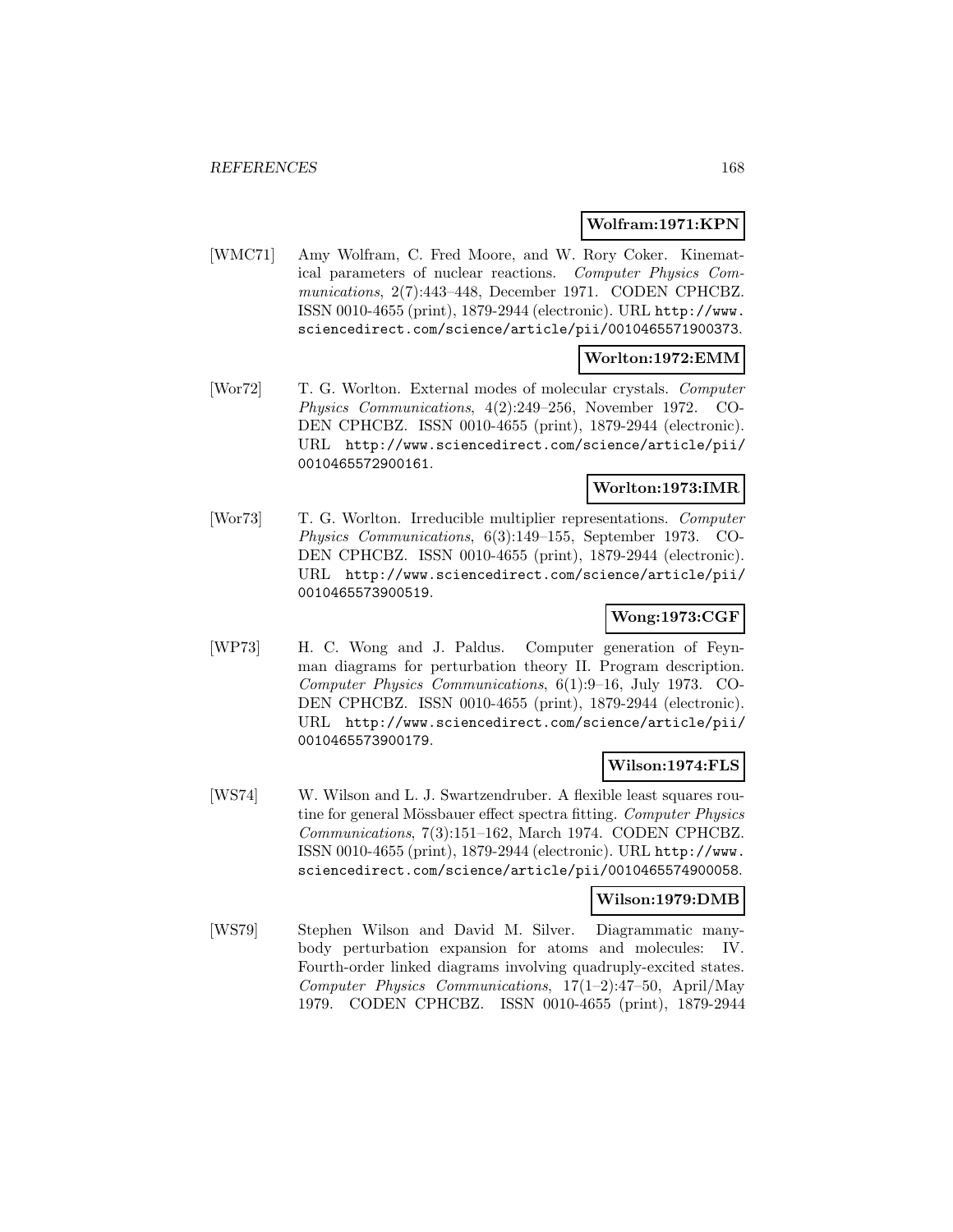(electronic). URL http://www.sciencedirect.com/science/ article/pii/0010465579900687.

# **Worlton:1972:GTA**

[WW72] T. G. Worlton and J. L. Warren. Group-theoretical analysis of lattice vibrations. Computer Physics Communications, 3(2):88– 117, March 1972. CODEN CPHCBZ. ISSN 0010-4655 (print), 1879-2944 (electronic). URL http://www.sciencedirect.com/ science/article/pii/0010465572900586.

# **Warren:1974:IVG**

[WW74] J. L. Warren and T. G. Worlton. Improved version of grouptheoretical analysis of lattice dynamics. Computer Physics Communications, 8(2):71–84, September 1974. CODEN CPHCBZ. ISSN 0010-4655 (print), 1879-2944 (electronic). URL http://www. sciencedirect.com/science/article/pii/0010465574900575.

# **Yates:1971:PCR**

[Yat71] A. C. Yates. A program for calculating relativistic elastic electronatom collision data. Computer Physics Communications, 2(4):175– 179, May/June 1971. CODEN CPHCBZ. ISSN 0010-4655 (print), 1879-2944 (electronic). URL http://www.sciencedirect.com/ science/article/pii/0010465571900506.

# **Yoshiki:1978:NAC**

[Yos78] H. Yoshiki. A new approach to cross-section calculations. Computer Physics Communications, 16(1):43–49, December 1978. CO-DEN CPHCBZ. ISSN 0010-4655 (print), 1879-2944 (electronic). URL http://www.sciencedirect.com/science/article/pii/ 0010465578901078.

#### **Yurtsever:1978:IPO**

[Yur78] E. Yurtsever. An integral package for one-center integrals over Slater-Transform–Preuss functions. Computer Physics Communications, 16(1):65–71, December 1978. CODEN CPHCBZ. ISSN 0010-4655 (print), 1879-2944 (electronic). URL http://www. sciencedirect.com/science/article/pii/0010465578901108.

#### **Zabusky:1973:SET**

[Zab73] Norman J. Zabusky. Solitons and energy transport in nonlinear lattices. Computer Physics Communications, 5(1):1–10, January 1973. CODEN CPHCBZ. ISSN 0010-4655 (print), 1879-2944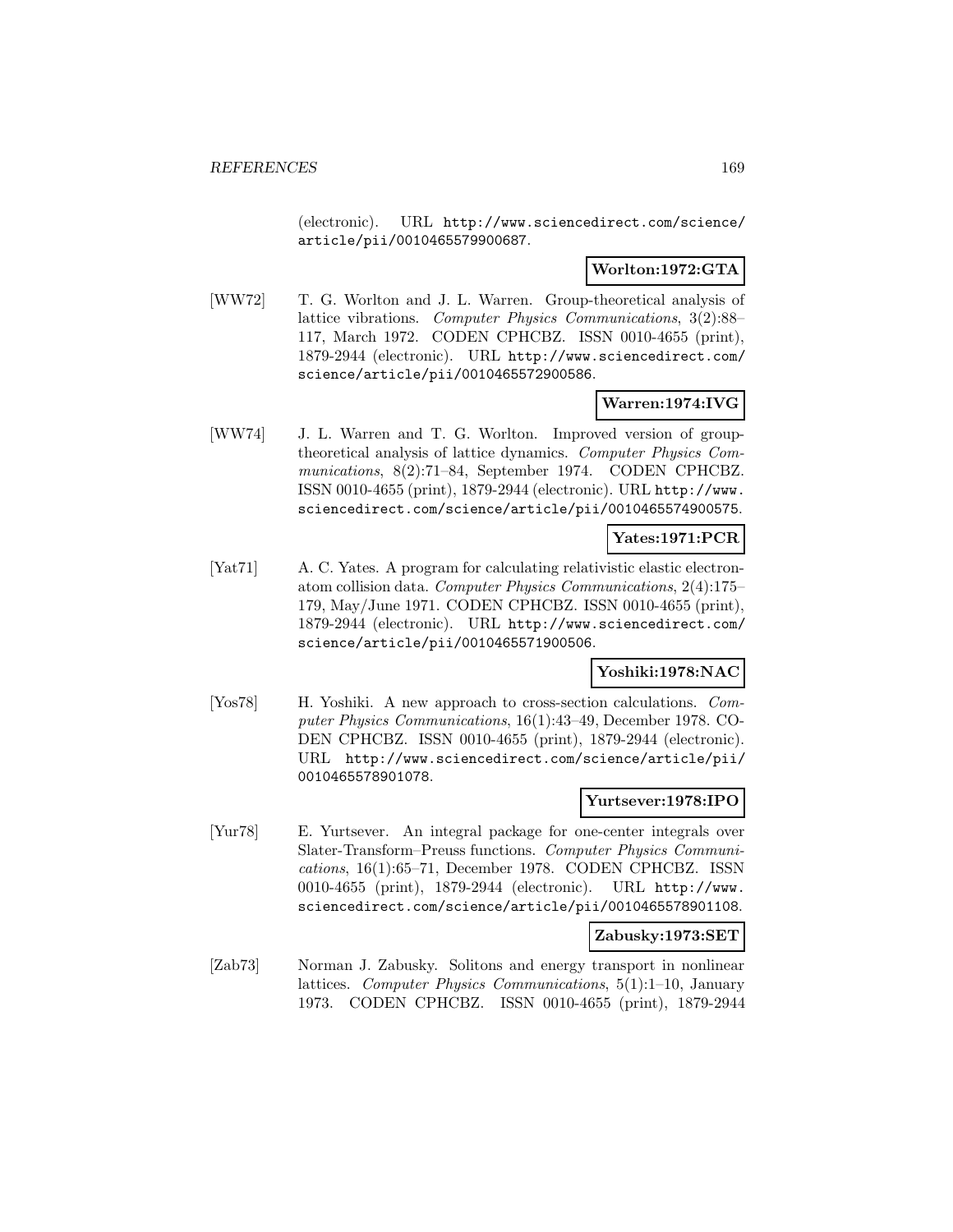(electronic). URL http://www.sciencedirect.com/science/ article/pii/0010465573900027.

### **Zacharov:1972:DCS**

[Zac72] B. Zacharov. Development of computer systems in physics. Computer Physics Communications, 3(S1):50–62, September 1972. CO-DEN CPHCBZ. ISSN 0010-4655 (print), 1879-2944 (electronic). URL http://www.sciencedirect.com/science/article/pii/ 0010465572901130.

# **Zacharov:1974:BRB**

[Zac74] B. Zacharov. Book review: *Minicomputer interfacing. The sympo*sium proceedings: eds. Y. Paker, G. Cain and P. Morse (Miniconsult, London, 1973), £7.00. Computer Physics Communications, 7(3):175–176, March 1974. CODEN CPHCBZ. ISSN 0010-4655 (print), 1879-2944 (electronic). URL http://www. sciencedirect.com/science/article/pii/0010465574900095.

### **Zanella:1972:MRP**

[Zan72] P. Zanella. Machine recognition of patterns in particle physics. Computer Physics Communications, 3(S1):63–74, September 1972. CODEN CPHCBZ. ISSN 0010-4655 (print), 1879-2944 (electronic). URL http://www.sciencedirect.com/science/ article/pii/0010465572901142.

#### **Zakrzewska:1978:NCM**

[ZDN78] K. Zakrzewska, J. Dudek, and N. Nazarewicz. A numerical calculation of multidimensional integrals. Computer Physics Communications, 14(3–4):299–309, May/June 1978. CODEN CPHCBZ. ISSN 0010-4655 (print), 1879-2944 (electronic). URL http://www. sciencedirect.com/science/article/pii/0010465578900231.

#### **Zhidkov:1972:NMM**

[Zhi72] E. P. Zhidkov. New mathematical methods for analysing some nonlinear physics problems with the aid of a computer. Computer Physics Communications, 4(2):182–185, November 1972. CO-DEN CPHCBZ. ISSN 0010-4655 (print), 1879-2944 (electronic). URL http://www.sciencedirect.com/science/article/pii/ 0010465572900057.

# **Zaikin:1979:PCT**

[ZKU79] P. N. Zaikin, V. G. Kritsky, and M. V. Ufimtcev. The problem of comparison of two spectra. Computer Physics Communications, 18(3):327–329, December 1979. CODEN CPHCBZ.